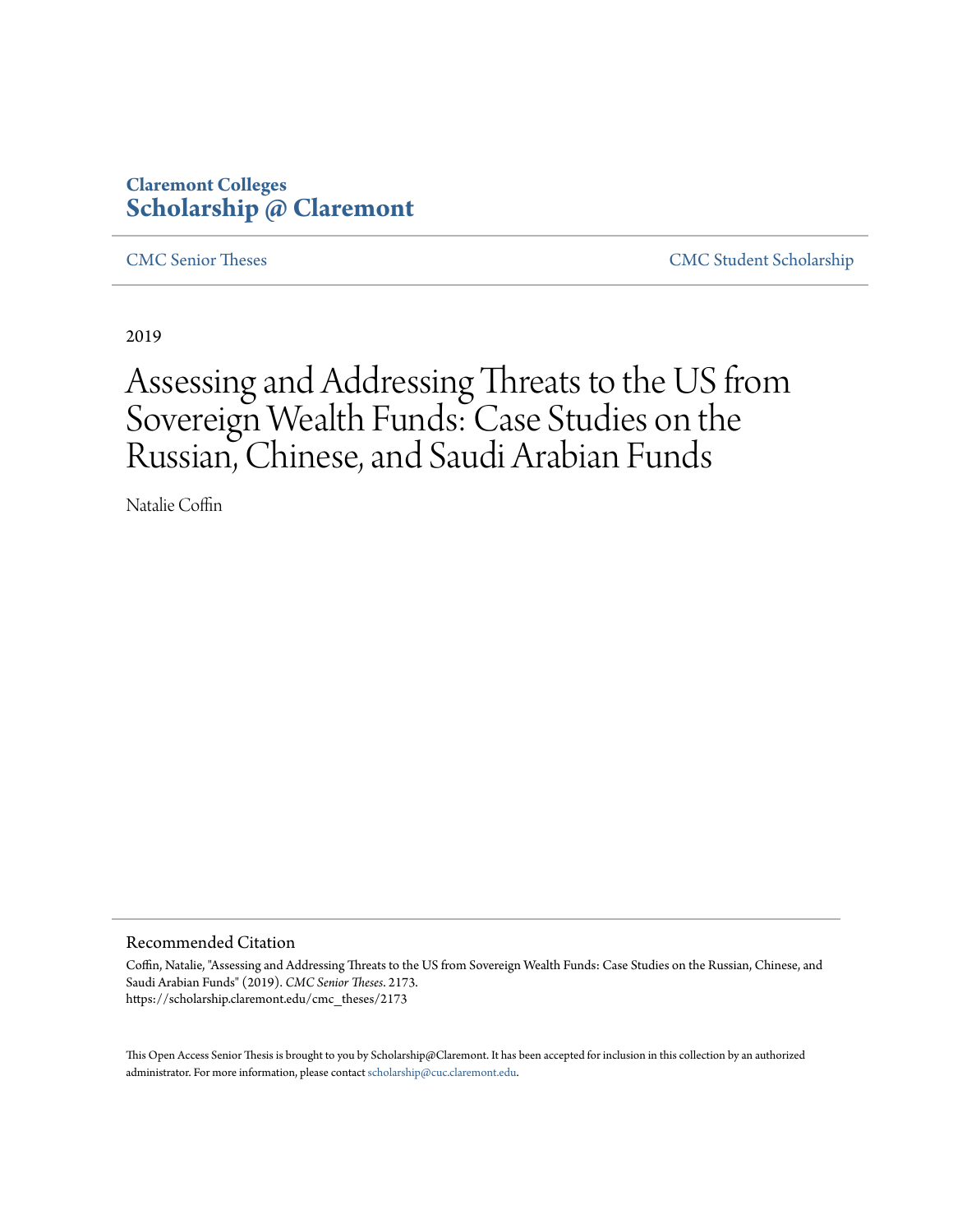Claremont McKenna College

**Assessing and Addressing Threats to the US from Sovereign Wealth Funds: Case Studies on the Russian, Chinese, and Saudi Arabian Funds** 

> submitted to Professor Hilary Appel

> > by Natalie Coffin

for Senior Thesis Fall 2018/Spring 2019 April 29, 2019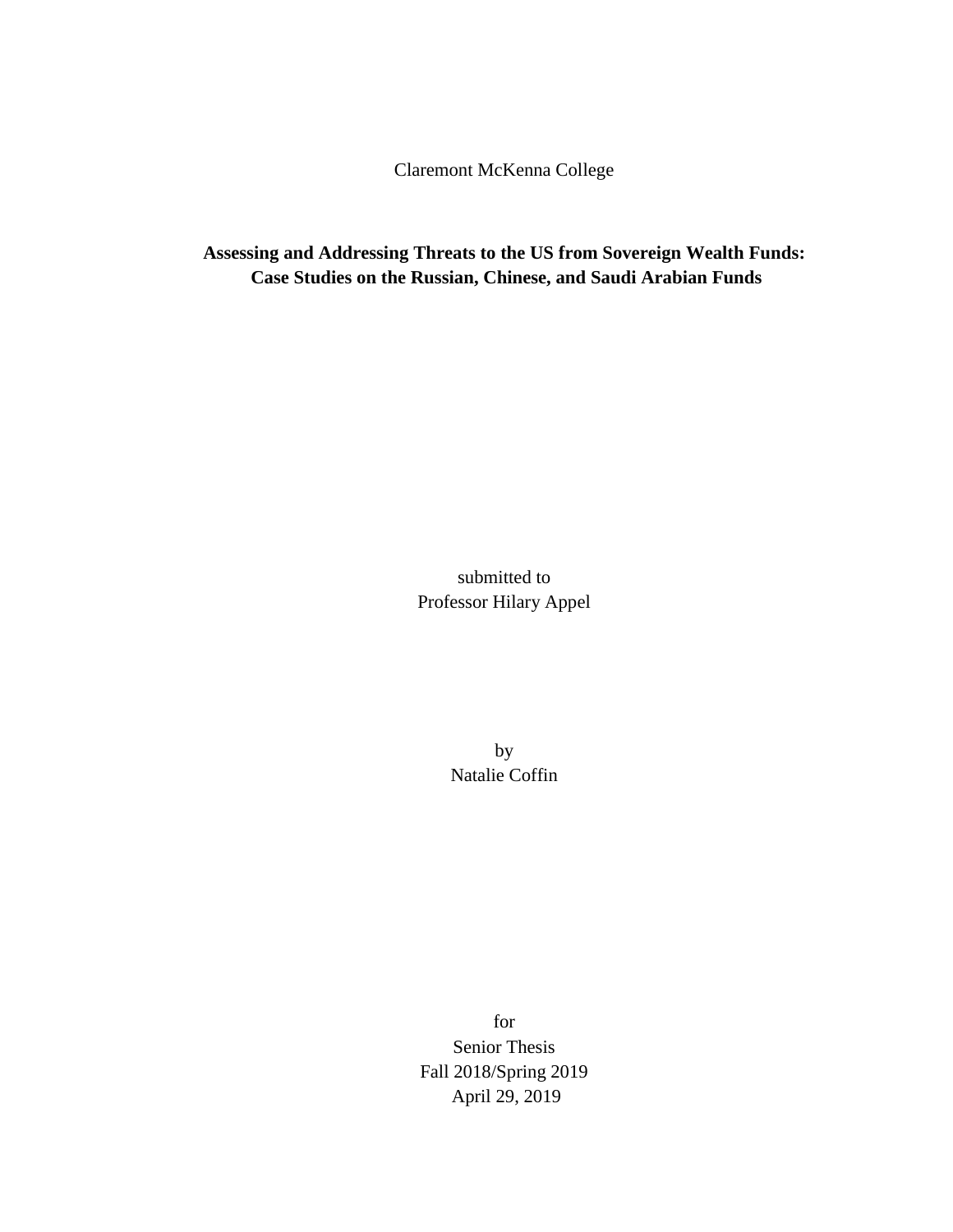# **Table of Contents:**

| Acknowledgments                                                   | $\overline{2}$ |
|-------------------------------------------------------------------|----------------|
| Abstract                                                          | 3              |
|                                                                   |                |
| Chapter 1: Introduction                                           | $\overline{4}$ |
| Chapter 2: Threat Analysis of Sovereign Wealth Funds to the US    | 13             |
| Chapter 3: Case Study 1 - The Russian Sovereign Wealth Funds      | 47             |
| Chapter 4: Case Study 2 - The Chinese Sovereign Wealth Fund       | 77             |
| Chapter 5: Case Study 3 - The Saudi Arabian Sovereign Wealth Fund | 112            |
| Chapter 6: Policy Recommendations & Conclusions                   | 145            |
| Appendix: List of acronyms                                        | 159            |
| <b>Bibliography</b>                                               | 160            |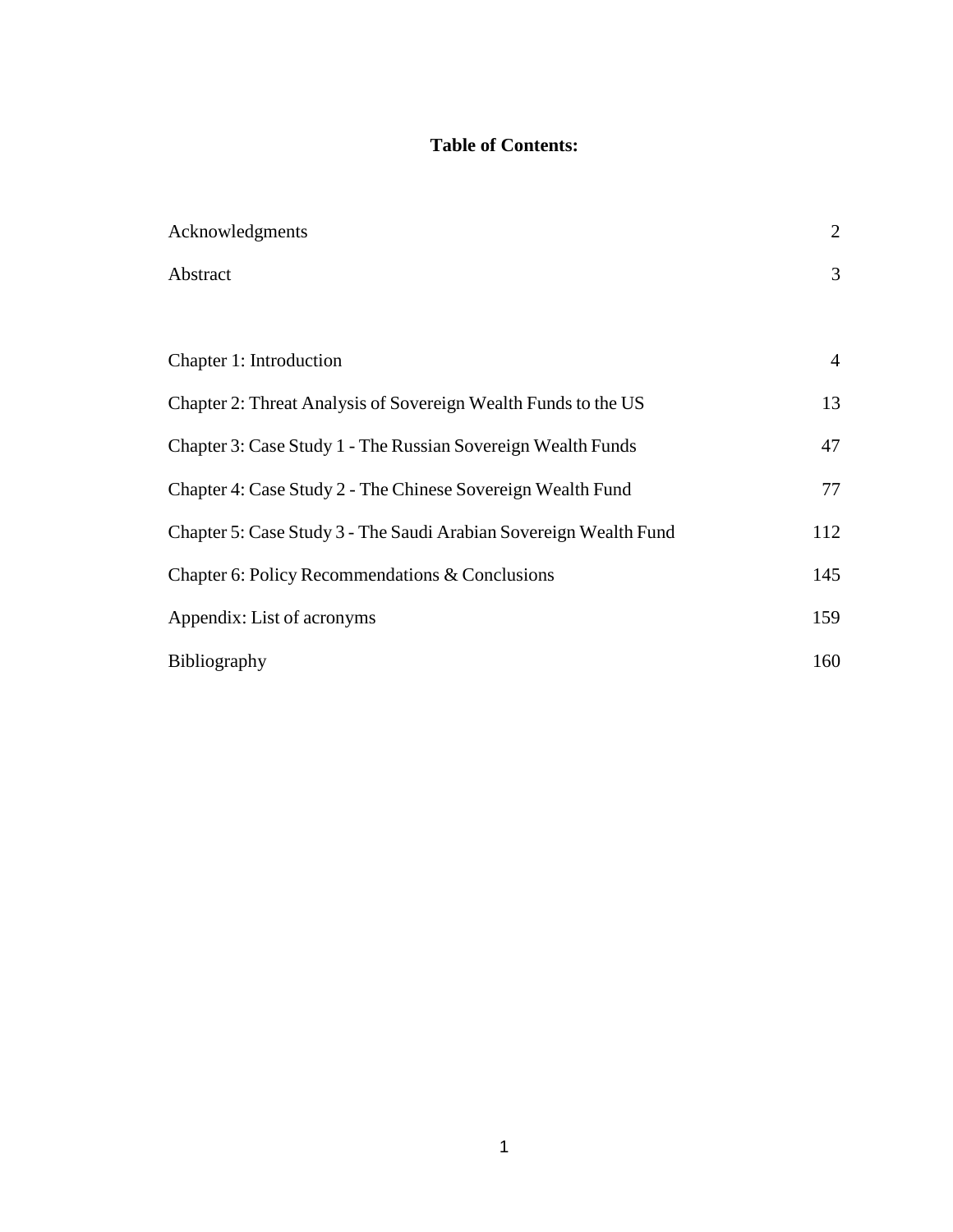# **Acknowledgments**

This study would not have been possible without the guidance of Professor Hilary Appel. Professor Appel was extremely courageous in agreeing to advise a government and economics major on what is essentially an international relations thesis. I am incredibly grateful to Professor Appel for her assistance in pursuing this topic. Both in our thesis meetings and her International Political Economy class, Professor Appel helped me navigate the complex intersections of politics and finance in the international system. Her advice greatly improved my work and enriched my argument. My appreciation is extended to the entire government and economics departments at Claremont McKenna College that provided me with an exceptional education over the last four years. I would also like to thank Professor Mark Thatcher at the London School of Economics and Political Science who introduced me to the topic of sovereign wealth funds in his Politics of Economic Policy course during my year abroad. Finally, I would like to thank my family for all of their support, with special appreciation to my sister and fellow CMC alumni Christina Coffin.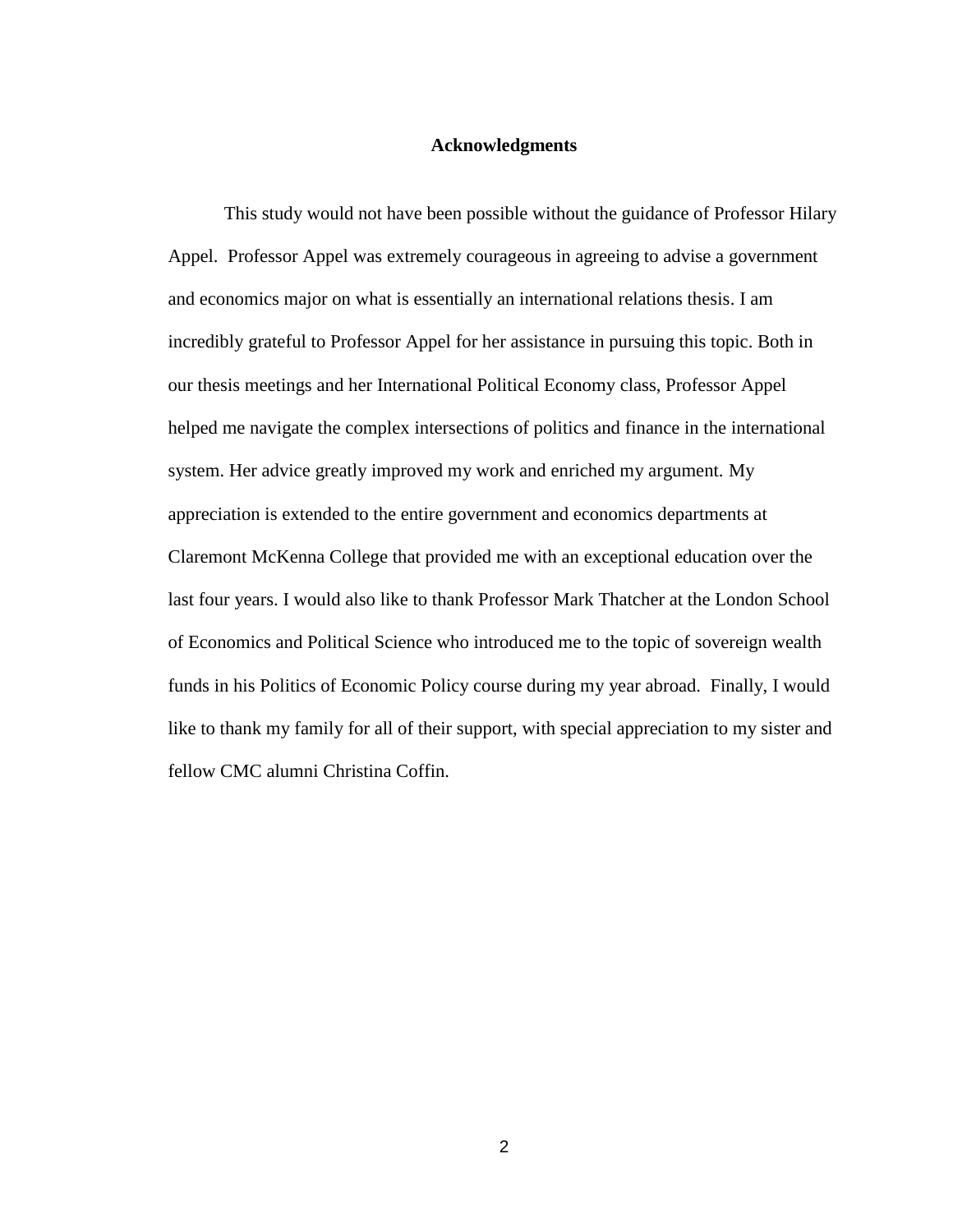# **Abstract**

The way that countries engage in conflict with each other has dramatically changed over the past decade. Countries are more frequently clashing on the economic front than in violent direct conflict. The United States' weakened position in the global economy after the 2008 financial crisis places the country at a disadvantage in this new era of hybrid warfare. Sovereign wealth funds (SWFs), which are created to achieve both the political and economic goals, are becoming a prominent player in the international arena. This thesis assesses the risk SWFs pose to the US by examining the Russian, Chinese, and Saudi Arabian SWFs.

Past examinations of SWFs before the 2008 financial crisis determined SWFs did not act geopolitically. However, the three case studies demonstrate that some SWFs have been increasingly pursuing both global economic and political objectives because they lack independence from government. Moreover, each SWF poses a different level to the US depending on whether the home country is an ally or adversary. Additionally, regulations of SWFs are inadequate to address the growing threat to the US; international law lacks an enforcement mechanism and domestic regulation depends on the president for action. These findings imply that while SWFs can benefit the US economy by providing capital to US companies, the US needs more effective regulation to address the risks they pose to US national and economic security. This thesis recommends amendments to domestic and international regulation in order to mitigate the risks that SWFs pose without creating additional barriers to foreign investment in the US.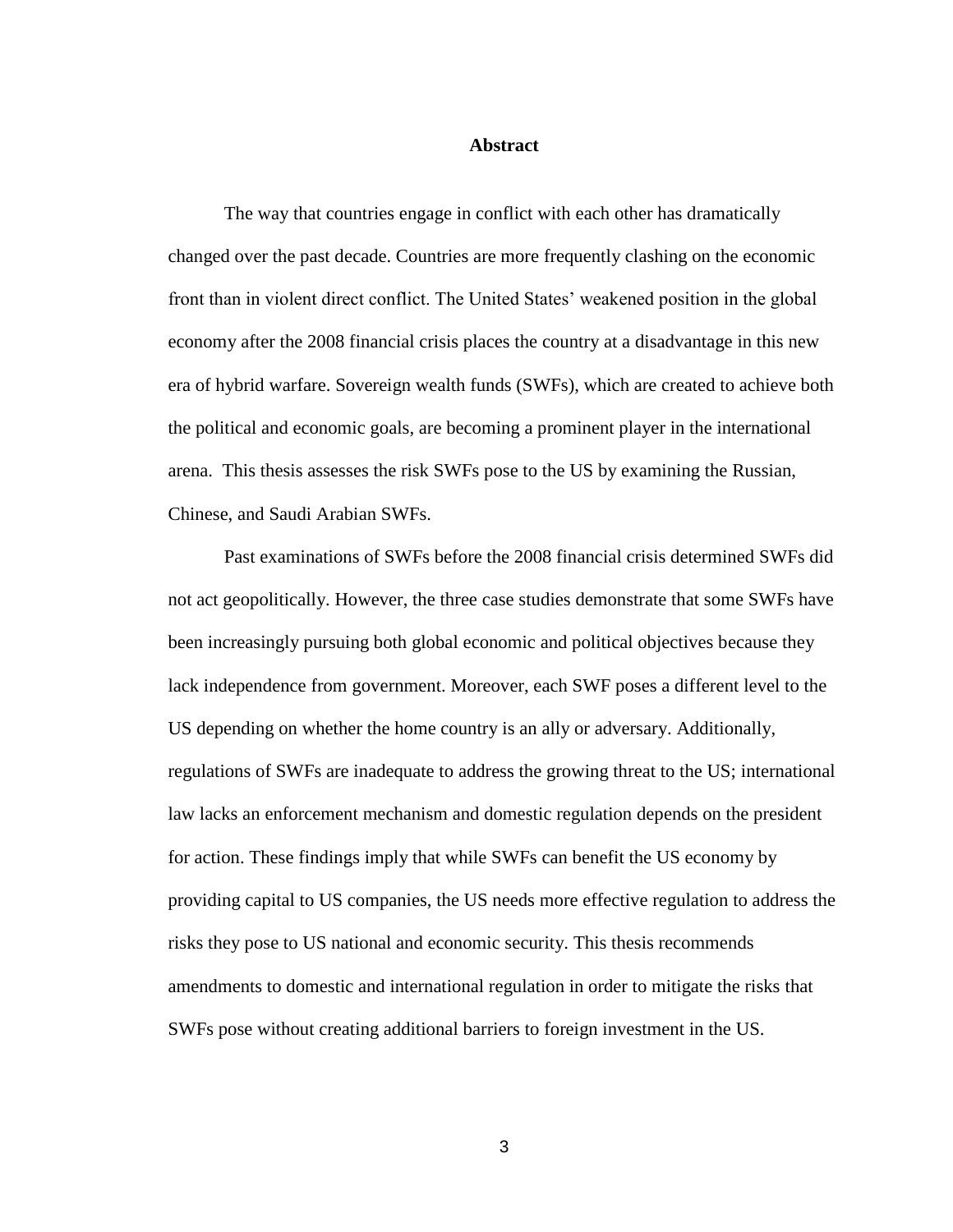# **Chapter 1: Introduction**

"Should we be concerned that the governments of Russia and China control billions of dollars in assets and invest directly in US institutions and companies?"

- Senator Joe Biden, Senate Foreign Relations Committee Hearing on Sovereign Wealth Funds, 2008.

# **1.1 Introduction**

Foreign direct investment (FDI) in the United States (US) caused major national concern during the 1980s. Japanese companies purchased prominent US assets, like the Rockefeller Center and Universal Studios, in a buying spree. Some worried Japan would acquire critical US assets, challenging the US's global economic dominance.<sup>1</sup> Japan's business ties came under scrutiny for a geopolitical reason as well; the Japanese machine company, Toshiba, sold "militarily sensitive technology" that made submarines quieter to the Soviet Union in the midst of the Cold War.<sup>2</sup> In response to the sale, members of the House of Representatives held a press conference on the steps of the Capitol, where they smashed a Toshiba radio with a sledgehammer, symbolizing disdain for the company.<sup>3</sup> The Japanese government responded quickly to US outrage by condemning Toshiba and vowing to tighten export controls. Toshiba sent an apology letter to Congress and two top company officials resigned. Japan could not afford to provoke US protectionist policies because the US was Japan's most important foreign market. American fears of an

<sup>1</sup> United States. Congress. Senate. Committee on Foreign Relations. 2008. *Sovereign Wealth Funds: Foreign Policy Consequences in an Era of New Money: Hearing Before the Committee on Foreign Relations, United States Senate, One Hundred Tenth Congress, Second Session, June 11, 2008*. S. Hrg, 110-765. Washington: U.S. G.P.O.

<sup>2</sup> Susan Chira, Japan's Efforts to Soften U.S. Anger on Toshiba. *The New York Times,* July 18, 1987.

<sup>3</sup> George R Packard, "The Coming U.S.-Japan Crisis," *Foreign Affairs* 66, no.2 (1987), doi: 10.2307/20043377.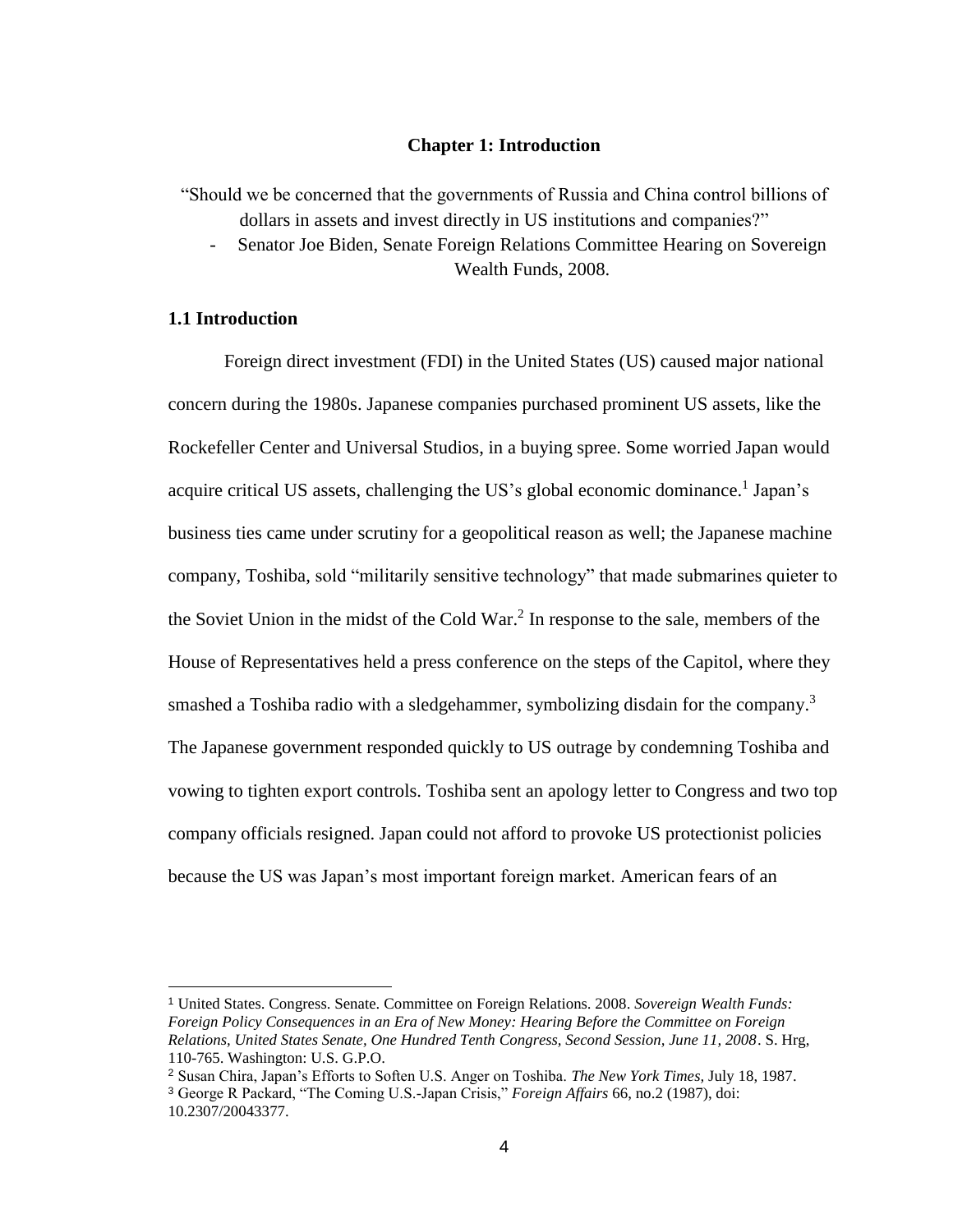economic challenge from Japan never materialized. Following the fall of the Soviet Union in the early 1990s, the US sustained hegemonic power in the global economy.

Demonstrated by the election of Donald Trump in 2016 and his administration's subsequent protectionist economic policies, the US has renewed concerns regarding FDI and its dominance in the global economy. After the 2008 financial crisis, the international political economy appears to be transitioning power away from US influence. The rising economies of developing countries with vast natural resources, especially oil, or massive commodity markets, produced current account surpluses in those countries. The US sharply contrasts with these states as it sustains its large current account deficit through the privileged position of the US dollar (USD) in the global economic system as the dominant reserve currency.<sup>4</sup> The weakened state of the USD and the US economy after the 2008 crisis further emphasized the difference between the two. Emerging markets increasingly channel their current account surpluses into sovereign wealth funds (SWFs): state-owned investment vehicles that look to invest at home and abroad. Investment from SWFs in the US triggers similar challenges to the US's hegemonic power in the global economy and concerns of geopolitically motivated investments as the Japanese FDI crisis in the 1980s.

Similar to policymakers' worries in 1980, the accelerated growth in SWF investment power represents a shift in economic power from the West to the East. But the threat of SWF investment in the US presents a different level of risk to the US than private foreign investment from Japan did in the 1980s. While both obtain access to US

<sup>4</sup> Barry J. Eichengreen, *Exorbitant Privilege: The Decline of the Dollar and the Future of the International Monetary System* (New York, NY: Oxford University Press, 2011).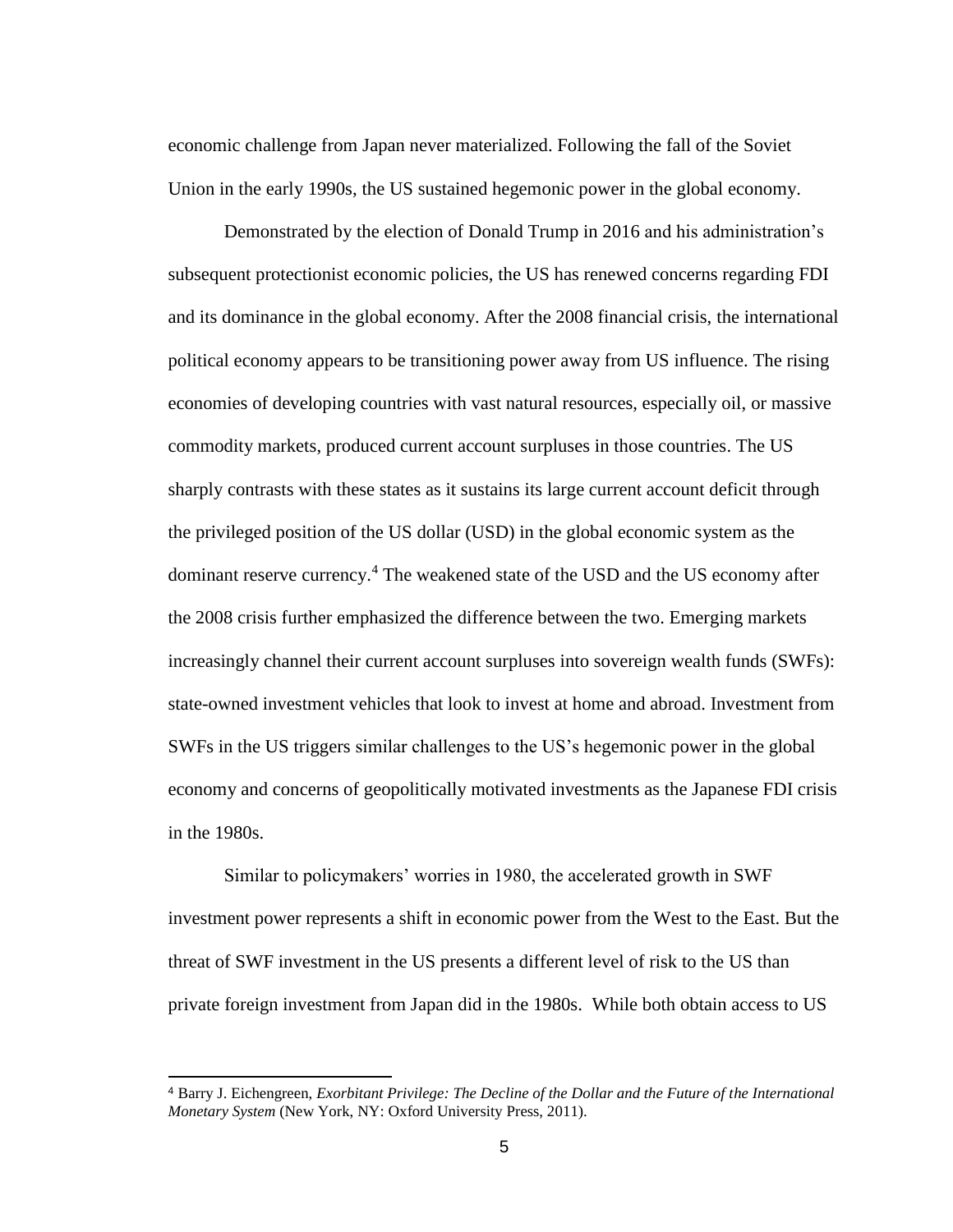markets through FDI, they diverge because governments own SWFs. The rise of these state-owned enterprises (SOEs) threatens the consensus on neoliberal principles in the global economy, like the importance of the private sector as an engine for growth. Furthermore, the increased incidence of economic and political hybrid warfare creates an additional threat to the US if foreign governments use SWFs to achieve geopolitical goals.

Solutions employed during the Japan FDI crisis are not compatible with the current international system. The US is in a weaker position in the international system than before the 2008 crisis. Emerging markets are beginning to look to invest closer to home and are less dependent on the US market. Protectionist policies under the Trump Administration aim to fight back against the shift in economic power away from the US by attempting to reduce its current account deficit. But by enacting these policies, the US might be causing itself more harm. Herein lies the Catch-22 of SWF regulation. By not regulating them enough, the US leaves itself vulnerable to the economic and national security threats of the funds. However, if the US regulates SWFs too much, it becomes cut off from an enormous source of capital it benefits from. Finding a balance between the two extremes requires assessing the risk SWFs pose to US economic and national security and crafting measured responses.

# **1.2 Motivation**

Research on SWFs determined they were not a pressing geopolitical threat to Western nations. After their role providing capital to insolvent US and Western financial institutions during the global financial crisis, the West considered SWFs stabilizing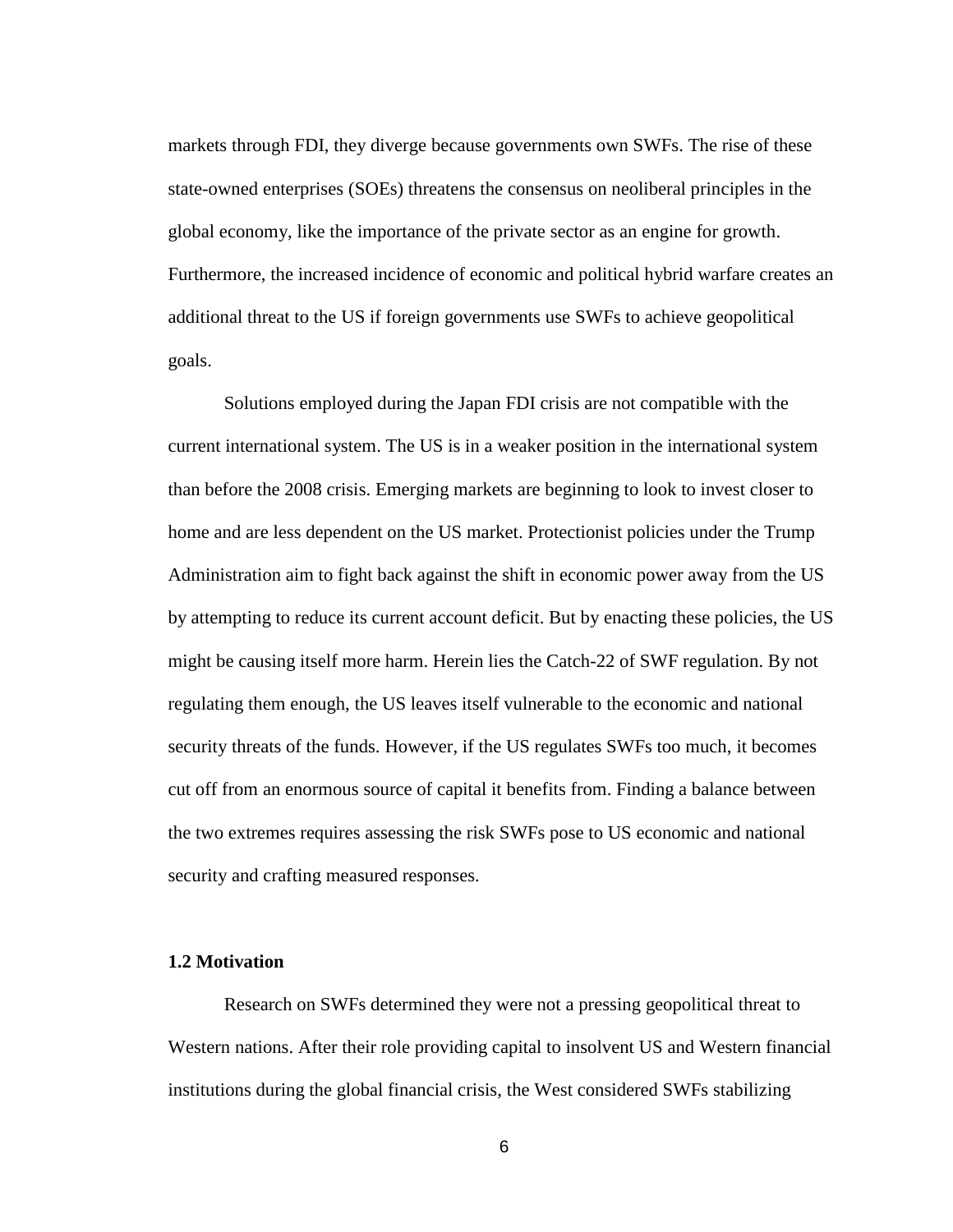forces in the global economy. However, most of this research was conducted immediately after the crisis, and since then, the international landscape has changed. National security threats to the US have dramatically shifted. Countries are less likely to break out into violent direct combat with one another. Rather cyber-attacks, economic leverage, and the accumulation of power are now the prominent forms of engaging in global conflict. Terrorism no longer poses the greatest threat to the US; stories of Russia meddling in the 2016 US elections, a trade war with China, and the murder of journalist Jamal Khashoggi in the Saudi Arabian embassy constitutes the salient national security threats. SWFs, which are created at the intersection of the political and economic goals of a country, are growing in strength and playing a role in the changing national and economic security threats. A reevaluation of SWFs is necessary due to the transformed international environment and the rise of hybrid warfare.

### **1.3 Background**

#### Definition of Sovereign Wealth Funds

A simple definition of sovereign wealth funds is that they are investment funds owned by governments. Definitions of SWFs are so broad and flexible that it is hard to pinpoint one universal definition that fits all SWFs. The US Treasury Department defines a SWF as "a government investment vehicle which is funded by foreign reserve assets, and which manages those assets separately from the official reserves of the monetary authorities (the central bank and reserve-related functions of a finance ministry or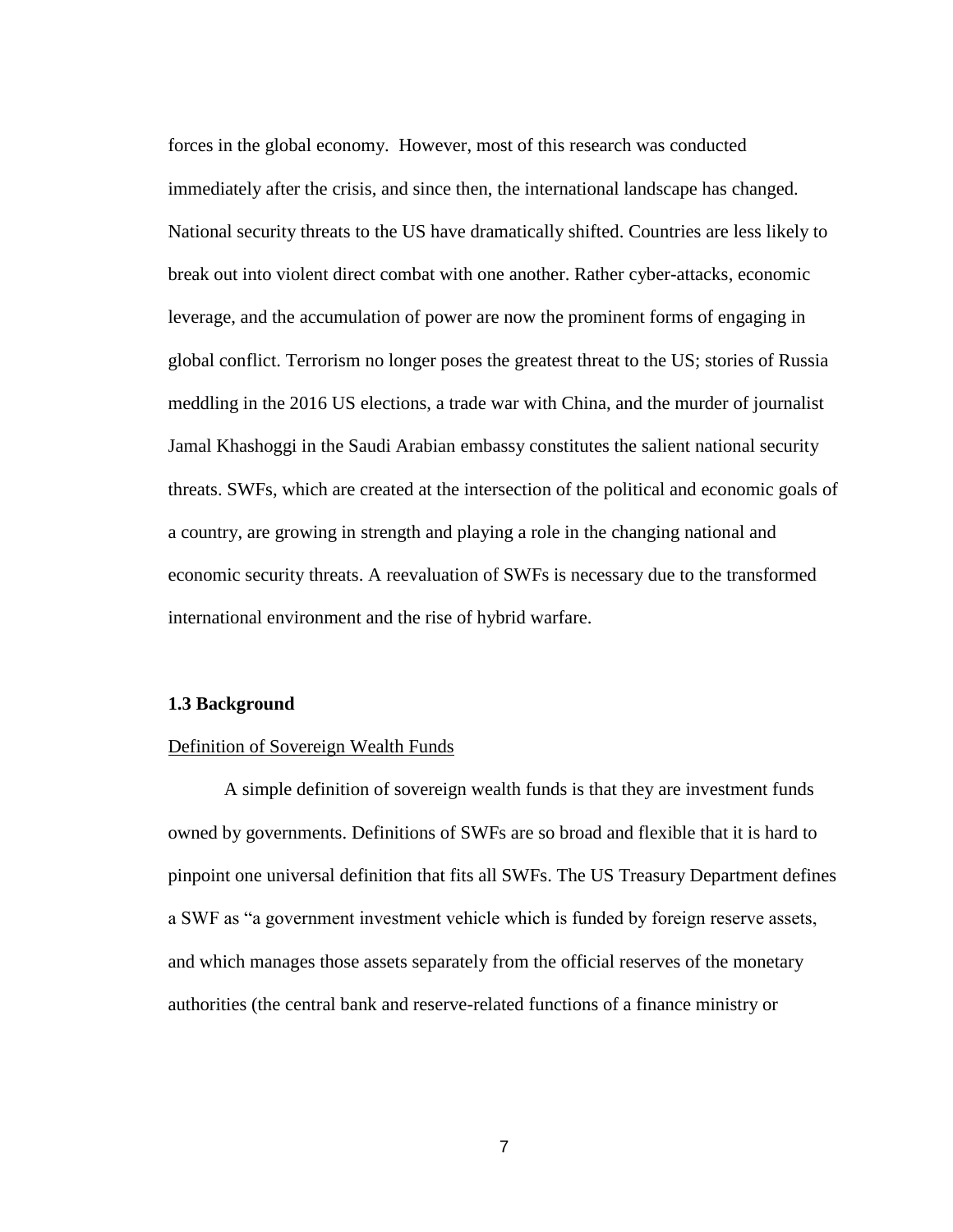national treasury office)." SWFs are also more straightforwardly defined as "governmentcontrolled pools of assets designed to engage primarily in foreign portfolio investment."<sup>5</sup>

SWFs can take several different forms, such as stabilization funds, savings funds, reserve investment corporations, pension reserve funds, and development funds.<sup>6</sup> There are typically five main features of sovereign wealth funds: independence from government, high exposure to foreign currency, no explicit liabilities, tolerance of highly risky behavior, and a long-term investment period.<sup>7</sup> Investment from state-owned vehicles is much more likely to come from developing countries.<sup>8</sup> The charts below demonstrate that while SWFs are spread throughout the world, SWF assets under management are concentrated in emerging markets such as Asia and the Middle East.

<sup>5</sup> S., *Sovereign Wealth Funds,* 15.

<sup>6</sup> Peter Bruce-Clark and Ashby H.B Monk, "Sovereign Development Funds," in *The Oxford Handbook of Sovereign Wealth Funds*, ed. Douglas J. Cumming, Geoffrey Wood, Igor Filatotchev, and Juliane Reinecke (Oxford University Press, 2018).

<sup>7</sup> Jan Ander and Petr Teplý , *Sovereign Wealth Funds in Theory and Practice* (Prague: Karolinum Press, 2014).

<sup>8</sup> S., *Sovereign Wealth Funds*, 20.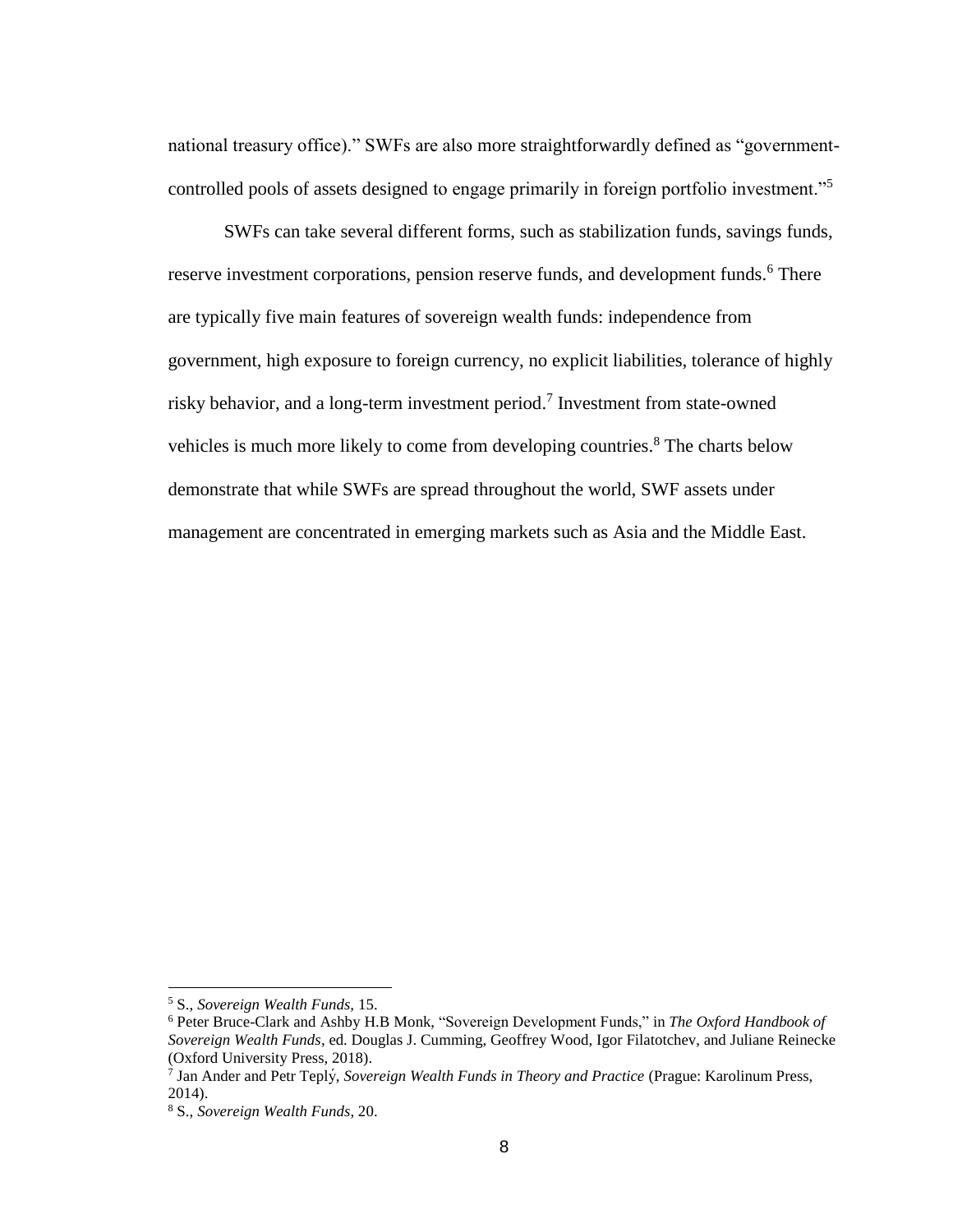

#### Data Source: The Sovereign Wealth Fund Institute





Data Source: The Sovereign Wealth Fund Institute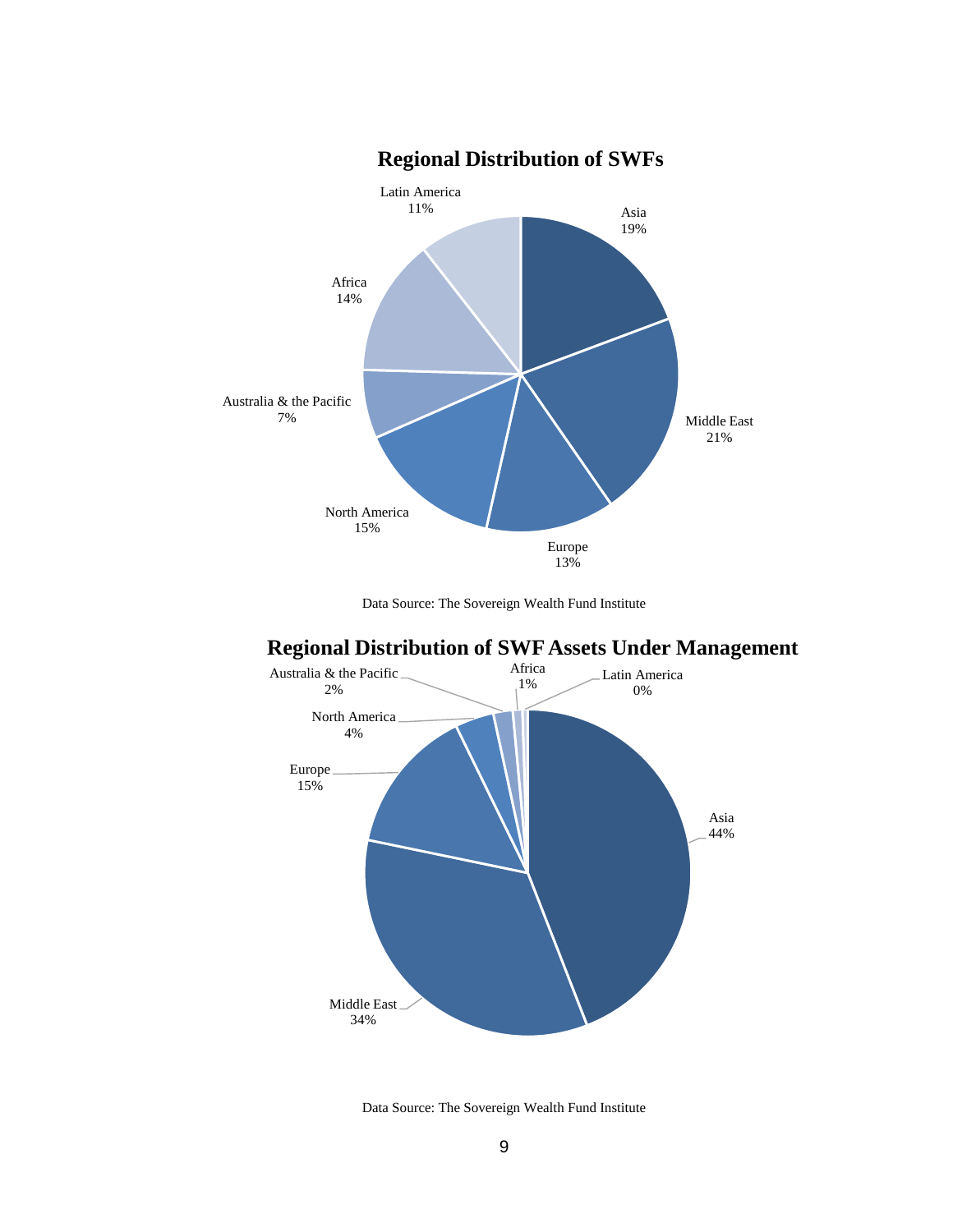Because SWFs assets under management are overwhelmingly concentrated in Asia and the Middle East, the interdependence of the US economy and the Middle East and Pacific Rim regions are compounded by these funds. SWF assets have grown rapidly over the last few decades due to the increase in commodity prices and trade surpluses.<sup>9</sup> Countries capitalize their SWFs from balance of payments surpluses, foreign currency operations, privatization proceeds, fiscal surpluses, and receipts from commodity exports.<sup>10</sup> They diverge from the historical investments of sovereign wealth that were in low-risk assets such as US treasuries. As a relatively newly popular financial innovation, SWFs largely go unnoticed to the general public.

# Function

Kuwait founded the first SWF in 1953 in order to invest oil revenue surpluses.<sup>11</sup> Economies dependent on natural resources, primarily oil, originally used SWFs as a stabilization mechanism. Investing wealth from natural resources protected national economies from external shocks, such as windfall oil prices.<sup>12</sup> Non-commodity SWFs, like that of China, obtain funding through trade surpluses from positive net exports.<sup>13</sup> Holding government reserves is costly because of the difference in what reserves yield

<sup>9</sup> Thomas N. Carson and William P. Litmann, *Sovereign Wealth Funds* (New York: Nova Science Publishers, 2009).

<sup>10</sup> Bruce-Clark and Monk, 66.

<sup>&</sup>lt;sup>11</sup> Ander and Teplý, 17.

<sup>12</sup> Douglas Cummings, et al., "Introducing Sovereign Wealth Funds" in *The Oxford Handbook on Sovereign Wealth Funds* (New York, NY: Oxford University Press, 2018).

<sup>13</sup> Udaibir S. Das, et al., eds., *Economics of Sovereign Wealth Funds: Issues for Policymakers* (Washington, D.C.: International Monetary Fund, 2010).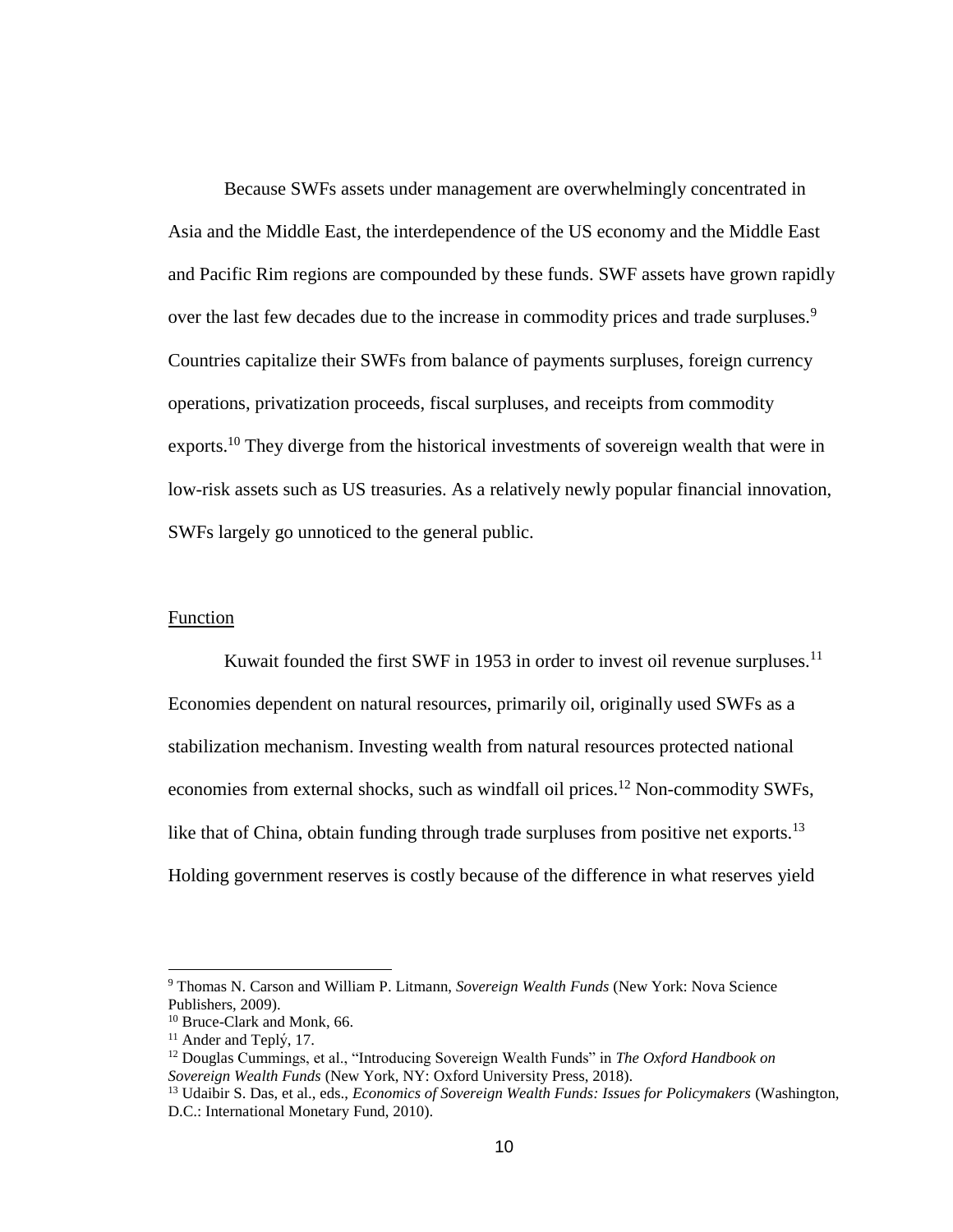and the interest cost on domestic debt.<sup>14</sup> SWFs allow countries to transform sovereign wealth into financial assets.<sup>15</sup> Reserves held in financial assets can still be mobilized quickly to defend, engage, or stabilize domestic policies or institutions in case of government deficits or external shocks.<sup>16</sup> Natural resources are not infinite. Eventually, those resources will become depleted and economies dependent on those resources will be at risk. Investing abroad provides countries with an avenue to accumulate a rainy day fund for when those resources are depleted. It also helps countries develop or diversify their economies by acquiring new technology and jobs through their investments. In summary, SWFs are utilized as a safeguard in the event of global market conditions that would threaten home countries' economies. 17

# **1.4 Structure of the Study**

This thesis assesses the risk that SWFs pose to the US by examining the Russian, Chinese, and Saudi Arabian SWFs and makes policy recommendations to address those risks. First, in Chapter 2, the national and economic security threat of SWFs will be appraised as well as the probability of the realization of those threats. Current regulation of SWFs will also be analyzed in Chapter 2. In Chapter 3, the Russian SWFs and the threats they pose to the US will be examined. The Russian funds' structure, transparency, compliance with rules, geopolitical actions, and investment in a US transportation firm (Hyperloop) will be discussed. Next, in Chapter 4, a case study of the Chinese SWF will

<sup>14</sup> Gordon L. Clark, Ashby H. B. Monk, and Adam D. Dixon, *Sovereign Wealth Funds: Legitimacy, Governance, and Global Power* (Princeton, NJ: Princeton University Press, 2013).

<sup>15</sup> Clark, Monk, and Dixon, 16.

<sup>16</sup> Clark, Monk, and Dixon.

<sup>&</sup>lt;sup>17</sup> Clark, Monk, and Dixon.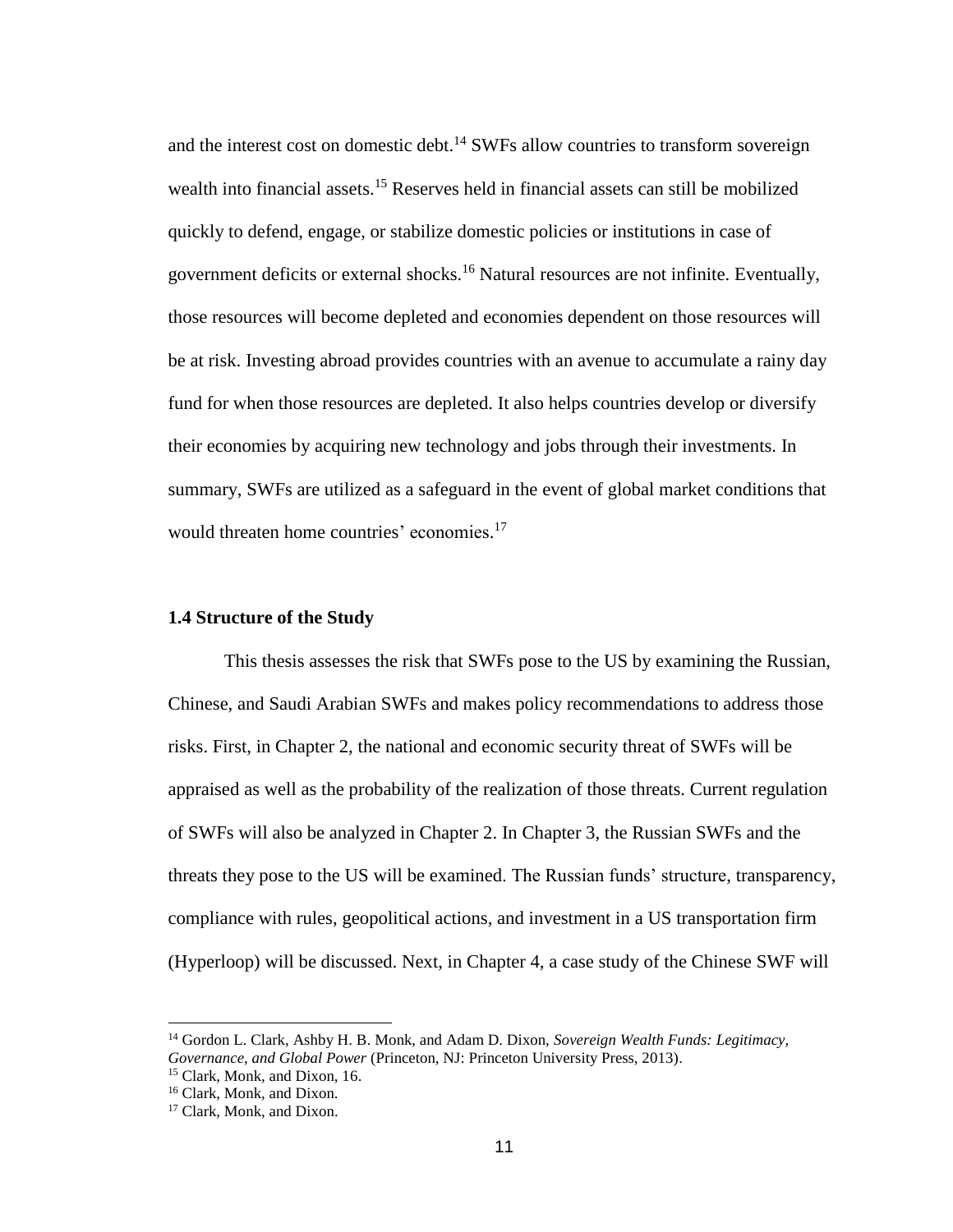demonstrate different threats that SWFs can pose. The background of the fund, transparency and compliance with rules, role in the 2008 financial crisis, geopolitical actions, and US investments provide evidence of these threats. The third case study in Chapter 5 will focus on the Saudi Arabian SWF's newly revised mandate and its implications for the US. Finally, in Chapter 6, policy recommendations of how to most effectively mitigate the demonstrated threats will be presented. The commonalities throughout the case studies will be identified and addressed through modified domestic and international regulation.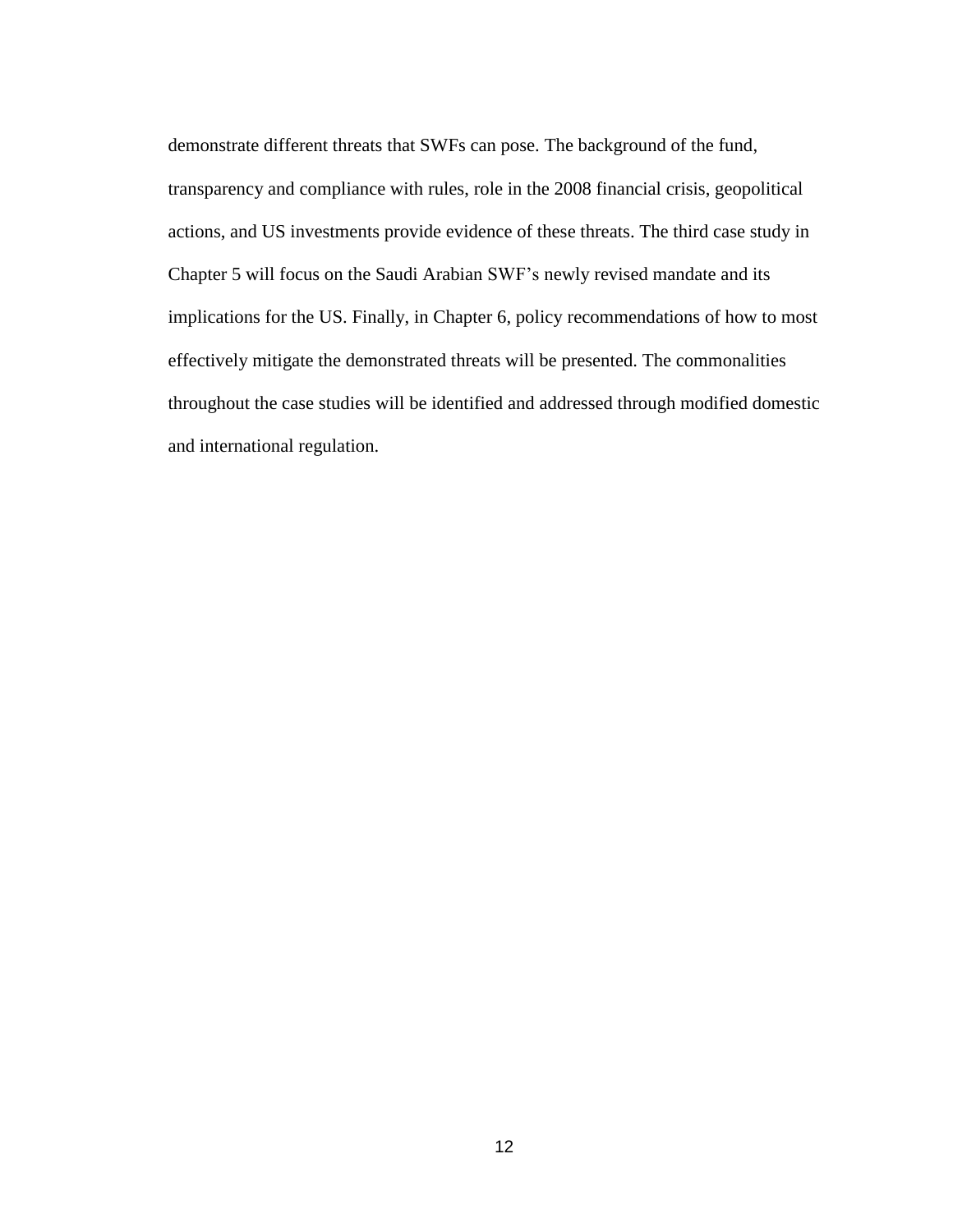#### **Chapter 2: Threat Analysis of Sovereign Wealth Funds**

#### **2.1 Introduction**

 $\overline{a}$ 

The potential threat that sovereign wealth funds pose came to global attention in 2007 despite the existence of SWFs since 1953. Heightened scrutiny occurred partly because of the creation of funds in Russia and China, two traditionally geopolitical US rivals. Additionally, investments by SWFs into US financial institutions during the 2008 financial crisis brought attention to their potential economic destabilizing effects. During the 2008 presidential election, Barack Obama voiced his concern over SWFs stating, "I am concerned if these … sovereign wealth funds are motivated by more than just market considerations, and that's obviously a possibility."<sup>18</sup> The emergence of SWFs into the national political debate in the US signaled public anxiety over the funds.

The literature on SWFs identifies two types of threats SWFs pose to host countries: economic and national security threats. Experts trace economic threats to the amount of assets SWFs control and their potential destabilizing effects. Some contributors to the literature on SWFs reject this threat because by investing in the US, SWFs tie their success to the economic prosperity and political stability of the country. Yet, host countries, especially the US, also worry that the SWFs could become vehicles for the advancement of home country political agendas.<sup>19</sup> SWFs' tendency to perform worse than comparable private investors is pointed to as evidence of political influence

<sup>18</sup> Jeff Mason, "Obama Says Concerned About Sovereign Wealth Funds," *Reuters*, February 7, 2008, Accessed March 3, 2019. [https://www.reuters.com/article/us-usa-sovereignwealth-obama/obama-says](https://www.reuters.com/article/us-usa-sovereignwealth-obama/obama-says-concerned-about-sovereign-wealth-funds-idUSN0742347120080208)[concerned-about-sovereign-wealth-funds-idUSN0742347120080208.](https://www.reuters.com/article/us-usa-sovereignwealth-obama/obama-says-concerned-about-sovereign-wealth-funds-idUSN0742347120080208)

<sup>&</sup>lt;sup>19</sup> Thomas A. Hemphill, "Sovereign Wealth Funds: National Security Risks in a Global Free Trade Environment," *Thunderbird International Business Review* 51, no.6 (2009): 551-566.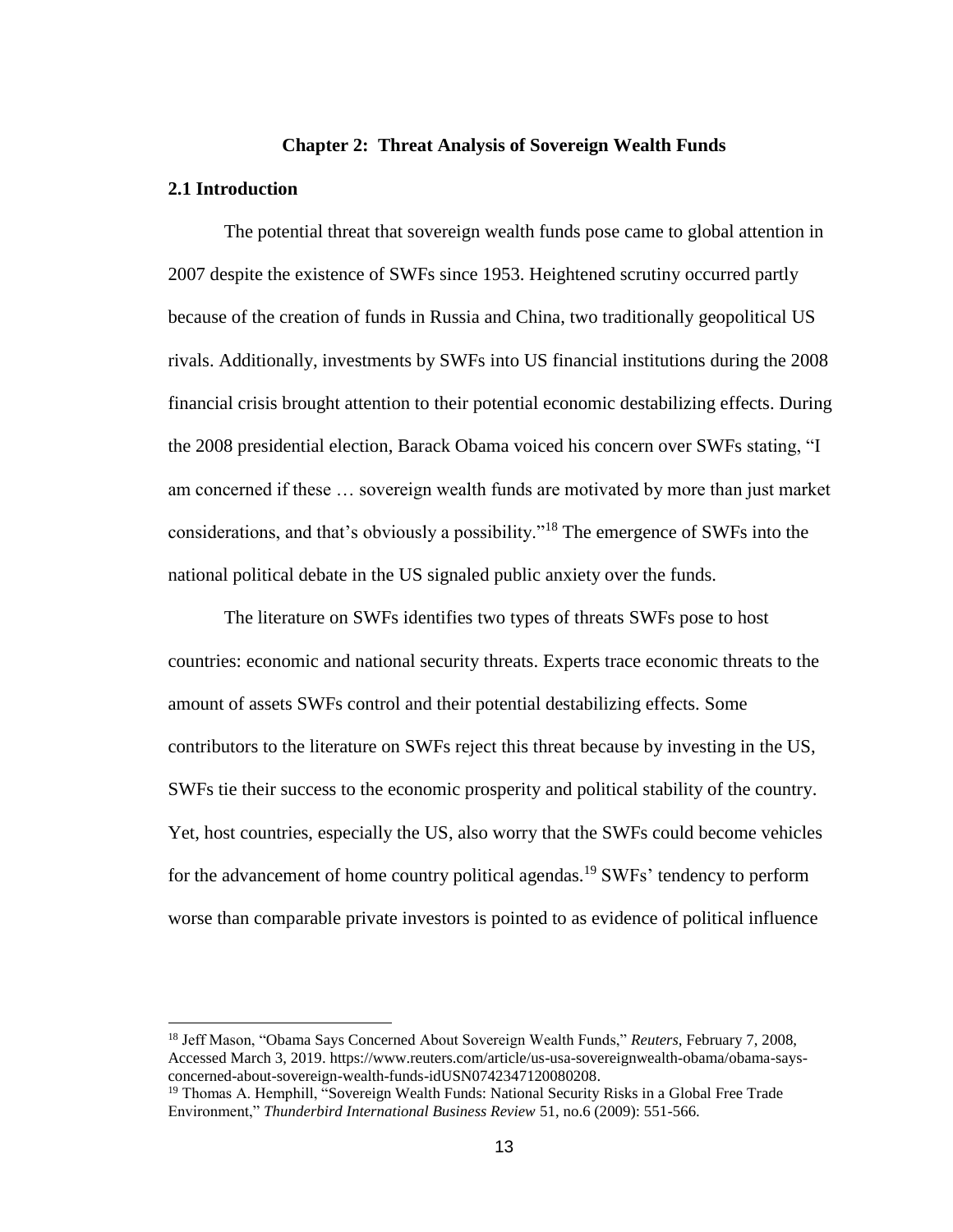and poor governance.<sup>20</sup> Furthermore, most of the literature acknowledges their potential to act strategically as well as destabilize the global economic system.

Two perceptions of SWFs are common within the global community. The first regards sovereign wealth funds as "saviors" during hard economic times, using their actions during the 2008 financial crisis as evidence.<sup>21</sup> For example, some in the European Union have embraced SWFs and their flows of capital into the region.<sup>22</sup> The other perception views SWFs as the "new barbarians at the gate."<sup>23</sup> SWFs as a threat to security has been pervasive in the US. Between 2007 and 2008 international guidelines for the operation of SWFs, called the Santiago Principles, were created. During the negotiations of the Santiago Principles, many US officials voiced concerns about SWFs. In his 2008 threat assessment, the US director of National Intelligence J. Michael McConnell stated, "[There are] concerns about the financial capabilities of Russia, China, and OPEC countries and the potential use of their market access to exert financial leverage to gain political ends."<sup>24</sup> The public ownership of SWFs increases both the worry from host countries and the necessity for greater accountability than private financial institutions.<sup>25</sup> Concern from the federal government also stems from SWFs' status as an unfamiliar

<sup>20</sup> Cummings et al., 3.

<sup>&</sup>lt;sup>21</sup> Charlie McCreevy, "The Credit Crisis and Its Aftermath," (speech, Society of Business Economists, London, February 6, 2008).

<sup>22</sup> Mark Thatcher, *National Policies Towards Sovereign Wealth Funds in Europe: A Comparison of France, Germany and Italy,*" policy brief, Kuwait Programme on Development, Governance and Globalisation in the Gulf States, London School of Economics, 2013.

<sup>23</sup> Mark Kleinman, "The \$2.5 Trillion Wave of Cash Heading Our Way," *The Telegraph*, July 15, 2007, accessed 18 February 18, 2019, [https://www.telegraph.co.uk/finance/migrationtemp/2812150/The-2.5](https://www.telegraph.co.uk/finance/migrationtemp/2812150/The-2.5-trillion-wave-of-cash-heading-our-way.html) [trillion-wave-of-cash-heading-our-way.html.](https://www.telegraph.co.uk/finance/migrationtemp/2812150/The-2.5-trillion-wave-of-cash-heading-our-way.html)

<sup>24</sup> Edwin M. Truman, "Sovereign Wealth Funds: Threat or Salvation?" *Peterson Institute for International Economics,* 2010.

 $25$  Das et al., 61.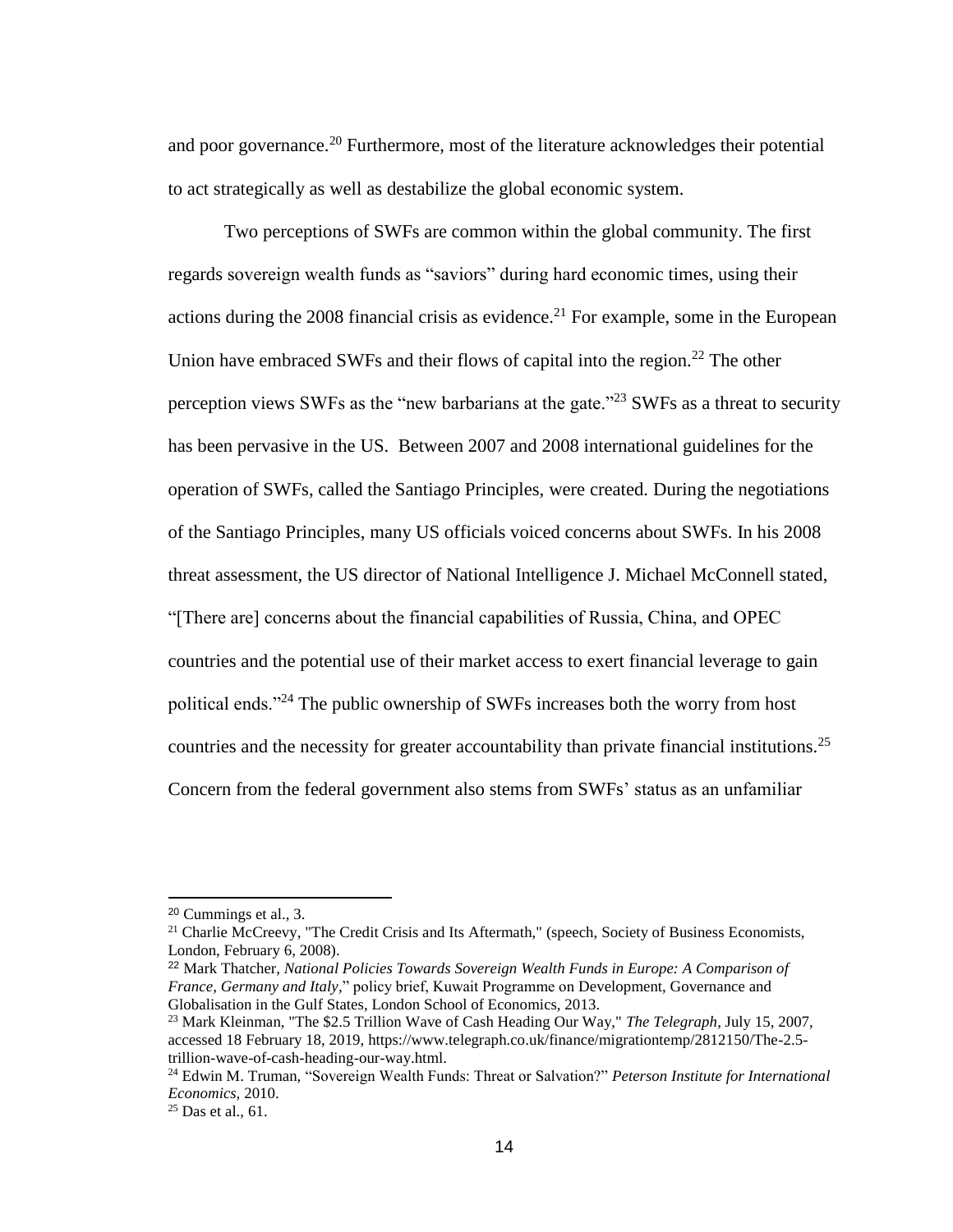entity.<sup>26</sup> A few US states adopted stabilization funds (Alaska, Texas, North Dakota, Alabama, Colorado and Wyoming) but there is no US SWF. The 2008 Senate hearings on SWFs conclude that while SWFs can provide vast economic benefits to the US, they also pose a sizable threat to the stability of the US economy.

This chapter aims to assess the threats that SWFs currently pose to the US. First, it will explore SWFs in international relations theory. Second, this chapter will assess the economic threat from SWFs by discussing the shift in economic power that SWFs represent, SWFs' potential to be destabilizing, and risks emerging from the size of SWFs and their lack of transparency. Third, the national security threats of SWFs, geopolitical use and targeting strategic sectors will be analyzed. Then current domestic and international regulations will be evaluated. Finally, the probability of the realization of the threats examined will be considered.

# **2.2 SWFs in International Relations Theory**

 $\overline{a}$ 

In the classical realist theory of power in international relations states pursue policies that maximize their power in all arenas, including the economy.<sup>27</sup> Waltz notes that the international system is anarchic, and states seek to maximize their power to protect their security in such a system.<sup>28</sup> States increase their power relative to others either externally or internally. Externally, states strengthen alliances or weaken others.<sup>29</sup>

<sup>26</sup> Kathryn Lavelle, "Sovereign Wealth Funds and Foreign Policy," in *The Oxford Handbook of Sovereign Wealth Funds*, ed. Douglas J. Cumming, Geoffrey Wood, Igor Filatotchev, and Juliane Reinecke (Oxford University Press, 2018).

<sup>27</sup> Manda Shemirani, *Sovereign Wealth Funds and International Political Economy* (London: Routledge, 2016).

<sup>28</sup> Kenneth N. Waltz, *Theory of International Politics* (Addison-Wesley Publishing Company, 1979). <sup>29</sup> Waltz, 53.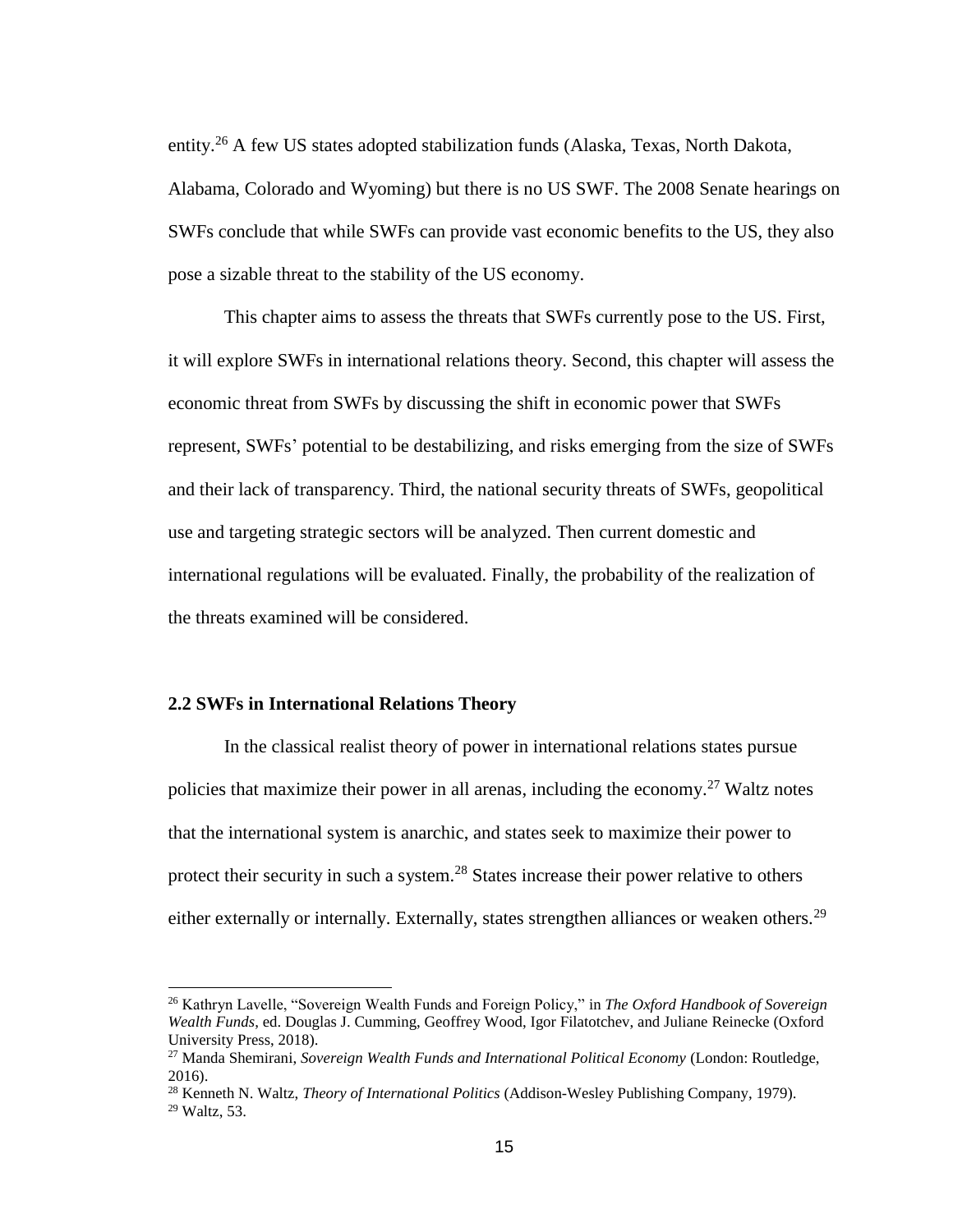SWFs externally increase the power of home countries through SWFs by forming alliances with other SWFs and home countries using SWFs to increase their influence in those countries. <sup>30</sup> Alliances between SWFs also increase the size and power of both members of the partnership. SWFs contribute primarily to internal maximization of power through increasing the stability and performance of the home economy. A SWF allows the home country to invest more domestically and ensure future domestic economic stability. Globalization allows SWFs to increase their home country's power by acquiring resources outside of its borders. When SWFs acquire portions of industries or economic sectors, host countries lose part of their power to the home country of the SWF. Because some SWFs manage more assets than others and some states do not have an SWF, some states are able to obtain more economic resources than others. As a result, prominent home countries increase their power in the international system through SWF investment.

The second theory characterizes SWFs as capitalist economic agents.<sup>31</sup> Within this theory, SWFs pursue commercial objectives and investment in the US because of the opportunity to achieve a higher yield.<sup>32</sup> SWFs act as entrepreneurs through their use of global opportunities to reap a profit. According to this theory, SWFs do not act geopolitically or politically. Consequently, SWFs pose a primarily economic threat if they rapidly remove their capital from the US during financial distress due to the low yield of those investments.

<sup>30</sup> Ashley T. Lenihan, "Sovereign Wealth Funds and the Acquisition of Power," *New Political Power* 19, no.2 (2014): 227-257.

<sup>31</sup> Shemirani, 23.

<sup>32</sup> Shemirani, 23.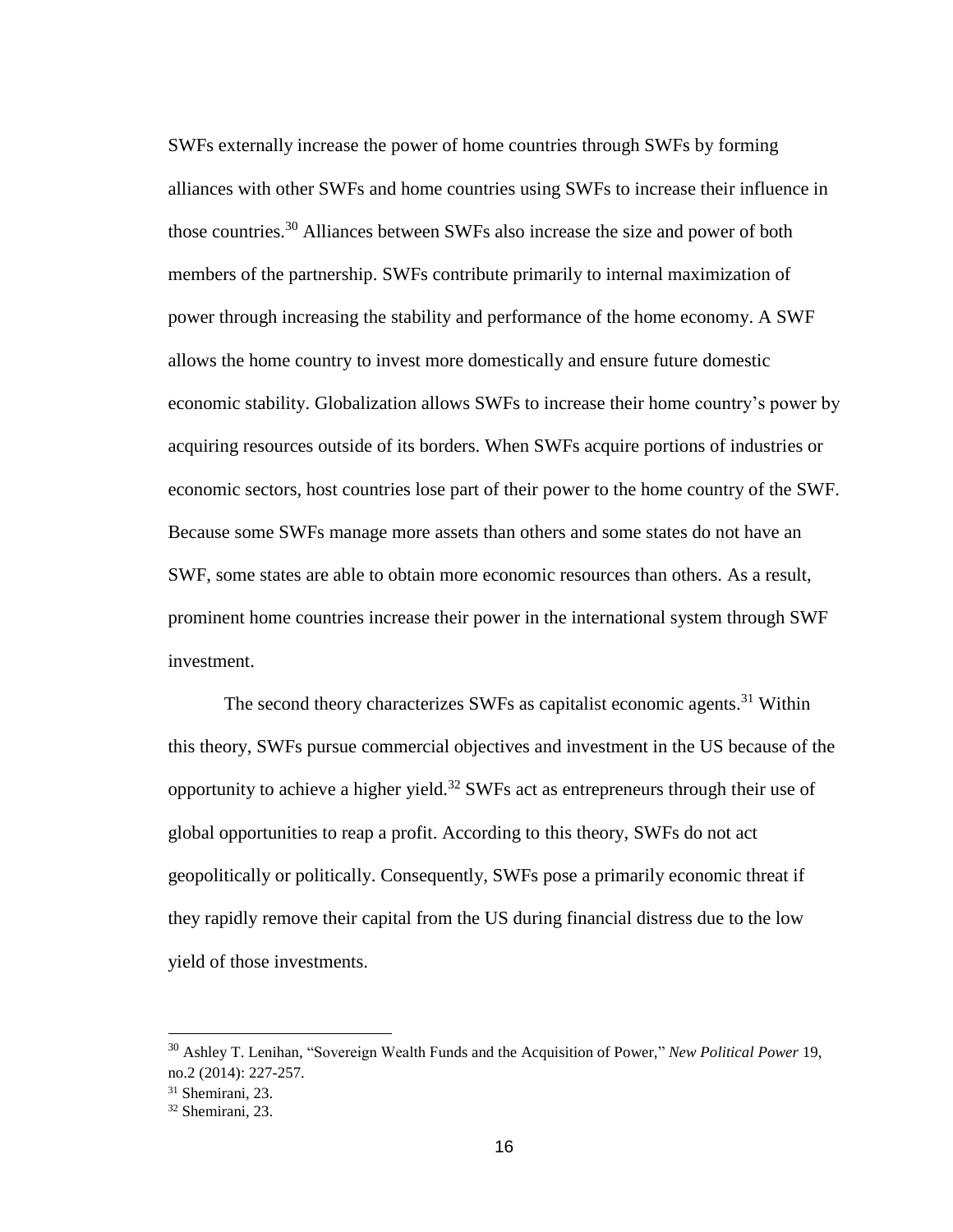Lastly, SWFs are theorized as a way of compensating society for structural deficiencies, acting as a mechanism for redistribution.<sup>33</sup> This theory is primarily inward faced, as it describes a domestically politically motivated actor. Therefore, the domestic compensation theory for SWFs can explain the political motivations behind SWFs. Home governments can use SWF funds to give constituencies handouts, enact social programs, or balance fiscal deficits in order to ensure support for the current government.<sup>34</sup> Each classification of SWF motivations illustrates different threats of the funds. Variation in the type and degree of threat that each SWF presents to the US emphasizes the need to examine each fund individually to determine the threat that SWF investments pose.

# **2.3 Economic Threats**

# A Shift in Economic Power

The vast amount of assets that SWFs control represents a shift in economic and financial power away from the West.<sup>35</sup> The emergence of a Chinese SWF, in particular, spurred worry from Western countries about the continued pervasiveness of neoliberal ideas in the global economy.<sup>36</sup> China, as a large player in the global economy, adopting a state-owned investment vehicle to make investments and spread its influence abroad challenges the validity of private markets as the driver of economic growth.

The US economic ideology is built on the idea that the economy works best in the absence of government control. SWFs can undermine the Western market structure as

<sup>33</sup> Shemirani, 23.

<sup>34</sup> Shemirani, 23.

<sup>35</sup> Truman, 2.

<sup>36</sup> Truman.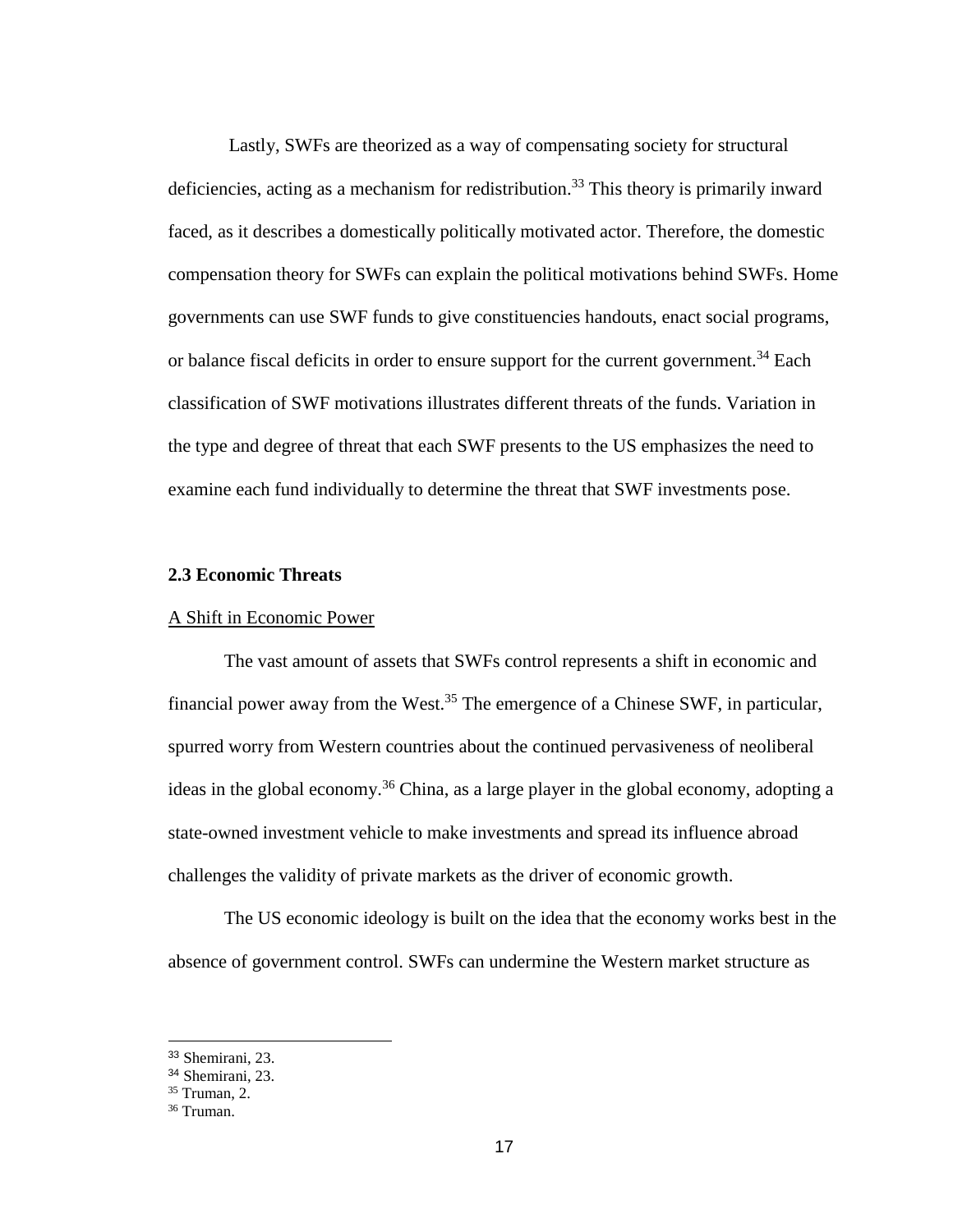well as the global consensus on the benefits of free markets. SWFs, as governmentcontrolled investment bodies, challenge open-market principles when they take partial ownership of private companies in the US. <sup>37</sup> Increased participation of public entities in global private markets questions the continued dominance of free private-market ideals. With a decrease in free market enthusiasm, a reversal of privatization could be triggered. $38$ 

Additionally, SWFs are symbolic of the ongoing trade imbalances in the global economy. SWFs are managed by countries with large current account surpluses. The US, which retains a large current account deficit, demonstrates the problem that host countries typically have with trade imbalances; they cannot afford to be too suspicious of SWFs because they need capital. Shifts in the capital flow that SWFs partake in is contrary to the previous norm that investment flows from the developed world to the developing world. Money now flows from Asia and the Middle East to the US and Europe via SWF investment.<sup>39</sup> The optics of relying on foreign government-controlled funds are not good for a supposed hegemon.<sup>40</sup>

U.S. policymakers also worry that the accumulation of foreign reserves will become a goal for countries who wish to use those reserves for SWF investment. SWFs provide the potential for countries to move investment away from US treasuries. Foreign investment by finance ministries and central banks was typically constricted to currency

<sup>&</sup>lt;sup>37</sup> Robert M. Kimmitt, "Public Footprints in Private Markets; Sovereign Wealth Funds and the World Economy." *Foreign Affairs*, January 2008.

<sup>38</sup> Fabio Bassan, *Research Handbook on Sovereign Wealth Funds and International Investment Law*, (Cheltenham, UK: Edward Elgar Publishing, 2015).

<sup>39</sup> Eric Anderson, *Take the Money and Run: Sovereign Wealth Funds and the Demise of American Prosperity*, (Westport: Praeger Security International, 2009).

<sup>40</sup> Bhagwati, Jagdish. *Statement of Jagdish Bhagwati*, Prepared Testimony for the Senate Foreign Relations Committee*,* 11 June 2008.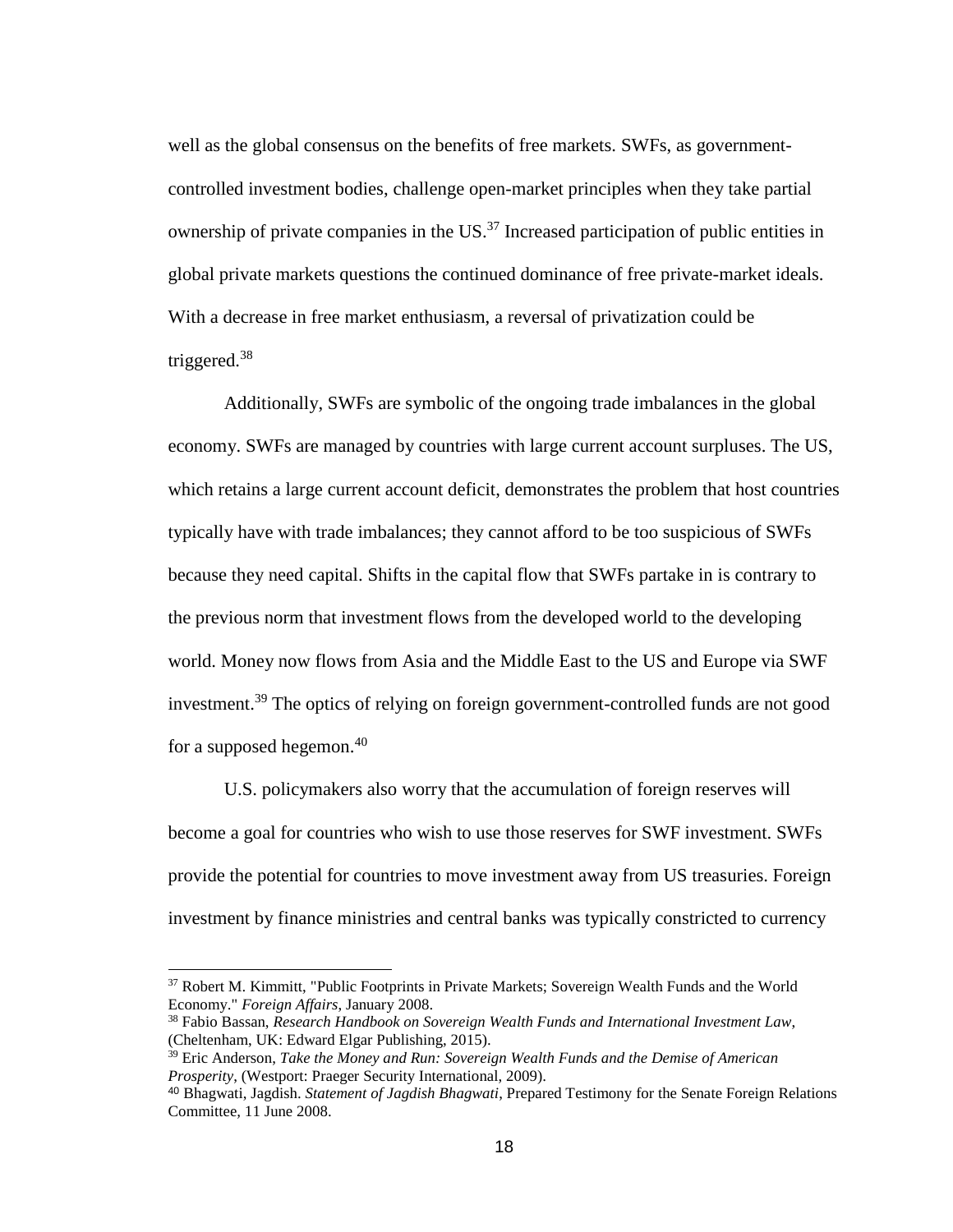reserves in US treasury bills and other risk-free bonds.<sup>41</sup> Countries that possess SWFs increase their investment options. SWFs follow different investment strategies than central banks typically do, and the shift in foreign exchange reserves to SWFs could impact the stability of global capital flows.<sup>42</sup> Increasing SWF activity could threaten the privileged economic position of the US.

Additionally, SWFs are increasingly investing in emerging markets that have higher yields.<sup>43</sup> In the long-term, a move away from investments in US governmentbacked assets and the dollar could weaken. <sup>44</sup> While this threat to the privileged economic position of the US is long-term and only theorized, the threat is large enough to provide worry to the US. A study conducted by Beck and Fidora found that a reduction in demand for US bonds caused by a reallocation of excess reserves out of US assets would trigger a net capital outflow of around US  $$500$  billion.<sup>45</sup> A shift in capital flow of that size away from the US could substantially threaten US economic power and stability.

Western countries' ability to promote democracy fading with the relative decrease in the global economic power of countries promoting those values also caused apprehension in embracing SWFs. Most of the countries with the largest amount of SWF assets are not democracies, like China and the United Arab Emirates. <sup>46</sup> International investment by these countries increases the potential for penetration of nondemocratic

<sup>41</sup> Lee Hudson Teslik, "Global Economy in Crisis: Sovereign Wealth Funds," *Council on Foreign Relations*. January 28, 2009.

<sup>&</sup>lt;sup>42</sup> Roland Beck and Michael Fidora, "The Impact of Sovereign Wealth Funds on Global Financial Markets," *Intereconomics* 43, no.6 (2008): 349-384, DOI: 10.1007/s10272-008-0268-5. <sup>43</sup> Bhagwati.

<sup>44</sup> Teslik.

<sup>45</sup> Das et al., 535.

<sup>46</sup> Truman.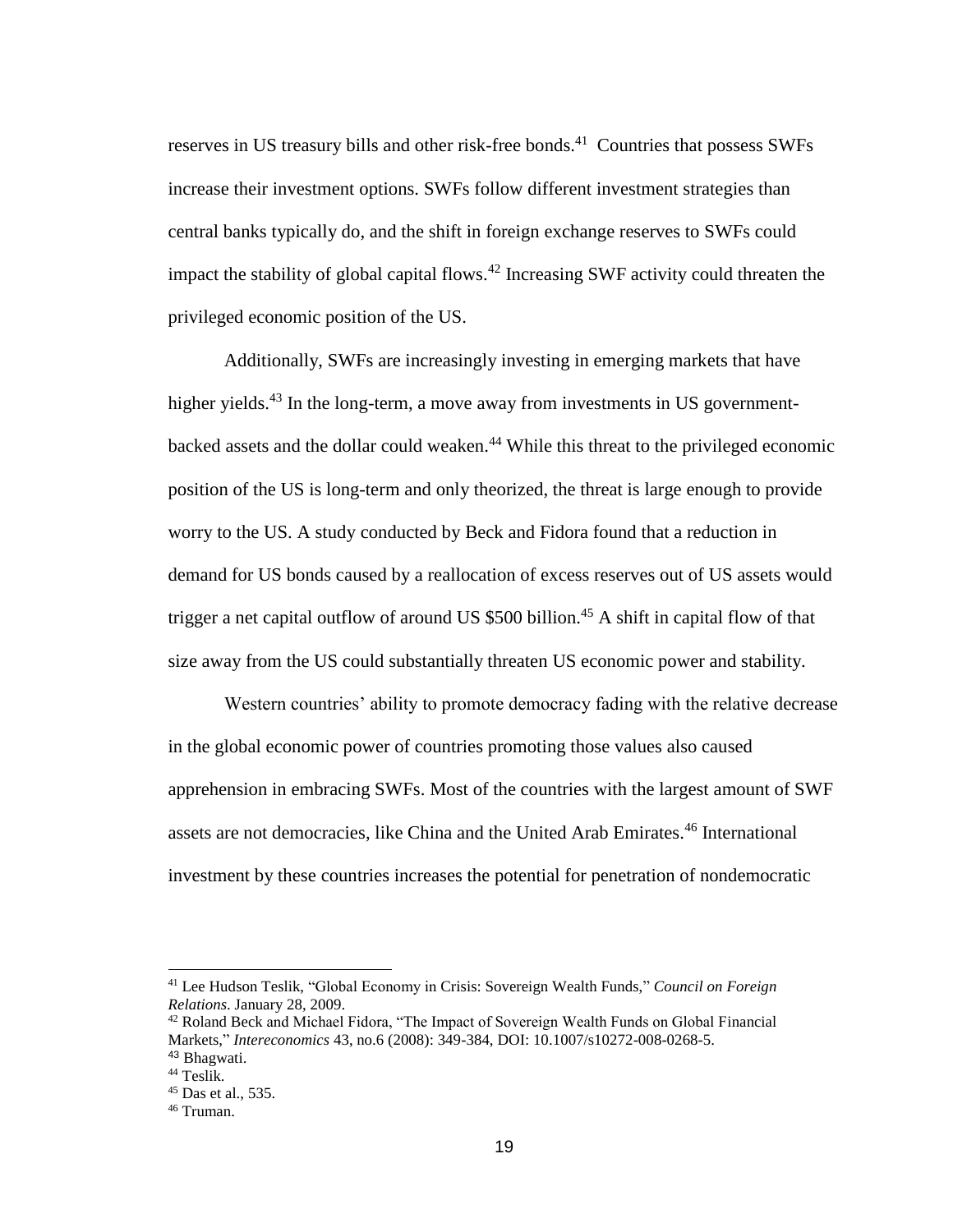ideas by providing an alternative development path. $47$  Through this process, a shift in economic power away from the West threatens the pervasiveness of their ideas in the international system.

# Destabilization

The threat of freely moving international capital can be destabilizing for the US economy.<sup>48</sup> When large amounts of capital enter a country from abroad, it can cause current account distortions for the host country. Furthermore, if that capital is rapidly removed from the country, it causes financial instability and currency devaluation in the host country. SWFs, as large asset holders, can pose this destabilization threat if they remove their investments quickly or make short-term investments. SWFs can also cause volatility in the market by simply reinforcing herd behavior by rumored transactions that affect the valuations of companies.<sup>49</sup>

But SWFs have longer investment horizons than private investors. The funds have several motivations to stay with their strategic asset allocations despite short-term volatility. It is difficult for SWFs to liquidate their investments within short-term horizons because their investments are concentrated in illiquid assets such as private equity, real estate, and infrastructure.<sup>50</sup> The longevity of SWF investment can be a force of stability within the global markets. But due to their lack of transparency and disclosure

<sup>47</sup> Daniel W. Drezner, *The Foreign Policy Implications of Sovereign Wealth Funds.* Prepared Testimony for the Senate Foreign Relations Committee, June 11, 2008.

 $48$  Das et al., 61

 $49$  Das et al., 62.

<sup>50</sup> Sophie Baker, "PwC: Sovereign Wealth Funds Increasing Allocations to Alternatives," Pensions & Investments. January 30, 3018, accessed April 11, 2019,

[https://www.pionline.com/article/20180130/ONLINE/180139985/pwc-sovereign-wealth-funds-increasing](https://www.pionline.com/article/20180130/ONLINE/180139985/pwc-sovereign-wealth-funds-increasing-allocations-to-alternatives)[allocations-to-alternatives.](https://www.pionline.com/article/20180130/ONLINE/180139985/pwc-sovereign-wealth-funds-increasing-allocations-to-alternatives)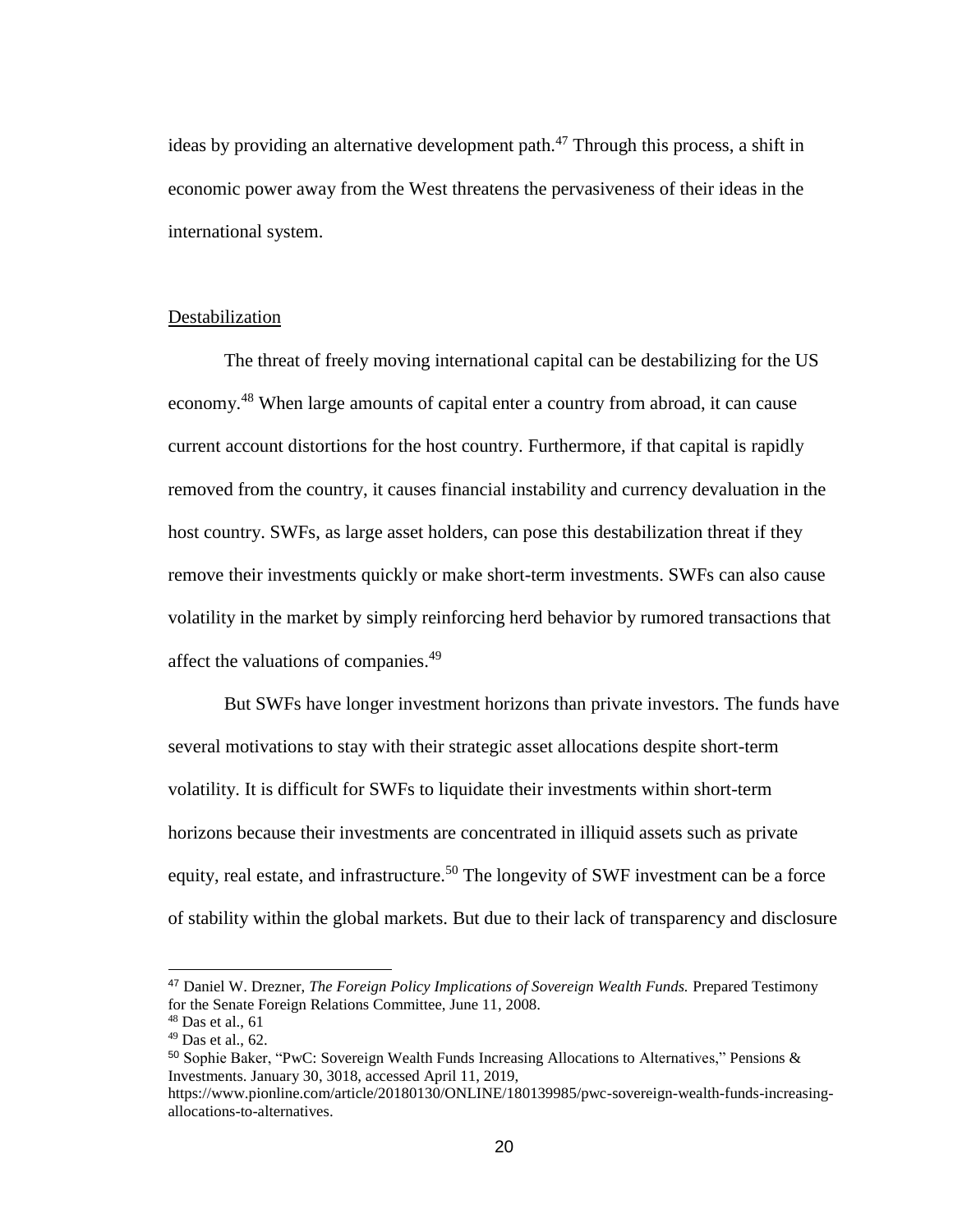of investments, mere rumors of shifts in SWF investments have the potential to be destabilizing to the global economic system.<sup>51</sup>

Because of the long horizons, SWFs can abandon or chose not to invest when its investment is most critical. <sup>52</sup> Instead of providing stability, SWFs could aggravate downward trending financial cycles.<sup>53</sup> SWFs played a large role in the 2008 financial crisis, rescuing failing US financial institutions such as Merrill Lynch, Citigroup, and Morgan Stanley.<sup>54</sup> Thus SWFs actions during recessions have the potential to stabilize failing firms. Host countries' reactions to the investments and stock market prices of those companies were positive after the economic recovery. <sup>55</sup> But if the SWFs had instead announced that they were divesting from those financial institutions, it would have caused greater instability in the markets.<sup>56</sup> Additionally, in 2008, SWFs turned down requests from Bear Stearns and Wachovia Bank for critical investments.<sup>57</sup> While SWFs were hailed as the "Saviors of Wall Street" by the *Wall Street Journal* after the financial crisis, SWF investments in US and European financial institutions did not completely save those institutions from incurring great losses.<sup>58</sup> SWFs also incurred great short-term losses from their investments in 2008 due to the riskiness and volatility of US financial institutions. SWFs cannot be relied on to provide stability in the event of financial crises.

<sup>51</sup> Kimmitt.

<sup>52</sup> Benjamin J. Cohen, "Sovereign Wealth Funds and National Security: the Great Tradeoff," *International Affairs* 85, no.4 (2009): 713-731, 10.1111/j.1468-2346.2009.00824.x.

<sup>53</sup> Cohen, 718.

<sup>54</sup> Ander and Teplý , 14.

<sup>55</sup> Truman, 50.

<sup>56</sup> Truman, 50.

<sup>57</sup> Cohen, 718.

<sup>58</sup> Truman, 48.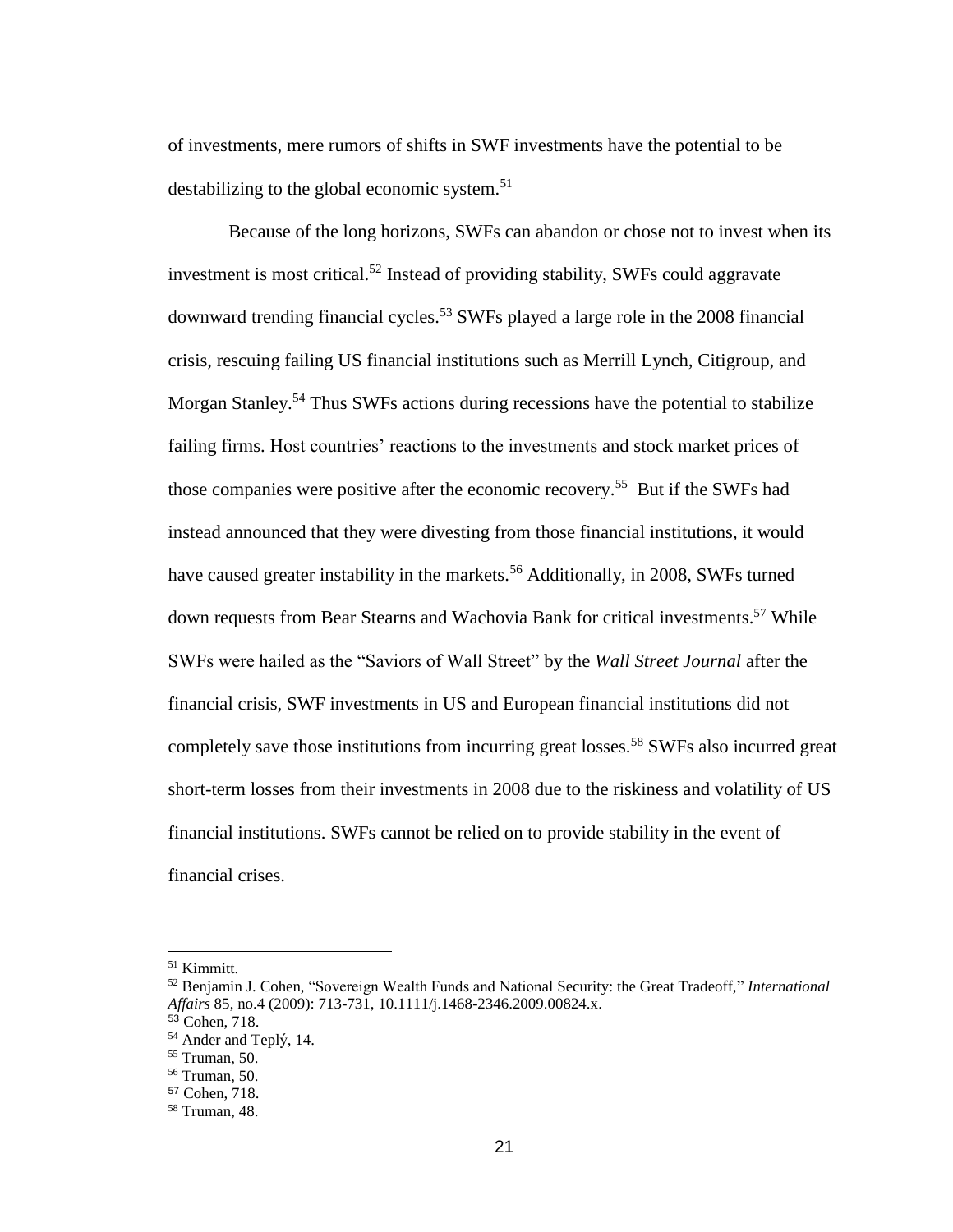Riskier investments are becoming more common among funds which could potentially destabilize international markets.<sup>59</sup> SWFs initially favored safer investments such as sovereign bonds, but since moved to riskier investments to achieve higher yields.<sup>60</sup> Riskier investments include investing in equity markets and illiquid assets such as real estate.<sup>61</sup> Close to half of SWF aggregate assets are now held in risky assets.<sup>62</sup> Since the 2008 financial crisis, SWFs focused their assets in the financial sector.<sup>63</sup> SWFs investing in the financial sector during the crisis was extremely risky. The continued stock market decline of some financial institutions after 2008 negatively affected SWFs stakes.<sup>64</sup> Furthermore, politically motivated investments could increase risky behavior of SWFs and distortion of asset prices.<sup>65</sup> Due to the great size of SWFs, their increased risktaking behavior could destabilize the economic system because these investments have a greater probability of negative returns.

### Size of the Funds

The rapid accumulation of assets by SWFs in aggregate is the source of much political anxiety and concern regarding security threats in the US.<sup>66</sup> SWFs in aggregate hold US \$7.6 trillion in assets.<sup>67</sup> They play a small role in the global economy when

<sup>59</sup> Kleinman.

<sup>60</sup> Harry McVea and Nicholas Charalambu, "Game Theory and Sovereign Wealth Funds," *Journal of Financial Regulation and Compliance* 22, no.1: 61-76,

doi:http://dx.doi.org.ccl.idm.oclc.org/10.1108/JFRC-12-2012-0049.

<sup>61</sup> McVea and Charalambu, 67.

<sup>62</sup> Beck and Fidora, 350.

<sup>63</sup> Beck and Fidora.

<sup>&</sup>lt;sup>64</sup> Beck and Fidora.

<sup>65</sup> Beck and Fidora, 358.

<sup>66</sup> S., *Sovereign Wealth Funds,* 4.

<sup>67</sup> "Top 81 Largest Sovereign Wealth Fund Rankings by Total Assets," SWFI, accessed February 04, 2019, https://www.swfinstitute.org/sovereign-wealth-fund-rankings/.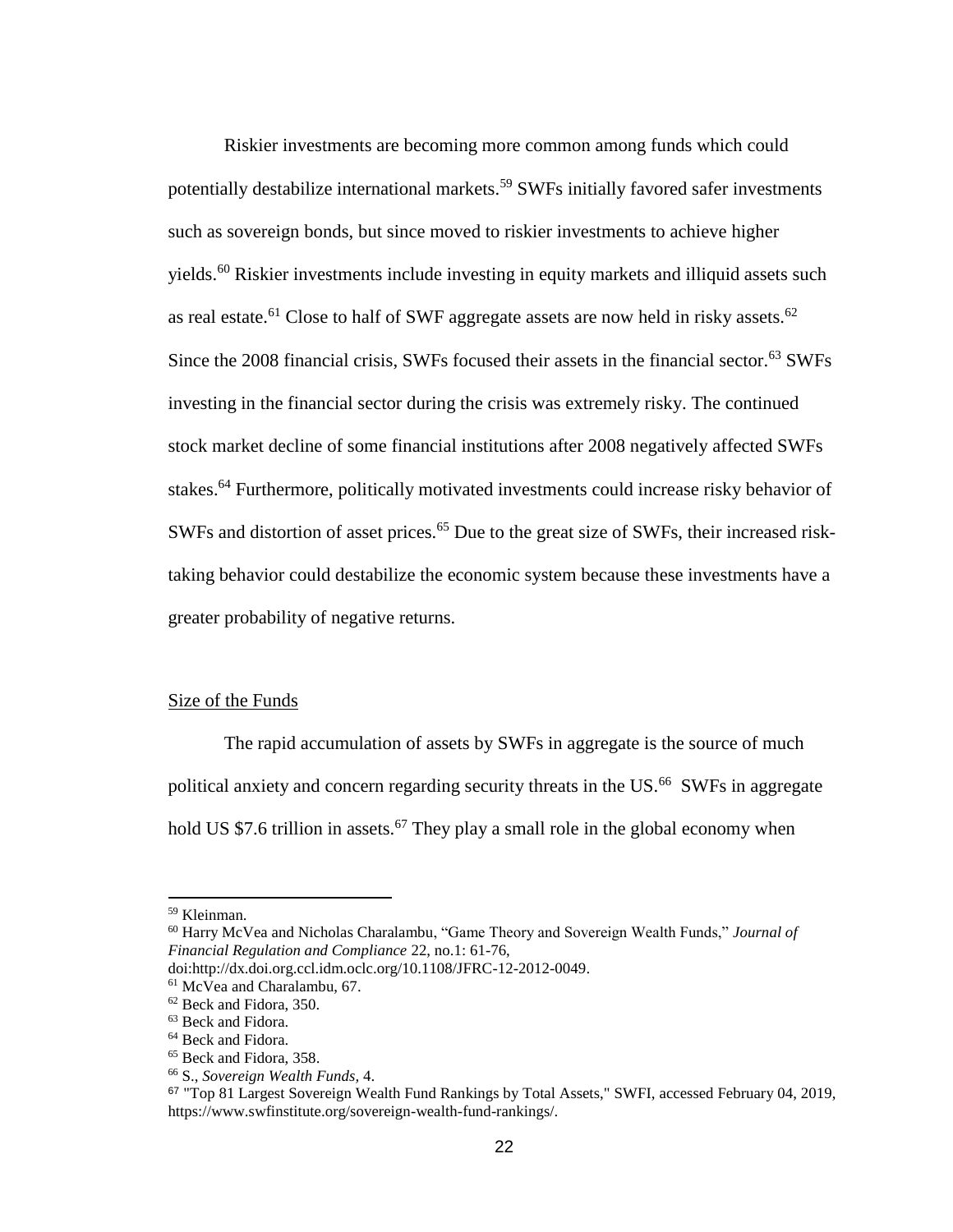compared to pension funds and endowments which are worth around US \$41.3 trillion.<sup>68</sup> But SWFs are large players in the economy when compared to hedge funds. SWFs hold more assets than hedge funds, which managed US \$2.9 trillion in 2018.<sup>69</sup> In the 2008 financial crisis, culpability for the economic downturn was partly given to hedge funds.<sup>70</sup> SWFs now hold much more assets than hedge funds did in 2008 and their potential for global economic destabilization is recognized. Aggregate SWF assets are also extremely concentrated in a few firms. Hedge fund assets are spread throughout more than 7000 firms, whereas there are only around  $80 \text{ SWFs}$ <sup>71</sup> One destructive SWF, consequently, can have a greater negative impact on the global economy than one destructive hedge fund.

Wealth from SWFs is also concentrated in authoritarian regimes in the Middle East, Russia, and China. SWFs located in authoritarian regimes are less likely to have adequate independence from government. Furthermore, SWFs like China's that receive funding from excess foreign reserves have could grow enormously in size based solely on the decision of the national government.<sup>72</sup> The growth potential of SWF assets increases the future impact that SWFs could have on the global economy. These areas of the world often experience political instability or policies that are unfriendly to Western interests.<sup>73</sup> Because the concentration of most SWF wealth is held in these authoritarian countries,

<sup>68</sup> "Global Pension Assets Study – 2018," Wills Towers Watson, accessed March 7, 2019,

[https://www.willistowerswatson.com/en-US/insights/2019/02/global-pension-assets-study-2019.](https://www.willistowerswatson.com/en-US/insights/2019/02/global-pension-assets-study-2019)  $69$  Lavelle, 185.

<sup>70</sup> April M. Knill, Bong-Soo Lee, and Nathan Mauck, "Is Sovereign Wealth Fund Investment Destabilizing?" *SSRN Electronic Journal,* 2010, June 1, 2009, [http://dx.doi.org/10.2139/ssrn.1328045.](https://dx.doi.org/10.2139/ssrn.1328045)  $71$  Anderson, 6.

<sup>72</sup> Beck and Fidora, 351.

<sup>73</sup> Hemphill, 555.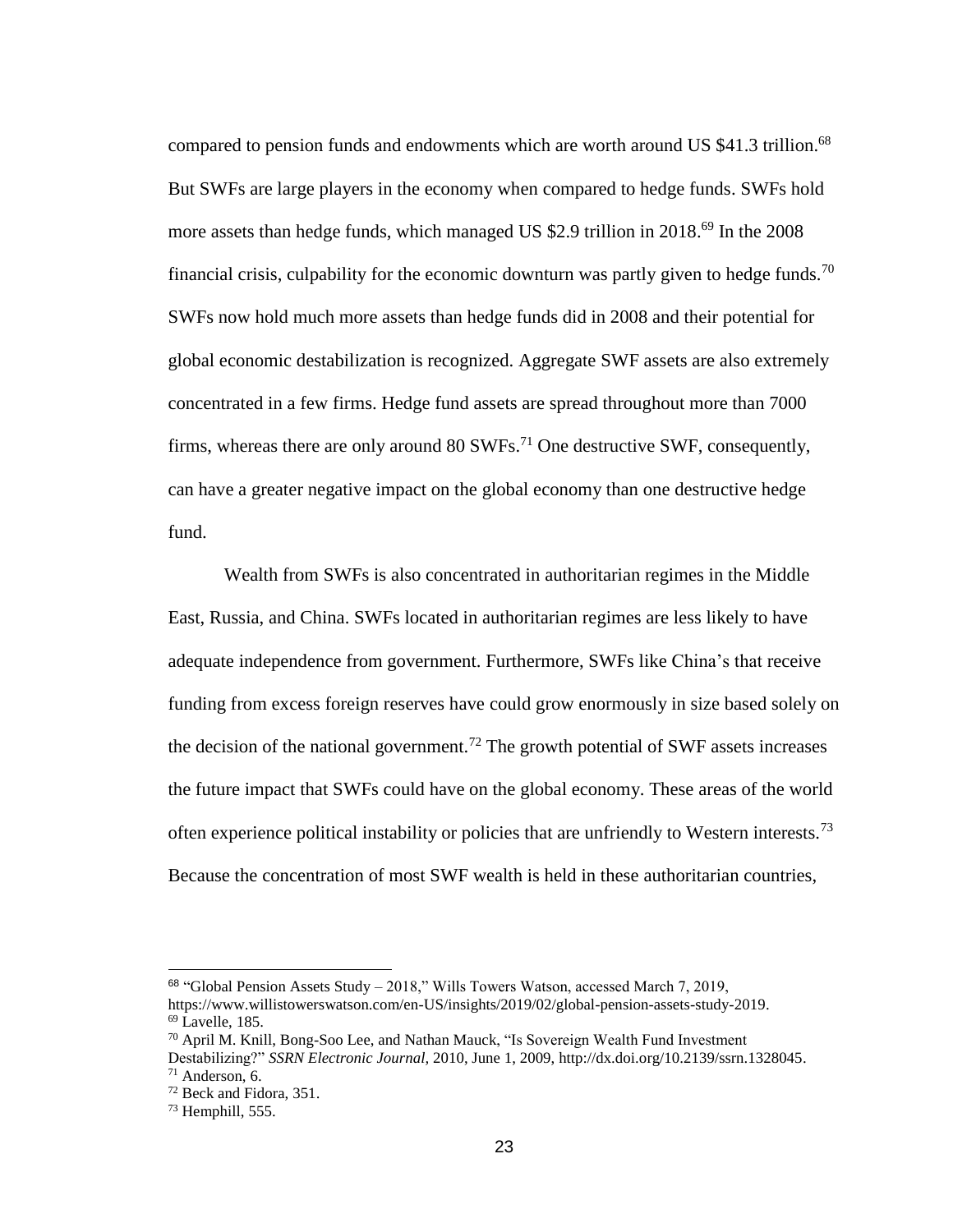SWFs provide a greater threat to the US than if SWF wealth was concentrated in the stable democratic West.

Because SWFs assets are large enough to move a country's finances, balance of payments, and balance sheets, the form that SWFs take to fit within a domestic structure matters.<sup>74</sup> As demonstrated in 2008, SWFs can provide liquidity and support domestic fiscal and monetary policy, if coordinated correctly.<sup>75</sup> But the size of assets can also negatively affect macroeconomic policy if the SWF's relationship with the host government is not properly managed.<sup>76</sup> Consequently, when a SWF's transparency is low its threat level increases.

### **Transparency**

Lack of transparency among most SWFs provides an additional threat to the US economy.<sup>77</sup> Any investment relies on trust between the two parties involved in the transaction. Trust is in part dependent on information and evidence.<sup>78</sup> When transparency is low, it is harder for host countries to place trust in  $SWFs^{79}SWFs$  with high transparency, like Norway's fund, maintain a positive image among host countries that allow it access to more markets while still returning a profit.<sup>80</sup> Limited transparency in other SWFs, consequently, is not essential to the commercial viability of SWFs. Host

<sup>74</sup> Das et al., 61.

<sup>75</sup> Das et al.

<sup>76</sup> Das et al.

<sup>77</sup> Kimmitt.

<sup>&</sup>lt;sup>78</sup> Gordon L. Clark and Adam D. Dixon, "Sovereign Wealth Funds and the Global Political Economy," in *The Oxford Handbook of Sovereign Wealth Funds* (New York, NY: Oxford University Press, 2018). <sup>79</sup> Clark and Dixon.

<sup>80</sup> S., *Sovereign Wealth Funds,* 17.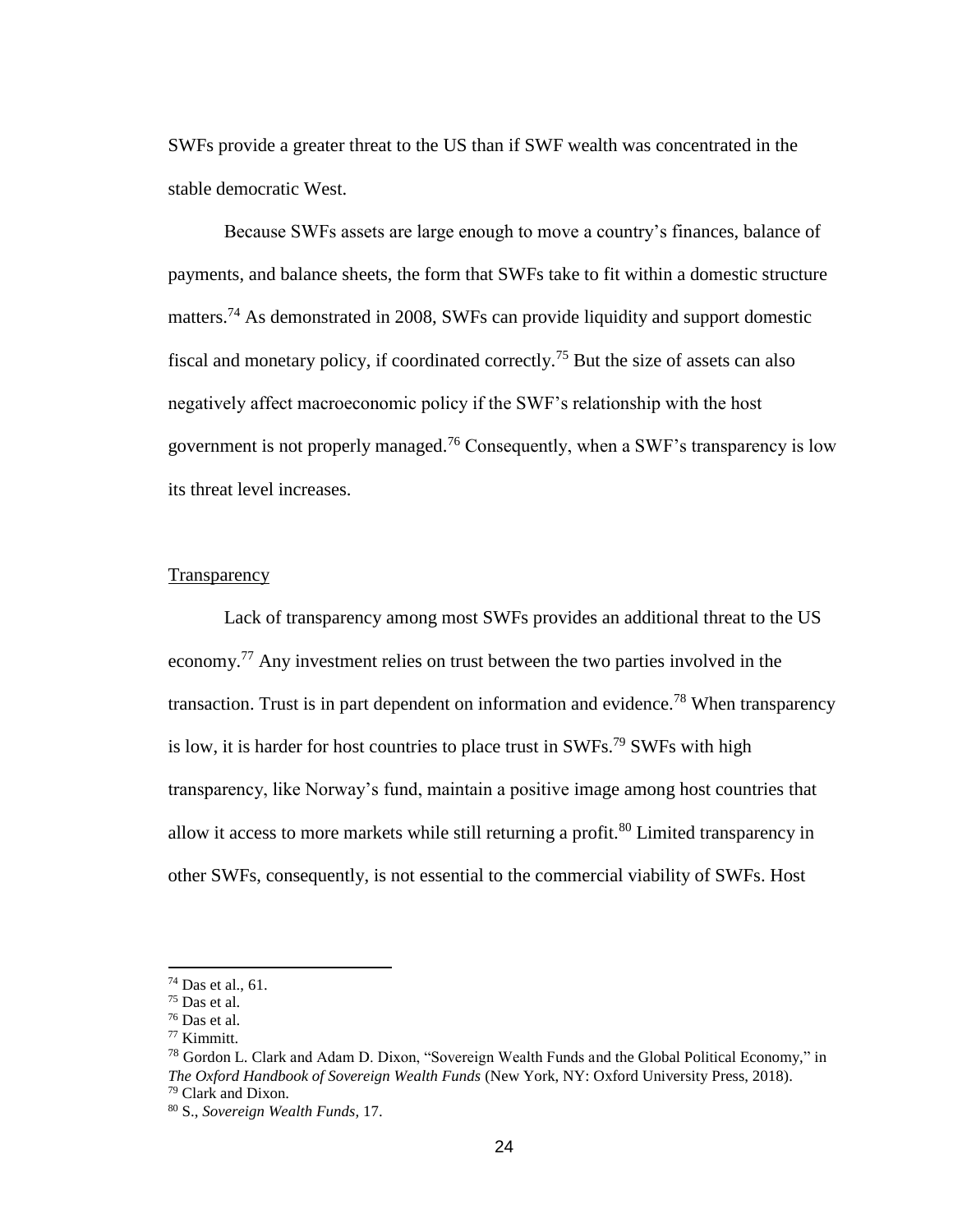countries can perceive any SWF with a lower degree of transparency than Norway as a security threat.

A lack of transparency in the investment objectives of SWFs can introduce instability and volatility into the markets. $81$  It becomes difficult to predict when SWFs invest in companies and when they are likely to divest. Inability to track investment patterns of SWFs leaves companies at a disadvantage.<sup>82</sup> SWFs can threaten to pull out of investments to leverage their position.<sup>83</sup> Moreover, since little is known about SWF strategy, mere rumors of investment or divestment can cause market reactions.<sup>84</sup>

Despite requirements for disclosure of policy objectives in international regulation of SWFs, most SWFs do not disclose their objectives.<sup>85</sup> As mentioned before, most of the largest SWFs come from non-democratic, authoritarian regimes. Host countries have the perception that these countries tend to be less transparent and less accountable.<sup>86</sup> Different countries' governments constrain the investment activity of their SWFs differently depending on the fund's degree of independence from the government.<sup>87</sup> As these countries do not operate within capitalist principles, investment decisions are more vulnerable to geopolitical and political goals of the government.<sup>88</sup> Lack of disclosure by the government on policy objectives makes it difficult to determine if the investments are politically motivated. $89$  When political and geopolitical objectives

<sup>81</sup> Kimmit.

<sup>82</sup> Kimmit. <sup>83</sup> Kimmit.

<sup>&</sup>lt;sup>84</sup> Knill, Lee, and Mauck.

<sup>85</sup> Mike Wright and Kevin Amess, "Sovereign Wealth Funds and Private Equity," in *The Oxford Handbook of Sovereign Wealth Funds* **(**Oxford University Press: New York, NY: 2018).

<sup>86</sup> S., *Sovereign Wealth Funds,* 52.

<sup>87</sup> Wright and Amess, 240.

<sup>88</sup> Lavelle, pp. 185.

<sup>89</sup> Wright and Amess, 240.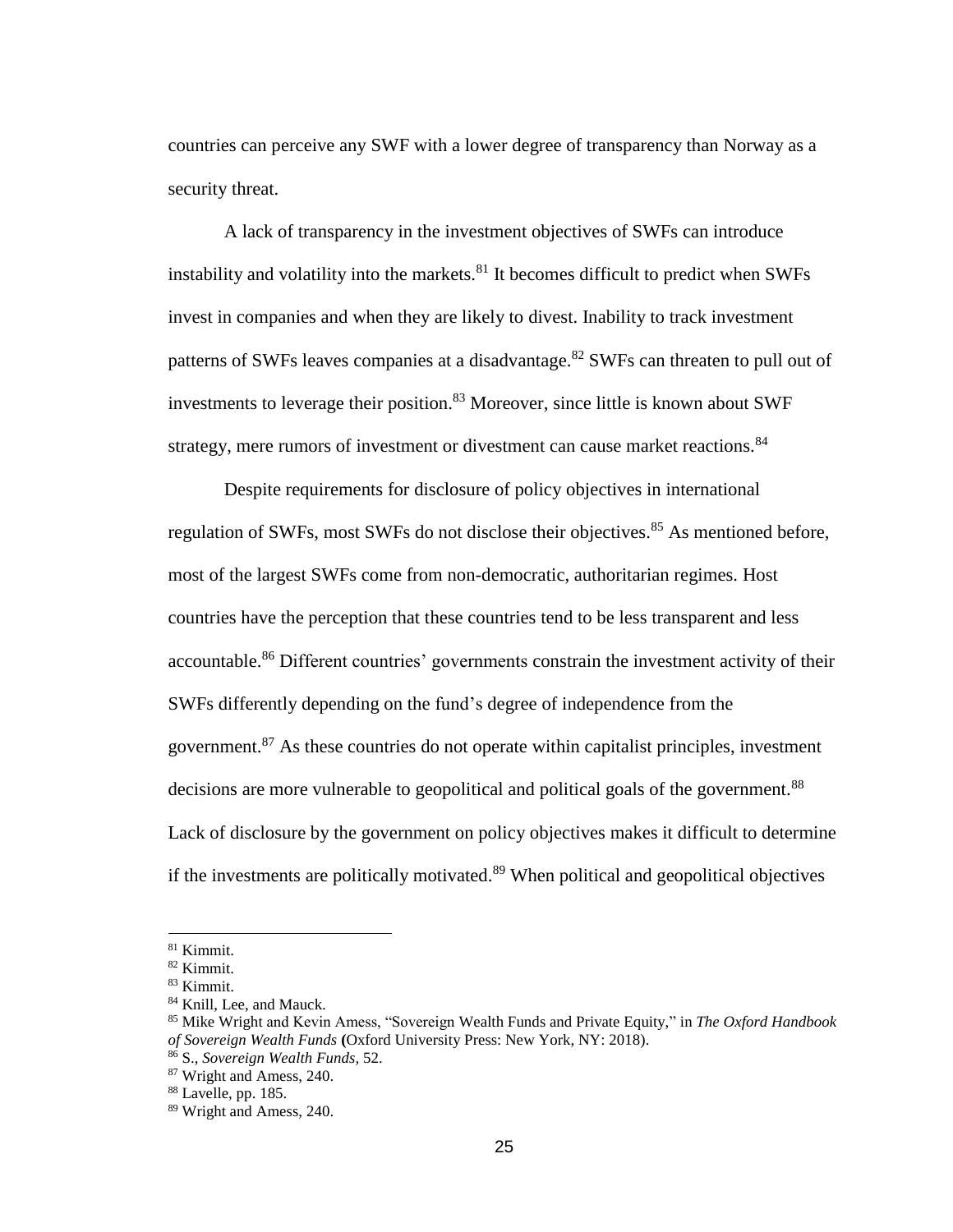influence investment decisions, the risk is higher as investments are not made on commercial merits. Riskier investments increase the threat SWFs pose to the stability of the economy. Lack of transparency can generate a greater perception of economic threat from host countries.

While many experts on SWFs deny the risk that the funds pose to host countries and defend their ability to act as a stabilizing force in the global economy. But the lack of transparency makes politicians and the public reluctant to trust them.<sup>90</sup> When SWFs do not release information on their strategies and behavior, assessments of how funds might react to portfolio losses are difficult.<sup>91</sup> Lack of transparency continues to be an issue in assessing the real risk that SWFs pose to the US and the global economy.

# **2.4 National Security Threat**

### Geopolitical Use

SWFs gave rise to anxiety over "state capitalism." State capitalism here refers to "strategic acquisition in the pursuit of national objectives."<sup>92</sup> The issue of SWFs as a government-owned entity is that "…distinguishing the political state from its financial vehicles is artificial at best and not a true reflection of the realm in which the  $21<sup>st</sup>$  century sovereign operates."<sup>93</sup> Governments are bodies with political and geopolitical goals. SWFs are tools sovereigns can use to achieve that goal. A SWF deployed to serve the

<sup>90</sup> Truman, 47.

<sup>91</sup> Truman, 47.

<sup>92</sup> Anderson, 6.

<sup>93</sup> Bassan, 332.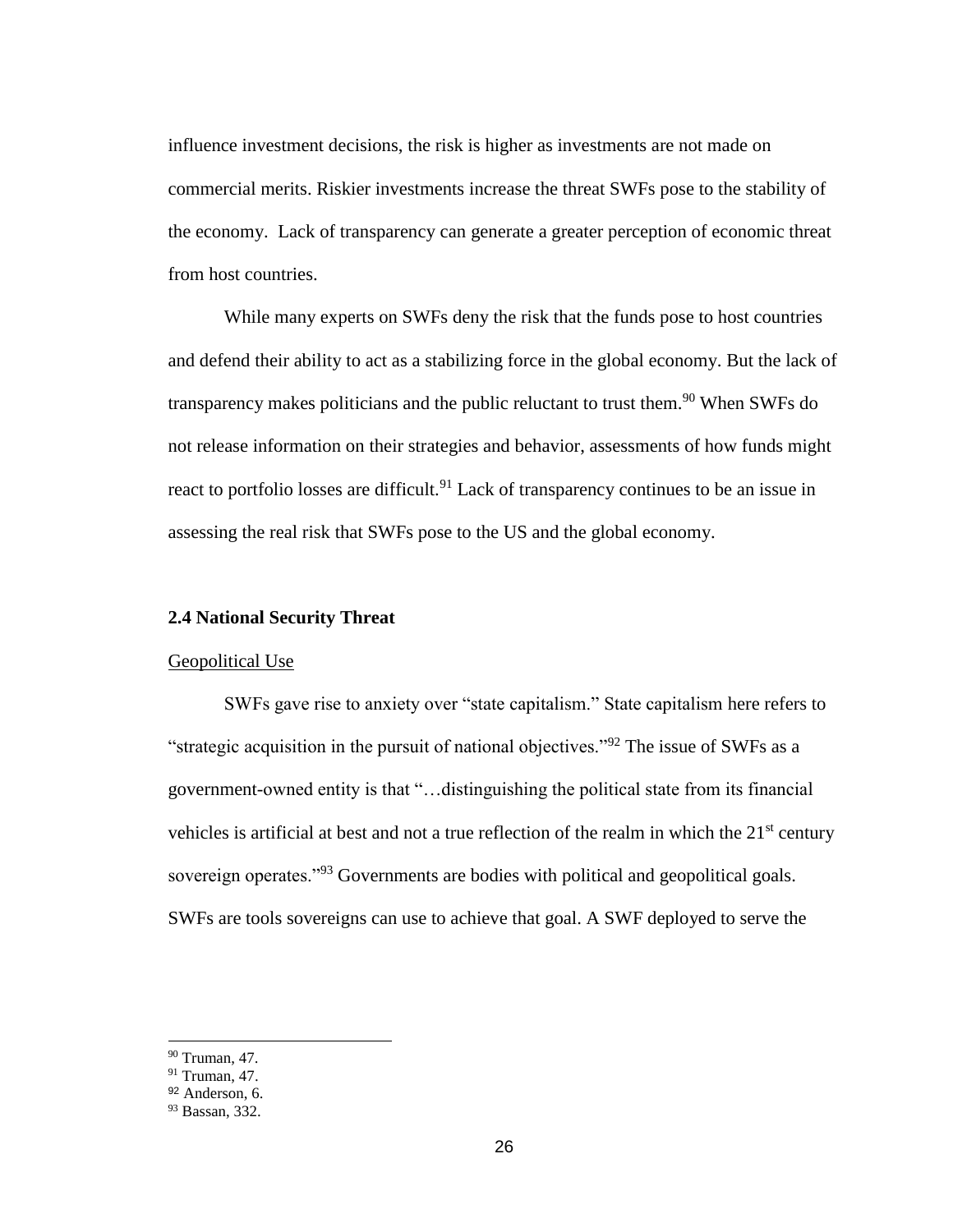political goals of a foreign nation can be a national security threat for the host country of the investment.

Most literature cites economic considerations as the cause for the creation of SWFs in countries. But political fads and fashions also play a role.<sup>94</sup> Investigations completed by both the IMF and the World Bank are inconclusive about the success of SWFs in helping countries wealthy with natural resources manage the resource curse.<sup>95</sup> The resource curse refers to the phenomenon where "countries rich in natural resources, particularly minerals and fuels, perform less well economically than countries with fewer natural resources."<sup>96</sup> Countries adopt SWFs to prevent the negative effects of the resource curse because of SWFs' theorized ability to smooth shocks from volatile commodity prices. But because there is no assumed effectiveness of SWFs in preventing the negative effects of the resource curse there must be an alternate explanation for the rapid growth of SWFs. An explanation proposed is that countries attempt to emulate solutions, such as creating SWFs, used by others in order to signal their modernity or legitimacy in the global economy.<sup>97</sup> The title of the "new power brokers of the global" economy" given to SWFs by McKinsey & Company increases the geopolitical motive of countries, especially oil-producing countries, to establish SWFs for more international political clout.<sup>98</sup>

<sup>94</sup> Jeffrey M. Chwieroth, "Fashions and Fads in Finance: The Political Foundations of Sovereign Wealth Fund Creation," *International Studies Quarterly* 58, no. 4 (2014), doi:10.1111/isqu.12140. <sup>95</sup> Chwieroth, 754.

<sup>96</sup> Syed Mansoob Murshed, *The Resource Curse* (Newcastle upon Tyne: Agenda Publishing Limited, 2018), 1.

<sup>&</sup>lt;sup>97</sup> Chweiroth, 755.

<sup>98</sup> Diana Farrel and Susan Lund, "The World's New Financial Brokers," *The McKinsey Quarterly,* December 2007.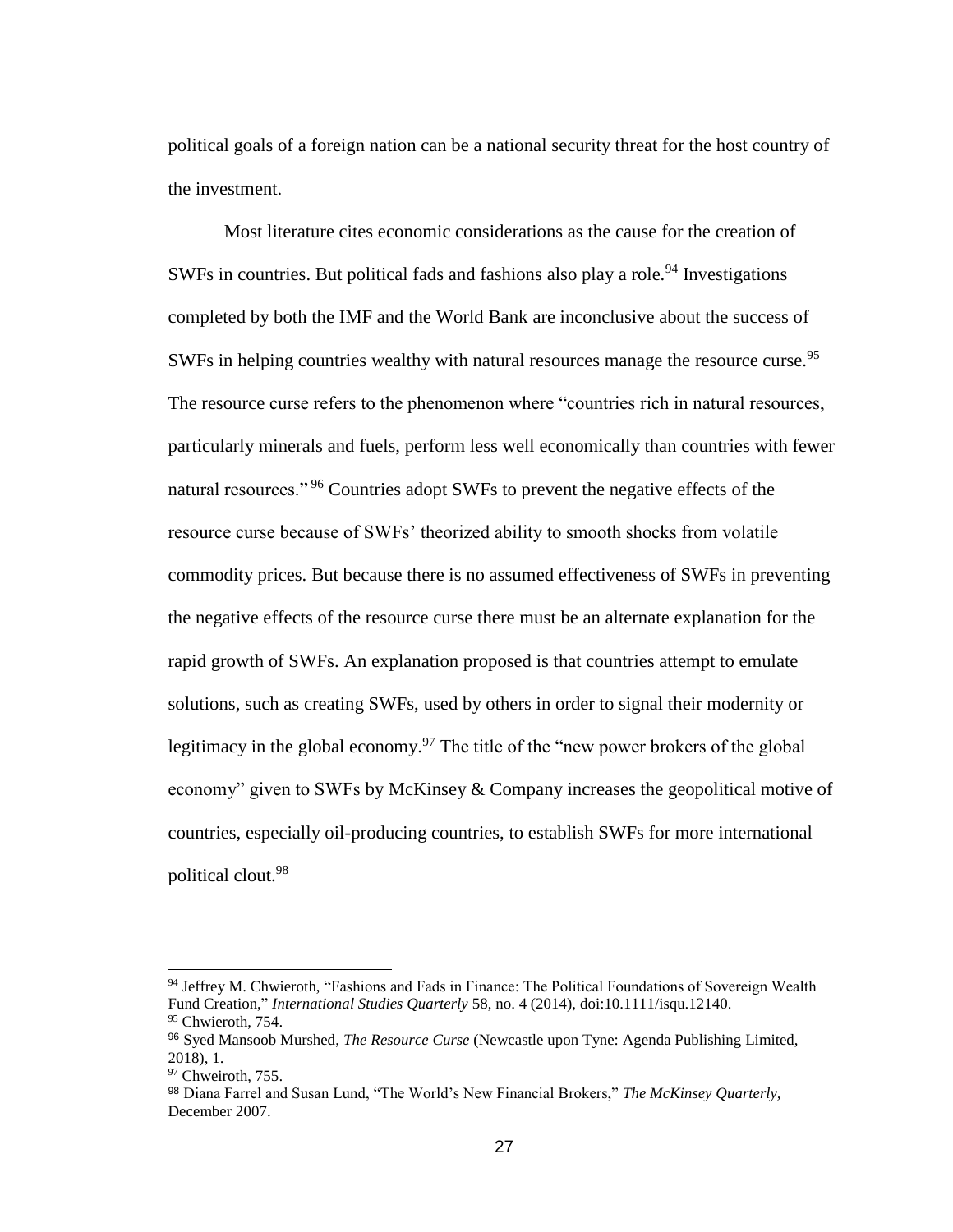At the emergence of SWFs in the 1990s and early 2000s, SWFs almost exclusively existed in the Middle East. In the late 2000s, funds in Russia and China emerged posing a different threat to the US. Moreover, different states have different relationships with each other. The nationalism of the SWF evokes a different level of threat depending on whether the home country is an ally or an adversary to the host country.<sup>99</sup> For example, investment in a US company by the Norwegian SWF will not provoke geopolitical concerns like an investment by the Chinese SWF would. Furthermore, according to international theory, democratic countries are less likely to engage in violent conflict with one another.<sup>100</sup> SWFs with democratic governments are perceived to pose less of a threat to host countries. Because SWFs typically come from non-democratic states, it increases the perceived threat level of SWFs in aggregate.<sup>101</sup> It is difficult for suspicions of geopolitical or political motives to be disproved when transparency is not adequate, as is typical for SWFs in non-democratic nations.<sup>102</sup>

Political authorities face domestic pressure to use the vast wealth of the funds to promote the domestic economy and other domestic social objectives.<sup>103</sup> Some SWFs were established only to be squandered due to short-term political pressures, as exemplified by Venezuela's drain of its SWF, Fondo de Estabilización Macroeconómica (FEM), to fund social programs.<sup>104</sup> One identified reason that some funds obtain lower return is

 $99$  Lavelle, 185.

<sup>100</sup> Michael W. Doyle, "Kant, Liberal Legacies, and Foreign Affairs," *Philosophy & Public Affairs* 12, no.3 (1983), doi: 10.4324/9781315252629-22.

<sup>&</sup>lt;sup>101</sup> Lavelle, 188.

<sup>&</sup>lt;sup>102</sup> Lavelle, 189.

<sup>103</sup> Truman, 36.

<sup>104</sup> Edwin M. Truman, *Sovereign Wealth Fund Acquisitions and Other Foreign Government Investments in the United States: Assessing the Economic and National Security Implications*, Testimony before the Senate Committee on Banking, Housing, and Urban Affairs*,* November 14, 2007.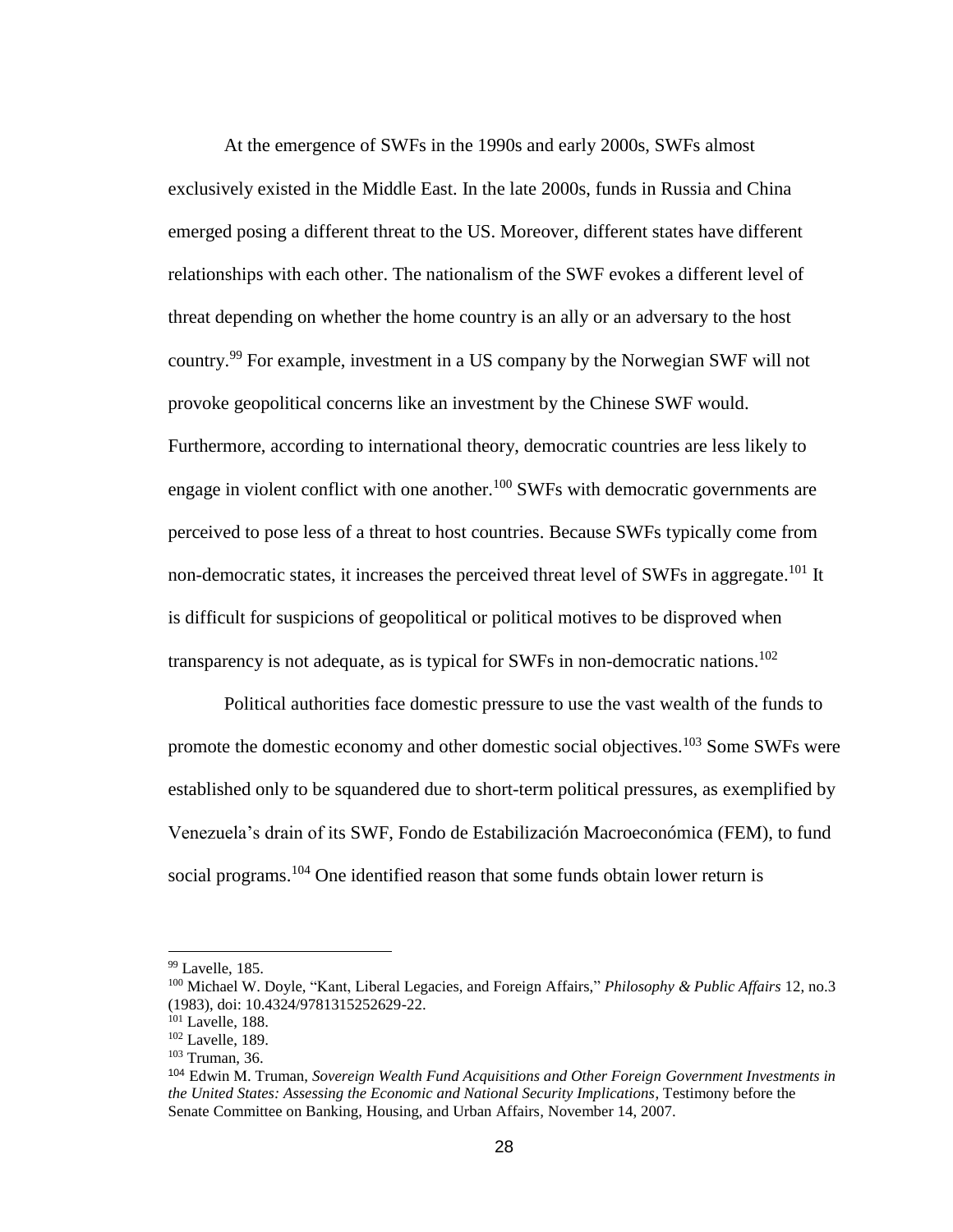connected to the degree of independence that funds have from the home government. SWFs with a lower degree of independence tend to have lower returns due to the involvement of politicians. 105

SWFs also provide an opportunity for corruption. The fund can be used to make investments that benefit an individual rather than the entire country. White elephant projects in developing countries are also a corruption temptation evident through SWFs.<sup>106</sup> Often the literature on state-owned enterprises attributes the inefficiency of state-owned enterprises to political motives of politicians. Shleifer and Vishny argue that "… public enterprises are highly inefficient, and their inefficiency is the result of political pressures from the politicians who control them."<sup>107</sup> While they were not referring directly to sovereign wealth funds, SWFs are publically owned and their argument is reaffirmed by SWF's low-performance record.

The biggest national security threat emerges when SWF investment leads to active control of private firms by foreign governments. <sup>108</sup> Anything beyond a passive investment, such as obtaining a controlling share of a company or seeking board seats, increases host country concerns over SWF investment.<sup>109</sup> While SWFs do not often take controlling stakes in companies they invest in, evidence indicates SWFs partake in the shaping of corporate policy and target industries for political reasons.<sup>110</sup> SWFs can

<sup>105</sup> Truman, 39.

<sup>106</sup> Truman, 38.

<sup>107</sup> Andrei Shleifer and Robert W Vishny, "The Politics of Market Socialism." *The Journal of Economic Perspectives* 8, no.3 (1994): 165–76.

<sup>108</sup> Kimmitt.

<sup>109</sup> Kimmitt.

<sup>110</sup> Paul Calluzzo, G. N. Dong, and David Godsell, "Sovereign Wealth Fund Investments and the US Political Process," *Journal of International Business Studies* 48, no. 2 (2017): 222-243.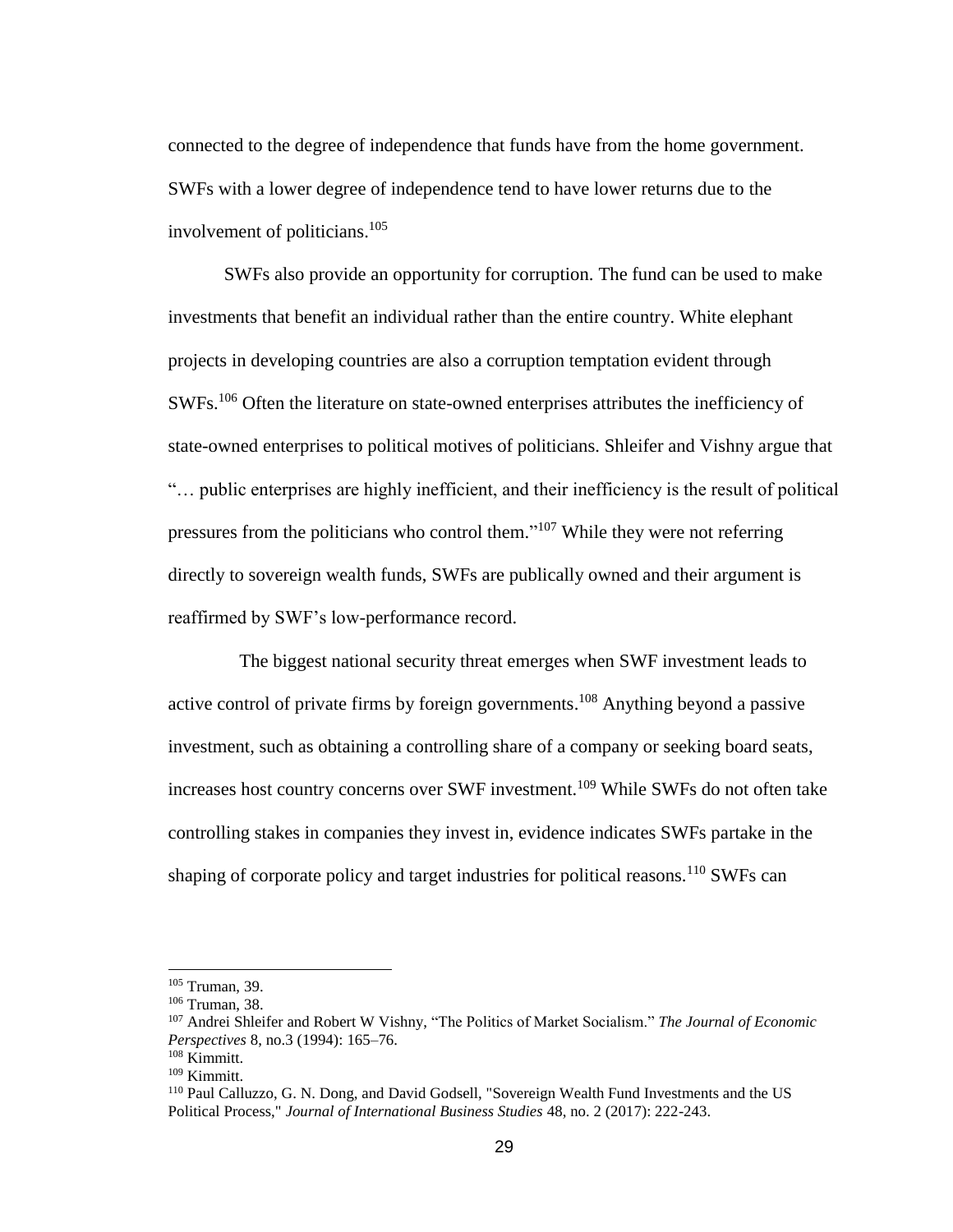disrupt host country public policy through interventions in the market.<sup>111</sup> By applying political pressure on the US through SWF investment, foreign governments can change the US political landscape. As mentioned before, the US Director of National Intelligence stated in 2008 Congressional Testimony that ''Concerns about the financial capabilities of Russia, China, and OPEC countries and the potential use of their market access to exert financial leverage to achieve political ends represents a major national security issue.'' Investment in companies lends SWFs and their home countries power at the expense of the host country.

In the end, SWFs are government-controlled entities and governments have political objectives. <sup>112</sup> Former US Treasury Secretary Lawrence Summers summarized the threat when he stated, "The logic of the capitalist system depends on shareholders causing companies to act so as to maximize the value of their shares. It is far from obvious that this will over time be the only motivation of governments as shareholders."<sup>113</sup> SWFs are created to achieve both the financial and political goals of a country.<sup>114</sup> Governments adopt SWFs to protect their economies from shocks that cause political consequences and to maintain political stability when resource revenues or foreign exchange reserves are no longer sufficient to fund the government. As a result, SWFs sit at the intersection of the financial and political objectives of a country.<sup>115</sup> The goals that a fund pursues in its investments are wholly dependent on the home

<sup>111</sup> Bassan, 58.

<sup>112</sup> Truman, 43.

<sup>113</sup> Cohen, 719.

<sup>114</sup> Daniel W. Drezner, *All Politics Is Global: Explaining International Regulatory Regimes* (Princeton, N.J.: Princeton University Press, 2007).

<sup>115</sup> Drezner.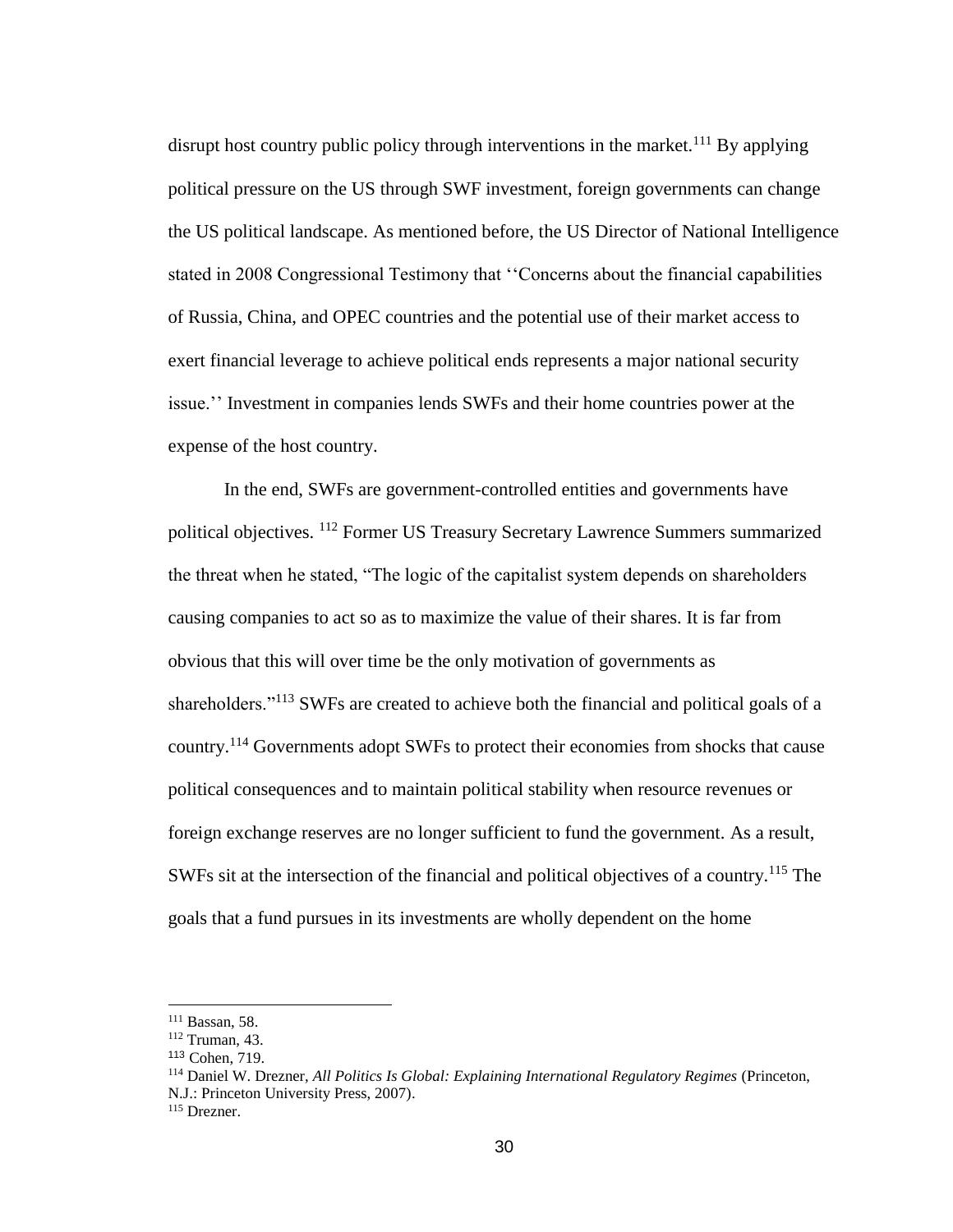government's objectives. The great perceived threat of SWFs is that they are controlled by national entities with political and geopolitical goals, contrasting with private investors that typically only have commercial goals.<sup>116</sup> For example, state-owned energy companies claim to follow purely commercial objectives, but there are instances where states use or threaten to use their control of the energy supply against political rivals.

If SWFs are used to fulfill a political goal rather than a commercial goal, they can destabilize the host economy or be used by the home country as a geopolitical tool. But even if SWFs are used for strictly commercial reasons, they still represent a political purpose. If SWFs strengthen the economy of its home country, it increases the power of the state relative to others by increasing its position in the international system.<sup>117</sup> In this form of non-military internal balancing, states employ their SWFs to increase their influence and power in other states without military interaction.<sup>118</sup> SWFs could evolve into new arms of foreign policy for countries.<sup>119</sup> Because SWFs are concentrated in undemocratic nations and some of the largest SWFs are owned by US rivals, strengthening of home countries through SWFs is a geopolitical threat to the US.

Additionally, the fear of geopolitical actions by SWFs can provoke protectionist policies from Western countries. While there are more efficient and effective ways of conducting political or economic espionage than though SWF investment, once a country establishes a fund the risk it there.<sup>120</sup> But some investments of SWFs indicate direct geopolitical motives more than others. For example, in 1995 Singapore's SWF invested

<sup>116</sup> Anderson, 6.

<sup>117</sup> Lenihan, 246.

<sup>118</sup> Lenihan, 247.

<sup>119</sup> Cohen, 713.

<sup>120</sup> Truman, 44.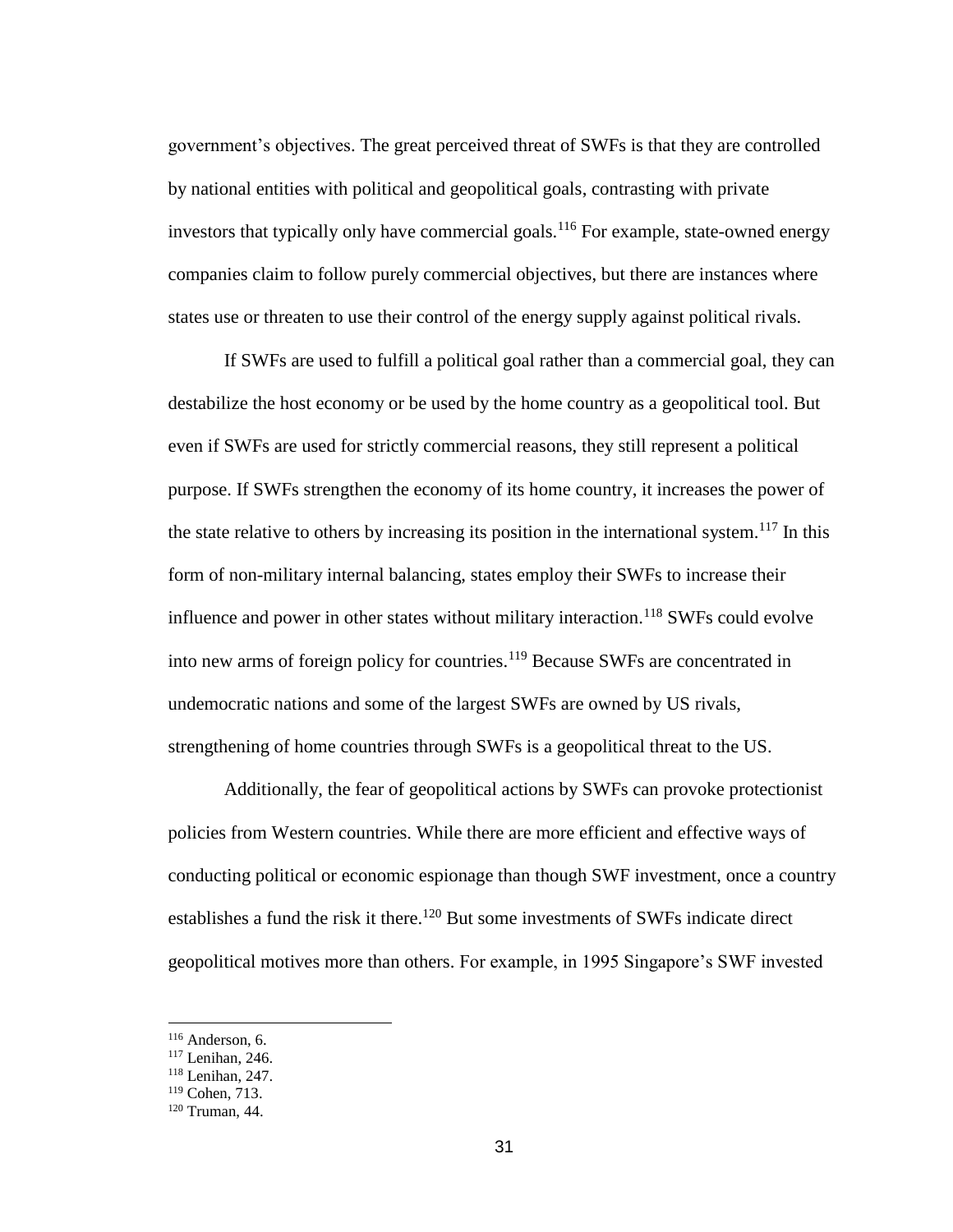in the Myanmar Fund in a political move to open channels to Burma.<sup>121</sup> In 2010, SWFs in Saudi Arabia, Qatar, and Israel jointly invested in emerging markets signaling Saudi Arabia and Qatar's willingness to cooperate with Israel.<sup>122</sup>

### Investment in Strategic Sectors

The threat of SWF investment in strategic sectors derives from the opportunity of a nation to use their fund to acquire strategic corporate or public assets. Strategic sectors can be defined as the financial, energy, information technology, telecommunications, and transportation sectors of a national economy.<sup>123</sup> Home countries can then use ownership of strategic companies as a geopolitical weapon against the home country as these sectors are essential to the national security of the host country.<sup>124</sup> Christopher Cox, former Chairman of the Securities and Exchange Commission (SEC) stated in a speech before the SEC that SWFs can obtain an information advantage through inside information and have potential leverage and market distortion power from the information advantage.<sup>125</sup> Potential influence over governments lends legitimacy to national security concerns.

SWFs have more resources available to gather information about a company, such as government intelligence or security services which gives SWFs an advantage over commercial investors.<sup>126</sup> Theoretically, a government could use the information obtained by SWF investment in a company to increase the performance of a state-owned enterprise

<sup>121</sup> Di Wang, "Strangers Are Not All Danger: Sovereign Wealth Fund Investment in the Energy Industry," in *The Oxford Handbook of Sovereign Wealth Funds* (New York, NY: Oxford University Press, 2018). <sup>122</sup> Wang, 436

 $123$  Hemphill, pp. 555.

 $124$  Hemphill, pp, 555.

<sup>&</sup>lt;sup>125</sup>Christopher Cox, "The Rise of Sovereign Business" (speech, Speech before the SEC, Washington D.C.). <sup>126</sup> Kimmitt.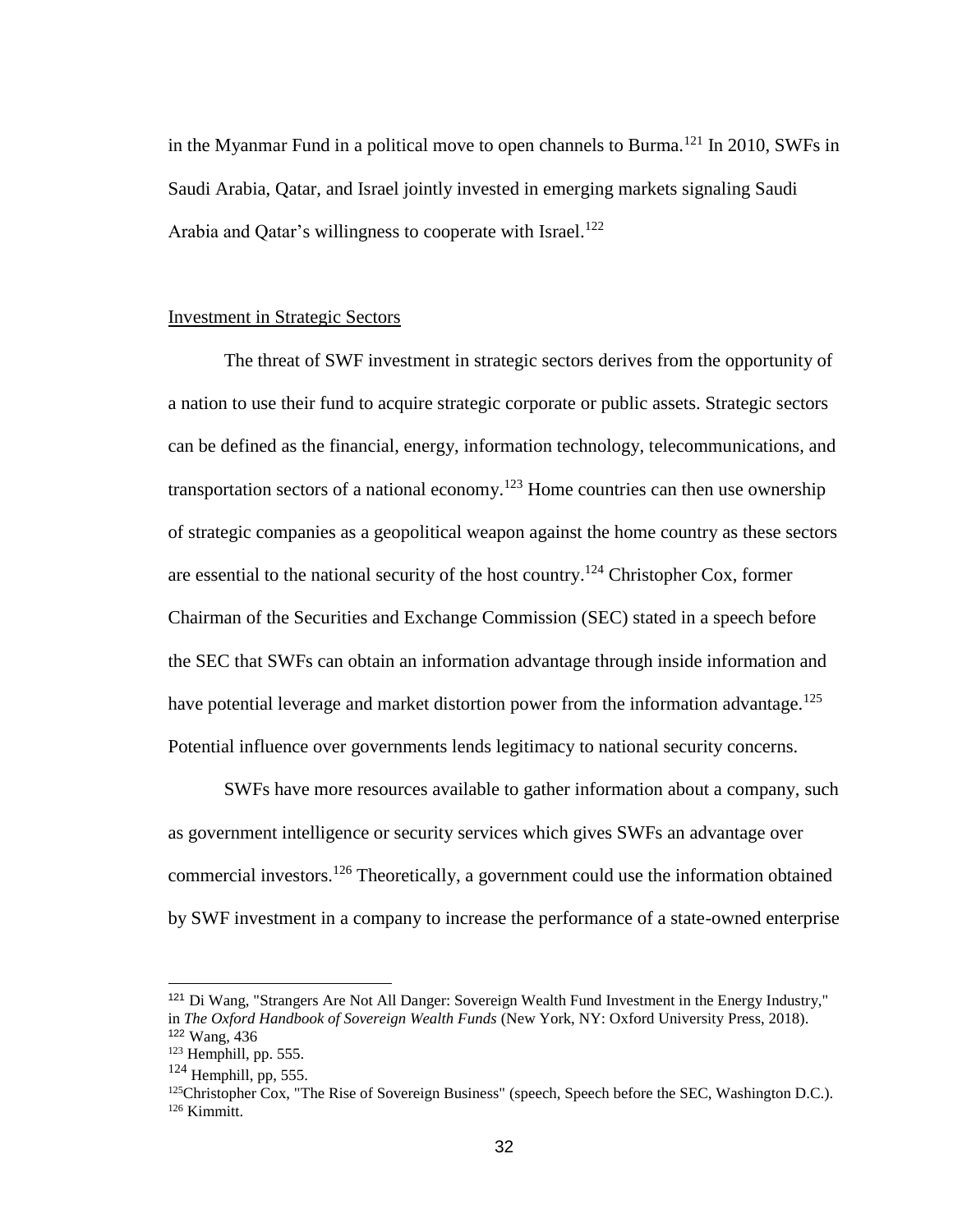in the same industry.<sup>127</sup> SWFs externally strengthening power through strategic investments that lead to technology transfers means the US loses its competitive advantage in that industry.<sup>128</sup> Investment in strategic sectors, like energy, secure resources necessary for national economic development.<sup>129</sup>

Then-presidential candidate Barack Obama's concern about SWFs stemmed from the influence that the funds could have on the boards of US financial institutions. He stated, "If they are buying big chunks of financial institutions and their board(s) of directors influence how credit flows in this country and they may be swayed by political considerations or foreign policy considerations, I think that is ... a concern." Concerns about foreign investment in strategic sectors comes from the potential for states to degrade the investment, siphon resources, or steal sensitive technology.<sup>130</sup> SWFs with a controlling share in a company leaves that company vulnerable to sabotage. The threat of sabotage risks the viability of a country's productive capacity when these investments are large and in strategically important sectors. <sup>131</sup> The direct national security threat emerges from the defense sector as a strategic sector. Investment in the defense industry is one major indicator of geopolitical motives because it does not indicate domestic compensation or risk-return optimization.<sup>132</sup> Non-financial motives behind investments in the defense sector could grant a home government access to sensitive military technology and intelligence.<sup>133</sup>

<sup>127</sup> Teslik.

<sup>128</sup> Wang, 436.

<sup>129</sup> Wang, 436.

<sup>130</sup> Lenihan, 237.

<sup>131</sup> Lavelle, 185.

<sup>132</sup> Shermirani, 32.

<sup>133</sup> Wang, 436.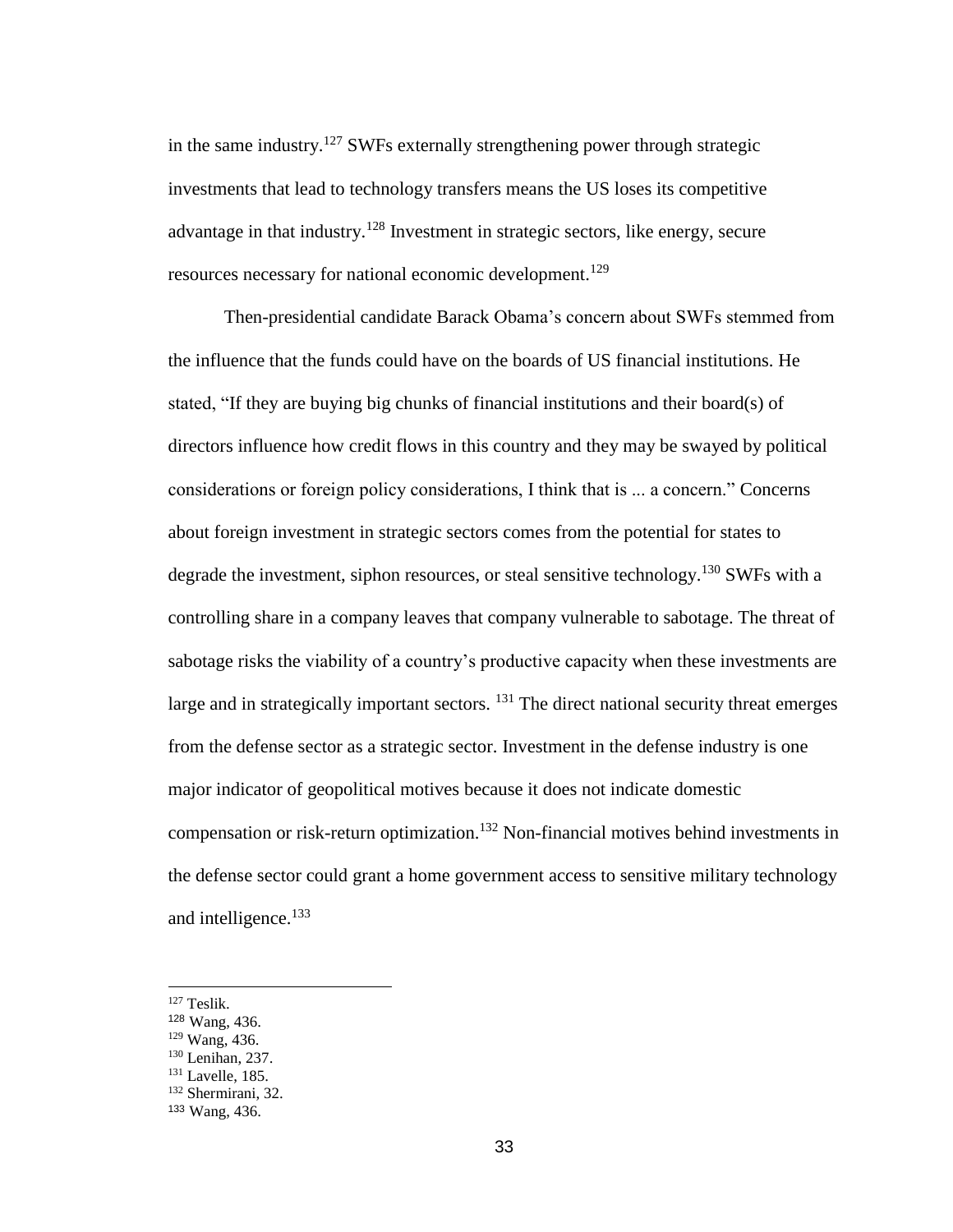Another indicator of investment in strategic sectors to achieve geopolitical goals is an investment in those sectors during market downturns.<sup>134</sup> Any investment in a not commercially-sound sector indicates a political or geopolitical motive in the investment. For example, investments by SWFs into US financial institutions during the 2008 financial crisis represented a geopolitical motive because it highlighted the US's vulnerability and appearance to depend on foreign funds.<sup>135</sup> Most SWFs incurred a loss from these investments, calling into question the motives behind them.<sup>136</sup> The financial sector of the US is extremely important to US national security as the US depends on its privileged global financial position to enforce its foreign policy.<sup>137</sup>

### **2.7 Regulation of SWFs**

The severity of the threat that SWFs pose to the United States depends on the ability of international and domestic regulatory bodies to monitor SWF activity. National security threats of SWFs are typically handled by domestic regulators, while issues of economic stability, both domestically and internationally, are under the purview of the IMF and international regulation.<sup>138</sup>

# Domestic Regulations

Federal regulations in the US are not specifically designed to address SWFs, but rather all foreign investment. Regulation of foreign investment in the US began with the

<sup>134</sup> Shemirani, 25

<sup>135</sup> S., *Sovereign Wealth Funds,* 22.

<sup>136</sup> Das et al., 226.

<sup>137</sup> Eichengreen.

<sup>138</sup> Das et al., 62.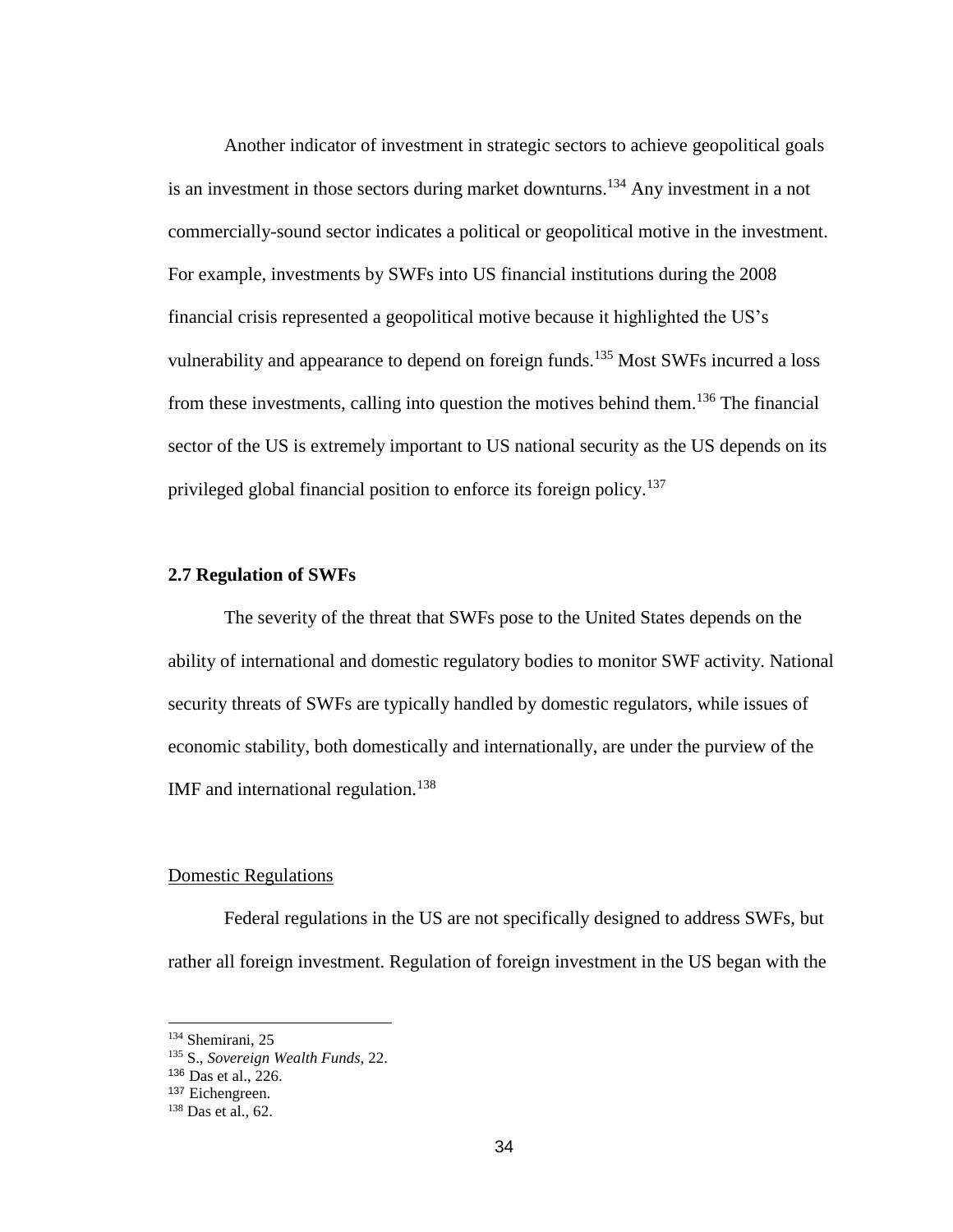Trading with the Enemy Act in 1917 on the eve of the US's entry into WWI.<sup>139</sup> The act allowed the president to veto or oversee any trade between the US and its adversaries.<sup>140</sup> The Investment Company Act of 1940, enacted to promote confidence in the sector and protect the public's interest, regulates mutual funds and closed-end funds.<sup>141</sup> Both of these early regulations on trade with other foreign entities influenced and applies to regulation on SWFs.

In the US, SWFs are subject to the same regulatory requirements as private pools of capital.<sup>142</sup> According to the Securities Exchange Act of 1934, SWFs must disclose purchases of equity stakes 5% or greater in publically traded companies.<sup>143</sup> But SWFs are not subject to the more intense disclosure requirements of investment companies.<sup>144</sup> A threshold for disclosure and less intense disclosure requirements than other financial institutions allow loopholes in US regulation of SWFs. It also lowers required SWF transparency, increasing threat salience.

SWFs are primarily regulated by the Committee on Foreign Investment in the United States (CFIUS). The main purpose of CFIUS is to balance the principle of open investment in the US with the need to protect national security.<sup>145</sup> The committee only concerns itself with investments that are related to national security. Except for two heavily publicized investigations, CFIUS reviews most investments within the 30-day

<sup>139</sup> Lavelle, 197.

<sup>140</sup> Lavelle, 197.

<sup>&</sup>lt;sup>141</sup> Clark and Dixon.

<sup>&</sup>lt;sup>142</sup> Richard A. Epstein and Amanda M. Rose, "The Regulation of Sovereign Wealth Funds: The Virtues of Going Slow," *The University of Chicago Law Review* 76, no. 111 (2009): 111-134.

<sup>&</sup>lt;sup>143</sup> Epstein and Rose, 117.

<sup>&</sup>lt;sup>144</sup> Epstein and Rose, 117.

<sup>145</sup> Kimmitt.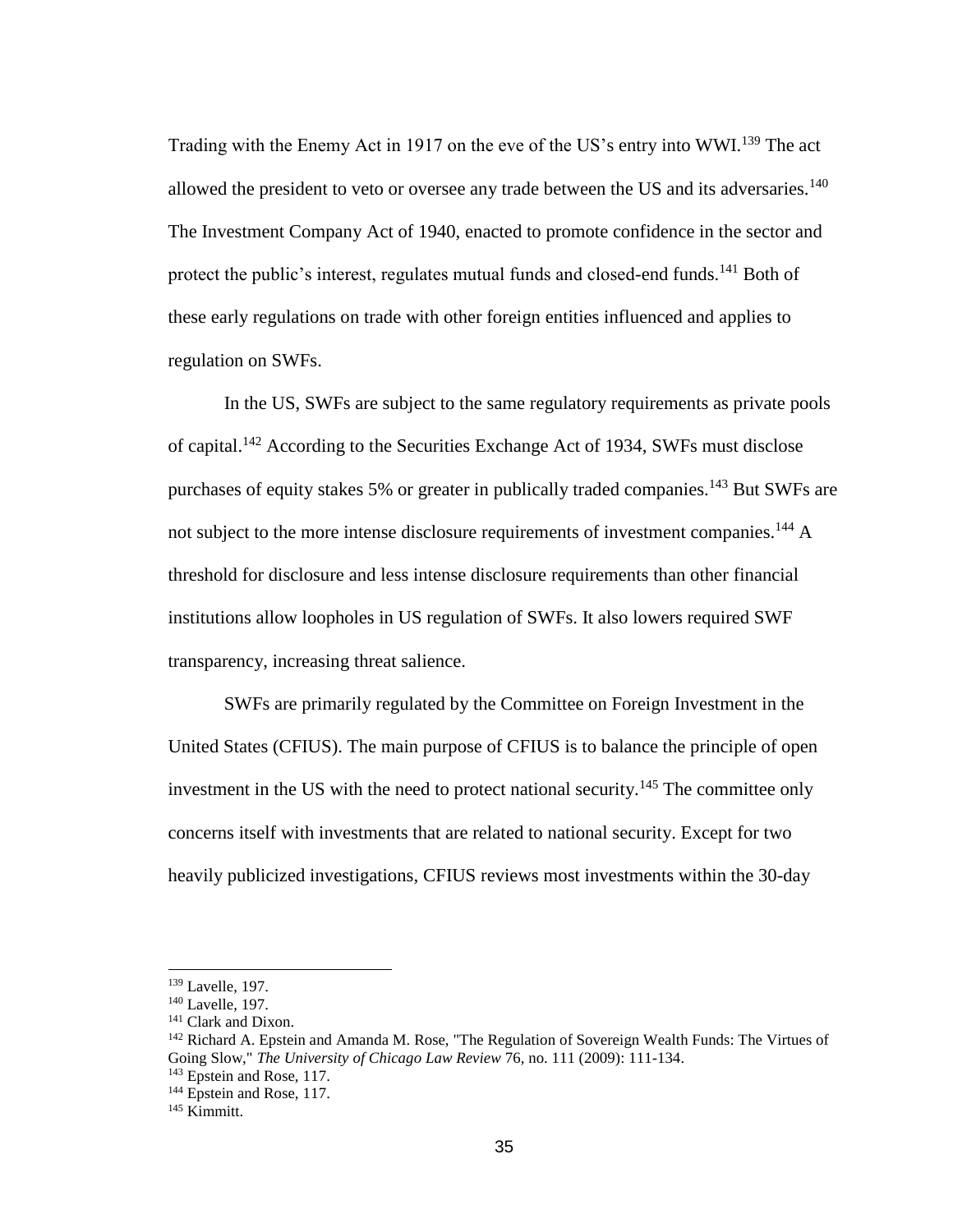investigation window and without controversy.<sup>146</sup> The committee, in its original mandate, does not investigate purchases of stakes less than  $10\%$ <sup>147</sup> CFIUS oversight effectiveness is limited because of the constraints allowing it to only consider national security threats of investments and lack of precedent for action. Market integrity issues and disclosures of SWFs are regulated by the US Securities and Exchange Commission  $(SEC).<sup>148</sup>$  Due to the low degree of transparency, it is difficult for the SEC to enforce securities regulations.<sup>149</sup> Both CFIUS and the SEC are limited in their ability to meaningfully monitor and enforce financial regulation.

In 2007 Congress passed a new CFIUS law that increased scrutiny in transactions with ties to foreign governments. The Foreign Investment and National Security Act (FINSA) allows the president to review and reject potential SWF investment in US companies that threaten national security. FINSA amended the Defense Production Act of 1950 and granted the power to the president to judge investments pending CFIUS review.<sup>150</sup> CFIUS can enter negotiations with the parties involved or put restrictions on the transaction.<sup>151</sup> But the caveat to the provision is the voluntary nature of SWF's requirement to file a notice of transaction with CFIUS.<sup>152</sup> Moreover, CFIUS can only recommend to the president to order divestment; the power is completely at the discretion of the president.<sup>153</sup> After Congress passed FINSA, some members expressed concern that

<sup>146</sup> Kimmitt.

<sup>147</sup> Paul Rose, "Sovereign Wealth Fund Investment in the Shadow of Regulation and Politics," *Georgetown Journal of International Law* 40, no. 4 (2009): 1207–38.

<sup>148</sup> Das et al., 62.

<sup>149</sup> Lavelle, 198.

<sup>&</sup>lt;sup>150</sup> Lavelle, 198.

<sup>151</sup> Anderson.

<sup>&</sup>lt;sup>152</sup> Lavelle, 198.

<sup>153</sup> Lavelle, 198.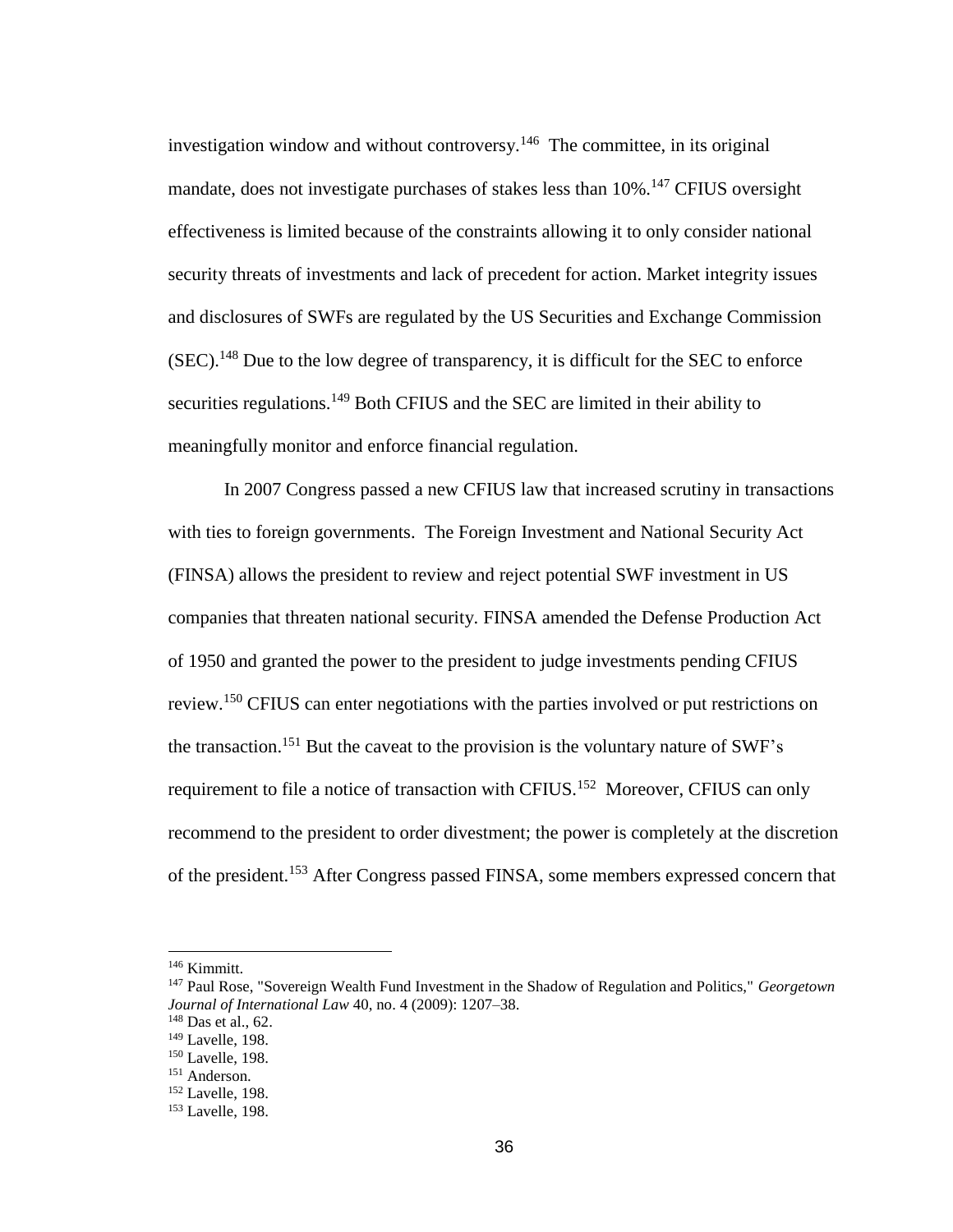the law allowed loopholes for some foreign investment bodies like SWFs.<sup>154</sup> The deficiency of CFIUS to comprehensively review investment by SWFs was a by-product of grouping SWF investment with all other foreign investment.

In August 2018, President Trump signed into law the Foreign Investment Risk Review Act of 2018 (FIRRMA). FIRRMA launches pilot programs to enforce parts of the legislation that did not become effective directly after the law passed.<sup>155</sup> CFIUS review of foreign investment expanded under the law to include minority investments in critical technologies, excluding passive investments. FIRRMA provides the US some protection from SWFs making targeted, minority investments in order to obtain access to US technology. But this law aimed to strengthen President Trump's authority in reviewing foreign investments, not to expand the evaluation process of investments that could impact national security.<sup>156</sup> Additionally, the new regulation fails to separate SWF investment or investment from public entities from private foreign investment, allowing SWFs the ability to continue avoiding informed review.

Political contributions from foreign entities are banned in Article I of the US Constitution. *Citizens United v. Federal Elections Committee (FEC)* increased the ability of corporations to contribute to political action committees (Super PACs) by abolishing contribution limits. Indirectly, the ruling opened a loophole for foreign holders of a

<sup>155</sup> "FIRRMA Pilot Program Requires National Security Filings for Some Investments in U.S. Businesses Involving Critical Technologies," Insights | Sidley Austin LLP, 2018, accessed April 13, 2019, https://www.sidley.com/en/insights/newsupdates/2018/10/firrma-pilot-program-expands-cfius-jurisdiction. <sup>156</sup> "New CFIUS Law Increases Scrutiny On Private Equity And Sovereign Wealth Funds," FTI Strategic Communications, November 14, 2018, accessed April 13, 2019,

<sup>154</sup> James K. Jackson, *The Committee on Foreign Investment in the United States (CFIUS)*, Rept. (Congressional Research Service, 2018).

https://fticommunications.com/2018/08/new-cfius-law-increases-scrutiny-private-equity-sovereign-wealthfunds/.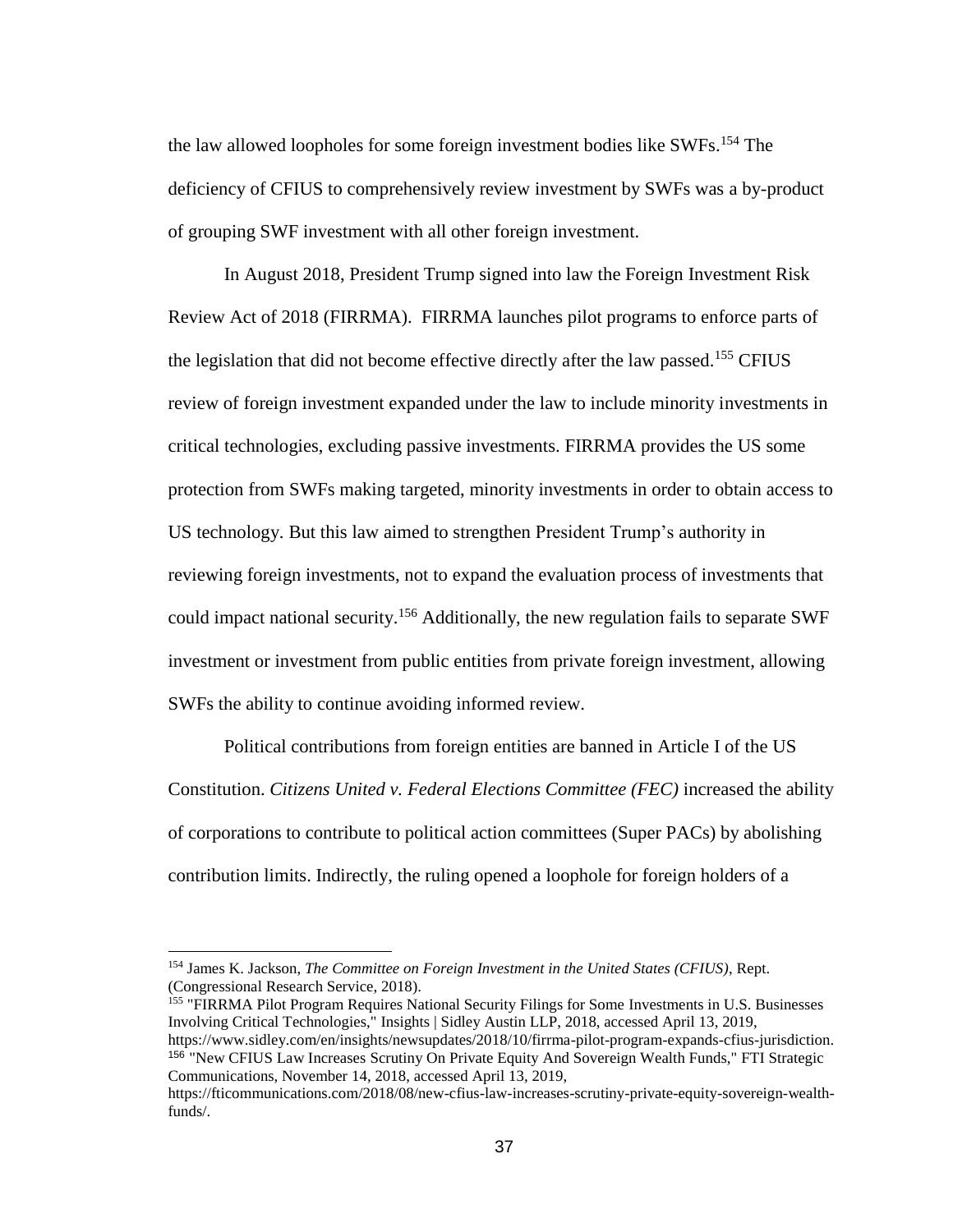corporation to participate in US politics. SWFs, as shareholders of US companies, allow foreign governments to contribute through US companies in an unlimited amount due to the loophole.<sup>157</sup> For this reason, SWFs could target politically active firms in order to participate in the US political process and shape US public policy.<sup>158</sup> The effectiveness of regulators like CFIUS and the SEC are undermined by this development as it is harder to combat all national security threats emerging from SWF investment.

## International Regulations

The principal regulator of SWFs is the IMF through the Santiago Principles. Other international regulations of SWFs include market regulators' activity harmonization by the International Organization of Securities Commission.<sup>159</sup> SWFs are also subject to regulations defined in regional trade agreements (RTAs). But RTA regulations are applied indirectly to SWFs. The Santiago Principles is the only international regulation that was created for and applied exclusively to SWFs.

The IMF created the International Working Group (IWG) to legitimize sovereign wealth funds as responsible institutional investors as well as influential actors in the international currency markets.<sup>160</sup> The IMF believed that an open dialogue between home and host countries could mitigate policy concerns.<sup>161</sup> Representatives from the various funds came together to establish an agreement of best practices to regulate themselves.<sup>162</sup>

<sup>157</sup> Calluzzo, Dong, and Godsell, 223.

<sup>158</sup> Calluzzo, Dong, and Godsell, 239.

<sup>159</sup> Das et al., 62.

<sup>160</sup> Ander.

<sup>161</sup> Das et al., 60.

<sup>162</sup> Ander, 18.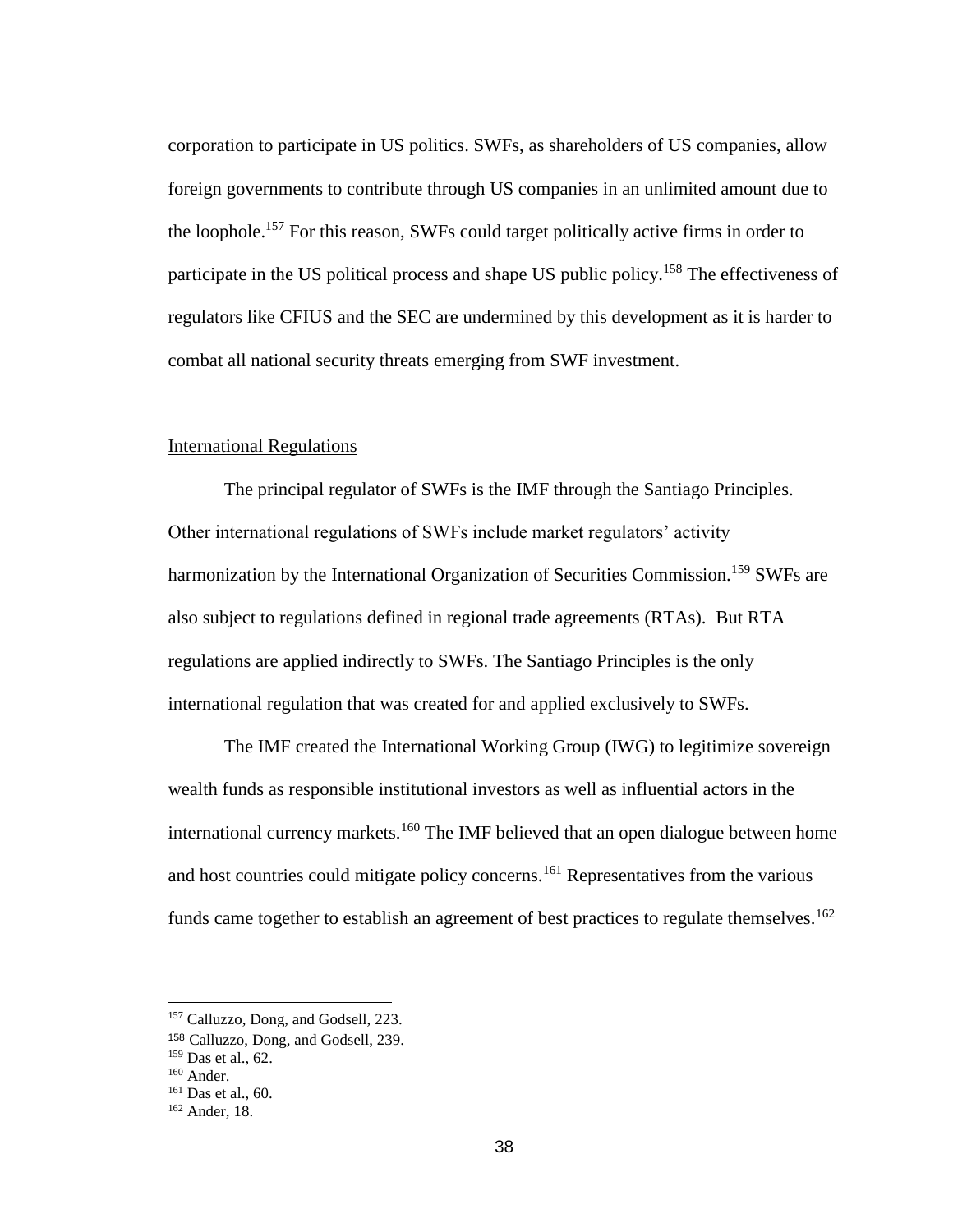The IWG presented the agreement for 24 Generally Accepted Principles and Practices, called the Santiago Principles, to the IMF in October 2008.<sup>163</sup> No other framework for the regulation or oversight of SWFs existed before the principles.<sup>164</sup> Some of the guidelines of the Santiago Principles are based loosely on the *OECD Guidelines on Corporate Governance of State-Owned Enterprises.* These guidelines promoted the operative independence of state-owned enterprises from the government.<sup>165</sup> After the Santiago Principles were created, the IWG transformed into the International Forum of Sovereign Wealth Funds (IFSWF). The IFSWF helps members implement the Santiago Principles and enhance the investment capabilities of SWFs.<sup>166</sup> As a voluntary organization, not all SWFs are members of the IFSWF and SWFs are not required to comply with the Santiago Principles as a requirement for membership.

The Santiago Principles are split into three areas. First, they address the SWF legal framework, objectives, and coordination with macroeconomic policies.<sup>167</sup> The first and second principles set the guideline that policy goals of SWFs should be clearly defined to prevent political interference.<sup>168</sup> The next three principles outline the processes to increase macroeconomic coordination with host governments. Transparency is the mechanism that achieves the coordination of macroeconomic policy in the agreement.

The next section pertains to the institutional framework and governance structure of SWFs and establishes guidelines for good corporate governance.<sup>169</sup> But disclosure of

<sup>163</sup> Das et al., 60.

 $164$  Das et al.

<sup>165</sup> Das et al., 68.

<sup>166</sup> "About Us," The International Forum of Sovereign Wealth Funds, accessed April 14, 2019, https://www.ifswf.org/about-us.

 $167$  Das et al., 65.

<sup>168</sup> Das et al.

<sup>169</sup> Das et al., 68.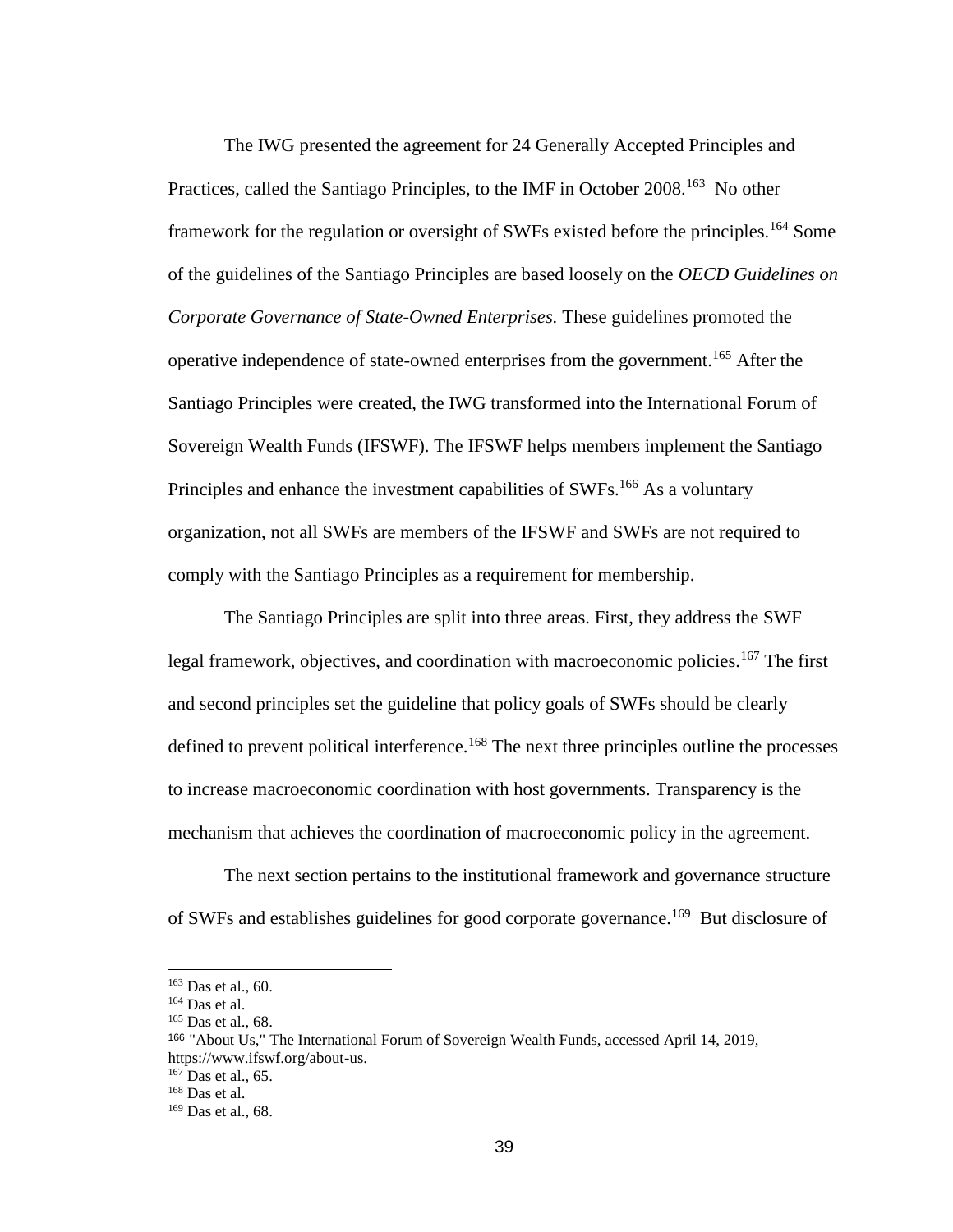financial information of SWFs is only provided to the regulator and the host country and is not available to the public.<sup>170</sup> Some financial information like audited financial statements, the size of assets, use of derivatives, and leverage is not required to be disclosed.<sup>171</sup> There is also not a requirement to publically publish annual reports conducted by the fund. Additionally, while the independence of funds from the government is promoted by the principles, loopholes exist in legal differences regarding the government's relationship to the fund.<sup>172</sup>

Lastly, the investment and risk-management frameworks are established in the principles. Principle 18 asserts that SWFs should establish and publish investment objectives and risk tolerance.<sup>173</sup> The necessity of SWFs to be governed by economic and financial objectives is addressed in Principle 19. Including this principle is meant to quell host country fears of the political and geopolitical motives of SWFs. Disclosure of voting and ownership rights of SWFs is also recommended in this section. Lastly, the enforcement mechanisms of the principles are described as self-assessment and thirdparty verification.<sup>174</sup> However, third-party verification is rarely implemented because the IMF has a limited role in the enforcement of the Santiago Principles.

The IFSWF accomplished a relative increase in transparency among funds. But the body is constrained to the extent that it can enforce transparency agreements.<sup>175</sup> Many SWFs do not adhere to all of the transparency guidelines.<sup>176</sup> Voluntary organizations, like

 $170$  Das et al.

<sup>&</sup>lt;sup>171</sup> Das et al., 69.

<sup>172</sup> Das et al., 68.

<sup>173</sup> Das et al., 70.

<sup>174</sup> Das et al.

<sup>&</sup>lt;sup>175</sup> Clark and Dixon, 154.

<sup>176</sup> Clark and Dixon.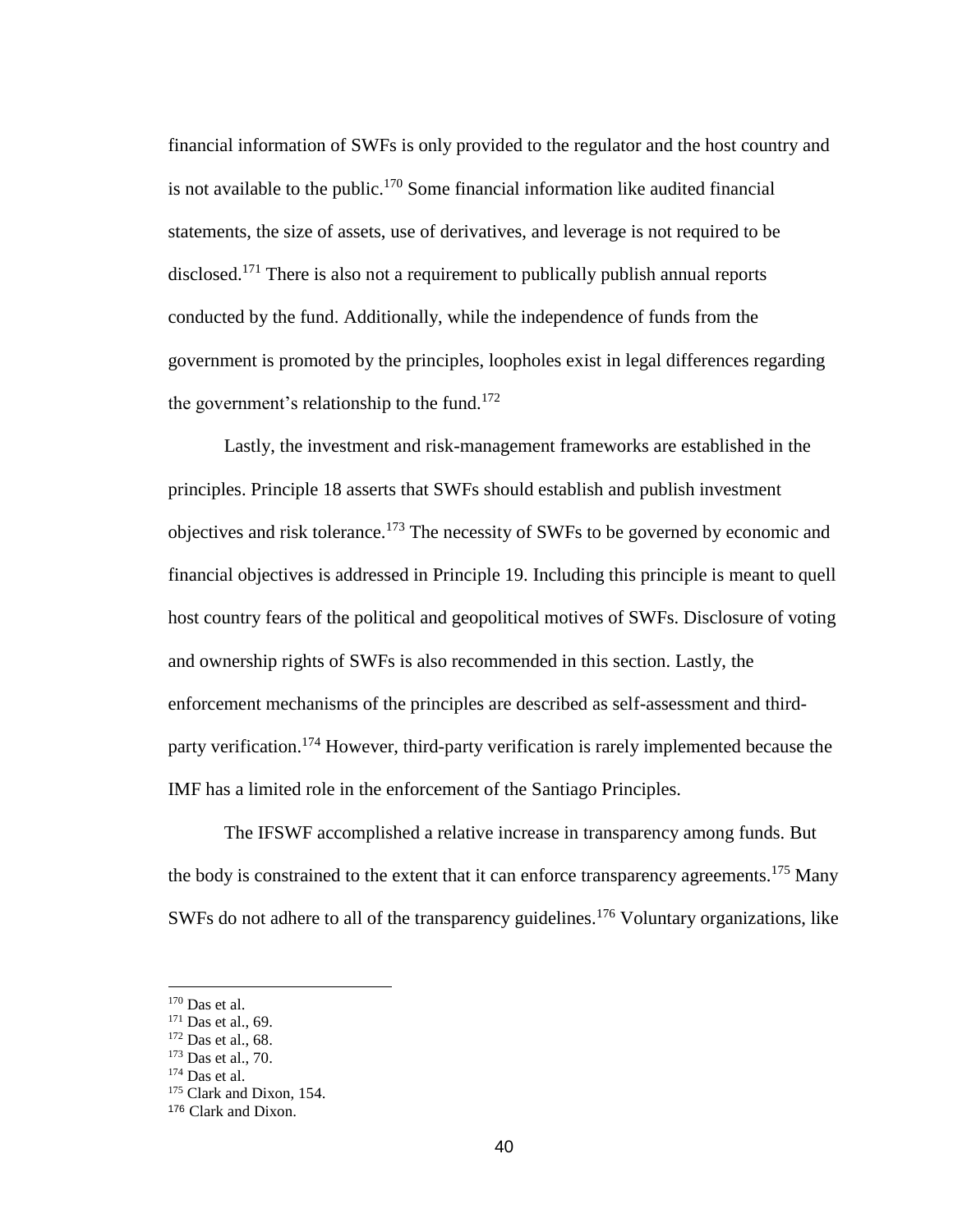the IFSWF, cannot force funds to comply with the Santiago Principles. The Santiago Principles are "enforced" by the IFSWF, which is made up of SWF countries. Global law is referred to as informal soft law because enforcement is difficult due to the absence of a global government. The Santiago Principles suffers from being global law without a state to enforce it. This puts SWFs in the position of both player and referee.<sup>177</sup> Consequently, the Santiago Principles have a higher level of compliance among funds coming from liberal democracies.<sup>178</sup> Countries with more power in the international system are also more equipped to regulate SWFs when only international soft law exists. While the US has the ability to sufficiently monitor and regulate SWF investments, not all countries, especially developing countries, have such an ability.<sup>179</sup> The Santiago Principles' weakness lies in the "should" nature of the principles rather than "must".<sup>180</sup> As a result, SWFs vary in their compliance with international regulatory guidelines.

### **2.6 Probability of the Realization of Threats**

#### Game Theory

In game theory, the behavior is dependent on what one actor thinks another actor will do.<sup>181</sup> Because of this phenomenon, actors act strategically. Game theory suggests the self-interested motivations of an actor results in less efficient outcomes than if they acted contrary to their rational self-interests through cooperation. <sup>182</sup> When actors make

<sup>177</sup> Truman, 53.

<sup>&</sup>lt;sup>178</sup> Clark and Dixon, 154.

 $179$  Truman, 46.

<sup>180</sup> Salar Ghahramani, "Sovereign Wealth Funds and the Extraterritorial Manipulation," in *The Oxford Handbook of Sovereign Wealth Funds* (New York, NY: Oxford University Press, 2018). <sup>181</sup> McVea and Charalambu, 65.

<sup>182</sup> McVea and Charalambu.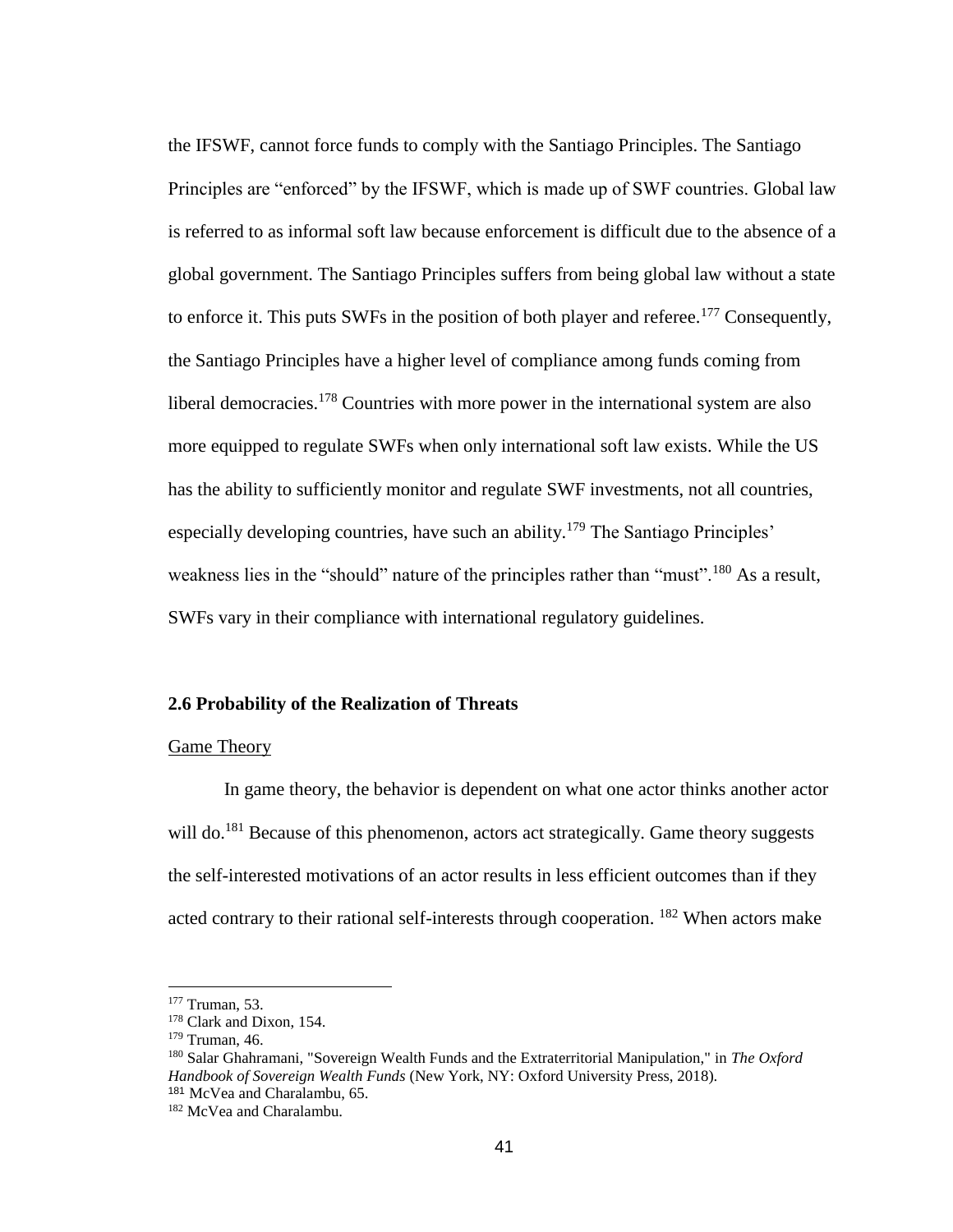deals that achieve the most efficient outcome, it is wholly dependent on trust if there is no regulatory mechanism.<sup>183</sup> Game theory, in the case of SWFs, is based on the voluntary nature of the Santiago Principles as the regulatory mechanism. The application of game theory to SWFs finds that the host country depends on the goodwill of the SWF.<sup>184</sup> Game theory analysis of SWFs concludes that host-countries relying on international 'soft' regulation, like the Santiago Principles, is "strategically unwise."<sup>185</sup> The nature of SWF regulation causes the realization of national and economic security threats more likely.

### Propensity of Shareholder Activism

A study conducted by Ghahramani examined the propensity of SWFs to engage in shareholder activism and how activism affects corporate governance. It found that SWFs engaged in more activism when their portfolios consisted of a higher concentration of equities and when they had a lower degree of independence from government.<sup>186</sup> Use of external managers lowered propensity for SWFs to engage in shareholder activism.<sup>187</sup> The probability that SWFs will try to influence the management of a company is dependent on each individual SWFs portfolio and governance structure.<sup>188</sup> Consequently, each SWF must be examined individually in order to assess the threat of SWFs influencing a company through purchases of stock with special attention given to the SWF's degree of independence from government.

<sup>183</sup> McVea and Charalambu, 66.

<sup>184</sup> McVea and Charalambu, 67.

<sup>&</sup>lt;sup>185</sup> McVea and Charalambu, 73.

<sup>&</sup>lt;sup>186</sup> Salar Ghahramani, "Sovereign Wealth Funds and Shareholder Activism: Applying the Ryan-Schneider Antecedents to Determine Policy Implications," *Corporate Governance: The International Journal of Business in Society* 13, no. 1 (2013): 58-69, doi: 10.1108/14720701311302413. <sup>187</sup> Ghahramani, 59.

<sup>188</sup> Ghahramani.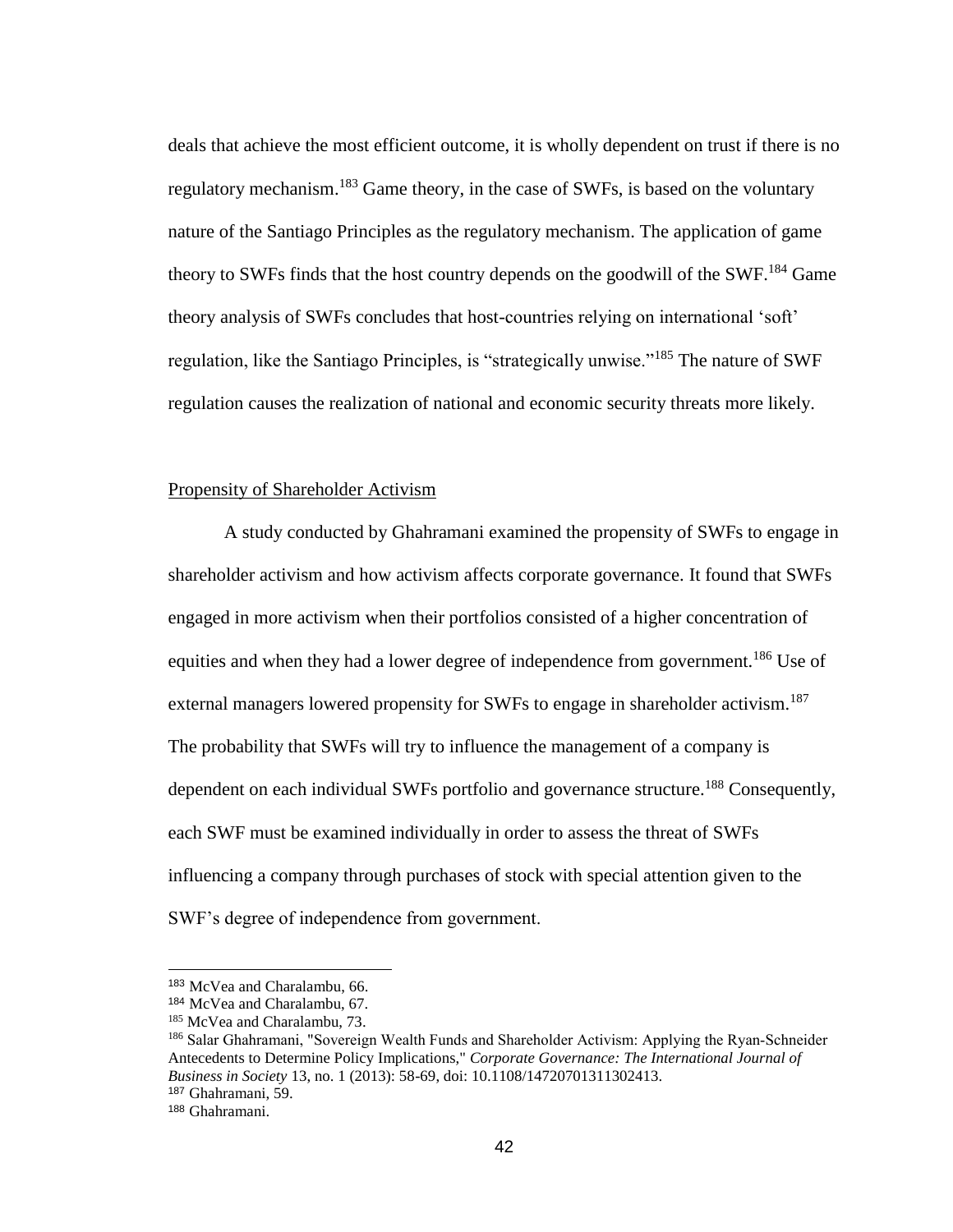### Unfounded Concerns

After the large role that SWFs played in providing much-needed liquidity to Western financial institutions during the 2008 crisis, a multitude of literature on SWFs found their threat to be at best, minor. <sup>189</sup> SWF investments in aggregate were not found to cause market volatility or distortions.<sup>190</sup> The literature on SWFs after the crisis concluded that they were innocent contributors to the global economic system. Most scholars concluded that SWFs only had the potential to be an economic or national security threat to the US but did not act in a threatening manner.

The danger of reducing the threat of SWFs because of the lack of realization of the threats and ignoring their potential is that even if they do not act politically or destabilizing today does not mean that they cannot act in such a way tomorrow.<sup>191</sup> Dangers of SWFs cannot be ruled out regardless of their actions in the past or present. Future distortions of economic markets or national security threats remain regardless. Furthermore, the capacity of SWFs to have an impact is increasing as funds accumulate more assets and more countries adopt funds.<sup>192</sup> The landscape of intentional relations is also changing as incentives for war are decreasing and countries are competing more on economic issues.<sup>193</sup> SWFs could play a large role in interstate competition as they increase economic interaction between states and represent a great deal of economic power. The lack of threatening action in the past does not guarantee safety in the future as

<sup>189</sup> Lenihan, 228.

<sup>190</sup> Lenihan.

<sup>191</sup> Lenihan.

<sup>192</sup> Lenihan.

<sup>193</sup> Lenihan.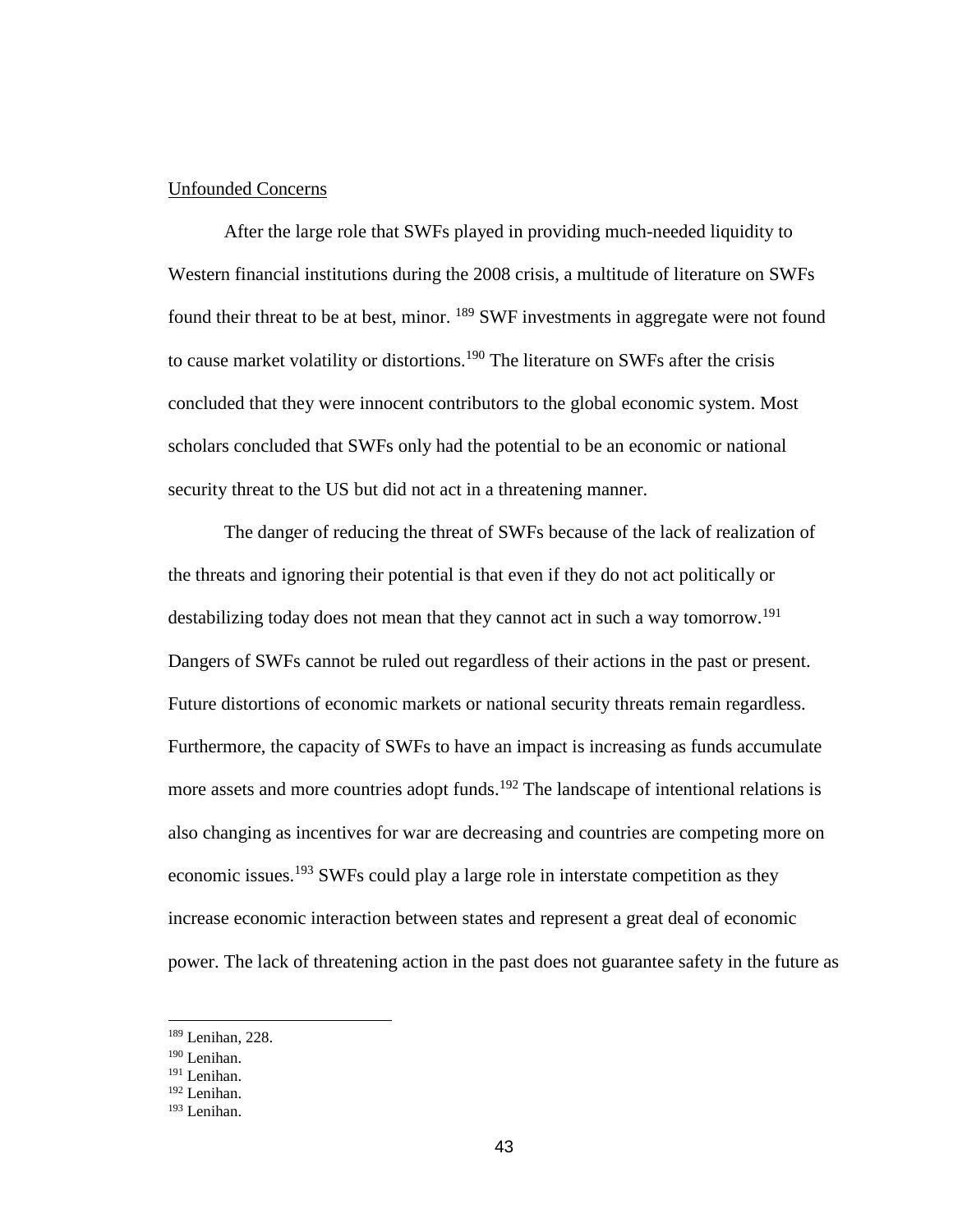SWFs continue to increase their power. Consequently, the 2008 consensus that SWFs are not geopolitically motivated actors does not necessarily hold true in 2019.

# **2.7 Conclusion**

The threat that SWFs pose to the US is unique. Governance and portfolio structure of SWFs are diverse enough to produce a different threat to every host country.<sup>194</sup> SWFs, then, pose a different threat to the US than they do the European Union. And the Norwegian SWF poses a different level of threat to the US than the Russian SWF does. While international regulation can provide guidelines for the oversight of SWFs, it is important that the US also maintains domestic regulation that can address the US's relationship with each specific home country.

One of the major dangers of SWFs is that their assumed threats could lead to a rise in financial protectionism in host countries.<sup>195</sup> The threat of SWFs can initiate a new wave of protectionist policies that the current international system is already leaning towards. Financial protectionism in the US through excessive regulation of SWFs could diminish opportunities for capital inflows. But, inadequate international regulation of SWFs leaves host countries vulnerable to geopolitically motivated investments and their detrimental effects on national and economic security. Domestic regulation regarding the national security threat offers the US a thin layer of protection, but holes still exist in regulation that can be exploited. CFIUS and other regulators are almost powerless unless the president believes an investment to be against US interests. But international

<sup>194</sup> Lavelle, 187.

<sup>195</sup> Truman, 46.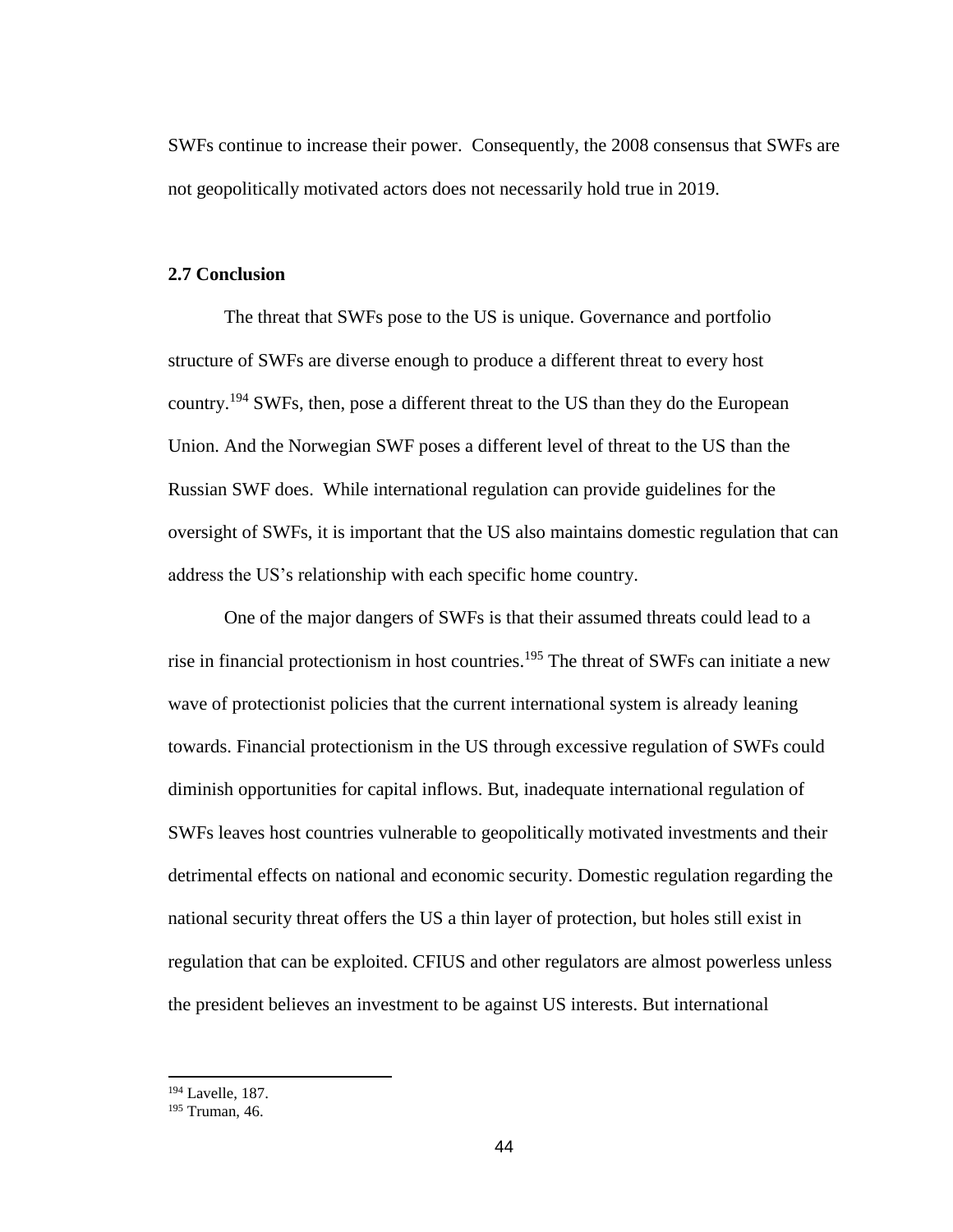regulation and protection against economic threats are even more insufficient. Soft regulatory approaches lack enforcement mechanisms to punish SWFs if they do not adhere to the Santiago Principles. Transparency requirements in both domestic and international regulation are weak. The weak regulation of SWFs makes potential threats more concerning and probable.

The inflow of capital into a country by a SWF followed by a rapid exit of capital could contribute to market volatility.<sup>196</sup> The US is particularly vulnerable to consequences from shifts in capital by SWFs.<sup>197</sup> During the 2008 financial crisis, the flow of capital to US treasuries greatly increased demand for US-dollar assets.<sup>198</sup> But losses incurred on credit and equity instruments, as well as increasing government debt, could lead to an increased risk premium on US assets.<sup>199</sup> The increased riskiness of US assets could cause an economically destabilizing mass exit of capital from SWFs investment in the US as many countries begin to diversify their foreign exchange reserves. While SWFs do not currently have enough economic weight in the global financial system to cause a dollar crash in the US, they are on a path to acquire even more assets and can also trigger herd behavior in other financial institutions.

SWFs have a clear potential to alter the behavior of other states.<sup>200</sup> There are several avenues that home countries can take to utilize their SWF as a tool to achieve their geopolitical goals. The most direct way is through leveraging their investment in US companies to gain influence in the US. Investment in another country can bolster the

<sup>196</sup> Beck and Fidora, 358.

<sup>197</sup> Das et al., 195.

<sup>198</sup> Das et al.

<sup>199</sup> Das et al.

<sup>200</sup> Lavelle, 203.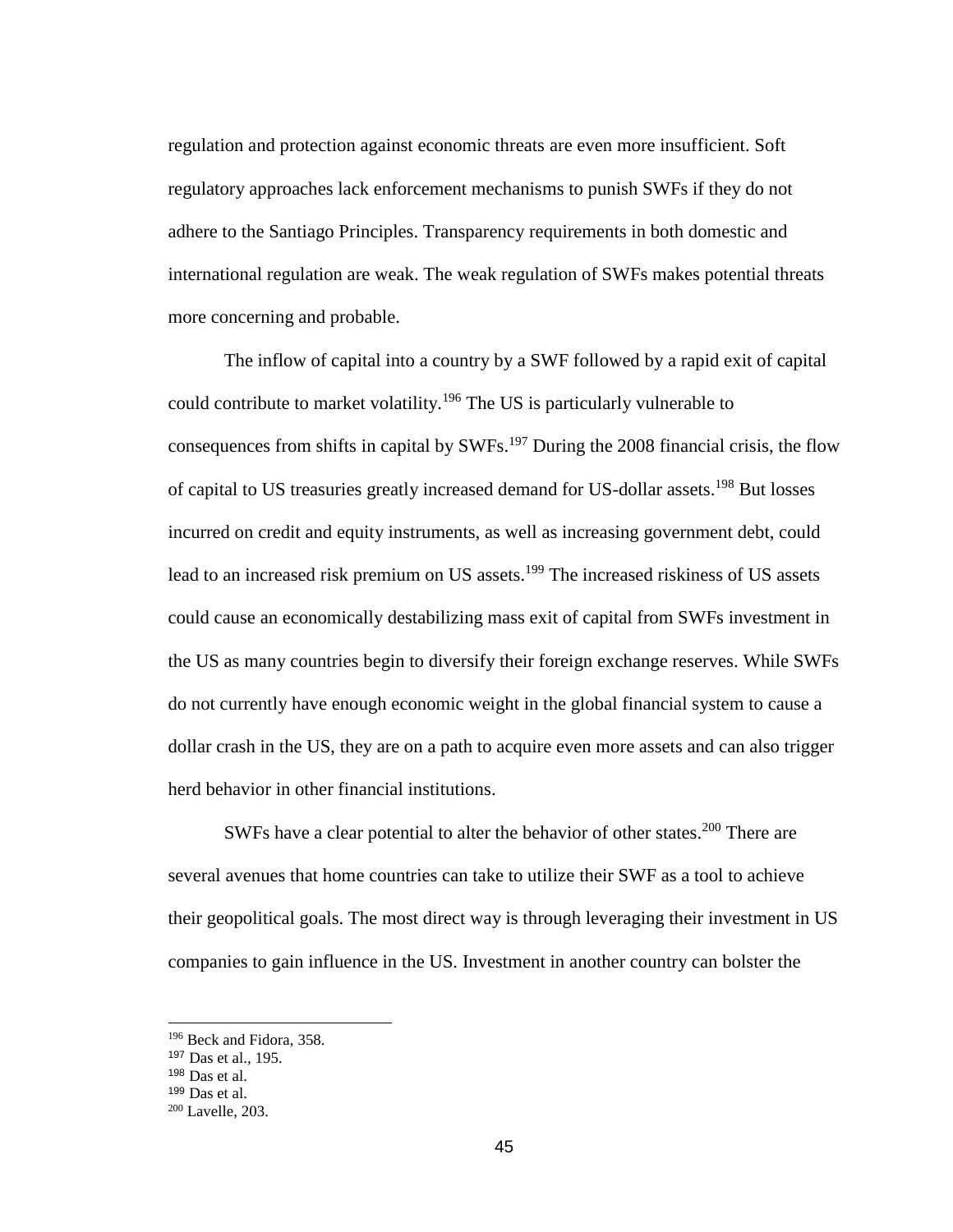home country's soft power strength. Cooperation and partnerships with other SWFs can also enhance the home country's international influence and award the home country a soft power advantage over the US.

But what is not clear is the specific mechanism through which SWFs could alter other state's decisions.<sup>201</sup> A lack of transparency is partly responsible for the opaqueness of this ability. The majority of constraints on SWFs acting geopolitically are domestic such as competing bureaucratic interests, profit requirements, and the goals of individual leaders. National security threats of SWFs are, for the most part, potential threats. While game theory dictates that it would be unwise to ignore these threats, it is not proper to categorize all SWFs as threats to national or economic security. Rather, each SWF must be examined and its home country's relationship with the US must be considered in order to make that determination.

<sup>201</sup> Lavelle, 203.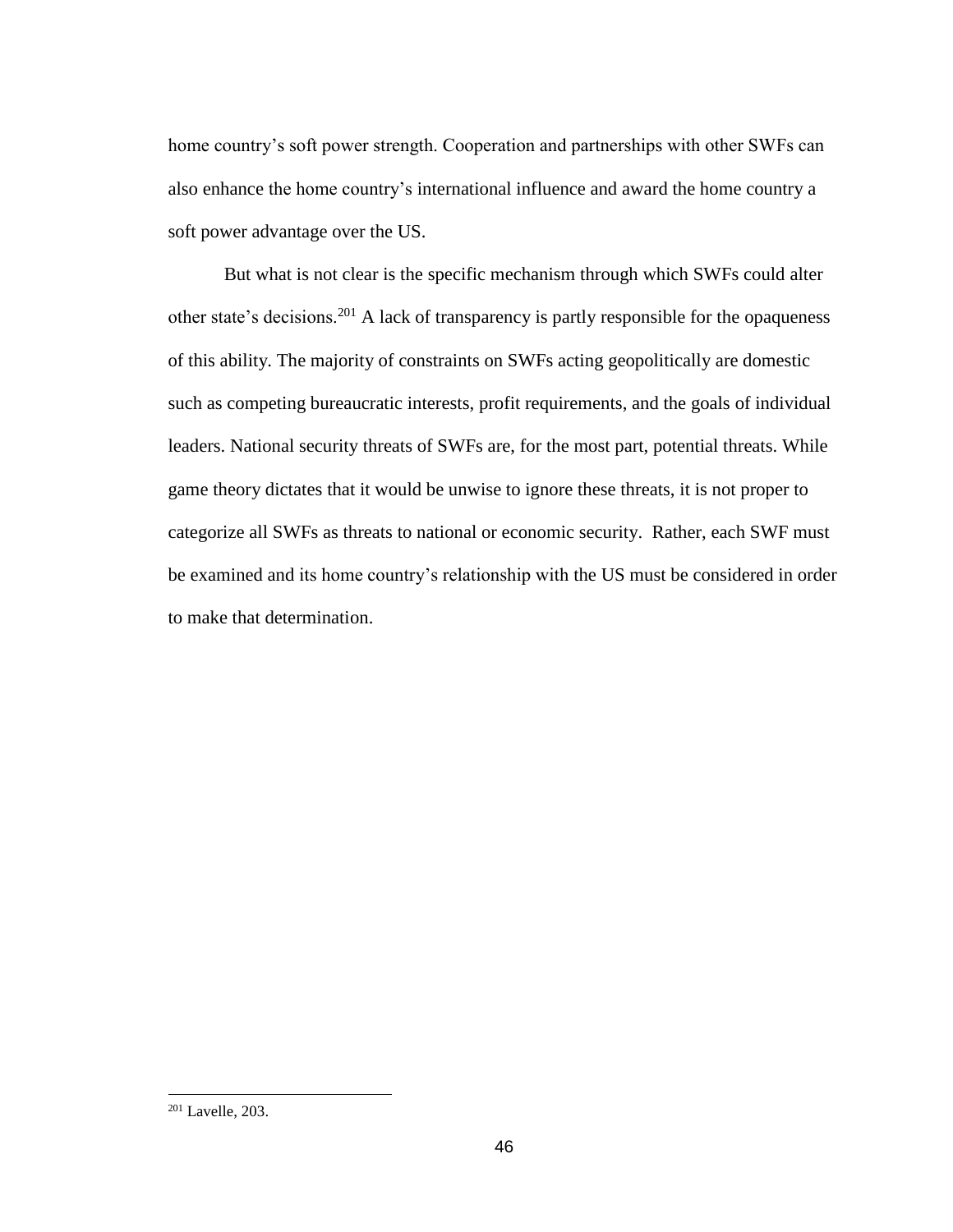#### **Chapter 3: Case Study 1 – The Russian Sovereign Wealth Funds**

# **3.1: Introduction**

Russia's SWFs pose a national security threat to the United States. Russia has geopolitical motives in its management of SWFs that stem from its difficult relationship with the United States. This chapter provides an assessment of the risks that the Russian SWFs pose to the US. Examining how these funds are structured and their past actions will provide the justification for amending how the US might regulate SWFs more effectively.

Most of the assessments regarding the threat that SWFs pose to the US's national and economic security occurred in 2008 when the Santiago Principles were negotiated. The Russian established a stabilization fund in 2004, but the Russia SWF that is able to make significant foreign direct investments and is most active in global politics was not established until 2007. Consequently, the Russian SWFs were rarely included in these assessments. Furthermore, at the time of the assessments, most of the SWF related threats to US national security arose from the Middle East and threat assessments focused on the Middle Eastern SWFs. Following Russia's 2014 annexation of Crimea and meddling in the 2016 US election, the threat perception shifted to Russia. In response to both of these actions, the US placed sanctions on Russia and restricted the Russian SWFs' access to US markets. While there are sanctions and domestic constraints on the Russian SWFs, low transparency and the absence of independence from government increases the use of the SWFs to achieve geopolitical goals that are against US interests.

 In order to assess the degree of risk and ways to mitigate it, this chapter will first describe the structure of Russia's SWFs, examining their establishment, underlying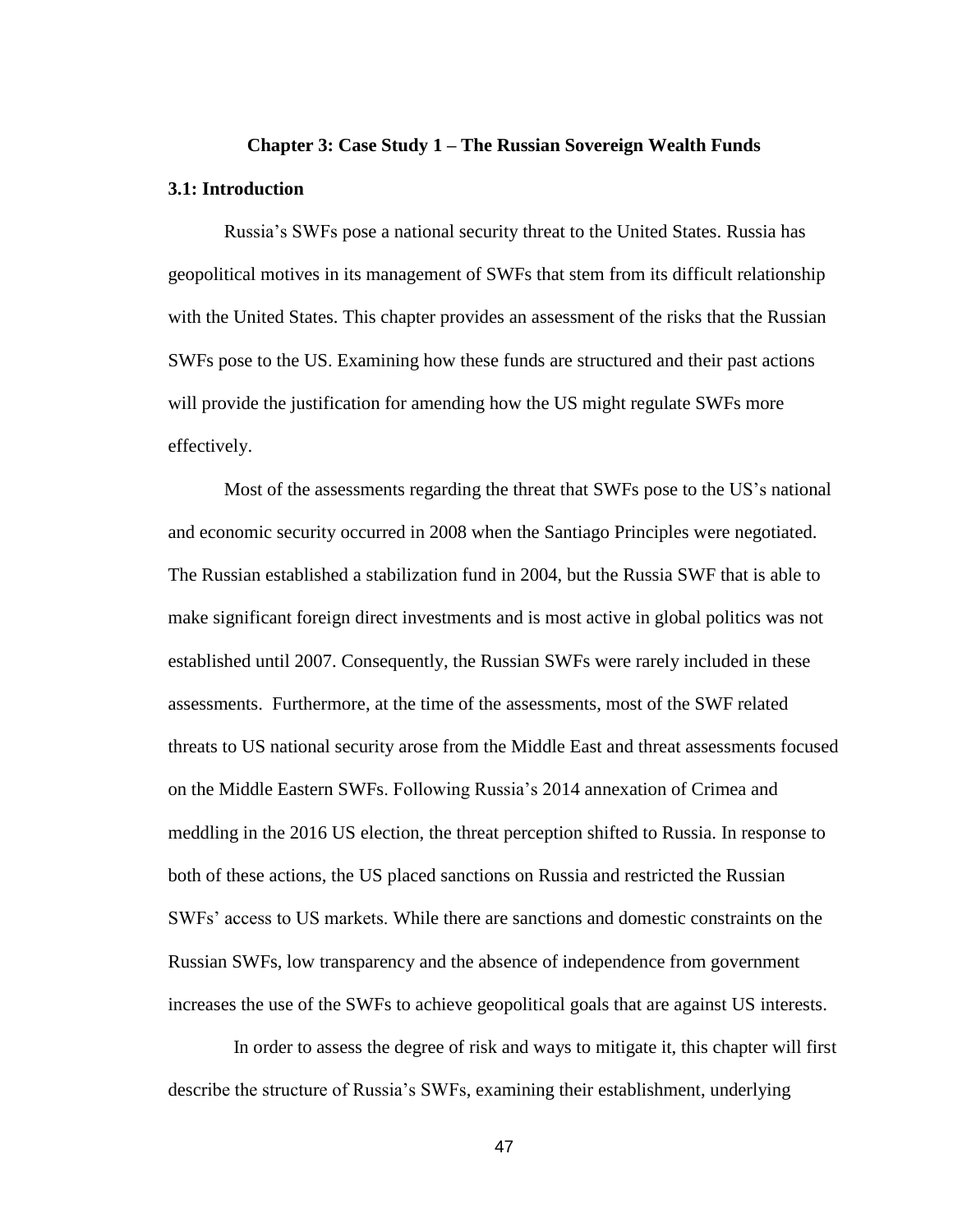ideology, goals, degree of independence from government, and the domestic politics affecting the SWFs. Secondly, this chapter will discuss the funds' transparency, accountability, and compliance with the Santiago Principles. Then it will analyze the geopolitical actions of the SWFs by reviewing the effects of the sanctions and the SWFs' international partnerships. Next, the roles of unitary actors in Russia will be considered. Finally, the Russian SWF investment in a US company, Hyperloop, will be examined in order to illustrate the insufficiency of current SWF regulations in preventing investment in a strategic sector.

# **3.2: Structure of the Funds**

# Establishment

 $\overline{a}$ 

Russia adopted a stabilization fund in 2004 in an effort to balance the federal budget. Budget problems arose from volatile oil prices and inflation became a concern. The Russian Stabilization Fund (RSF) could be used to cover federal deficits when oil prices decreased below a baseline, but when prices rose above, the fund could be used for other purposes.<sup>202</sup> The International Monetary Fund (IMF) played an important role in the establishment of the RSF. Russia was heavily encouraged by the IMF to establish a stabilization fund after the Russian debt default of 1998. It recommended a stabilization fund because of the theorized effectiveness of stabilization funds in helping countries manage the symptoms of the resource curse. The IMF was not the only international institution who urged Russia to establish a fund. After the 1998 debt crisis in Russia,

<sup>202</sup> Sergei Dobroyshevsky, *Russian Sovereign Wealth Funds, Sovereign Wealth Funds: Challenges for the Caspian Countries* (Revenue Watch Institute, 2011).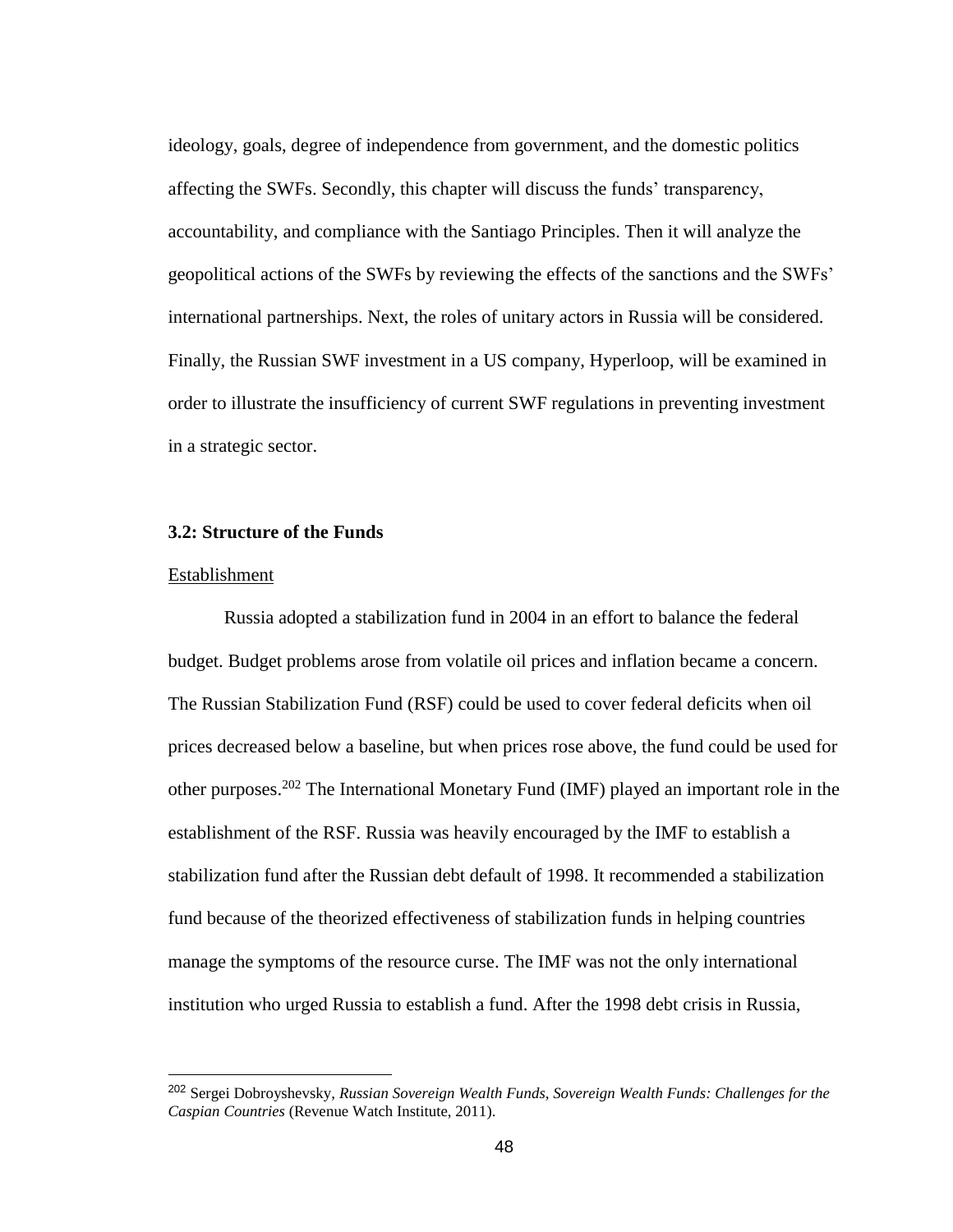many international financial institutions (IFIs), such as the World Bank, recommended the establishment of a stabilization fund.<sup>203</sup> Russia ultimately used the funds amassed in the RSF to pay back its foreign debts.

In 2008, the RSF was split into two different SWFs, the National Welfare Fund (NWF) and the Reserve Fund (RF).<sup>204</sup> The main purpose of the NWF is to act as a classical SWF, which aims to diversify investments domestically and internationally in order to support pension savings and increase investment performance. The RF is intended as a fund to balance the budget. In 2011, the Russian Direct Investment Fund (RDIF) was established. Endorsed by President Putin, the RDIF was created primarily to support Russian companies by making equity investments.<sup>205</sup> Only 20% of its funds can be deployed outside of Russia, but the RDIF must secure a co-investment in order to directly invest in Russia. A CEO leads the fund and equity professionals manage the fund. One of the main differences of the RDIF, as compared to the NWF or RF, is that it is a subsidiary of Vnesheconombank (VEB), which is a government-owned development bank. Another difference is that the majority of RDIF investments are made in domestic projects. Russian SWFs are subject to extensive qualifications for potential investments including strict a credit rating threshold and distribution requirements. Restrictions placed on the investment directorate of the funds create difficulties in pursuing non-profitable investments.

<sup>&</sup>lt;sup>203</sup> Ewa Dabrowska and Joachim Zweynert, "Economic Ideas and Institutional Change: The Case of the Russian Stabilisation Fund," *New Political Economy* 20, no. 4 (2014): 518-544, doi:10.1080/13563467.2014.923828.

<sup>204</sup> Dobroyshevsky, 132.

<sup>205</sup> Piotr Wisniewski, "Sovereign Wealth Funds in Central and Eastern Europe," in *The Oxford Handbook of Sovereign Wealth Funds* (New York, NY: Oxford University Press, 2018).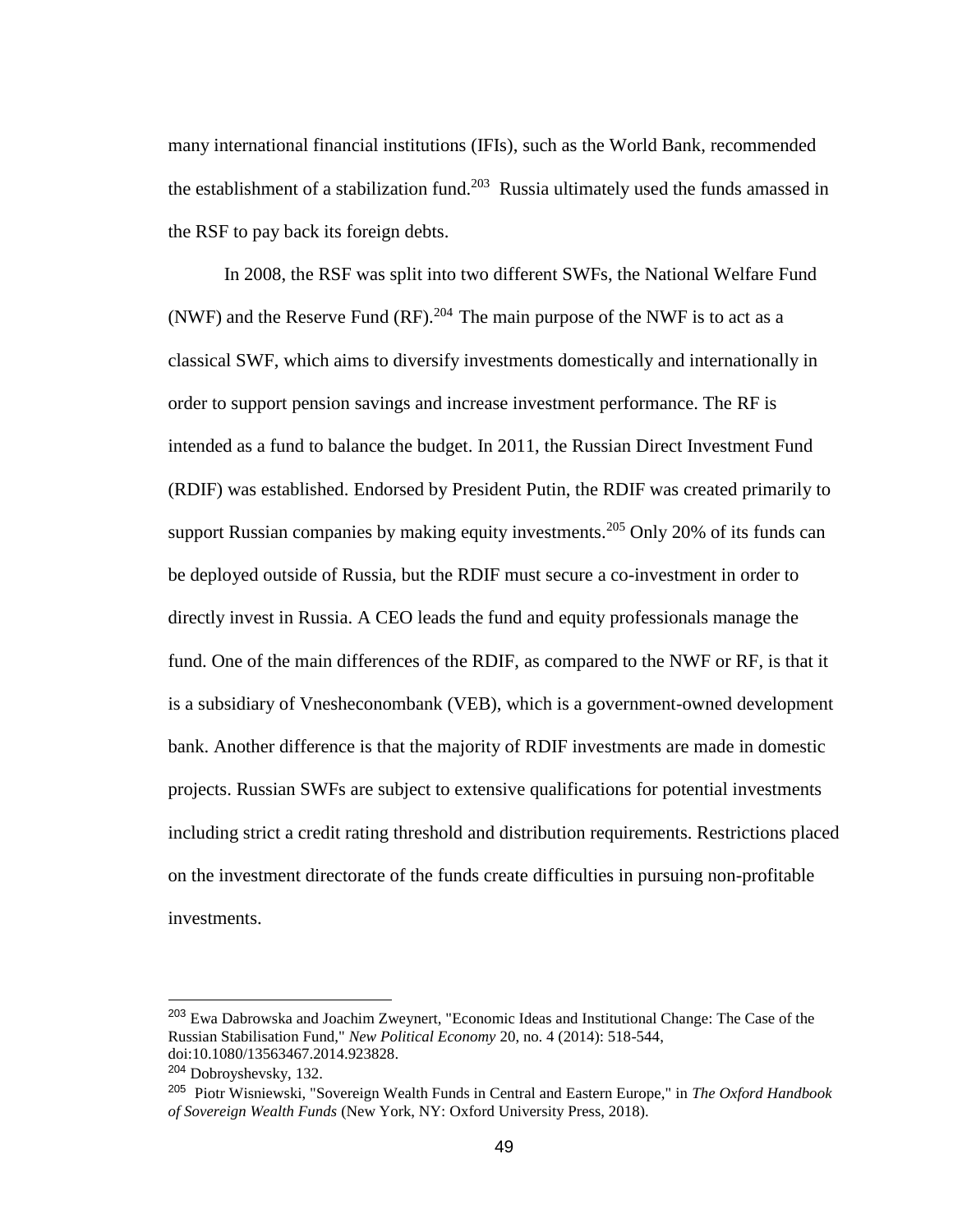## Underlying Ideology

Russia's adoption of a stabilization fund was not precipitated by a change in ideas in Russia, but rather due to a case of normative and coercive institutional mimicking. The majority of Russian economists are skeptical of monetarist and neoliberal economic policies of which SWFs are a combination of. But volatile oil prices and inflation had led to a weaker Russian economy. SWFs in countries like Kuwait and Norway were designed to help protect their economies from the symptoms of the resource curse like high inflation and resource windfalls.<sup>206</sup> Coupled with pressure from the IMF, Russia adopted a stabilization fund.

Dabrowska and Zweynert identify the problem with the establishment of SWFs in Russia; it did not represent an establishment of monetarist and neoliberal principles in the Russian economy.<sup>207</sup> The original intent of the RSF, and SWFs in general, is to cultivate macroeconomic stability by controlling inflation and preventing the volatile nature of oil prices from affecting the economy by accruing the surplus money and storing it in a reserve.<sup>208</sup> But factions within Russian politics perceived it as an opportunity to return to the practice of transferring resource revenues to other sectors of the economy, acting as a mechanism for redistribution.<sup>209</sup> The Soviet Union had policies of using resource rents from oil and gas production to diversify the economy in the  $1960s$ <sup>210</sup> By adjusting the

<sup>206</sup> Francesco Caselli and Andrea Tesei, "Resource Windfalls, Political Regimes, and Political Stability," *National Bureau of Economic Research* 17601 (2011), doi: 10.3386/w17601.

 $207$  Dabrowska, 518.

<sup>208</sup> Dabrowska, 519.

 $209$  Dabrowska, 537.

<sup>210</sup> Dabrowska, 519.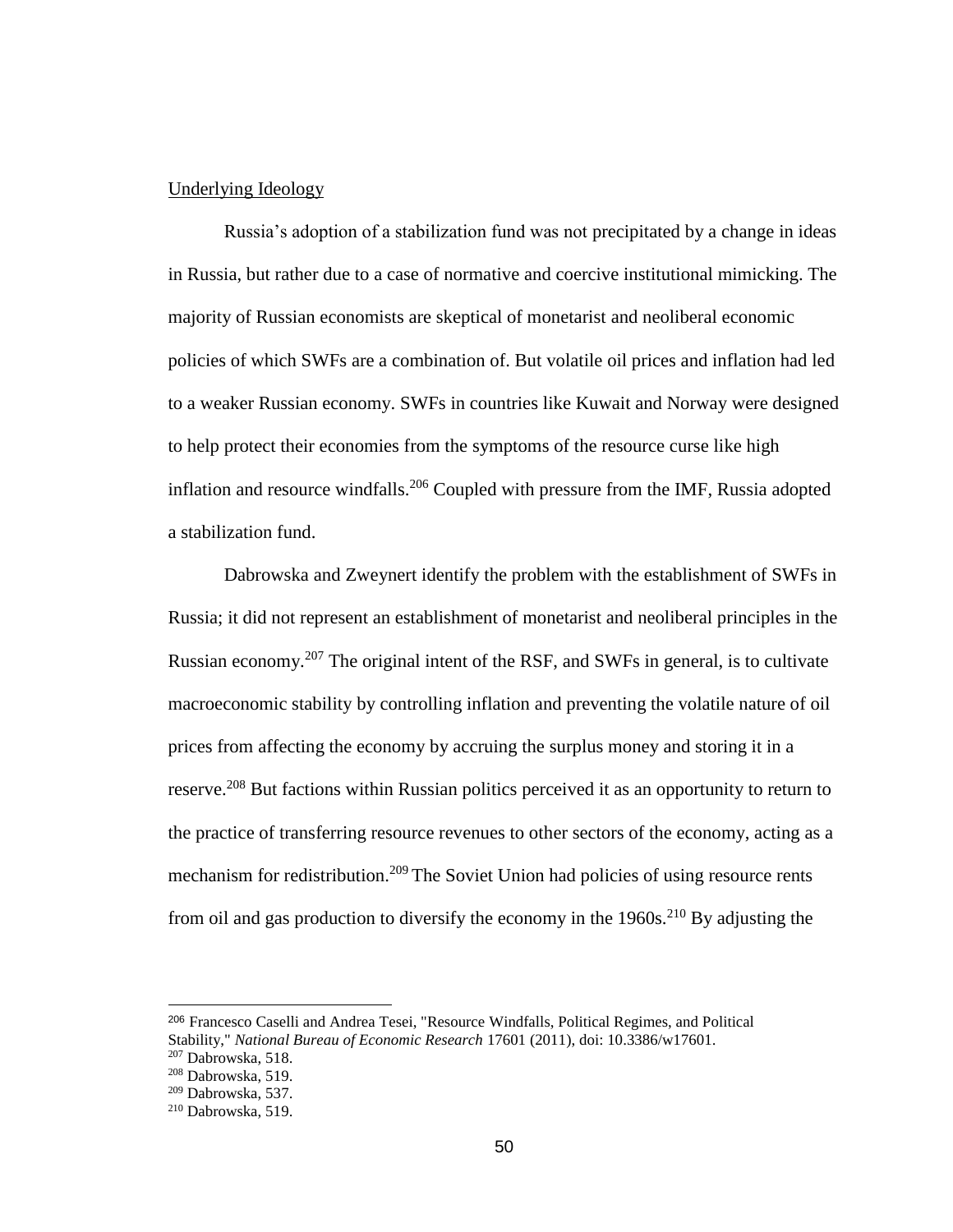mandate of typical stabilization funds, the Russian government used the RSF and subsequent SWFs to return the Russian economy to Soviet principles.<sup>211</sup> Russia took the idea of the institution and transformed it to achieve different outcomes without adopting the ideas that SWFs were created upon. For example, IMF proposals for a Russian stabilization fund omitted the use of such a fund for domestic investments, but the RSF implemented invested predominantly in Russia. The consequence of the failure to adopt these ideas is that Russia can morph the institution to achieve whatever objectives the government deems necessary, regardless of whether it fits within the norm or explicit purpose of the institution.

# Goals

When Russia established the RSF in 2004, there was no clear legal structure as to how the funds were to be spent. Assets above RUB 500 billion could be used for 'other' purposes, and there was no clear definition as to what those other purposes were.<sup>212</sup> The general asset allocation of the NWF and RF when the RSF split in 2008 was in the purchase of foreign securities, deposits in banks, corporate debt securities, corporate equities, and investment fund shares.<sup>213</sup> The Russian Finance Ministry also restricted the countries from which the funds could purchase debt securities to Austria, Belgium, Canada, Denmark, Finland, France, Germany, Luxembourg, the Netherlands, Spain, Sweden, the United Kingdom, and the US because of their high credit ratings.<sup>214</sup>

<sup>211</sup> Dabrowska, 537.

<sup>212</sup> Dabrowska, 528.

 $213$  Wisniewski, 576.

<sup>214</sup> Wisniewski, 576.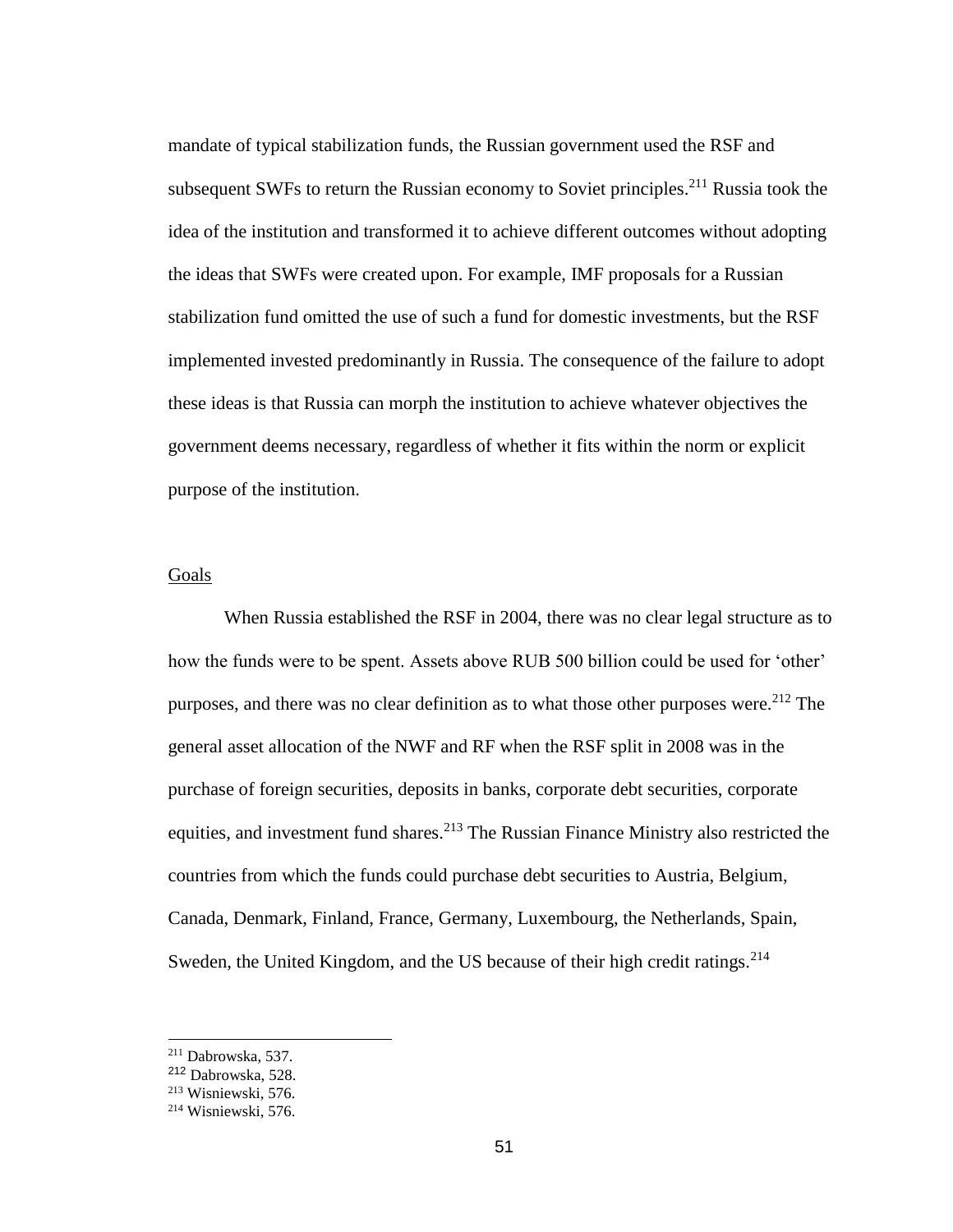However, the main function of the funds is to support Russian pensions. During the 2008 global financial crisis, the NWF transferred US \$17 billion of assets to VEB to lend to domestic banks and businesses.<sup>215</sup> The goals of the RDIF are different than the other funds because they aim to bring investments to Russia through foreign investments and talent and technology acquisition.<sup>216</sup>

In general, it is difficult to assess the non-financial goals of the NWF and the RF because of their limited transparency.<sup>217</sup> But even though their non-financial goals are not disclosed, some can be gleaned by analyzing actions of the fund and the context of those actions. For example, recently the NWF and RF have been observed pursuing nonfinancial goals. They aided the Russian economy by providing funds to the government after the economy was strained by international sanctions.<sup>218</sup> These sanctions were put into place in 2013 as a result of Russia's annexation of Crimea. Then in 2014, the downward trend in oil prices also put the Russian economy in a weak position. Both of these factors necessitated the use of Russia's SWFs to advance the domestic political goals of the Russian government.

The Russian SWFs prove to be an important political tool in encouraging domestic support for the Putin regime. Despite heavy US sanctions, the Russian government was able to cushion the economy by funding government deficits through the RF.<sup>219</sup> The military and infrastructure sectors of the government used the SWFs to

<sup>215</sup> Manda Shemirani, "Austerity, Abundance, and the Investor States: The Political Economy of Sovereign Wealth Funds" (PhD diss., Old Dominion University, 2010).

<sup>216</sup> Wisniewski, 586.

<sup>217</sup> Wisniewski, 584.

<sup>218</sup> Wisniewski, 573.

<sup>219</sup> Sergei Guriev, "Russia's Constrained Economy: How the Kremlin Can Spur Growth," *Foreign Affairs*, October 13, 2018.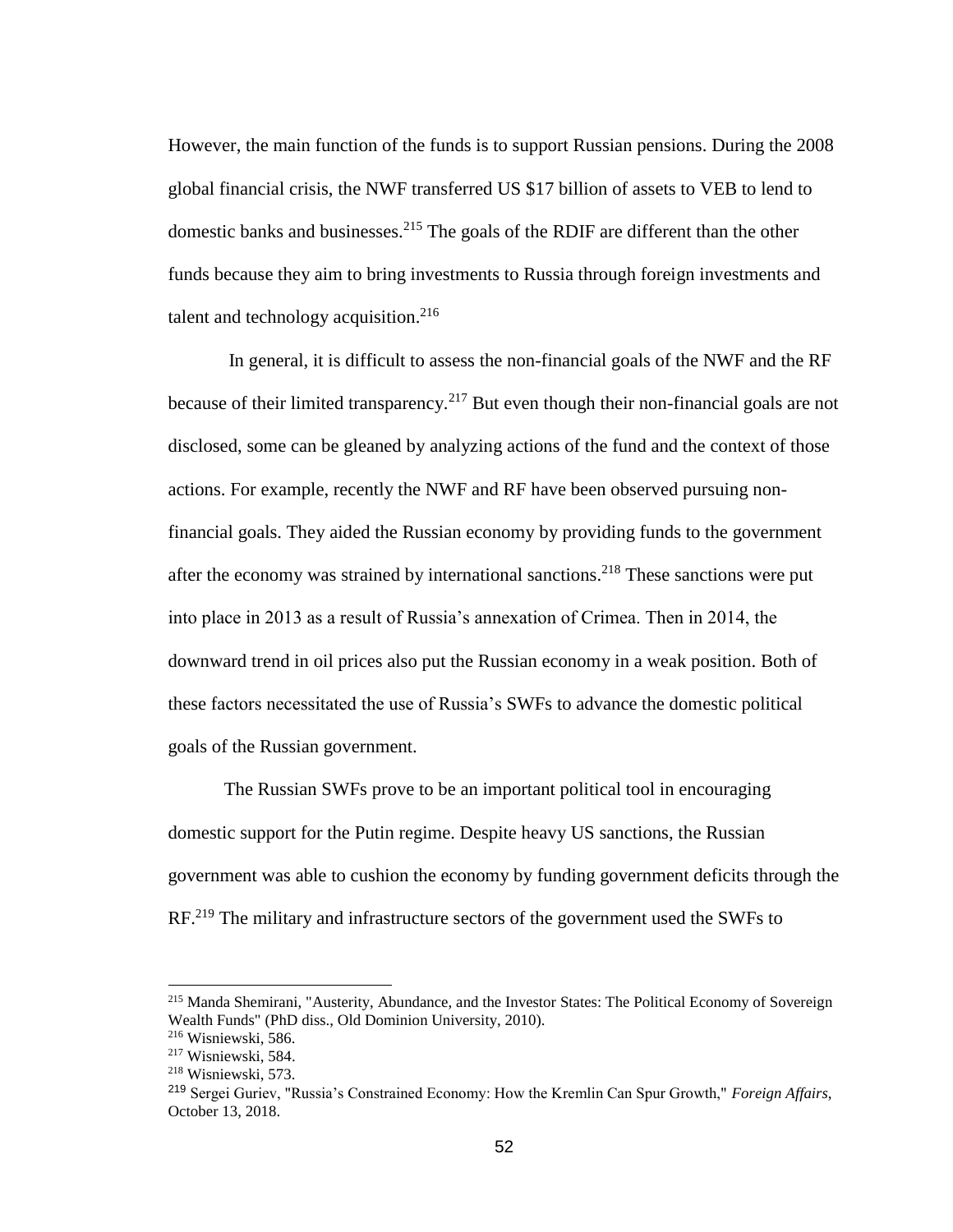finance the increase in their spending. These actions have were against the advice of finance and economic development ministers.<sup>220</sup> By utilizing the RF to ease the effects of the economic downturn, the Putin Administration maintained high public support for the military intervention in Ukraine. By January of 2018, the Russian government depleted the RF because of its excessive use to fund budget deficits. Even though the RF was implemented to fund government deficits during times of economic downturns or energy price drops, it also served a political purpose. Public support for any leader of a country is strongly related to the state of the economy. By blunting the effects of the economic downturn, the RF provided a political service for the Putin Administration.

## Degree of Independence

 $\overline{a}$ 

According to the IFSWF in the Santiago Principles self-assessment of the RDIF, the fund does have a sufficient degree of independence from the government. The RDIF claims to be compliant with Principle 9, which states that: "The operational management of the SWF should implement the SWF's strategies in an independent manner and in accordance with clearly defined responsibilities."<sup>221</sup> It is commonplace for SWFs to be accountable to a government body such as the Minister of Finance, an elected official, or the Parliament.<sup>222</sup> The Russian SWFs are not subject to oversight from the Russian Parliament. Officially, the RDIF has full independence as long as it operates within the rules that the government mandated in the establishment of the SWF. In practice, though,

<sup>220</sup> Samuel A. Greene, "The End of Ambiguity in Russia," *Current History* 114, no. 774 (October 1, 2014). <sup>221</sup> "Santiago Principles Self-Assessment: Russian Direct Investment Fund," International Forum of Sovereign Wealth Funds, accessed October 10, 2018, http://www.ifswf.org/assessment/rdif. <sup>222</sup> IMF Statistics Department, *Twenty-First Meeting of the IMF Committee on Balance of Payment* 

*Statistics: The Statistical Work on Sovereign Wealth Funds*, technical paper (Washington, D.C., 2008).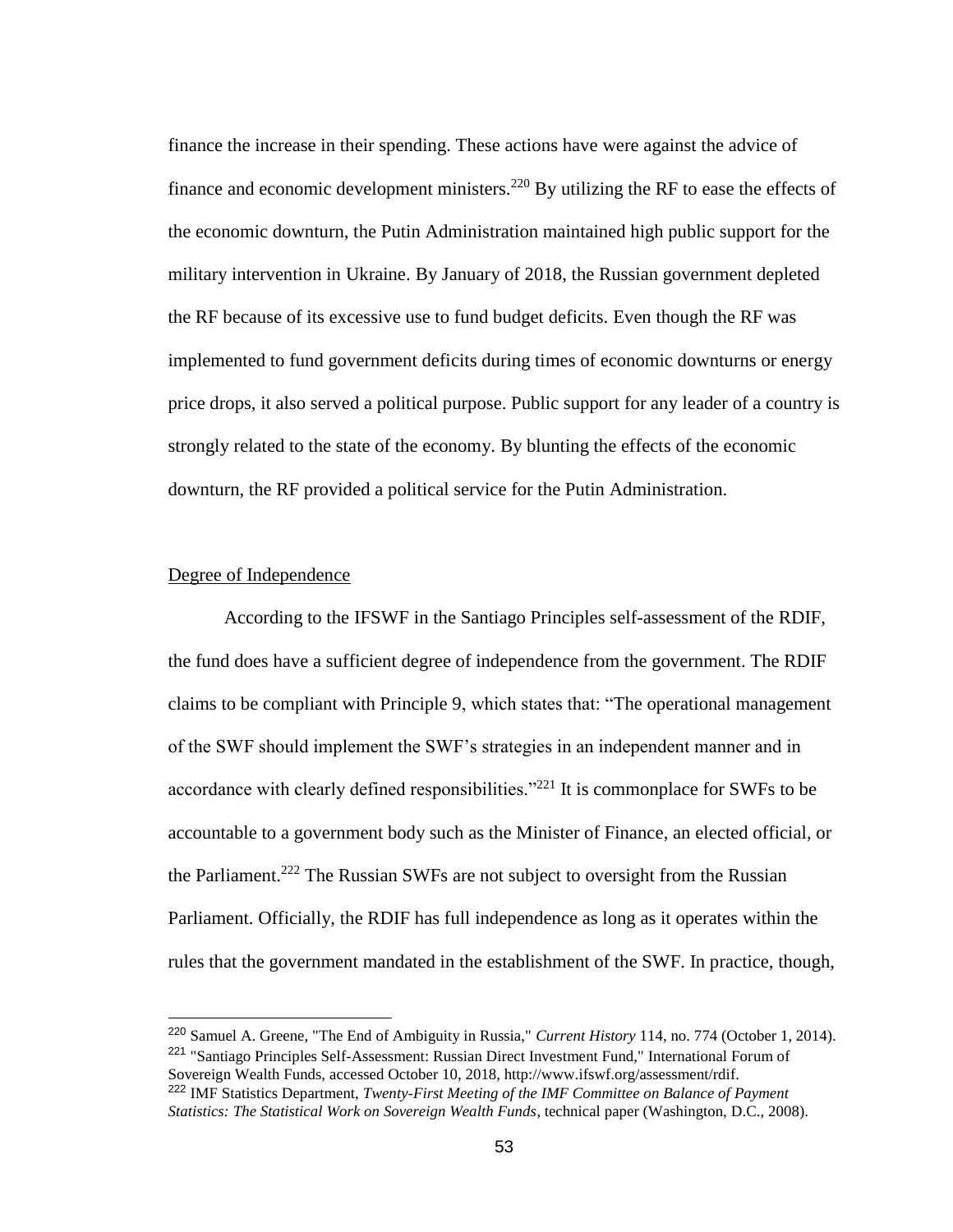the fund does run with significant input from the government. The CEO of the RDIF and President Putin have regular meetings to discuss the fund's investments and the strategy of the fund. Only some of these meetings are on the record. Moreover, President Putin created the fund and the objectives of the fund and, as a result, he has some degree of control over the actions of the RDIF. Chris Weafer, a senior partner at the Moscow-based investment advisory firm Macro Advisory, described the RDIF as a political body, noting its strong ties with the Kremlin.<sup>223</sup> The government will often set an economic goal, and the RDIF will seek partnerships and investments that will help achieve that goal. $^{224}$ 

Both the NWF and RF are assets that contribute to revenues available to fund the federal budget. In the establishment of the SWFs, the government set broad limits to limit the allocation of the funds. It has allowed the government to take control of the SWFs when needed. The legislative bodies in Russia do not have control over the direction of the funds' investments.<sup>225</sup> However, the Central Bank of the Russian Federation and the Ministry of Finance are involved in the management of the funds. The Ministry of Finance maintains full management control over the NWF and the RF. Neither of these SWFs can operate independently because an agency of the government is in control.<sup>226</sup> Russian SWFs do not operate in a way that is independent of the government. Separation from the government is necessary for SWFs to be perceived as investment bodies that are primarily concerned with maximizing returns, rather than state-owned enterprises that act

<sup>223</sup> Erin Banco, "Trump Envoy Erik Prince Met With CEO of Russia Direct Investment Fund in Seychelles," *The Intercept*, November 28, 2017, accessed October 12, 2018,

http://cs.brown.edu/people/jsavage/VotingProject/2017\_11\_28\_Intercept\_TrumpEnvoyErikPrinceMetWith CEORussianDirectInvestmentFundInSeychelles.pdf.

<sup>224</sup> Banco, 5.

<sup>225</sup> Drobyshevsky, 139.

<sup>&</sup>lt;sup>226</sup> Choon-Yim Sam, "Understanding the Relationship Between the Government and Sovereign Wealth Funds: The Case of Singapore," *New Zealand Journal of Asian Studies* 14, no. 2 (December 2012).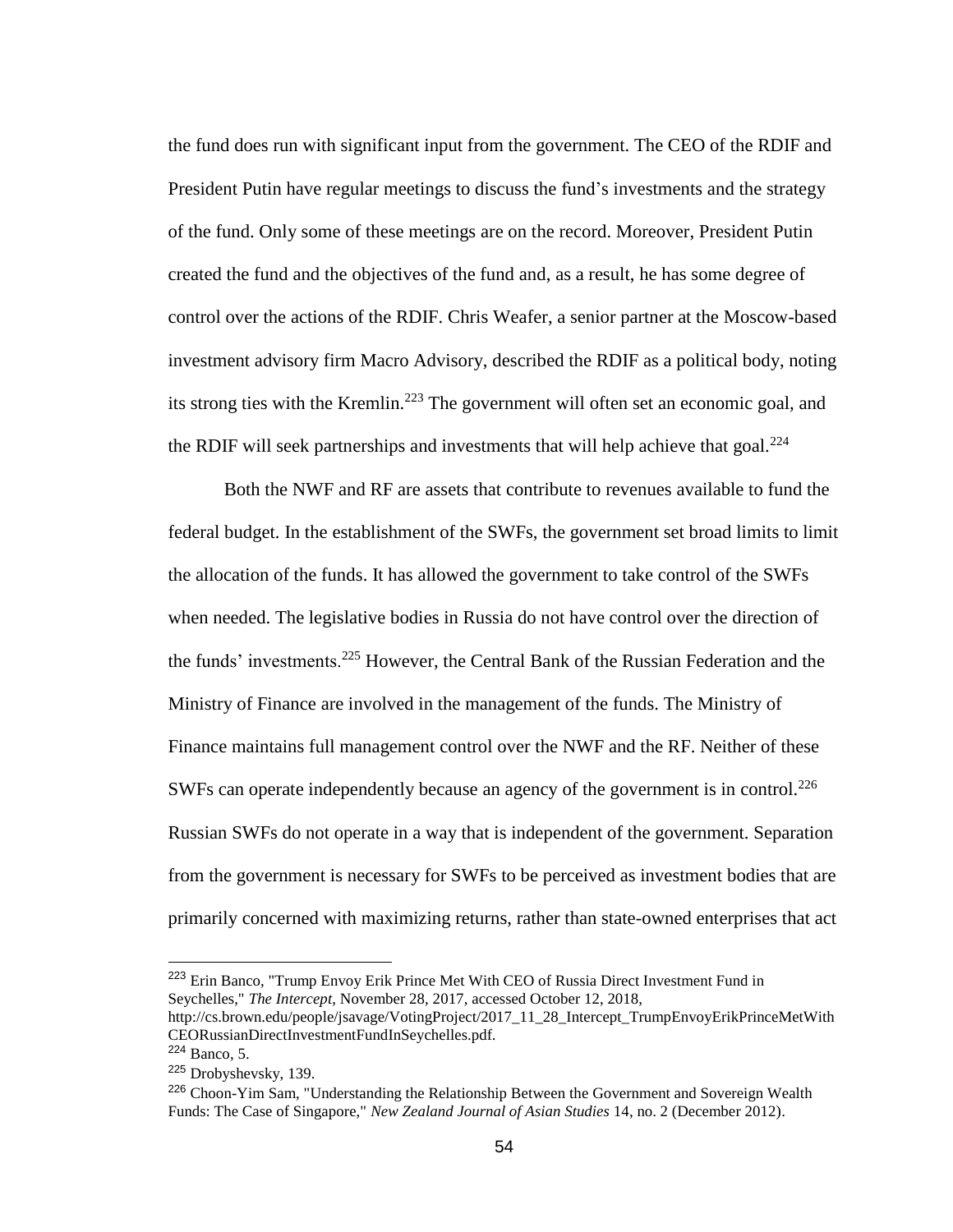in the economic or political interest of home countries. Without independence of government, host countries perceive SWFs as serving a geopolitical purpose.

# Domestic Politics

The NWF has been the subject of an internal power struggle in Russia with many domestic groups fighting to use the SWFs for their own purposes.<sup>227</sup> The Ministry of Finance is on one side and President Putin's cabinet is on the other, in terms of how the funds should be used.<sup>228</sup>As a result, the SWFs do not have a clear outline or agenda. Russia's SWFs have been subject to domestic disputes, which constrain their ability to invest abroad. The SWFs are commonly used domestically for political purposes. The division of the RSF into the NWF and the RF was caused by the two competing factions in Russia. The Putin Administration wanted to use the RSF to pay for domestic projects while the Ministry Department wanted to keep it as strictly a sterilization mechanism.<sup>229</sup> A sterilization mechanism takes excess money out of the economy to prevent inflation.<sup>230</sup> When the amount of sterilized money equals the excess resource rent revenues, then the macroeconomic indicators of the country remain stable because the mechanism smooths external shocks.<sup>231</sup> The split allowed the government to pursue domestic industrial policy using the RF while the NWF could continue the sterilization function. However, in 2013, the majority of the NWF was used domestically.<sup>232</sup>

 $227$  Shemirani, 196.

<sup>228</sup> Shemirani, 217.

<sup>229</sup> Dabrowska, 535.

<sup>&</sup>lt;sup>230</sup> Vladimir Gel'man and O. Marganiia, Resource Curse and Post-Soviet Eurasia: Oil, Gas, and *Modernization* (Lanham: Lexington Books, 2012).

 $^{231}$  Gel'man and Marganiia, 82.

<sup>232</sup> Dabrowska, 535.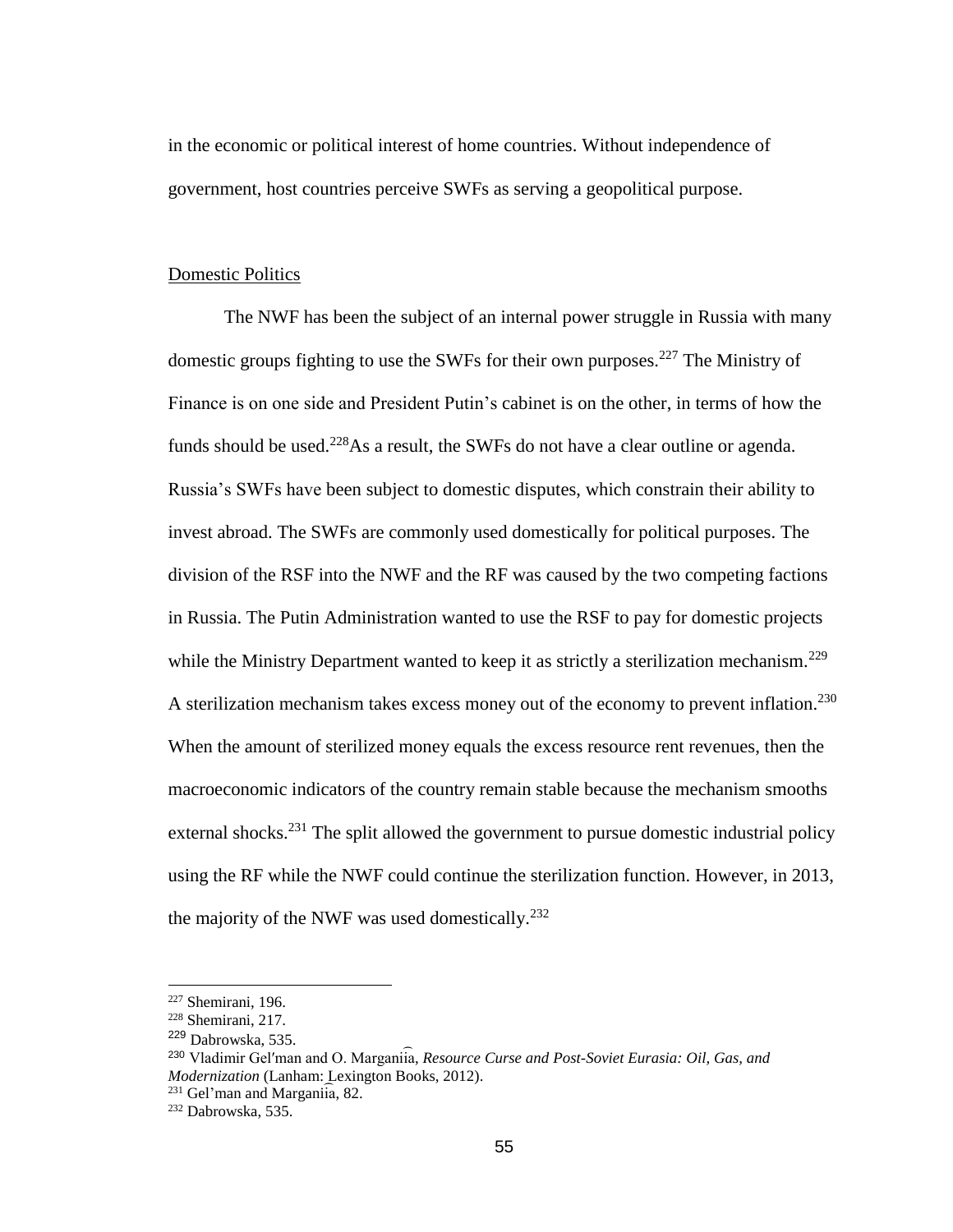Prior to the establishment of SWFs, Russian state-owned enterprises were described as inefficient because of their political use and use to influence decisions regarding the domestic budget.<sup>233</sup> The recent management of the SWFs reinforced the Russian government's inability to separate political goals and economic institutions. Russia financed its deficits over the years by using RF assets. It allowed the Putin Administration to maintain popularity; by financing deficits using the RF, the government has avoided increasing taxes or increasing the national debt. Both of these alternatives would have caused adverse effects on the Putin Administration's popularity. Moreover, some assets from the NWF were redistributed through VEB in the form of domestic loans.<sup>234</sup>

The domestic competition for the use of the SWFs demonstrates the barriers in using them to make foreign investments. Public pressure on the Putin Administration to use the SWFs to temper fiscal shortfalls also restricts their use. If it is difficult to make foreign investments, then Russia has less opportunity to use the SWFs for geopolitical purposes. But the low transparency of these funds leaves the public or other government officials blind as to where these funds are headed and constraining pressure cannot be put on the government to use the SWFs domestically.

# **3.3: Transparency & Compliance with Rules**

Linaburg-Maduell Transparency Index

<sup>233</sup> Sam, 93.

<sup>234</sup> Shemirani, 223.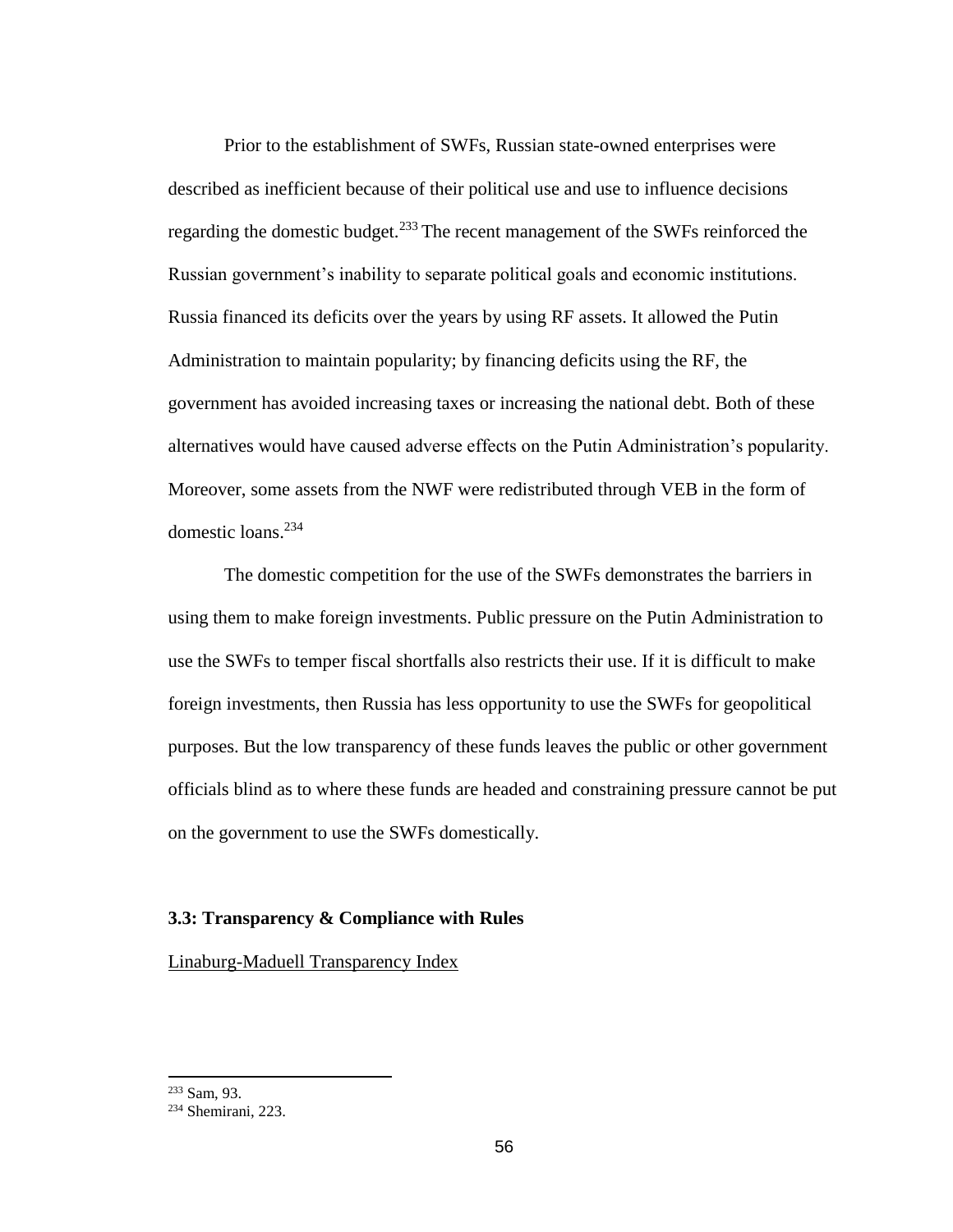The Linaburg-Maduell Transparency Index is a measure of SWF transparency developed by the *Sovereign Wealth Fund Institute* in 2008. SWFs are evaluated on ten principles, and the fulfillment of a principle adds one point to their score. The Sovereign Wealth Fund Institute recommends a minimum score of 8 out of 10 for adequate transparency. According to the Linaburg-Maduell Transparency Index, the NWF and the RF score 5 out of 10 points for transparency.<sup>235</sup> Both funds officially agree to comply with the Santiago Principles, including the principles on transparency, although in practice they do not completely adhere to them. The RDIF has a transparency rating of 7 out of 10 according to the Linaburg-Maduell Transparency Index. In the 2008 release of the index, Russia ranked  $40<sup>th</sup>$  out of 56 of all SWFs ranked.<sup>236</sup> It is on the low end of transparency ratings and, therefore, the Russian SWFs are not relatively transparent. For reference, the graph below compares the ranking of the RDIF's transparency score on the Linaburg-Maduell Transparency Index with other prominent SWFs:

<sup>235</sup> Wisniewski, 584.

<sup>236</sup> "Linaburg-Maduell Transparency Index (LMTI)," SWFI, 2018, accessed October 13, 2018, https://www.swfinstitute.org/statistics-research/linaburg-maduell-transparency-index/.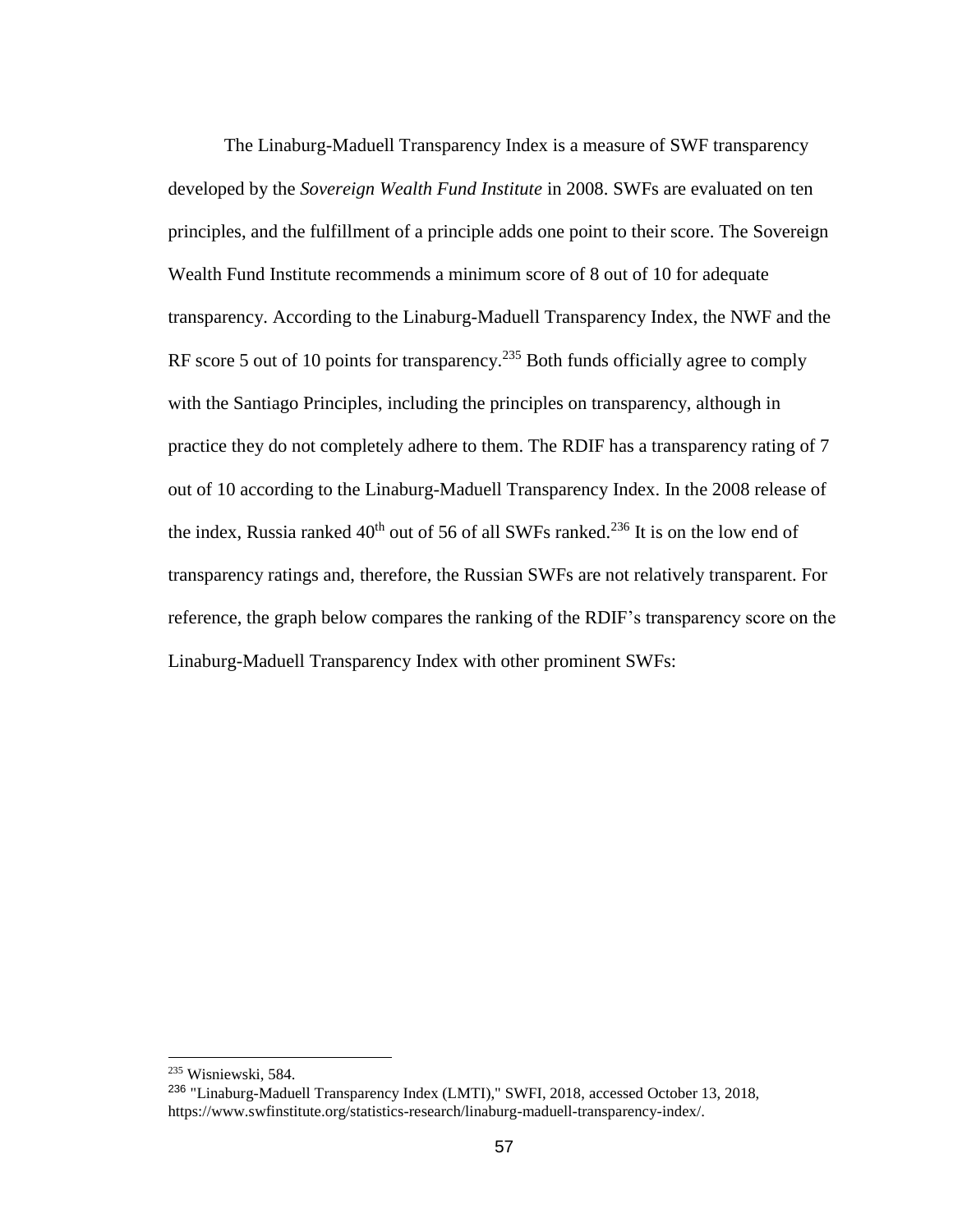

Data Source: The Sovereign Wealth Fund Institute

## Truman Scoreboard

According to the Truman Scoreboard, which is a more comprehensive way to

measure transparency and accountability of SWFs, the NWF and the RF scored 53 out of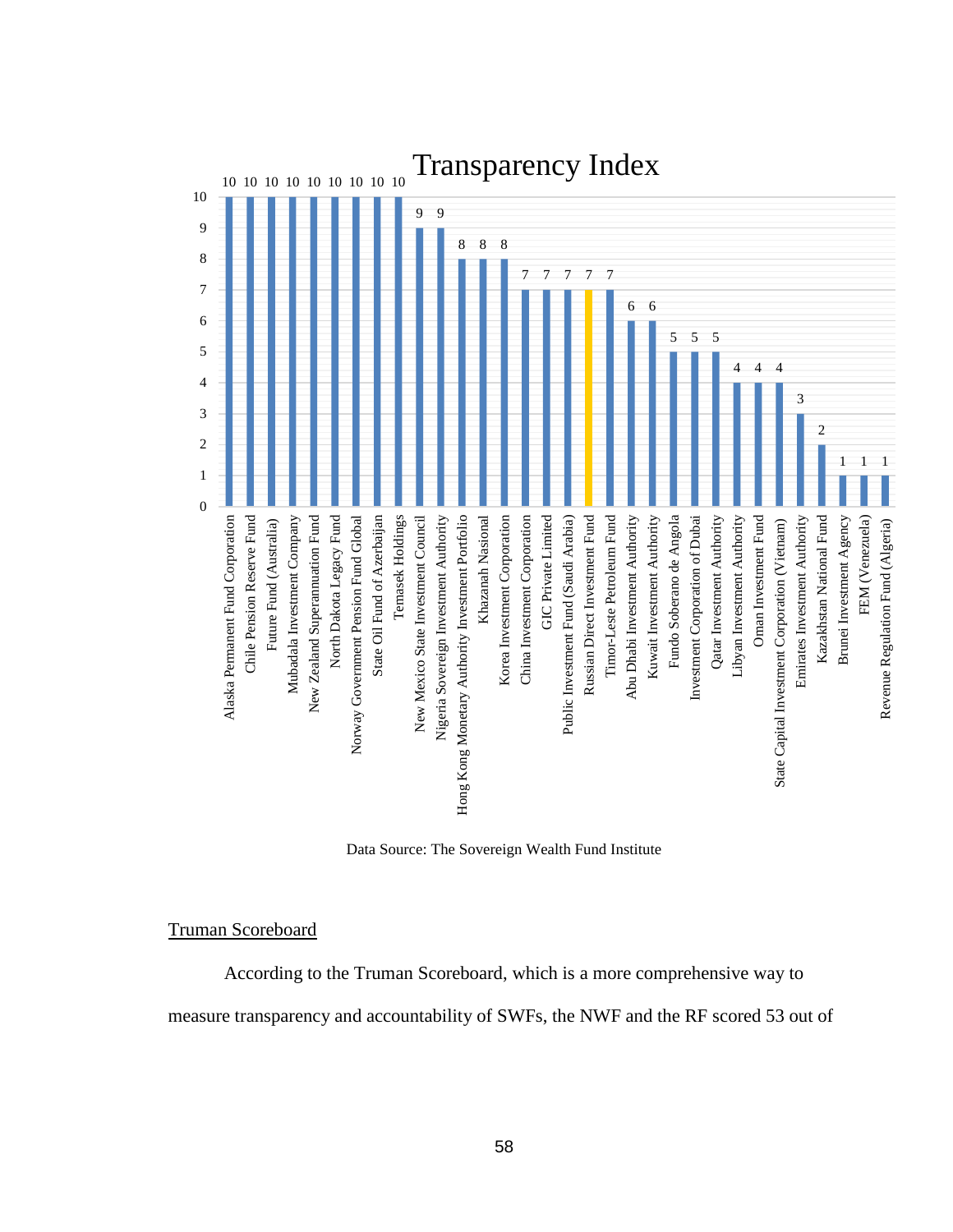100 in 2012.<sup>237</sup> While this was a 15 percentage point increase since 2007, it was below the mean of all SWFs which is 54. <sup>238</sup> Russia had recently established the RDIF and the scoreboard could not rank the fund yet. In 2016, the NWF and the RF scored a  $49.^{239}$  The RDIF scored a 36. The NWF and RF's score decreased by 5 points from 2012 to 2016. Between 2012 and 2016 SWFs, in general, became more accountable and transparent as the average score increased to 62. Russia's SWFs were a deviation from the trend. The RDIF scored very low on the scoreboard. It had the  $7<sup>th</sup>$  lowest score out of all 60 SWFs ranked. Russia is one of the largest holders of SWFs assets, which causes their low rate of accountability, transparency, and diversion from the trend concerning and increases the threat level of the Russian SWFs.

# Overall Transparency and Accountability

To put these numbers into context, Russia ranks  $138<sup>th</sup>$  out of 176 countries on the Corruption Perceptions Index in 2018 with a score of 28 out of 100. The corruption index ranks countries from least corrupt to most corrupt. Oman, which scores a 52 on the Truman Scoreboard, ranks  $53<sup>th</sup>$  on the Corruptions Perceptions Index.<sup>240</sup> Iran, which scores a 48 on the Truman Scoreboard, is tied with Russia on the corruption perception index. As shown, the transparency rate of the fund has little correlation with the overall corruption level of the nation. For a nation that ranks far down in the corruption rankings,

<sup>&</sup>lt;sup>237</sup> Allie E. Bagnall and Edwin M. Truman, "Progress on Sovereign Wealth Fund Transparency and Accountability: An Updated SWF Scoreboard," *Peterson Institute for International Economics*, August 2013.

<sup>238</sup> Bagnall and Truman, 11.

<sup>&</sup>lt;sup>239</sup> Sarah E. Stone and Edwin M. Truman, "Uneven Progress on Sovereign Wealth Fund Transparency and Accountability," *Peterson Institute for International Economics*, October 2016.

<sup>240</sup> "Table of Results: Corruption Perceptions Index 2018," Transparency International - The Global Anti-Corruption Coalition, accessed April 14, 2019, https://www.transparency.org/cpi2015#results-table.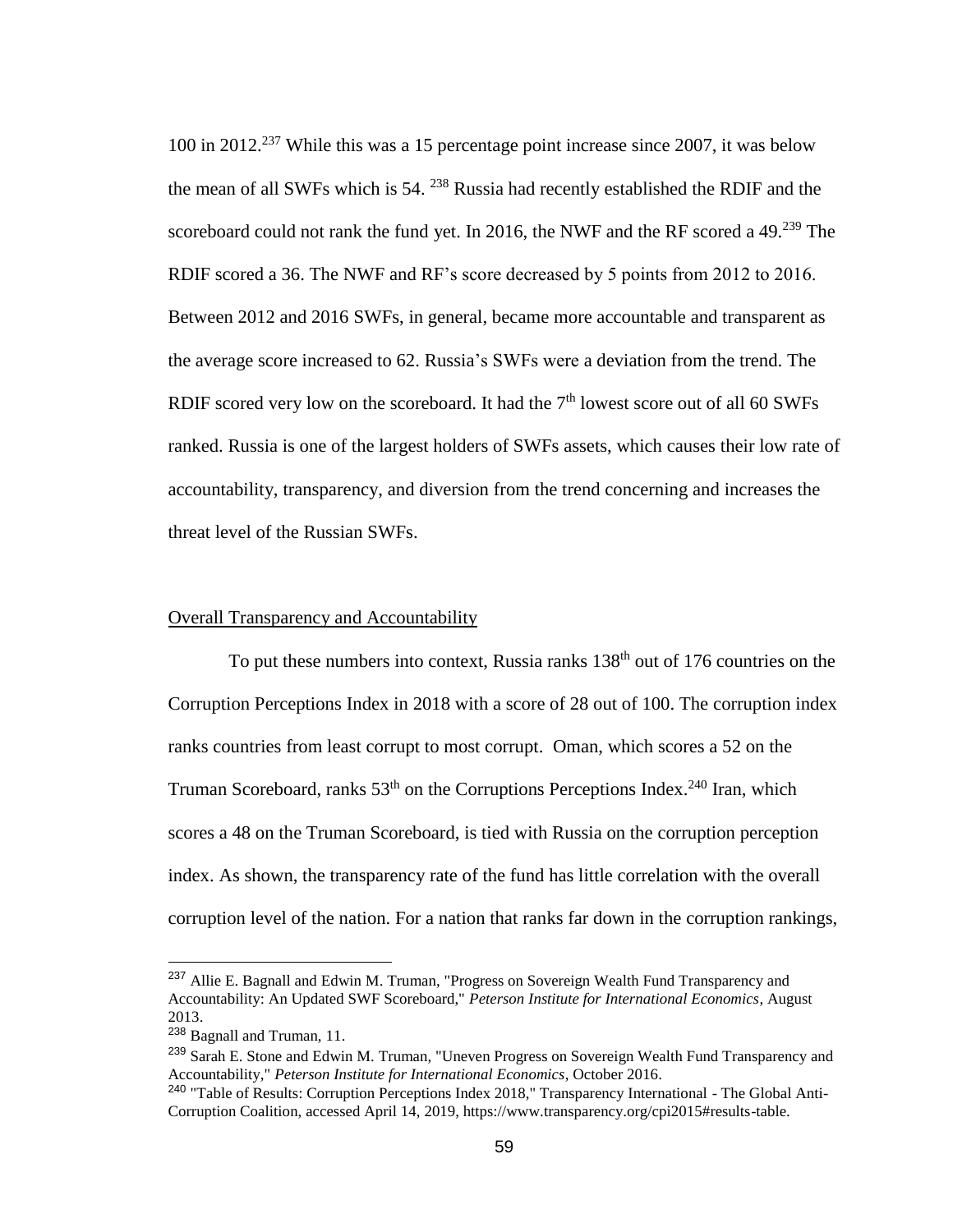it is discordant that Russia has an around average SWF transparency rating. However, the level of corruption in a country is relevant to the SWF's ability to make investments based on their potential returns. Russia has been labeled as an ineffective operator of state-owned enterprises due to its failure to maximize the use of their assets.<sup>241</sup> As a SWF is essentially a state-owned enterprise and because of the low degree of independence, corruption in the Russian government has the potential to influence the legitimate conduct of the Russian SWFs and decrease their profits.

The limited transparency of the Russian SWFs has concerned the IMF since the RSF's establishment in 2004.<sup>242</sup> Russia's SWFs have around US \$120 billion in assets under management, making its three SWFs combined one of the largest SWFs in the world.<sup>243</sup> It is considered good practice to keep SWF interests, operations, and investment strategies somewhat secret as they could potentially have significant effects on the market.<sup>244</sup> However, in comparison other countries with the same amount of assets, or even more, they can have higher transparency ratings without adverse effects on their returns. For example, Norway has a Truman Scoreboard ranking of 98 and also has US \$990 billion in assets, making it the largest  $SWF<sup>.245</sup>$ 

Russia's SWFs lack of a third-party audit system limits the ability to assess the political motives of the fund both domestically and internationally.<sup>246</sup> The management mechanisms of the funds are not open to external oversight.<sup>247</sup> The NWF has no official

<sup>241</sup> Sam, 93.

<sup>242</sup> Shemirani, 224.

<sup>&</sup>lt;sup>243</sup> "Top 81 Largest Sovereign Wealth Fund Rankings by Total Assets," SWFI, accessed April 14, 2019, https://www.swfinstitute.org/fund-rankings/sovereign-wealth-fund.

<sup>244</sup> Pippa Malmgren, "Geopolitics for Investors," *CFA Institute Research Foundation*, March 3, 2015. <sup>245</sup> SWFI.

<sup>246</sup> Shemirani, 224.

<sup>247</sup> Shemirani. 224.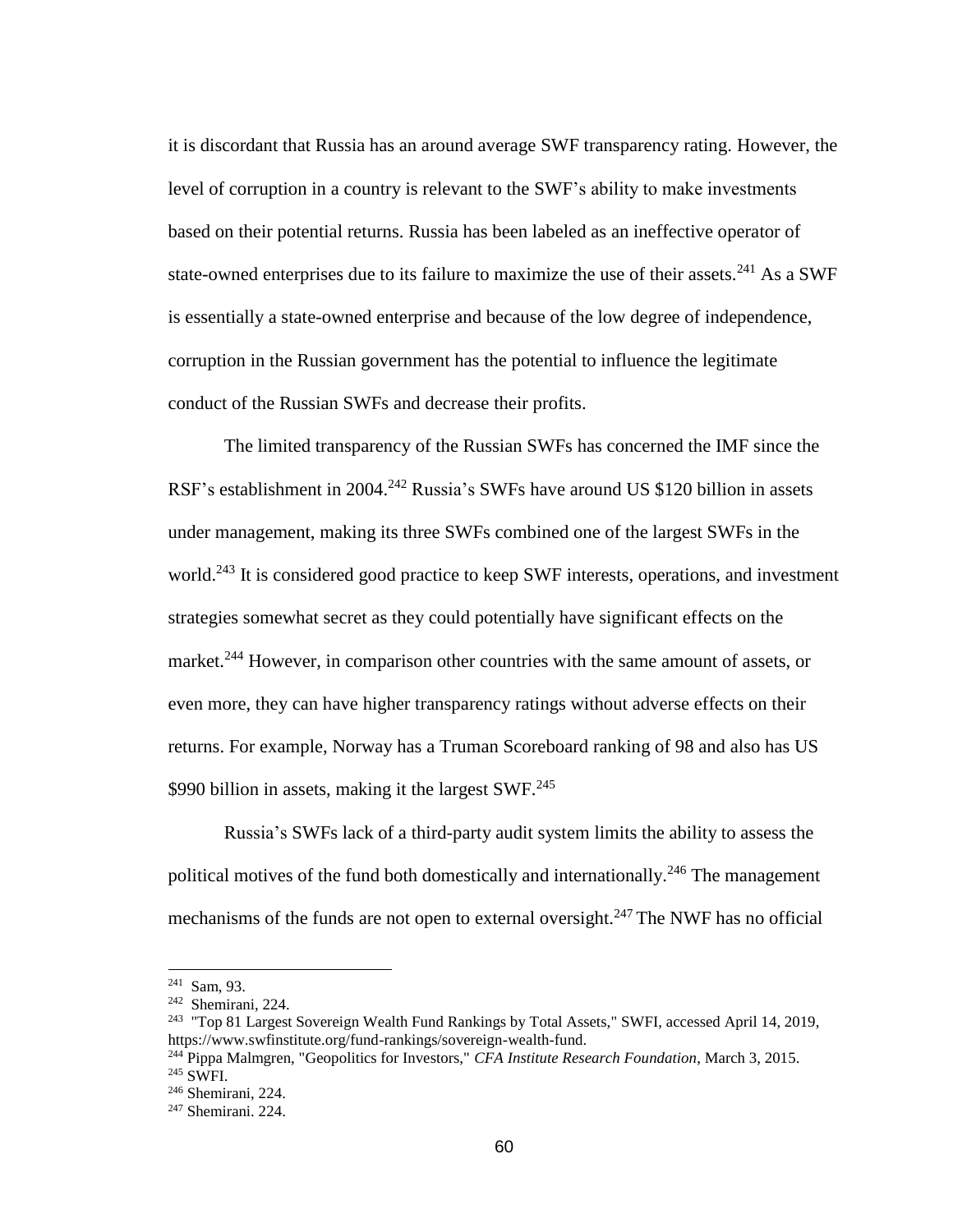information on the composition of its assets. $248$  There is also no disclosure of the performance of the investments to the public.<sup>249</sup> The RF also has limited transparency. However, in January 2018 the RF depleted its assets and was reintegrated into the NWF which made the composition of its assets known. The RDIF also does not disclose the assets that are under its management. The Russian SWFs' lack of transparency creates difficulty in assessing whether investments are geopolitically motivated and increase their degree of risk.

### Santiago Principles Compliance

All of the Russian SWFs operate in an overall non-transparent way according to the IFSWF, despite being part of the creation of the Santiago Principles.<sup>250</sup> The RDIF has extremely low compliance with the Santiago Principles, as demonstrated by its low score on the Truman Scoreboard. As Russia one of the largest SWFs and a country with traditionally geopolitical motives, this has an impact on how much and what type of regulation that the US pursues on SWFs.

The IFSWF is an institution that serves as a watchdog of SWF compliance with the Santiago Principles. The NWF and the RF are not members of the IFSWF; the RDIF became a member in 2012. The RDIF only scores 36% in terms of compliance with all 33 of the Santiago Principles in 2015.<sup>251</sup> The NWF and RF scored 49% compliance with the

<sup>248</sup> Shemirani. 198.

<sup>249</sup> Wisniewski, 579.

<sup>250</sup> Shemirani, 198.

<sup>251</sup> *The Origin of Santiago Principles: Experiences from the Past; Guidance for the Future*, publication (International Forum for Sovereign Wealth Funds (IFSWF), 2018).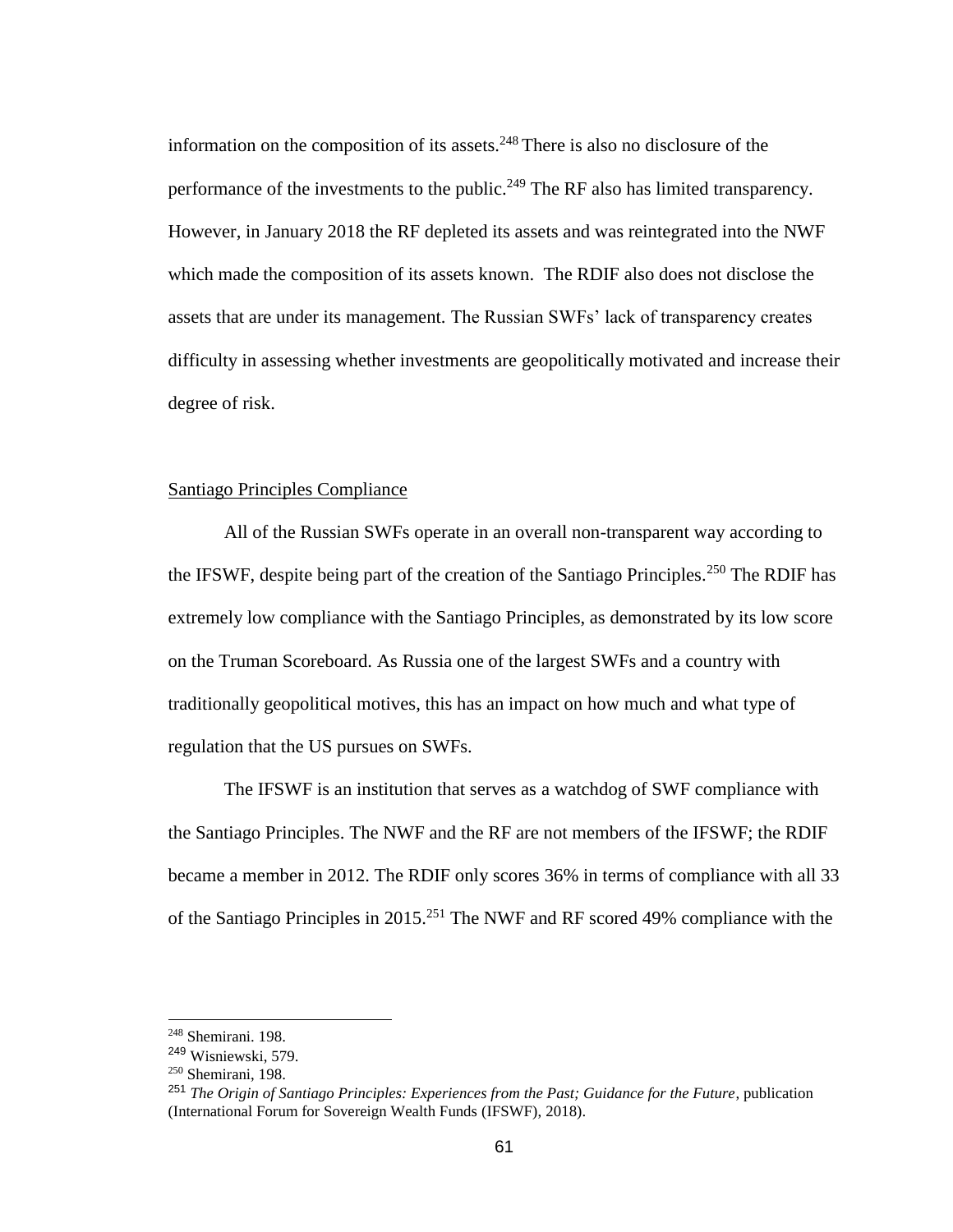Santiago Principles.<sup>252</sup> The infancy of the RDIF also plays a role in general compliance with the Santiago Principles. Newer funds seem to follow a trend of non-compliance and then generally become more compliant as the funds age.  $253$ 

The IFSWF reports that the RDIF does not completely comply with the Santiago Principles. The IMF has lost its leverage over Russia. When the RSF was established in 2004, Russia was able to pay back debt it owed to the IMF in 2005. <sup>254</sup> As a result, the IMF has fewer incentives to compel Russia's SWFs to comply with the Santiago Principles. Russia submitted a principle by principle self-assessment of its compliance with the Santiago Principles to the IFSWF. It is hard to confirm the information Russia has provided in their self-assessment given the limited transparency of their SWFs. Additionally, the inherent bias in its self-assessment makes it difficult to determine whether Russia complies with the Santiago Principles to the extent that it claims.

The conclusion of all of these assessments of the Russian SWFs is that even though SWF governing bodies agree that Russia SWFs have low transparency, accountability, and compliance, the IMF does not have an enforcement mechanism to encourage Russia to remedy these shortfalls. The IMF acknowledges that Russia does not fully comply with the Santiago Principles, but cannot act to remedy Russia's failure to comply. The RDIF is a member of the IFSWF, yet the IFSWF grades it at only 33% compliance with the Santiago Principles. The IFSWF also has no mechanisms to enforce the Santiago Principles on its member funds. Russian SWFs are becoming less transparent and less accountable because they are self-regulated. The absence of any of

<sup>252</sup> IFSWF, 47.

<sup>253</sup> Bagnall and Truman, 1.

<sup>254</sup> Dobroyshevsky, 131.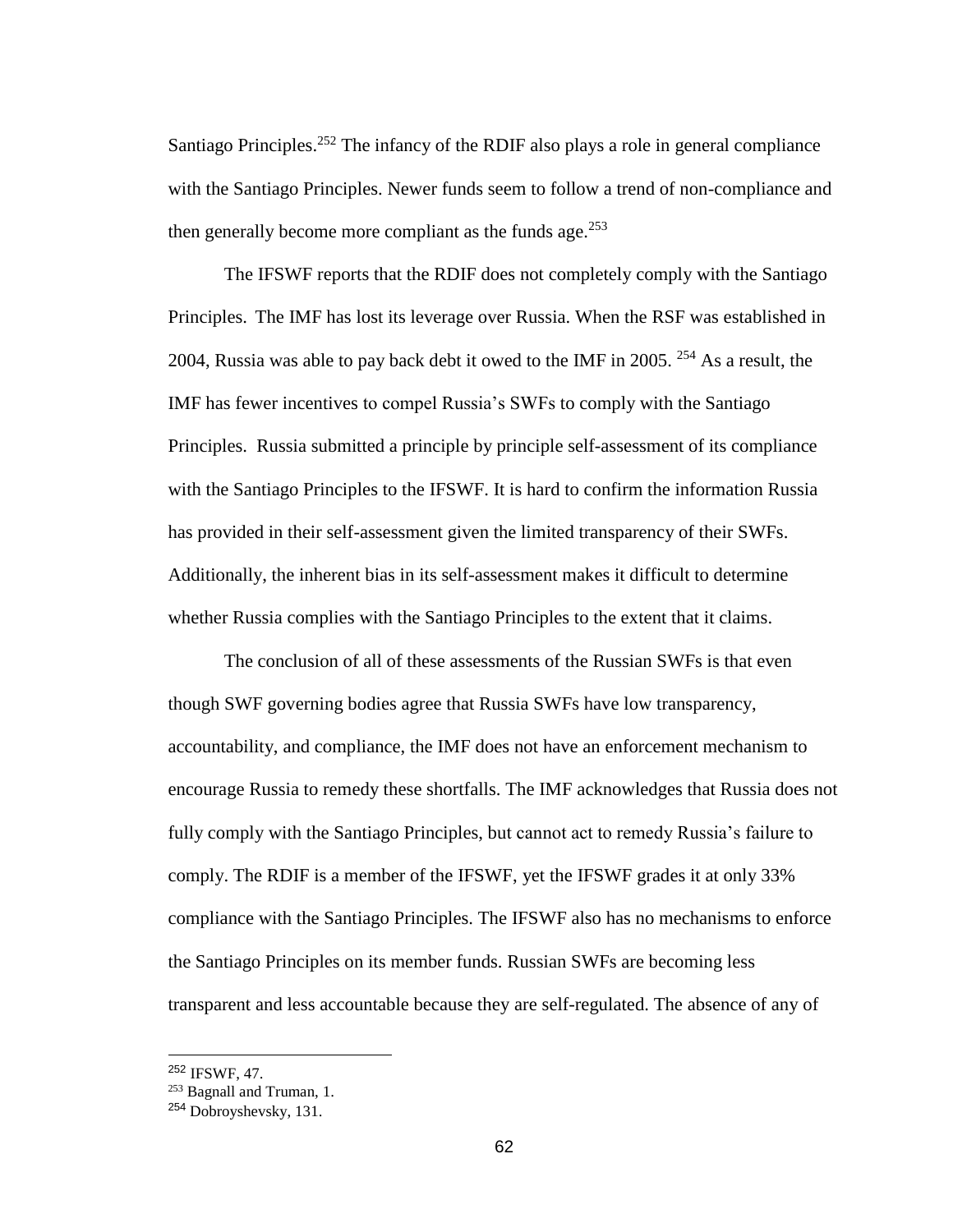the current SWF governing bodies to address the failings of the Russian funds is concerning for nations in which these SWFs invest in.

### **3.4: Geopolitical Actions**

# Effect of Sanctions

The sanctions imposed on Russia due to the annexation of the Crimea negatively impacted the Russian economy. In 2014, President Obama identified the RDIF as a major source of Russian capital; hence, sanctioning it would have a major effect on the Russian economy. <sup>255</sup> The RDIF represents a major source of power for Russia and a geopolitically important institution. Yet Russia's depletion of the RF demonstrates that Russia is willing to endure economic hardship in order to achieve its geopolitical goals.<sup>256</sup>

The Russian government used the RF to finance the large fiscal gap resulting from the sanctions. The depletion of the RF has not created pressure on the Russian government to stop military actions in order for the sanctions to be repealed. Instead, the government has called for it to be allowed to take on more debt, or to decrease spending everywhere except defense. Use of the SWFs to fund government deficits caused a decrease in the impact of US sanctions, making them a less useful tool in US foreign policy towards Russia. The sanctions' high level of detrimental effects on the Russia SWFs demonstrates that Russia is not opposed to degrading the value of their SWFs in order to achieve their geopolitical goals. The Russian government uses SWF assets in order to achieve a geopolitical goal, but it causes negative returns.

 $255$  Banco, 4.

 $256$  Greene, 256.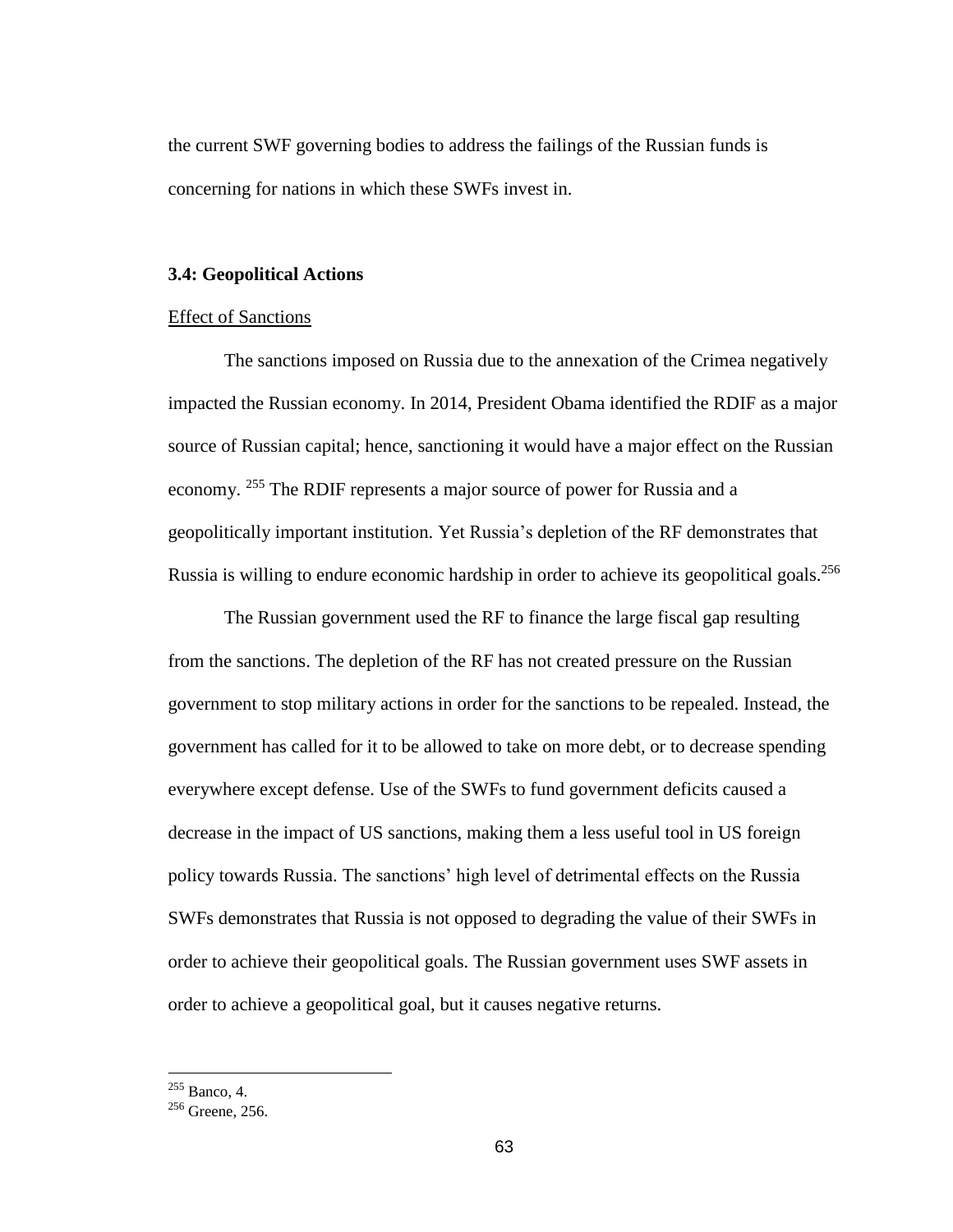Additionally, the US sanctioned VEB, which is the bank that backs the RDIF. These sanctions make any investment in the US by the RDIF illegal according to the US Treasury Department. VEB's status as the bank that backs the RDIF calls into question the neutrality of RDIF investments. The bank is a source of Russian soft power around the world, lending money to areas strategically important to Russia like Ukraine. Some of the largest US banks also have ties to VEB. It has also been connected to Russian intelligence and as a government-owned bank, has connections to Putin.<sup>257</sup> The sanctions against VEB have spurred concerns about the RDIF and its motives. In 2016, the RDIF attempted to separate itself from the VEB in order to evade sanctions. President Putin signed legislation that moved the management of the RDIF to the Russian Federal Agency for State Property Management.<sup>258</sup> However, this was mostly a surface-level separation as most of the RDIF's assets remained under VEB's control.<sup>259</sup> The RDIF has been subject to political maneuvering in order to circumvent US sanctions.

### International Partnerships

The RDIF pursues strategic SWF partnerships throughout the world in critical sectors. Forming international partnerships in order to attract investment in Russia is the main goal of the RDIF. Some of the locations in which Russia has pursued joint investment funds or platforms represent strategic advantages.<sup>260</sup> It made a multi-billion

<sup>257</sup> Ben Protess, Andrew E. Kramer, and Mike McIntire, "Bank at Center of U.S. Inquiry Projects Russian 'Soft Power'," *The New York Times*, June 4, 2017, accessed October 5, 2018,

https://www.nytimes.com/2017/06/04/business/vnesheconombank-veb-bank-russia-trump-kushner.htm. <sup>258</sup> "Law on Russian Direct Investment Fund," The Kremlin: President of Russia, June 2, 2016, accessed October 12, 2018, http://en.kremlin.ru/acts/news/52085.

<sup>259</sup> Banco, 7.

<sup>260</sup> Russia, Russian Direct Investment Fund, *Successful Investments with RDIF: Opening a New Russia*, Annual Review (2016).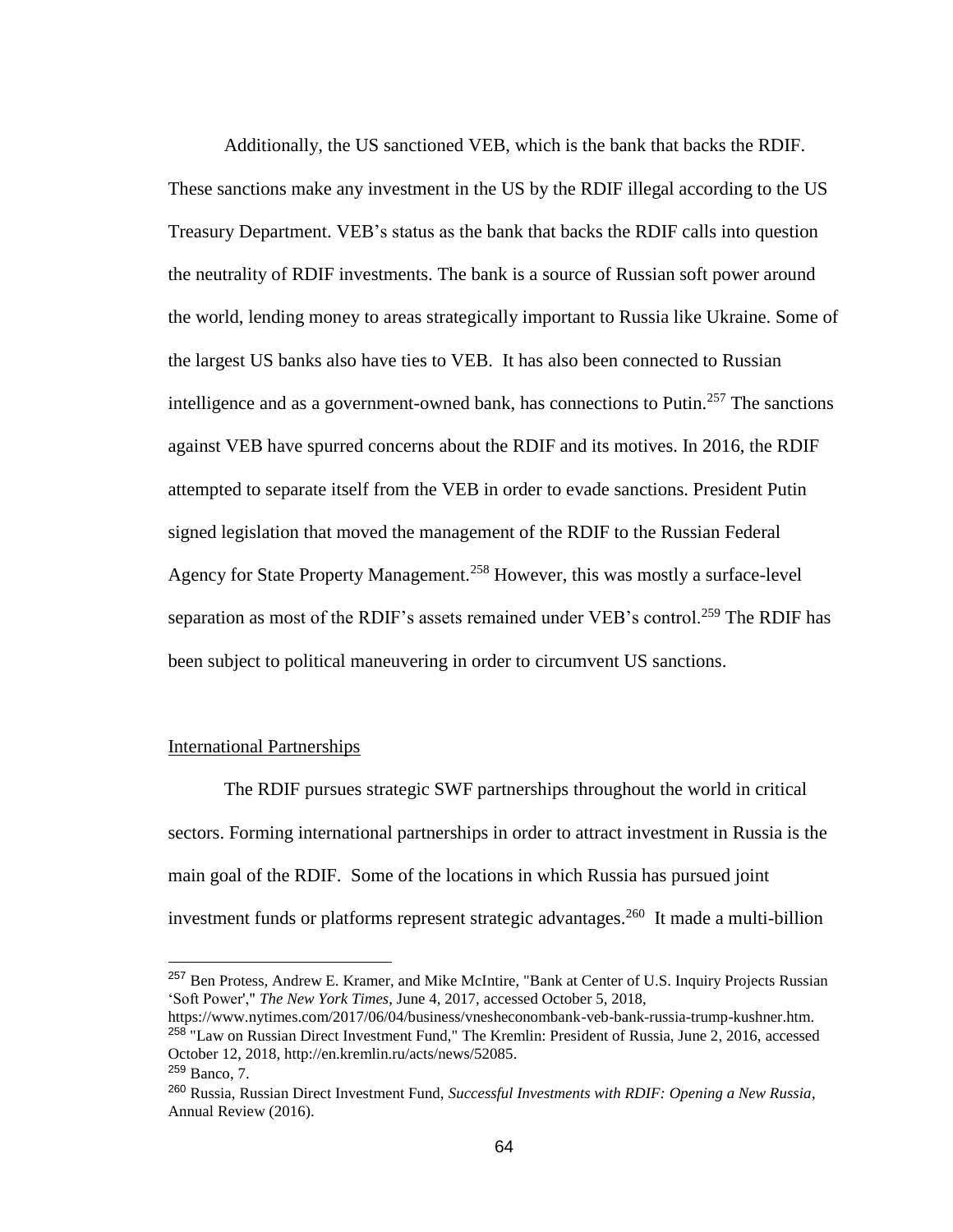investment pledge with Gulf Coast Cooperation (GCC) sovereign wealth funds that include their energy sectors.<sup>261</sup> Part of Russia's strategy in these investments is to compete with and crowd-out Western energy companies.<sup>262</sup> Through these investments, Russia expands its sphere of influence in the Middle East. It is a geopolitical strategy against the economic and security interests of the United States.

The UAE, Saudi Arabia, and other GCC SWFs made a US \$20 billion pledge to fund infrastructure, energy, transportation, and military production in Russia through the RDIF.<sup>263</sup> The deal aimed to strengthen their relations with Russia.<sup>264</sup> The deal is part of increasing cooperation between Russia and OPEC countries, especially Saudi Arabia and the UAE.<sup>265</sup> The RDIF and its CEO play an important role in the development of those relationships. An increase in cooperation between Russia and the Gulf States problem for the US. Russia's pivot to the Middle East challenges the US sphere of influence in the Middle East.<sup>266</sup> Gulf States' SWF investments in Russia give the Kremlin the advantage over the US. Furthermore, the role that the RDIF CEO Dmitriev played in negotiating agreements with these Gulf SWFs and political leaders indicates an increasing diplomatic role of the RDIF.

<sup>261</sup> Yury Barmin, "Russian Energy Policy in the Middle East," *Insight Turkey* 19, no. 4 (2017). <sup>262</sup> Barmin, 133.

<sup>263</sup> James M. Dorsey, "Sovereign Wealth Funds: Investment Vehicles or Political Operators," *Huffington Post*, January 16, 2018, , https://www.huffpost.com/entry/sovereign-wealth-funds-investment-vehicles-orpolitical\_b\_5a5cd8c3e4b0a233482e0d92https://www.huffpost.com/entry/sovereign-wealth-fundsinvestment-vehicles-or-political\_b\_5a5cd8c3e4b0a233482e0d92. <sup>264</sup> Dorsey.

<sup>265</sup> Rauf Mammadov and Theodore Karasik, "Implications Of Gulf Sovereign Wealth Funds investing in Russian Oil Projects," Gulf State Analytics, January 11, 2019, accessed April 14, 2019, https://gulfstateanalytics.com/implications-of-gulf-sovereign-wealth-funds-investing-in-russian-oilprojects/.

<sup>&</sup>lt;sup>266</sup> Mammadov and Karasik.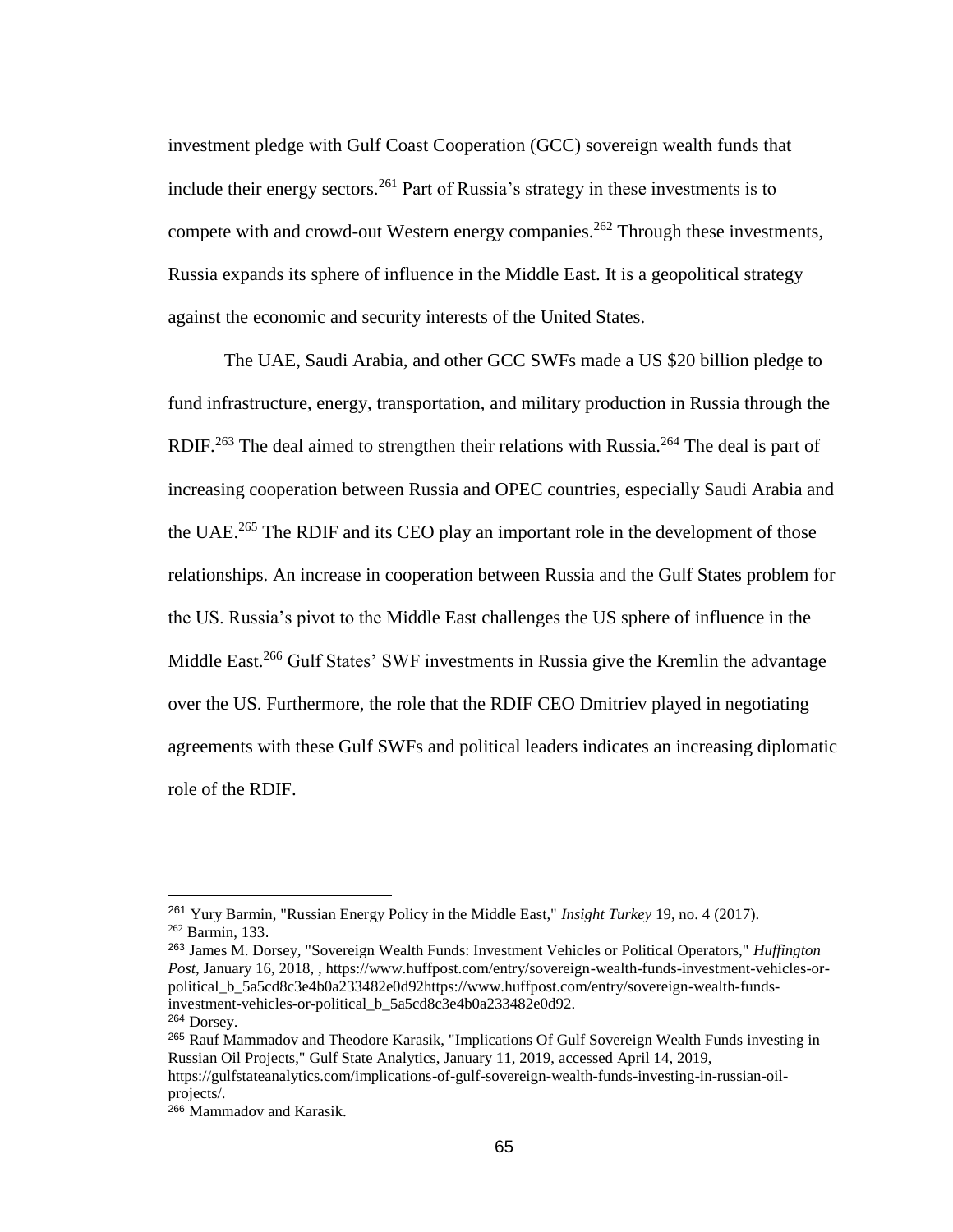Russia's alliances are with other SWFs in China, UAE, and Turkey. The Russia-Turkey joint investment fund was launched in April of 2018. Economic ties between Turkey and Russia are concerning to the US due to the risk that they pose to the North Atlantic Treaty Organization (NATO). In March 2018, the US defense agency released a worldwide threat assessment that deemed Russia's government relations with Turkey and its military sales to Turkey to "illustrate Russia's strategic objective to strengthen its ability to project power into the Mediterranean and along NATO's southern flank, expand its influence in the region, and exacerbate existing friction in NATO."<sup>267</sup> The timing of the partnership provides evidence that the RDIF is complementing Russia's foreign policy with its own investments. Russia including the use of the RDIF in its challenge to NATO demonstrates that Russia deploys its SWF in order to achieve the geopolitical goals of the state.

Other partnerships of the RDIF are with Kuwait, Japan, India, France, Bahrain, Italy, Saudi Arabia, Qatar, Brazil, Vietnam, and Armenia. The US does not have any mechanisms in which to regulate these partnerships and, additionally, the partnerships are not in violation of the Santiago Principles. However, these partnerships limit the US's ability to regulate Russian SWFs because they cannot sanction other countries' as well. In general, the broad scope of Russian economic influence throughout the world indirectly poses a threat to the US as they are competing for influence as well.

## **3.5: Role of Unitary Actors**

<sup>267</sup> United States, Defense Intelligence Agency, *Worldwide Threat Assessment*, by Robert Ashley, Statement for the Record to the Armed Services Committee, United States Senate: Defense Intelligence Agency (2018).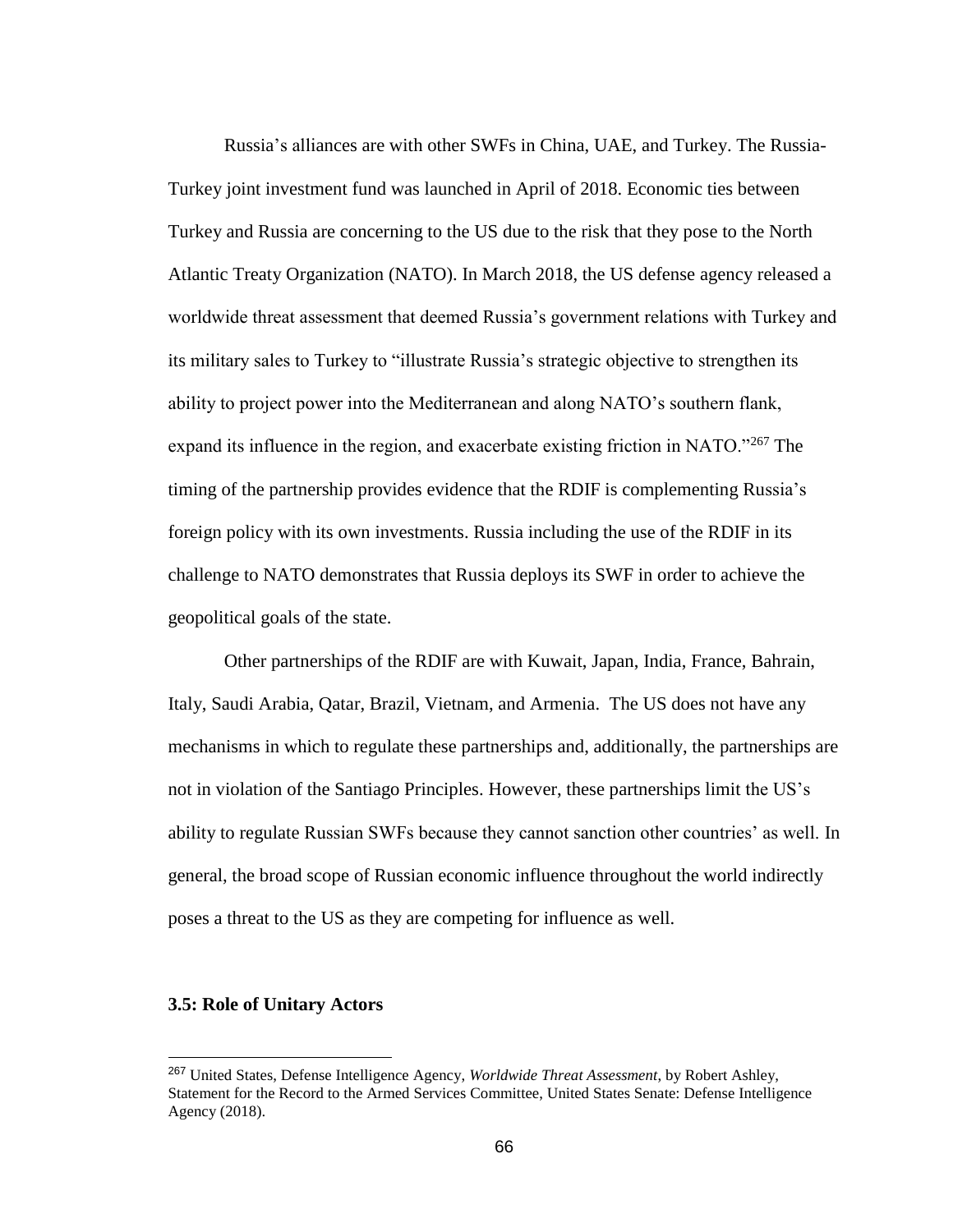The actions of three Russian actors have heightened suspicions that the SWFs have been or will be used for geopolitical purposes. The actions of the Russian SWFs and the motives behind those actions depend primarily on two individuals: Kirill Dmitriev, the CEO of the RDIF, and Vladimir Putin, Russia's President. The departure of Alexei Kudrin from the Ministry Department also has consequences for the strategy of the Russian SWFs.

### Kirill Dmitriev

 $\overline{a}$ 

As CEO of the RDIF, Kirill Dmitriev plays a large role in determining the fund's investment strategy. Some of his actions, philosophies, and the motives behind his investment strategies are geopolitical. Dmitriev has strong academic ties to the US. He received his undergraduate degree from Stanford University and his MBA from Harvard Business School.<sup>268</sup> He also worked for US financial services companies Goldman Sachs and McKinsey & Company. Whether it is because of his academic and professional ties to the US or Russia's position as a global power, Dmitriev has been connected to the US in a couple of different ways. He often advocates for the use of economics to create political ties between countries. Dmitriev, when speaking to Western media outlets has outlined his philosophy that economic ties build strong political ties. He believes that the RDIF can be used to better facilitate cooperation between the US and Russia. In an interview with the American news outlet, CNBC, on May 23, 2018, Dmitriev stated: "We believe we are doing good for our countries, because we are building economic and

<sup>268</sup> "Kirill Dmitriev - Chief Executive Officer," Russian Direct Investment Fund, , accessed October 13, 2018, https://rdif.ru/Eng\_person\_dmitriev\_kirill/.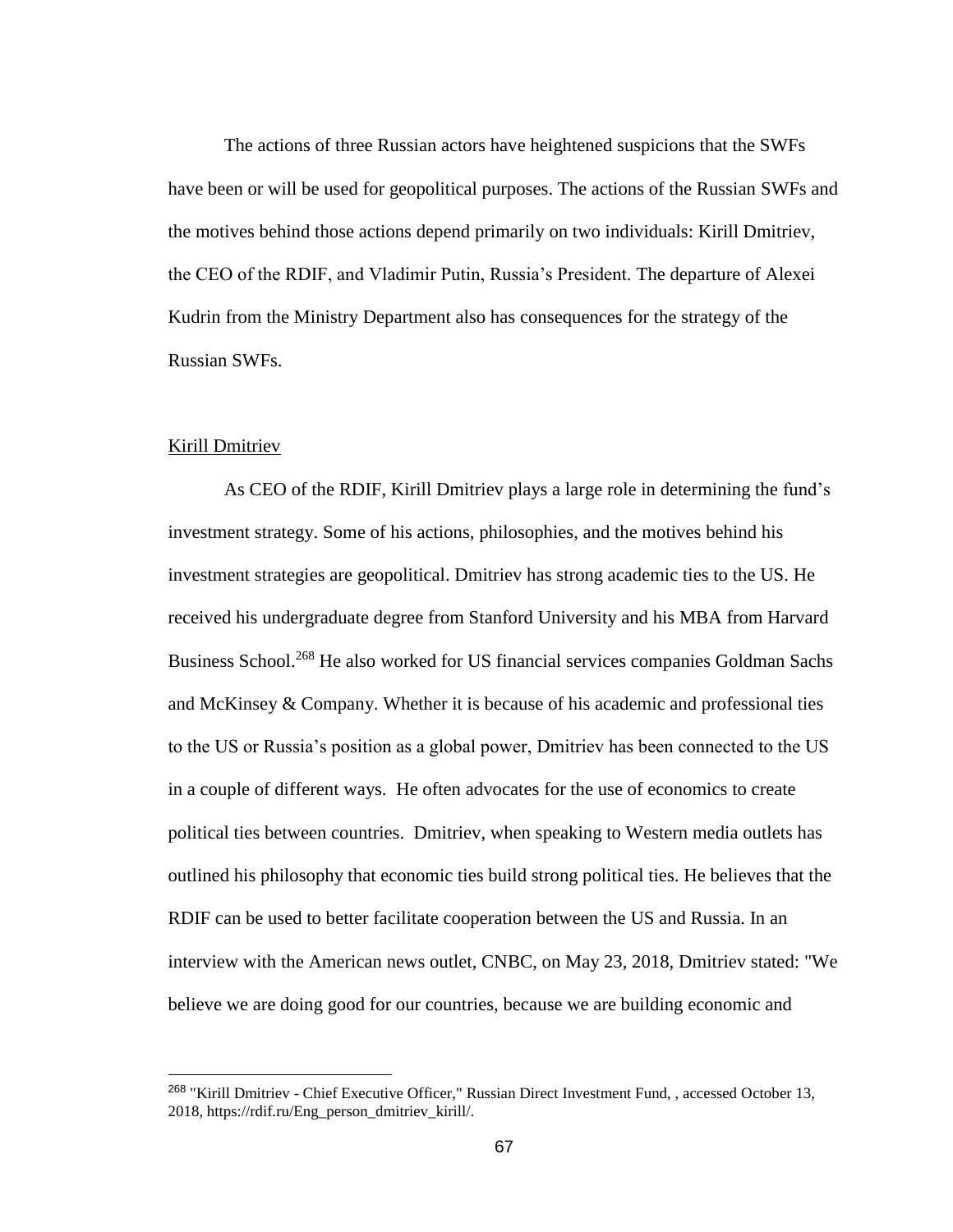investment bridges that make our countries have good discussions and understand each other much better."<sup>269</sup> He insinuates that economic investment forces countries to work together and have an open dialogue. The RDIF's multitude of investment agreements with nations all over the world and Dmitriev's interest in the US points to a diplomatic role for the RDIF. Russia's desire to invest in the US in order to strengthen political ties through economic agreements demonstrates how SWFs are used to influence US foreign policy.

Dmitriev has been particularly harsh when discussing the impact of the US sanctions on the RDIF and the Russian economy. In the same interview with CNBC, he stated, "As a sovereign wealth fund, sanctioning us strongly would create a precedent for other sovereign wealth funds to really pull their money out of the US economy. We believe that, frankly, sanctions are just a ridiculous thing to begin with, and business is against sanctions. But regardless of that we'll continue to work with top investors all over the world."<sup>270</sup> Dmitriev issues two different threats to the US economy in this respect. He first states that putting sanctions on the Russian SWFs will cause other countries' SWFs to move their money from the US. The US has become dependent on the capital that SWFs inject into the economy, especially after the 2008 financial crisis. The second threat he issues is that Russia will continue to move its money to other countries as the US continues restricting its access to markets.

Another example of Dmitriev's geopolitical actions is his involvement in the Mueller Investigation into Russia's meddling in the 2016 US Presidential Election.

<sup>269</sup> "Interview with Kirill Dmitriev," interview by Geoff Cutmore, *CNBC*, May 24, 2018.

<sup>270</sup> "Interview with Kirill Dmitriev," interview by Geoff Cutmore, *CNBC*, May 24, 2018.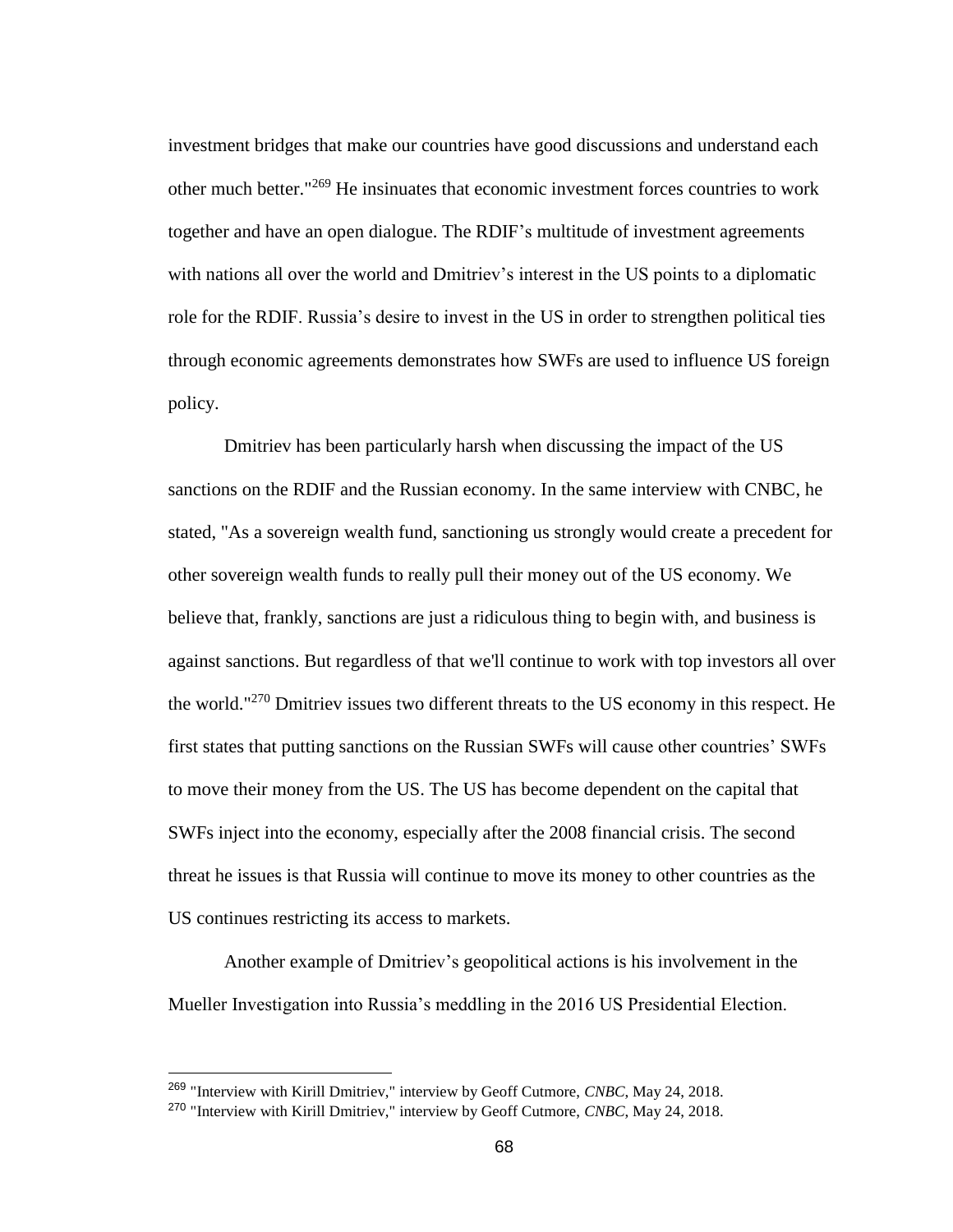Dmitriev was the Russian representative in the meeting with Trump advisor, Erik Prince. This meeting took place in Seychelles a couple of days before Trump's presidential inauguration. The purpose of this meeting was to create a line of communication from Trump to Russia. While this meeting did not directly have anything explicitly to do with Russia's SWFs, Dmitriev's position as the CEO links the RDIF. Furthermore, Dmitriev's role as CEO of RDIF has morphed into a more diplomatic role. It also establishes Dmitriev as a political actor working on behalf of President Putin. If Dmitriev is acting on the direction of Putin, then the independence of the RDIF is compromised. Putin's motives are inherently political and geopolitical, further making Dmitriev's motives broader than maximizing the returns of RDIF investments. SWFs can be used geopolitically when they are led by a geopolitical actor.

### Vladimir Putin

Russian President Vladimir Putin turned SWFs into a political tool. His goal of restoring state power included restoring state control over the energy sector.<sup>271</sup> At the beginning of the Putin Administration, the RSF was amassing large deposits because the price of oil was high. However, the RSF provided little opportunity for Putin to utilize the funds to benefit his own agenda. In 2008, Putin announced the split of the RSF into the NWF and the RF. The NWF allows Putin greater control over the direction of the investments. Most of these investments go to domestic programs such as pensions and other fiscal needs.<sup>272</sup> The RF provided Putin with the means to increase fiscal spending

<sup>271</sup> Gawdat Bahgat, "Sovereign Wealth Funds: Dangers and Opportunities," *International Affairs* 84, no. 6 (2008): 1189-1204, doi:10.1111/j.1468-2346.2008.00764.x.  $272$  Shemirani, 196.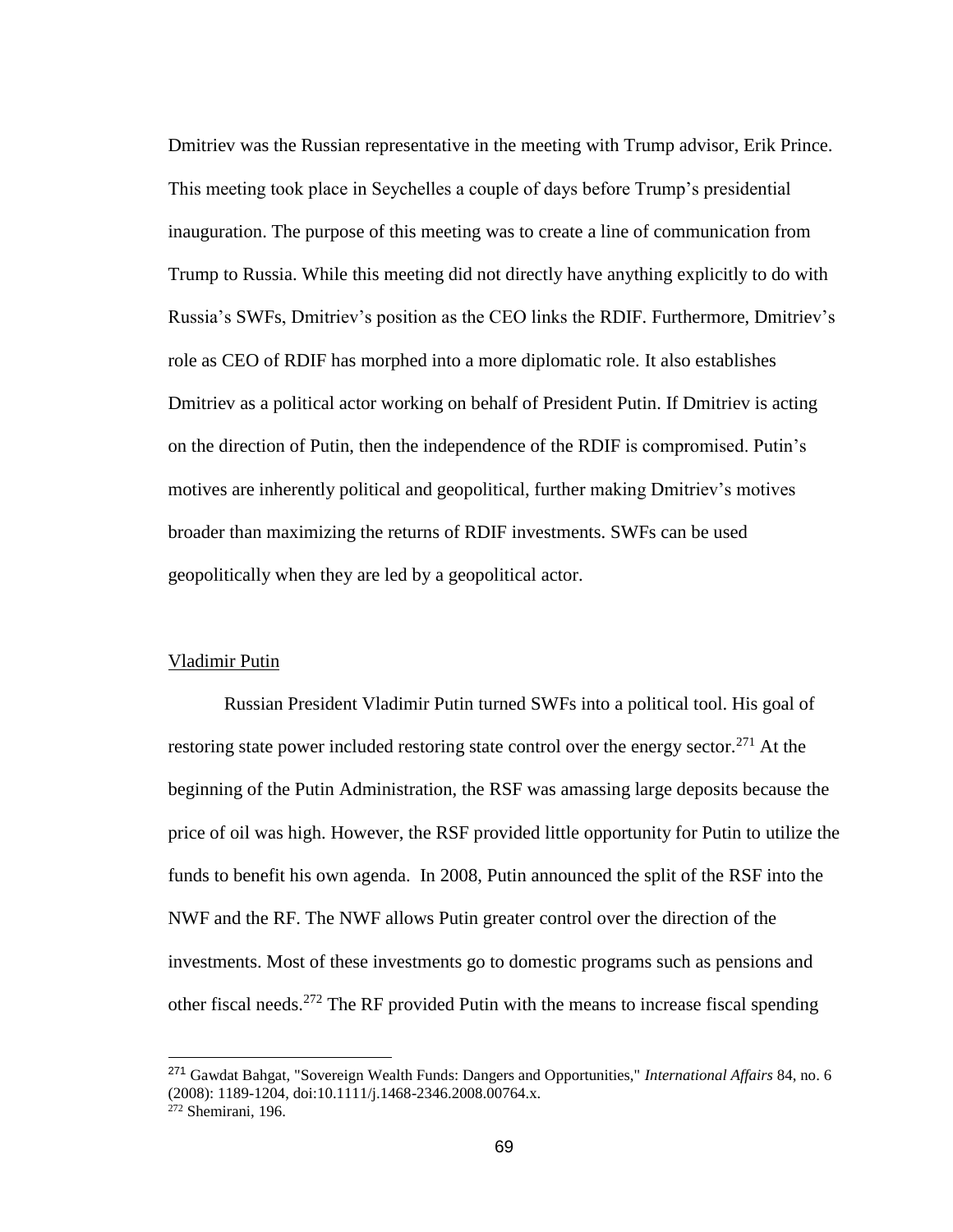even when the government faced decreasing revenues. By creating the RDIF, Putin was able to better control the direction of investments in Russia because he appoints the CEO of the RDIF and has regular meetings with the CEO.

Putin typically sees the funds as tools to use for a specific political endgame. In 2008, when speaking to the US Secretary of the Treasury under President Obama, Henry Paulson, Putin denied that Russia even had a SWF. He instead insisted that all Russia investment in the US was private. He stated: "Since we do not have a sovereign wealth fund yet, you are confusing us with someone else... but we are ready to do it, especially if you want us to."<sup>273</sup> Putin's statement indicates that to him, SWFs can be employed in any way that the government deems expedient at the time.<sup>274</sup> Moreover, he is willing to manipulate the purpose of the Russian SWFs in order to convince the US that it is not being used for a geopolitical purpose.

Another way that Putin has influence over the use of the funds is through VEB. Putin chaired the bank when he was Prime Minister and can still channel funds through it. Putin has been accused of using the NWF to help pay the foreign debts of his friends Igor Vyuzin and Sergei Bogdanchikov.<sup>275</sup> While these claims are unconfirmed, it demonstrates that Putin has the potential to deploy these funds to further his own personal agenda.

Putin has increasingly been moving Russia in a more authoritarian direction.<sup>276</sup> It is prudent, therefore, to analyze Putin's motives when deciphering the actions of any

<sup>273</sup> David Lawder and Gleb Bryanski, "Putin – No Sovereign Wealth Fund in Russia Yet.," *Reuters*, June 20, 2008, accessed October 12, 2018, https://www.reuters.com/article/russia-us-fundidUSL3028241920080630.

<sup>274</sup> Shemirani, 218.

 $275$  Shemirani, 217.

<sup>276</sup> Greene, 251.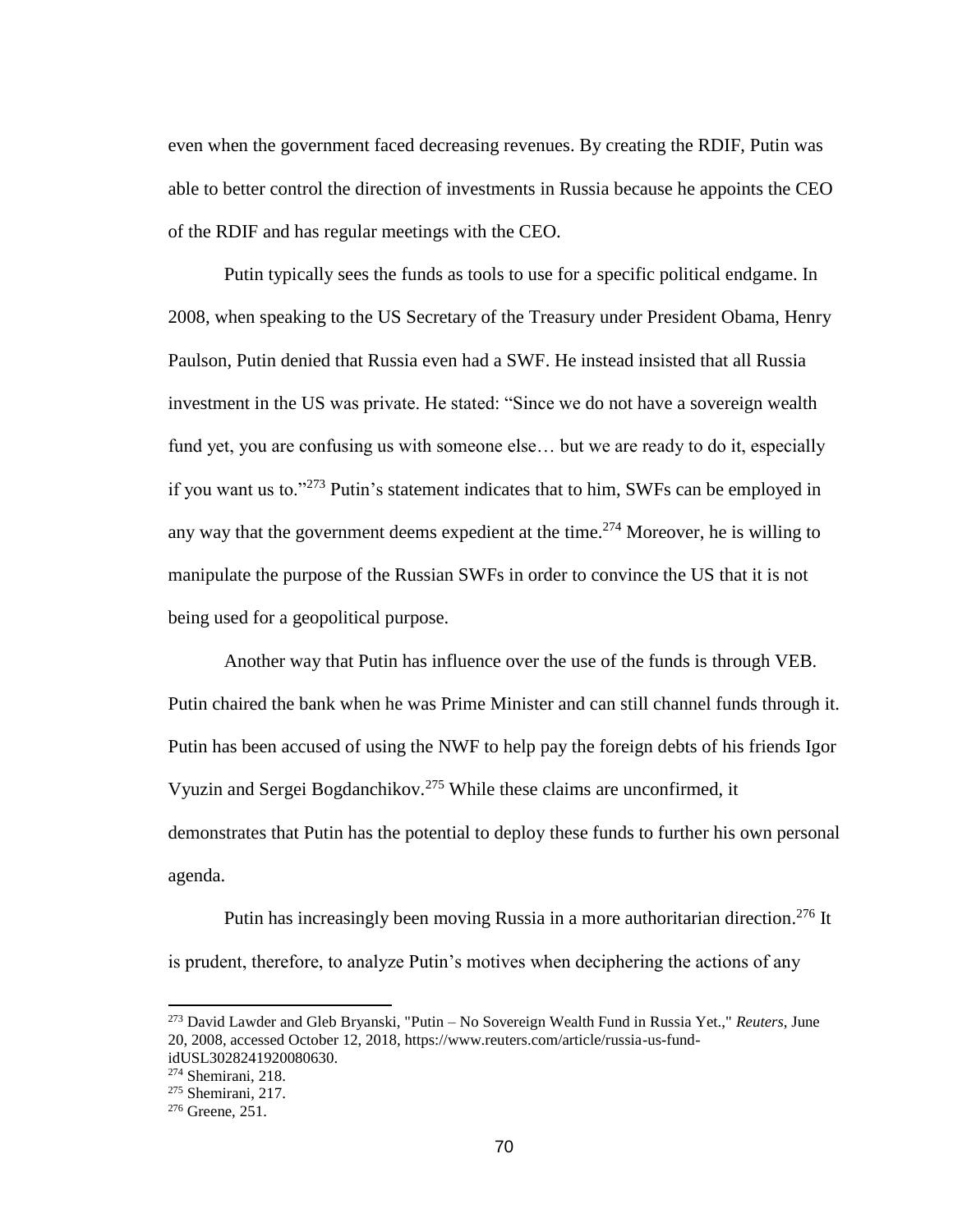extension of the state, including the SWFs. Power-maximization, both domestically and internationally, has been a goal of President Putin. Russia's SWFs are a large source of power than he can tap into, as he has multiple ways of indirectly influencing the policies of the SWFs. Moreover, Putin has demonstrated his willingness to directly and publically use the SWFs for his own domestic and international goals. In sum, Putin can use Russia's SWFs as tools to achieve his policy goals, which could prove to be a threat to US national and economic security.

## Alexei Kudrin

Alexei Kudrin, Finance Minister of Russia from 2000-2011, is called the father of national wealth in Russia and played a large role in the establishment of SWFs in Russia. He was the main opposition of the Putin Administration's desire to use the funds for domestic political reasons.<sup>277</sup> He wanted the SWFs to be used strictly to promote longterm economic growth. He predominately argued for the use of the funds to invest outside of Russia because it better protected the country from shocks, like changes in the oil price.<sup>278</sup> Kudrin's decision on the most optimal use of the fund was based on which investment strategy would produce the greatest returns. His stance was not due to political expediency. He did promote using the funds domestically, if it was best for the overall economy, such as to create economic development and diversification. In 2009, Kudrin defended the injection of money from the NWF into the domestic stock market because he believed it would have a "healing effect" on the Russian economy.<sup>279</sup>

<sup>277</sup> Shemirani, 217.

<sup>278</sup> Dabrowska, 527.

<sup>279</sup> Shemirani, 212.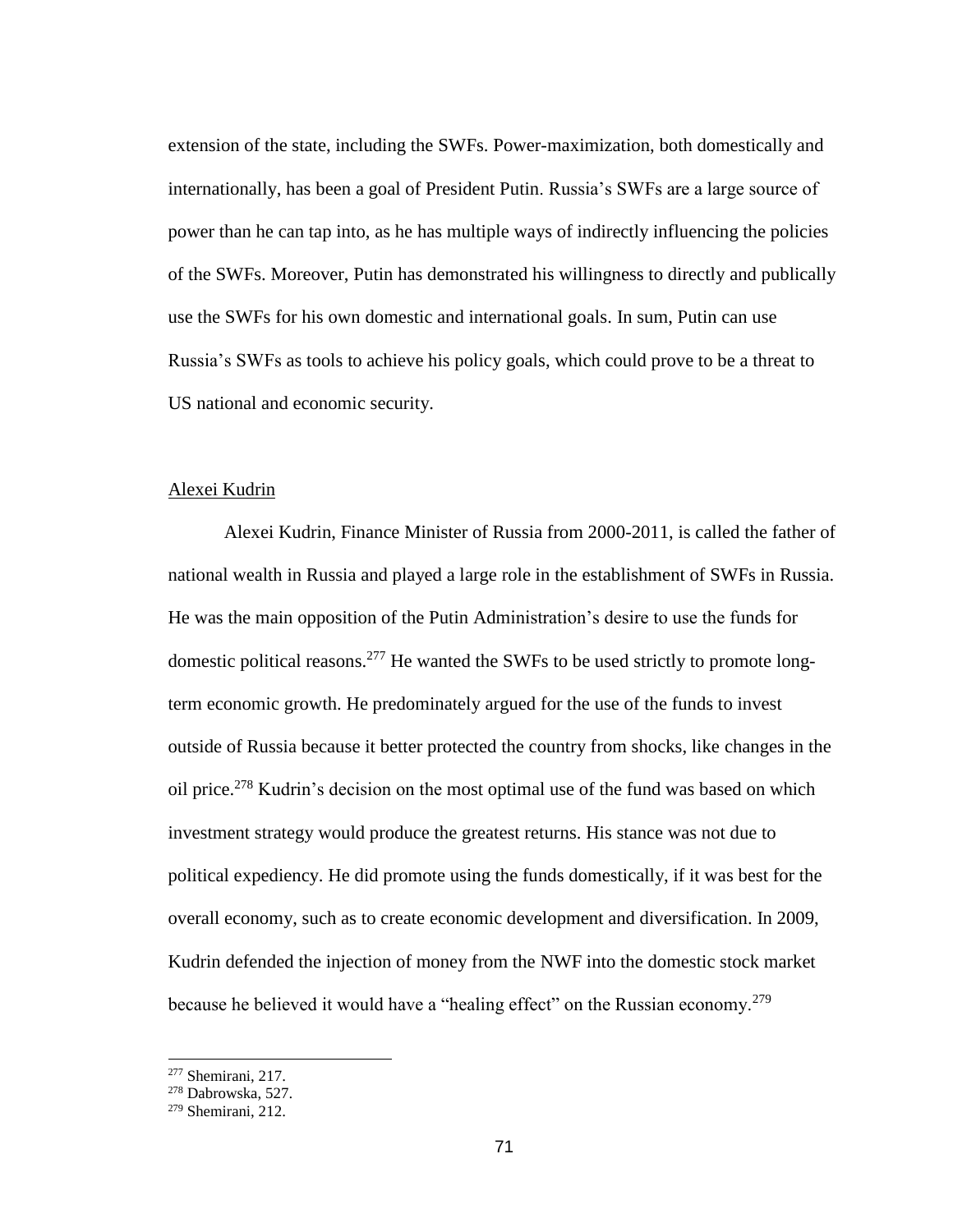Kudrin's refusal to see the fund as a political tool makes his departure from the Finance Ministry significant. Kudrin resigned because the economic interests of Russia were degraded in favor of military interests. <sup>280</sup> The SWFs, according to Kudrin, were used to cover deficits caused by Russian military intervention in Georgia and Ukraine and the US sanctions that resulted from those military campaigns. Kudrin was one of the most active players in promoting the SWFs as strictly investment vehicles used to maximize returns instead of political tools. His departure leaves the SWFs vulnerable for use as geopolitical weapons or any other political interests of the Kremlin. The departure of Kudrin also left the management of the SWFs open and Dmitriev was appointed as CEO of the RDIF in 2011. The SWFs are now led by Putin and Dmitriev who both have political interests.

#### **3.6: Hyperloop Investment**

An example of failed US regulation in regards to the Russia SWFs is the RDIF's investment in the Hyperloop. Hyperloop is a California-based transportation firm that was initially created by Elon Musk. Hyperloop transports people and cargo at airplane speeds through "pressurized capsules floating on a frictionless magnetic cushion within the tubes."<sup>281</sup> The technology introduces silent, emission-free public transportation. It was originally a solo investment of the RDIF, but their second investment in the company became a joint investment by the RDIF and the Chinese SWF via their joint investment

<sup>280</sup> Greene, 255.

<sup>281</sup> "Hyperloop Explained," Hyperloop Transportation Technologies | HTT, accessed April 14, 2019, https://www.hyperloop.global/how-it-works.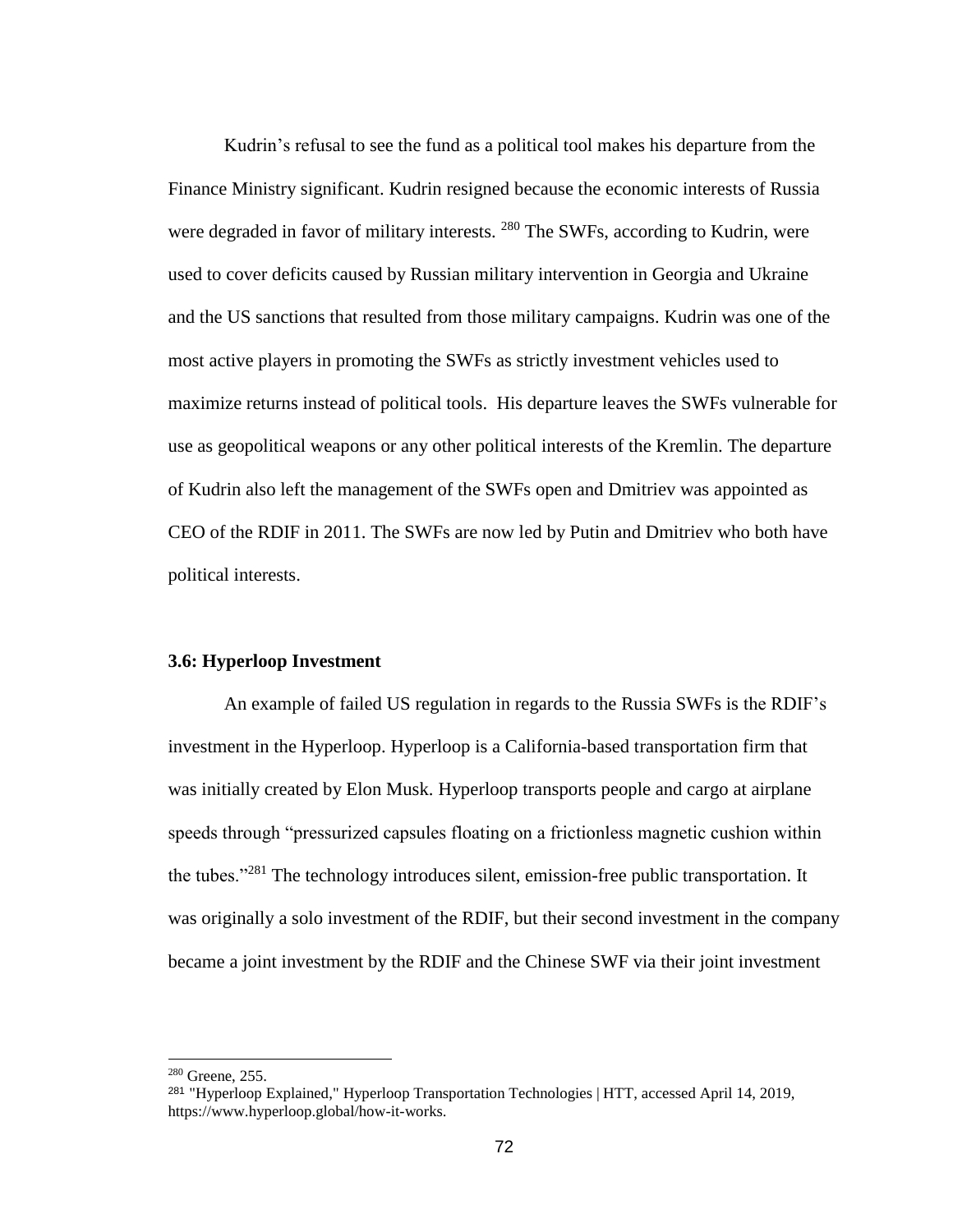fund. The investment was for an undisclosed amount.<sup>282</sup> The RDIF released a report detailing their successful investments as a way to open Russia. That report states that the goal of their investment in Hyperloop was to bring the Hyperloop technology to Russia for Russian use.<sup>283</sup>

Investments by the RDIF are illegal because of the US sanction of VEB, the bank that backs the RDIF. The RDIF was able to make two investments into the company after the 2014 sanctions against Russia. One of the investments was in April 2016, around the same time that the Russian government was interfering in US elections.<sup>284</sup> The second investment was in October 2017, which was the joint investment with the CIC. Russia discovered that one way to circumvent US sanctions and regulations is to channel money through other SWFs. The US has no sanctions against China, so the investment was able to go through. However, recently US officials have become critical of the investment and the RDIF in general. Congress even considered new sanctions on Russia that directly targeted the RDIF.<sup>285</sup>

The RDIF's investment in Hyperloop demonstrates that the regulations the US has employed against Russia and all SWFs are not effective. Hyperloop can be considered a 'critical asset' as it encompasses both technology and infrastructure. The US

<sup>282</sup> "Hyperloop Attracts Backing of Joint Russian-China Investment Fund and Richard Branson," *Sovereign Wealth Fund Institute (SWFI)*, November 13, 2017, accessed October 10, 2018,

https://www.swfinstitute.org/swf-news/hyperloop-attracts-backing-of-joint-russian-china-investment-fundand-richard-branson/.

<sup>283</sup> Russian Direct Investment Fund, "RDIF Announces Investment in Hyperloop One," news release, June 22, 2016, RDIF, accessed October 10, 2018, https://rdif.ru/Eng\_fullNews/1708/.

<sup>&</sup>lt;sup>284</sup> Erin Banco, "A Russian Sovereign Wealth Fund Is Trying to Make Elon Musk's Dream Come True," *The Daily Beast*, August 30, 2018, accessed October 1, 2018, https://www.thedailybeast.com/arussian-sovereign-wealth-fund-is-trying-to-make-elon-musks-dream-come-true.

<sup>285</sup> Patricia Zengerle, "US Senators Introduce Russia Sanctions 'Bill from Hell'," *Reuters*, August 2, 2018, accessed October 12, 2018, https://www.reuters.com/article/us-usa-russia-sanctions/us-senators-introducerussia-sanctions-bill-from-hell-idUSKBN1KN22Q.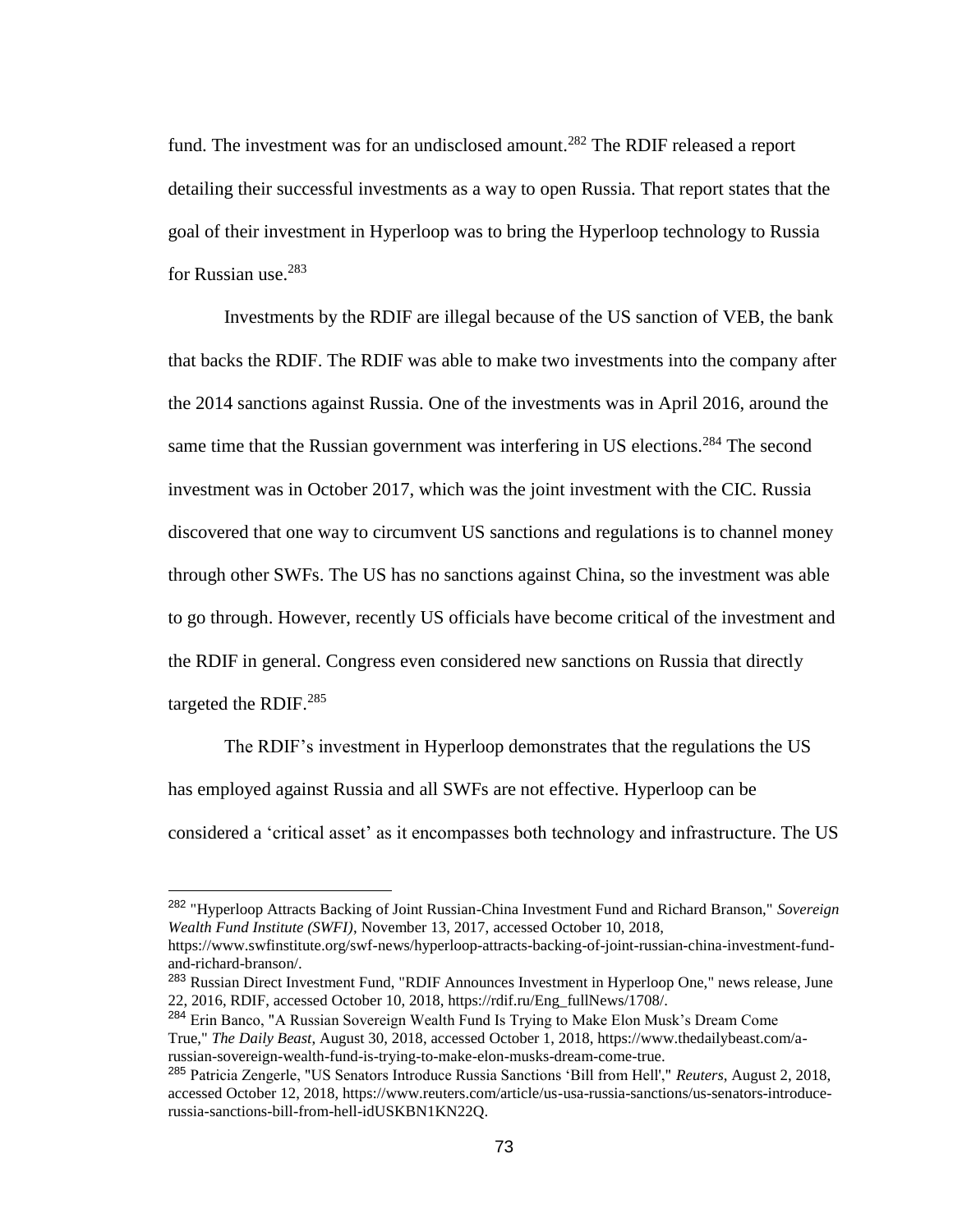Treasury Department has made specific regulatory precautions against such investments by foreign nations in critical assets. The RDIF's continued investment in critical assets after both regulation and sanctions establishes the failure of current domestic regulation to check SWFs.

## **3.7: Conclusion**

 $\overline{a}$ 

Three conclusions can be drawn from the study of Russia's SWFs. The first is that Russia has the capacity, willingness, and precedent to use its SWFs for geopolitical purposes. Russian SWFs were established to further the political goals of the government, as the financial and non-financial goals of the funds are ambiguous. Additionally, their low degree of independence from the government increases their use to achieve political goals. The Russian SWFs do not reflect a shift to neoliberal principles and therefore the purpose of the SWFs are determined by the government. Individuals involved in the management of the SWFs, Kirill Dmitriev and President Putin, have geopolitical and political goals and the SWFs can be used as tools to achieve those goals.

The second conclusion is that Russian SWFs are expanding Russia's international power and influence. Dmitriev and the RDIF play a diplomatic role in promoting the goals and interests of Russia. Increasing relationships between the RDIF and OPEC SWFs supplies Russia with an advantage over the US in cultivating influence in the Middle East. According to RDIF CEO Dmitriev, the recent agreement with OPEC to decrease oil production resulted in a US \$65 billion increase in revenue for Russia.<sup>286</sup>

<sup>286</sup> Raymond Boyd, "Russian Budget Gets \$65 Billion Boost From OPEC Oil Production Cut Deal," *RT*, July 2, 2018, accessed April 14, 2019, https://www.rt.com/business/431466-russia-budget-oil-deal-opec/.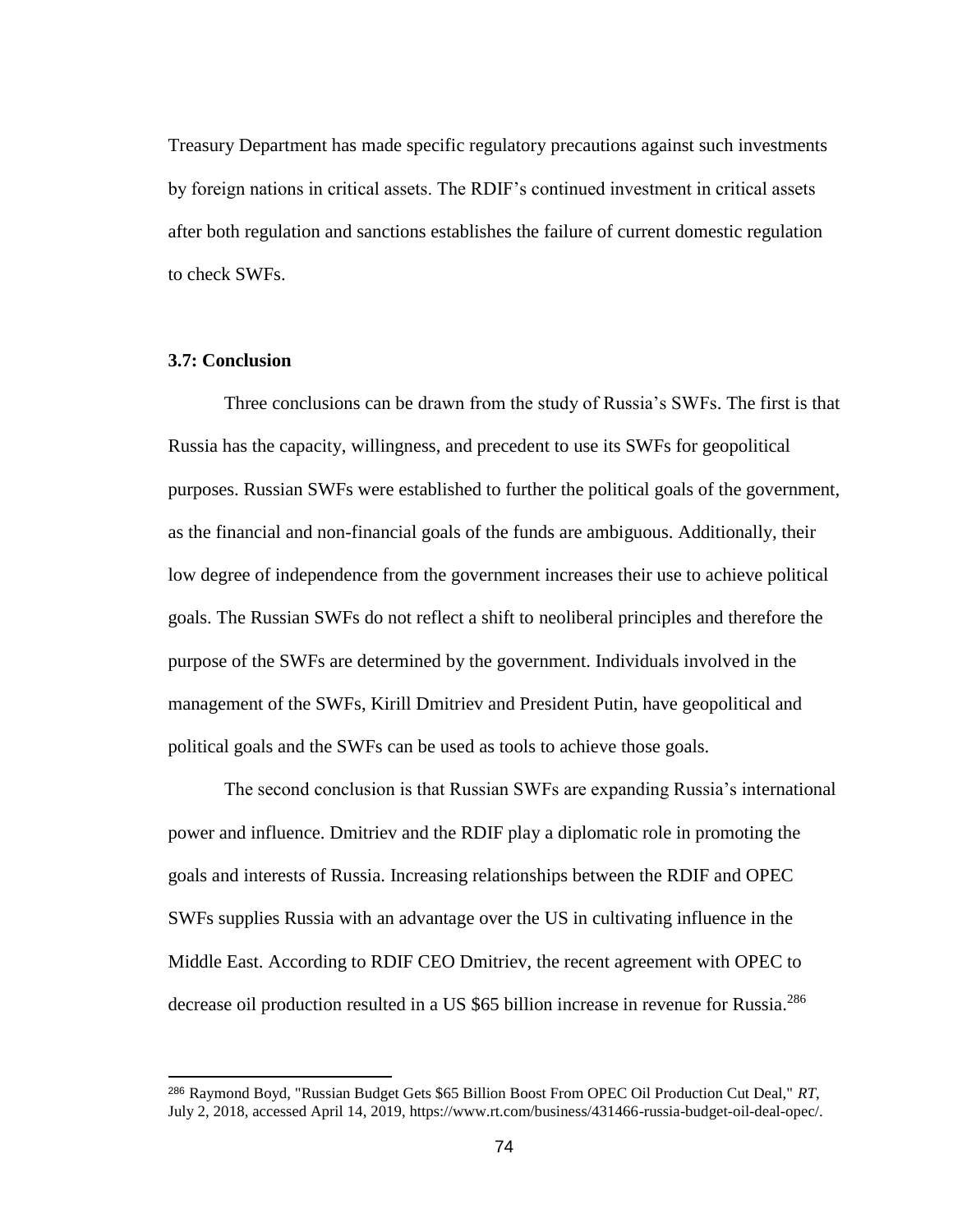Assets of the Russian SWFs are expected to rise along from the increase in revenue, but the numbers have yet to be released to determine how much it will affect the SWFs. With an increase in assets, the Russian SWFs will expand in power and influence. If sanctions are removed, the price of oil continues to rise, and the domestic use of SWF assets stop, there is a greater opportunity for Russia to use the funds to achieve geopolitical motives.

Lastly, current US domestic regulation does not effectively prevent restricted investment nor do international institutions have mechanisms to enforce the rules of SWFs. US regulation of SWFs and US sanctions on the RDIF did not prevent RDIF investment in Hyperloop. Hyperloop is part of both the technology and infrastructure sectors, which are strategic sectors of the US, making the investment despite sanctions more concerning. The lack of transparency and compliance that the Russian SWFs exhibits make it difficult to know where they are investing and how much they are investing. Both factors are important to know in order to accurately identify when an investment is working against the national or economic security of the US. The IMF and the IFSWF are not equipped to enforce transparency and accountability rules. The US is without a way of enforcing those rules as well, other than simply cutting off US markets to SWFs.

The US and international regulations of the Russian SWFs are not enough. The challenges to reforming current regulation, when keeping the analysis of the Russian SWFs in mind, is finding a proper enforcement mechanism. Current regulations of SWFs internationally are through the IMF. The IMF has no way of incentivizing Russia to comply with the Santiago Principles other than through peer pressure from other SWFs. Due to the vast number of partnerships that the RDIF has with other nations' SWFs,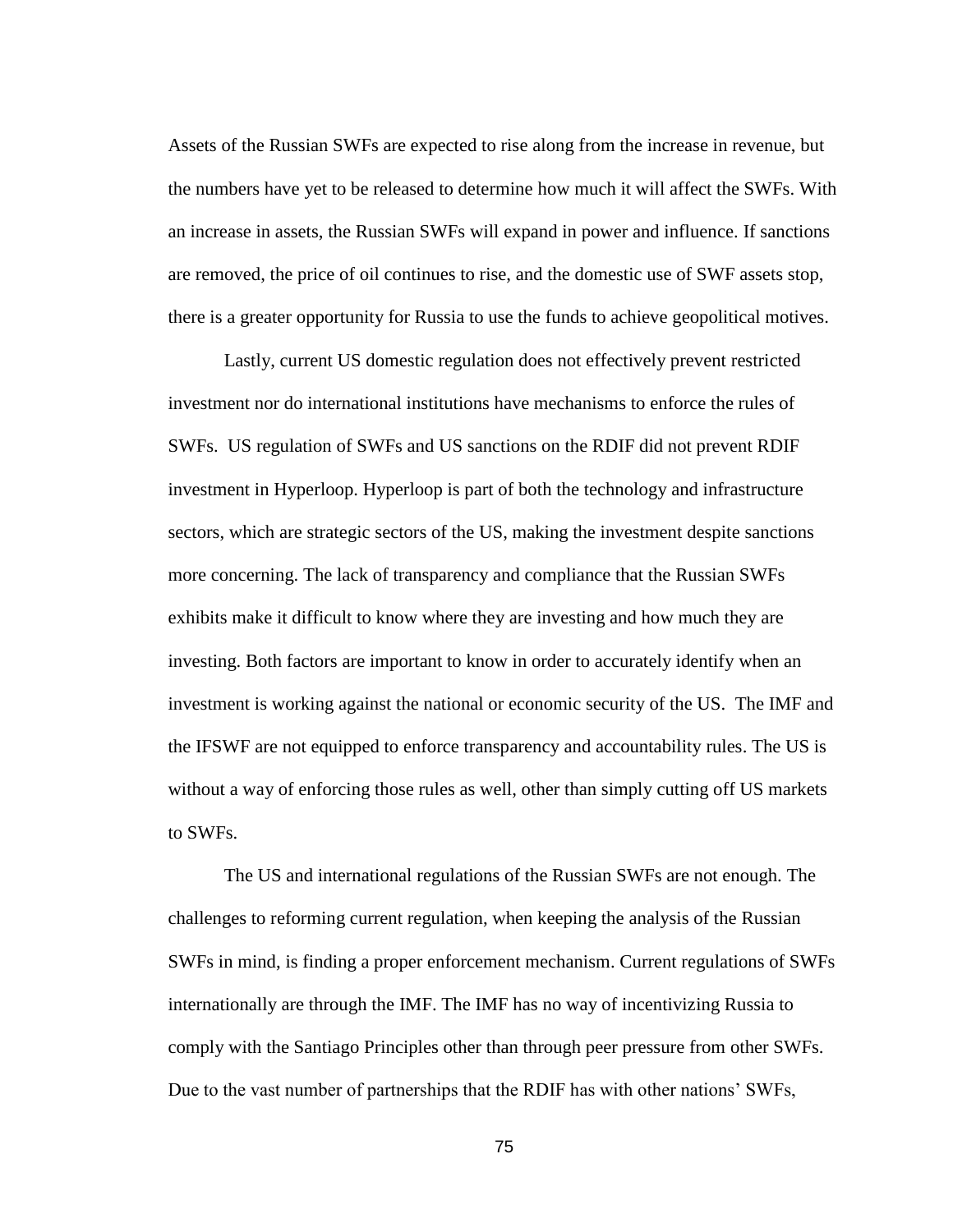Russia is not likely to receive any pressure from IFSWF countries. Furthermore, many nations will push back if Russia is punished because they are linked to the success of the RDIF. Host countries, such as the US, must find alternate ways of encouraging the Russian SWFs to comply with the Santiago Principles.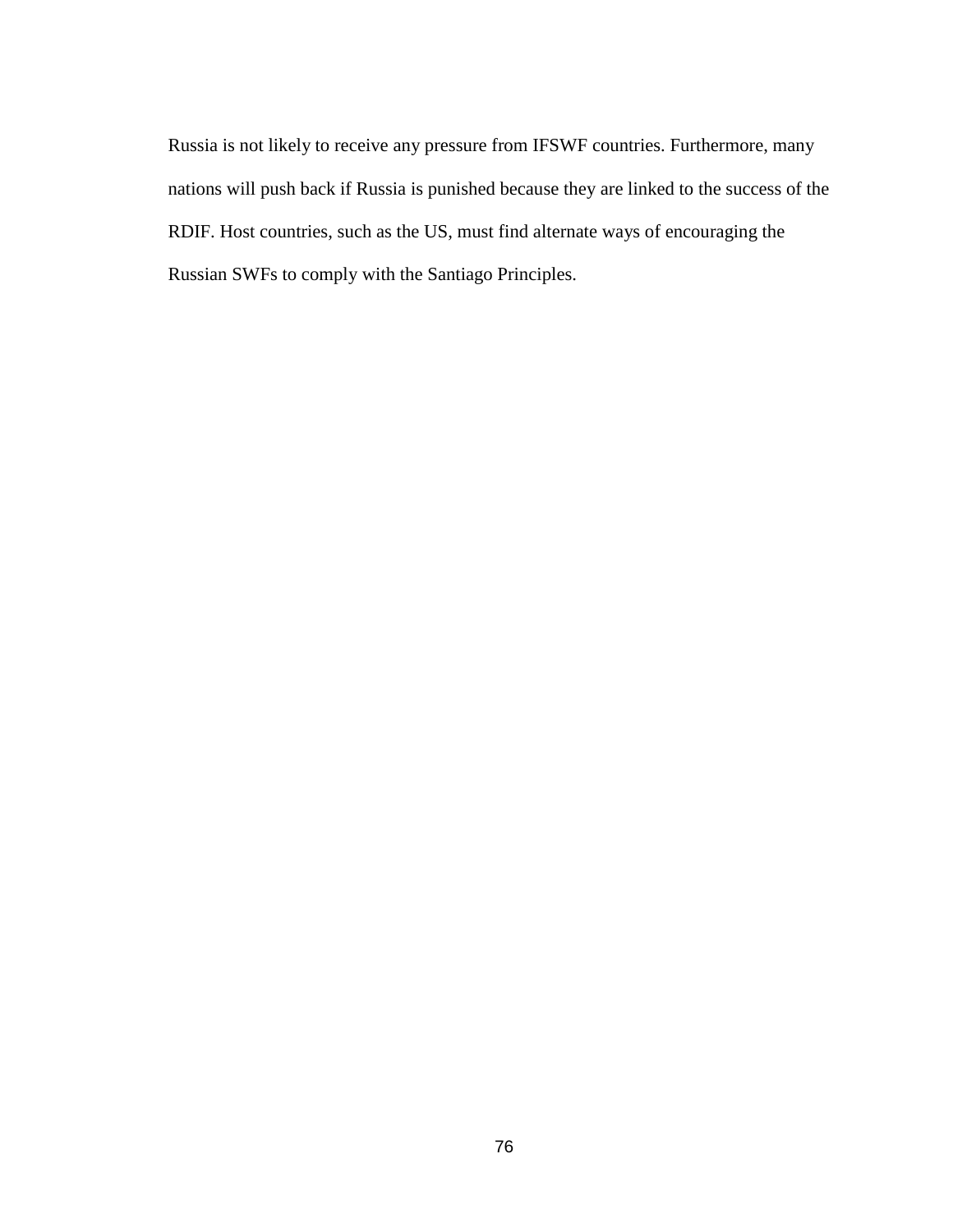#### **Chapter 4: Case Study 2 - The Chinese Sovereign Wealth Fund**

#### **4.1: Introduction**

 $\overline{a}$ 

As of 2019, China's SWF manages the second largest amount of total assets of any SWF. China established its fund in 2007 due to its large foreign reserve holdings. The quick accumulation of assets and worldwide investments by the fund created worry about national security, economic sovereignty, and political independence in investment host countries.<sup>287</sup> Additionally, the Chinese SWF has a low degree of independence from the Chinese government. The government's traditional use of investment and economic power to increase foreign influence are a cause for concern, especially in the US. Any investment that the fund makes, domestically or internationally, coincides with the interests of the Chinese government either implicitly or explicitly. China's twofold purpose of its SWF, to increase profits and global influence, leads to both an opportunity for US companies to obtain long-term investments but also carries with it a geopolitical threat to the US.

In order to assess the degree of risk and ways to mitigate it, this chapter will first describe the structure of the Chinese SWF including its establishment, goals, degree of independence from government, and the domestic politics behind the fund. Secondly, it will discuss the fund's transparency, accountability, and compliance with the Santiago Principles. Next, the role of China's SWF during the 2008 financial crisis in the US will be examined. Then it will analyze the geopolitical actions of the SWF, both actual and

<sup>287</sup> Jean-Marc F. Blanchard, "The China Investment Corporation: Power, Wealth or Something Else?" *China: An International Journal*12, no. 3 (December 2014):155-175.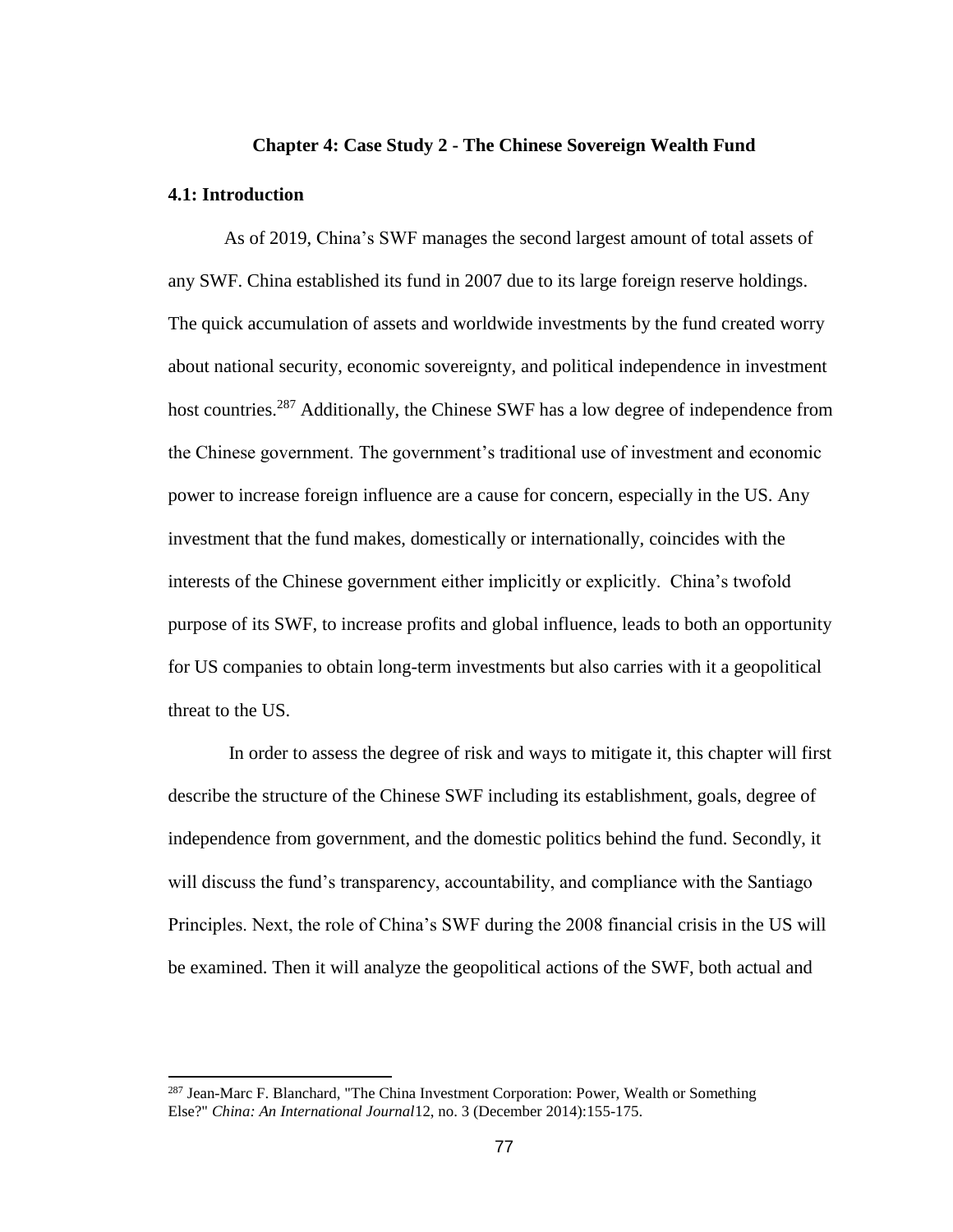potential. Finally, the Chinese SWF's investment in US companies and the effect of the negative US perception of investment from China will be examined.

#### **4.2: Background on the Fund**

## Structure of the Fund

China has three SWFs, China-SAFE, China-NCSSF, and the China Investment Corporation (CIC). This chapter will focus on the CIC because the CIC is the most important Chinese SWF for US economic and national security and is the fund that China acknowledges as its official SWF.<sup>288</sup> The CIC was established in 2007 and holds US \$941.4 billion in assets under management as of April 2019 making it the second largest SWF in the world with over 10% of total assets in SWFs worldwide.<sup>289</sup> Trade surpluses capitalize the fund rather than resource rents from commodities like oil.<sup>290</sup> Since the CIC's funding comes from foreign currency reserves rather than state revenues from natural resource exports, the Chinese government can choose how much money it wants to channel into the fund.<sup>291</sup> Countries, like Russia, whose funds rely on revenue from natural resource exports cannot choose to increase SWF assets. Commodity SWFs are vulnerable to natural resource markets to determine the assets that they manage. As of September 2018, China has US \$3.11 trillion in foreign reserves which the CIC could

<sup>&</sup>lt;sup>288</sup> Jin Zhang, "Enhancing the Transparency of Sovereign Wealth Funds: From the Middle East to China," *Journal of Middle Eastern and Islamic Studies (in Asia)* 10, no. 1 (July 17, 2016): 90-120, doi:10.1080/19370679.2016.12023279.

<sup>289</sup> "Top 81 Largest Sovereign Wealth Fund Rankings by Total Assets," SWFI, accessed February 04, 2019, https://www.swfinstitute.org/sovereign-wealth-fund-rankings/.

<sup>&</sup>lt;sup>290</sup> Velijko Fotak, Xuechen Gao, and William J. Megginson, "A Financial Force to Be Reckoned With? An Overview of Sovereign Wealth Funds," in *The Oxford Handbook of Sovereign Wealth Funds* (New York, NY: Oxford University Press, 2018).

 $291$  Blanchard, 158.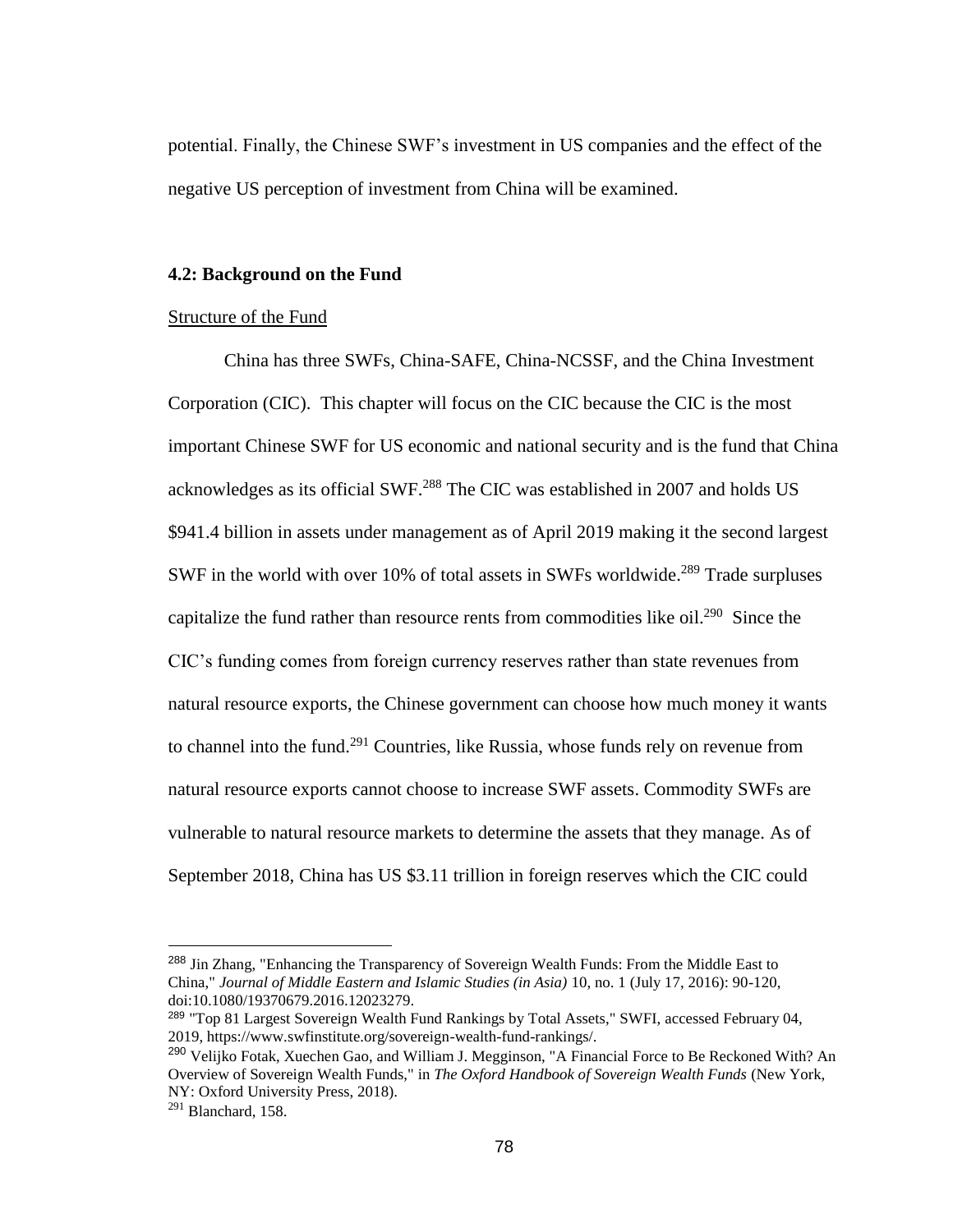potentially tap into. The accumulation of assets in the fund, therefore, depends on maintaining a fixed exchange rate.<sup>292</sup> China did not use equity to establish the CIC. As a result, if the Chinese financial sector or global equities decline, it could threaten the CIC's financial stability. Funding for the CIC, then, represents the overall health of the Chinese economy.<sup>293</sup> The development of the CIC evolved through the overseas expansion of Chinese corporations. Establishing a SWF enhanced financial returns of foreign exchanges and stabilized the economy in the face of recessions.<sup>294</sup> The overall structure of the CIC promotes economic stability.

The CIC is wholly state-owned.<sup>295</sup> Three institutions of the Chinese government retain control over the CIC: the Chinese State Council, the People's Bank of China (PBoC), and the Ministry of Finance (MOF).<sup>296</sup> The CIC is a subsidiary of the MOF. Officially, an 11-person board of directors is in charge of CIC activities. An executive committee made up of seven people controls day-to-day operations.<sup>297</sup> The CIC also has a chief executive officer, chief operating officer, and chief risk officer.<sup>298</sup> A CIC subsidiary, CIC International, manages the overseas investment portfolio.

<sup>&</sup>lt;sup>292</sup> Christopher Balding and Kevin Chastagner, "The China Investment Corporation: From Inception to Sideline," in *The Oxford Handbook of Sovereign Wealth Funds* (New York, NY: Oxford University Press, 2018).

<sup>293</sup> Gordon C. K. Cheung, *China in the Global Political Economy: From Developmental to Entrepreneurial* (Cheltenham, UK: Edward Elgar Publishing, 2018).

<sup>294</sup> Fan Shih-Ping, "Analysis of China's SWFs Development and Affected Politics and Economy," *The Journal of East Asian Affairs* 24, no. 1 (2010).

<sup>295</sup> "CIC: Santiago Principle Self-Assessment," International Forum of Sovereign Wealth Funds, accessed November 10, 2018, https://www.ifswf.org/assessment/cic.

<sup>296</sup> Blanchard, 158.

<sup>297</sup> *Chinas Sovereign Wealth Fund: Developments and Policy Implications*, by Michael F. Martin, Cong. Washington, DC: Congressional Research Service, Library of Congress, 2010). <sup>298</sup> Martin, 3.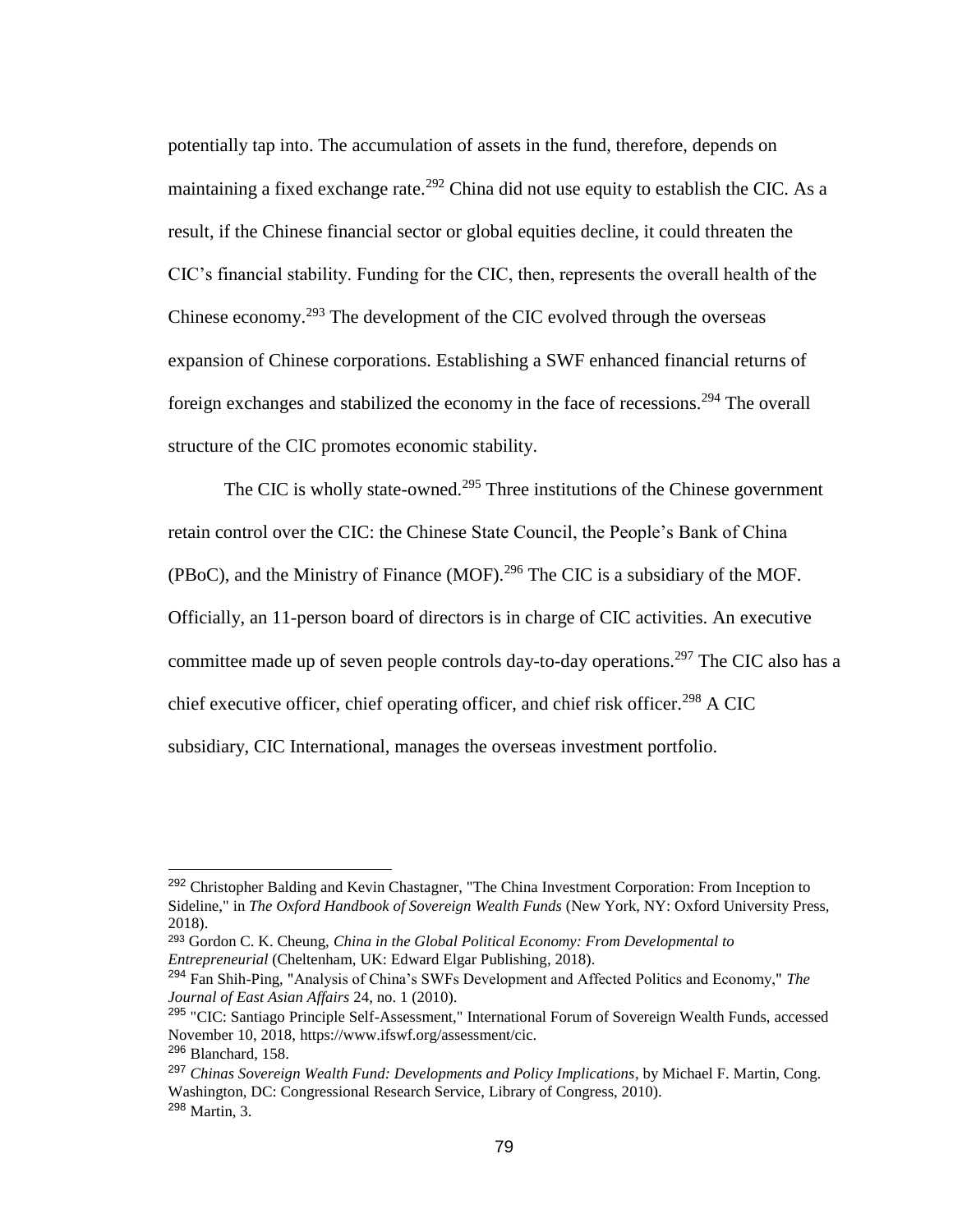The CIC operates within strict acceptable risks and industrial targets.<sup>299</sup> A balance between equities, fixed income, and alternate assets in its portfolio gave the fund an appearance of commonality. Choosing to make lower risk and low-profile investments, the fund avoids any notable failed investments.<sup>300</sup> For example, after the fund initially incurred negative returns from investments in Morgan Stanley and Blackstone Group during the 2008 financial crisis, it refrained from investing in other US financial institutions in order to limit losses. Morgan Stanley eventually recovered from the financial crisis, but the initial losses from the investment caused substantial domestic criticism. Since the short-term losses incurred from those investments, the CIC made an effort to diversify away from US financial institutions. By avoiding large or risky investments, the CIC increases its domestic popularity and independence. As a result, the CIC tends to take a cautious approach to their investment choices outside of China. But the CIC's investments tend to be in strategic sectors of the global economy, which grabs the attention of the international community. Those sectors typically have the most secure positive levels of returns, making those investments complementary to the CIC's strict investment profit targets.

## Establishment & Goals

There were several reasons China established an SWF. The first was to increase the diversification of the Chinese economy.<sup>301</sup> Prior to the founding of the CIC, the vast

<sup>&</sup>lt;sup>299</sup> Balding and Chastagner, 364.

<sup>&</sup>lt;sup>300</sup> Balding and Chastagner, 351.

<sup>&</sup>lt;sup>301</sup> Blanchard, pp. 158.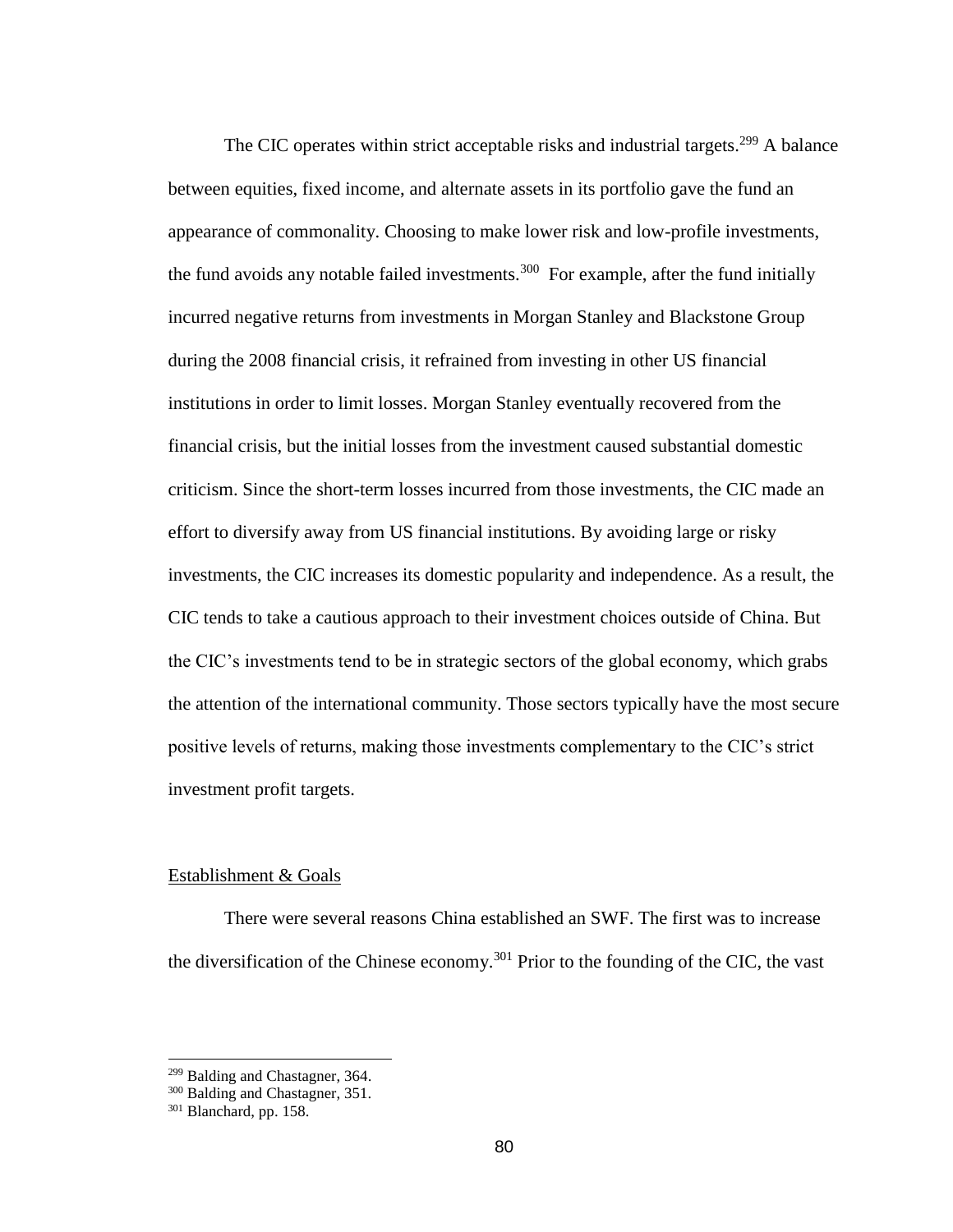majority of foreign currency reserve assets were held in US government securities.<sup>302</sup> Chinese officials expressed that a desire to increase returns on foreign investments motivated the creation of an SWF at the time of its announcement.<sup>303</sup> It was also speculated that China aimed to create an SWF to reduce inflationary pressures on the Chinese economy.<sup>304</sup>

When the CIC was first adopted, the PBoC and the MOF competed over control of the CIC. As a result, in the infancy of the CIC, most investments were directed toward the domestic banking sector.<sup>305</sup> Another purpose of the establishment of the CIC was for debt financing and it operates as a leveraged investment fund.<sup>306</sup> The CIC was created to promote economic stability within China as well as profit from its investments. If the CIC does not provide that stability, then it does not serve the purpose for which it was established.

The establishment of the CIC in China also represents a geopolitical purpose. Establishing a SWF fits into China's overall effort in its "going global" campaign. Not only does the CIC allow the Chinese government to participate in the global economy through FDI, but the CIC can also indirectly help Chinese firms and SOEs expand externally. At a CIC summit in 2011, the president of the CIC at the time, Gao Xiqing, stated, "When China makes overseas investments, it aims to make profits and build

<sup>302</sup> Blanchard, pp.159.

<sup>303</sup> *Comparing Global Influence: Chinas and U.S. Diplomacy, Foreign Aid, Trade, and Investment in the Developing World*, by Thomas Lum, Cong. (Congressional Research Service, 2008). <sup>304</sup> Lum, pp. 74.

<sup>305</sup> Lavelle.

<sup>306</sup> Balding and Chastagner, 360.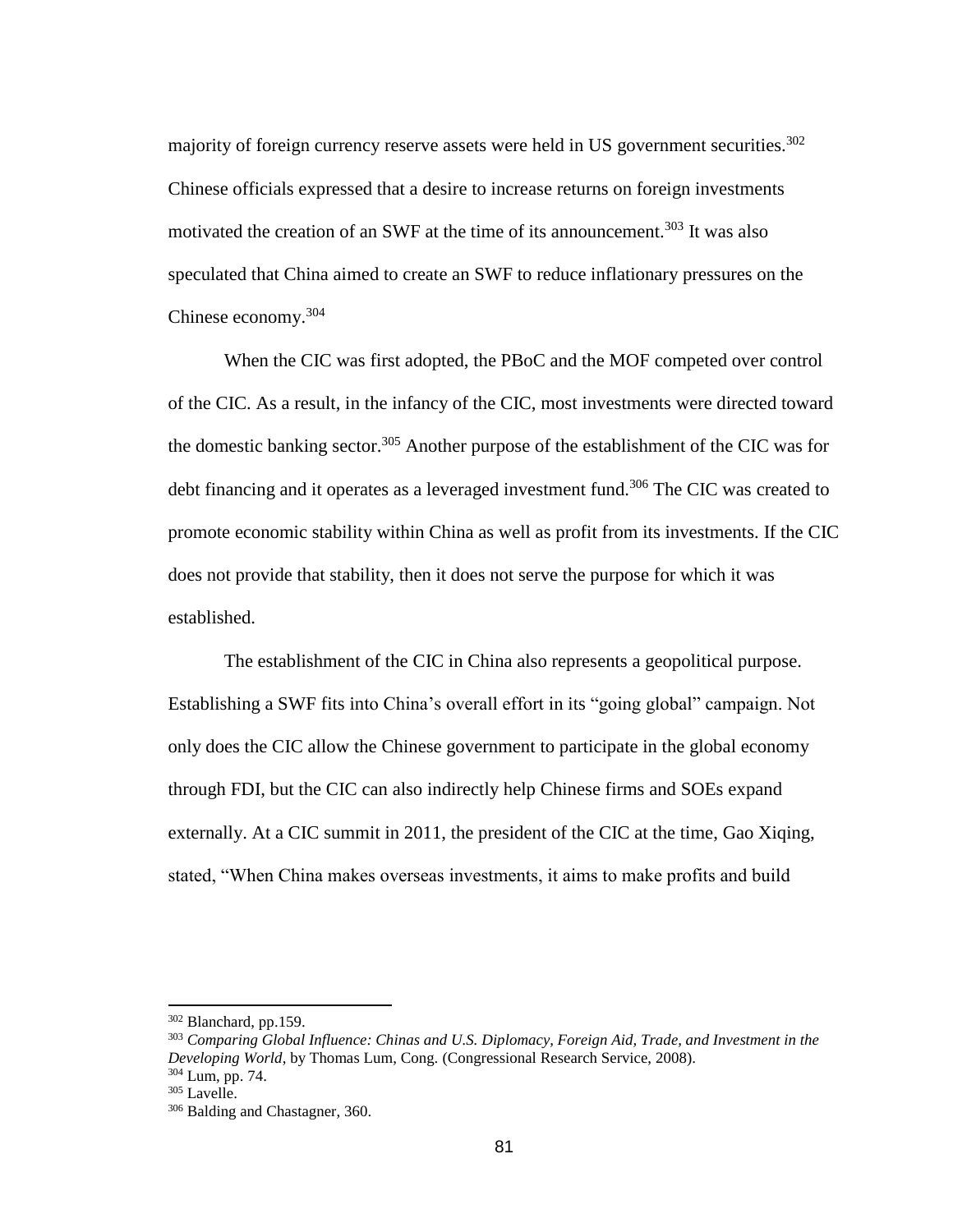influence."<sup>307</sup> The CIC has both commercial and geopolitical purposes when making overseas investments. China aims to increase its worldwide influence by providing investment from the CIC. Potential investments, therefore, are evaluated on their ability to spread China's influence throughout the globe, as well as their ability to produce a profit.

The explicit investment goals of the CIC are, at best, opaque which makes statements like Xiqing's an important insight. The CIC's website mission statement contains ambiguous and broad terms to describe the decision-making process of the CIC in choosing investments. Top CIC management repeatedly states that the main goal of the fund is to maximize the return on investment by making investment decisions that are commercially motivated rather than political.<sup>308</sup> China promotes the fund in the aftermath of the 2008 financial crisis as a tool to create stability in the global market. Consequently, the goals of the CIC are twofold: the advancement of the domestic economy and the elevation of Chinese influence throughout the global economy and in international politics. These two goals, however, are often in conflict with one another.

One of the goals of the CIC is bolstering the domestic economy. The CIC's ownership of Central Huijin Investment Limited, an investment fund created by the central bank, helps achieve that goal through its investments in the Chinese financial sector.<sup>309</sup> Investments are evaluated based on their potential to bring economic growth to the Chinese economy as well. The fund tends to stay away from financial losses and

<sup>307</sup> "Update 2-China Wants Profits, Influence from Investment-CIC," *Reuters*, November 11, 2011, accessed December 12, 2018, https://www.reuters.com/article/cic-dbt/update-2-china-wants-profitinfluence-from-investment-cic-idUSL3E7MF0CG20111115.

<sup>308</sup> Martin, 2.

<sup>309</sup> Blanchard, 163.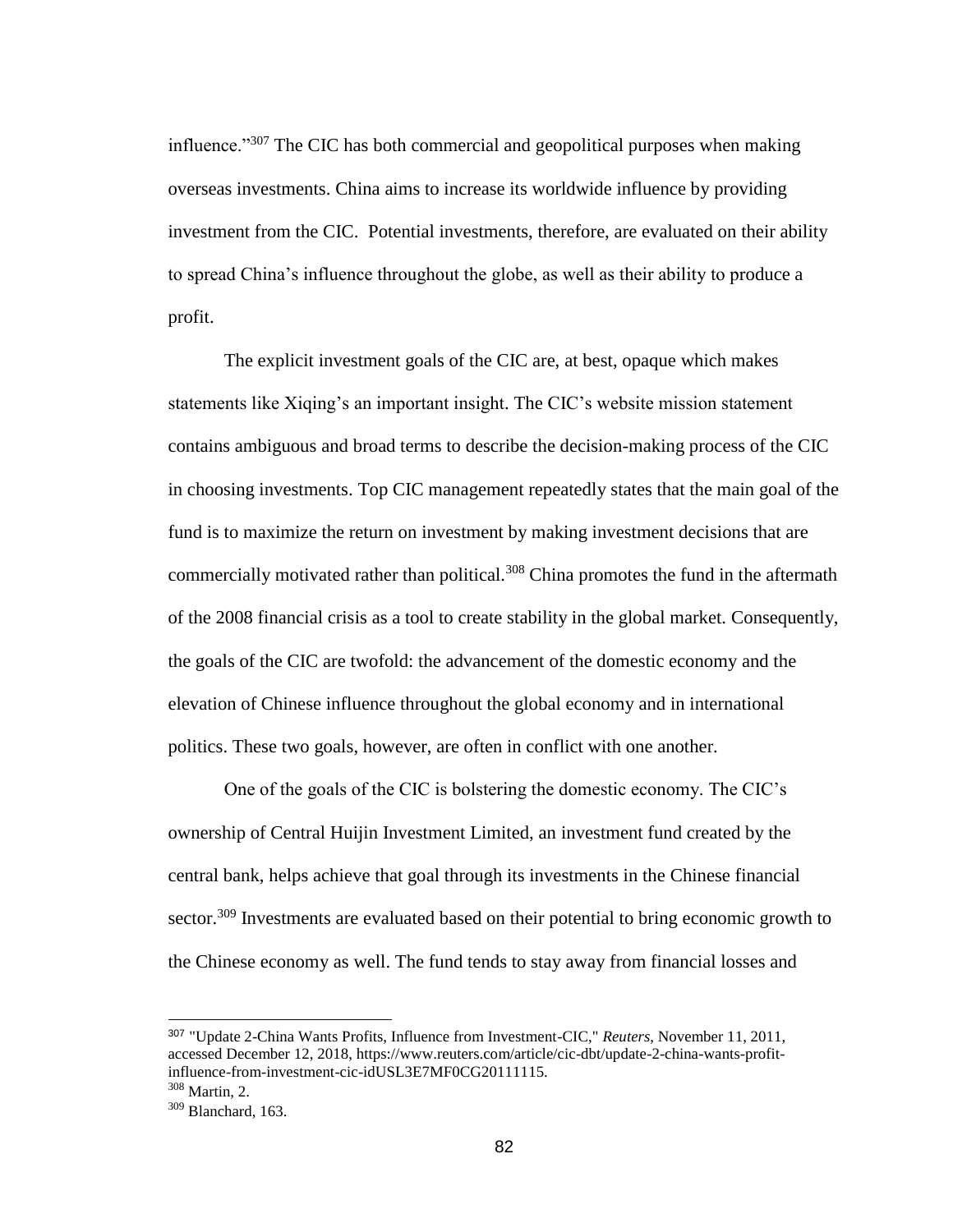political entanglements in order to build credibility and avoid domestic politics.<sup>310</sup> But the CIC has little involvement with domestic investments as it concentrates on international investment and the Central Huijin Investment Company manages domestic assets.

The goals of the CIC concern the US, as the creation of the fund signals China's desire to transition away from purchasing US government securities to other forms of investment. China's investment diversification could be destabilizing for the US economy.<sup>311</sup> It also aims to make the RMB a prominent currency of trade, threatening the  $\delta$ dollar's current dominance.<sup>312</sup> Chinese foreign reserve diversification also means shifting its investment focus from US financial institutions to other strategic sectors of the economy such as energy, infrastructure, and raw materials that are often concentrated in developing nations.

The goals and establishment of the CIC indicate a fund that aims to minimize losses by making financially sound investments. But the CIC's goals also allude to achieving China's political goals, such as economic stability and national security, through the use of the fund. Statements by the leadership also indicate a geopolitical goal that aligns with the Chinese government's "going global" campaign.<sup>313</sup> The fund's general opaqueness in its specific investment goals is also a cause for concern, as its

<sup>310</sup> Balding and Chastagner, 350.

<sup>311</sup> Martin, 4.

<sup>&</sup>lt;sup>312</sup> Felicity M. Yost, "Divisive Economic Device? Understanding China's Decision to Create a Sovereign Wealth Fund," *Cornell International Affairs Review* 4, no. 4 (2011).

<sup>313</sup> Xueging Jiang, "Nonpublic Sect at the Forefront of BRI's Efforts," *China Daily*, December 17, 2018, , accessed April 10, 2019, http://www.chinadaily.com.cn/a/201811/17/WS5bef7d58a310eff30328944d.html.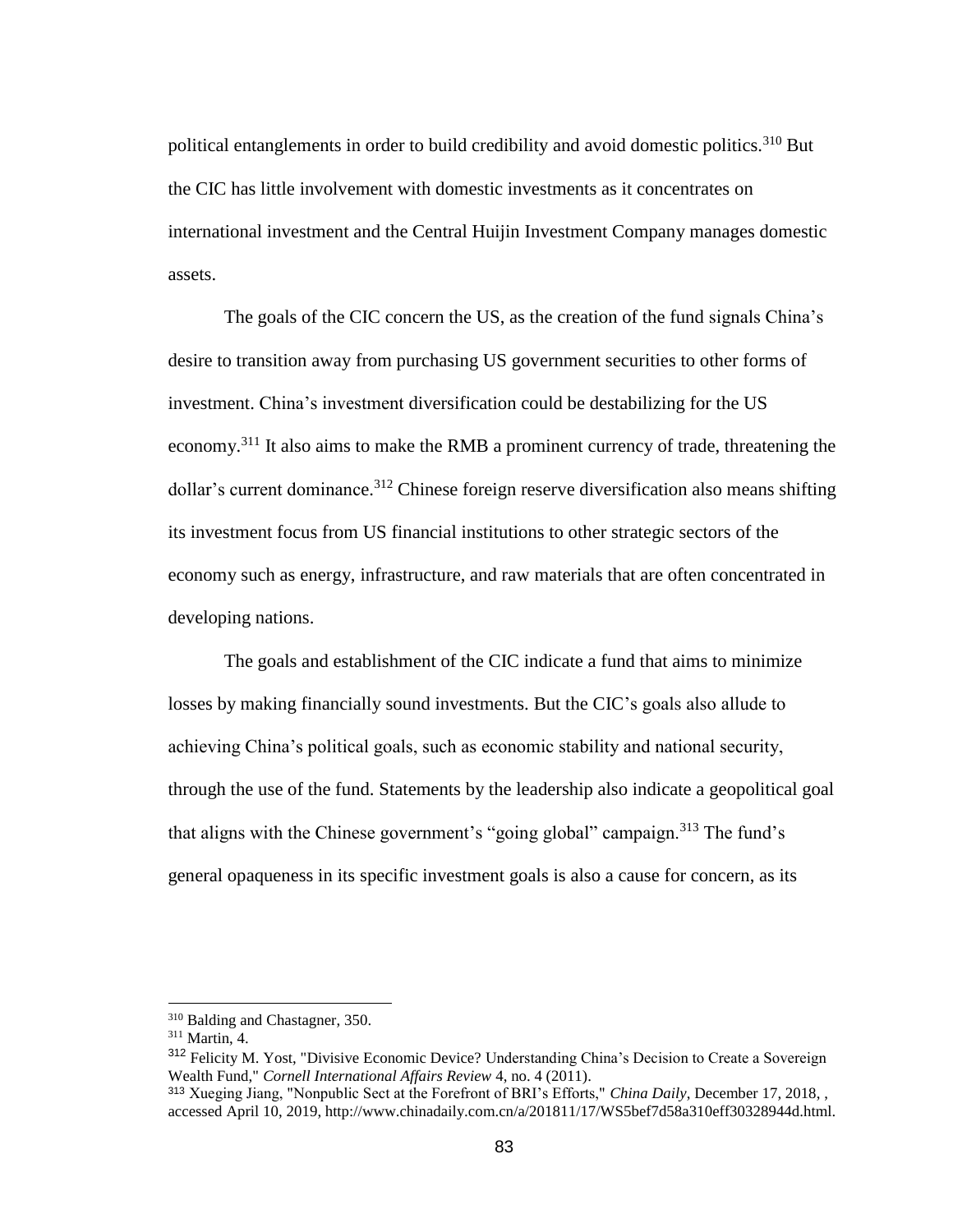investment strategy can be changed to benefit the changing goals of the Chinese government.

## Degree of Independence

The creation of the CIC involved a complicated swap transaction with the central bank in order to emphasize the CIC's independence from SAFE and the PBoC.<sup>314</sup> Furthermore, the development of the SWF out of current account surpluses accumulated through a fixed exchange rate rather than resource rents lent additional distance from the government.<sup>315</sup> But the CIC is not substantially independent from the Chinese government. The State Council is in control over the CIC and the fund must report all their activities to the State Council.<sup>316</sup> Members of CIC's board are, in reality, constantly in contact with leaders from the Chinese government.<sup>317</sup> CIC's low degree of independence caused the critical evaluation of the security threats of the fund by the US government.

But, the CIC has a small degree of autonomy in its actions because the fund became a stronger economic force than its regulating bodies like the PBoC and the MOF.<sup>318</sup> The State Council, though, has direct control over the fund and therefore the CIC has a very low degree of independence overall. Appointment and removal of

<sup>314</sup> Balding and Chastagner, 348.

<sup>315</sup> Balding and Chastagner.

<sup>316</sup> Martin, 4.

<sup>317</sup> Jing Li, "Investment Terms and Level of Control of China's Sovereign Wealth Fund in Its Portfolio Firms," in *The Oxford Handbook of Sovereign Wealth Funds* (New York, NY: Oxford University Press, 2018).

<sup>318</sup> Balding and Chastagner, 349.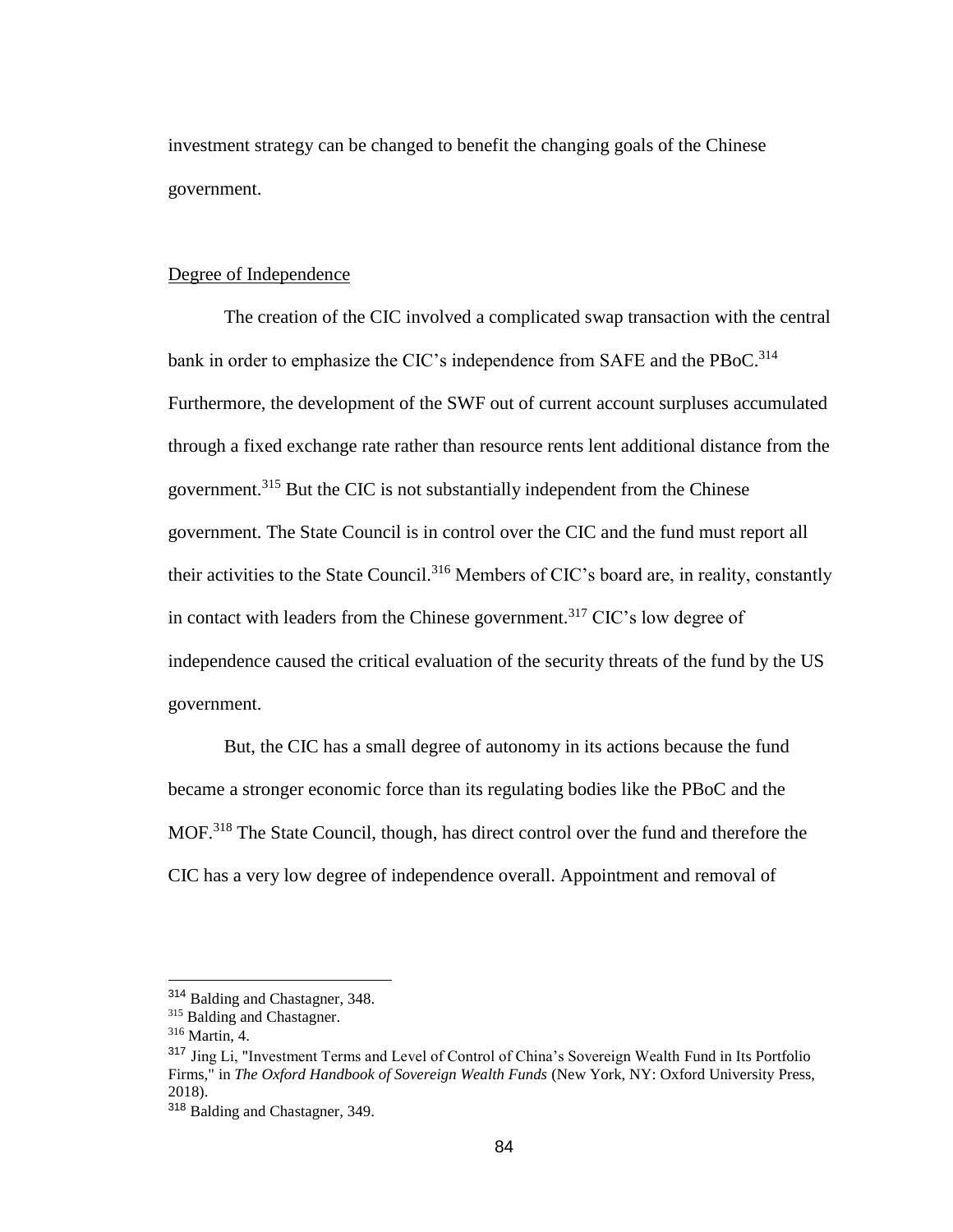members in the CIC board are subject to approval by the State Council.<sup>319</sup> Lack of freedom to choose staff shows a significant loss of independence from the Chinese government. Furthermore, there is a revolving door of staffing between the CIC and various positions in the Chinese government. For example, in April 2019 the CIC announced Peng Chun as the new chairman of the CIC. Peng is a career bureaucrat and worked for PBOC in the past.<sup>320</sup> *The South China Morning Post* described Peng as "more" of a political appointee" to the CIC. Moreover, the two previous CEOs of the CIC took jobs in the government when they left the CIC. Lou Jiwei left the fund in 2013 and became China's Finance Minister.<sup>321</sup> Ding Xuedong left the fund in 2017 and became the Deputy Secretary General for the State Council.<sup>322</sup> The CIC's staff are not far removed from the government and it compromises the CIC's independence. As a result of the low degree of independence, the Chinese government retains the liberty to use the fund to achieve political or geopolitical goals.

The Chinese government's strong control over the CIC represents the foreign involvement in domestic economies that host countries consider to be a threat to national security. The State Council controls the flow and creation of financial capital and it, therefore, gives the state direct control over where the SWF chooses to invest.<sup>323</sup> Moreover, the tight entanglements between the government and the SWF mean that the

<sup>319</sup> Li, 378.

<sup>320</sup> Laura He and William Zheng, "Who Is the New Boss of China's US\$941 Billion Sovereign Wealth Fund?" *South China Morning Post*, April 2, 2019, accessed April 7, 2019,

https://www.scmp.com/business/china-business/article/3004356/who-new-boss-chinas-us941-billionsovereign-wealth-fund.

<sup>321</sup> He and Zheng.

<sup>322</sup> He and Zheng.

<sup>323</sup> Xiaolei Sun et al., "Chinas Sovereign Wealth Fund Investments in Overseas Energy: The Energy Security Perspective," *Energy Policy* 65 (February 2014): 654-661, doi:10.1016/j.enpol.2013.09.056.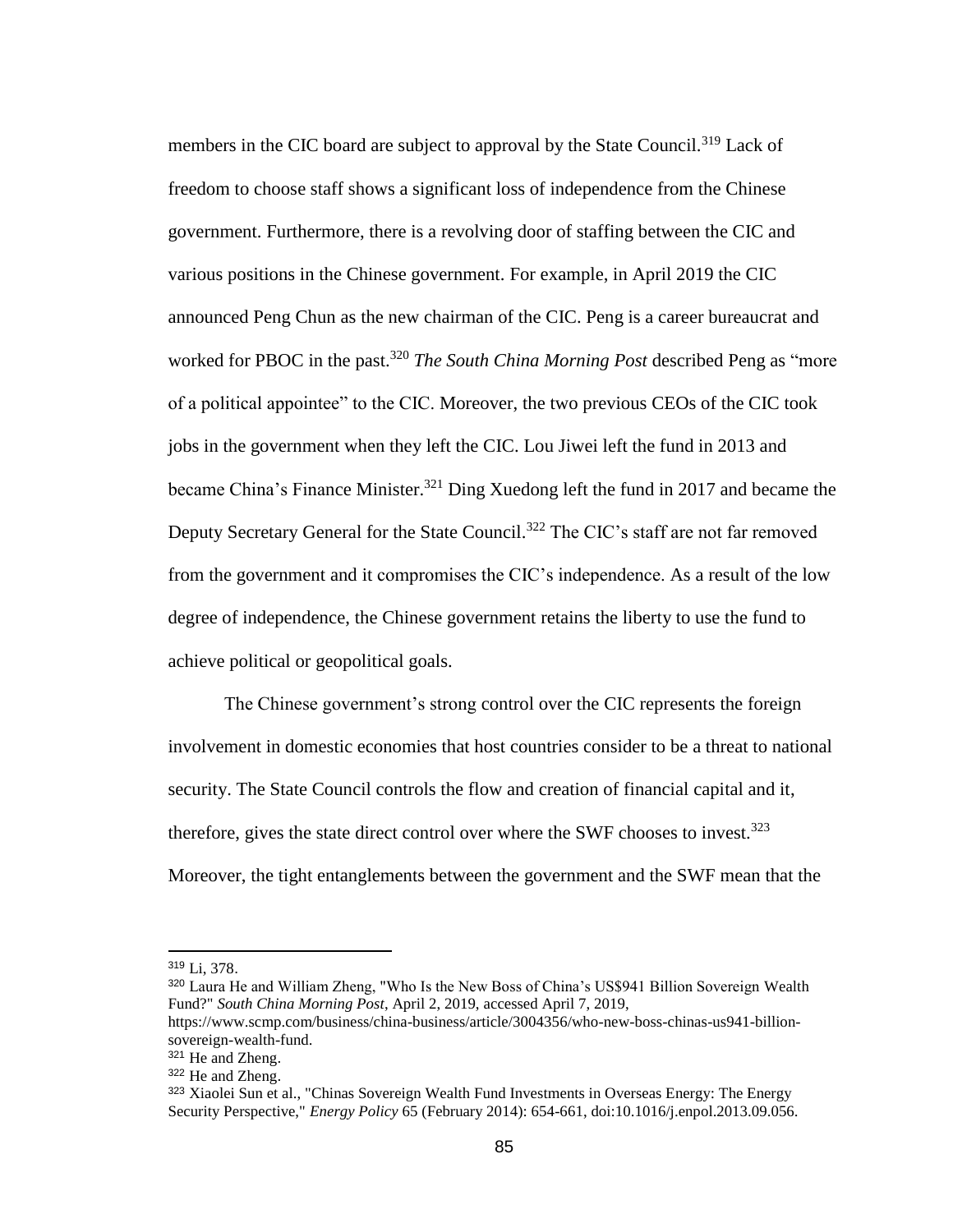success of CIC investments improve the Chinese economy and support the rule of the Communist Party of China (CPC).<sup>324</sup> The CPC's vested interest in the success of the CIC results in a SWF that is controlled by political interests.

## Domestic Politics

The CPC relies on the continued growth of the economy in order to sustain its control and the CIC plays a large role in that growth.<sup>325</sup> As a result, the CIC is an important institution for the party. The CIC is in competition with the State Administration of Foreign Exchange (SAFE), which manages the foreign exchange reserve in China.<sup>326</sup> SAFE has its own SWF arm with an extensive foreign investment portfolio that includes investments in Australian banks.<sup>327</sup> SAFE and the CIC compete within each other in order to receive funds from the State Council based on their evaluated performances.<sup>328</sup>

There is also lots of domestic attention given to the CIC. Investment decisions by the CIC are put under a magnifying glass by the Chinese government and the Chinese public. Neither of these groups tolerates losses by the fund. The Chinese media heavily criticized the CIC for the losses it incurred when it invested in the Blackstone Group in 2007.<sup>329</sup> Pressure from the government and the public to make successful investments

<sup>324</sup> Blanchard, 164.

<sup>325</sup> Blanchard, 163.

<sup>326</sup> Zhang, 100.

<sup>327</sup> Henk Overbeek and Bastiaan van Apeldoorn, *Neoliberalism in Crisis* (Hampshire, UK: Palgrave Macmillan, 2014).

<sup>328</sup> Overbeek and van Apeldoorn, 155.

<sup>329</sup> Charlie Cai and Iain Clacher, "Chinese Investment Goes Global: The China Investment Corporation," *Journal of Financial Regulation and Compliance* 17, no. 1 (2009): 9-15, doi: 10.1108/13581980910934009.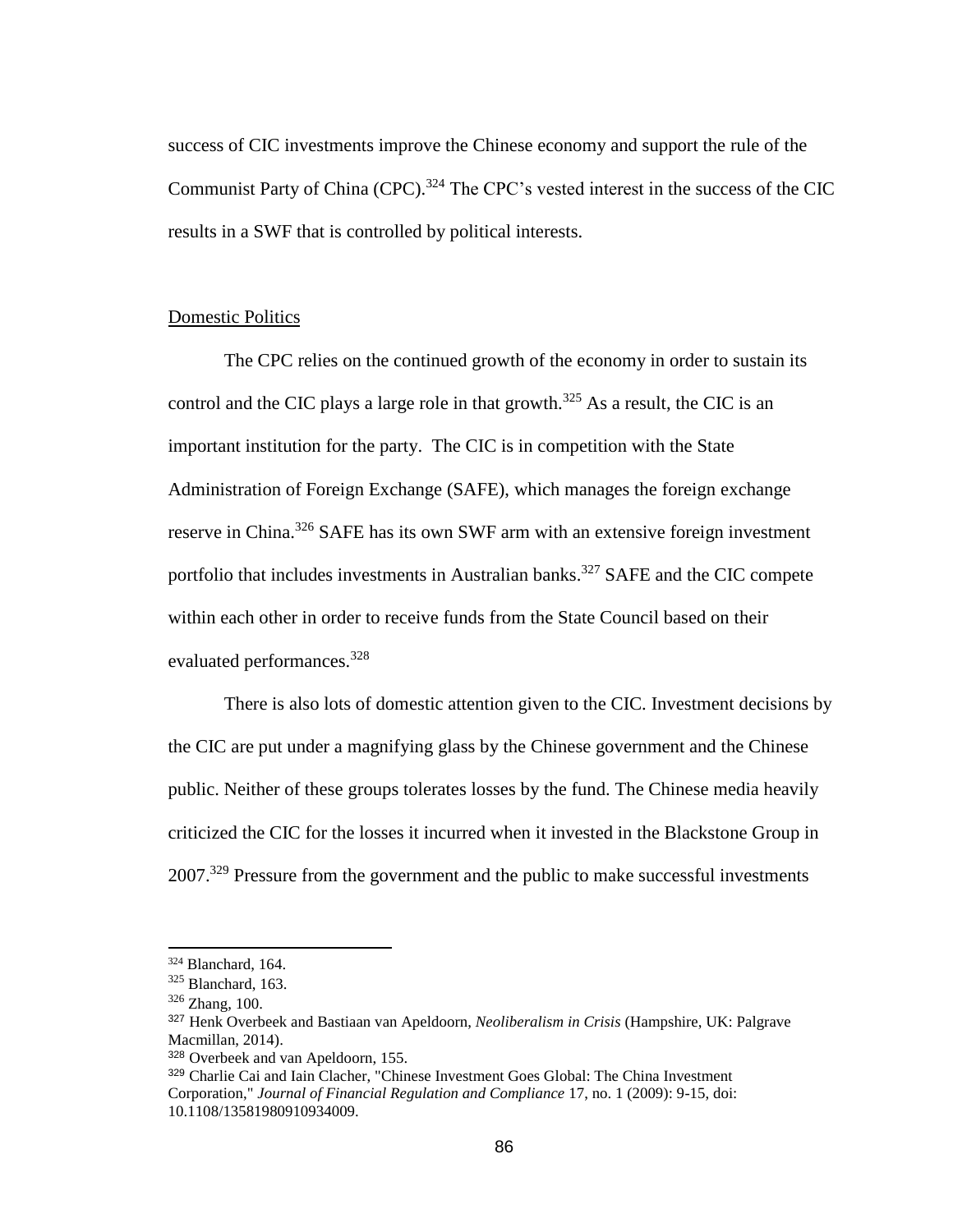with positive returns blocks the CIC from making investments for reasons other than commercial merit. Domestic disagreement on the use of the investment fund led to mismanagement. In addition to the international opposition to the creation of the CIC, there was also domestic opposition. However, the CIC's low level of transparency usually shields it from domestic criticism.

Chinese government ideology sometimes influences where the CIC chooses to invest. As a government-backed investment fund, the CIC serves as a proxy for the policy decisions of the Chinese government. Its role as a proxy is bolstered by its low degree of independence from the Chinese government. The CIC was considering investing in German-based Dresdner Bank, but ended up withdrawing because of "investment risk and political problems." Political problems were caused by German Chancellor Angel Merkel's visit to the Dalia Lama which is prohibited by Chinese government policy.<sup>330</sup> Investment in the bank would have caused domestic problems for the CIC. In this case, the domestic political preference of the Chinese government influenced the investment decisions of the CIC.

## **4.3: Transparency and Compliance with Rules**

Linaburg-Maduell Transparency Index

<sup>330</sup> Cai and Clatcher, 12.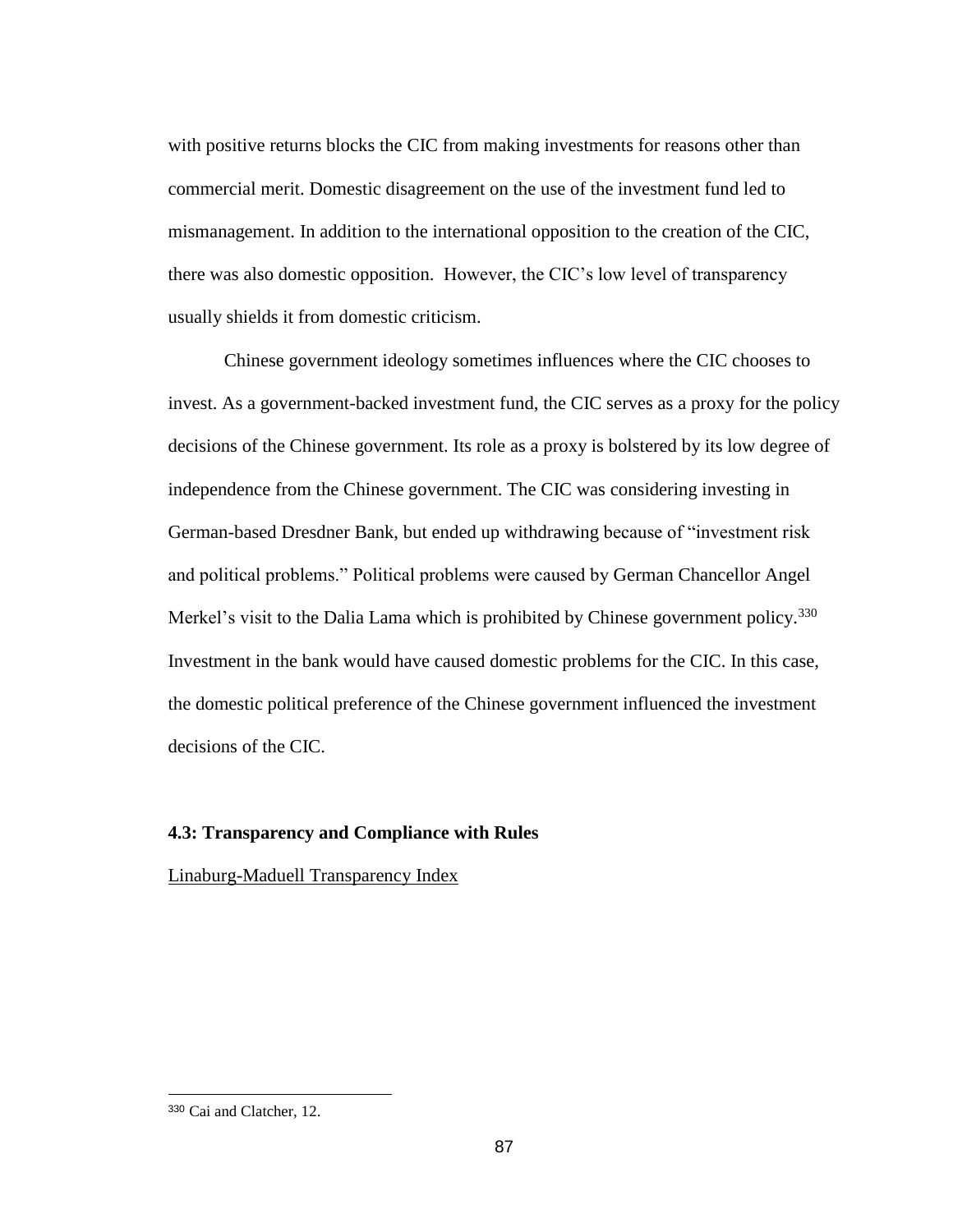

Data Source: The Sovereign Wealth Fund Institute

The CIC scores 7 out of 10 on the Linaburg-Maduell Transparency Index.<sup>331</sup> China is slightly above average compared to other SWFs in transparency. The average score on the Linaburg-Maduell Index is 6. For reference, Norway scores 10 on the index and is the next largest holder of assets. The CIC transparency trended upwards from its inception in 2007 to 2018. But in 2019, its transparency score was downgraded. From 2007-2007, the CIC's score increased from 3 to 6. From 2009-2010, the CIC's score increased from 6 to 7. From 2010-2014, the CIC's score increased from 7 to 8. In 2019, the Linaburg-Maduell Index downgraded the CIC's score back to  $7.^{332}$  When the CIC was a relatively new SWF, the continually increasing transparency rating was promising for the future of the fund. But the decrease in the fund's rating in 2019 is concerning for the

<sup>&</sup>lt;sup>331</sup> "Linaburg-Maduell Transparency Index (LMTI)," SWFI, 2018, accessed October 13, 2018, https://www.swfinstitute.org/statistics-research/linaburg-maduell-transparency-index/. <sup>332</sup> "Linaburg-Maduell Transparency Index (LMTI)," SWFI, 2018, accessed April 14, 2010,

https://www.swfinstitute.org/statistics-research/linaburg-maduell-transparency-index/.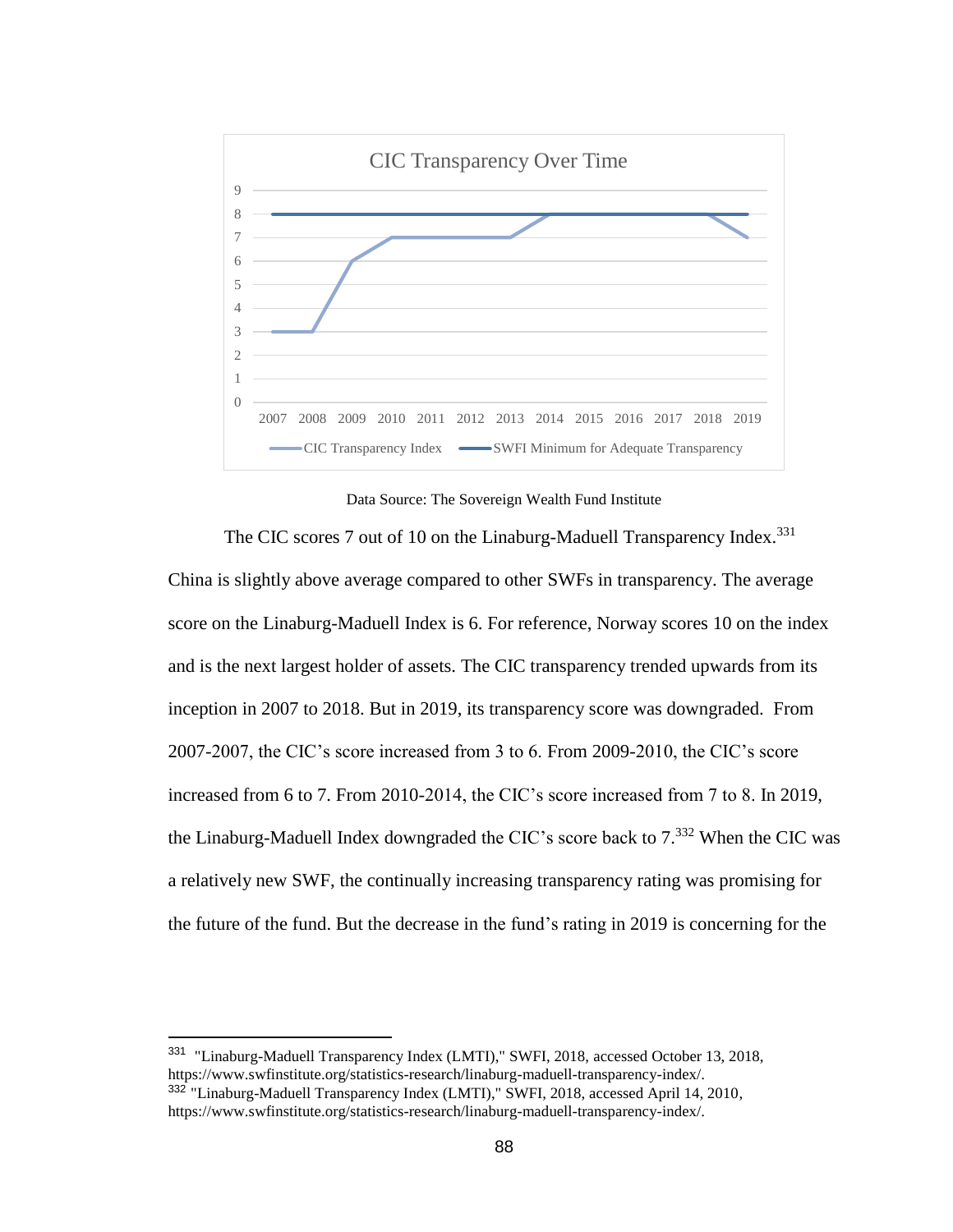improvement of the fund as it ages; it indicates that the CIC's practices changed and became less transparent from 2018-2019.

# Truman Scoreboard

The CIC scored 70 out of 100 on the Truman Scoreboard in 2016.<sup>333</sup> They rank  $20<sup>th</sup>$  out of 60 nonpension SWFs on the scoreboard. China's fund scores above the average score of 62 for that year. For context, the SWF with the most assets, Norway, scores a 96. The SWF next below China in assets, UAE, scores a  $68<sup>334</sup>$  The CIC is scoring a little above average on the Truman scoreboard but can improve to Norway's gold standard. However, the CIC's score is increasing on par with the average total increase of SWFs.<sup>335</sup> Its score increased to 70 in 2016 from 64 in 2012.<sup>336</sup> As SWFs in aggregate are increasing their accountability and transparency, so is the CIC according to the Truman Scoreboard. But, the CIC's status as the second largest SWF makes the difference between its score and Norway's score notable. The large impact that the CIC has on the global economy calls for an increase in transparency and accountability as a consequence of its size and power.

#### Overall Transparency and Accountability

The CIC discloses its legal relationship to the Chinese government on its website and annual reports. But much is still unknown about the CIC's operational relationship

<sup>333</sup> Stone and Truman, 8.

<sup>334</sup> Stone and Truman, 8.

<sup>&</sup>lt;sup>335</sup> Stone and Truman, 11.

<sup>336</sup> Bagnall and Truman.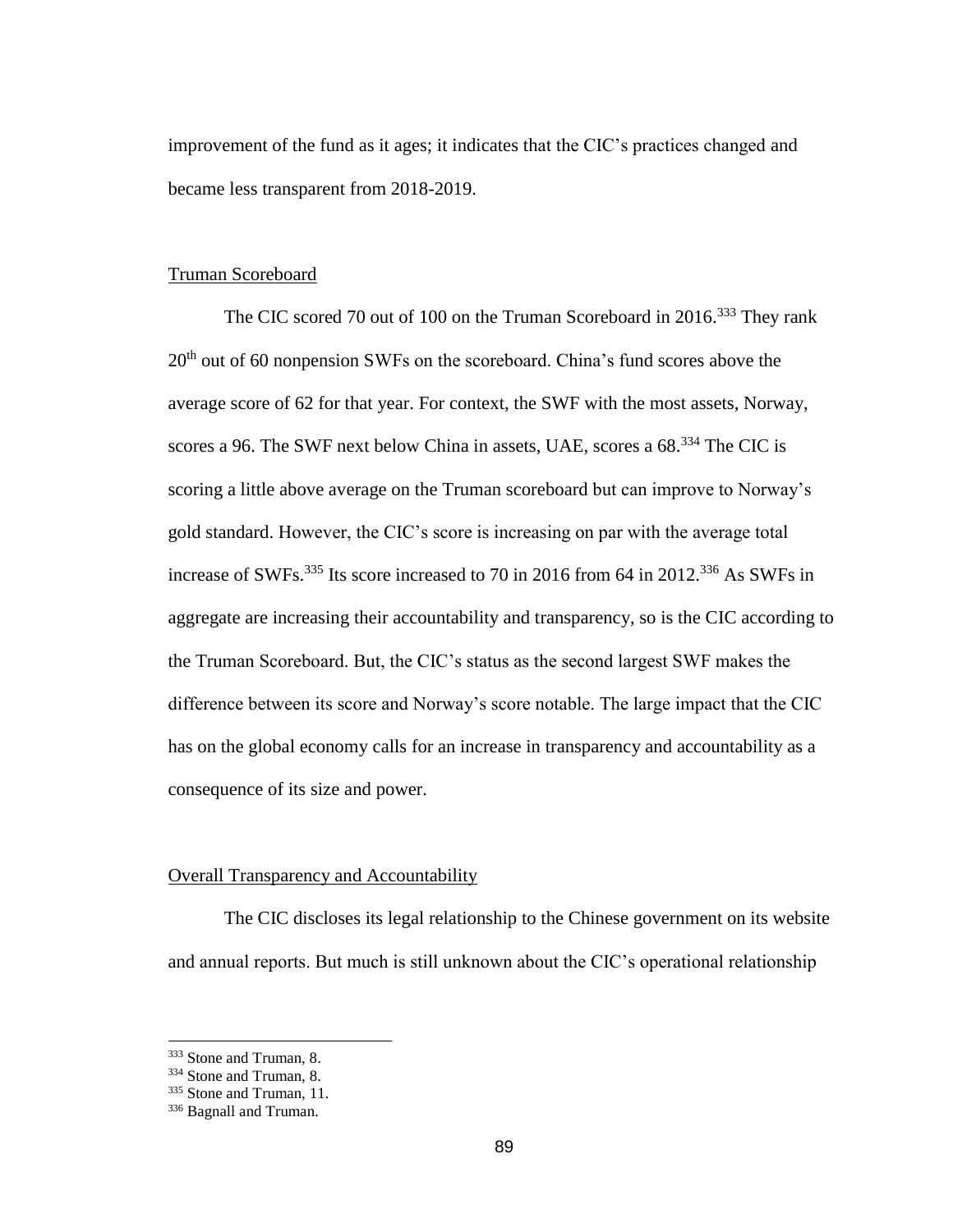with the government, specifically the MOF and PBoC. Unlike Russia, China, for the most part, discloses the amount that it invests in companies.<sup>337</sup> But it fails to disclose performance evaluations of its investments and information on its investment objectives.<sup>338</sup> Press releases announcing investments are often lagged, making it difficult to pinpoint investment timelines. Annual reports that the CIC publish are brief, incomprehensive, and delayed which limits their contribution to transparency.<sup>339</sup> Investments made by the CIC are announced by invested companies rather than the fund. But in 2010, the CIC sent the SEC a complete list of its US public equity portfolio. That same year it released its first annual report.

China's transparency and accountability ratings are, overall, average. For a relatively new SWF and a traditionally secretive government, it exceeds Western expectations. Additionally, the CIC has greater transparency than China's other investment arm SAFE. $340$  But the CIC's status as the second largest SWF warrants a higher standard of transparency. The CIC put a cap on its transparency when the Chairman of the CIC stated in 2007 that management would not jeopardize the fund's interest for the sake of transparency. It is, therefore, unlikely that the CIC will reach the transparency level of Norway's SWF. Furthermore, after 2012, China stopped disclosing its large equity investments outside of China. Its international equity investments may now be done by a third party which makes it them harder to track.<sup>341</sup>

<sup>337</sup> Zhang, 116.

<sup>338</sup> Zhang.

<sup>339</sup> Zhang, 117.

<sup>340</sup> Cheung, 137.

<sup>341</sup> Robert C. Pozen and Pablo Egana Del Sol, "Beware of Government-Sponsored Funds Pursuing Political Instead of Financial Gain.," *MarketWatch*, January 10, 2019, accessed January 30, 2019, https://www.marketwatch.com/story/beware-of-government-sponsored-funds-pursuing-political-instead-of-

financial-gain-2019-01-10?ns=prod/accounts-mw.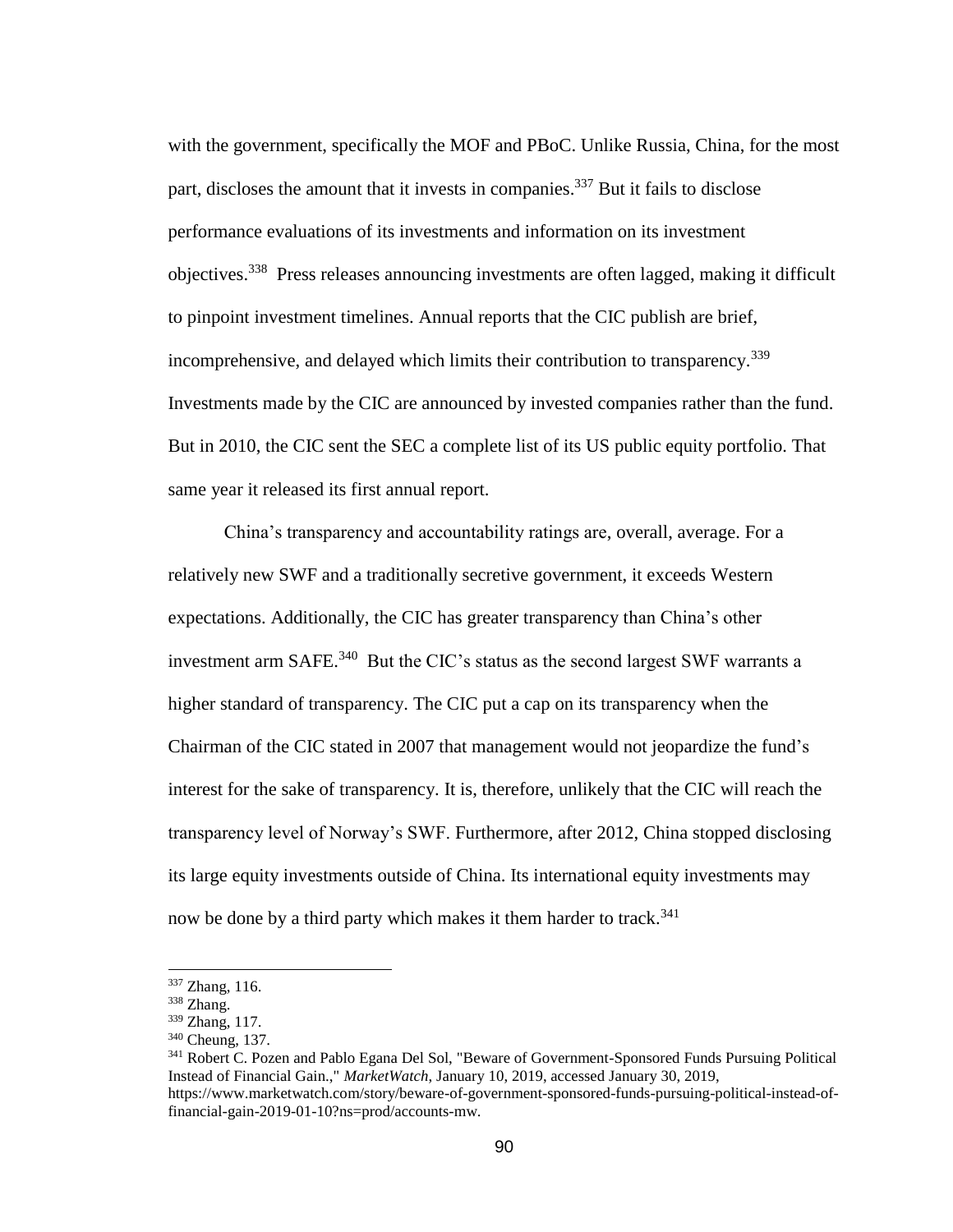The inconsistency of conclusions between the Linaburg-Maduell Transparency Index and the Truman Scoreboard regarding the CIC's growth of accountability and transparency makes it difficult to determine if the fund is making an effort to increase these qualities. But there are four things that can be concluded from evaluations of the CIC. First, the CIC does have room to grow in transparency and accountability according to Norway's levels but seems unwilling. Second, the amount of assets that the CIC holds increases its responsibility to be more transparent and accountable. Third, China's overall investment strategy is difficult to determine because of a lack of transparency in terms of which sectors the CIC aims to invest in.<sup>342</sup> Lastly, the lower transparency score that the CIC received on the Linaburg-Maduell Transparency Index in 2019 is worrying for host countries as the CIC becomes more powerful.

## Santiago Principles Compliance

The CIC is a founding member of the IFSWF and officially agrees to comply with the Santiago Principles.<sup>343</sup> The CIC also helped draft the Santiago Principles. On its website, the CIC details its compliance with the principles but does not specifically note that they are a part of the IFSWF.<sup>344</sup> The CIC's information disclosure on its adherence to the Santiago Principles needs to be improved.<sup>345</sup> One major principle that the CIC violates is independence from the government. As previously discussed, the CIC has an extremely low level of independence from the Chinese government. But, for an

<sup>342</sup> Ewa Cieślik, "Investment Strategy of Sovereign Wealth Funds from Emerging Markets: The Case of China," *Bulletin of Geography. Socio-economic Series* 24, no. 24 (2014): 27-40, doi: 10.2478/bog-2014- 0012.

<sup>343</sup> Martin, 3.

<sup>&</sup>lt;sup>344</sup> Stone and Truman, 18.

<sup>345</sup> Zhang, 114.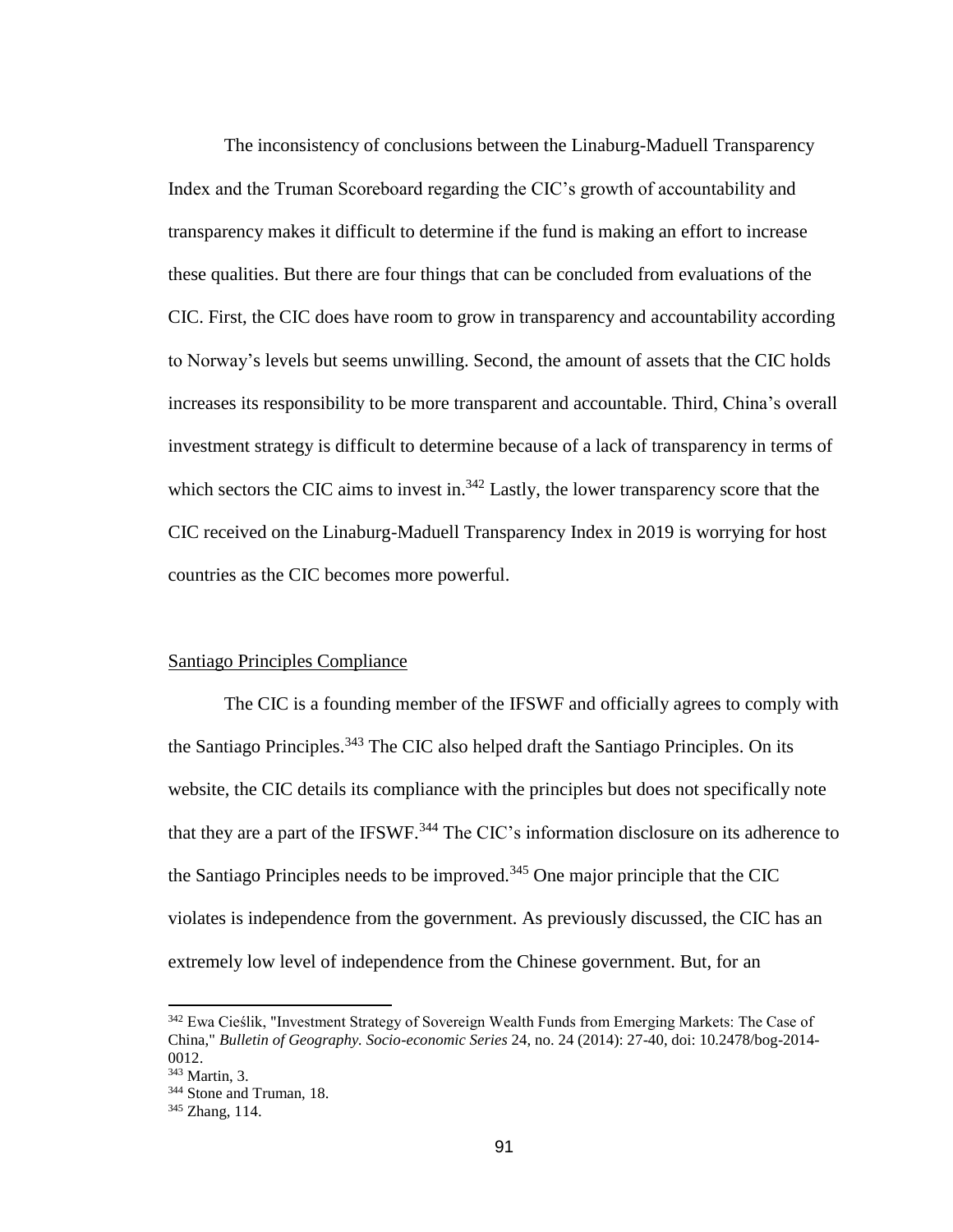undemocratic nation, China's SWF has a high degree of compliance with the Santiago Principles. China scores a 3.1 out 10 on the democracy index according to the Economist's Intelligence Unit's Index of Democracy 2017 but had a 70% compliance rate with the Santiago Principles according to the IFSWF in  $2010^{346}$  From 2010 to 2013, however, the CIC decreased to 61% compliance with the Santiago Principles. Decreasing compliance with the principles causes worry for security and stability in potential host countries as the CIC increases their assets and influence.

#### **4.4: Role in the 2008 Financial Crisis**

At the onset of the 2008 financial crisis, the CIC invested in failing US financial institutions and was dubbed "The Wall Street Savior" by the *Wall Street Journal.*<sup>347</sup> The CIC's actions during the crisis diminished protectionist attitudes of the US and Europe towards the fund for a short period after. The CIC supplied much-needed injections of capital into many Western financial institutions. It became a stabilizing force in an extremely volatile financial system. At the beginning of the crisis in the US in late 2007, China purchased 9.9% of Morgan Stanley. For a newly established SWF, a US \$5 billion investment was a substantial risk.<sup>348</sup> Additionally, the CIC invested US \$200 million in Visa and US \$3 billion in the Blackstone Group at its initial public offering in 2007. China's SWF was not the only SWF that invested in US financial institutions during the

<sup>&</sup>lt;sup>346</sup> Sven Behrendt, "Sovereign Wealth Funds and the Santiago Principles: Where Do They Stand?" *Carnegie Middle East Center*, no. 22 (2010).

<sup>347</sup> Shih-Ping, 90.

<sup>&</sup>lt;sup>348</sup> Gordon L. Clark and Ashby H B Monk, "The Political Economy of US—China Trade and Investment: The Role of the China Investment Corporation," *Competition & Change* 15, no. 2 (2011). doi:10.1179/102452911x13025292603598.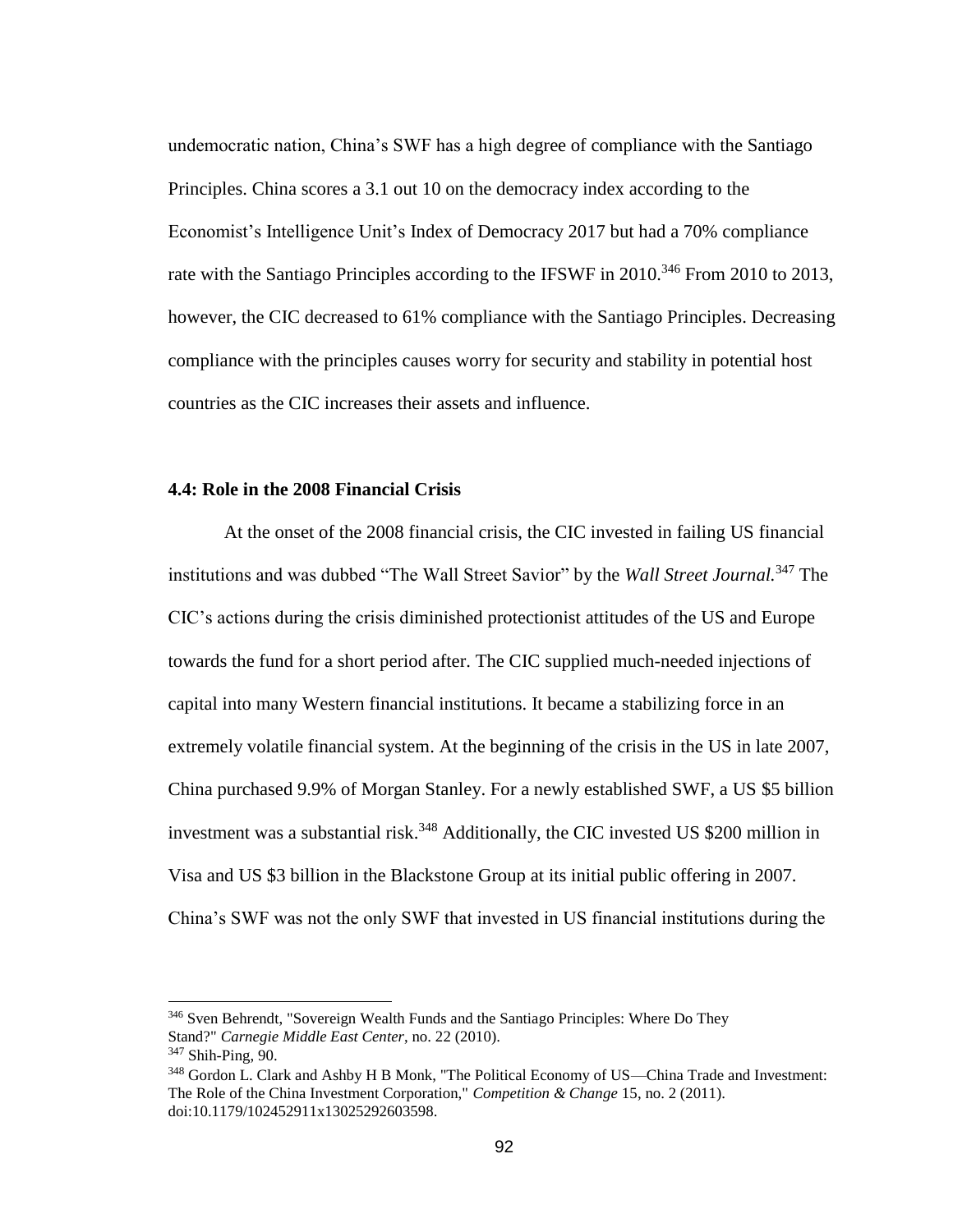financial crisis. Various Asian and Middle Eastern SWFs invested a total of US \$200 billion by 2008. The CIC's investment in Morgan Stanley and Blackstone ended poorly for the fund in the immediate aftermath as it incurred large short-term losses from the investments.<sup>349</sup> But long-term, the CIC's US \$5.6 billion stake in Morgan Stanley ended up bringing in a substantial profit as shares rose  $10\%$  by  $2019$ .<sup>350</sup>

China recognizes the substantial role that it played during the crisis. The country credits itself with easing US economic failure and promotes its increased importance to the US economy as a result.<sup>351</sup> The Chairman of the CIC claims that the CIC's aim is to stabilize the economy because of its role during the crisis. China's investment in US financial institutions during their time of need has not been overlooked by the US. The US turned to China as a stable investor in times of economic instability after the crisis. Protectionist attitudes towards the CIC diminished during the period following the crisis, making it easier for the CIC to invest in Western markets.<sup>352</sup> Mostly due to the Trump Administration's rhetoric toward China, the good opinion of Chinese investment has shifted since the end of the crisis.

The CIC's actions during the 2008 financial crisis also have geopolitical consequences, whether they were intended or not. Massive investments into the financial sector during a time of global economic vulnerability provided China with increased power over financial resources, which in turn grants them influence in the US. With their

<sup>349</sup> Balding and Chastagner, 349.

<sup>350</sup> Nisha Gopalam, "China's \$1 Trillion Sovereign Wealth Fund Has Gone Quiet," *Washington Post*, April 8, 2019, accessed April 14, 2019, https://www.washingtonpost.com/business/chinas-1-trillion-sovereignwealth-fund-has-gone-quiet/2019/04/07/ade381c4-5989-11e9-98d4-

<sup>844088</sup>d135f2\_story.html?utm\_term=.6770fcdfdb7f.

<sup>351</sup> Yost.

 $352$  Yiwen Fei, Xichi Xu, and Rong Ding, "Sovereign Wealth Fund and Financial Crisis – a Shifting Paradigm," *China Finance Review International* 3, no. 1 (2013), doi: 10.1108/20441391311290776.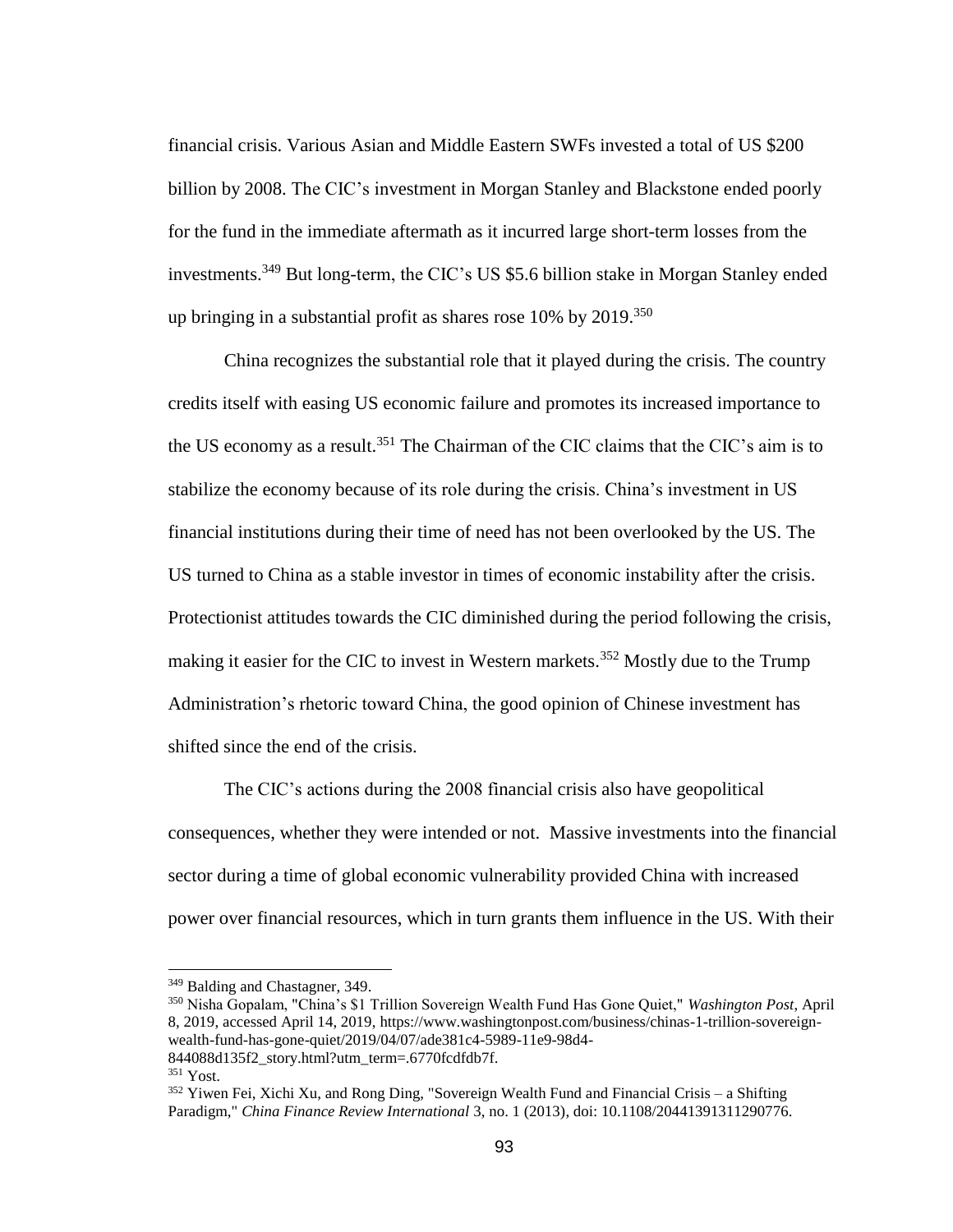increased control, China can influence the economy by promoting its ideological preferences and advancing its own economic policy.<sup>353</sup> Regardless of whether China intended to have this effect when they made the investments, the geopolitical advantage remains.

## **4.5: Geopolitical Actions**

The two most notable reasons why the CIC is seen as both a commercial and a political body is because of the fund's lack of independence from the Chinese government and because the CIC invests most prominently in strategic sectors. Financial, energy, information technology, consumer discretionary, and consumer staples made up 70% of the CIC's investment portfolio in mid-2013.<sup>354</sup> China's position as a strategic investor means that it pursues investments that will increase national security threats to host countries and further domestic political goals rather than just commercial profits. China uses its SWF as both a tool of soft power as well as a blunt economic weapon.<sup>355</sup>

## US Concerns

There is little direct evidence of China using the CIC for geopolitical reasons, but there still is a large potential for the geopolitical use of the fund. The US has three concerns regarding the CIC. First, the US is skeptical that the CIC's investments are based on merit and projection of long-term profits and are not politically motivated.<sup>356</sup>

<sup>353</sup> Blanchard, 164.

<sup>354</sup> Cieślik, 35.

<sup>355</sup> Blanchard, 156.

<sup>356</sup> Martin, 10.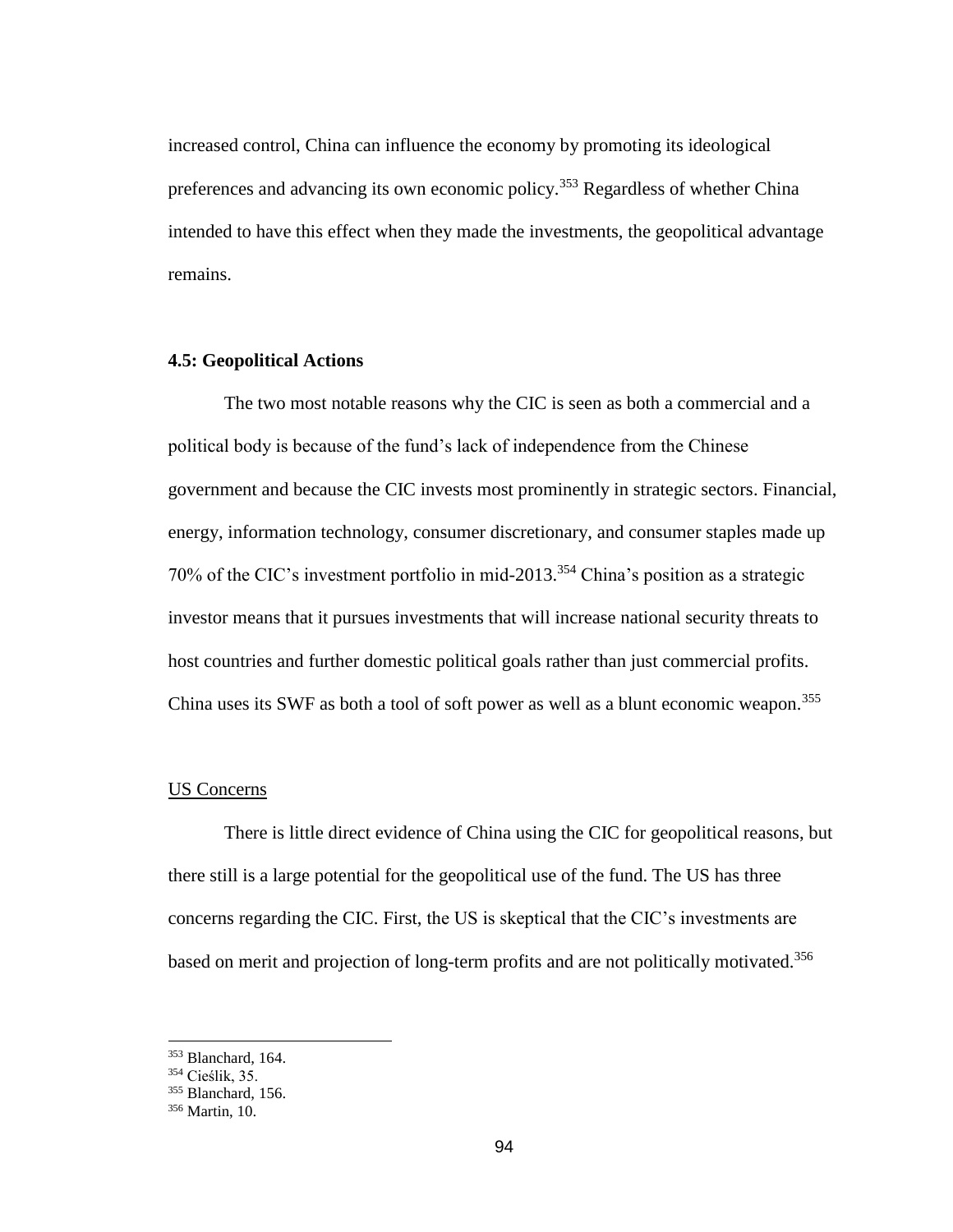The second concern is related to the CIC's 'passive' investments.<sup>357</sup> Long-term investments, like the ones CIC makes, create a dependence on Chinese investment. Greater dependence allows China a greater ability to disrupt the US economy. The third concern is due to the CIC concentrating its investments in what the US defines as 'strategic' sectors of the economy such as energy and technology. When the CIC was established, the ability of China to gain control over key industries or acquire user rights of natural resources concerned the US. But investment in US technology is now proving to pose a more pressing threat. The FBI identified Chinese economic espionage, such as stealing US technology, as a critical threat to economic and national security in 2018.<sup>358</sup> China exploits American technology to develop its own economy, compromising the earned American advantage.<sup>359</sup> Current backlash and investigations from the US regarding Chinese hacking and spying operations could cause China to look for more legitimate ways of obtaining American technology. Investing in American technology companies through the CIC presents China with an opportunity to access this technology. Strategic sectors, like technology, also tend to have the most stable rates of return and therefore geopolitical motives may not be all that causes the CIC to invest in those sectors. But the threat of technology theft from China is a major threat to the US and the CIC could be used as a vehicle for it.

# **Constraints**

<sup>357</sup> Martin, 10.

<sup>358</sup> Dustin Volz and Aruna Viswanatha, "FBI Says Chinese Espionage Poses 'Most Severe' Threat to American Security," *The Wall Street Journal*, December 12, 2018, accessed April 12, 2019, https://www.wsj.com/articles/senate-sifts-evidence-of-chinese-cyberespionage-11544635251?ns=prod/accounts-wsj.

<sup>359</sup> Volz and Viswanatha.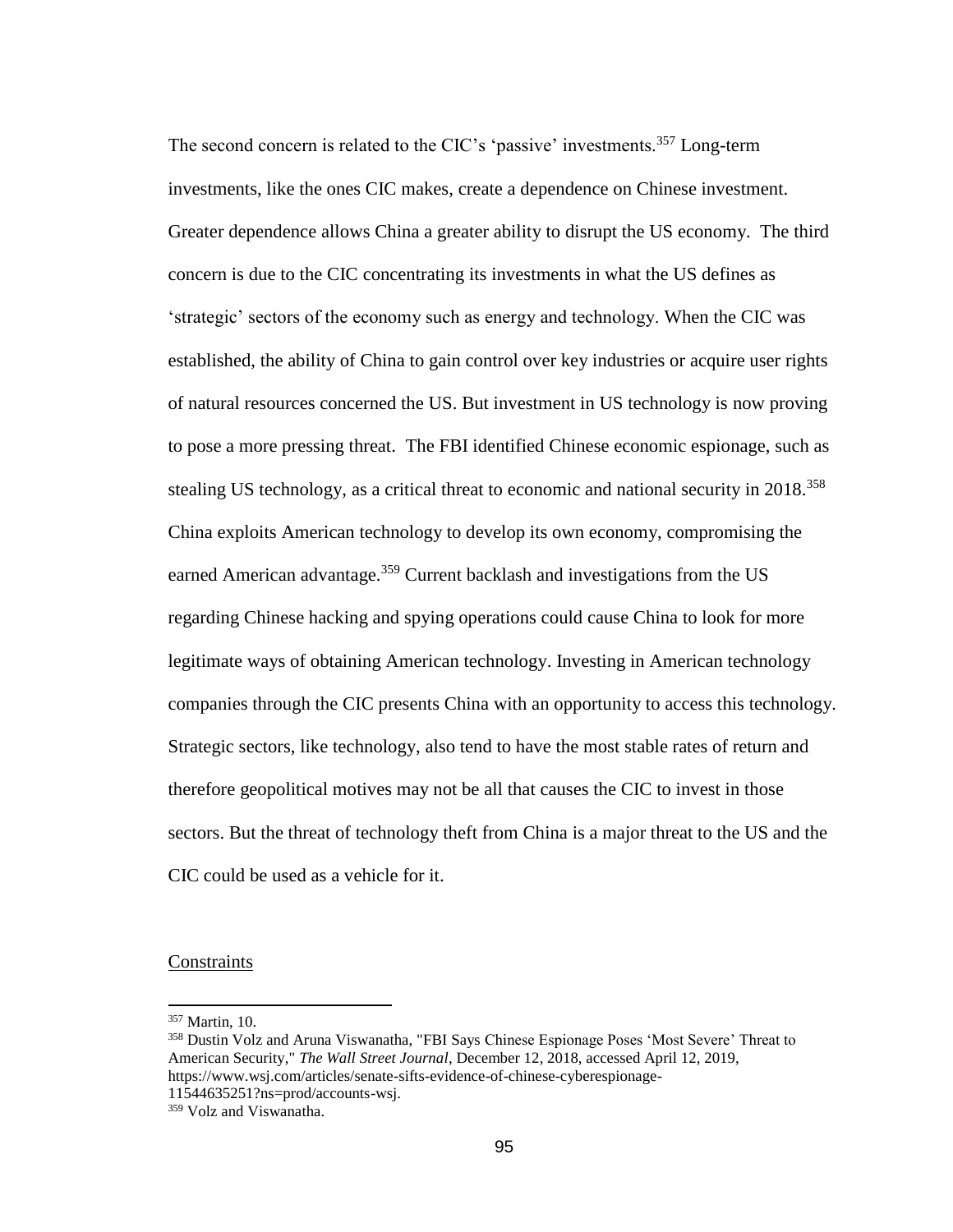Asian SWFs typically have domestic constraints that make it difficult for them to be used as geopolitical tools. There are various interests that compete for sovereign wealth and as a result, it is difficult for the SWFs of these nations to have a single investment strategy.<sup>360</sup> China's SWFs are constrained by these pressures and cannot be easily deployed as a geopolitical strategy.<sup>361</sup> The CIC, in particular, cannot access additional funds from the foreign exchange reserves if it is not profitable. But all governments have geopolitical motives and the CIC's low degree of independence makes it more vulnerable to exploitation for geopolitical goals.

Furthermore, of the CIC's US \$914 billion dollars in assets, only US \$196 billion are foreign assets. Most of the CIC's investments are channeled toward domestic uses rather than investments abroad.<sup>362</sup> Only 24% of assets are deployed abroad, causing the fund's monetary influence to diminish outside of China. Domestic assets also have higher rates of returns than foreign investments. Foreign assets have grown by 5% to US \$196 billion over the last three years, but domestic assets have doubled to US  $$614$  billion.<sup>363</sup> Because of China's strict guidelines on maximizing returns, foreign assets are more likely to be traded for domestic assets. When fewer assets are internationally deployed, there are fewer opportunities to use the CIC to achieve geopolitical goals. But domestic investment also serves a political purpose. Investment by the CIC into the domestic economy strengthens China's economy and consequently the CPC. While there may be

<sup>360</sup> Lavelle, 190.

<sup>361</sup> Lavelle, 190.

<sup>&</sup>lt;sup>362</sup> Stone and Truman, 3.

<sup>363</sup> Stone and Truman, 5.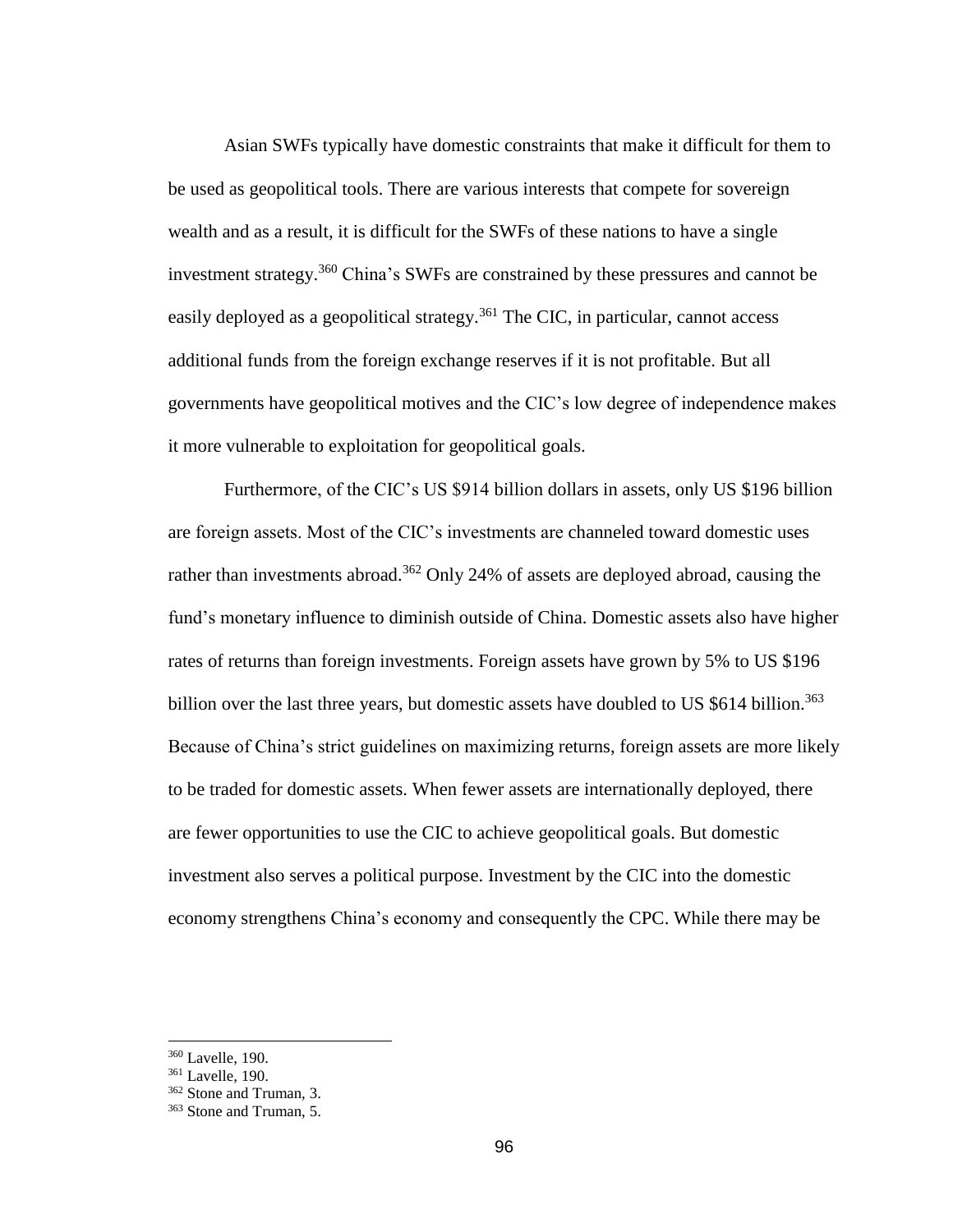certain restraints on the geopolitical use of the CIC, the low degree of independence guarantees its use as a political tool by the CPC.

#### Diplomacy

There are several potential uses of the CIC for the Chinese government that concern the US. The first is as a political bargaining chip in Chinese diplomacy. Because the CIC manages a large amount of assets, its investment potential raises China's status and the power that China has in the international economic and political arena. As the main competitor of the United States for global influence, China's economic power through the CIC poses a major threat to US foreign policy implementation.

China's SWFs are a key aspect of modern-day Chinese diplomacy.<sup>364</sup> Potential investment is a motivator, especially in developing countries, to acquiesce to China's foreign policy or cultivate friendly relations with China. Chinese influence on US foreign policy due to the US debt that China owns, is seen as a vehicle of diplomacy by the international community due to the increased alignment of the two countries.<sup>365</sup> The CIC's investment in the Blackstone Group propelled its co-founder, Stephen Schwarzman, to a diplomatic role between the US and China.<sup>366</sup> Schwarzman served as an informal economic advisor to President Trump. Chinese President Xi Jinping relied on Schwarzman as an informal link to the Trump Administration.<sup>367</sup> Schwarzman's

<sup>364</sup> Shih-Ping, 87.

<sup>365</sup> Yost.

<sup>366</sup>Alexandra Stevenson, "China Sells Stake in Blackstone as Deal Scene Turns Sour," *The New York Times*, March 14, 2018, accessed January 25, 2019,

https://www.nytimes.com/2018/03/14/business/blackstone-cic-china.html.

<sup>367</sup> Michael Kranish, "Trump's China Whisperer: How Billionaire Stephen Schwarzman Has Sought to Keep the President Close to Beijing," *The Washington Post*, March 12, 2019, , accessed December 12, 2018, https://www.washingtonpost.com/politics/trumps-china-whisperer-how-billionaire-stephen-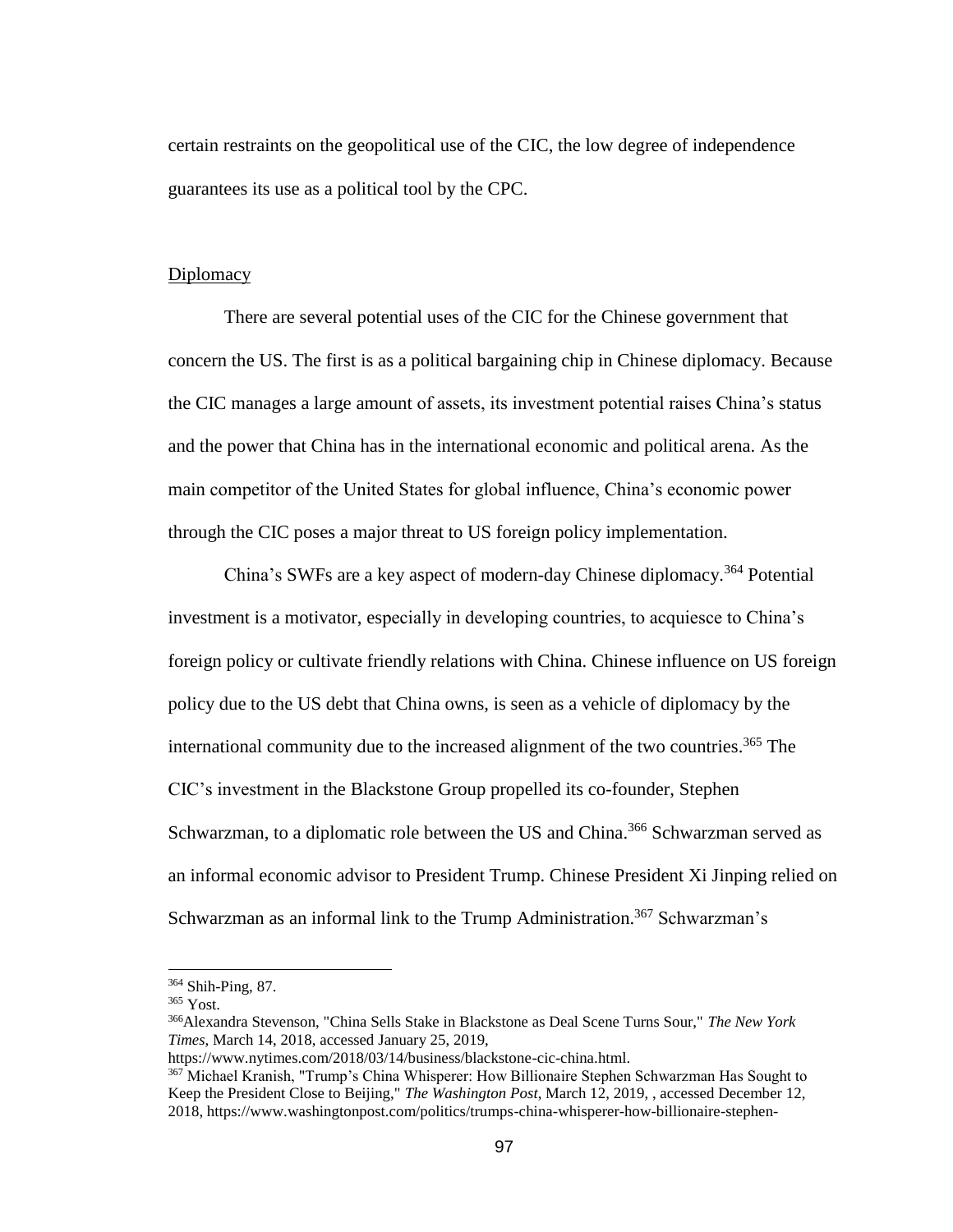consistent message to President Trump at the beginning of the administration was to keep the importance of the China-US economic relationship in mind.<sup>368</sup> The CIC's investment in Blackstone succeeded in encouraging the US to remain friendly to Chinese economic interests for a short period of time. Despite his fiery campaign statements against the US economic relationship with China, directly after his inauguration in 2017 Trump adopted a warmer diplomatic relationship with China and President Xi.<sup>369</sup>

But Schwarzman's influence over Trump seems limited due to the escalating trade war that began between the US and China in 2018. The relationship between Trump and Xi flipped when the US implemented 'global safeguard tariffs' in February 2018 and tariffs specifically against Chinese products in March of 2018. Also in March of 2018, the CIC ended their 11-year investment in the Blackstone Group.<sup>370</sup> The reason for the sale of the CIC's stake in the firm was undisclosed, as well as the size of the stake.<sup>371</sup> When Blackstone went public, the CIC purchased a 9.9% stake in the firm, a US \$3 billion investment.

It is unclear whether China was sending a message to Trump and his allies by terminating its Blackstone investment, but it does indicate that China has the potential to use CIC investments to send political messages to the US government. However, since the CIC's divestment of Blackstone, the fund has been quiet.<sup>372</sup> The CIC could be taking

schwarzman-has-sought-to-keep-the-president-close-to-beijing/2018/03/11/67e369a8-0c2f-11e8-95a5 c396801049ef\_story.html?noredirect=on&utm\_term=.733c54b2743a.

<sup>368</sup> Kranish.

<sup>369</sup> Dorcas Wong and Alexander Chipman Koty, *The US-China Trade War: A Timeline*, issue brief (Dezan Shira & Associates, 2019).

<sup>&</sup>lt;sup>370</sup> Sumeet Chatterjee and Matthew Miller, "China Sovereign Fund Exits Blackstone Investment After 11 Years," *Reuters*, March 13, 2018, accessed November 11, 2018, https://www.reuters.com/article/usblackstone-group-cic/china-sovereign-fund-exits-blackstone-investment-after-11-years-idUSKCN1GQ09T. <sup>371</sup> Stevenson.

<sup>372</sup> Gopalan.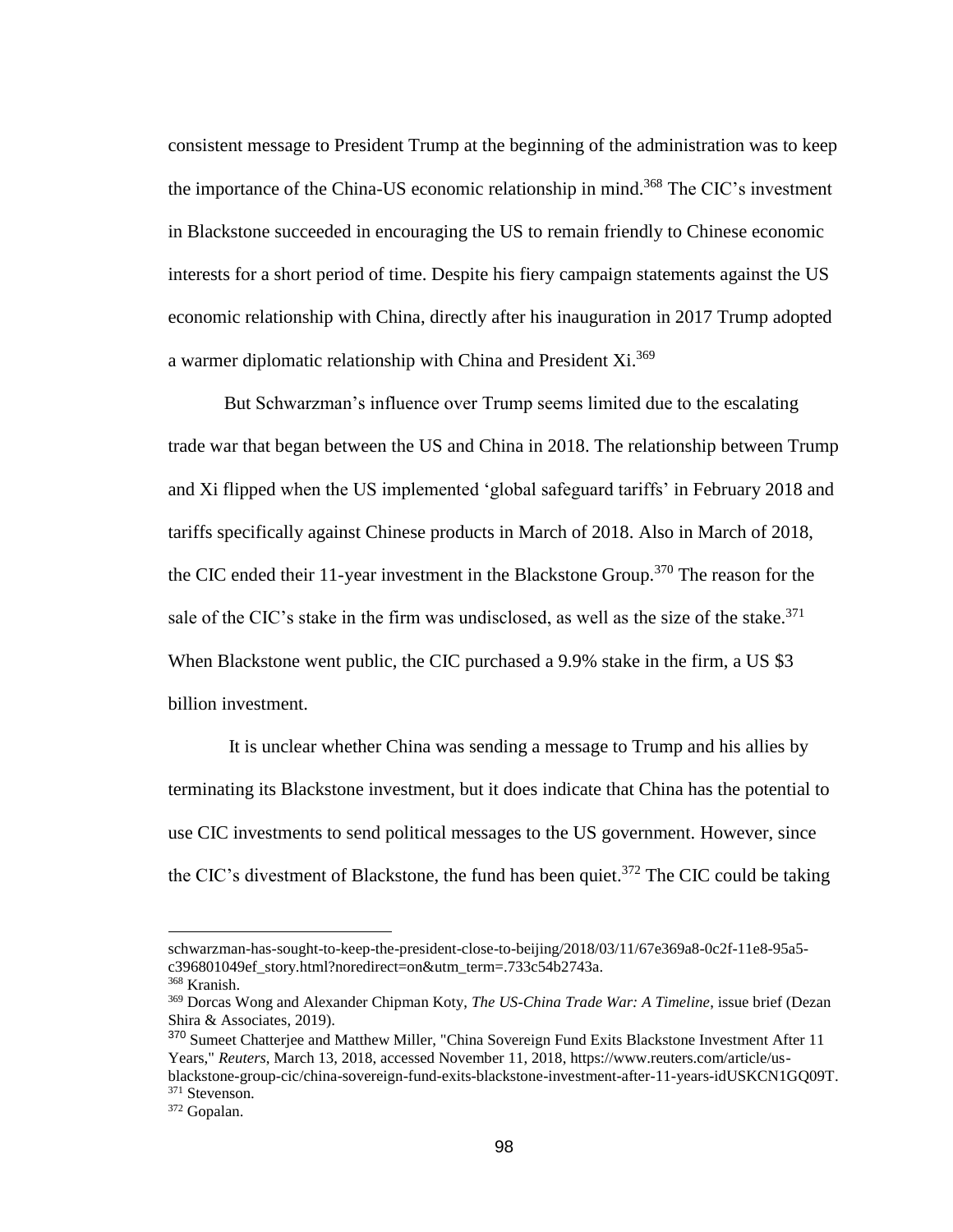a cautious approach to their US investments because of difficult relations with the US or because it went without a chairman from February 2017 to Peng's succession in March 2019.<sup>373</sup>

#### Influence on Portfolio Companies

Influence on portfolio companies is a major national and economic security threat that SWFs pose to the US. But this is not a geopolitical strategy that the CIC has deployed thus far. The CIC has a growing overseas investment portfolio of strategic minority stakes but does not actively take seats on boards of their investments.<sup>374</sup> For example, the CIC declined taking seats on the boards of Morgan Stanley and the Blackstone Group, two US-based financial institutions, in 2007. Schwarzman, the CEO of Blackstone, described the deal with the CIC as "purely commercial."<sup>375</sup> The fund also refrained from taking controlling stakes in foreign companies, especially in the  $US.^{376}$  By taking minority stakes, China avoids suspicion from US politicians. The CIC makes a majority of its investment through a third party to limit direct interaction with companies.<sup>377</sup> As passive investors, the CIC is motivated by long-term returns and small risk.<sup>378</sup> Because of this goal, it tends to gravitate toward minority stake investments. Moreover, purchasing minority stakes does not require US government approval. Even though the CIC had the potential and opportunity to have influence over its portfolio

<sup>373</sup> Gopalan.

<sup>374</sup> Chris Carr, "National Interest' Concerns and Uncertain Investment Regimes Are Impeding Important Investments by Sovereign Wealth Funds," *Harvard Business Law Review*, 2013.

<sup>375</sup> Martin, 8.

<sup>376</sup> Blanchard, 168.

 $377$  Yost.

<sup>378</sup> Fei, Xu, and Ding, 47.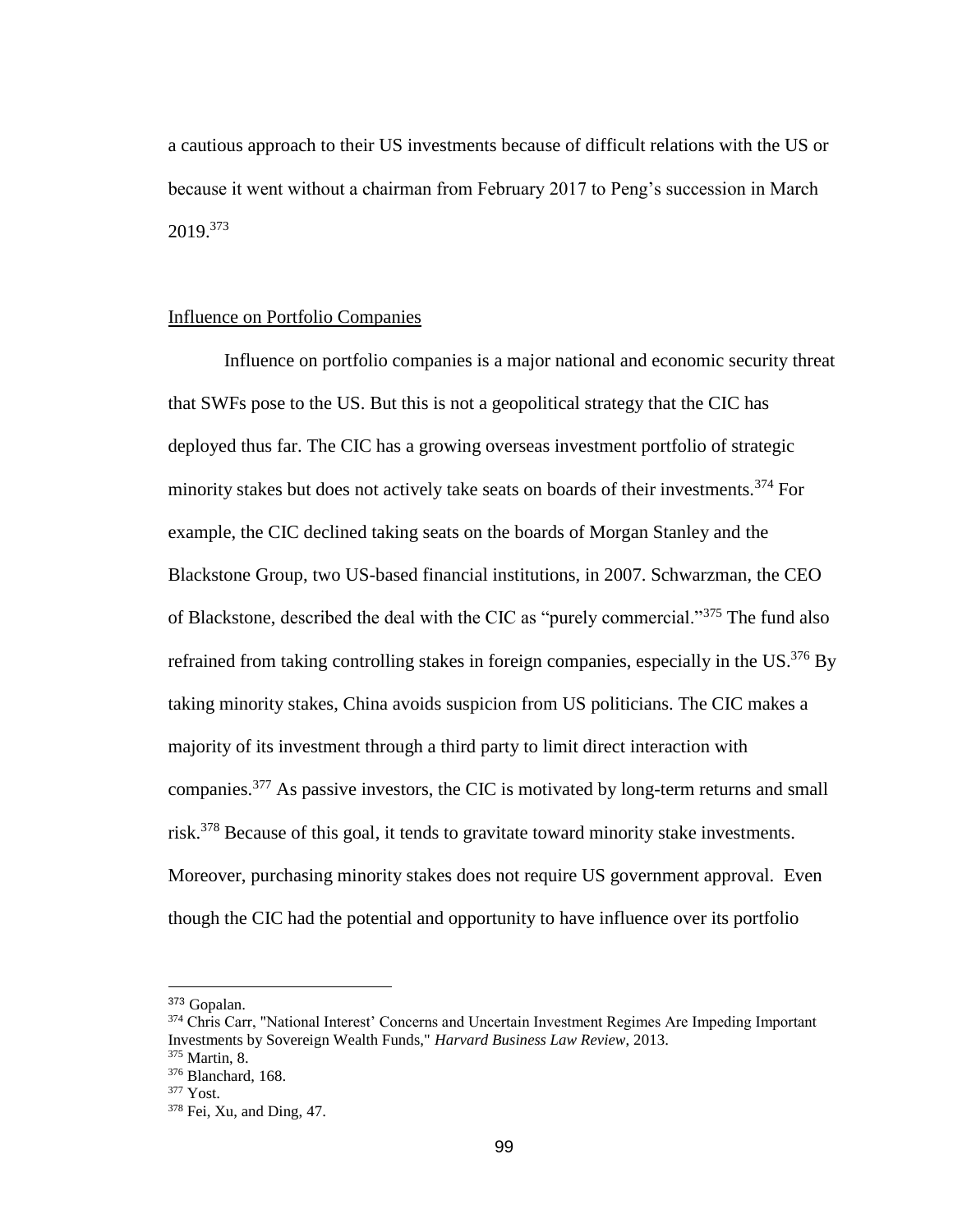companies, it declined to do so for commercial reasons. But the opportunity is still available for China to take advantage of.

When German Chancellor Angela Merkel visited China in 2007, Chinese officials told her that the CIC had no intention of buying strategic stakes in big Western companies, infrastructure, overseas airlines, telecommunications, or oil companies.<sup>379</sup> While the CIC has not purchased majority stakes in these Western sectors, it has still invested in them, especially in infrastructure. Specifically, the CIC invested in water and airports in Britain, power providers in France, and toll roads in Australia.<sup>380</sup> These investments are in accordance with the goals of the Belt and Road Initiative to connect China with both Western Europe and Australia.

## Soft Power Capacity

The CIC's opportunity to promote Chinese power has been primarily through soft power.<sup>381</sup> The State Council can choose to use the fund to promote Chinese foreign policy goals. Because the fund can bestow substantial investments on companies and countries, it carries the ability to spread the CPC's message, influence, and foreign policy goals throughout the world. Soft power remains a cornerstone of US foreign policy. Competition with China for influence in developing countries will become more difficult for the US because it does not have a fund of that size. For example, the CIC's alignment with the goals of the Chinese government's Belt Road Initiative allows China to use soft power through the CIC, a point which will be expanded on later in the chapter.

<sup>379</sup> Lum.

<sup>380</sup> Blanchard, 166.

<sup>381</sup> Blanchard, 168.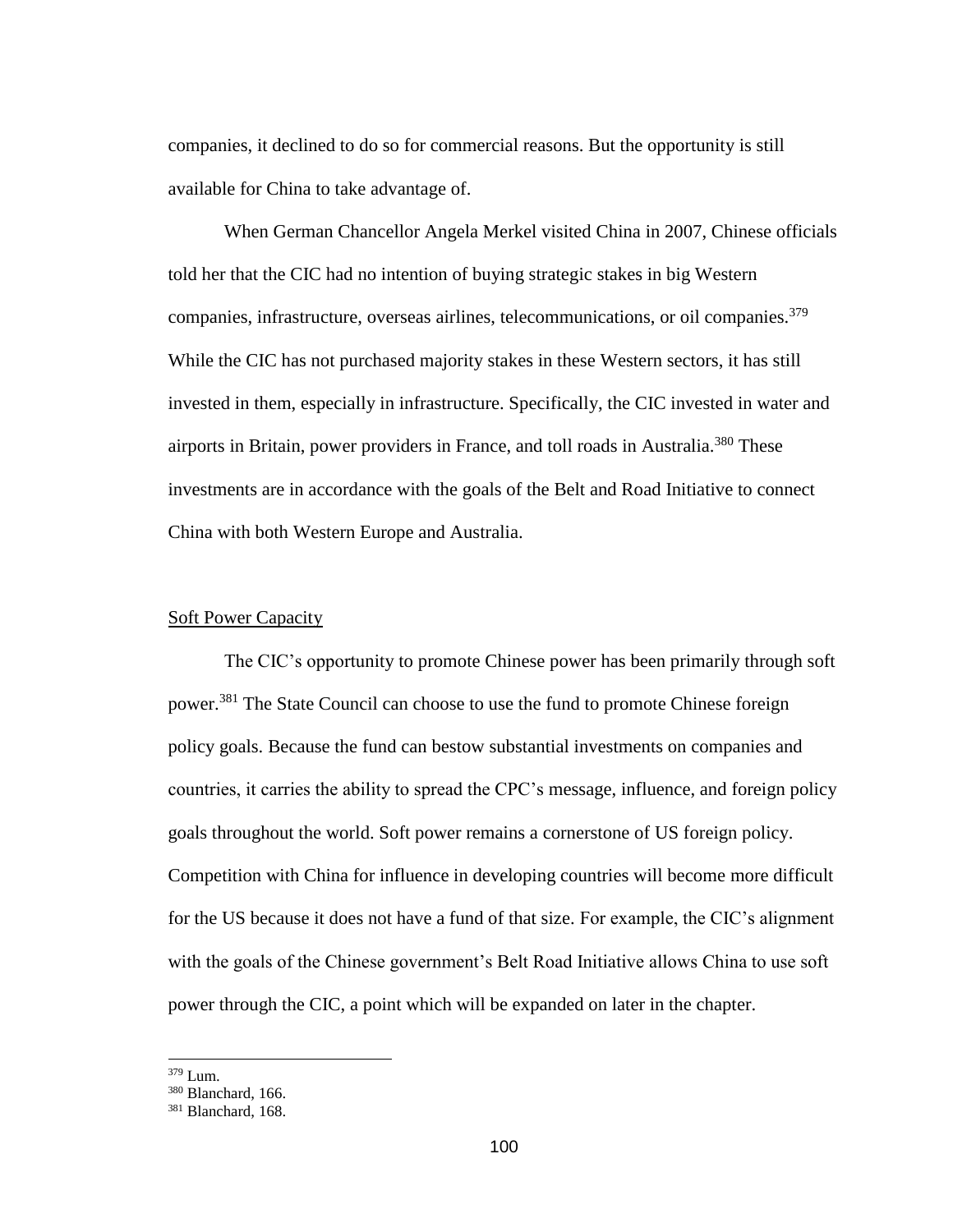The SWF can also obtain information about overseas economies and influence the economic policies of the host countries through their investments.<sup>382</sup> The CIC has access to over a trillion US dollars. They could purchase top US companies and, consequently, wield significant power in the US economy.<sup>383</sup> If the CIC decided to take board positions in the future, it could have access to sensitive technology. Soft power can also be used to pressure invested companies to promote China's economic prospects and the financial status of other Chinese companies.<sup>384</sup> Access to technology, especially relating to nuclear weapons, is a specific concern of the US regarding SWFs in general.

The CIC can also unintentionally wield soft power.<sup>385</sup> Concerns over the CIC's ability to harness soft power increased when it invested in major financial institutions at the onset of the financial crisis because it provided economic stability.<sup>386</sup> It is unclear if the Chinese intended to influence the perception of China through their investments during the 2008 financial crisis. Furthermore, it is unknown if those investments helped the long-term perception of the CIC by providing market stability or hurt it by appearing as opportunistic. But, the CIC's investments in Western financial institutions during the 2008 financial crisis improved public opinion of the fund throughout the world for a short period of time. They succeeded in rehabilitating the image of the CIC for at least a short time in the US and for a longer period in Western Europe.

# Strategic Sector Targeting

<sup>382</sup> Shih-Ping, 88.

<sup>383</sup> Lum.

<sup>384</sup> Martin, 18.

<sup>385</sup> Lum.

<sup>386</sup> Lum.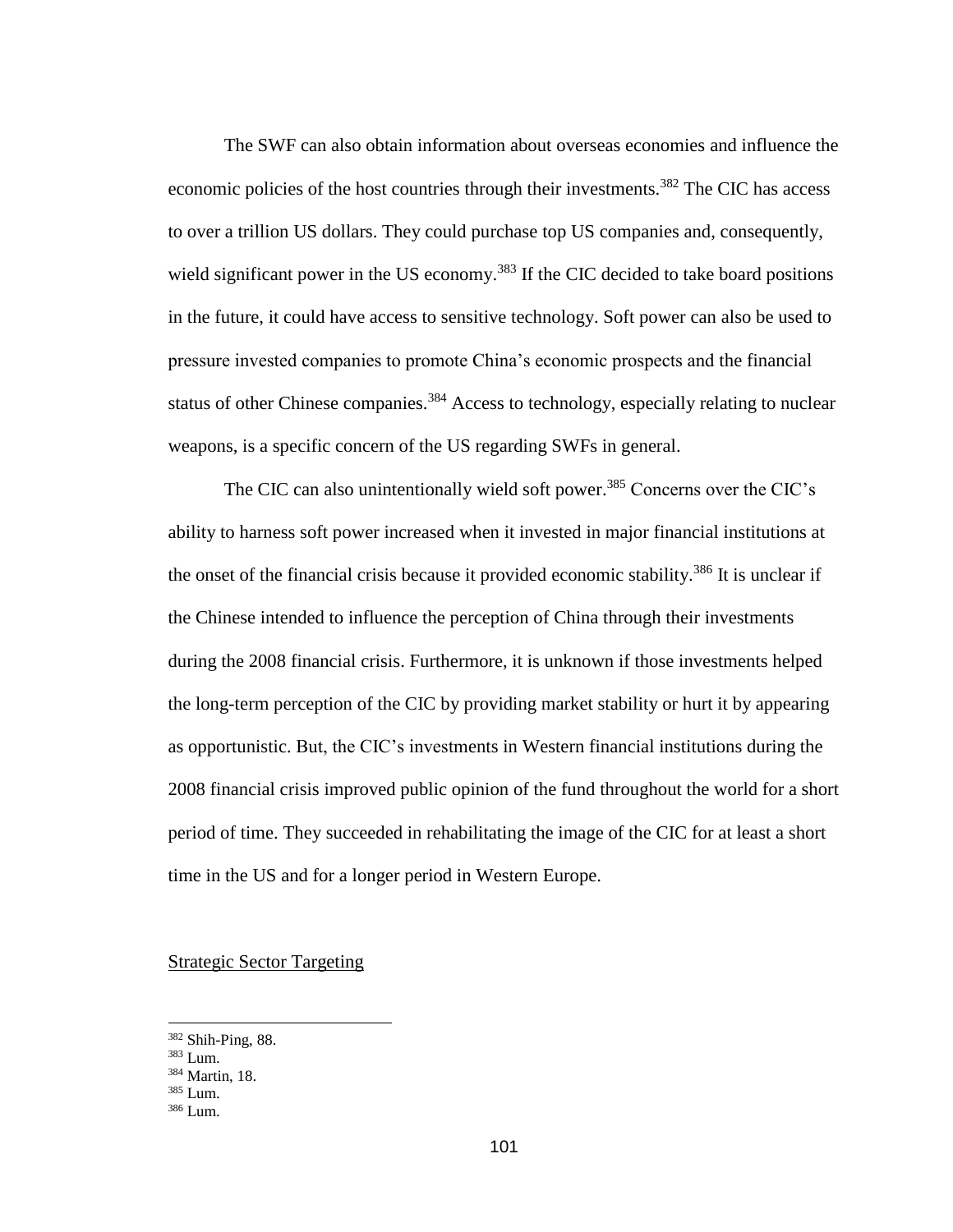The CIC's investment choices have indicated its desire to target certain strategic sectors of the global economy such as natural resources, materials, energy, and financial services.<sup>387</sup> China's goal to achieve energy security is a huge driving force behind the CIC's portfolio composition.<sup>388</sup> The energy sector is the CIC's second largest investment target, representing about 30% of its investment portfolio in mid-2013.<sup>389</sup> Annual reports from the CIC show that it increased investment in natural resources throughout the supply chain over the past couple of years. $390$  Shortages in energy are constraining China's social and economic development. Energy investments help China pursue its "going global" strategy, but it also brings attention to China's investments due to the energy sector's status as a strategic sector. Energy is vitally important for a country as it impacts every citizen and the economy's potential for growth. Countries fear that China's investment in their domestic energy could make them a vehicle for China's geopolitical goals.<sup>391</sup> The CIC's investment projects were almost exclusively related to energy from 2010-2012. After 2012, the CIC still invested heavily in the energy sector but diversified more into infrastructure and technology.

Furthermore, investment in energy is not completely commercially sound. Energy prices fluctuate often in global markets, making the profitability of these investments uncertain. As China invests more into energy, its economy is more influenced by international energy prices.<sup>392</sup> The commercial vulnerability of energy investments

<sup>387</sup> Christopher Balding, *Sovereign Wealth Funds: The New Intersection of Money and Politics* (Oxford: Oxford University Press, 2012).

<sup>388</sup> Sun, Li, Wang, and Clark, 657.

<sup>389</sup> Cieślik, 35.

<sup>390</sup> Blanchard, 162.

 $391$  Sun, Li, Wang, and Clark, 655.

<sup>392</sup> Sun, Li, Wang, and Clark, 659.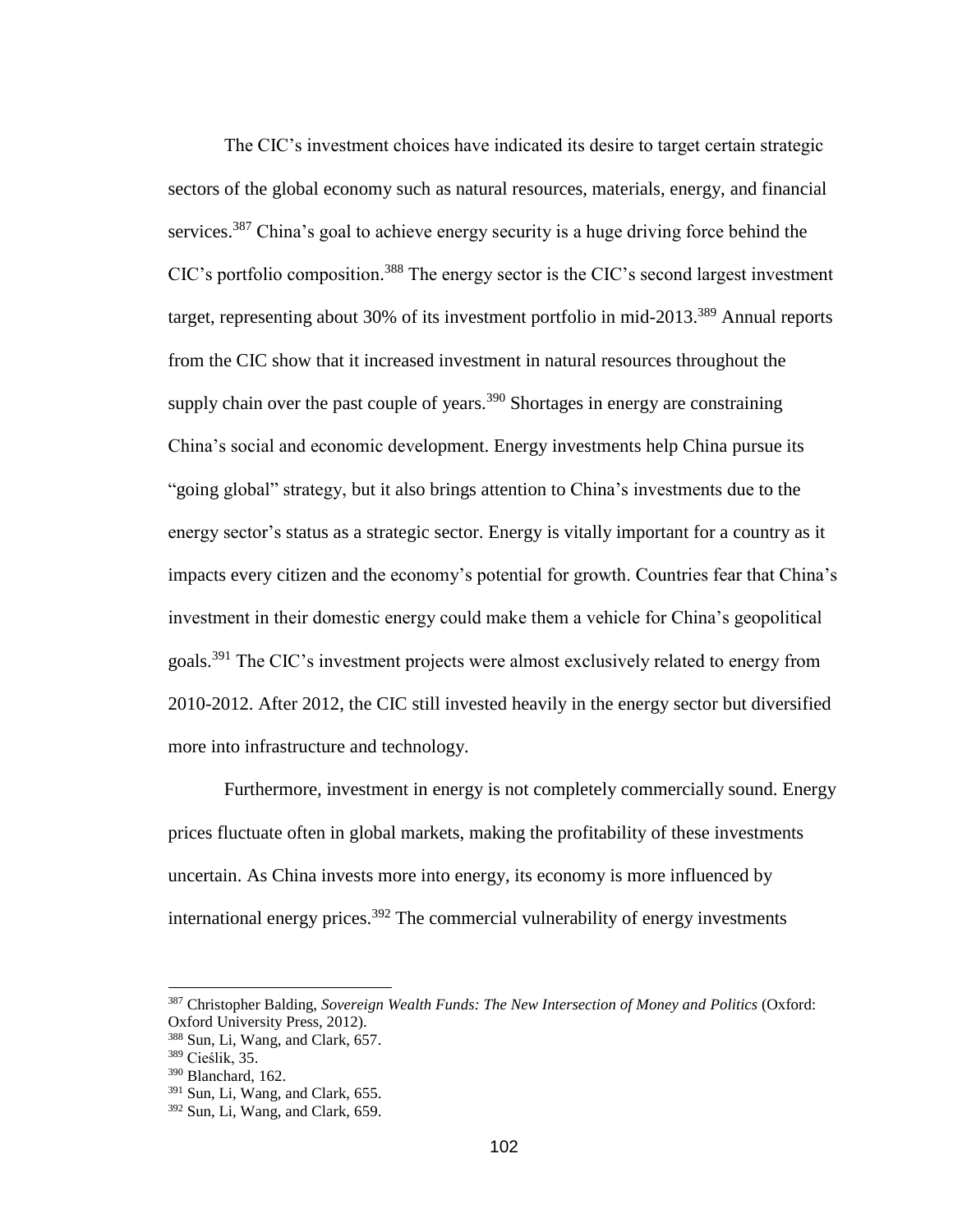alludes to a political motive behind the CIC's large quantity of energy investments. China's interest in investing in energy is inherently geopolitical as it encompasses both energy security and China's "going global" strategy. Furthermore, the CIC's investment in energy is symbolic of China's state power which aggravates the perception of the fund as a geopolitical actor and the use of the CIC as a tool for the CPC's political ends.

The CIC's investments also target both upstream and downstream utilities and the logistics sector.<sup>393</sup> China's main economic weaknesses lie in its need to access raw materials from other markets. Its investment choices indicate a political motive in assuring China's access to natural resources that are essential to the continuance of China's economic development. China often uses the CIC to exert influence in the developing world, and increasingly in Southern and Eastern Europe.<sup>394</sup> The CIC's emphasis on investing in energy and raw materials led to a new interest in investments in Mongolia, Brazil, Vietnam, South Africa, Kazakhstan, and Russia.<sup>395</sup> Russia became a large target for CIC investment, both SWFs signed a Memorandum of Understanding to promote future cooperation on infrastructure projects in Russia.<sup>396</sup> Increasing the number of natural resources that China can access increases economic stability and contributes to China's national security. Investing in infrastructure provides China with more political clout and a strong relationship with the host country. The CIC's shift in investment strategy demonstrates the increasing prevalence of political motives within the fund.

<sup>393</sup> Li, 409.

<sup>394</sup> Alex Katsomitros, "Sovereign Wealth Funds Continue to Grow in Power and Influence," *World Finance*, January 29, 2019, accessed February 1, 2019, https://www.worldfinance.com/markets/state-runsovereign-wealth-funds-continue-to-grow-in-power-and-influence. <sup>395</sup> Cieślik, 34.

<sup>396</sup> Cieślik, 36.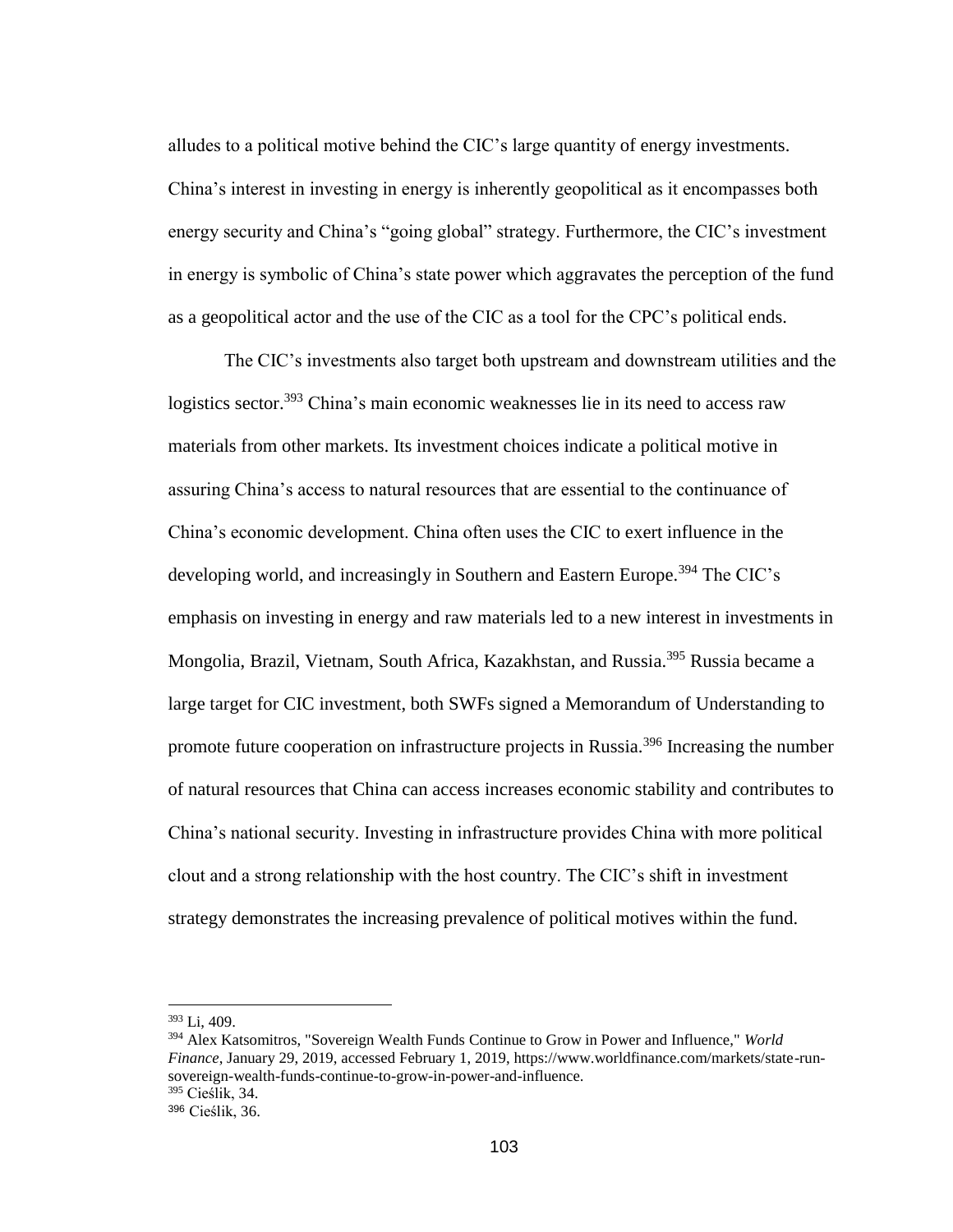## The Belt and Road Initiative

In the CIC's 2017 annual report, it stated that the CIC "aligned our investments and services with the Belt and Road initiative (BRI)."<sup>397</sup> The BRI is aimed at increasing infrastructure, trade, and investment links between China and nations of Southeast Asia, the Gulf Countries, North Africa, and Europe.<sup>398</sup> Chinese President Xi Jinping launched the initiative to increase China's influence in those regions, especially in Southeast Asia.<sup>399</sup> The CIC also is involved in the BRI because it is a shareholder of the Silk Road Fund. China's Silk Road Fund is a state-owned investment fund established in 2014 and manages US \$40 billion. <sup>400</sup> The Silk Road Fund is not a SWF and its purpose is strictly for the implementation of BRI through funding for trade and economic cooperation and connectivity.<sup>401</sup> The CIC owns a 15% share in the fund, greater entangling the BRI and the SWF.

Investments through this initiative represent mostly geopolitical goals, rather than financial goals. The initiative aims to increase China's global political and economic power and influence by bolstering its role in the global trade network. <sup>402</sup> BRI aims to make China a hub of finance and commerce. China's motive behind the BRI and the CIC's aligned strategy is a major geopolitical benefit of the SWF. Moreover, it also signals that China under Xi aims to increase its global influence using investment from

<sup>397</sup> *Annual Report 2017*, report, China Investment Corporation (2017), 3.

<sup>398</sup> *Belt and Road Initiative Brief*, issue brief, World Bank (2018).

 $399$  Pozen.

<sup>400</sup> David Tweed, "China's New Silk Road," *Bloomberg*, March 25, 2019, , accessed April 11, 2019, https://www.bloomberg.com/quicktake/china-s-silk-road.

<sup>401</sup> Tweed.

<sup>402</sup> Katsomitros.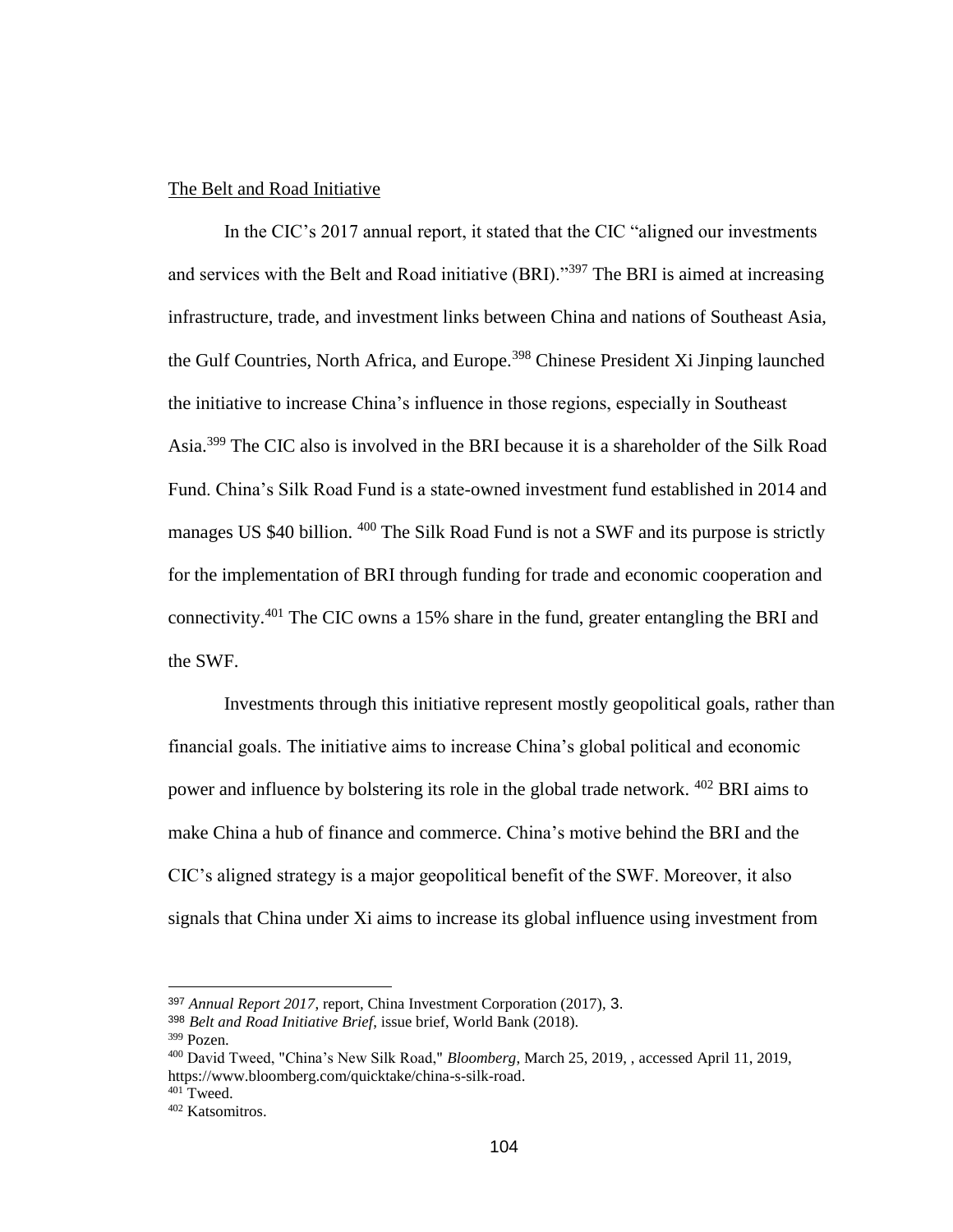China into these regions. Due to the lack of independence that the CIC has from the Xi Administration and the statement of alignment with BRI, it can be assumed that the CIC will be used as a tool to achieve the BRI's geopolitical goals.

In March 2019, Vice Chairman of the CIC, Tu Guangshao, announced an additional connection between BRI and the CIC called the Belt and Road Cooperation Fund. He stated, "China Investment Corporation, the country's sovereign wealth investment fund, is seeking global partners to jointly establish a special cross-border investment instrument which will further finance Belt and Road projects."<sup>403</sup> *China Daily,* a daily newspaper owned by the CPC and published in English, notes that a cooperation fund prohibits host governments from imposing restrictions on any single member. A probable cause of the CIC's search for partners is to avoid restrictions from host countries who fear the use of CIC within the BRI to increase economic power within the host country. A SWF cooperation fund with China was used by Russia to invest in the US, despite sanctions placed on the fund. The creation of the BRI Cooperation Fund indicates that China wants to ramp up BRI investments abroad and extend the CIC's role in the BRI. Partnering with other countries for these investments externally strengthens China's power at a time when the US's economic relationship with its allies is weakening.

## **4.6: US Investments**

Unocal

<sup>403</sup> Jia Chen, "Fund Mulled to Support Belt, Road Projects," *China Daily*, March 25, 2019, accessed April 11, 2019, http://www.chinadaily.com.cn/a/201903/18/WS5c8eed9da3106c65c34ef146.html.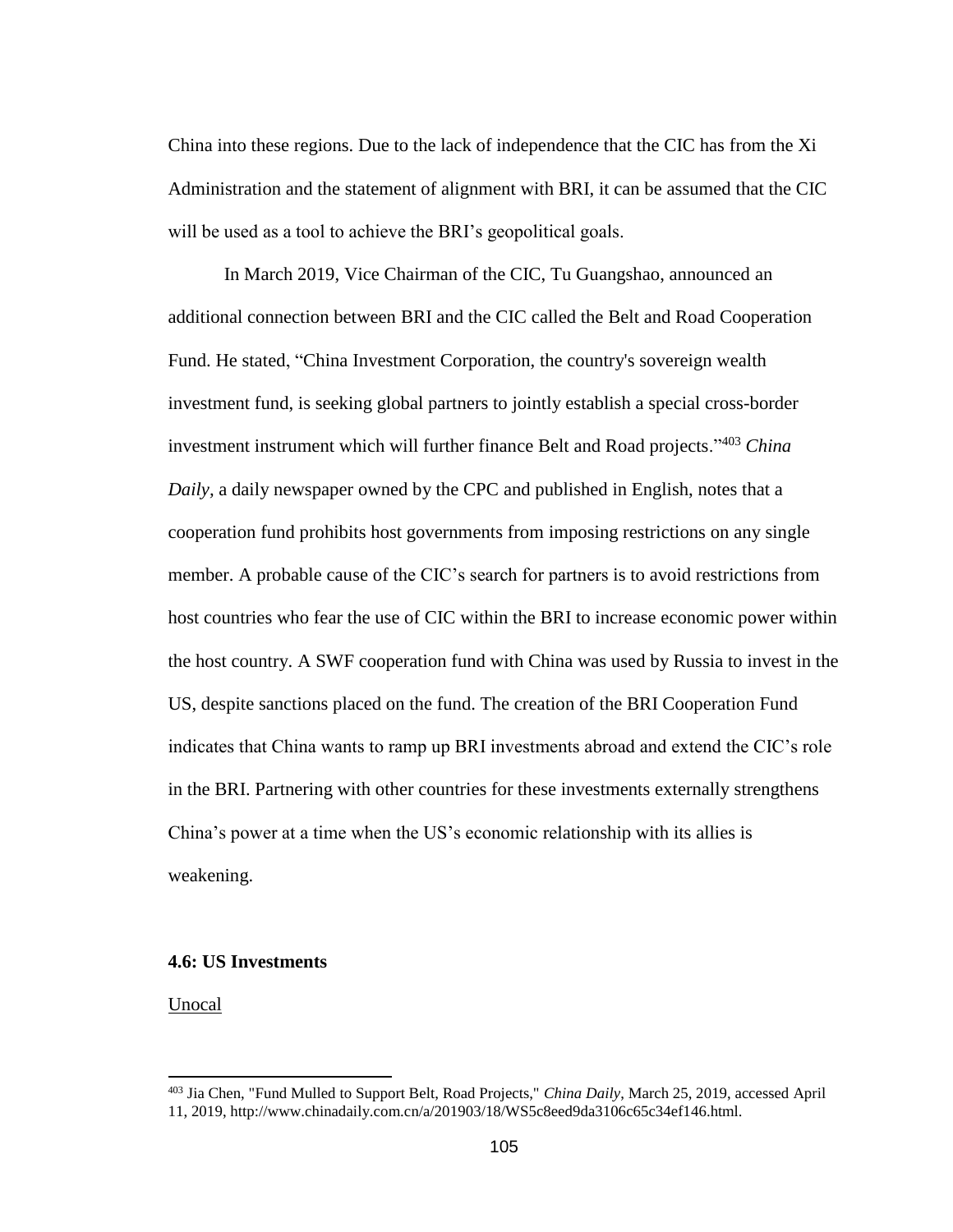American public distrust of Chinese state-owned enterprise investments is an enduring theme. In 2005, the China National Offshore Oil Corporation (CNOOC) attempted to acquire the Unocal Corporation, a US-based oil company, causing public outrage.<sup>404</sup> While the CNOOC is not an SWF, it is a Chinese SOE like the CIC and reflects US public sentiment regarding investment from China. CNOOC reported its investment bid withdrawal because of resistance from US politicians who claimed the investment would be a risk to national security and fair trade.<sup>405</sup> Unocal, headquartered in Los Angeles, had seismic technology which China could have used to develop its nuclear weapons research.<sup>406</sup> But a spokesperson for Unocal stated that all work using seismic technology by the company was contracted to outside firms. Access to sensitive technology, according to Unocal, was not a potential consequence of CIC investment in this case.

Resistance from policymakers may have been driven by lobbying from American-owned Chevron Corporation. Chevron also made a bid for the company, but the CIC had made a higher bid for Unocal. Chevron hired lobbyists to influence public opinion and urge politicians to block the CNOOC bid. The threat, in this case, was the economic security of US companies when outbid by companies owned by the Chinese government. The case of the Unocal blocked investment demonstrates the negative public and government perception of investment from China in the US. Investments from the

<sup>404</sup> Lavelle, 197.

<sup>405</sup> Ben White, "Chinese Drop Bid to Buy U.S. Oil Firm," *The Washington Post*, August 3, 2003, accessed November 10, 2018, http://www.washingtonpost.com/wp-

dyn/content/article/2005/08/02/AR2005080200404.html?noredirect=o.

<sup>406</sup> Robert Collier, "Backlash to Chinese Bid for UNOCAL/ Bush Urged to Block Takeover Because of Energy, Security Fears," *SF Gate*, June 24, 2005, , accessed November 11, 2018,

https://www.sfgate.com/news/article/Backlash-to-Chinese-bid-for-Unocal-Bush-urged-2626223.php.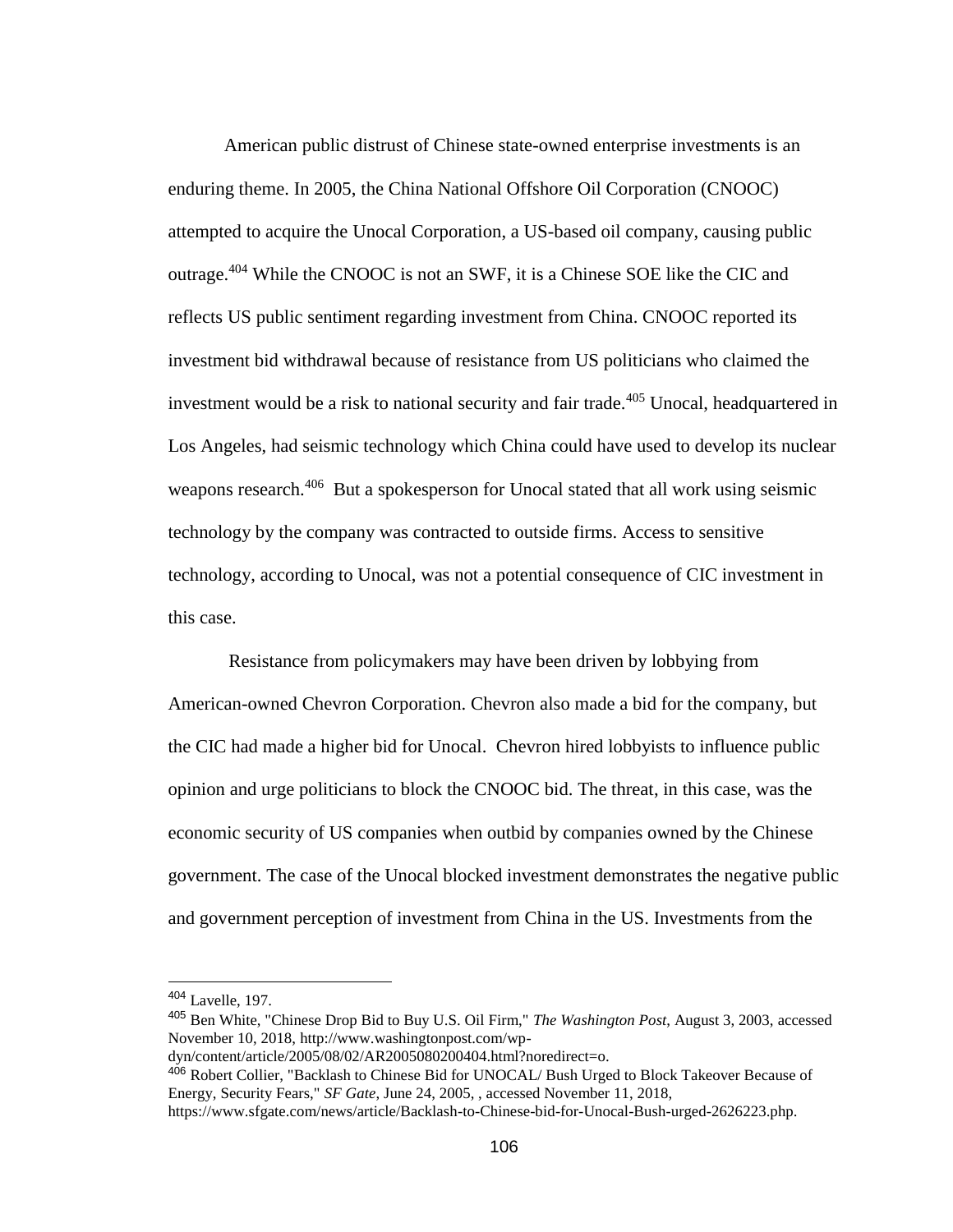CIC face additional barriers to accessing the US markets because of this negative perception. Increased critical attention on Chinese investment makes it harder for the CIC to invest in US companies.

### Goldman Sachs Cooperation Fund

In November of 2017, Goldman Sachs announced a strategic relationship with the CIC in the form of a cooperation fund. The China-US Industrial Cooperation Partnership aimed to increase commercial links and market access between China and the US. The partnership between the CIC and Goldman Sachs fits within China's stated goal of using overseas investments to build influence.<sup>407</sup> In addition to the use of the cooperation fund to increase Chinese investment in the US, the partnership will host summits of business leaders, policy-makers, and investors from the two countries to "strengthen business and commercial ties between the two countries."<sup>408</sup> The CIC's investment partnership with Goldman Sachs bolstered its access to, and therefore influence in, US markets.

## Other Investments in the United States

Initial investments of the CIC in 2007 were exclusively in US financial institutions: Blackstone, Visa, and Morgan Stanley. Its investment in Visa resulted in positive returns, while its investments in Blackstone and Morgan Stanley initially resulted in negative returns. The CIC entered into a joint venture with US private equity firm, JC

<sup>407</sup> Blanchard, 165.

<sup>408</sup> Goldman Sachs, "Goldman Sachs and China Investment Corporation Establish \$5 Billion Fund to Invest in United States Companies," news release, November 9, 2017, accessed February 2, 2019.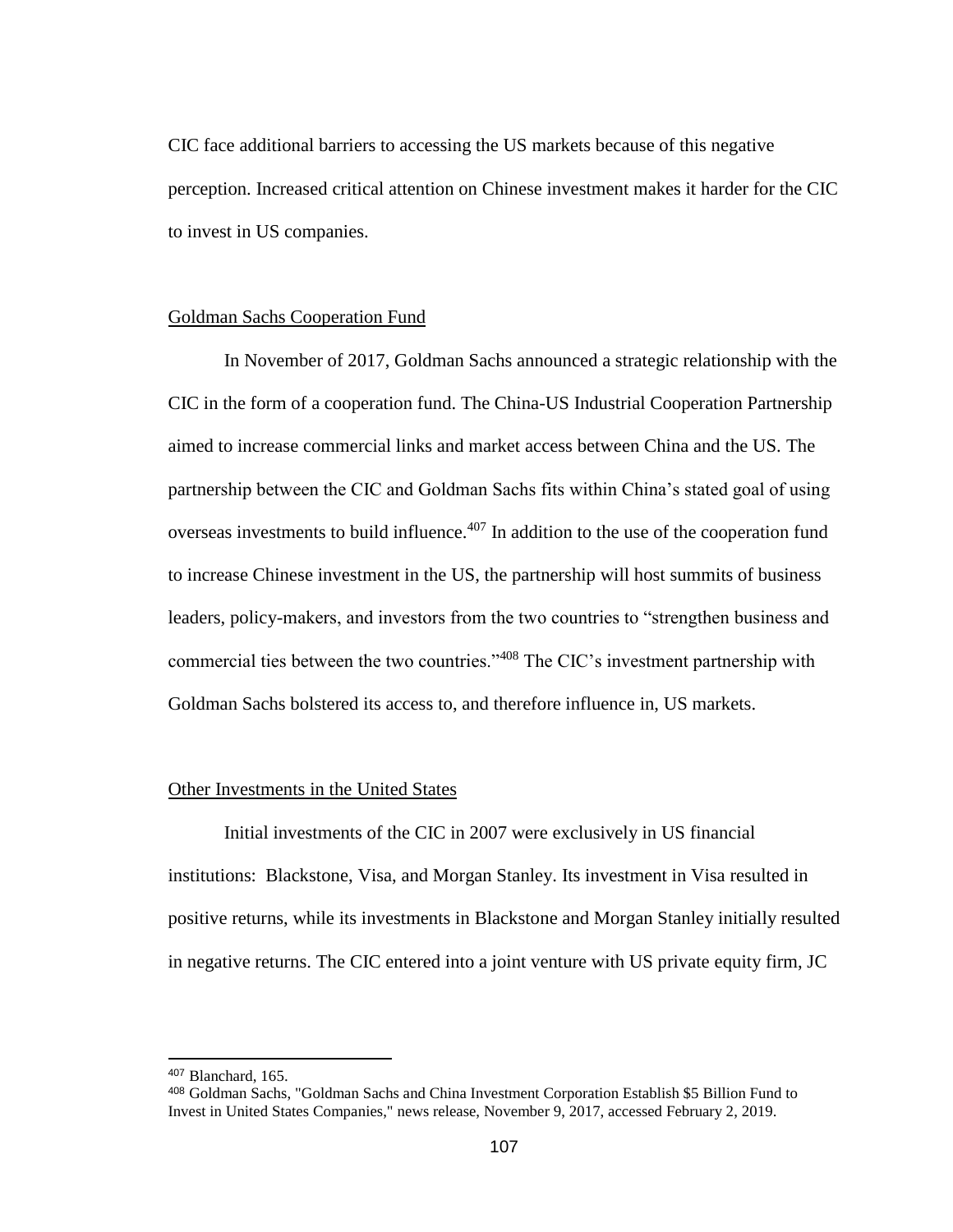Flowers, to invest in US financial assets.<sup>409</sup> Since the fund expanded, the CIC moved away from the US and into domestic investments and investments in other Asian countries as those investments yielded better returns.

In November of 2009, the CIC invested in the US energy sector with its investment AES Corporation which supplies wind generation. The CIC has invested around \$14.4 billion in the US, excluding its investment in EIG Global Energy Partners LLC for an undisclosed amount.<sup>410</sup> Its investment in Blackstone, as previously mentioned, brought it substantial short-term political influence in the Trump Administration through the CEO of Blackstone. The CIC appears to refrain from investing in the US military and defense technology to avoid American suspicion.<sup>411</sup> Because the US government blocked numerous investments by Chinese companies, the CIC is very cautious about where it chooses to invest in the US. Investing large amounts in the US gives China substantial soft power within the US.

## Negative Perceptions of Chinese Investments in the US

Economic protectionism aimed at China and the CIC is not limited to the Trump Administration. After China established the CIC, a report by Congress outlined potential policy responses to the creation of the fund. The report highlighted the protectionist tendencies of the US against investment from China.<sup>412</sup> It also suggested that the US should reevaluate and reform domestic laws that define the sectors in which SWFs can

<sup>409</sup> Cai and Clacher, 12.

<sup>410</sup> Li, 381.

<sup>411</sup> Yost.

<sup>412</sup> Cai and Clatcher, 12.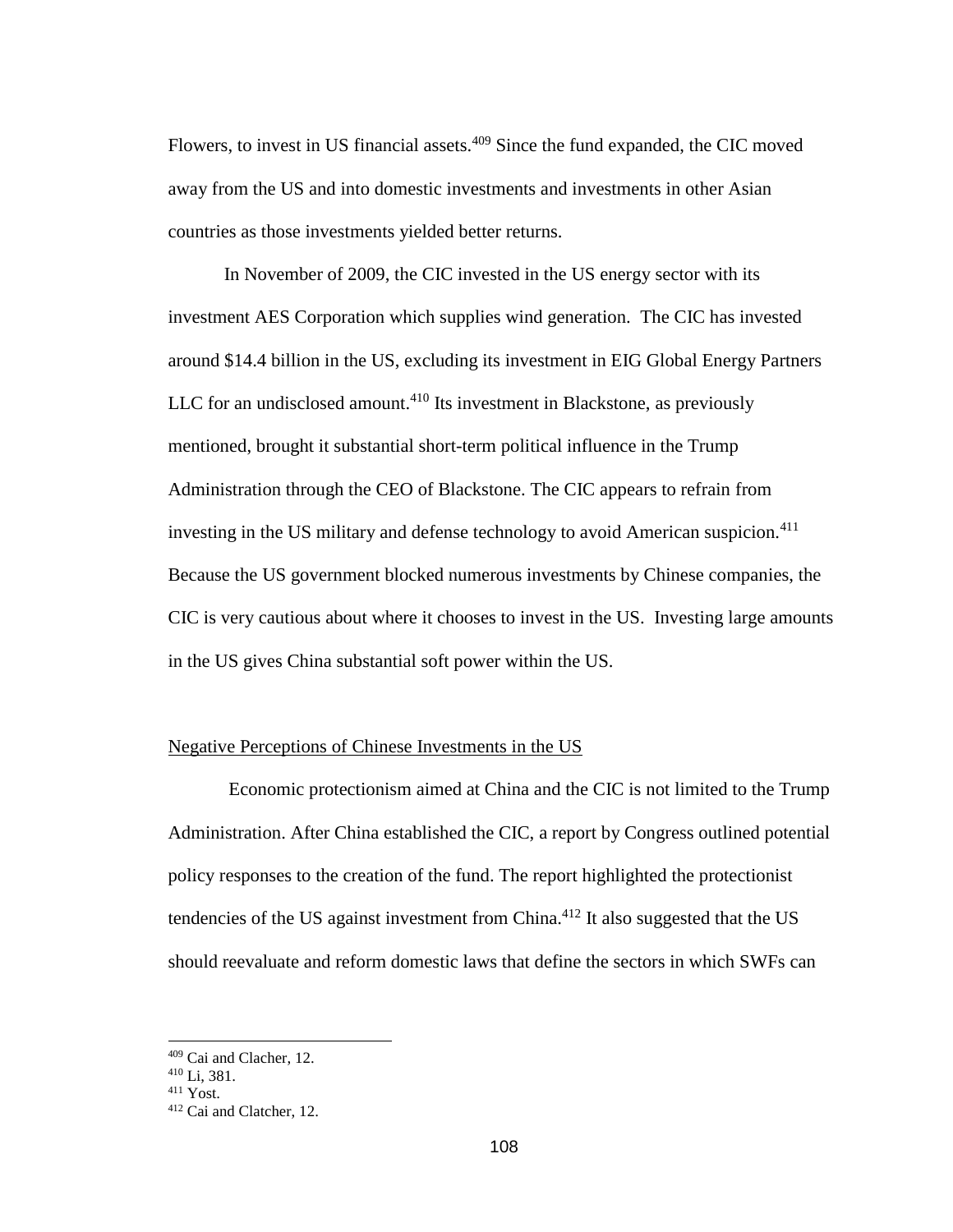invest and how much they can invest in US companies. Hostile behavior towards the CIC from the beginning of its establishment caused the CIC to be cautious when deciding which investments it would make in the US and if it would invest at all.

During the Obama Administration in 2013, CIC Chairman Lou Jiwei stated at the 18<sup>th</sup> National Congress of the Communist Party of China that protectionism in Western countries was blocking the CIC's ability to participate in the global economy.<sup>413</sup> The CIC began to push back against such protectionism, declaring it would not invest anywhere not welcoming to its investment. Furthermore, the fund began to search for more investment opportunities in Asia instead of the West. Increased protectionism and barriers to investment in the US leads to decreased assets invested in the US which could become problematic in the future.

# **4.7: Conclusion**

Perhaps the most concerning aspect of the CIC for the US is the implicit shift in economic power from the West to the East resulting from the immense amount of assets the CIC controls.<sup>414</sup> Given the CIC's unique amount of working capital, it has the ability to destabilize the US economy.<sup>415</sup> Unlike the case of the Russian SWFs, the use of the CIC for geopolitical purposes is somewhat direct. Both the leadership of the CIC and statements of the CIC declare that the fund's purpose is to spread Chinese influence throughout the world as well as turn a profit. Deploying the CIC's vast assets around the

<sup>413</sup> Carr, 68.

<sup>414</sup> Blanchard, 156.

<sup>415</sup> Martin, 5.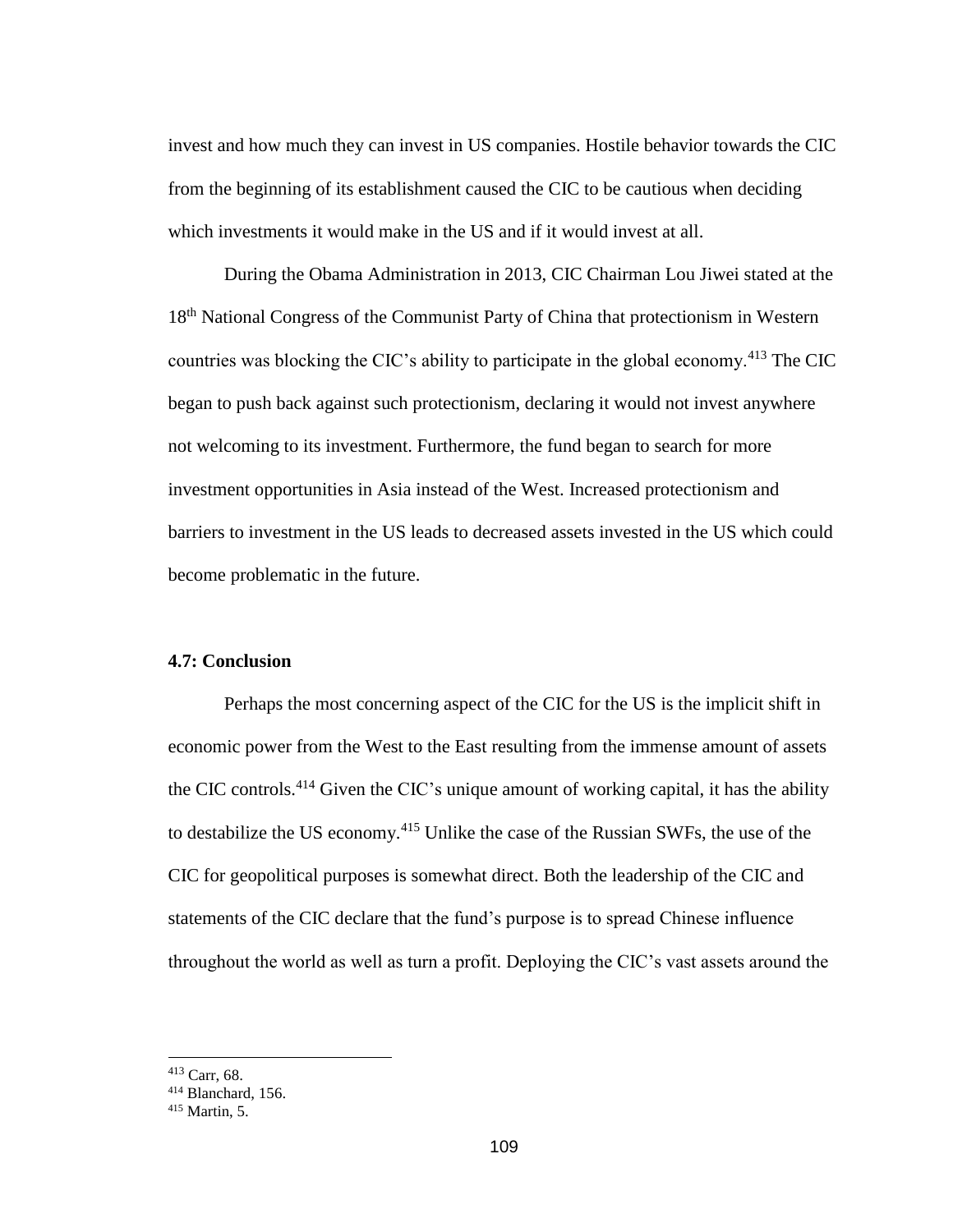world in geopolitically strategic areas allows China to encroach on Western power with its own economic soft power.

Thus far, it is unclear if the use of the CIC geopolitically directly causes harm to the US. Indirectly, the CIC diminishes the ability of the US to have a monopoly on soft power. But, directly, the CIC avoids investing in security sectors of the US economy, preferring to take minority stakes in less controversial sectors to limit attention from US politicians. Domestic politics and strict risk guidelines limit the fund's capacity to invest internationally. Furthermore, the recent protectionist policies of the US contribute more to the CIC's inability to invest in American companies. The United Kingdom welcomed investment from the CIC and received investments in transportation infrastructure and investment in the financial sector. By remaining hostile to investments from the CIC, the US risks investments going to other countries like the United Kingdom.

The transparency and accountability of the CIC is an issue, like the Russian SWFs. Decreasing transparency ratings make it harder for the US to track patterns of investments. But the size of the CIC compared to SWFs like Russia's also increases the need for greater transparency and accountability. It also holds the fund to a higher standard comparable to Norway. Additionally, over the past few years, China seemed unwilling to increase the transparency of the fund to reach the level of the Norwegian fund. On paper, the CIC is generally compliant with the Santiago Principles except for independence from the government. Use of the fund by the Chinese government for political purposes, though, is directly contrary to the Santiago Principles' guidelines. China's status as a member of the IFSWF increases the difficulty of reprimanding the CIC for acting geopolitically or for its lack of independence from the Chinese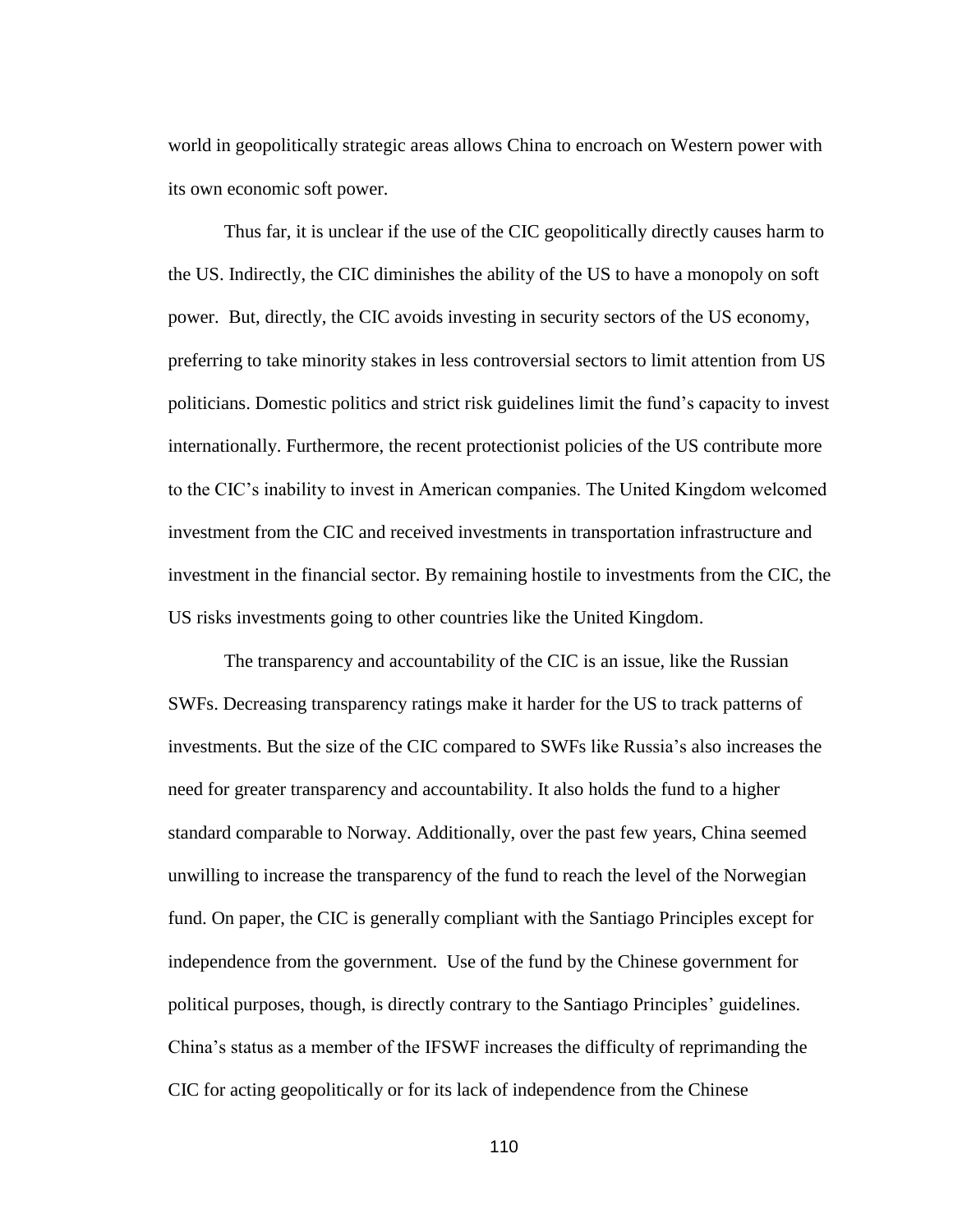government. Current international regulation of SWFs is not sufficient to prevent SWFs, like the CIC, from acting politically or geopolitically.

It is important the fund remains regulated by an international body because it is used for geopolitical reasons and has a very low degree of independence from the Chinese government. But, the hostility from the Trump Administration prevents the CIC from the possibility of investing substantially in the US. Even though it is a competitive threat to the economic stability and soft power capability of the US, the CIC provides opportunities for investment in US infrastructure and energy. The political nature of the fund, although, means any investment in the US will serve a political purpose for the CPC as well as a commercial one. For this reason, the US and the world will need to keep a cautious eye on the China Investment Corporation.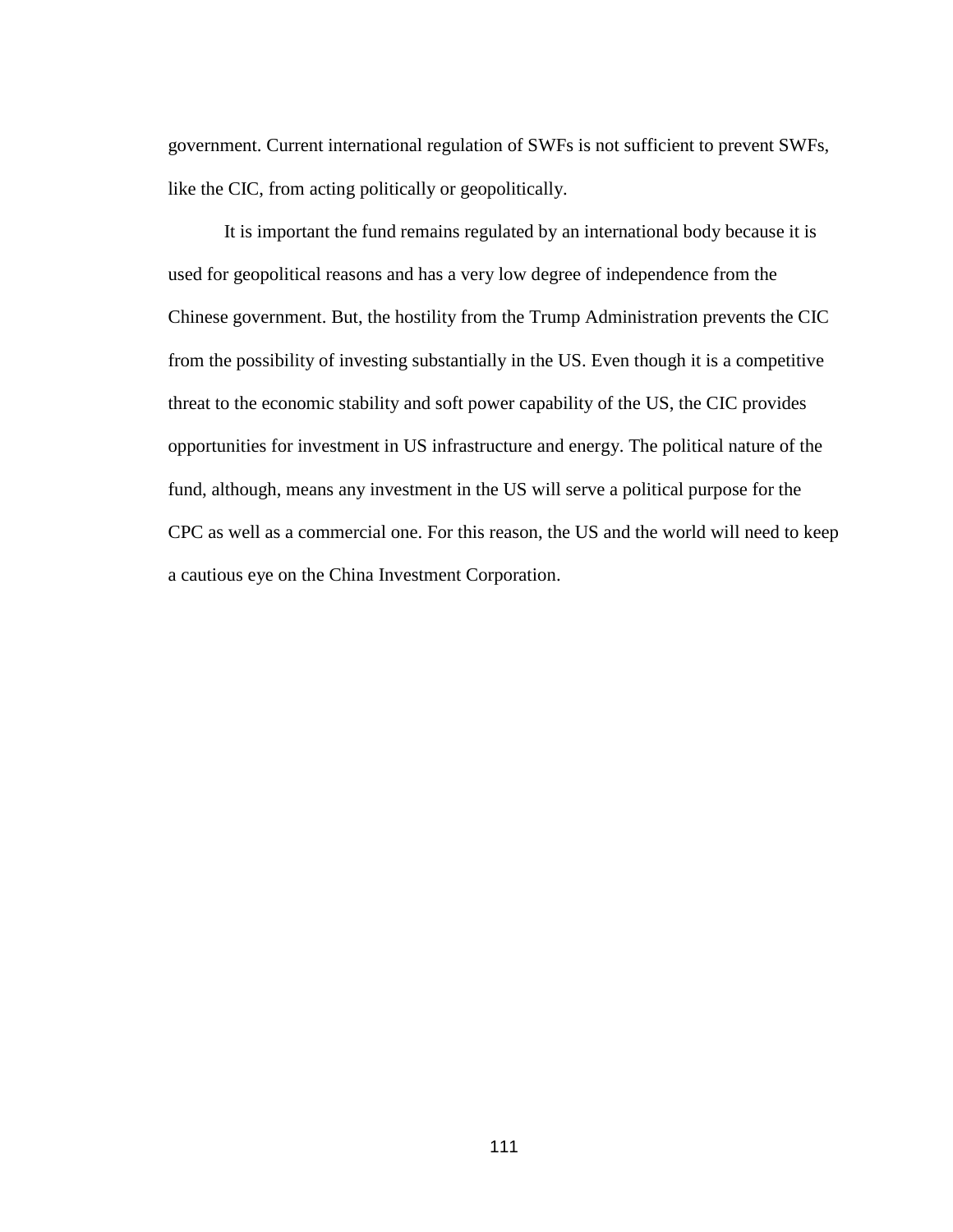# **Chapter 5: Case Study 3 – The Saudi Arabian Sovereign Wealth Fund 5.1 Introduction**

The US's political relationship with Saudi Arabia is entangled with its energy interests. <sup>416</sup> The foundation of the relationship is based on Saudi Arabia providing the US with oil, and the US guaranteeing Saudi Arabia's security.<sup>417</sup> Protecting Saudi Arabia and American access to oil is a major element of US foreign policy.<sup>418</sup> The economic partnership goes both ways; Saudi Arabia supplies the US with oil and the US supplies Saudi Arabia with arms. Since 1950, the US has sold US \$90 billion in arms to Saudi Arabia.<sup>419</sup> The US's relationship with Saudi Arabia was put under pressure after 9/11. Saudi citizens constituted 15 out of 19 plane hijackers of the four commercial airlines used in the attacks on New York and Washington D.C. as well as the plane brought down in Pennsylvania. In 2016, Congress passed legislation allowing families of 9/11 victims to sue the Saudi government. The Saudi government threatened economic retaliation for the action.<sup>420</sup> Despite those incidents, Saudi Arabia and the US maintained strong ties due to their mutual economic and national security reliance.

The strong US-Saudi economic ties extend to the kingdom's newly established SWF. Most of the fund's foreign investments are in the US, concentrated in the technology sector. But recent events altered US-Saudi friendly relations and impacted international perceptions of the Saudi SWF. Increased scrutiny of the country caused

<sup>416</sup> CFR.org Editors, *U.S.-Saudi Arabia Relations*, issue brief (Council on Foreign Relations, 2018).

<sup>417</sup> Kathy Gilsinan, "Why the U.S. Can't Quit Saudi Arabia," *The Atlantic*, October 16, 2018, accessed March 22, 2019, https://www.theatlantic.com/international/archive/2018/10/jamal-khashoggi-americansaudi-counterterrorism-relationship/573148.

<sup>418</sup> CRF.org Editors.

<sup>419</sup> CFR.org Editors.

<sup>420</sup> CFR.org Editors.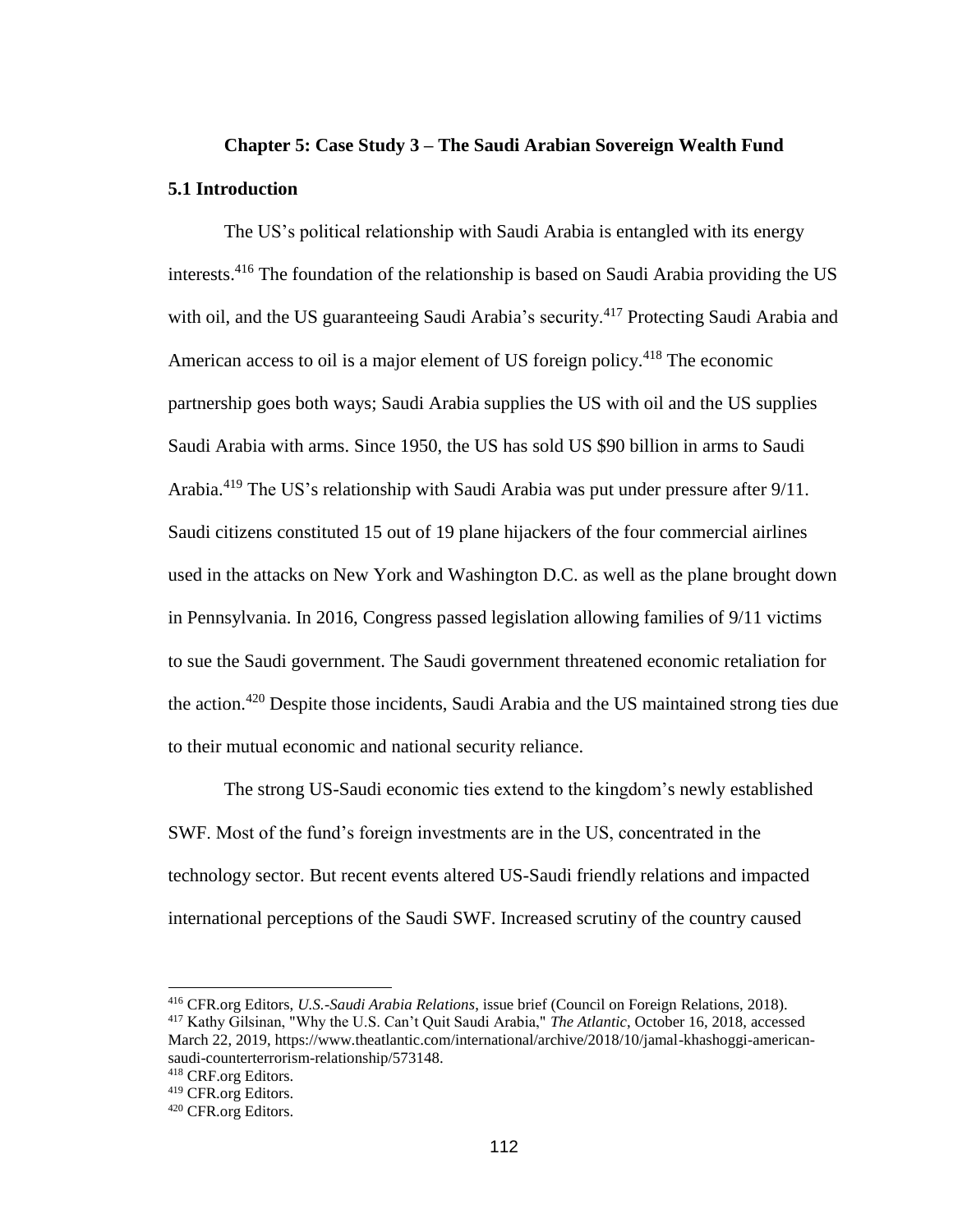many to question the motives of the increasingly aggressive SWF and its chair, de facto leader of Saudi Arabia, Crowned Prince Mohammed bin Salman (MbS).

Over the last two years, Saudi Arabia controlled one of the most active SWF investment vehicles.<sup>421</sup> Only officially launched in 2015, Saudi Arabia's SWF is the sixth largest fund.<sup>422</sup> The rapid accumulation of assets by the fund captured the attention of Silicon Valley, but also US security concerns. Saudi Arabia's autocratic regime, heavy SWF investment in US strategic sectors, and shift away from US influence produce national and economic threats to the US. In order to assess the threat the Saudi SWF poses to the US, this chapter will first provide background on the fund. It will discuss the establishment of the SWF in Saudi Arabia, its goals and objectives, transparency, independence from the government, projections of future growth, and domestic constraints. Next, the geopolitical motives of the fund will be examined with an emphasis on how the fund fits within Saudi Arabia's Vision 2030. Then this chapter will analyze the fund's investments in the US. Finally, the effect of MbS's involvement in the murder of *Washington Post* journalist Jamal Khashoggi on the Saudi Arabia SWF will be considered.

# **5.2 Background on the Fund**

Establishment

<sup>421</sup> Andrew England and Simeon Kerr, "Saudi Arabia: How the Khashoggi Killing Threatens the Prince's Project," *Financial Times*, October 21, 2018, accessed March 21, 2019, https://www.ft.com/content/227c99dc-d2b5-11e8-a9f2-7574db66bcd5.

<sup>&</sup>lt;sup>422 "</sup>Top 81 Largest Sovereign Wealth Fund Rankings by Total Assets," SWFI, accessed April 14, 2019,

https://www.swfinstitute.org/fund-rankings/sovereign-wealth-fund.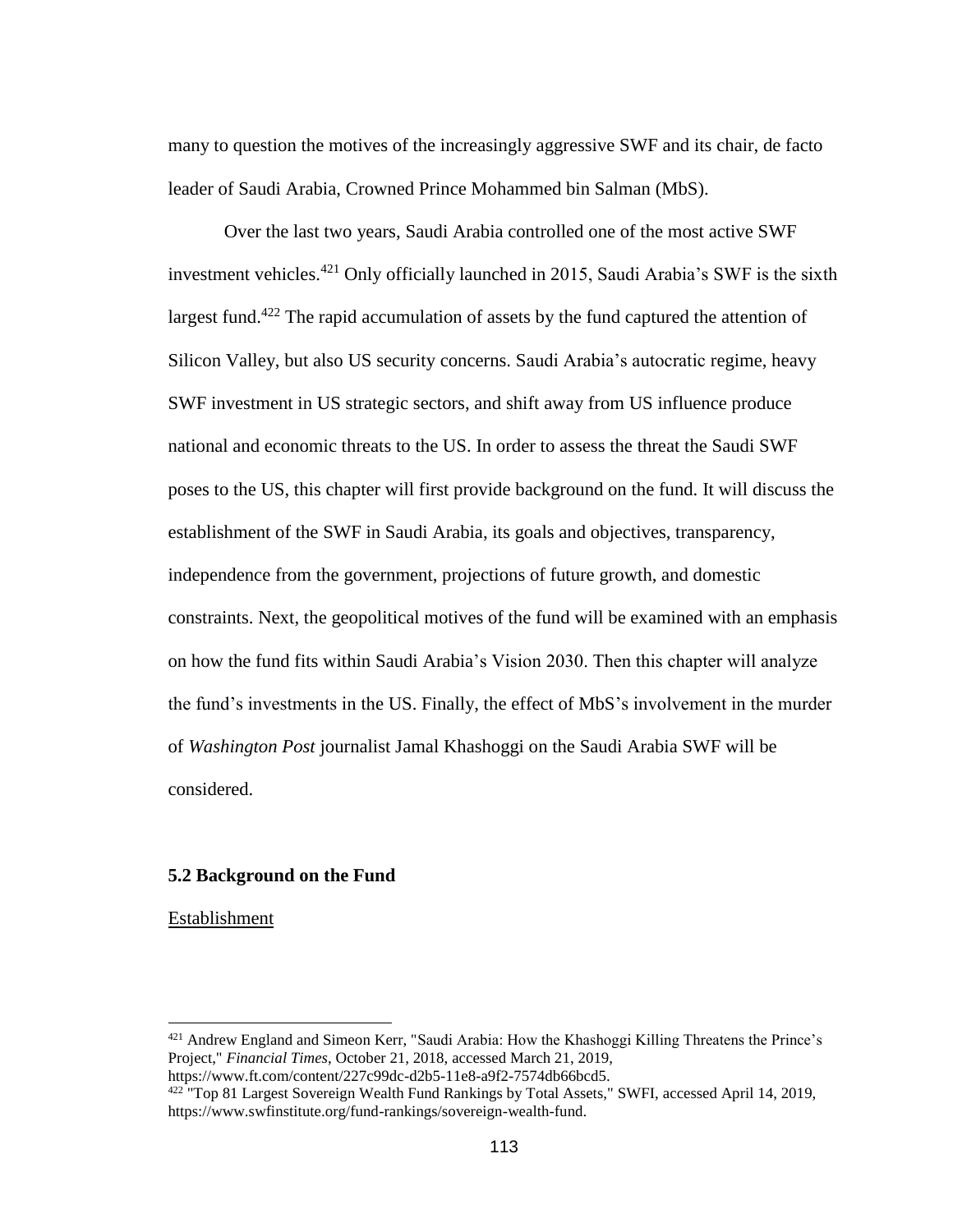Saudi Arabia has an atypical SWF history. The kingdom did not designate an investment vehicle as its SWF until 2009. Before it had a SWF, the Saudi Arabian Monetary Agency (SAMA), the central bank, managed the country's foreign assets.<sup>423</sup> Until 2015, SAMA was responsible for managing the foreign reserves and accumulated wealth.<sup>424</sup> The absence of a SWF was unusual for a member of the Gulf Cooperation Council (GCC). In 2007 over half of all SWF assets were held in the GCC countries of Kuwait, UAE, Saudi Arabia, Bahrain, Qatar, and Oman. The combination of rising populations and oil-dependent economies made GCC countries prime candidates to establish and benefit from SWFs. Saudi Arabia hesitated in establishing a SWF because of the negative outlook on SWFs by the US.<sup>425</sup> SWFs were labeled as suspicious actors before the 2008 financial crisis, and Saudi investment in the US benefitted from not carrying the SWF label. Before Saudi Arabia launched its SWF, its foreign assets denominated in dollars supported the alliance with the US.<sup>426</sup> Saudi-US relations caused the kingdom to hesitate in establishing a SWF, as previously investments into the US were made to enhance relations.

The current Saudi Arabian SWF, the Public Investment Fund (PIF), was established by a royal decree in 1971 as an arm of the Finance Ministry but did not serve the function of a SWF until 2009.<sup>427</sup> The objective of the PIF pre-2009 was to invest in

<sup>&</sup>lt;sup>423</sup> Kristin Smith Diwan, "Sovereign Dilemmas: Saudi Arabia and Sovereign Wealth Funds," *Geopolitics* 14, no. 2 (2009): doi: 10.1080/14650040902827831.

<sup>424</sup> Massimiliano Castelli and Fabio Scacciavillani, *The New Economics of Sovereign Wealth Funds* (Hoboken, NJ: Wiley, 2012).

<sup>425</sup> Diwan, 346.

<sup>426</sup> Diwan, 348.

<sup>427</sup> Jean-François Seznec and Samer Mosis, *The Financial Markets of the Arab Gulf: Power, Politics and Money* (New York, NY: Routledge, 2019).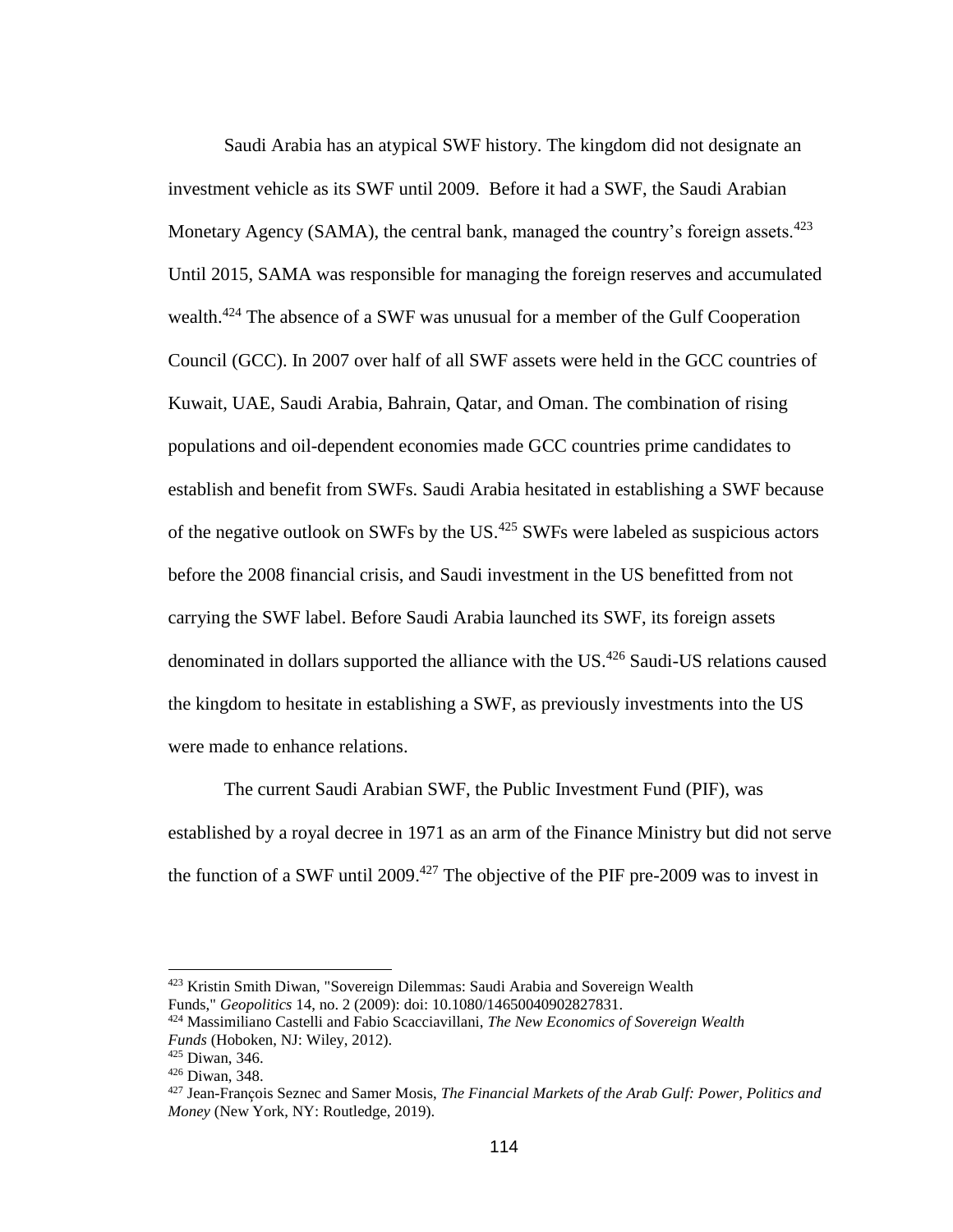domestic commercial projects and develop the domestic economy.<sup>428</sup> The main function of the PIF was simply to give loans.<sup>429</sup> In April 2008, Saudi Arabia disclosed its intention to establish a SWF.<sup>430</sup> Also in 2008, the PIF was granted the ability to invest in foreign corporations.<sup>431</sup> Saudi Arabia announced the creation of a SWF by the name of Sanabil al-Saudia in 2009.<sup>432</sup> Sanabil operated as an arm of the PIF with starting capital of US \$5 billion. The fund was small, indicating Saudi Arabia still wanted to keep a low-profile in its international investments.<sup>433</sup>

Effective in 2015, oversight of the PIF was transferred from the Ministry of Finance to the Council of Economic and Development Affairs and began its official operation as a SWF.<sup>434</sup> During the restructuring of the PIF, MbS was designated Chairman of the PIF. The goal in establishing the PIF as the official SWF was to create an investment body that could take on higher risks and initiate more economic diversification than the conservative SAMA.<sup>435</sup> The shift in investment directive from SAMA to the PIF signaled that the Saudi Arabian government wanted to make riskier investments and play a larger role in initiating FDI. <sup>436</sup> The pressure put on the

<sup>428</sup> "GCC Sovereign Wealth Fund Activity Picks up," Oxford Business Group, April 05, 2018, accessed March 19, 2019, https://oxfordbusinessgroup.com/analysis/money-management-activity-among-region'ssovereign-wealth-funds-picks-oil-prices-0.

<sup>&</sup>lt;sup>429</sup> England and Kerr.

<sup>430</sup> Diwan, 346.

<sup>431</sup> Castelli and Scacciavillani, 39.

<sup>432</sup> Castelli and Scacciavillani, 39.

<sup>433</sup> Gawdat Bahgat, "Sovereign Wealth Funds in the Persian Gulf States," in *The Oxford Handbook of Sovereign Wealth Funds* (New York, NY: Oxford University Press, 2018).

<sup>434</sup> Oxford Business Group.

<sup>435</sup> Fei, Xu, and Ding.

<sup>436</sup> Karen E. Young, *Saudi Arabia's Sovereign Wealth Fund: Borrowing Money to Make Money?* report (American Enterprise Institute).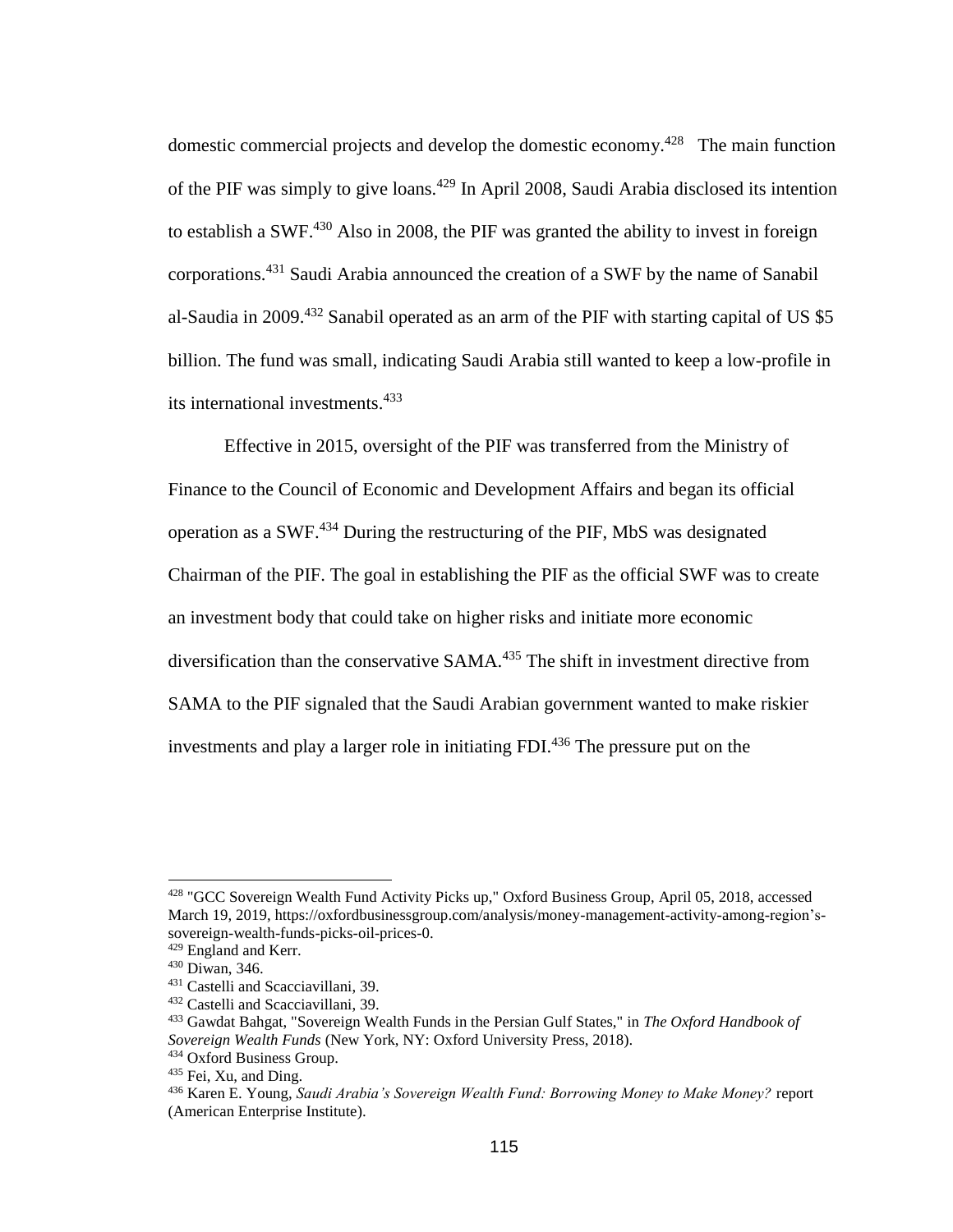government by its younger constituency to create more jobs and diversify away from oil also contributed to its more aggressive investment style.<sup>437</sup>

# Goals and Objectives

The goals and objectives of the Saudi fund differ from those of Russia or China's funds because of the vital role oil revenue plays in Saudi Arabia. While the Russian economy is highly influenced by the energy sector, the Saudi economy is wholly dependent on it.<sup>438</sup> The Saudi government is entirely funded by oil revenue, rather than income taxes.<sup>439</sup> Investing those revenues is essential in preparing for the exhaustion of oil reserves.<sup>440</sup> The PIF is responsible for the long-term prosperity of the Saudi economy beyond its oil-production years.

Saudi Arabia invested cautiously with its oil reserves in the past.<sup>441</sup> Most of SAMA's investments were made in low-yield bonds and primarily US Treasury bills.<sup>442</sup> The objectives of Saudi investment in the past were to increase its good relations with the US and avoid suspicion in its investments.<sup>443</sup> The newly restructured the PIF's objectives are investing half its reserves abroad and half in strategic domestic projects, therefore, diversifying the Saudi economy away from oil.<sup>444</sup>

<sup>437</sup> Young.

<sup>438</sup> Castelli and Scacciavillani 35.

<sup>439</sup> Castelli and Scacciavillani 35.

<sup>440</sup> Castelli and Scacciavillani.

<sup>441</sup> Diwan, 346.

<sup>442</sup> Diwan.

<sup>443</sup> Diwan, 347.

<sup>444</sup> Diwan.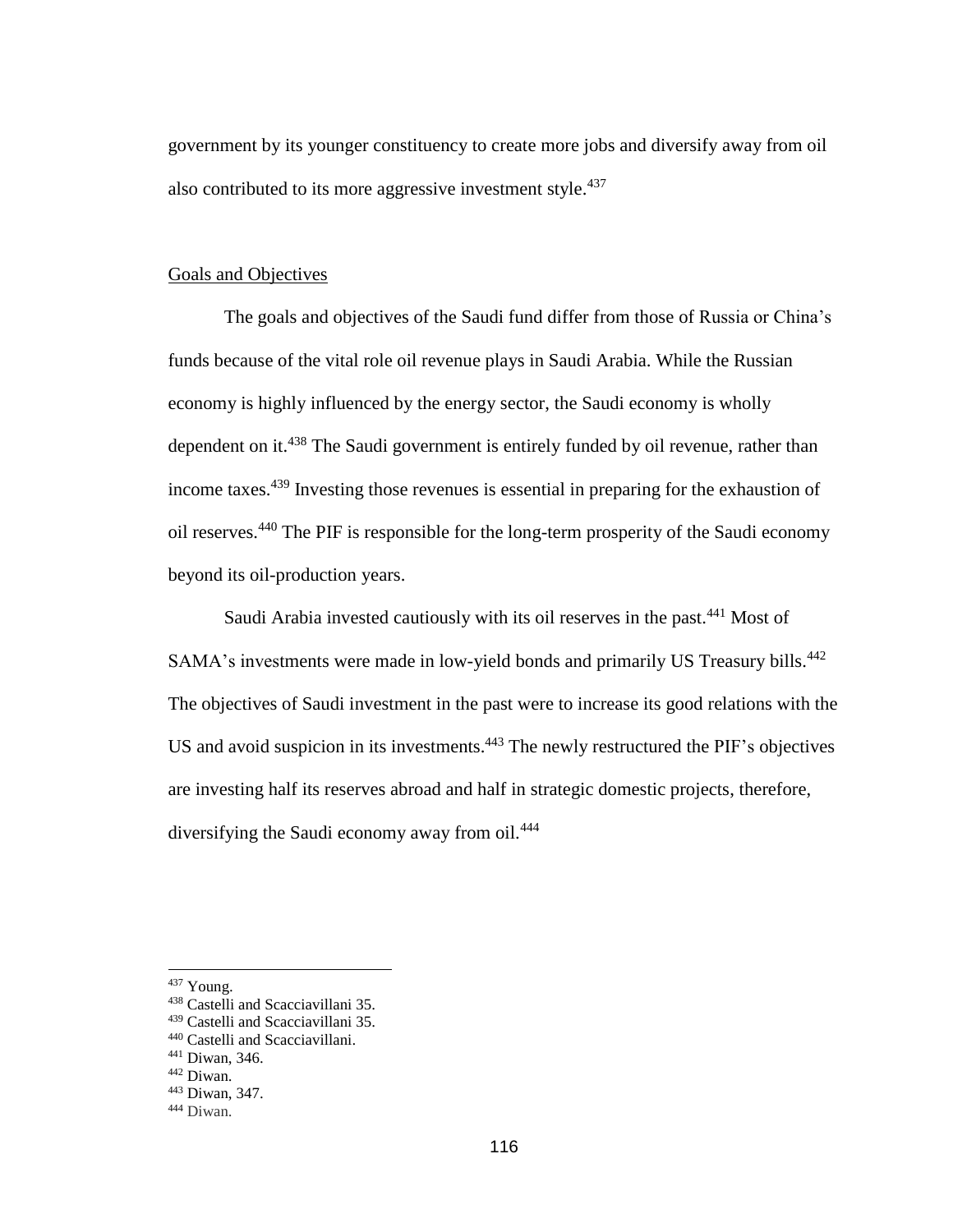Recently, the PIF made riskier investments and also took out loans in order to increase the fund's holdings.<sup>445</sup> Channeling money into the PIF became a goal of the Saudi government as part of its Vision 2030 campaign.<sup>446</sup> The fund aims to complete a dozen large projects and create thousands of jobs, with the end objective of adding billions of dollars to the domestic economy.<sup>447</sup> MbS restructuring the PIF into a more traditional SWF signaled Saudi Arabia's openness to foreign investment from emerging markets as well.<sup>448</sup> The primary goal of the PIF is to bring foreign capital, technology, and skills to Saudi Arabia.<sup>449</sup> Saudi Arabia has a young population and is extremely dependent on oil revenues. The PIF is essential to bring jobs and diversification to Saudi Arabia to help prepare for the eventual exhaustion of oil reserves.

# **Transparency**

Saudi Arabia established a SWF with the declared purpose of increasing transparency in its investments.<sup>450</sup> Many experts predicted the creation of the SWF would increase transparency in Saudi Arabia and its foreign investments because of the shift from multiple private SWFs to one public one.<sup>451</sup> Diwan argues Saudi Arabia's announcement of a SWF indicated a desire to increase transparency and accountability.<sup>452</sup> But Diwan's prediction developed under the assumption that King Abdullah would be the

<sup>&</sup>lt;sup>445</sup> Young.

<sup>446</sup> Young.

<sup>&</sup>lt;sup>447</sup> England and Kerr.

<sup>448</sup> Patrick Schena, Juergen Braunstein, and Asim Ali, "Capitalizing Economic Development Through Sovereign Investment: A Paradox of Scarcity?" *Global Policy* 9, no. 3 (2018): doi:10.2139/ssrn.2962509. <sup>449</sup> England and Kerr.

<sup>450</sup> Diwan, 347.

<sup>451</sup> Diwan, 345.

<sup>452</sup> Diwan, 347.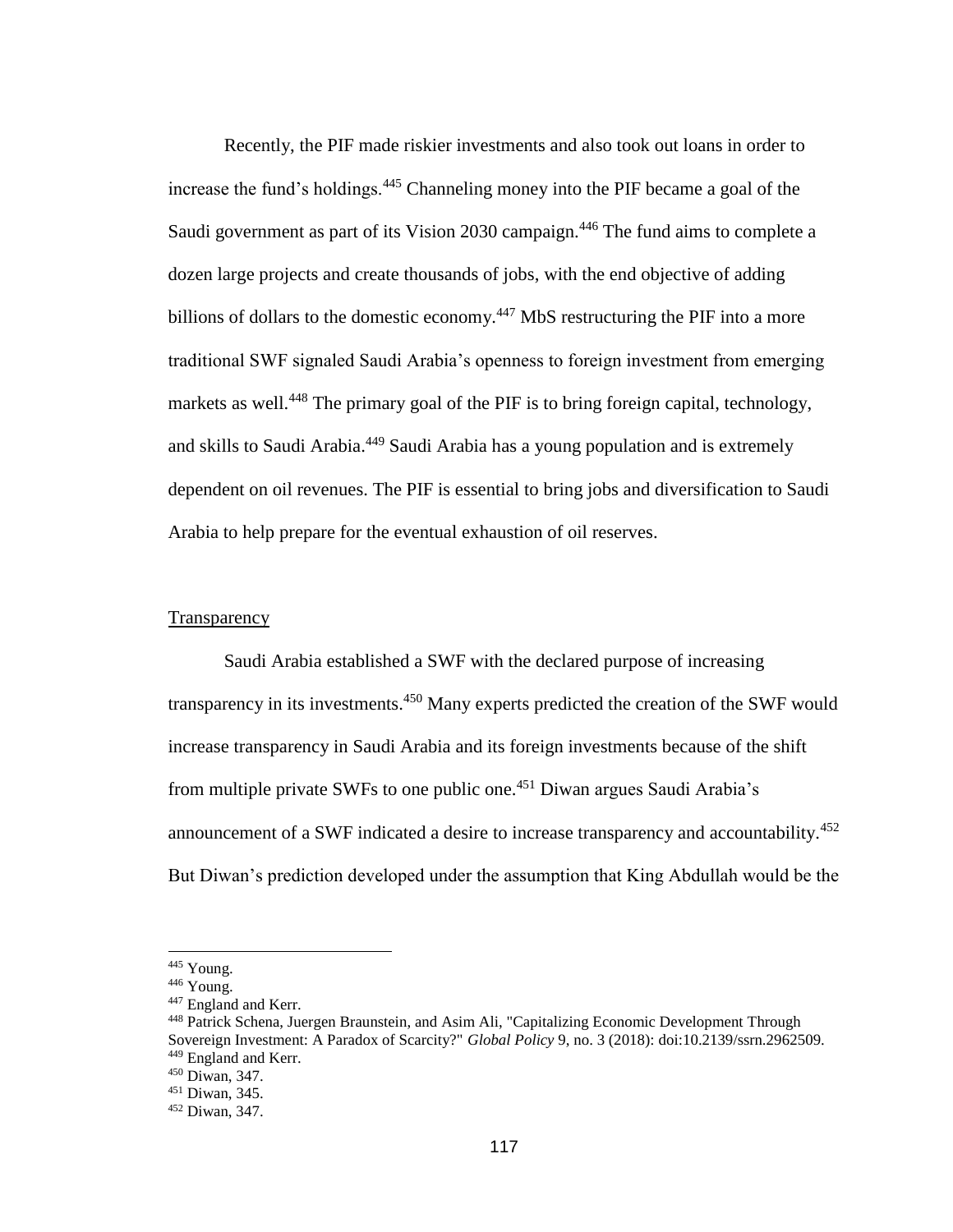executive of the state and the fund.<sup>453</sup> When the PIF officially launched, MbS wielded authority over the fund.

The actual implementation of the fund increased transparency very little, if at all. The SWFI gave the PIF a transparency rating of 7 and SAMA 4 on the Linaburg-Maduell Transparency Index. Both scores are low for a SWF of that size.<sup>454</sup> The IMF reported that deciphering how borrowing and investment decisions are coordinated is difficult due to the ambiguity of the fund. <sup>455</sup> How the PIF finances investments is unclear as well as to what extent current commitments have been funded.<sup>456</sup> The lack of financing transparency is significant considering the questions surrounding how the PIF will finance the ambitious mandate of Vision 2030.<sup>457</sup>

The Truman Scoreboard did not rank the PIF in 2016 because the fund was not established as a SWF until 2015.<sup>458</sup> But Truman wanted to include the PIF on the scoreboard. There was no information at the time on the PIF, and thus would have received a 0. A year after the investment body became a SWF, the management of the fund had yet to publish any information about the fund.<sup>459</sup> Moreover, after the PIF set up the website, management failed to publish quarterly data. Staffing and leadership changes are also difficult to track, making it hard to discern the changing investment strategy of

<sup>453</sup> Diwan.

<sup>454</sup> "Linaburg-Maduell Transparency Index (LMTI)," SWFI, accessed April 13, 2019, https://www.swfinstitute.org/statistics-research/linaburg-maduell-transparency-index/. <sup>455</sup> *Saudi Arabia: 2018 Article IV Consultation*, report, IMF (IMF.org, 2018).

<sup>456</sup> *Saudi Arabia: 2018 Article IV Consultation.* 

<sup>457</sup> *Saudi Arabia: 2018 Article IV Consultation.* 

<sup>458</sup> Stone and Truman.

<sup>459</sup> Simon Clark, "Saudi Wealth Fund May Be World's Least Transparent," *Financial Times*, November 1, 2016, accessed March 19, 2019, https://www.wsj.com/articles/saudi-wealth-fund-may-be-worlds-leasttransparent-1477997912.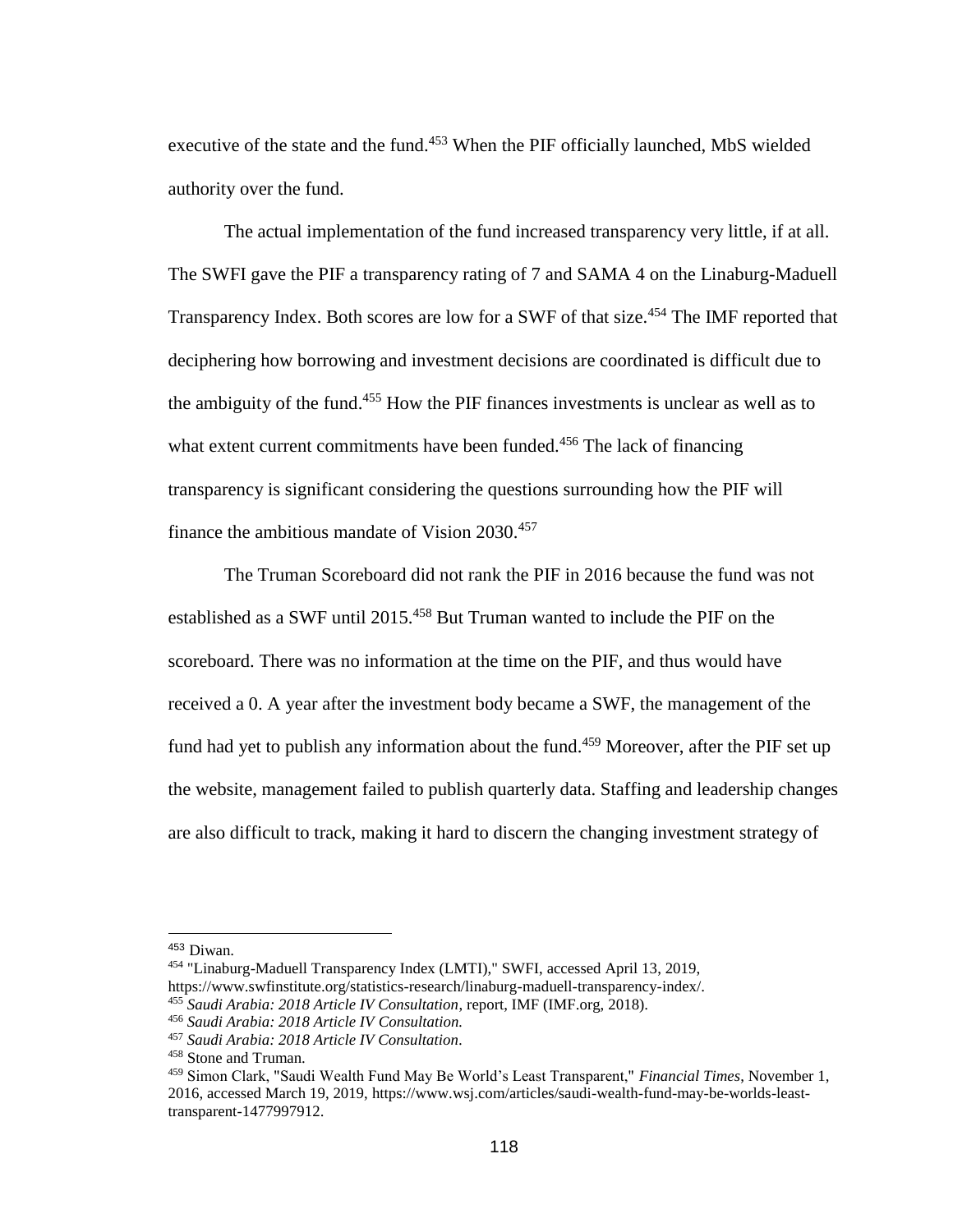the PIF.<sup>460</sup> Even though the PIF is a fairly new SWF, it is severely behind in terms of transparency. Three years of activity by the fund and the large amount of assets the fund manages warrants a huge increase in transparency. Lack of SWF transparency causes security concerns from host countries. Transparency is required by the Santiago Principles. Saudi Arabia participated in the creation of those guidelines as a permanent observer even though it did not have a SWF at the time.<sup>461</sup> However, while the PIF is not an official member of the IFSWF, its participation in the formation of the Santiago Principles makes the fund responsible for following the guidelines.

## Independence from Government

Saudi Arabia's economy developed through state-controlled and governmentdriven growth. Even before the PIF was established, the management of sovereign wealth was directed by the state; SAMA was directed to invest oil revenues. SAMA by nature of also operating as the central bank had almost no independence from the Saudi government.<sup>462</sup> Saudi Arabia is an absolute monarchy. As a result, all government institutions have very low independence from the monarch. Hence, the SWF can be used by the monarch to achieve his goals.

Because the PIF was established by a royal decree in 1971, it has a very low degree of independence from government. There is no separation from the state as the de

<sup>460</sup> England.

<sup>461</sup> IMF, "IMF Sovereign Wealth Funds Group Publishes 24-Point Voluntary Principles," news release, October 15, 2008, IMF, accessed March 22, 2019,

https://www.imf.org/en/News/Articles/2015/09/28/04/53/sonew101508b.

<sup>462</sup> Sara Bazoobandi, *Political Economy of the Gulf Sovereign Wealth Funds: A Case Study of Iran, Kuwait, Saudi Arabia and the United Arab Emirates* (London: Routledge, 2017).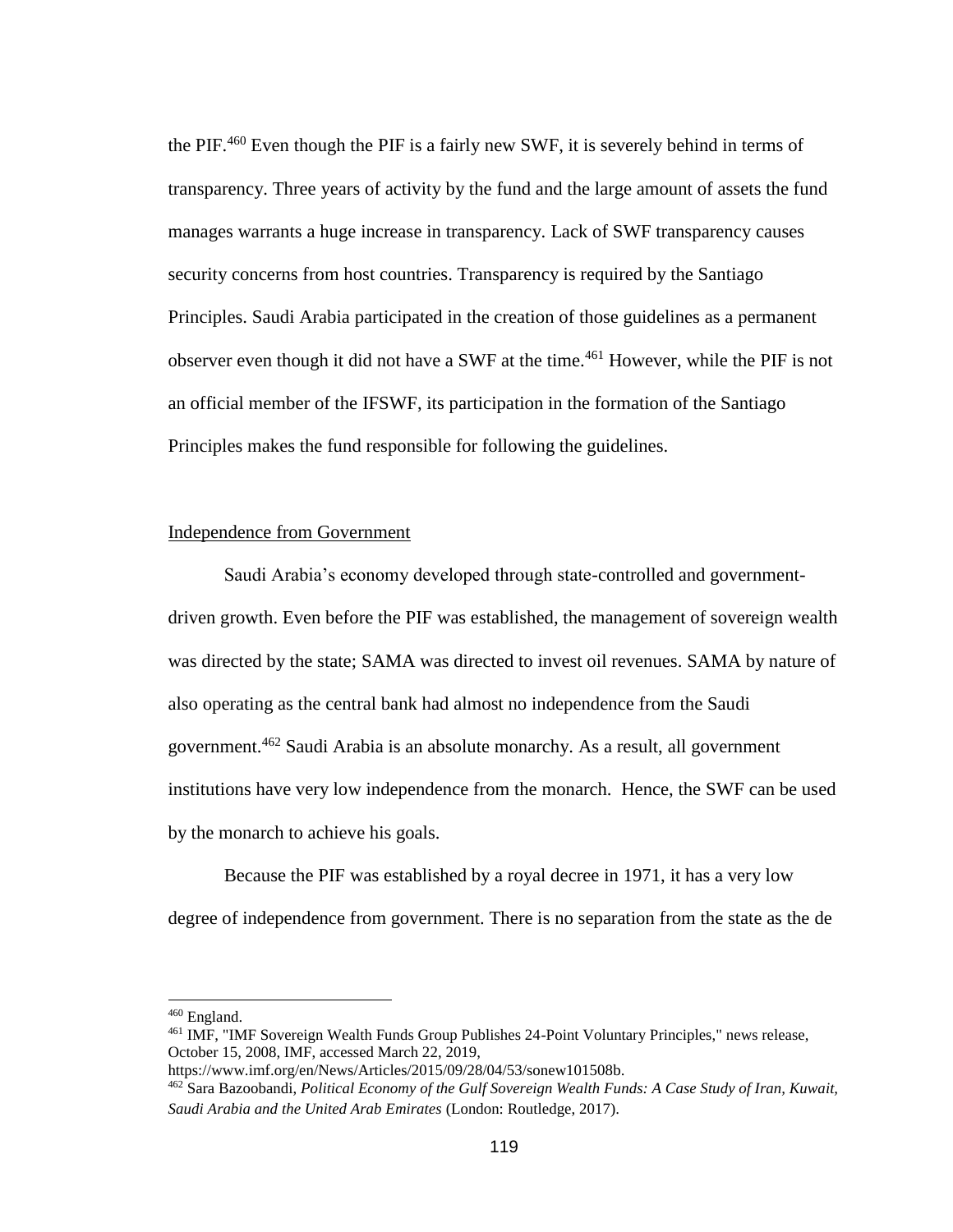facto head of state, MbS, is also the chair of the SWF.<sup>463</sup> MbS started a campaign to consolidate power in Saudi Arabia and controlling the PIF is a major tool he uses to control the economy.<sup>464</sup> Control over the PIF also affords him significant international influence. After MbS announced his plan to privatize Saudi Aramco, bankers and stock exchange officials around the world aimed to court the Prince.<sup>465</sup> A Saudi analyst described the fund as a "one man investment vehicle."<sup>466</sup> MbS uses the PIF as his primary tool in implementing his personal, economic, and social goals for Saudi Arabia.<sup>467</sup> The Prince is attempting to shape the economic direction of Saudi Arabia through his control over the PIF. As a result, the PIF's investment decisions are similar to the leadership style of MbS, unpredictable.<sup>468</sup>

Moreover, many Western managers of the fund abandoned their large salaries at the PIF due to MbS's controlling grip on the fund. The British compliance manager, Swiss chief of public investments, and the Spanish private-equity associate all left their jobs after only a short period of time working at the PIF.<sup>469</sup> Dutch Eric Ebermeyer served as head of strategy for only weeks before leaving the PIF because MbS controlled so much of the fund's strategy.<sup>470</sup> According to the *Wall Street Journal,* people compare their experience working at the PIF to the movie "A Hologram for the King." The metaphor compares the experience of the protagonist of the movie waiting to pitch a sale

<sup>463</sup> England.

<sup>464</sup> Financial Times.

<sup>465</sup> Financial Times.

<sup>466</sup> England and Kerr.

<sup>467</sup> England and Kerr.

<sup>468</sup> Rory Jones, "Expats Flee Saudi Arabia, Bemoan Crown Prince Control," *The Wall Street Journal*, December 31, 2018, accessed March 20, 2019, https://www.wsj.com/articles/expats-flee-saudi-fundbemoan-crown-prince-control-11546257600.

 $469$  Jones.

<sup>470</sup> Jones.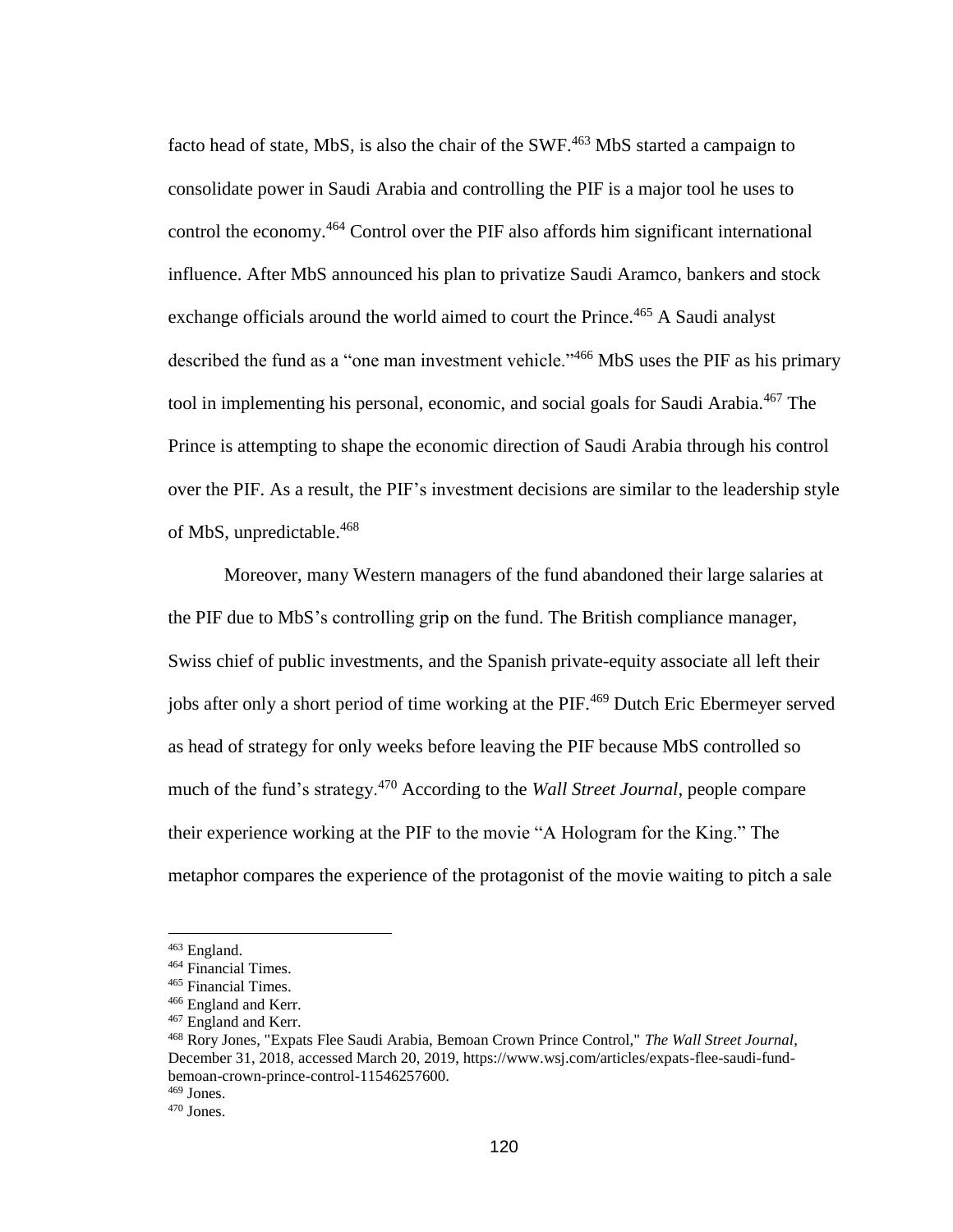of technology to the Saudi King, only to be rejected.<sup>471</sup> Instead of being rejected by the Saudi King, investment pitches are rejected by the Saudi Prince. Strategy for PIF investment is top-down; it begins with MbS. $472$  Any independence of the PIF is superficial. The lacking fund independence increases the risk for the US in receiving investment from the PIF.

## Projections of Future Growth

From 2014 to 2017 the PIF's assets were depleted significantly.<sup>473</sup> In order to keep money flowing into the fund, the Saudi government planned to sell government assets and privatize Saudi Aramco in an initial public offering.<sup>474</sup> The IPO has not occurred yet, but the Saudi government is still determined to increase the holdings of the PIF.<sup>475</sup> SAMA is set to relinquish some of its control of cash reserves to PIF.<sup>476</sup> The goal is to increase the PIF's assets under management to US \$600 billion by 2020 and to US \$2 trillion by 2030. By 2020 the IMF projects PIF assets will be 52% of GDP (SAR 1.5 trillion).<sup>477</sup>

The rapid accumulation of assets by the fund since 2016 caused concerns that the fund was not properly conducting its due diligence.<sup>478</sup> The Saudi government made it a

 $471$  Jones.

<sup>472</sup> Jones.

<sup>473</sup> Cumming, Filatotchev, Reinecke, and Wood, 9.

<sup>474</sup> Cumming, Filatotchev, Reinecke, and Wood.

<sup>475</sup> Sarah Algethami, "What Now for Saudi Arabia's Planned \$2 Trillion Fund," *Bloomberg*, August 7, 2018, https://www.bloomberg.com/news/articles/2018-08-08/what-now-for-saudi-arabia-s-planned-2 trillion-fund-quicktake.

<sup>476</sup> Seznec and Mosis, 37.

<sup>477</sup> *Saudi Arabia: 2018 Article IV Consultation.*

<sup>478</sup> England.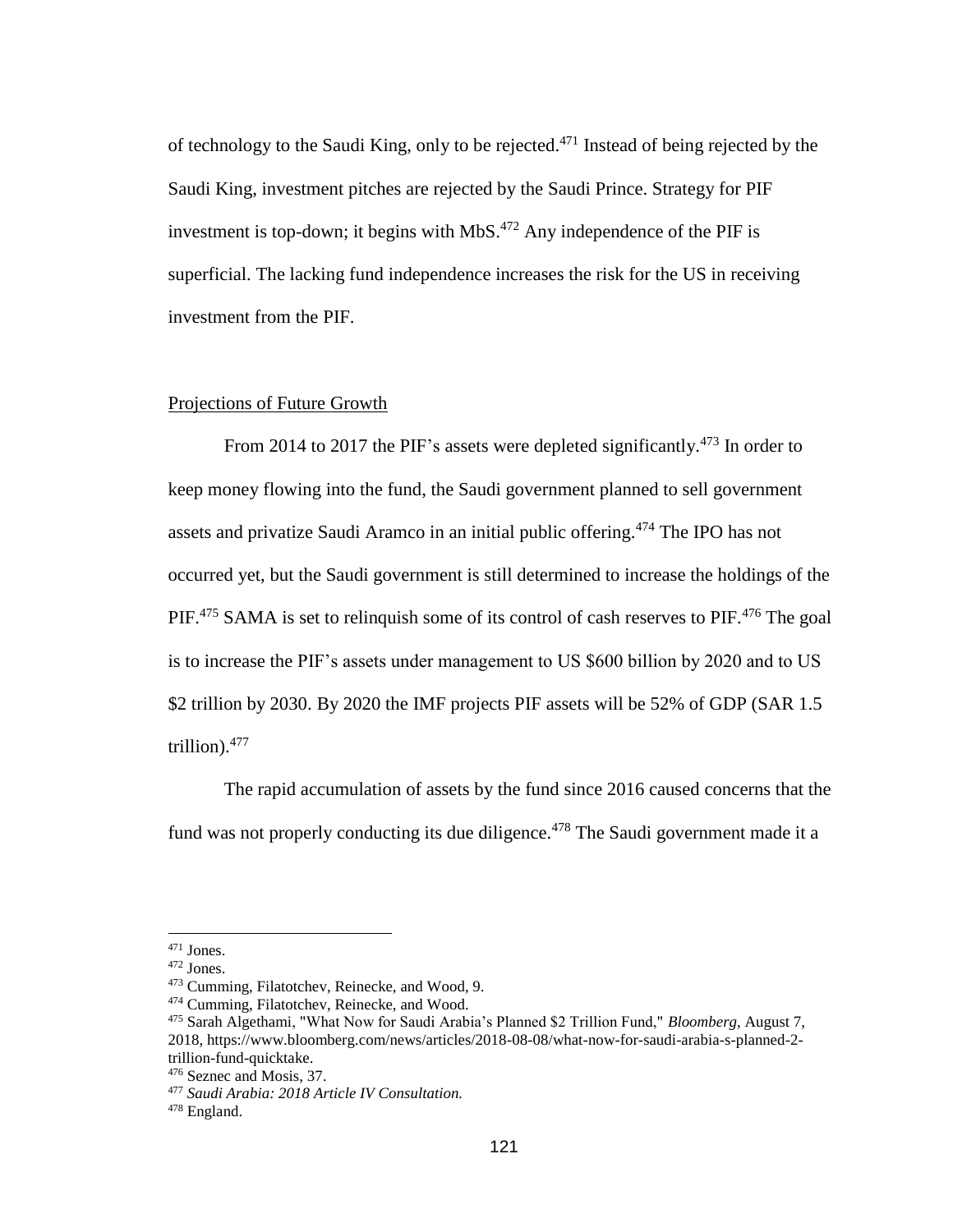national economic priority to increase the assets of the fund.<sup> $479$ </sup> The rise in oil prices in 2018 increased foreign reserves and brought more funds to the PIF.<sup>480</sup> The IMF notes that the increased role of the PIF and delays in privatization could crowd out the private sector due to the increase in the role of the government in the economy.<sup>481</sup> Increased assets of the PIF also increases the Saudi monarchy's increased economic power domestically and internationally.

# Domestic Constraints

Saudi Arabia has significant domestic constraints on the use of its fund internationally. While Saudi Arabia is the largest oil exporter, it also has the highest population.<sup>482</sup> Consequently, more money is needed to fund government budgets and less is left for international investments. Saudi Arabia's reserves were low following the Gulf War of the 1990s and oil price volatility.<sup>483</sup> In the face of dwindling foreign reserves following the drop in oil prices in 2015, Saudi Arabia endeavored to transfer more money from government assets into the PIF.<sup>484</sup> The success of the Saudi economy and the assets the SWF holds are highly dependent on oil prices.

<sup>479</sup> Young.

<sup>480</sup> *Saudi Arabia: 2018 Article IV Consultation.*

<sup>481</sup> *Saudi Arabia: 2018 Article IV Consultation.*

<sup>482</sup> Diwan, 350.

<sup>483</sup> Diwan, 351.

<sup>484</sup> Cumming, Filatotchev, Reinecke, and Wood, 9.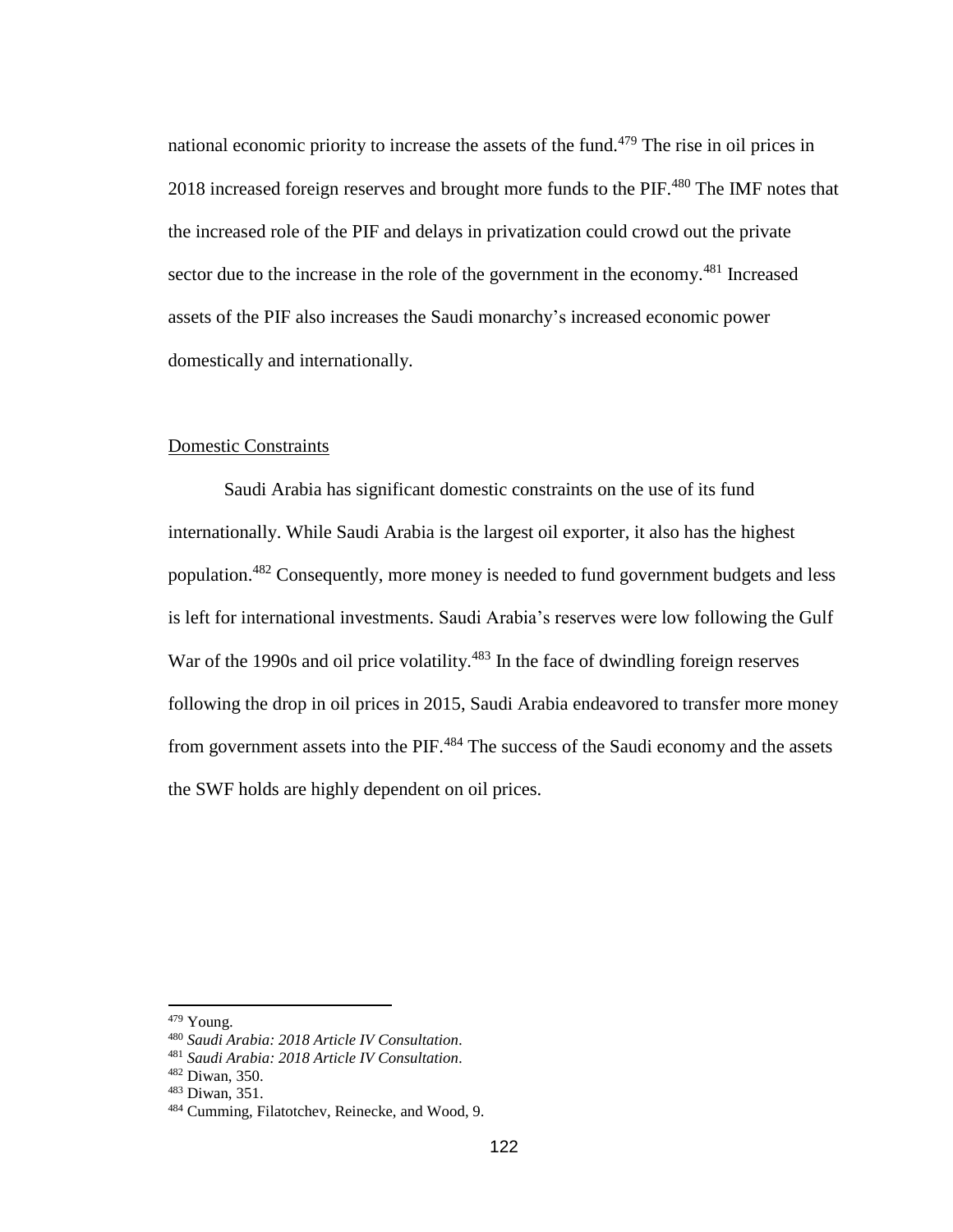Debt is also a problem for the fund.<sup>485</sup> The Saudi government suffers from large budget deficits.<sup>486</sup> Saudi Arabia as a debtor nation is a constraint on its SWF.<sup>487</sup> A lack of sufficient funding resulted in the PIF taking out a US  $$11$  billion loan in 2018.<sup>488</sup> The fund's willingness to take on debt demonstrates that the Saudi government is facing legitimacy challenges domestically.<sup>489</sup> The government is facing pressure to see more yields from the fund in order to secure against falling oil reserves.<sup>490</sup> The need for economic diversification and domestic development limits the amount Saudi Arabia can invest outside of the country.<sup>491</sup> Moreover, the use of leverage by the fund is concerning as no other SWF raises debt to fund its investments.<sup>492</sup> The domestic constraints of the PIF contribute to the stability risks of the fund and its international investments. However, debt and government financing constraints have yet to restrict the PIF from investing in US companies.

## **5.3 Geopolitical Motives**

#### **Constraints**

Saudi Arabia took a conservative approach to its investments in the past due to political considerations. Following the September 2001 terrorist attack on the US in

<sup>&</sup>lt;sup>485</sup> Young.

<sup>486</sup> Katie Paul and Andrew Torchia, "Saudi Arabia Spends Money to Make Money In Foreign Investment Drive," *Reuters*, March 22, 2017, accessed March 21, 2019, https://www.reuters.com/article/saudi-asiainvestment/saudi-arabia-spends-money-to-make-money-in-foreign-investment-drive-idUSL5N1GX1BE. <sup>487</sup> Diwan, 351.

<sup>488</sup> Young.

<sup>489</sup> Young.

<sup>490</sup> Young.

<sup>491</sup> Diwan, 351.

<sup>&</sup>lt;sup>492</sup> Anili Raval, Arash Massoudi, and Simeon Kerr, "Saudi Sovereign Wealth Fund Scrambles for Resources," *Financial Times*, August 9, 2018, accessed March 11, 2019, https://www.ft.com/content/ca35d8fa-9bba-11e8-9702-5946bae86e6d.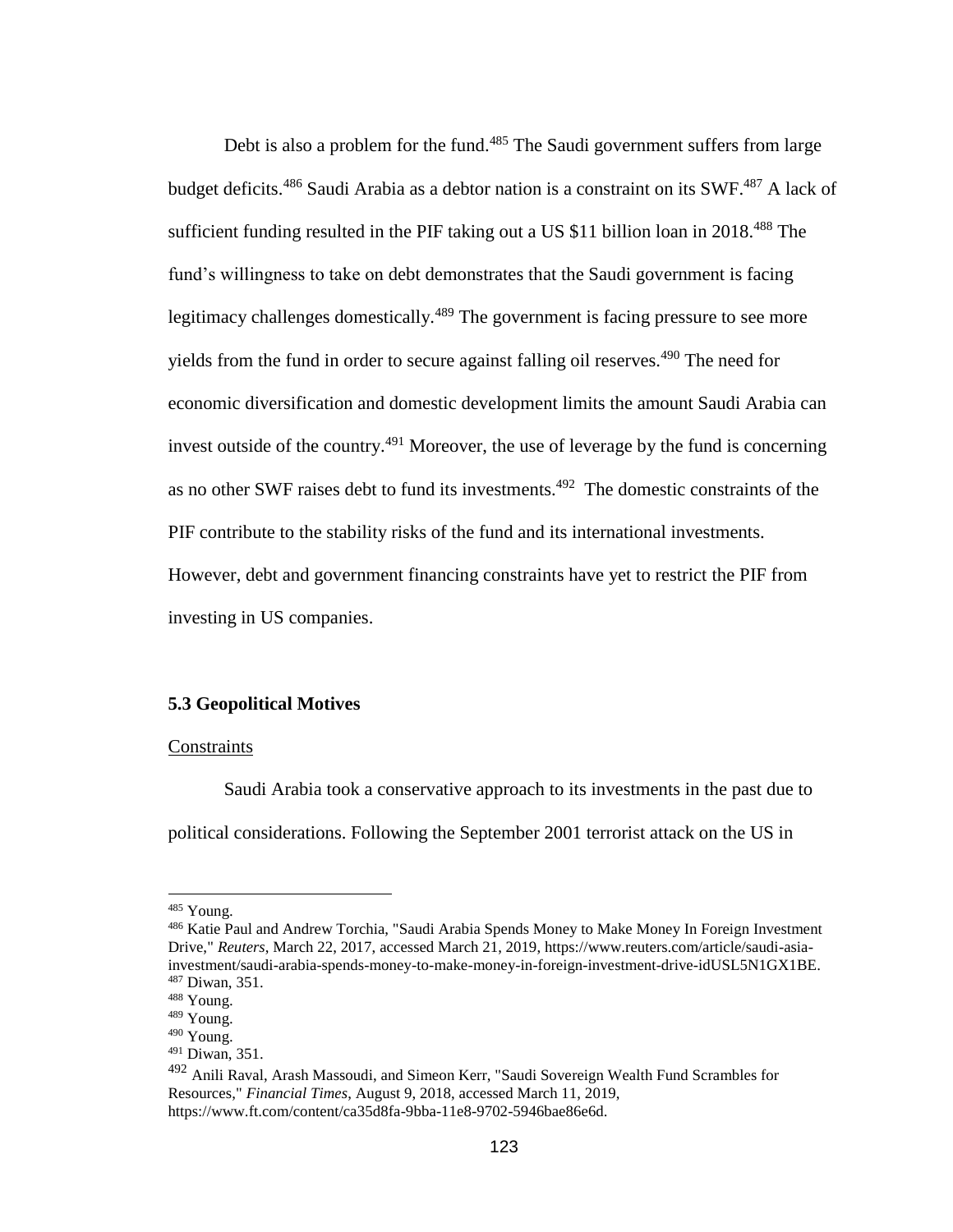which 15 out of the 19 hijackers of the commercial airliners involved were Saudi citizens, some private Saudi investors saw their US accounts frozen.<sup>493</sup> The concern over Saudi involvement in the US caused the kingdom to refrain from making risky or conspicuous investments in the US in the years following the attack. Saudi Arabia also did not want to draw attention to its growing foreign reserves during times of high oil prices because of fears of antagonizing anti-Saudi sentiment.<sup>494</sup> The management of Saudi sovereign wealth also has historical ties with the US. The first governor of SAMA, George A. Blowers, was a US citizen.<sup>495</sup> Consequently, geopolitical conditions previously restricted risky and conspicuous Saudi investment in the US.

Furthermore, Saudi Arabia is one of the largest holders of US debt.<sup>496</sup> The majority of Saudi assets are held in dollar-denominated assets. Because of the high degree of investment in the US dollars, the Saudi economy is tied to the success of the US economy. <sup>497</sup> The Saudi riyal is pegged to the US dollar, and consequently, the Saudi government must maintain enough foreign reserves to defend that peg.<sup>498</sup> There are multiple incentives for Saudi Arabia to avoid decisions that could destabilize the dollar. Because of these considerations, it would be against Saudi self-interest to threaten the economic or national security of the US.

Vision 2030

<sup>493</sup> Diwan, 352.

<sup>494</sup> Diwan.

<sup>495</sup> Bazoobandi.

<sup>496</sup> Diwan, 352.

<sup>497</sup> Diwan, 347.

<sup>498</sup> Diwan, 352.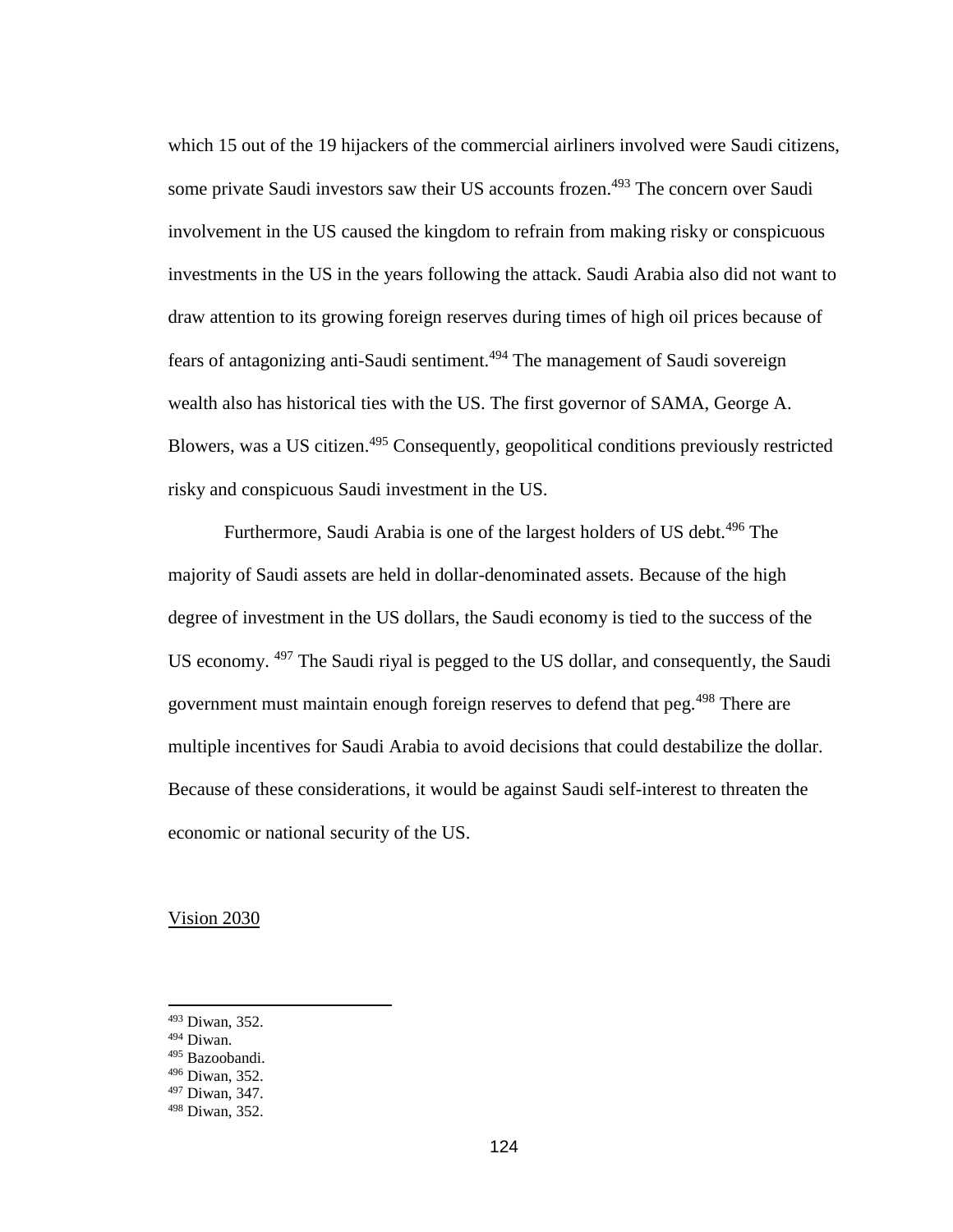The PIF engages in the internal accumulation of power as it aims to transform domestic economic development.<sup>499</sup> Crown Prince Mohammed marked the PIF as the primary vehicle to achieve the goals of Saudi Arabia's Vision  $2030$ <sup>500</sup> Vision 2030 is a plan created under MbS to diversify the economy and create almost a half a million jobs.<sup>501</sup> The plan is essential for the country given, by 2030, half of the Saudi population will be under the age of 25. Educating and placing that generation in jobs are the biggest challenges that the country faces. Saudi Arabia previously attempted diversification twice, but those attempts were unsuccessful.<sup>502</sup> The Prince's plan will include an increase in capital spending by the government.<sup>503</sup> The plan designates the PIF as the main vehicle to diversify the Saudi Arabian economy and to amass economic power for the kingdom.<sup>504</sup> The PIF's central role in Vision 2030 rapidly promoted the fund from largely unacknowledged to "one of the world's most powerful sovereign wealth funds."<sup>505</sup> The goal of Vision 2030 was to increase the PIF's assets to US \$2 trillion, which would make it the largest SWF in the world, by a large margin.<sup>506</sup> With the cancellation of the Saudi Aramco IPO, it is unclear how the fund will grow its assets to that extent.

The direction Saudi Arabia went - increasing the power and wealth of the PIF, a state-owned enterprise, in order to jump-start the private sector - is inherently

<sup>499</sup> Phillip Cornell, "The Saudi Public Investment Fund: The Emerging Financial Vehicle Behind Vision 2030," *The Atlantic Council*, March 30, 2018, accessed March 19, 2019,

https://www.atlanticcouncil.org/blogs/energysource/the-saudi-public-investment-fund-the-emergingfinancial-vehicle-behind-vision-2030.

<sup>500</sup> Cornell.

<sup>501</sup> Katsomitros.

<sup>502</sup> Adel Abdel Ghafar, "A New Kingdom of Saud?" *Bookings Institute*, February 14, 2018.

<sup>503</sup> *Saudi Arabia: 2018 Article IV Consultation.*

<sup>504</sup> Cornell.

<sup>505</sup> Raval, Massoudi, and Kerr.

<sup>506</sup> Ghafar.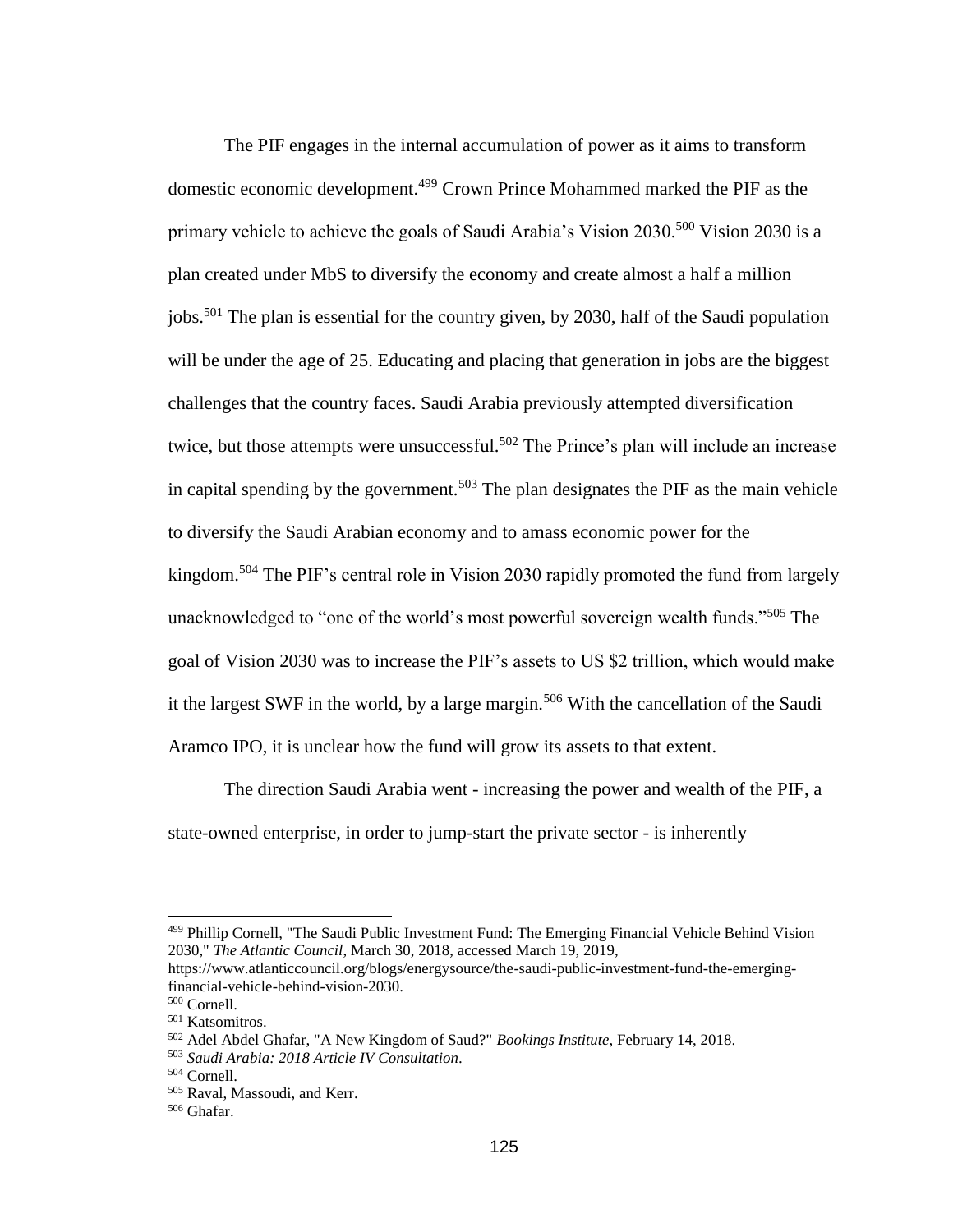contradictory.<sup>507</sup> There is speculation that Vision 2030's purpose is not just reform, but also to help MbS to accumulate power.<sup>508</sup> The Prince's ambitious political behavior within Saudi Arabia and internationally with the deployment of the PIF's assets reinforces this idea. The speed at which MbS is attempting to make these reforms is concerning.<sup>509</sup> Diversification of an oil-dependent economy is difficult and happens over a long period of time.<sup>510</sup> The short timeline of the plan makes it unlikely that the reforms will succeed. The ambiguous motives behind the purpose of Vision 2030 and the PIF's role in the plan could call into question the validity of the PIF's international investments.

# Strategic Sectors

Before the 2008 financial crisis, Western countries banned SWFs from investing in strategic sectors like ports, oil companies, and the defense industry.<sup>511</sup> After the image of SWFs improved due to their actions during the crisis, those policies changed. In the Vision 2030 mandate for the PIF, the fund is specifically deployed to invest in international strategic assets.<sup>512</sup> The PIF's target of investment in strategic sectors is especially visible in the US because of heavy investment in the US technology sector.

Saudi interest in strategic sectors stems from its goal to grow and diversify its economy. Management of the PIF indicated its desire to invest in robotics and artificial

<sup>507</sup> Karen E. Young, "Spending to Grow in Saudi Arabia," *The Arab Gulf States Institute in Washington*, August 10, 2018.

<sup>508</sup> Ghafar.

<sup>509</sup> Ghafar.

<sup>510</sup> Ghafar.

<sup>511</sup> Javier Canapé, Ruth V. Aguilera, and Javier Santiso, "Spain and Sovereign Wealth Funds," in *The Oxford Handbook of Sovereign Wealth Funds* (New York, NY: Oxford University Press, 2018). <sup>512</sup> Katie Paul and Andrew Torchia, "Saudi Arabia Spends Money to Make Money In Foreign Investment Drive," *Reuters*, March 22, 2017, accessed March 21, 2019, https://www.reuters.com/article/saudi-asiainvestment/saudi-arabia-spends-money-to-make-money-in-foreign-investment-drive-idUSL5N1GX1BE.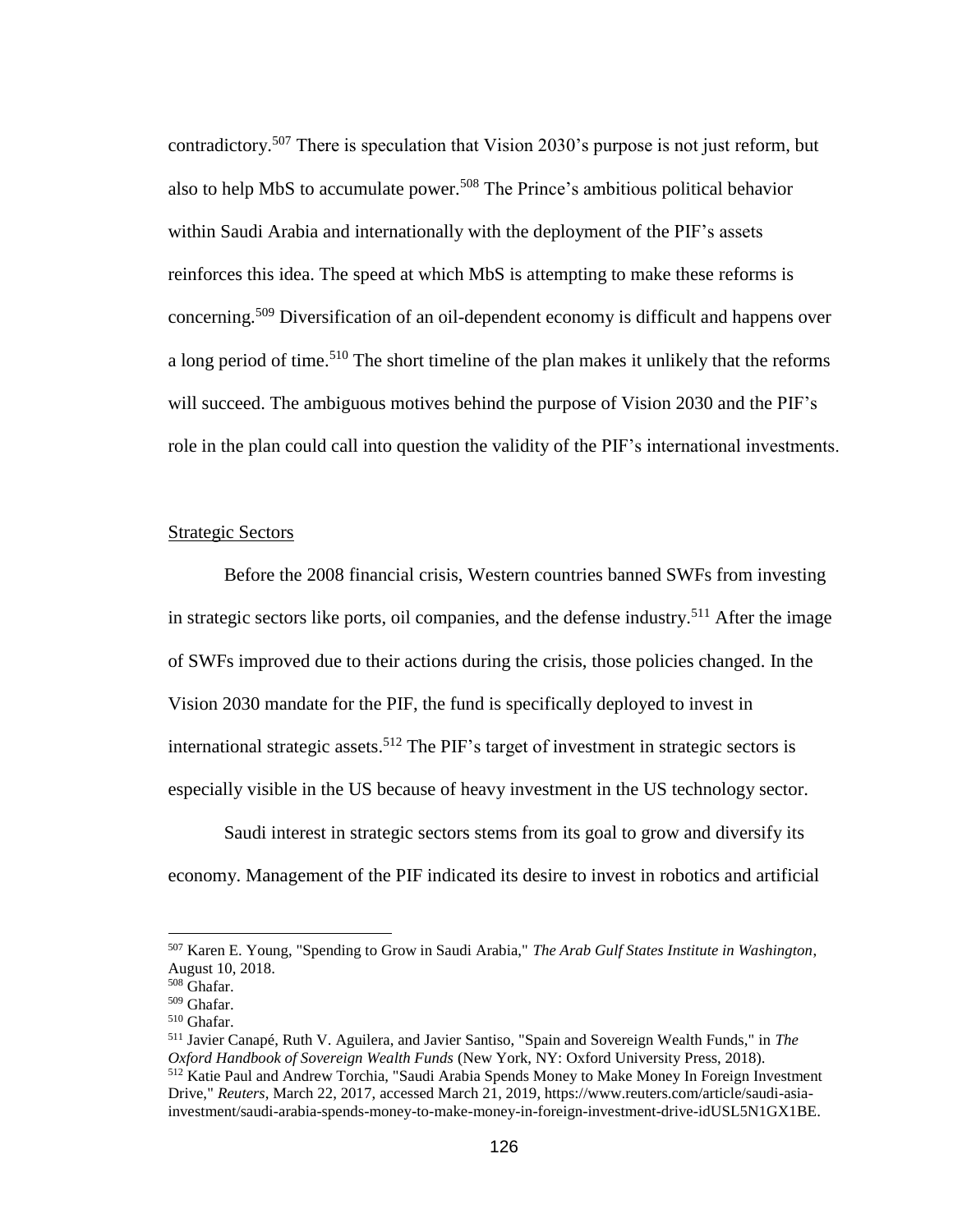intelligence in the near future.<sup>513</sup> These are two technological strategic sectors and could also be considered national defense-related sectors as well. So far, the PIF has poured billions of dollars into the US technology sector. Because of its heavy presence, the actions and success of the PIF will have implications for Silicon Valley.

Saudi Arabia's investments in strategic sectors flip its relationship with the US. Oil monopolizes strategic sectors in Saudi Arabia. The US has been involved with the Saudi Arabian oil industry since 1933 when the Chevron won a contract to explore the area for sixty years.<sup>514</sup> Now Saudi Arabia invests in two of the most vital sectors of the US economy: financial and technology. The shift in the power of investment does not bode well for US foreign policy and national security because of the importance of keeping Saudi Arabia within the US's sphere of influence. If Saudi Arabia acquires the advantage in the US-Saudi economic relationship, the US will have fewer tools available to execute its foreign policy in the Middle East as well as secure its energy supply.

## International Influence

MbS uses the PIF as a tool to accumulate and wield international influence. He claims there "will be no investment, movement or development in any region of the world without the vote of the Saudi sovereign wealth fund."<sup>515</sup> MbS's goal of making the PIF one of the biggest SWFs in the world is self-motivated. As chair of the fund, the

 $\overline{a}$ 

<sup>515</sup> Andrew Torchia, "Domestic Focus May Limit Clout of \$2 Trillion Saudi Fund," *Reuters*, May 16, 2016, accessed March 22, 2019, https://www.reuters.com/article/us-saudi-plan-fund-

<sup>513</sup> England.

<sup>514</sup> CFR.org Editors.

idUSKCN0Y71BC?feedType=RSS&feedName=businessNews&utm\_source=feedburner&utm\_medium=fe ed&utm\_campaign=Feed: reuters/businessNews.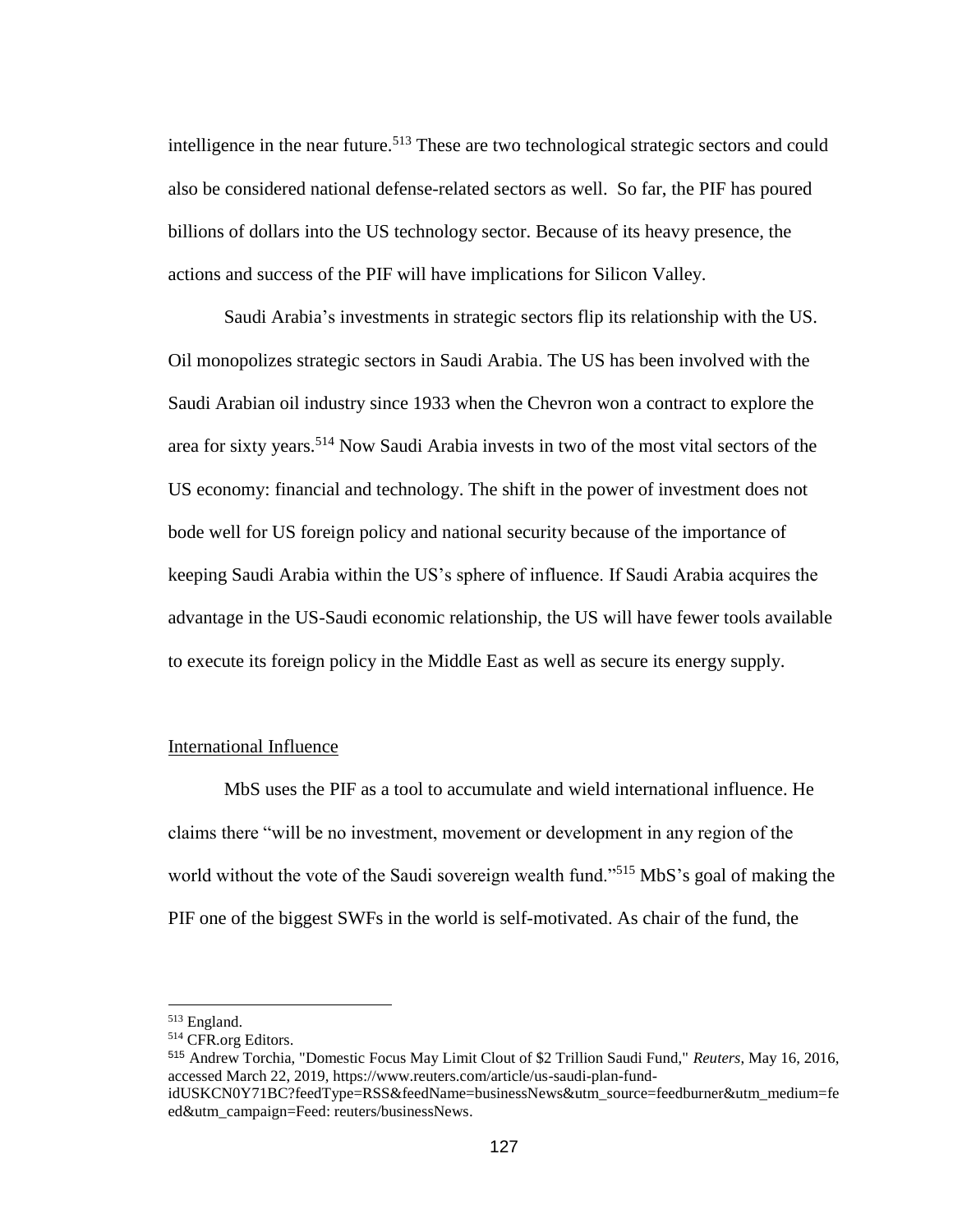more assets the PIF holds, the more power MbS wields. SWFs are also status symbols in the international system.<sup>516</sup> They symbolize growth and progress for the home country. The absence of a Saudi Arabia SWF in the past limited its prestige in global investments. Launching a newly structured PIF in congruence with Vision 2030 elevated the status of the fund, Saudi Arabia, and MbS.

SWF investment allows Saudi Arabia additional political leverage.<sup>517</sup> After the murder of US resident and *Washington Post* journalist Jamal Khashoggi in 2018, Saudi business ties made it politically difficult for the US to impose sanctions on Saudi Arabia.<sup>518</sup> While PIF investment in the US was not the only reason for the US not imposing sanctions, the increasing business ties the fund promotes between the two countries increased barriers. The PIF has, in some ways, increased Saudi Arabia's access and relationship with US officials. Saudi Arabia made announcements of PIF investments in US companies during diplomatic events; its investment in Blackstone was announced during President Trump's first state visit to Saudi Arabia. Its investment in Uber was planned during a barbecue in Riyadh that Uber policy head David Plouffe, a former White House official, attended.<sup>519</sup>

The PIF has increased MbS's business clout internationally. In 2016, MbS was unable to secure a meeting with Tesla's CEO Elon Musk while he was touring the US. $^{520}$ After the PIF heavily invested in Tesla, Musk claimed the PIF's financial support would

<sup>516</sup> Katsomitros.

<sup>517</sup> Katsomitros.

<sup>518</sup> Katsomitros.

<sup>519</sup> Jones.

<sup>&</sup>lt;sup>520</sup> Rory Jones, Summer Said, and Maureen Farrell, "Saudi Arabia Goes High-Tech in Approach to Investing," *The Wall Street Journal*, August 15, 2018, accessed April 14, 2019, https://www.wsj.com/articles/saudi-arabia-goes-high-tech-in-approach-to-investing-1534325402.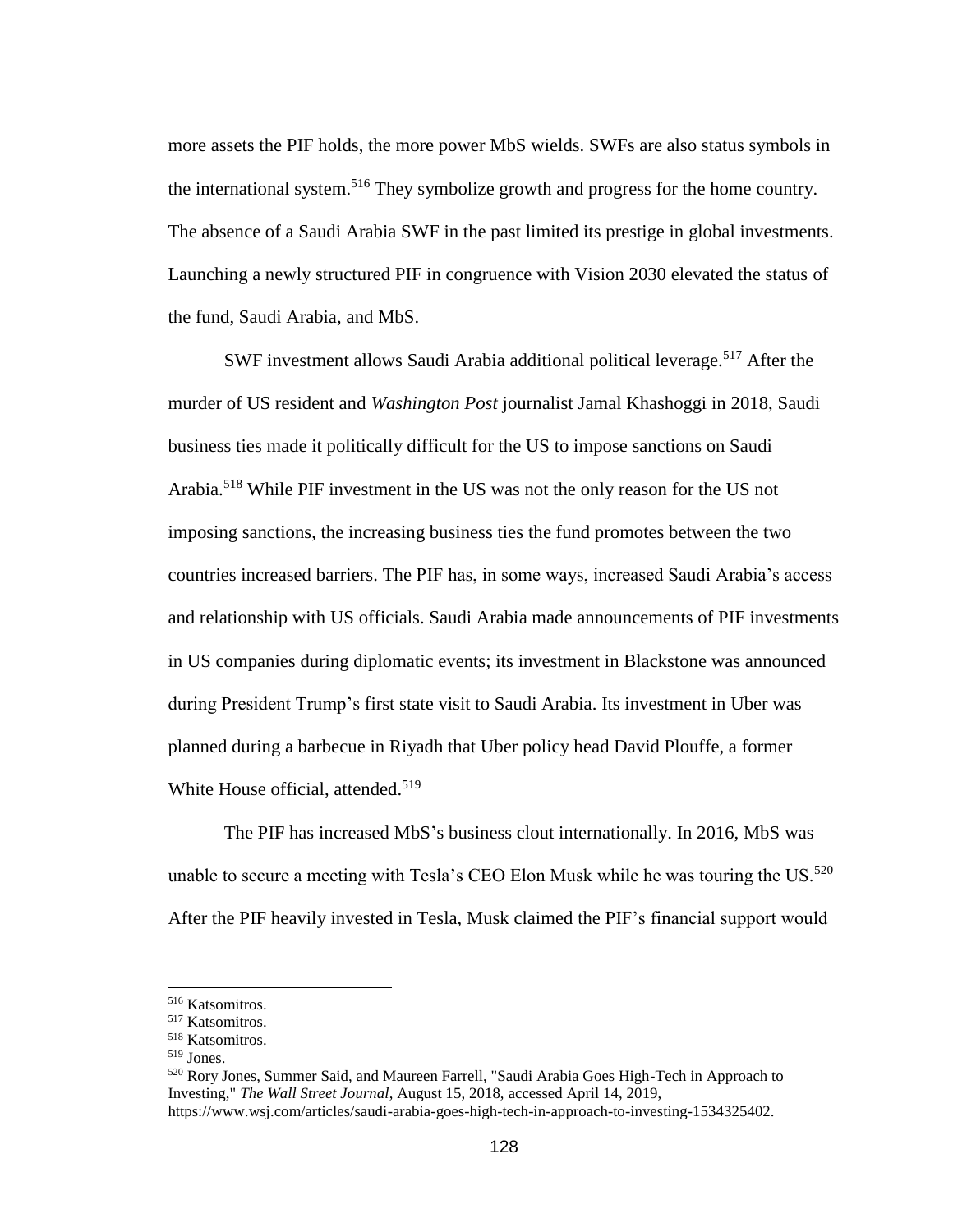help him take the company private, signaling a rapid change in the power dynamic between the two.<sup>521</sup> As the fund's importance grew, so did MbS's ability to influence international business decisions. The PIF both internally and externally increases Saudi Arabia's power relative to others.

#### Political Importance

The PIF's central role in Vision 2030 and its responsibility for diversifying the economy away from oil make controlling the fund a strategic necessity for MbS.<sup>522</sup> Hard economic times led to the government's loss of political power in the past. During the mid-1980s and 1990s, oil revenues could not keep up with the increasing Saudi population and it led to high unemployment and a declining GDP.<sup>523</sup> The economic decline during that time provoked reformist and jihadist challenges to the government.<sup>524</sup>

Furthermore, the PIF allows MbS almost complete control over the domestic economy and internally increases his power. Other firms that want to invest in Saudi Arabia will need to compete with the PIF's dominance, crowding out potential private investments.<sup>525</sup> Firms that receive investment from the PIF are favored by the state, and this funding increases MbS's leverage over private companies in Saudi Arabia.<sup>526</sup>

<sup>521</sup> Jones.

<sup>522</sup>Michael de la Merced, "Sovereign Wealth Funds Embrace Their Growing Ambitions," *The New York Times*, October 8, 2018, accessed March 16, 2019,

https://www.nytimes.com/2018/10/08/business/dealbook/sovereign-wealth-funds-embrace-theirambitions.html.

<sup>523</sup> Diwan, 351.

<sup>524</sup> Diwan, 351.

<sup>525</sup> Katsomitros.

<sup>526</sup> Katsomitros.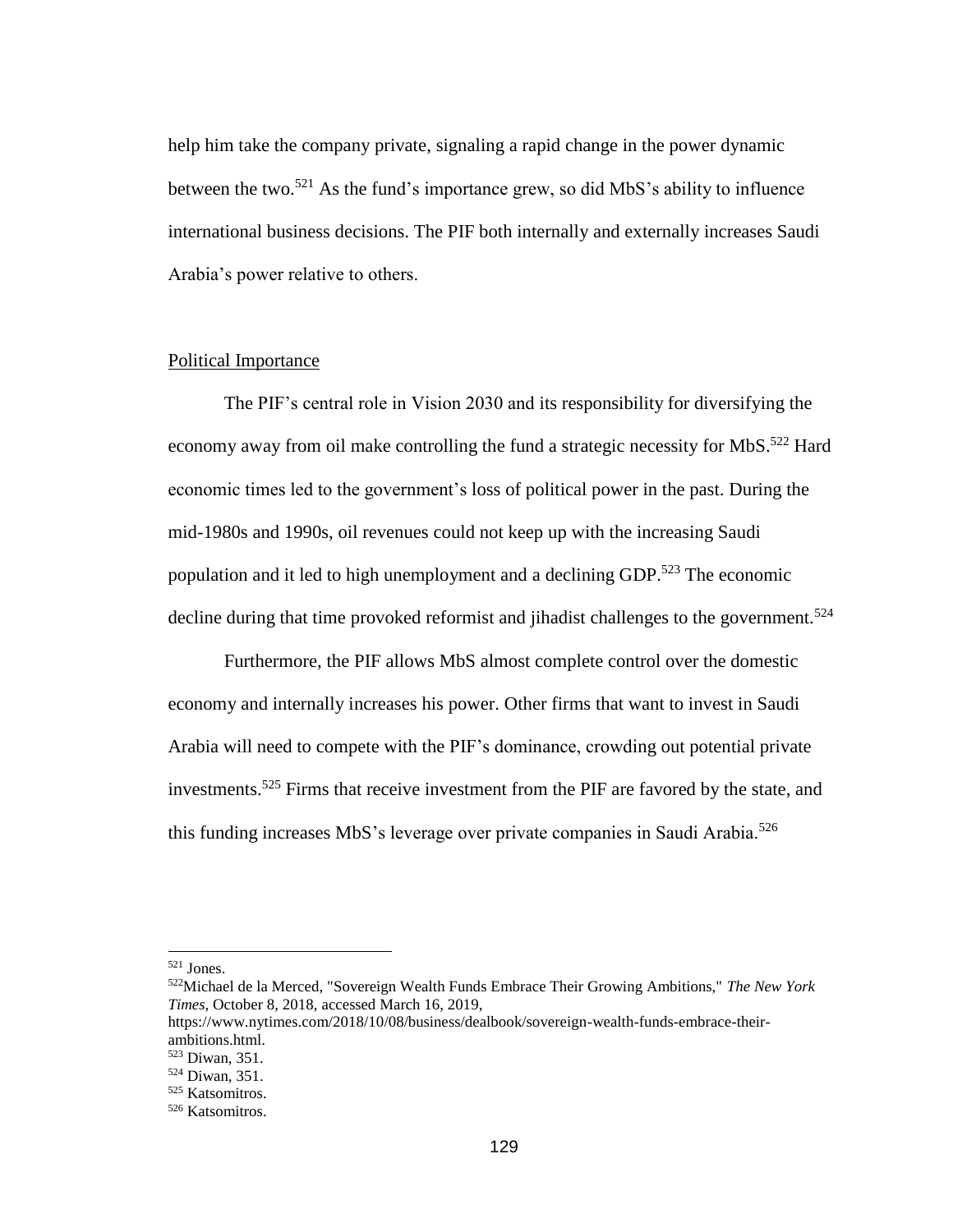But with the great political importance of the PIF for MbS, comes a great political risk. If the PIF does not bring significant diversification and create new private sectors jobs in the country, rising unemployment and increased pressure on the government for public sector jobs could result.<sup>527</sup> Sustaining the current level of government spending has recently been more difficult in the face of decreasing oil prices and an increasing Saudi population.<sup>528</sup> Putting so much emphasis on the PIF could result in public disdain for MbS if the project fails.<sup>529</sup> The PIF's ability to influence domestic politics and the strength of the Saudi government makes it a risk to the stability of the country. Saudi Arabian stability is essential and the failure of the fund could create instability in the Middle East. Whereas the continued success of the PIF increases the power of the autocratic MbS regime and creates different geopolitical issues for the US.

## Partnerships

In October 2018, the PIF joined the Russia-China Investment Fund (RCIF).<sup>530</sup> The joint SWF served as an "open cooperation platform" since its establishment in  $2012<sup>531</sup>$  According to the RDIF website, the RCIF "aims to develop bilateral economic, trade, and investment relations between Russia and China." The RDIF announced the PIF contributed US \$500 million to become the Russian-Chinese-Saudi Investment Fund with

<sup>527</sup> Ghafar.

<sup>528</sup> Ghafar.

<sup>529</sup> Ghafar.

<sup>530</sup> Reuters, "Russian Sovereign Wealth Fund Attracts Saudi Partner to Its Fund With China.," *The Moscow Times*, October 26, 2018, accessed March 16, 2019, https://www.themoscowtimes.com/2018/10/26/russiansovereign-wealth-fund-attracts-saudi-partner-to-its-fund-with-china-a63307.

<sup>531</sup> RDIF, "RDIF Attracts Saudi Partner To Expand the Russia-China Investment Fund," news release, October 25, 2018, RDIF, accessed March 25, 2019, https://rdif.ru/Eng\_fullNews/3643/.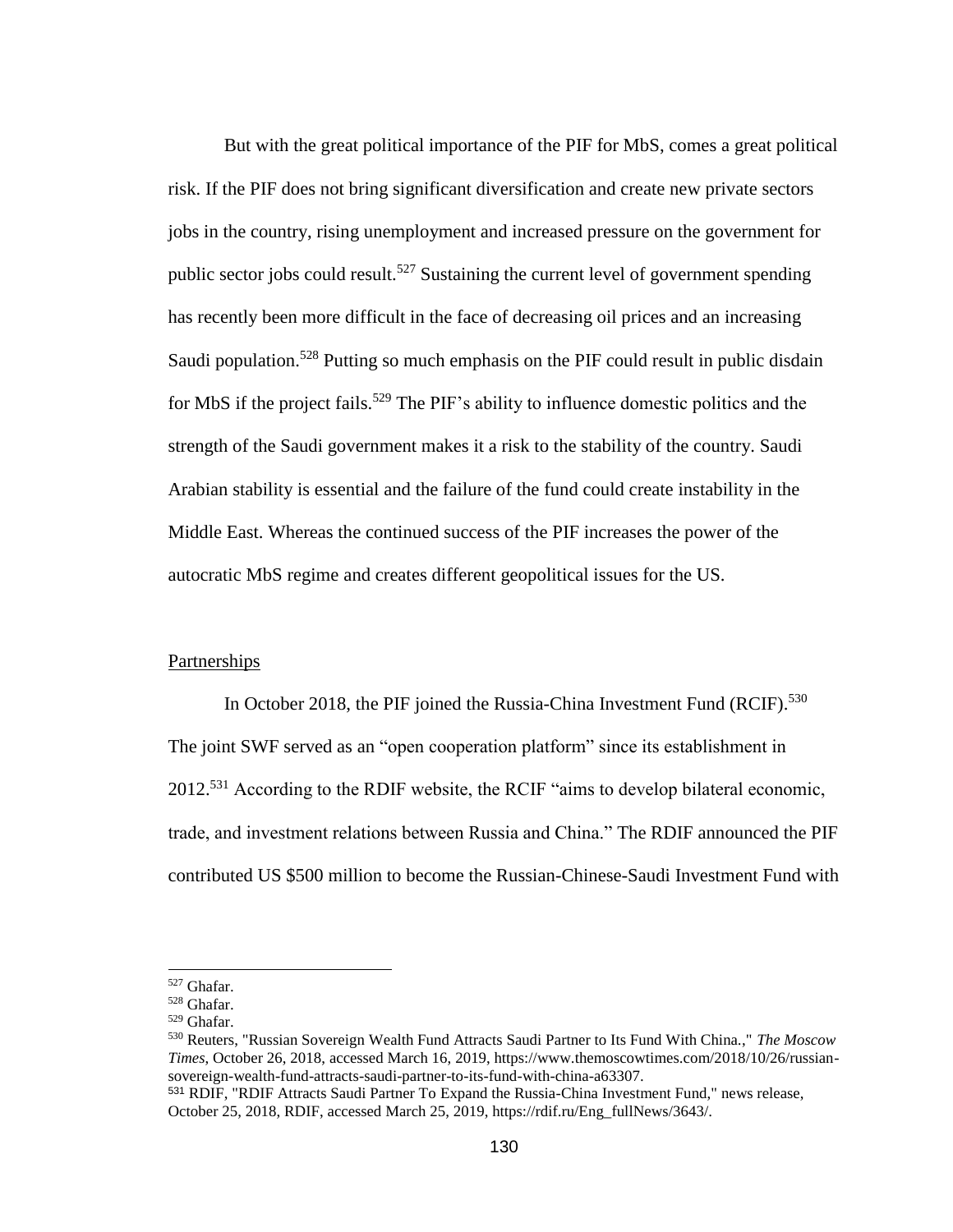a total of US 2.5 billion of capital.<sup>532</sup> The announcement occurred while the Saudi Arabian government faced criticism and boycotts from countries around the world due to their involvement in the murder of journalist Jamal Khashoggi. Russian President, Vladimir Putin, said there was not enough information regarding the murder to justify cutting financial ties with Saudi Arabia.<sup>533</sup>

Previously, the joint fund focused on investment in strategic sectors such as forestry, infrastructure, and finance.<sup>534</sup> The alignment of these countries' SWFs increases their economic and political clout. Dr. Theodore Karasik, a senior advisor at a geopolitical risk consultancy firm, emphasized a need to watch the joint partnership because of its interest in artificial intelligence and its application to security.<sup>535</sup> All three countries have non-democratic governments and large state-owned sectors, which causes their strengthened economic partnership to provide a more powerful alternative to the US model of free markets. The RCIF symbolized the increasing partnership between China and Russia in the face of US hostility towards both countries. Joining the partnership signals Saudi Arabia's alignment with the partnership aimed at reducing US power.

There is a clear geopolitical motive of Saudi Arabia joining the partnership. The alignment of these three nations' SWFs is symbolic of the growing threat of SWFs to the US. All three are autocratic countries that have recently challenged the US's power on the global stage. The external increasing of power among these countries seems to

<sup>532</sup> Reuters.

<sup>533</sup> "'Saudi Arabia Is a Great Partner for Us,' Head of Russia's Investment Fund Says," *The Moscow Times*, October 23, 2018, accessed March 25, 2019, https://www.themoscowtimes.com/2018/10/26/russiansovereign-wealth-fund-attracts-saudi-partner-to-its-fund-with-china-a63307. <sup>534</sup> Reuters.

<sup>535</sup> Katsomitros.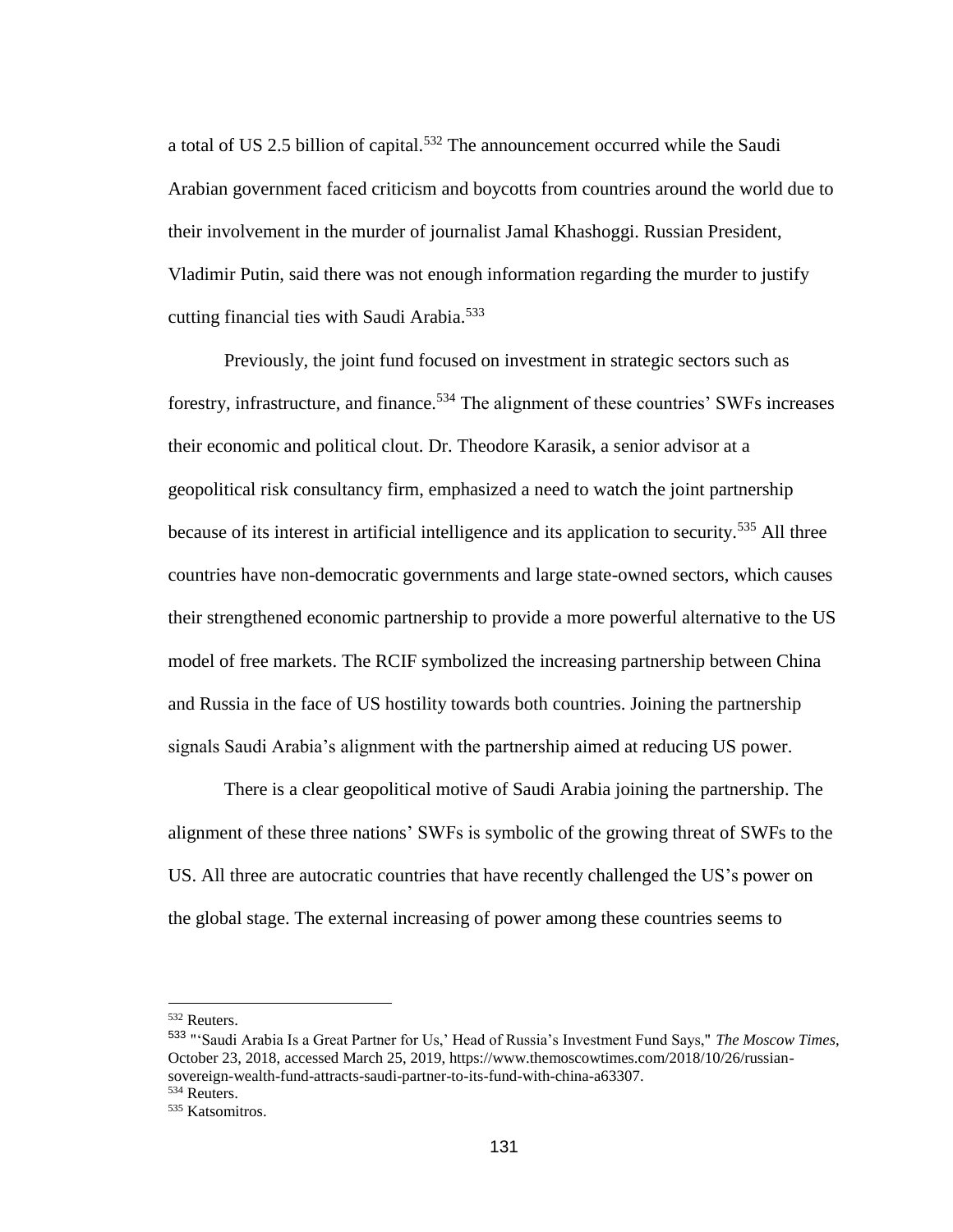directly correspond with their transition away from the US. A joining of these economic powerhouses is contrary to the interests of the US and its ability to have a dominant international influence.

## **5.4 US Investments**

#### Technology

The PIF recently announced its decision to open an office in San Francisco in order to attract holdings in the technology sector.<sup>536</sup> In 2016, the PIF invested US \$3.5 billion in Uber, a stake with a valuation of US \$62.5 billion. The investment mutually benefitted both parties. On the side of Saudi Arabia, the investment signaled its status as an innovative investor by investing in a popular technology company. For Uber, the PIF's position as a long-term investor ensured the company's access to capital.<sup>537</sup> The PIF's investment in Uber kicked off the fund's spending spree after a relatively quiet history.<sup>538</sup> It also signaled that the PIF would not be a passive investor. The CEO of the fund, Yasir Al-Rumayyan, joined Uber's board after the investment.<sup>539</sup> While it is not uncommon for large stake owners to take positions on company boards, it is significant when that stake owner is employed by a foreign government. Active SWF investors have greater influence in the US through their control of the direction of US companies. As a result,

<sup>536</sup> Martin, Matthew. 2019. "Saudi Wealth Fund Plans San Francisco Office." *Bloomberg.* 13 February. Accessed 14 March 2019. [https://www.bloomberg.com/news/articles/2019-02-13/saudi-wealth-fund-plans](https://www.bloomberg.com/news/articles/2019-02-13/saudi-wealth-fund-plans-san-francisco-office-in-technology-push)[san-francisco-office-in-technology-push.](https://www.bloomberg.com/news/articles/2019-02-13/saudi-wealth-fund-plans-san-francisco-office-in-technology-push)

<sup>537</sup> de la Merced.

<sup>538</sup> Matthew Martin, "Saudi Wealth Fund Plans San Francisco Office," *Bloomberg*, February 13, 2019, , accessed March 14, 2019, https://www.bloomberg.com/news/articles/2019-02-13/saudi-wealth-fund-planssan-francisco-office-in-technology-push.

<sup>539</sup> Financial Times.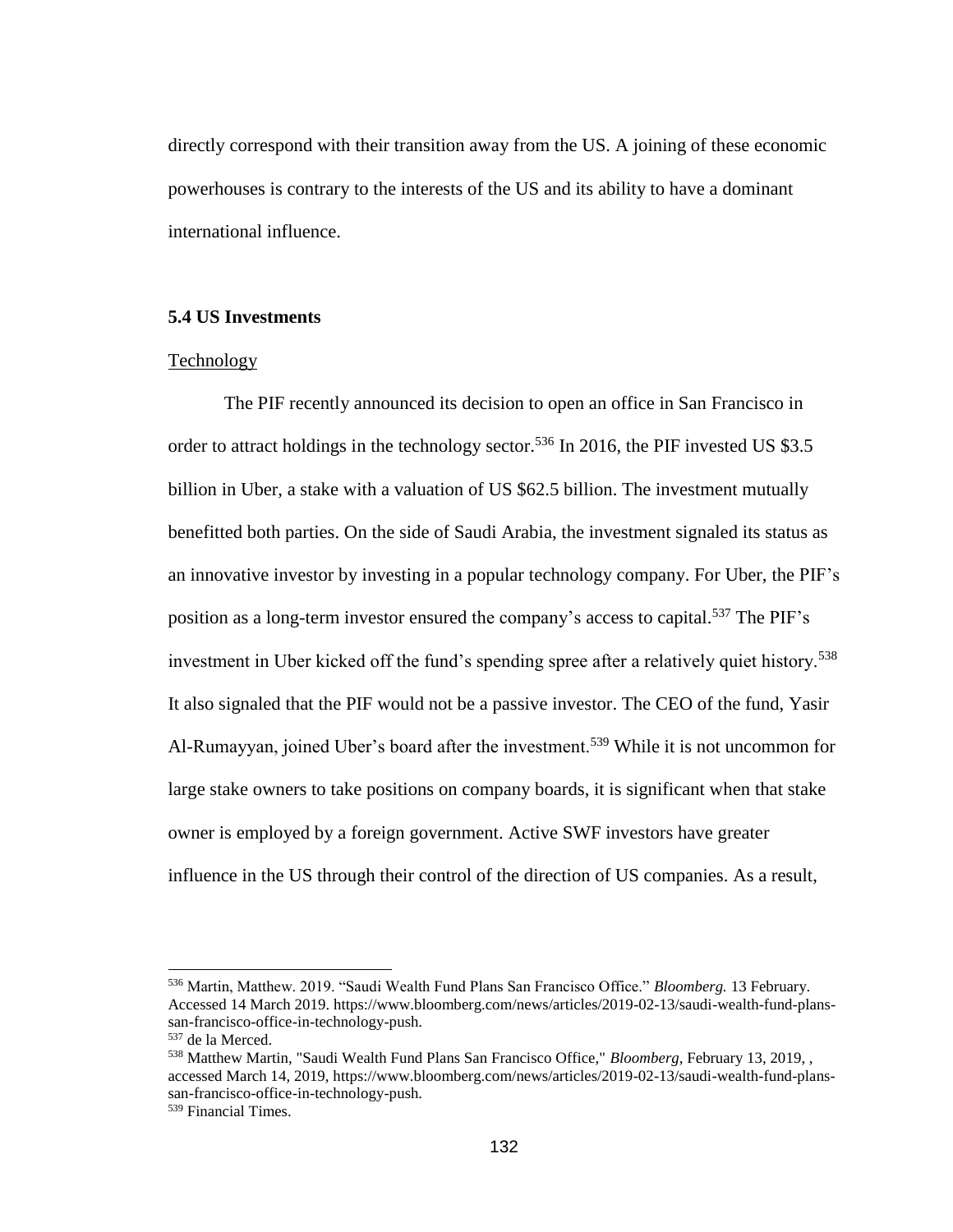Saudi Arabia's active investment in Uber poses a greater potential threat to US national security.

The PIF invested US \$2 billion in Tesla, obtaining a 4.9% stake in the company. The investment in such a high-profile and high-tech company increased scrutiny of the fund.<sup>540</sup> Additional scrutiny of the fund resulted when the CEO of Tesla, Elon Musk, claimed the PIF would provide the funding needed to take the company private.<sup>541</sup> That statement caused the SEC to sue Tesla for securities fraud.<sup>542</sup> Public attention to the PIF increased after the scandal as well as decreased the value of Tesla shares.<sup>543</sup> The PIF's investment in Tesla once again drew attention when the PIF hedged exposure to its shares in January 2019. The hedge happened a day before Tesla announced it would be drawing down its employment.<sup>544</sup> Tesla shares once again decreased after this development.

While it is not a US-based firm, Japan's Softbank Vision Fund received over half of its investment from PIF. The Softbank Vision Fund channels most of its assets into US technology companies.<sup>545</sup> The fund deploys its assets into robotics, artificial intelligence, e-commerce, ride-sharing, satellites, and future technology companies.<sup>546</sup> These are critical and strategic sectors of the economy for defense. The PIF's investment in this industry potentially gives it access to sensitive technology to national defense. Half of the

<sup>540</sup> Raval, Massoudi, and Kerr.

<sup>541</sup> Jones.

<sup>542</sup> Jones.

<sup>543</sup> Ian Bogost, "Elon Musk's Fait Accompli," *The Atlantic*, September 29, 2018, accessed March 21, 2019, https://www.theatlantic.com/technology/archive/2018/09/elon-musk-and-tesla-reach-settlementsec/571738..

<sup>544</sup> Vibhuti Sharma and Supantha Makherjee, "Saudi Arabia's PIF Slashes Exposure to Tesla: FT," *Reuters*, January 28, 2019, accessed March 23, 2019, https://www.reuters.com/article/us-tesla-saudi/saudi-arabiaspif-slashes-exposure-to-tesla-ft-idUSKCN1PM1ZV.

<sup>&</sup>lt;sup>545</sup> Young.

<sup>546</sup> Young.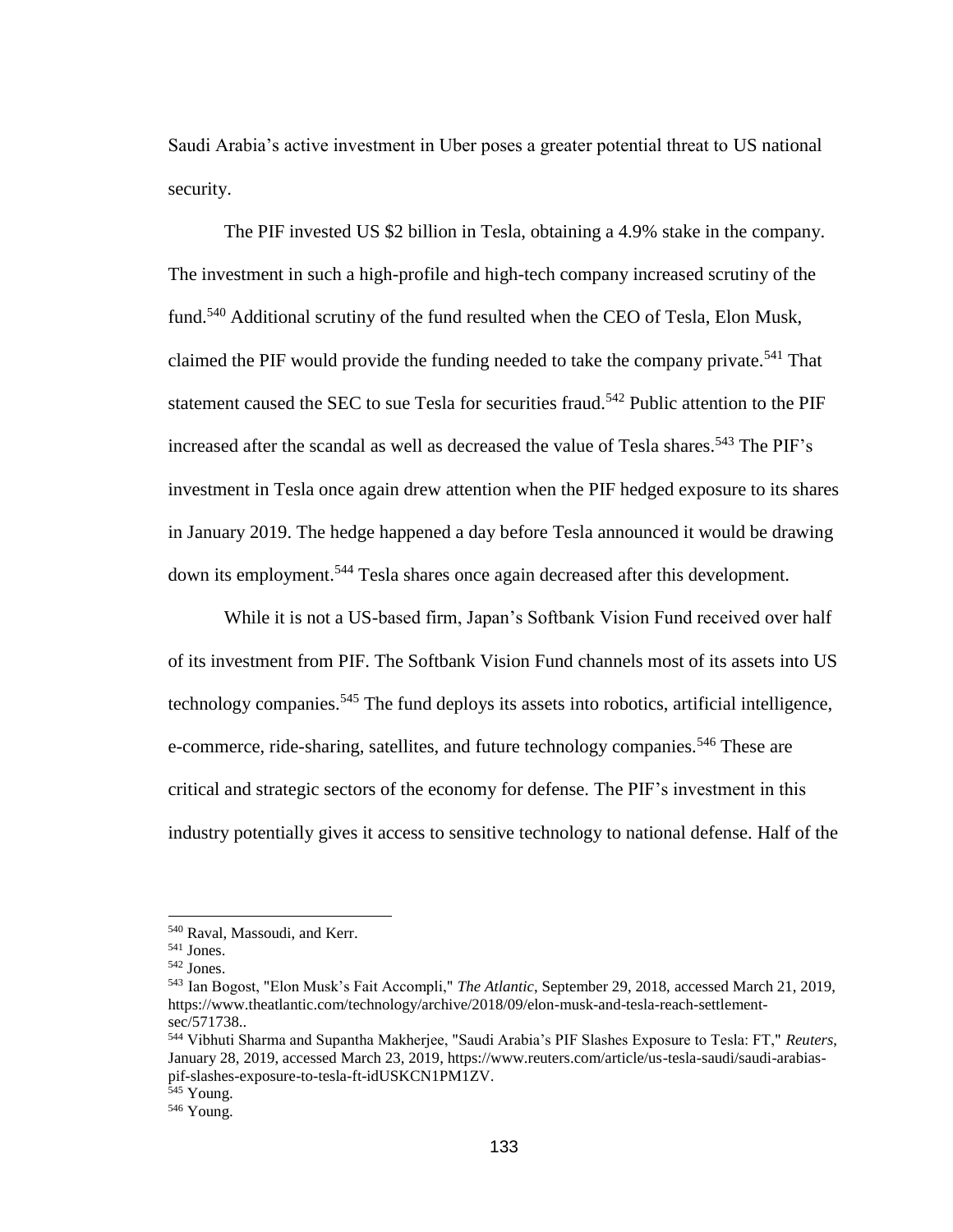Vision Fund's assets come from the PIF and so it is likely that the PIF has control in how the funds are invested.

Lucid Motors, an electric car company based Silicon Valley raised US \$1 billion in financing during September 2018.<sup>547</sup> The lead investor of Lucid Motors during that time was PIF. Lucid Motors is one of Tesla's biggest rivals in the electric car industry.<sup>548</sup> The PIF also invested US \$400 million in Magic Leap, Inc.<sup>549</sup> Magic Leap is a US startup that creates 3D imagery and cinematic-reality technology.<sup>550</sup> The deal between the country and the company came together in six days.<sup>551</sup> The speed at which the deal was made attracted attention from financiers and entrepreneurs, and when Rumayyan went on a tour of California after, he was well sought after.<sup>552</sup>

Because of the PIF's heavy involvement in US technology companies, changes in the PIF's investment strategy could damage this strategic industry.<sup>553</sup> As shown by the Saudi hedge of Tesla, investment does not always create stable support for companies. The PIF is the largest single investor in Silicon Valley.<sup>554</sup> All of its investments in hightech bestowed the PIF significant power and influence in the sector. High-tech's status as

<sup>548</sup> Dasha Afanasieva and Harry Brumptom, "Exclusive: Saudi PIF in Talks to Invest in Aspiring Tesla Rival Lucid – Sources," *Reuters*, March 23, 2019, , accessed March 23, 2019,

https://www.reuters.com/article/us-lucidmotors-m-a-pif-exclusive/exclusive-saudi-pif-in-talks-to-invest-inaspiring-tesla-rival-lucid-sources-idUSKCN1L40MP.

 $\overline{a}$ 

<sup>550</sup> Rachel Metz, "A Startup Is Betting More Than Half a Billion Dollars That It Will Dazzle You with Its Approach to Creating 3-D Imagery," *MIT Technology Review*, March/April 2015, accessed March 22, 2019, https://www.technologyreview.com/s/534971/magic-leap/.

<sup>547</sup> de la Merced.

<sup>549</sup> Jones.

<sup>551</sup> Jones.

<sup>552</sup> Jones.

<sup>553</sup> Young.

<sup>554</sup> Jones.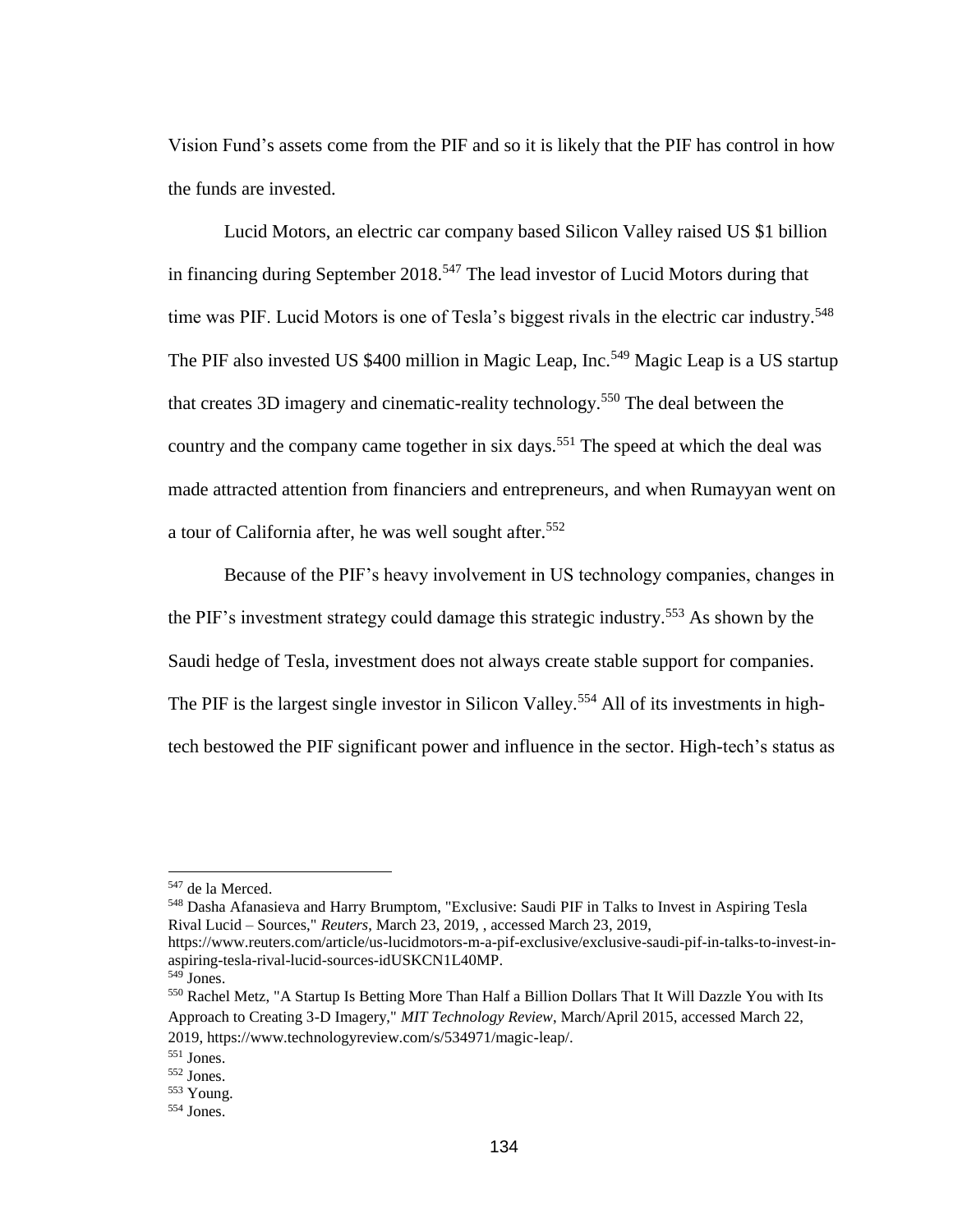a strategic sector for both US national and economic security makes the PIF a threat to both due to its involvement in the sector.

#### Blackstone

The PIF invested US \$20 billion in the Blackstone Group's infrastructure fund.<sup>555</sup> Blackstone's infrastructure fund aims to upgrade US assets.<sup>556</sup> The PIF serves as the anchor investment in the new fund.<sup>557</sup> Infrastructure is considered a strategic sector and Saudi Arabia's investment in US infrastructure could potentially be a threat to US national security. Blackstone's CEO, Stephen Schwarzman, served as the head of Trump's economic advisory group. The company has significant relationships with SWFs as it additionally received investments from the Chinese SWF. Schwarzman had been negotiating the deal with the Saudis for a while, but the investment was announced on the eve of President Trump's visit to Saudi Arabia in 2017.<sup>558</sup> The timing of the announcement signals that Saudi Arabia aimed to curry favor with Trump, using the fund for a geopolitical motive. When President Trump visited Saudi Arabia dozens of US business leaders came with him, emphasizing the mix of geopolitics and economics between the US and Saudi Arabian governments.<sup>559</sup>

## Media Industry

<sup>&</sup>lt;sup>555</sup> England.

<sup>556</sup> Arash Massoudi, Henry Sender, and Simeon Kerr, "Saudi Wealth Fund to Invest \$65bn with Foreign Asset Managers," *Financial Times*, May 21, 2017, accessed March 19, 2019, https://www.ft.com/content/e4a02844-3d6f-11e7-82b6-896b95f30f58.

<sup>&</sup>lt;sup>557</sup> Financial Times.

<sup>558</sup> Massoudi, Sender, and Kerr.

<sup>559</sup> Massoudi, Sender, and Kerr.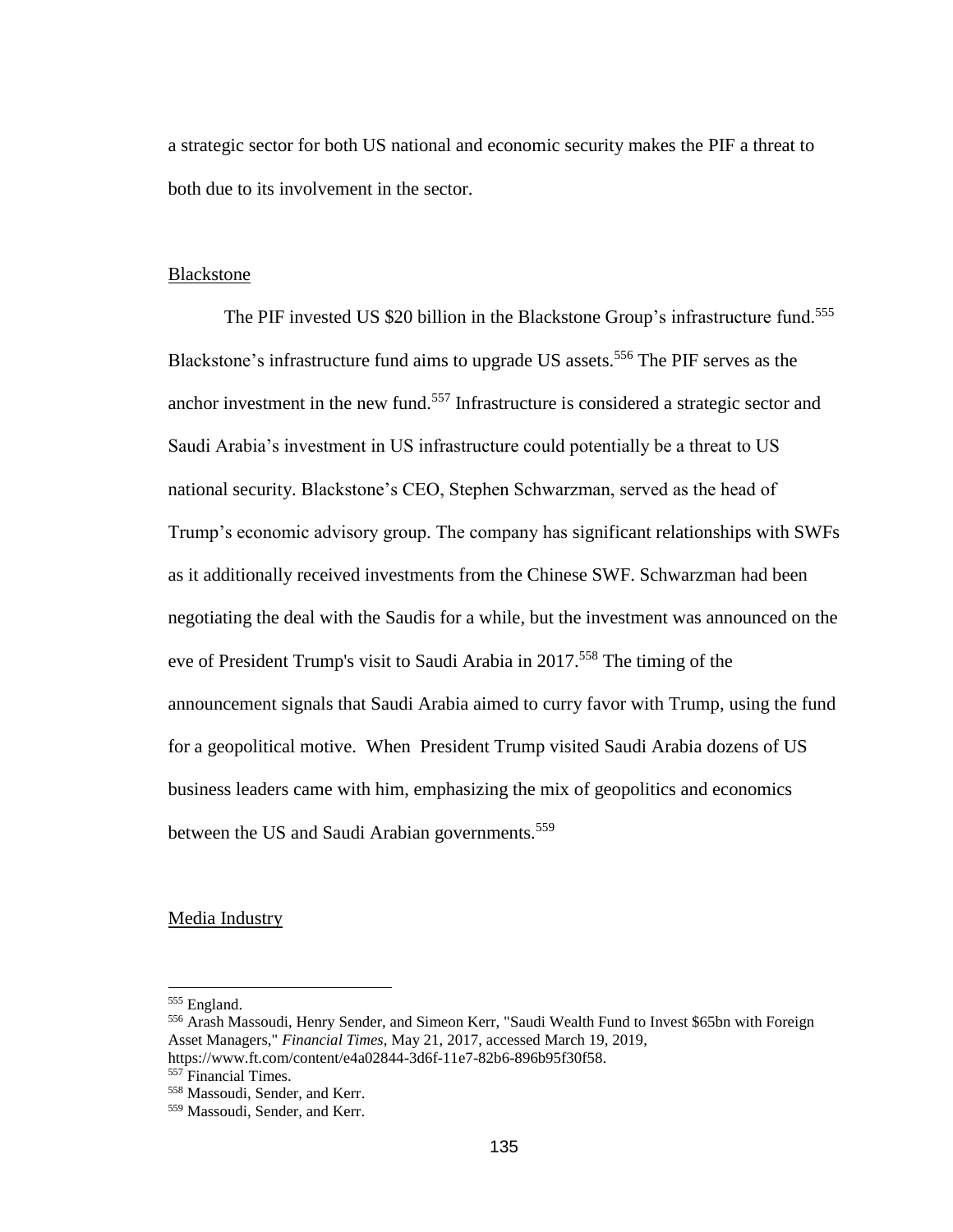The PIF invested US \$200 million in Penske Media Group. The group owns US media publications Variety and Women's Wear Daily.<sup>560</sup> The fund was also in talks with Endeavor, a Hollywood talent agency. But that investment was later ended due to the murder of *Washington Post* reporter Jamal Khashoggi.<sup>561</sup> The PIF's interest in US media industry poses a threat to US security as media has significant impacts on public opinion. By wielding influence in this industry, the PIF has a direct channel to shape the views of the American public.

## **5.5 US Concerns**

## **Corruption**

SWF investments from Saudi Arabia concerns the US because of the nature of autocratic regimes.<sup>562</sup> Corruption is often a rampant issue within autocratic regimes as well as human rights abuses.<sup>563</sup> Autocratic ownership of a SWFs raises questions as to the public service of the fund.<sup>564</sup> The PIF holds vast amounts of assets and it has the potential to perpetuate the autocratic regime. The state-owned investment vehicle lacks domestic competition.<sup>565</sup> There are few barriers to prevent an absolute monarch from using a SWF to achieve political objectives. Critics of MbS's use of the PIF, activists, academics, bloggers, and clerics, have been detained.<sup>566</sup> Saudi Arabia's history of human rights

<sup>560</sup> Financial Times.

<sup>561</sup> Financial Times.

**<sup>562</sup>** Barbara Weiss and Jay Van Wyk, "Sovereign Wealth and the Crisis: Some Consequences for Western International Businesses," *Critical Perspectives on International Business* 9, no. 4 (2013): , doi:10.1108/cpoib-06-2013-0023.

<sup>563</sup> Weiss and Wyk, 456.

<sup>564</sup> Weiss and Wyk.

<sup>565</sup> Weiss and Wyk.

<sup>566</sup> England and Kerr.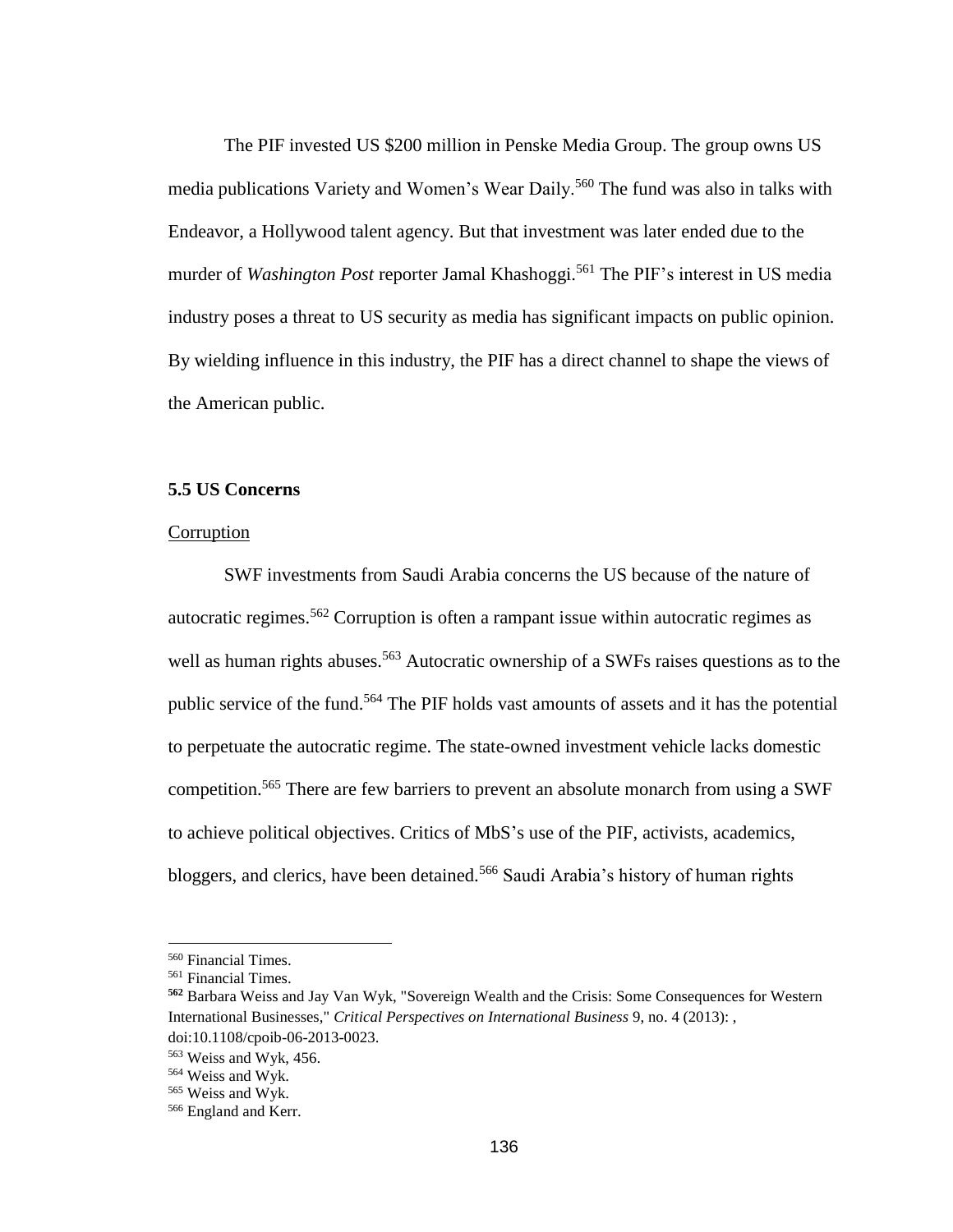violation makes it difficult for the US to defend its economic partnership with the country.<sup>567</sup>

MbS has almost complete control over Saudi Arabia and the PIF. Investments appear to be catered to the interests of the Prince, focusing on tech, tourism, and entertainment.<sup>568</sup> Deals intended to curry favor with MbS tend to be carried out quickly and without proper due diligence.<sup>569</sup> The *Financial Times* described PIF activity from 2016-2017 as "flashy."<sup>570</sup> In comparison, the Norwegian SWF took years to assemble a special team when it decided to move assets into the real estate sector in  $2010$ <sup>571</sup>. The Norwegian fund manages more assets and boasts several decades of SWF activity. A new SWF, like the PIF, making investments so quickly increases the riskiness of its investment activity.

#### Shift Away from the US

The emergence of a more active and riskier PIF could cause a movement away from Saudi Arabian trade with and investment in the US. The PIF's financial power allows Saudi Arabia to decrease its dependence on the US and attract investment from other countries. In May 2017, the PIF created the Saudi Arabian Military Industries.<sup>572</sup> Saudi Arabia is a large purchaser of US weapons and military equipment and the establishment of domestic weapons industry in Saudi Arabia is meant to decrease reliance

<sup>567</sup> Gilsinan.

<sup>568</sup> England.

<sup>569</sup> England.

<sup>570</sup> Financial Times.

<sup>571</sup> England.

<sup>572</sup> Oxford Business Group.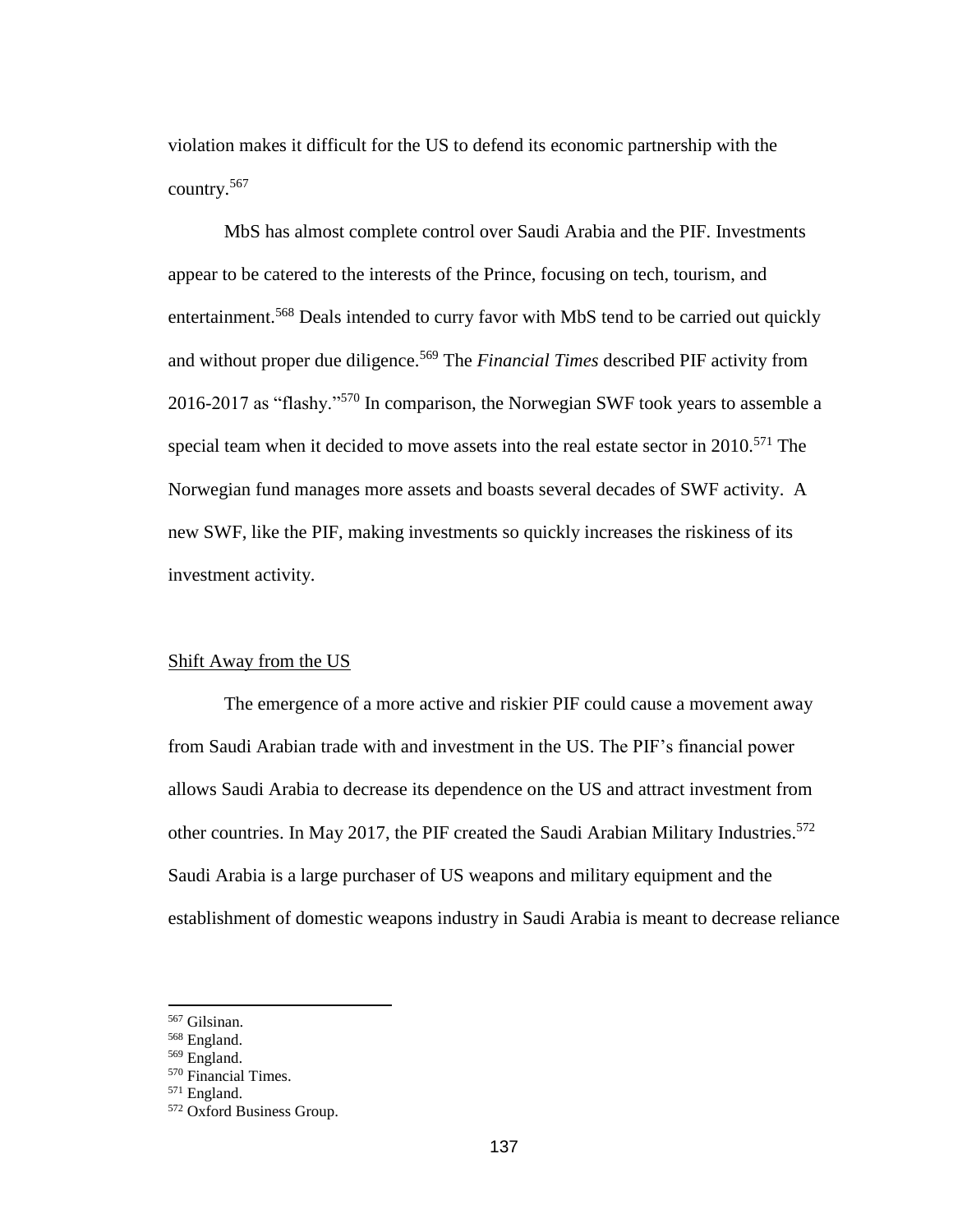on foreign suppliers. <sup>573</sup> The loss of demand from Saudi Arabia for military equipment could be damaging for the US defense industry. Saudi Arabia has also started looking for investment outside of the US, mostly in Asia.<sup>574</sup> Asian countries are interested in investing in Saudi Arabia to shore up their supply of energy needed for their rapidly growing economies.<sup>575</sup> The movement away from US economic influence is concerning for the US's own energy security as well as political influence in Saudi Arabia.

Saudi Arabia, as an autocratic regime, challenges US capitalist ideals.<sup>576</sup> The PIF is a state-owned institution and is becoming increasingly dominant in the Saudi economy.<sup>577</sup> The dominance of the PIF appears to be crowding out the private sector. In 2017, the private sector only made up 48% of GDP due to stagnating growth, tariffs on foreign workers, and electricity price increases.<sup>578</sup> In Saudi Arabia, the government drives economic activity and employment domestically.<sup>579</sup> The more power the PIF accumulates for Saudi Arabia, the more US neoliberal ideas are challenged because the country becomes more economically powerful.

In November 2017, the Saudi government launched an "anti-corruption" campaign where hundreds of rich and powerful Saudis were held in the Riyadh Ritz Carlton hotel.<sup>580</sup> A condition for their release was the transfer of cash and assets to the

<sup>573</sup> Oxford Business Group.

<sup>574</sup> Paul.

<sup>575</sup> Paul.

<sup>576</sup> Weiss and Wyk, 456.

<sup>577</sup> England and Kerr.

<sup>578</sup> England and Kerr.

<sup>579</sup> Young.

<sup>580</sup> Vivan Nereim, Matthew Martin, and Glen Carey, "Rtiz-Carlton Crackdown Still Haunts the New Saudi Arabia," *Bloomberg*, June 14, 2018, accessed March 21, 2019,

https://www.bloomberg.com/news/articles/2018-06-15/ritz-carlton-crackdown-still-haunts-the-new-saudiarabia.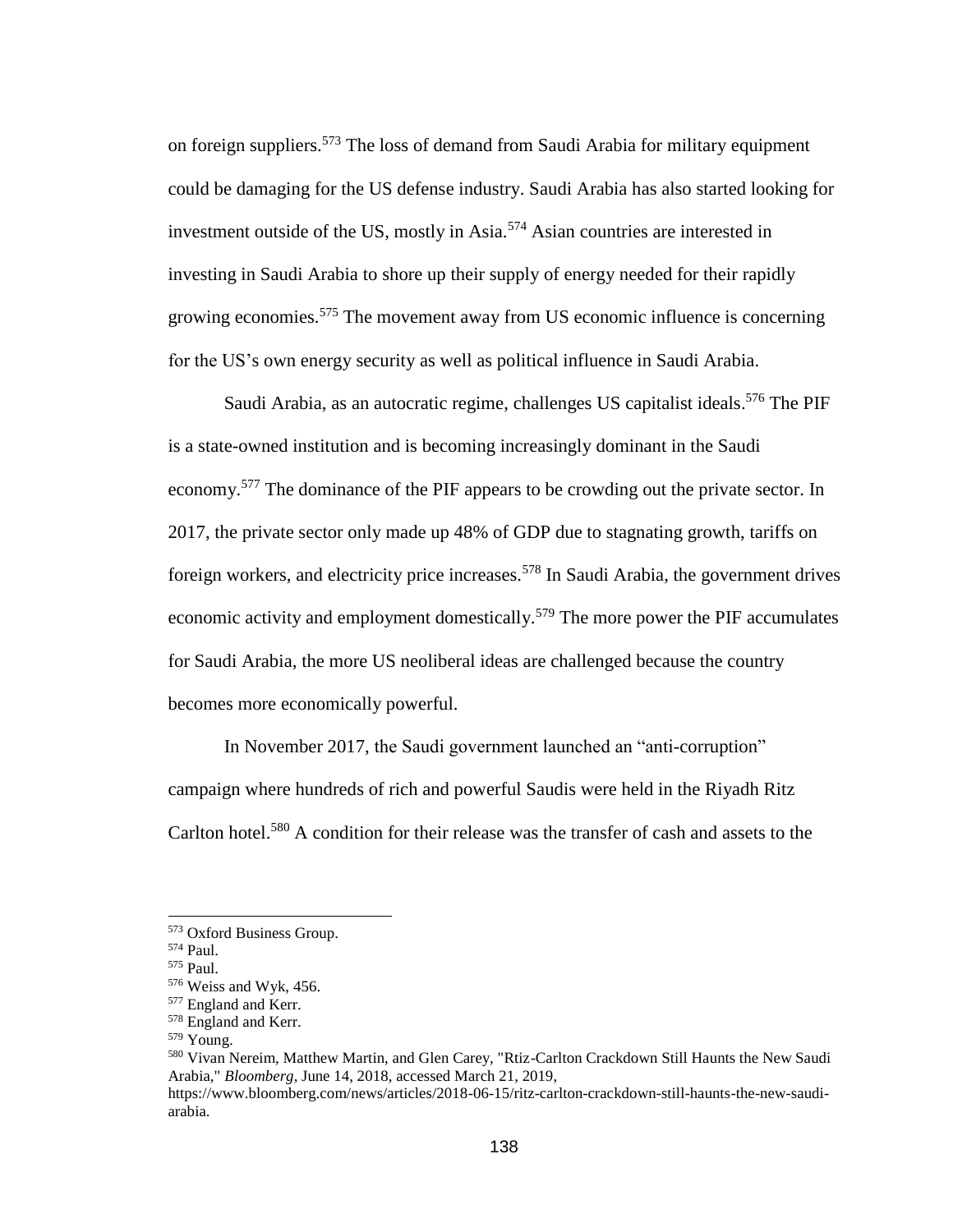state. The assets would be managed by a state company and cash would be moved to the Treasury.<sup>581</sup> During the incident, it was reported that Saudi Arabia would place some private companies under the custody of the PIF. <sup>582</sup> The "anti-corruption" campaign appears to be a self-interested move by MbS to shift economic and financial power from the private sector to the public sector. The use of an autocratic regime to transfer private assets and cash to state-owned cash and assets is concerning for the US and the commitment to protecting systems of democratic capitalism and the right to property.

#### **5.6 The Khashoggi Effect**

## PIF's Connection

The role of the Saudi Arabian government in the disappearance and murder of *Washington Post* journalist and US resident, Jamal Khashoggi, had short-term consequences for the Saudi Arabian SWF. Negative international perception of the fund occurred because MbS chairs the fund and was suspected to have ordered the murder.<sup>583</sup> The murder was predicted to have massive economic effects on Saudi Arabia.<sup>584</sup> The planned annual conference held by the PIF, "Davos in the Desert," for its investors and investees had a significantly decreased attendance after the scandal broke. Many businesses stayed away from the conference in the wake of the murder because of the reputation risk of appearing to support the Saudi government.<sup>585</sup> Chief executives from

<sup>581</sup> England and Kerr.

<sup>&</sup>lt;sup>582</sup> England and Kerr.

<sup>583</sup> England.

<sup>&</sup>lt;sup>584</sup> England and Kerr.

<sup>585</sup> England.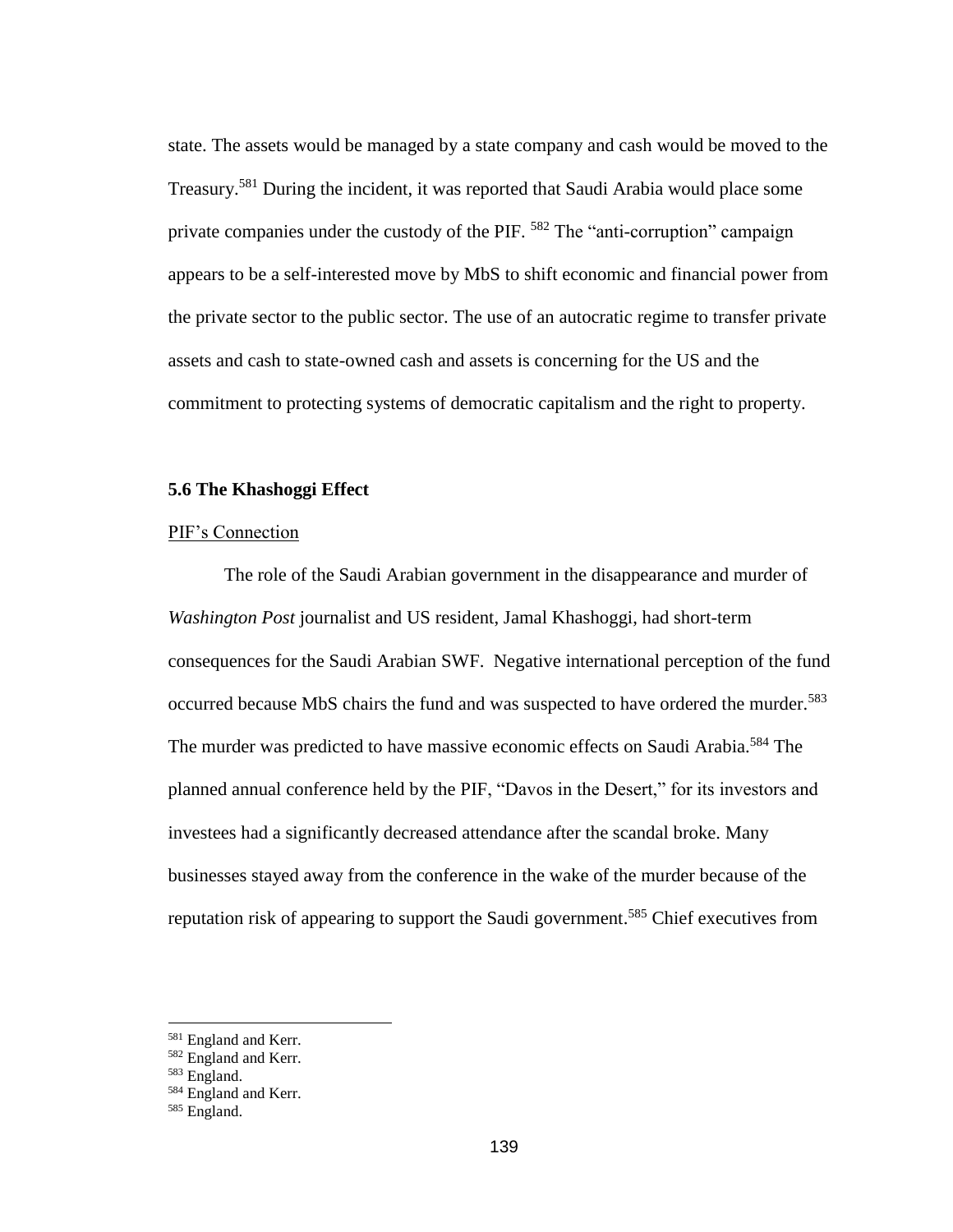Blackstone, Schwarzman, Dimon, and Khostowshahi all canceled their attendance at the conference.<sup>586</sup>

US companies also felt the backlash from the Khashoggi murder. The PIF is the largest investor in Softbank's Vision Fund. Shares of Softbank's saw a dramatic drop during the height of the controversy and the Vision Fund's heavy investment in US technology firms caused Silicon Valley to feel the effects. <sup>587</sup> Khashoggi's murder demonstrated an important concern regarding a state's involvement in economics that is not directly related to SWFs. The Trump Administration refrained from directly putting blame on MbS for the murder of Khashoggi. Many people attributed his resistance to the massive Boeing arms sale brokered by the administration to the Saudis.<sup>588</sup> The more the PIF invests in US companies, the more Saudi Arabia can leverage its economic importance in the US to prevent punishment for political actions.

## Implications

The PIF lost investments during the backlash of the murder. US talent agency, Endeavor, returned the PIF's US \$400 million investment.<sup>589</sup> It seemed difficult for the PIF to disassociate itself from the controversy at the time with MbS as the figurehead of

https://www.nytimes.com/2018/10/17/business/saudi-investment-conference-masayoshi-son.html. <sup>587</sup> Rich Bockman, "Blackstone Gave Saudi Sovereign Wealth Fund Discounts to Invest in Record \$40B Infrastructure Fund.," *The Real Deal*, October 22, 2018, accessed March 14, 2019,

<sup>586</sup> Kate Kelly, Landon Thomas, Jr., and Andrew Ross Sorkin, "Powerful Executives Have Stepped Away From the Saudis," *The New York Times*, October 17, 2018, accessed March 23, 2019,

https://therealdeal.com/2018/10/22/blackstone-gave-saudi-sovereign-wealth-fund-lucrative-discounts-toinvest-in-record-40b-infrastructure-fund/.

<sup>588</sup> Ishaan Tharoor, "Trump Shields the Saudi Crown Prince," *The Washington Post*, February 13, 2018, accessed March 22, 2019, https://www.washingtonpost.com/world/2019/02/13/trump-shields-saudi-crownprince/?utm\_term=.3fd4a0d26797.

<sup>&</sup>lt;sup>589</sup> England.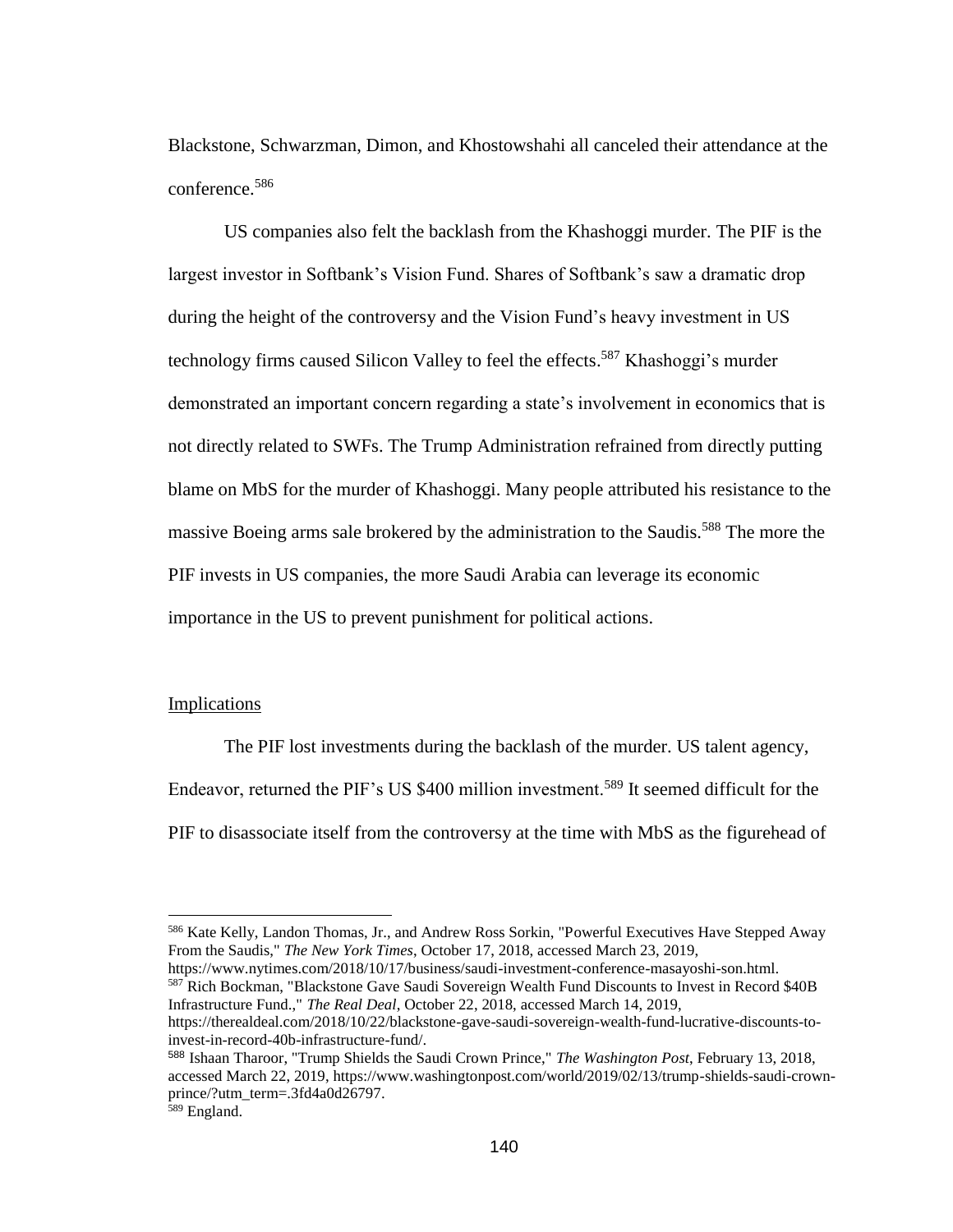the fund.<sup>590</sup> Like in the aftermath of 9/11, businesses from Western countries became wary of investment from Saudi Arabia due to political and optic considerations. US attitude toward Saudi Arabia shifted after the Khashoggi incident. Senator Lindsey Graham directly implicated MbS as the initiator of the murder.<sup>591</sup> But the executive branch seemed unmoved by the recent scandal as President Trump maintains a friendly relationship with MbS.<sup>592</sup>

In March 2019, MbS hired a New York PR firm to repair the image of the PIF after the Khashoggi killing.<sup>593</sup> The aim of hiring the PR firm is to emphasize the commercial objective of the fund and attempt to separate it from the politics of Saudi Arabia and MbS.<sup>594</sup> But Saudi Arabia felt the effects directly after the Khashoggi backlash. FDI into Saudi Arabia declined from \$7.45 billion in 2016 to \$1.42 billion in 2017.<sup>595</sup> Following the Khashoggi murder, many Western executives that worked for the PIF began leaving despite their high pay packages. Finding replacements for them was difficult due to the fund's damaged reputation.<sup>596</sup>

The short-term damaging effects of the Khashoggi murder on the PIF demonstrate how tightly politics and economics are entangled in Saudi Arabia. The actions of MbS not only affect the political reputation of his kingdom, but also the economy's ability to diversify. But President Trump's continued defense of MbS and denial of the controversy weakens the ability of the US to regulate against geopolitical threats from the Saudi

<sup>590</sup> England and Kerr.

<sup>591</sup> Gilsinan.

<sup>592</sup> CFR.org Editors.

<sup>593</sup> England.

<sup>594</sup> England.

<sup>595</sup> England and Kerr.

<sup>596</sup> Jones.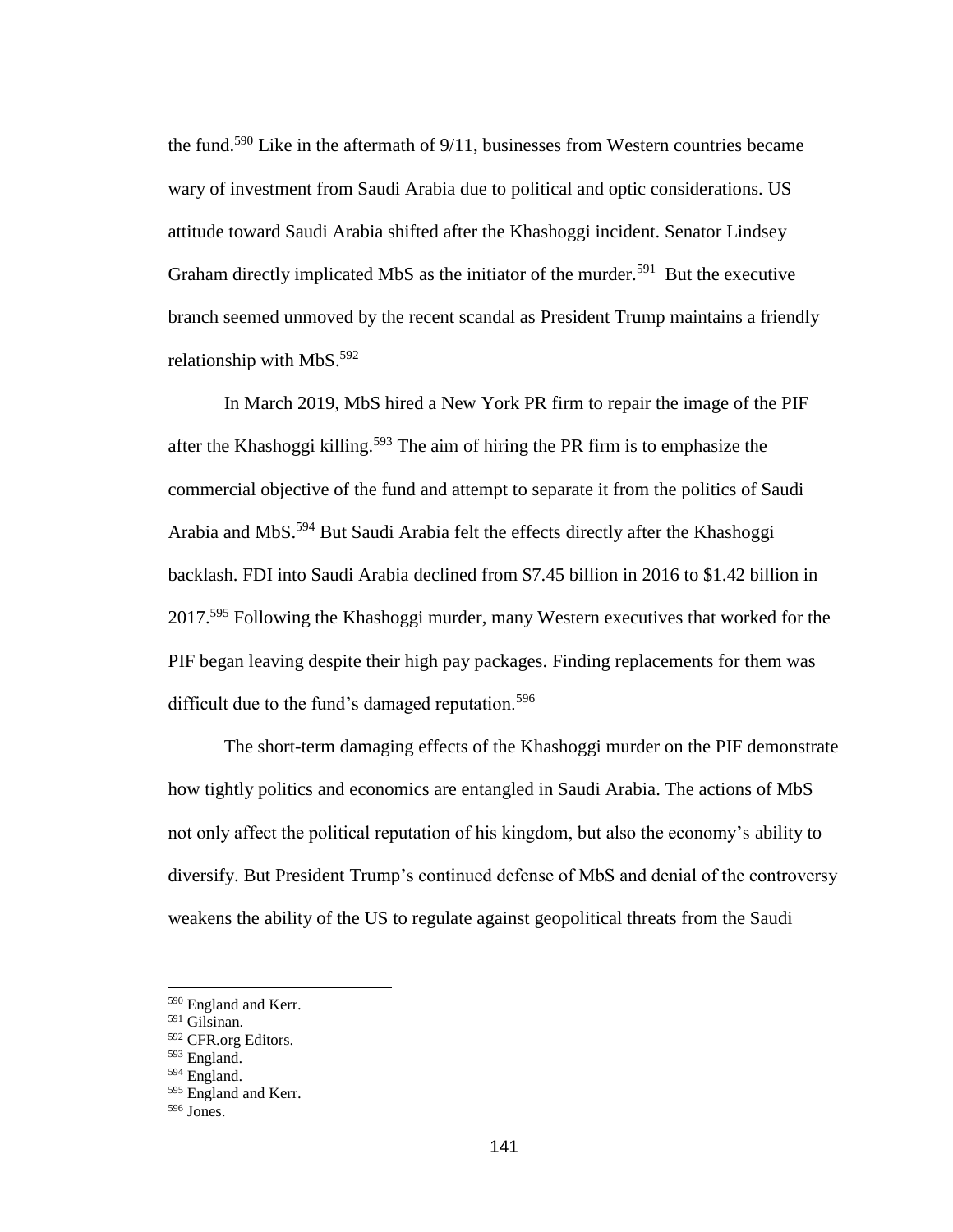SWF. US regulation delegates the power to block foreign investments that threaten national security to the president. Without the executive branch acknowledging human rights abuses and geopolitical motives, US national security is left vulnerable to SWFs controlled by autocrats.

Furthermore, the lack of definitive action by President Trump punishing Saudi Arabia for the murder may have allowed Saudi Arabia's reputation to not suffer longterm consequences. Only six months after Khashoggi's murder, Saudi Aramco raised US \$12 billion from the debut sale of its international bonds.<sup>597</sup> MbS plans to use the proceeds from the sale to invest further in technology through the PIF.<sup>598</sup> About half of the sale went to US investors and a quarter of the sales went to European investors.<sup>599</sup> Additionally, US investment banks Morgan Stanley and JP Morgan brokered the deal.<sup>600</sup> Western participation in the sale signals that there will not be long-term damage to Saudi Arabia's business reputation in the West. MbS and the PIF suffered short-term damage in the abandonment of the PIF annual conference, but will not likely see continued economic backlash.

# **5.7 Conclusion**

<sup>597</sup> Rory Jones, Summer Said, and Avantika Chilkoti, "Saudi Aramco Raises \$12 Billion in Debut Bond Sale," *The Wall Street Journal*, April 9, 2019, accessed April 11, 2019, https://www.wsj.com/articles/saudiaramcos-debut-international-bond-gets-100-billion-orders-11554816634?ns=prod/accounts-wsj. <sup>598</sup> Jones, Said, and Chilkoti.

<sup>599</sup> Claire Boston and Jeremy Hill, "Aramco's \$12 Billion Bond Deal Fizzles as Sell-Off Extends," *Bloomberg*, April 11, 2019, accessed April 11, 2019,

https://www.bloomberg.com/news/articles/2019-04-11/aramco-s-12-billion-bond-deal-fizzles-in-secondday-of-declines.

<sup>600</sup> Tom Stevenson, "Aramco Bond Sale: Investors Back Saudi Oil Over Saudi Government," *Middle East Eye*, April 10, 2019, accessed April 11, 2019, https://www.middleeasteye.net/news/aramco-bond-saleinvestors-back-saudi-oil-above-saudi-government.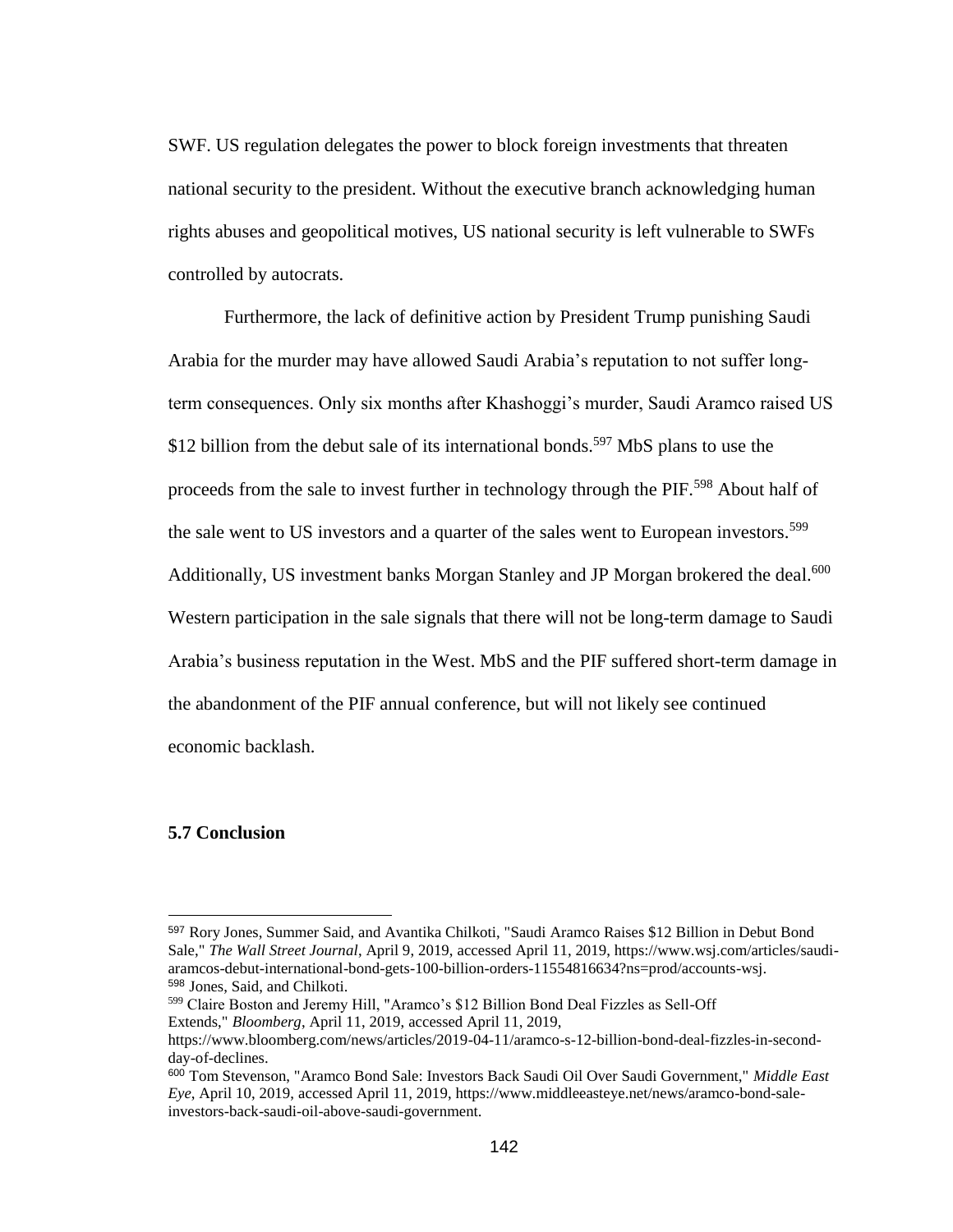The threat from the Saudi Arabian SWF is an explicit danger to US national and economic security. Whereas in the past SAMA took a conservative approach to foreign investments and tended to make those which enhanced Saudi Arabia's alliance with the US, the current investment strategy of the PIF is much more aggressive. The growing role of the PIF in the economy internally increases the power of Saudi Arabia. It also reinforces the autocratic power of MbS. Despite the MbS's vow curb corruption in Saudi Arabia, MbS appears to be increasing government corruption by seizing private assets to incorporate into the public coffer and ordering the murder of journalists. MbS directly controls almost all actions of the PIF, and the growing international and domestic power of the fund also increases his power. An empowered Saudi Prince is a threat to the US. The loss of power that results from a strong domestic leader in such a strategically important country decreases the effectiveness of the US's Middle East and global foreign policy.

Not only is the aggression of the Saudi SWF a threat to the US's national security, but it is also a threat to economic stability. The increasing economic ties between the two countries that the PIF promotes, ties the trajectory of the US economy to the Saudi economy.<sup>601</sup> Military arms purchases from Saudi Arabia are important to the US economy, and recently Saudi Arabia has been increasingly purchasing weapons from Russia. A SWF that promotes a transition away from purchasing US arms could be damaging for the industry. Furthermore, the increasing ties between Russia and Saudi

 $\overline{a}$ 

<sup>601</sup> Karen E. Young, "US-Saudi Economic Ties: Why Saudi Arabia Matters," *The Arab Gulf States Institute in Washington*, March 19, 2018.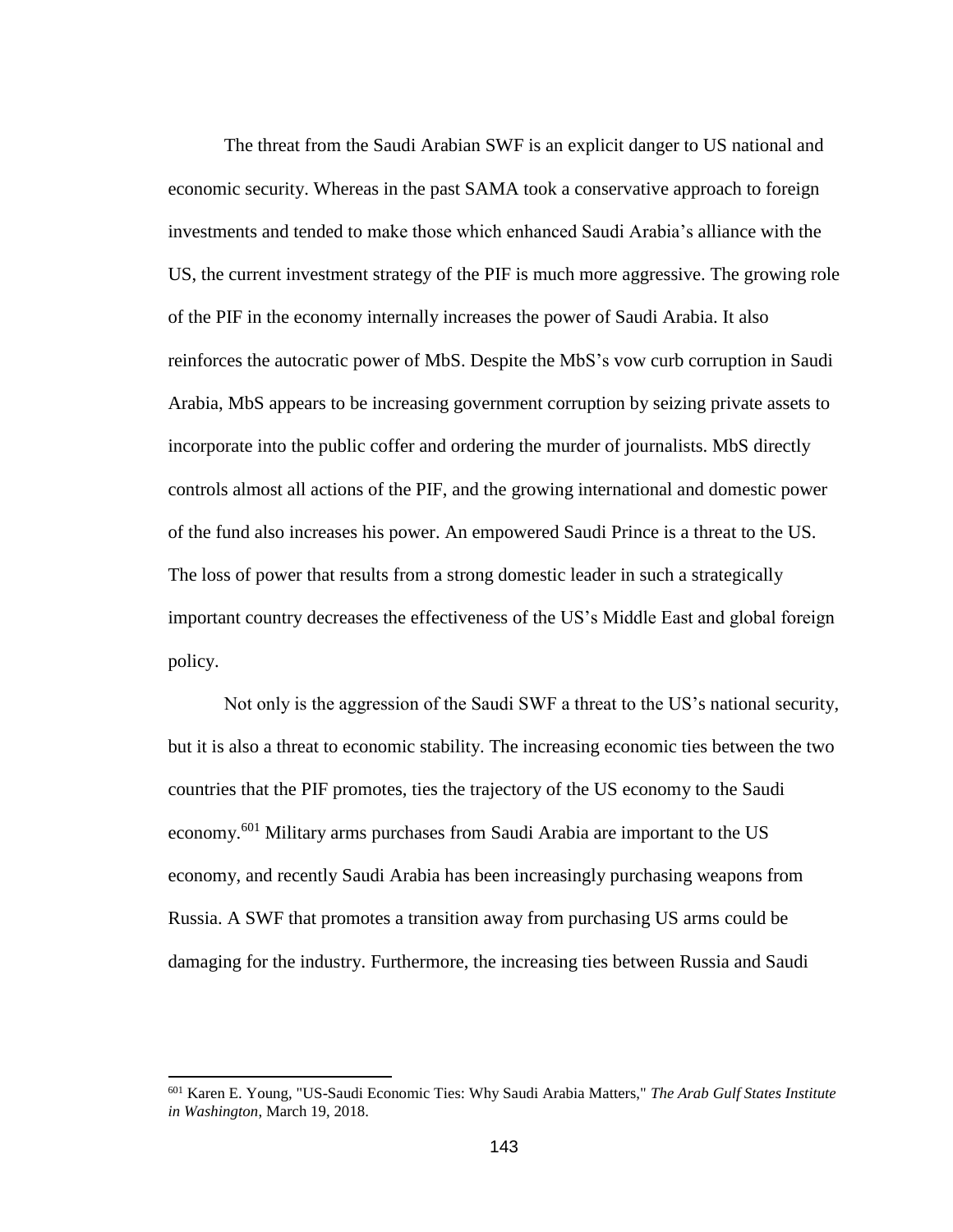Arabia that the PIF contributes to also threatens the US's sphere of influence in the Middle East.

These arms purchases from Russia represent Saudi Arabia's effort to increase security diversification, but also as a form of political leverage.<sup>602</sup> The leverage appears successful as no sanctions were enacted on Saudi Arabia after the murder of journalist Jamal Khashoggi and six months later the large sale of Saudi Aramco bonds indicates there will be no major long-term economic damage. President Trump cited the large weapons sale to Saudi Arabia as his reason for not punishing the country. As the PIF makes more investments in the US, the economic advantage to not punish Saudi Arabia for human right violations and corruption increases. US regulation of SWFs for national security reasons is primarily at the discretion of the president and President Trump tends to prioritize short-term economic gains. PIF investments have been used to curry favor with President Trump and signals the fund's importance in Saudi Arabian-US relations.

The PIF's substantial investment in the US strategic technology sector is concerning. Not only would Saudi Arabia have access to sensitive information potentially relating to defense, but it is an important sector for the health of the US economy. The high-tech sector of the US economy makes up 10% of employment and 18% of output.<sup>603</sup> The PIF's investments tend to be large, risky, and quick. Consequently, the stability and validity of those investments are questionable. The threat that the PIF poses to strategic US sectors is compounded by the lack of transparency from the Saudi Arabia fund. Saudi

<sup>602</sup> Young.

<sup>603</sup> United States, Bureau of Labor Statistics, *High-Tech Industries: An Analysis of Employment, Wages, and Output*, by Brian Roberts and Michael Wolf, 7th ed., vol. 7 (2018).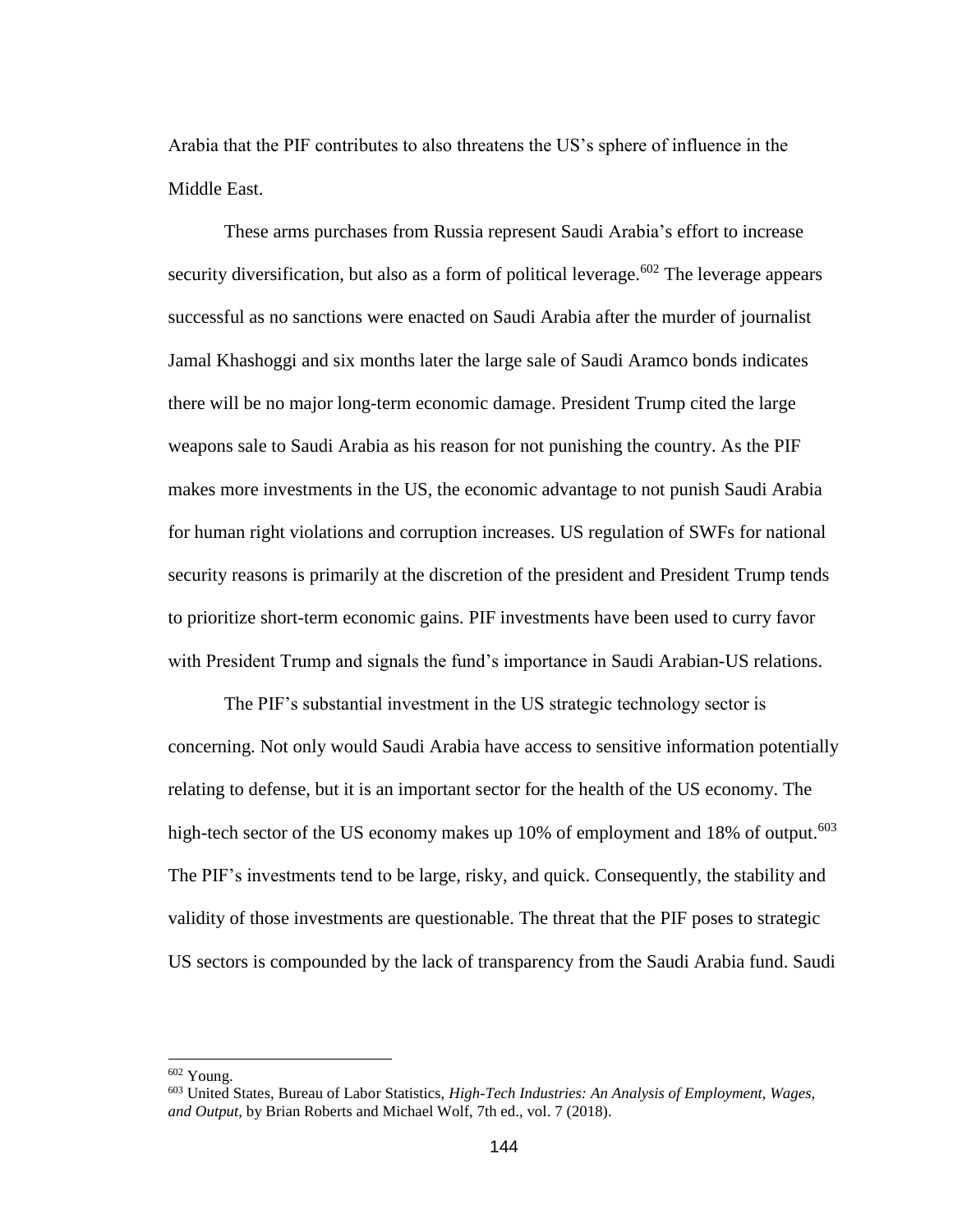Arabia has more SWF investments in the US than Russia and China combined, causing even greater concern for the PIF's lack of transparency.

While the PIF might be a new figure in the international system, its splashy investments and central role in Vision 2030 makes in an active and driving participant. The PIF's fate is linked to the actions of MbS. While the Prince's reputation incurred a temporary setback due to his involvement in the murder of Khashoggi, the Prince continues on his quest to consolidate power domestically and grow influence internationally. In order to do this, he will use his control over the PIF to achieve his goals. A SWF controlled by the whims of an autocratic leader in the Middle East is a pressing threat to US national and economic security.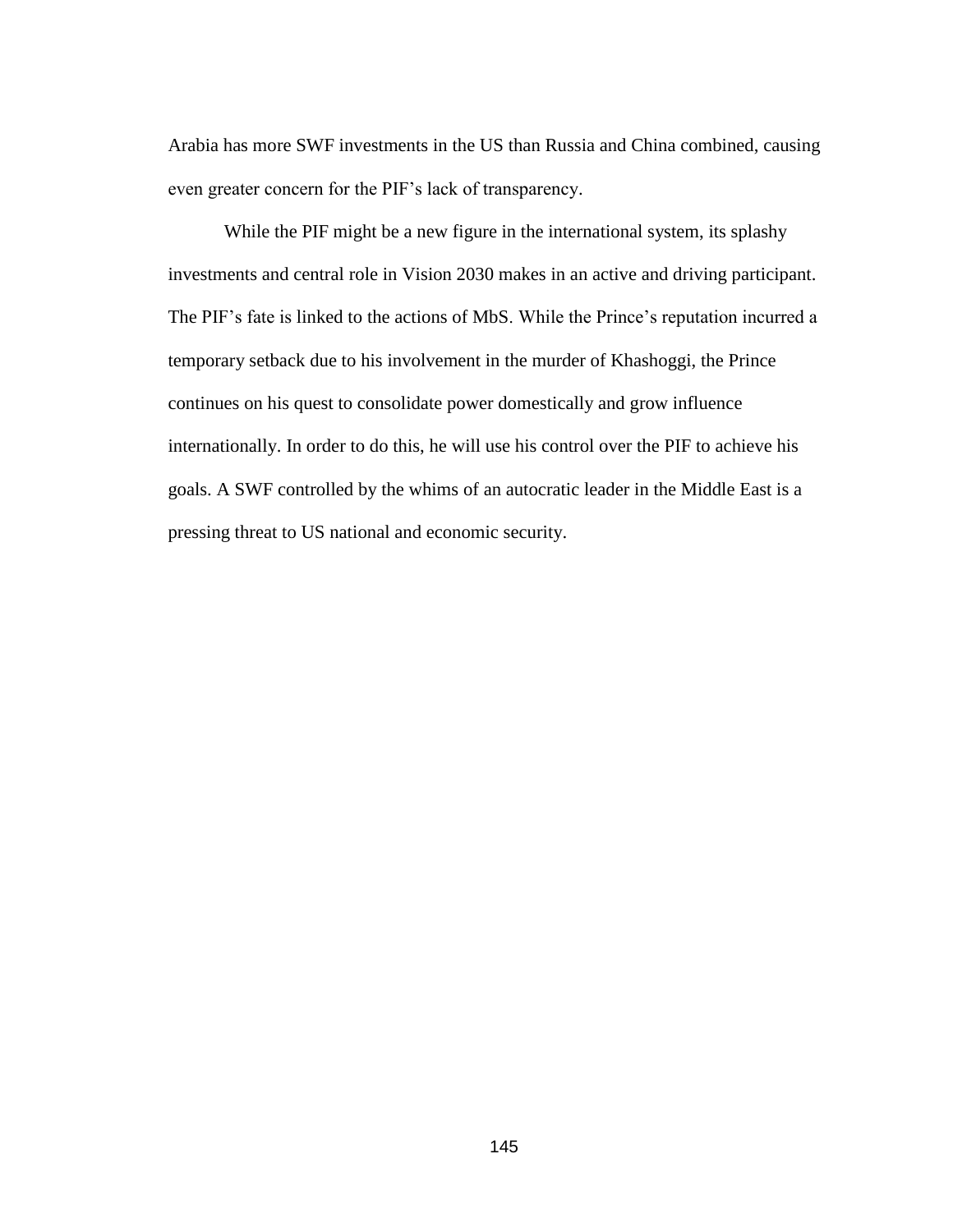#### **Chapter 6: Policy Recommendations & Conclusions**

#### **6.1 Introduction**

 $\overline{a}$ 

Contrary to the general consensus in 2008 that SWFs are not a geopolitical threat, evidence from Russia, China, and Saudi Arabia prove some are. Allowing investment from SWFs owned by adversary countries or countries with competing economic ideologies pose significant risks to national and economic security. Risks emerge from foreign countries engaging in US private markets and the US must equip itself to defend against them.<sup>604</sup> Current US regulation and soft international law governing SWFs are insufficient to protect US interests. No two SWFs are the same in operation, governance, strategy, or structure. As a result, US evaluation of the threats of SWFs must allow for an individual approach to assessing the risk of each SWF.

Blocking all investment in the US from SWFs is not an option. Not all SWFs are bad actors that threaten the national or economic security of the US. The US should encourage investment from transparent and accountable SWFs, like Norway's fund. Nor is every investment of the RDIF, CIC, or PIF geopolitically motivated. Sealing the US off from all SWF investment prevents the US from benefitting from the large amount of capital SWFs manage. Furthermore, heavily regulating SWFs can be viewed as a form of financial protectionism and could be retaliated against by banning FDI by US firms. The US needs a new approach to combat the threats SWFs pose to the US, but it needs one that does not impose excessive barriers to SWF investment in the US.

<sup>604</sup> Paul Rose, "Sovereign Wealth Funds and Domestic Political Risk," in *The Oxford Handbook of Sovereign Wealth Funds* (New York, NY: Oxford University Press, 2018).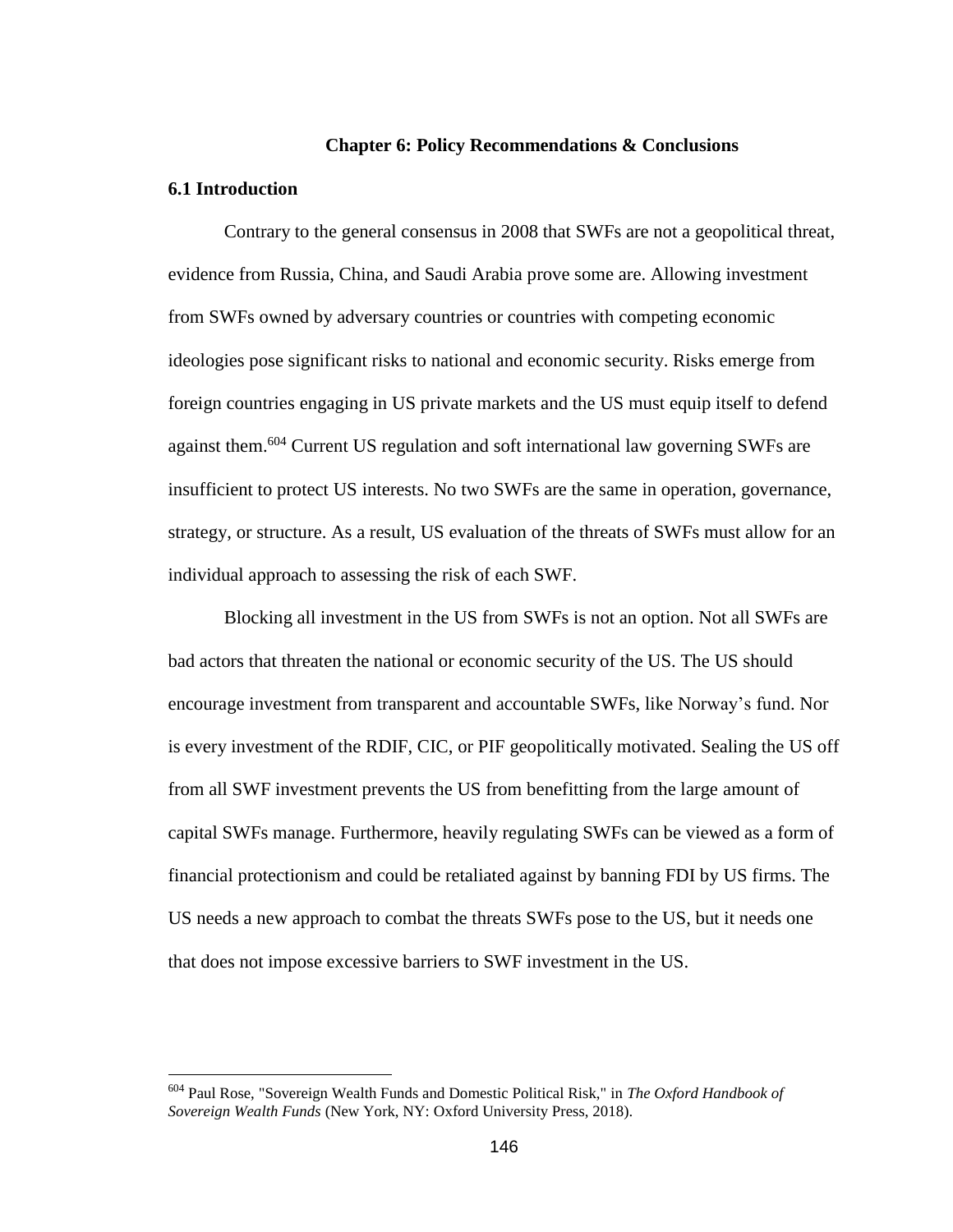This chapter will first review the findings from the threat assessment of SWFs and the three case studies, discussing the commonalities among the case studies and describing the deficiency of SWF regulations. Next, it will address the findings of the study by making policy recommendations such as: creating a new CFIUS arm, publishing rankings and grades, and implementing a third-party international assessment of compliance with the Santiago Principles. Finally, this chapter will explain the conclusions of this study and its implications.

## **6.2 Findings**

## **Commonalties**

The three case studies of SWFs exhibited five commonalities. First, they act geopolitically against the US. US National security is threatened when countries use SWFs as geopolitical tools. Chapter 2 argued SWFs have high potential to be used as a tool to achieve geopolitical goals. Evidence of that assessment was presented in the examination of the Russian, Chinese, and Saudi Arabian SWFs. The Russian SWFs' geopolitical threat to the US is quieted at present due to sanctions on RDIF that restrict investment in the US. But Russia's external maximizing of power through international partnerships with SWFs, such as Turkey, indicates Russia uses their SWF indirectly to achieve geopolitical goals that are against US interests. China uses the CIC to help fund the BRI, which has an explicit geopolitical motive, and to bolster its soft power ability at the expense of US soft power. Saudi Arabia uses the PIF to curry favor with President Trump and increase MbS's international influence. Russia, China, and Saudi Arabia all employ their SWFs as a tool of diplomacy. The US does not have such a tool and is put at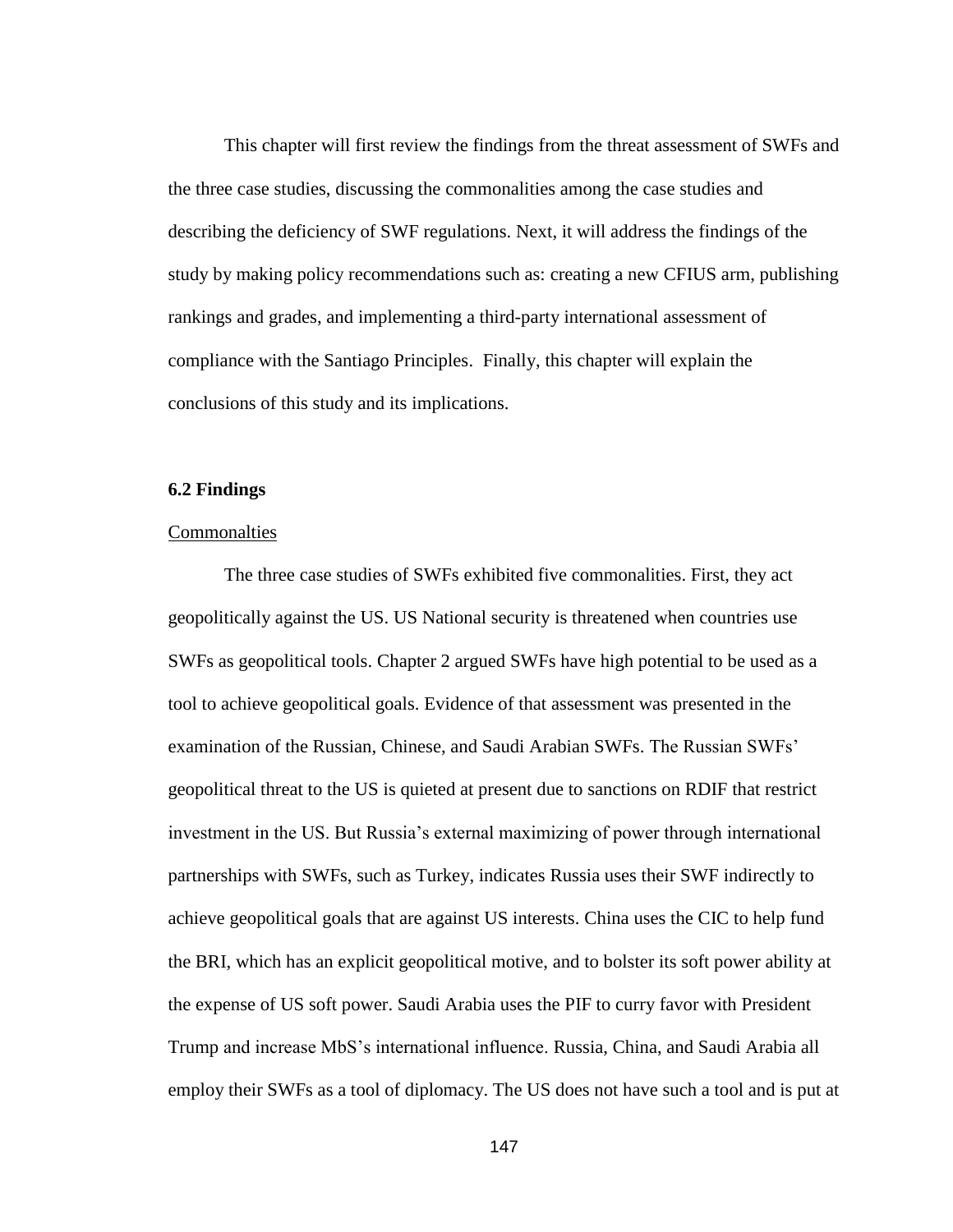a disadvantage. All three provide a precedent for the geopolitical use of SWFs against the interests of the US.

Second, the RDIF, CIC, and PIF lack independence from government. The most cogent indicator that SWFs have the potential to be used as geopolitical weapons is the funds' lack of independence. All three SWF case studies demonstrated that a lack of independence from the government causes the fund to be manipulated to achieve the goals of the government or leader. The Santiago Principles recommend that SWFs have legal independence from home countries, but in practice, SWFs in autocratic countries have very little independence. The three autocrats examined in the case studies, Putin, Xi, and MbS, all have significant control over the strategy of their respective SWFs. When the SWF is not far removed from government control, it is likely that the fund will be used to achieve geopolitical objectives.

Third, SWFs in Russia, China, and Saudi Arabia all express a strong desire to invest in US companies, especially in the technology and financial sectors. The RDIF worked to overcome sanctions in order to pursue investment in Hyperloop. Since 2008, the CIC invests heavily in US financial institutions. Silicon Valley's largest single investor is the PIF. Favorable public opinion, consequently, is important for these SWFs to have access to US markets. Additionally, the companies that SWFs want to invest in are part of strategic sectors. The concentration of SWF investment in strategic sectors perpetuates the threat of economic destabilization and technology transfers that could be harmful to US national security.

Fourth, all three SWFs, the RDIF, the CIC, and the PIF, struggle with public image issues that sometimes inhibit their ability to invest in the US. The RDIF is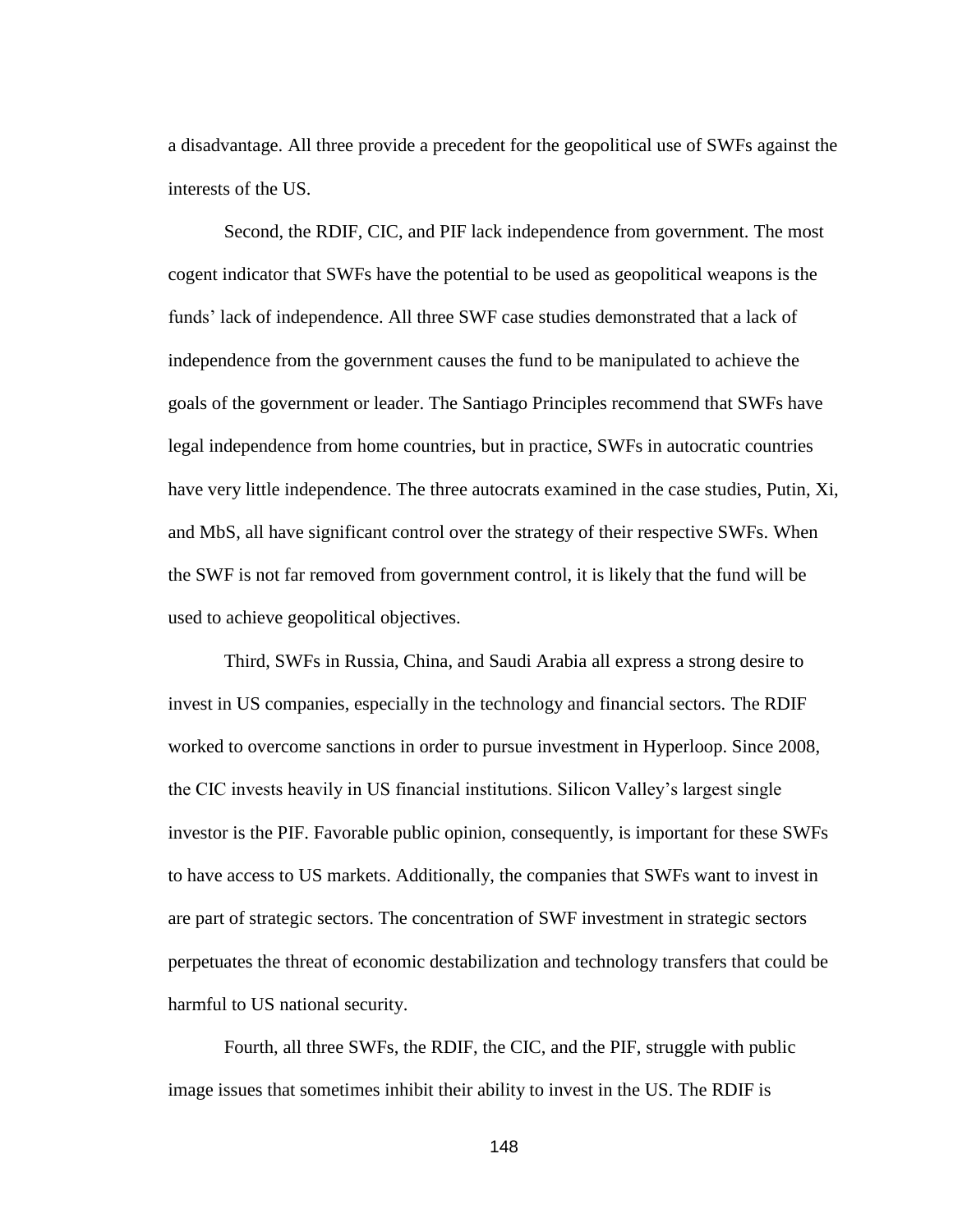sanctioned because of Russia's meddling in the 2016 election and annexation of Crimea and the fund is considered suspicious by the US. The CIC's negative public image issues derive from a general distrust of Chinese investment in the US, as demonstrated by CNOOC's failed investment in Unocal. While the murder of Saudi journalist Khashoggi did not ultimately damage Saudi Arabia's business ties with the West, it did cause a public backlash for the PIF and the termination of its investment in Endeavor. The CEOs of the RDIF and CIC have repeatedly assured the Western media that their investments are not politically motivated. The PIF hired a PR firm in response to the Khashoggi murder to rebuild its public image. SWFs care about their public image because a negative one restricts their ability to invest abroad.

Lastly, the case studies proved that SWFs have the ability to internally and externally increase the power of home countries, sometimes at the expense of the US. Russia's RF financed government deficits to maintain the popularity of the Putin Administration and it reduced the effects of US sanctions meant to punish the government's aggression abroad. The CIC's many investments in US financial institutions affords them influence in the US. The PIF's investments in domestic military arms production and large investments in Silicon Valley negatively affect the US's ability to have influence in or punish Saudi Arabia. The increase in the potential to wield soft power through investments threatens the US's effective use of its own soft power. China's use of its SWF as part of its "going global" campaign that leverages economic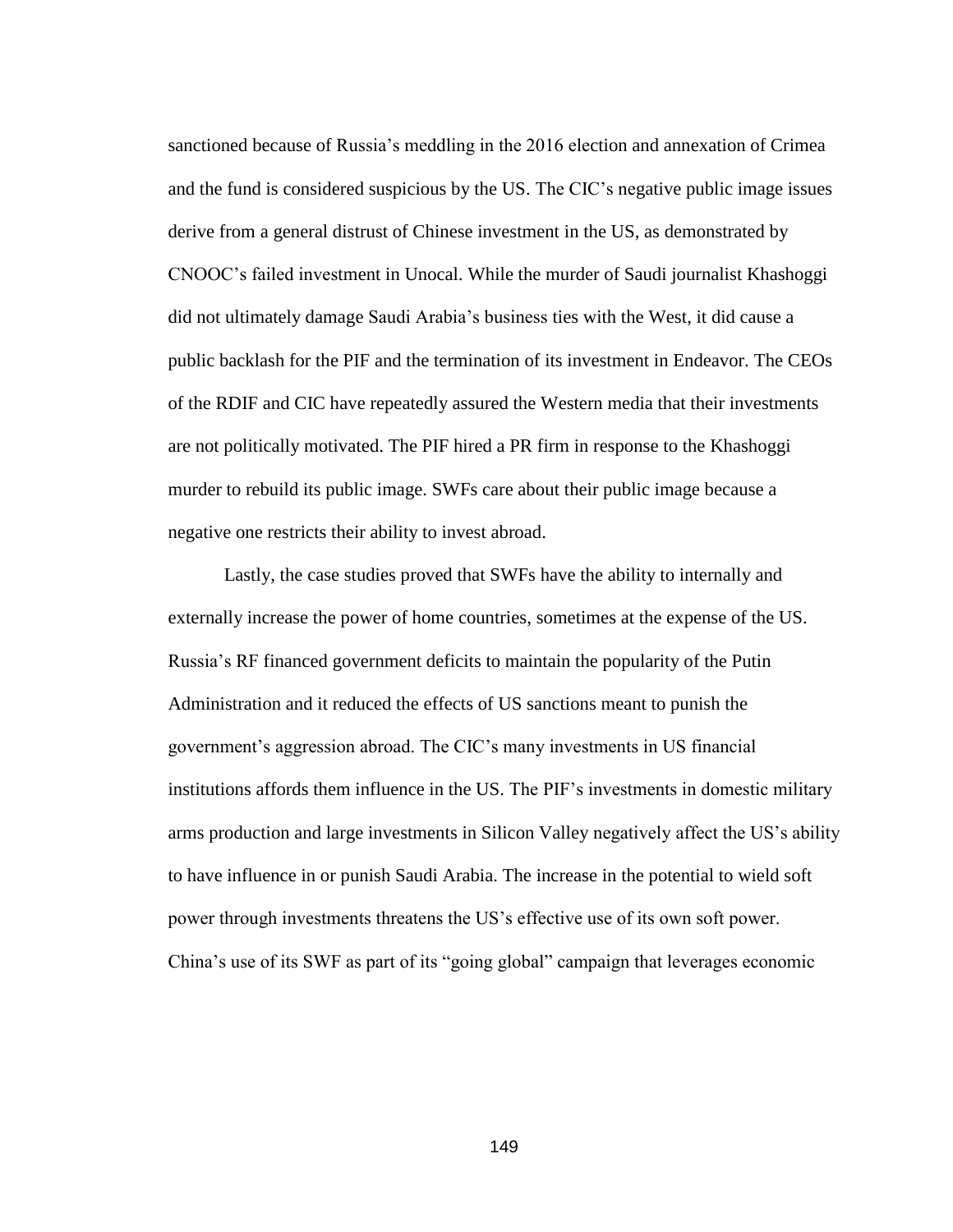heft to increase its global influence attempts to compete with the US's global influence. 605

Partnerships between SFWs are a way of externally accumulating power to challenge the economic power and ideological dominance of the US. This phenomenon is especially apparent in the creation of the Russia-China-Saudi Cooperation Fund. China and Russia's use of cooperation funds limit the ability of the US to impose broad regulation on funds it deems unfriendly to US interests. The RDIF's partnerships with OPEC SWFs threatens the US sphere of influence in the Middle East as well as the US's energy security. Both the ability to internally and externally increase power for SWF home countries reduces US power in the global arena.

#### Insufficient Regulation

 $\overline{a}$ 

All three case studies demonstrate that current international and domestic regulation of SWFs is insufficient to guard against economic and national security threats. The Santiago Principles guides SWFs to avoid the main problems of SWFs that lead to threats of national and economic security: lack independence and transparency. But, in all three case studies, SWFs exhibit a lack of independence and transparency. The Santiago Principles lack an enforcement mechanism which permits SWFs to behave in the way they chose without major consequences. It allows autocratic leaders in Russia, China, and Saudi Arabia to operate partially geopolitically motivated SWFs. Publically

<sup>605</sup> Minxin Pei, "China in Xi's "New Era": A Play for Global Leadership," *Journal of Democracy*, no. 2 (2018): 38-51.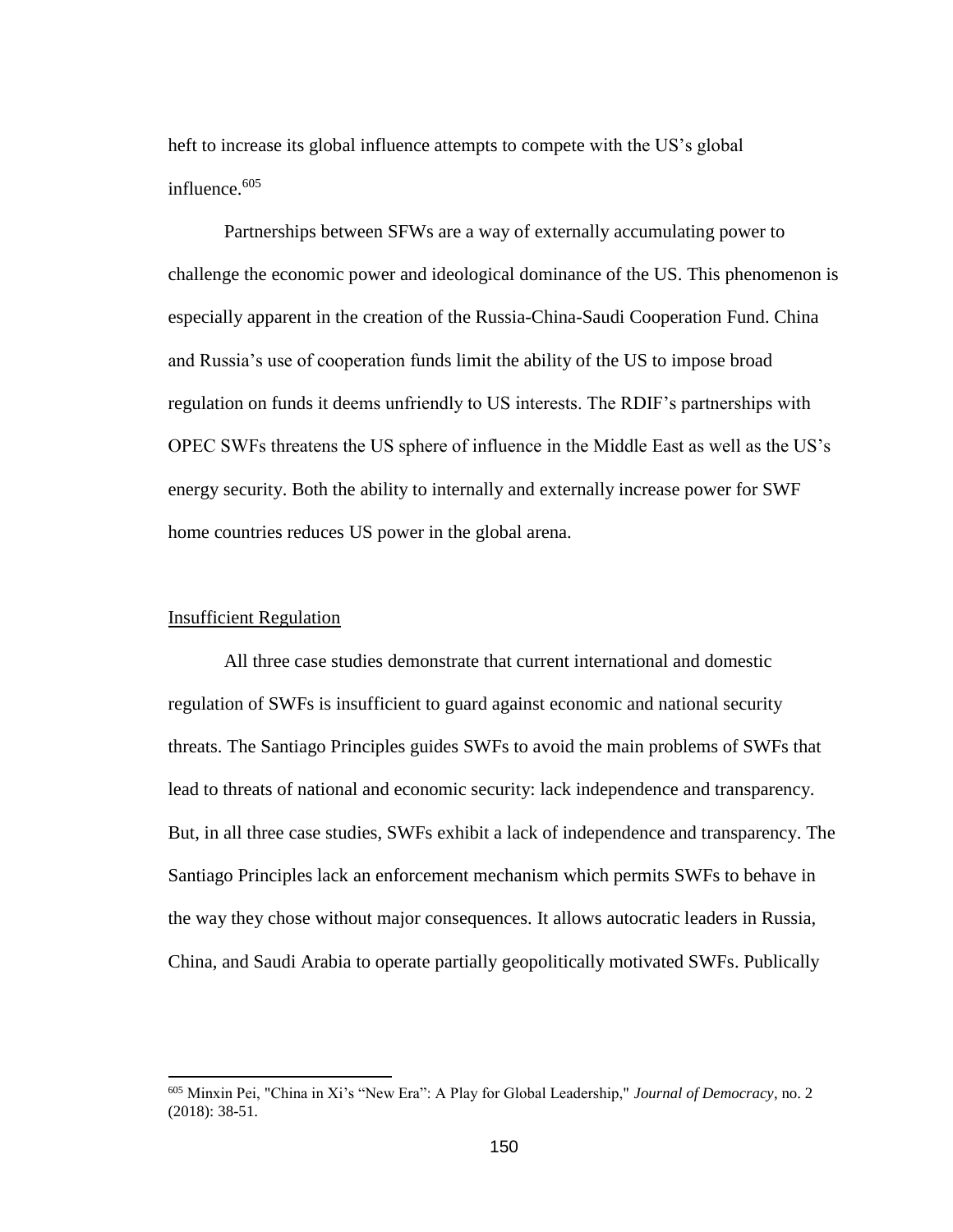posted self-evaluations permit SWFs to provide evidence that they are legally compliant to the Santiago Principles when they are not in practice.

Domestic regulation of SWFs fails to produce proper awareness of the threats of SWFs. Grouping SWFs investments with private foreign investments under broad domestic regulation is insufficient. Public entities and private entities have different investment goals. Public investment vehicles are much more vulnerable to exploitation for geopolitical purposes than private investment vehicles are. The US's relationship with the home country matters more in assessing the risk of investment from SWFs than private foreign investment. Moreover, SWFs are a unique and relatively new financial innovation and grouping them with all other foreign investors decreases understanding and awareness of the different threats they pose. Failure to understand or be aware of the Russia-China joint investment fund's relationship to VEB allowed the RDIF to invest in the US despite sanctions on VEB.

Enforcement of domestic regulation is dependent on the president making the decision to block investments from SWFs that threaten national security. Dependence on the executive also causes the relationship of the executive with foreign countries and fund officials to affect the president's decision. This was demonstrated by both the CIC's and PIF's investments in Blackstone, whose CEO was a Trump economic advisor. This encourages the use of SWFs as a tool to earn favor with the administration and to serve a geopolitical purpose. Saudi Arabia's use of PIF investment to curry favor with President Trump contributed to his failure to discipline Saudi Arabia for Khashoggi's murder. President Trump is highly motivated by short-term economic gains, and SWF investment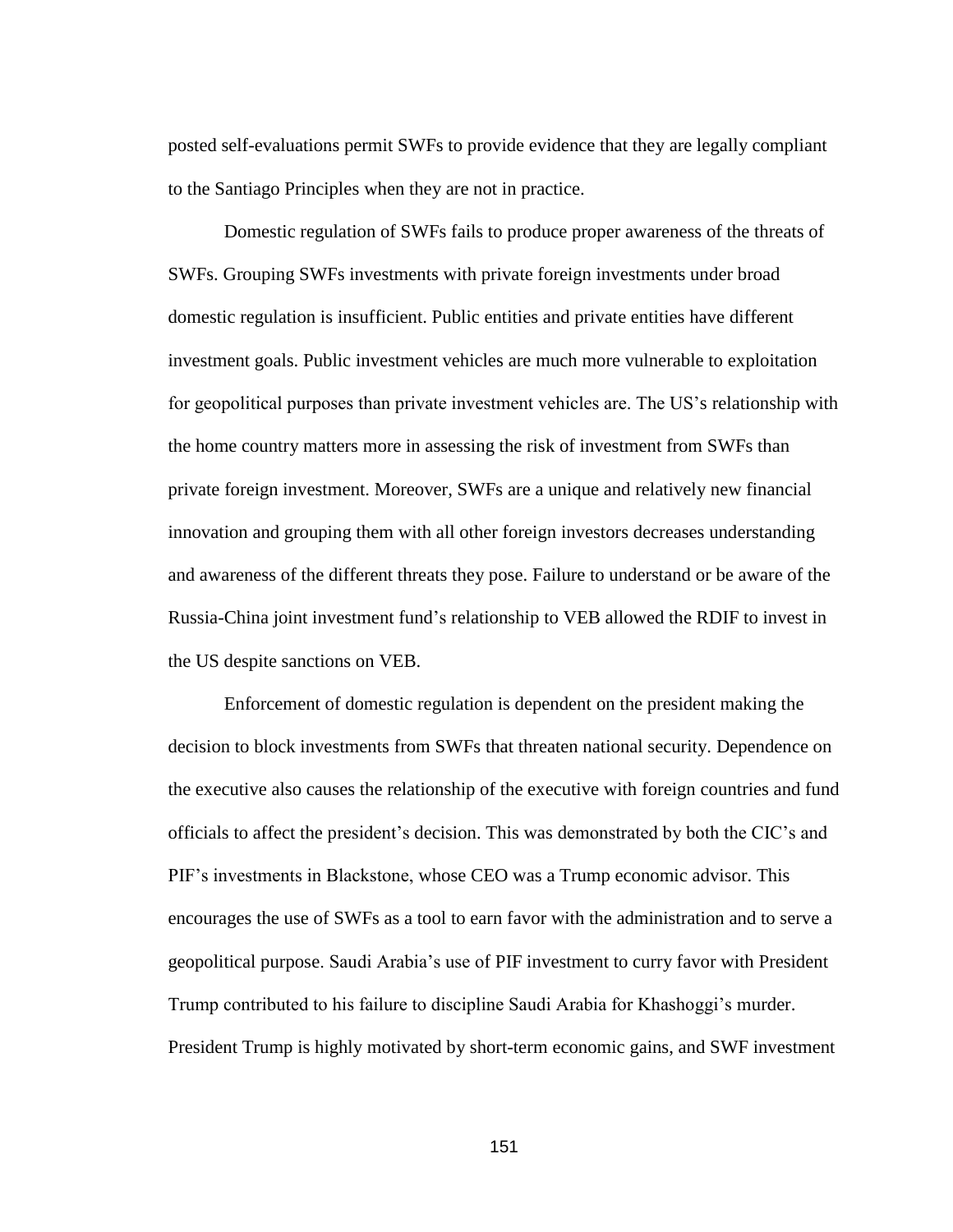can be used to influence US foreign policy. Without a second SWF watchdog, the US regulation of SWFs is entirely left up to the president to enforce.

## **6.3 Policy Recommendations**

#### A New CFIUS Arm

An amendment to the CFIUS mandate establishing a new board that specifically investigates investment from SWFs would address some of the threats of SWFs. Regulation that provides oversight for private foreign companies wishing to invest in the US is currently the same as regulation for public foreign companies. Private and public companies are guided by different motivations and governance, and as a result their investment outcomes and risk are different. Consideration of whether the home government of a SWF is "hostile" to the US or does not align with US interests is important when evaluating a potential SWF investment. A specialized body to review investments from SWFs would be more equipped to assess the unique risk that they pose.

A second amendment to CFIUS that informs both the president and the House and Senate Foreign Relations Committee of CFIUS's findings in assessing SWF investments increases vigilance of the SWF threats. Current domestic regulation of SWFs only permits the president to receive information about CFIUS's findings and only the president can make the decision to block investment from a foreign entity. Expanding the scope of awareness to the legislative branch increases the probability that investments that threaten US security will be addressed. A new SWF CFIUS arm aims to increase awareness of SWFs and their potential threats. SWFs in an era of hybrid warfare are a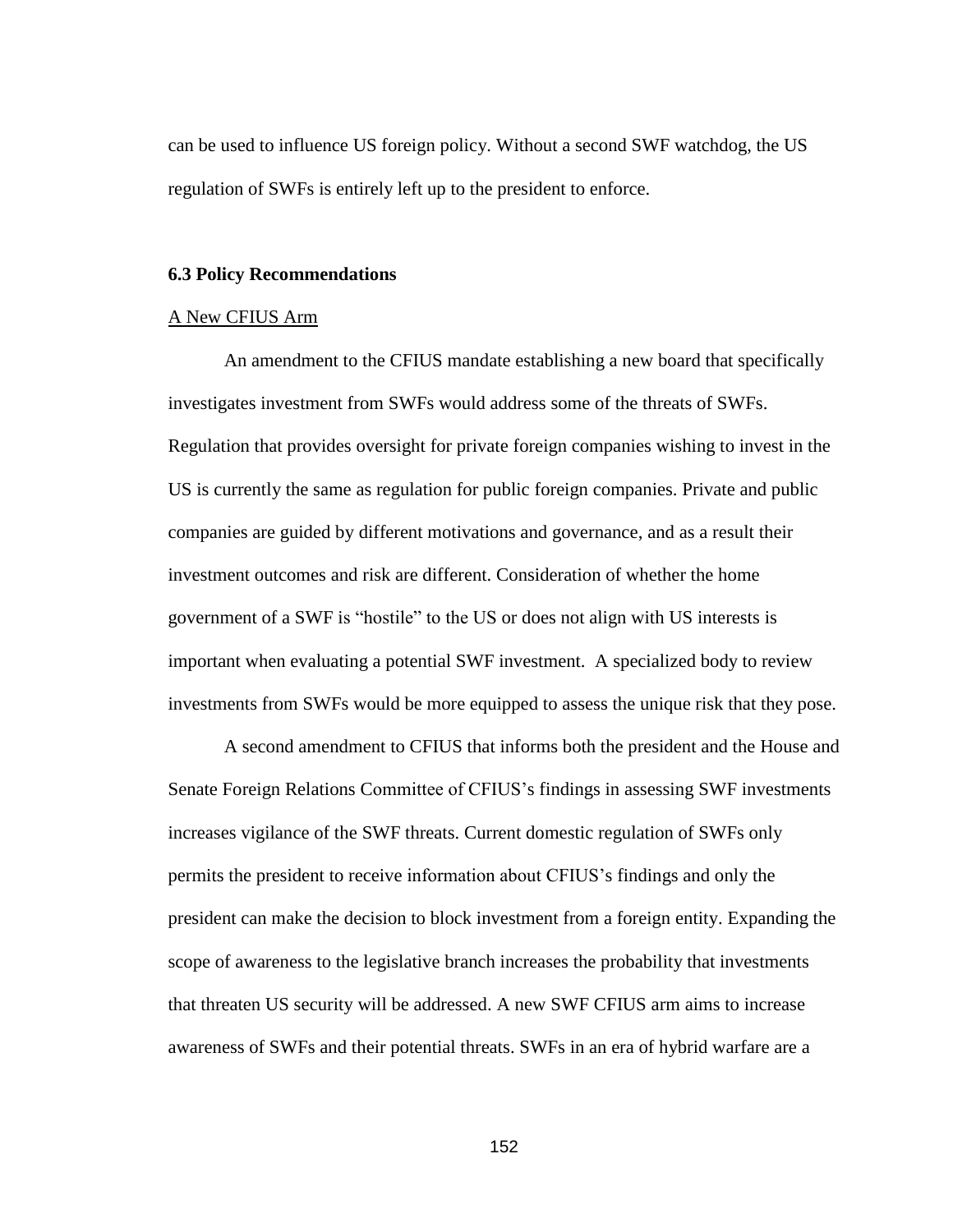new challenge and government acknowledgment of their threats are few after initial hearings in 2007-2008.

# Published Rankings and Grades

The public image of SWFs has an effect on their access to US markets. A US regulatory body like CFIUS should publically publish rankings and grades for SWFs, evaluating their transparency, independence, and compliance with the Santiago Principles. The rankings should aim to have similar effects as the World Bank's Ease of Doing Business Index; a SWF's ranking should indicate how favorably the US views investment from that SWF. It would provide both a resource for companies accepting or courting investment from SWFs. Additionally, it would create an incentive for home countries to improve their adherence to the Santiago Principles and not to pursue geopolitical goals using SWFs. Indicators of when SWF investment in the US might be motivated by geopolitical motives are:

- Investment by US (economic and political) adversaries
- Investment from funds with a low degree of independence
- Investment by autocratic countries
- Investment in strategic sectors
- Investments in non-commercially sound sectors
- Active investments rather than passive investments
- Investments when the timing lines up with political events
- Investments in companies that have ties to the US government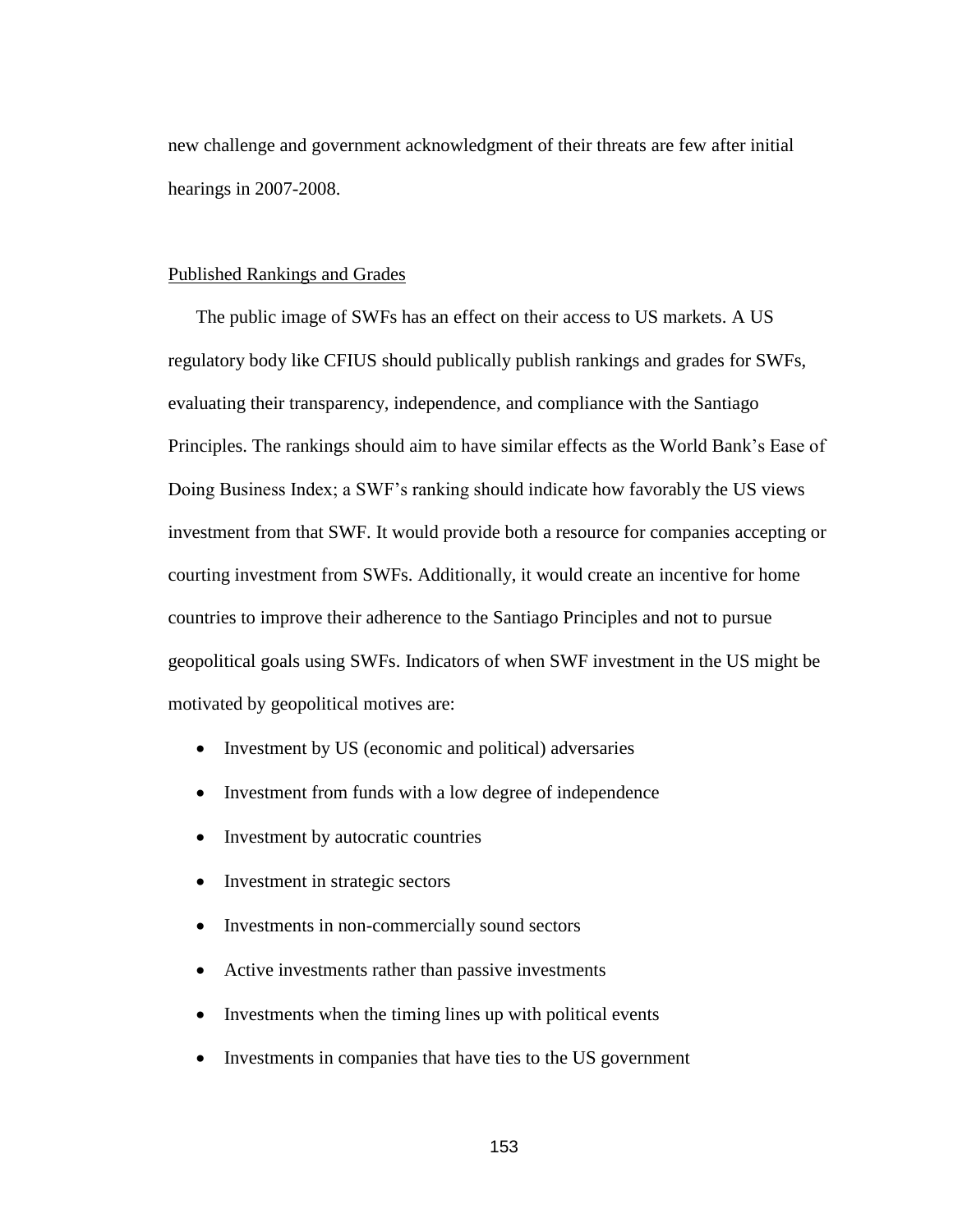Rankings quantify the risks from these qualities and raise awareness of potential geopolitically motivated SWFs.

The most applicable and feasible enforcement mechanism for international regulation of SWFs in the US is to increase indicators for host countries when SWFs are not adhering to the Santiago Principles. According to a study completed at the University of Pennsylvania Law School, states respond to public rankings and adjust policies and regulations to receive more favorable rankings.<sup>606</sup> Publically publishing rankings that can help the US determine whether a country is acting geopolitically or adversely to national or economic security could help domestically enforce the Santiago Principles. Moreover, it would also enforce regulation without discouraging investment in the US by creating more barriers to investment.

Allowing the market to punish and reward SWFs based on their compliance with regulation would prevent the US from appearing hostile to SWF investment and losing out on potential sources of capital. SWFs want to invest in the US, especially in the hightech and financial sectors. SWFs are also concerned about their public image due to a bad public image's ability to diminish investment opportunities. If the US publically graded SWFs, it would incentivize SWFs with bad grades to reform in order to invest in the US without suspicion or rejection from the president.

Some ranking systems of SWFs exist. The Truman Scoreboard ranks SWFs based on their compliance with the Santiago Principles. But the scoreboard is published by the *Peterson Institute of International Economics*, not a domestic or international regulatory

 $\overline{a}$ 

<sup>606</sup> Ruth Doshi, Judith G. Kelley, and Beth A. Simmons, "The Power of Ranking: The Ease of Doing Business Indicator and Global Regulatory Behavior," *Faculty Scholarship at Penn Law* 2043 (2019).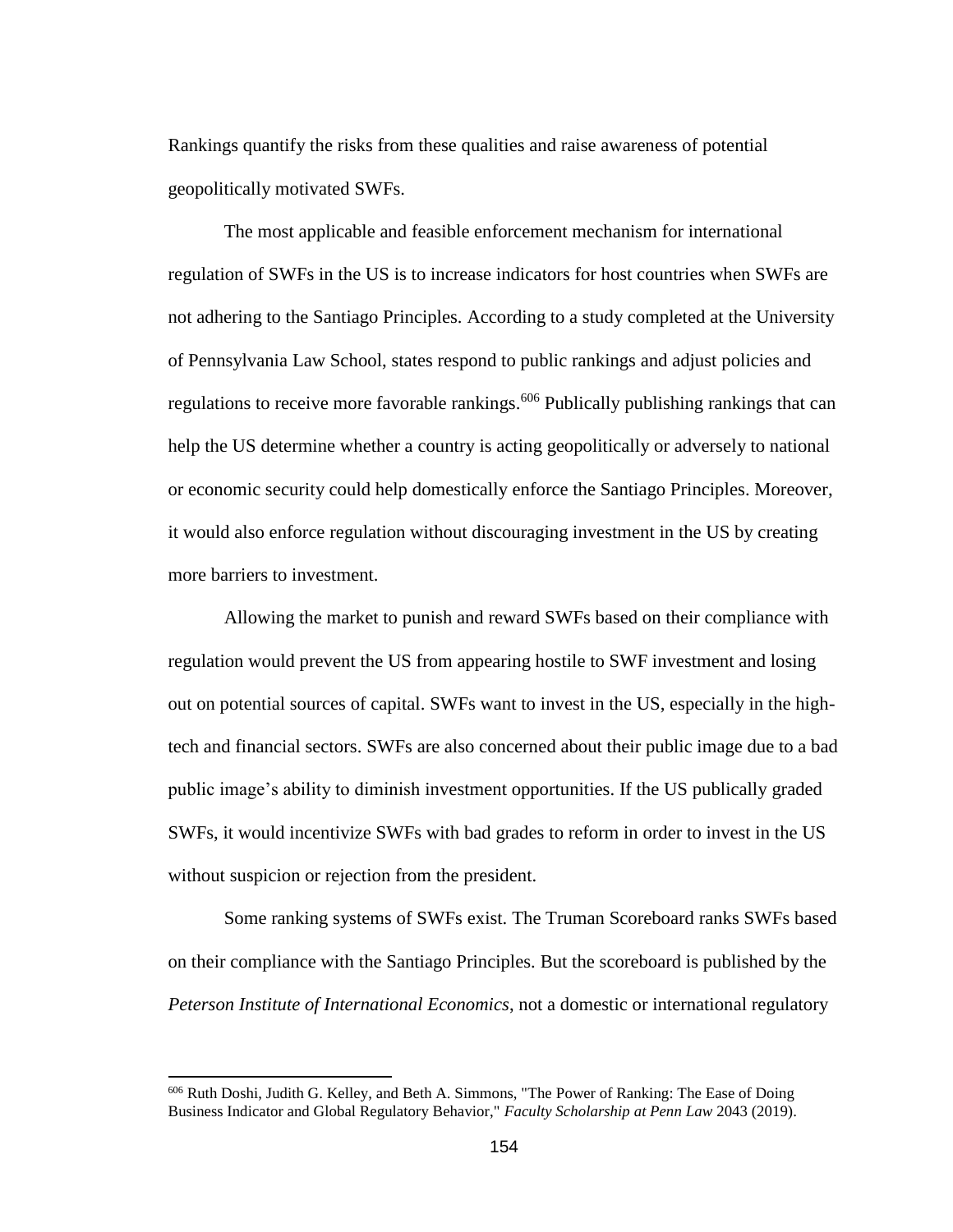body. As a result, the rankings are not as effective at influencing the behavior of SWFs, nor are they tailored to the threat each fund poses specifically to the US. The Truman Scoreboard was conceived by an individual SWF scholar, Edwin Truman, not the overall *Peterson Institute of International Economics*. While the scoreboard is a good start to ranking SWFs, it is not sufficient. Rankings of SWFs by private institutions can be effective, but they need to be widespread and comprehensive enough. If a large nonprofit were to rank SWFs it would have similar usefulness as the US government ranking SWFs.

For example, the Linaburg-Maduell Transparency Index, which is published by the *Sovereign Wealth Fund Institute*, influenced the CEO of the CIC. He pledged to reach the same ranking on the index as the Norwegian fund on the television show "60 Minutes" in 2008.<sup>607</sup> Additionally, the transparency of SWFs in aggregate has been steadily increasing. Public rankings of SWFs result in comparison to the Norwegian fund, which is the gold standard of compliance with the Santiago Principles. Publicly published rankings on Santiago Principles compliance sends a more effective message to SWFs that their investments need to be commercially motivated.

# Third-Party International Evaluation

 $\overline{a}$ 

The IMF needs to be more involved in the running of the IFSWF. Allowing SWFs to police themselves is not sufficient to prevent SWFs from acting geopolitically. SWFs are an effective tool in accomplishing the geopolitical goals of the home country quietly.

<sup>607</sup> *Report to Congress of the U.S.-China Economic and Security Review Commission*, by Wortzel Larry, 110th Cong., 2d sess., Cong. Rept. (2008).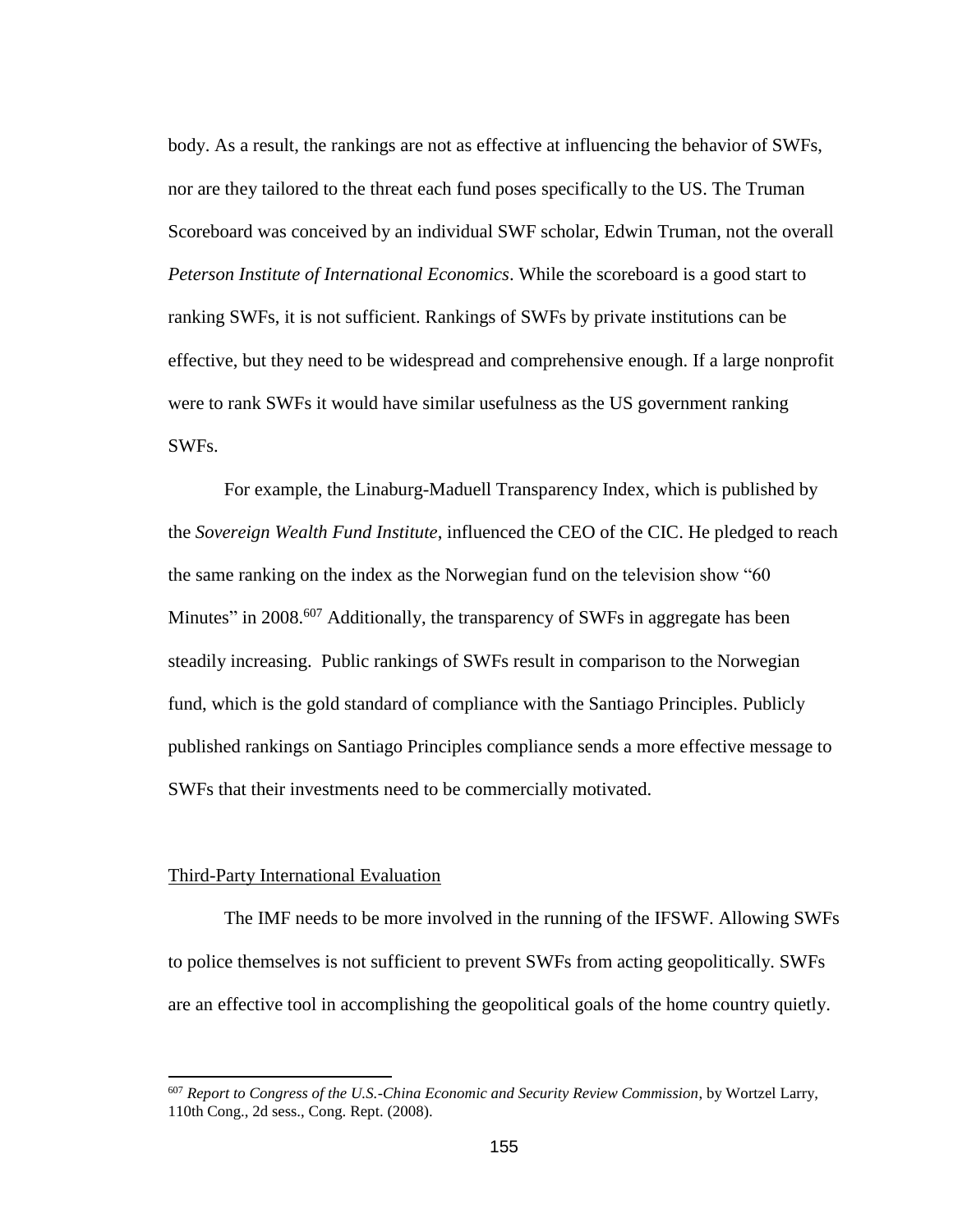Without a proper governing body, home countries have few external barriers in using SWFs to accomplish non-commercial goals. A way to incentivize compliance with the Santiago Principles is to publish evaluations completed by the IMF, rather than selfevaluations.

Currently, the IFSWF publishes self-evaluations of SWFs' compliance with the Santiago Principles. All three countries, Russia, China, and Saudi Arabia declare their fund is in line with the transparency and independence guidelines through selfevaluations. In practice, they do not adhere to those guidelines. Mandating third-party assessments of adherence to those guidelines as a prerequisite to IFSWF membership would increase incentives to follow those guidelines. Moreover, failing to become a member of the IFSWF would be a signal to host countries that a SWF is not governed by the Santiago Principles. Third-party evaluations will be more accurate and less dependent on the interpretation of the home country.

#### Inability of Policy to Address Soft Power Concerns

There is no single policy fix to address the threat to US hegemony. The threat results from the increase in soft power projection that SWFs cultivate, especially in countries that promote economic ideologies contrary to that of the US. A shift in economic power from the West to the East is possibly the greatest threat that SWFs pose to the US. Confronting the emerging threat requires major structural political and economic changes. One of these changes include less isolationism. Isolationist foreign policy contributes to the reduction of US soft power and created a vacuum for countries like China to fill the void in structuring the global economy. The US also needs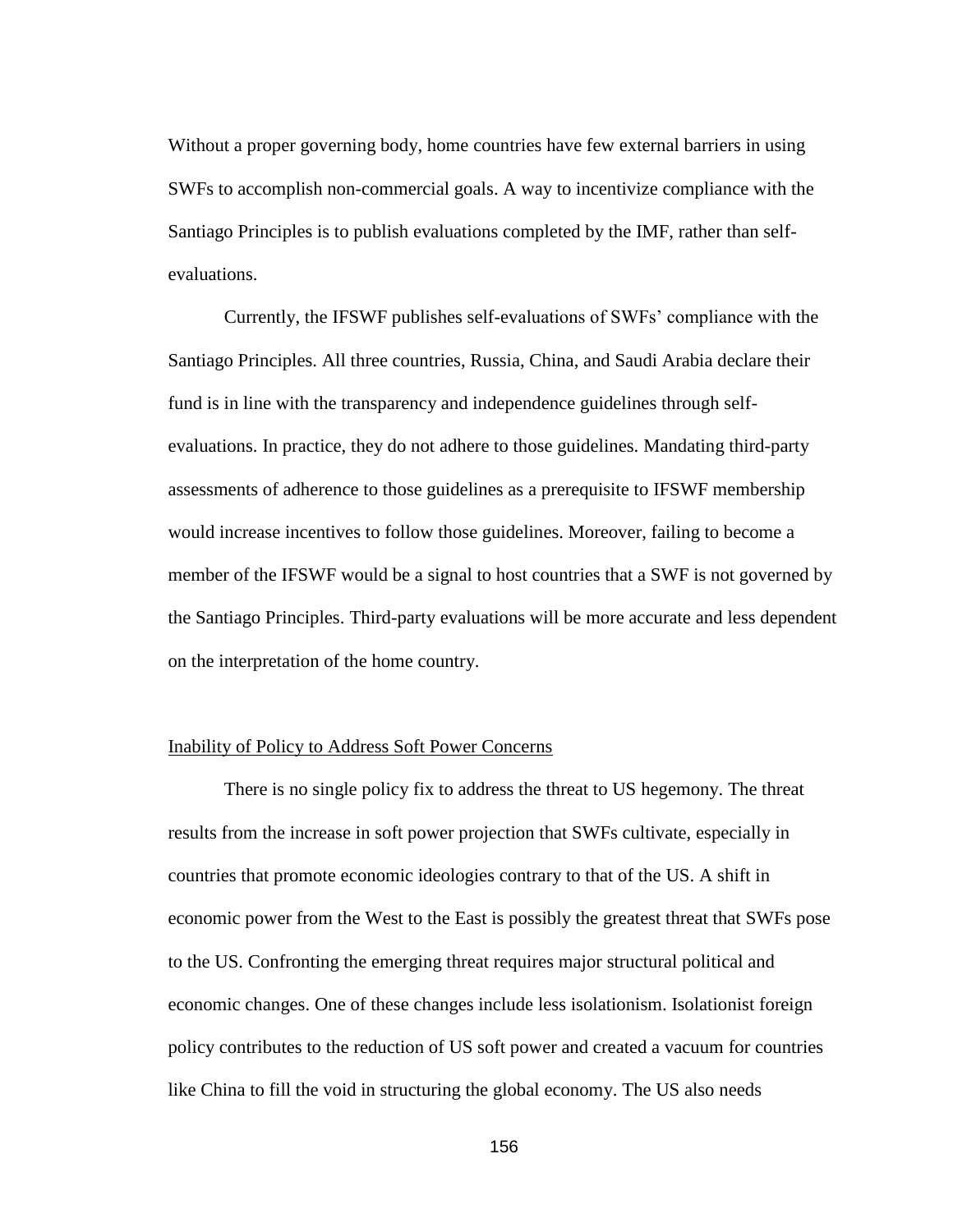awareness of its domestic economic ailments that increase the threat of SWFs: macroeconomic imbalances and failure to diversify energy supply.<sup>608</sup> Solutions to those problems, such as energy independence and achieving positive net exports, are difficult to implement and happen over a long period of time. But awareness of the shift in power away from the US advanced by SWFs is the first step in addressing the challenges.

# **6.4 Conclusions**

 $\overline{a}$ 

Contrary to previous assessments of SWFs prior to the 2008 financial crisis, SWFs do pose a geopolitical threat to the US. Evidence of leveraging of SWF investment to increase international influence is found in Russia, China, and Saudi Arabia. In light of these findings, the US approach to addressing the threat of SWFs needs adjustment.

However, even if regulation was strengthened, the use of SWFs for geopolitical motives would not be completely eliminated. Even if the independence and transparency of SWFs are increased, autocrats in home countries will still want to use SWF as a tool of foreign policy. SWFs will continue to pose threats the US simply due to their mere existence in different countries and regimes. The goal of future US investigations into SWFs should be to increase awareness of the geopolitical motives of individual SWFs. A higher level of awareness allows the US to more effectively regulate SWFs when they pose a threat to national or economic security without hampering the benefits they could bring to the US economy. Future research into the effect that SWFs have on the US should also focus on the effects they have on democracy promotion and US soft power.

<sup>608</sup> Daniel W. Drezner, *The Foreign Policy Implications of Sovereign Wealth Funds.* Prepared Testimony for the Senate Foreign Relations Committee, June 11, 2008.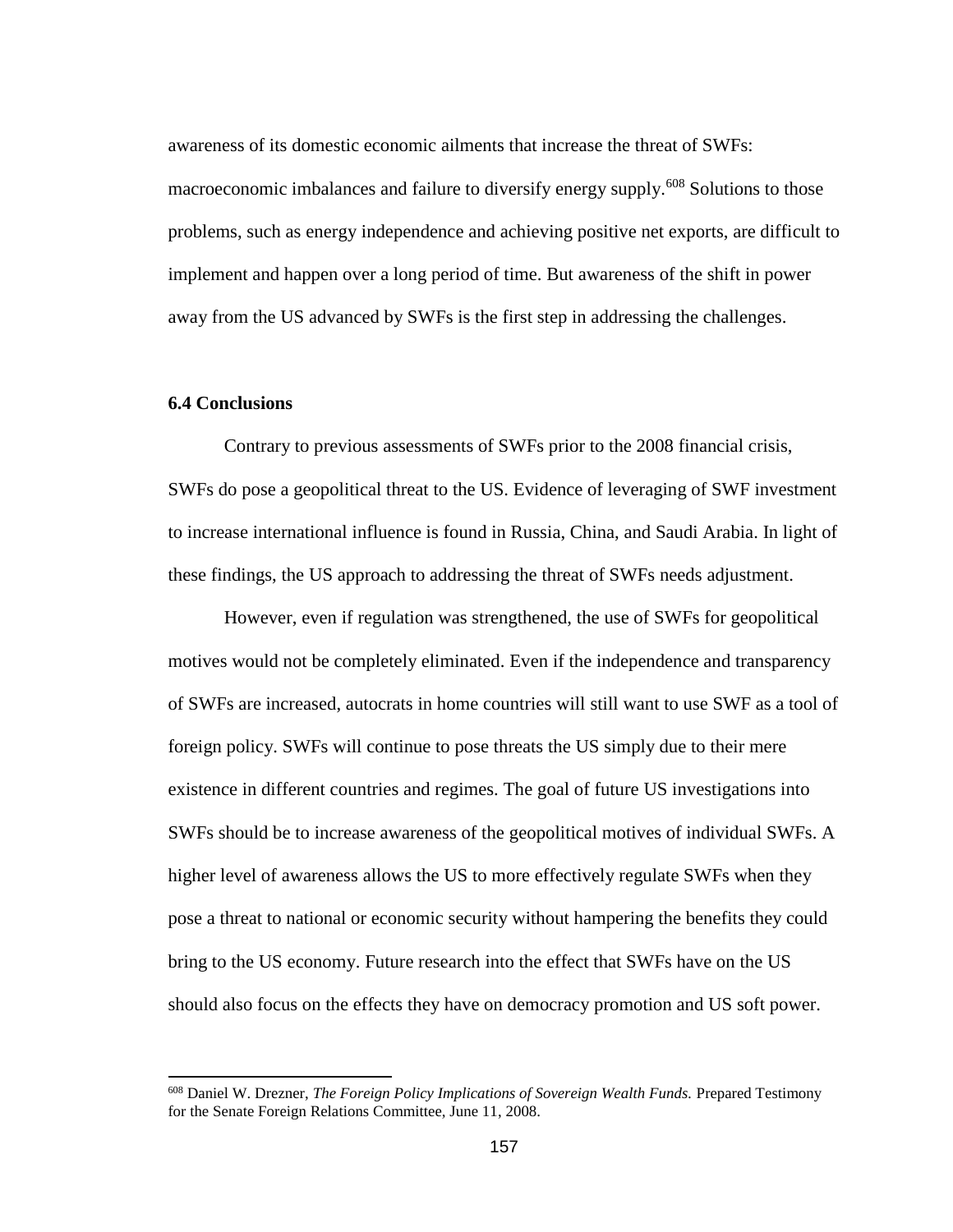Unlike the threats from Japanese FDI in 1980, the threats of SWFs are unlikely to dissipate quickly. As the demand for oil and other natural resources increase and large current account surpluses persist, SWFs will continue to grow in size and pervasiveness. Additionally, economics and finance will play an increasing role in foreign relations, amplified by the growing importance of SWFs. As the rise of sovereign wealth funds advances the shift in economic and political power from the West to the East, it is imperative that the United States understand the effects they have on its ability to operate as a hegemon in the international political economy.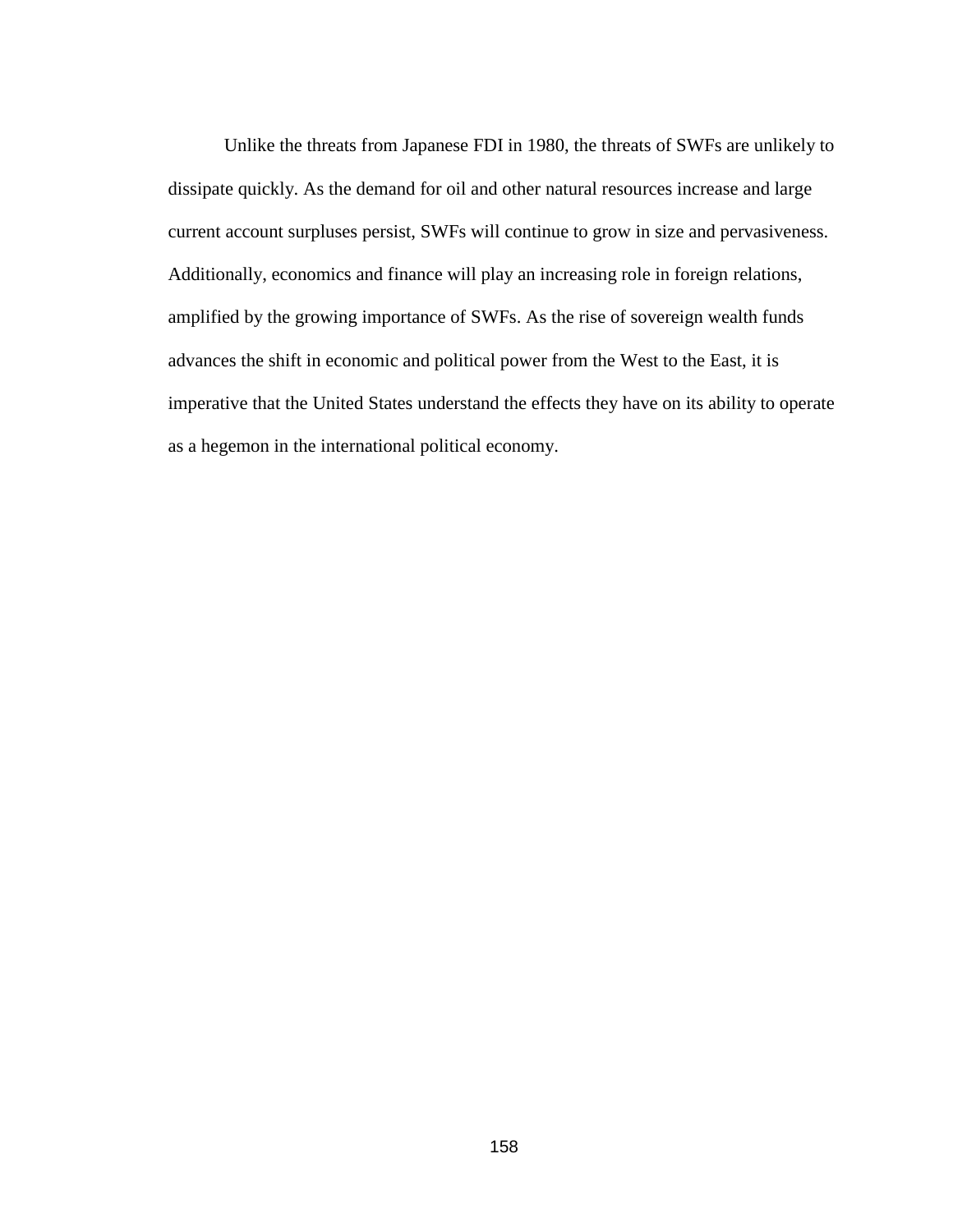# **Appendix: List of Acronyms**

**BRI:** Belt and Road Initiative **CFIUS:** The Committee on Foreign Investment in the United States **CIC:** Chinese Investment Corporation **CNOOC:** China National Offshore Oil Corporation **CPC:** Communist Party of China **FEC:** Federal Elections Committee **FEM:** Fondo de Estabilizacion Macroeconomic (Venezuela) **FINSA:** Foreign Investment and National Security Act of 2018 **FIRRMA:** Foreign Investment Risk Review Modernization Act **GCC:** Gulf Cooperation Council **GDP:** Gross Domestic Product **IFI:** International Financial Institution **IFSWF:** International Forum of Sovereign Wealth Funds **IMF:** International Monetary Fund **IPO:** Initial Public Offering **IWG:** International Working Group of Sovereign Wealth Funds **MbS:** Crowned Prince Mohammed bin Salman of Saudi Arabia **MOF:** Ministry of Finance **NATO:** North Atlantic Treaty Organization **NWF:** National Wealth Fund (Russia) **OECD:** Organization for Economic Cooperation and Development **OPEC:** Organization of the Petroleum Exporting Countries **PAC: Political Action Committee PBoC:** People's Bank of China **PIF:** Public Investment Fund (Saudi Arabia) **RF:** Reserve Fund (Russia) **RCIF:** Russia-China Investment Fund **RDIF:** Russian Direct Investment Fund **RMB:** Renminbi **RUB:** Russian Ruble **RSF:** Russian Stabilization Fund **RTA:** Regional Trade Agreement **SAFE:** State Administration of Foreign Exchange (China) **SAMA:** Saudi Arabian Monetary Agency **SAR:** Saudi Arabian Riyal **SEC:** US Securities and Exchange Commission **SOE:** State-Owned Enterprise **SWF:** Sovereign Wealth Fund **UAE:** United Arab Emirates **UN**: United Nations **US:** United States **USD:** United States Dollar **VEB:** Vnesheconombank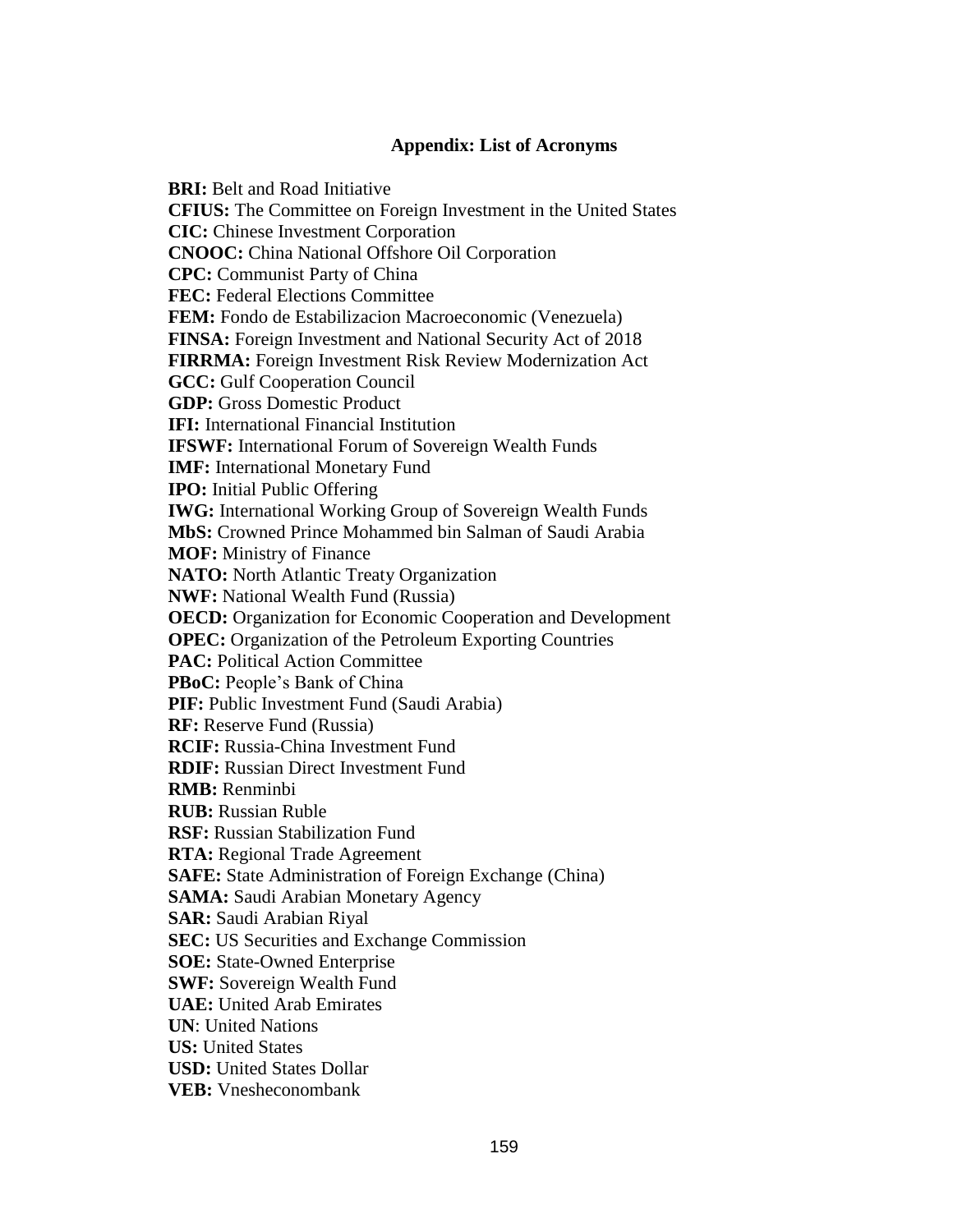# **Bibliography**

- "About Us." The International Forum of Sovereign Wealth Funds. Accessed April 14, 2019. https://www.ifswf.org/about-us.
- Afanasieva, Dasha, and Harry Brumptom. "Exclusive: Saudi PIF in Talks to Invest in Aspiring Tesla Rival Lucid – Sources." *Reuters*, March 23, 2019. Accessed March 23, 2019. https://www.reuters.com/article/us-lucidmotors-m-a-pif-exclusive/exclusive-saudipif-in-talks-to-invest-in-aspiring-tesla-rival-lucid-sources-idUSKCN1L40MP.
- Algethami, Sarah. "What Now for Saudi Arabia's Planned \$2 Trillion Fund." *Bloomberg*, August 7, 2018. https://www.bloomberg.com/news/articles/2018-08-08/what-now-forsaudi-arabia-s-planned-2-trillion-fund-quicktake.
- Ander, Jan, and Petr Teplý . *Sovereign Wealth Funds in Theory and Practice*. Prague: Karolinum Press, 2014.
- Anderson, Eric. *Take the Money and Run: Sovereign Wealth Funds and the Demise of American Prosperity*. Westport, CT: Praeger Security International, 2009.
- *Annual Report 2017*. Report. China Investment Corporation. 2017.
- Bagnall, Allie E., and Edwin M. Truman. "Progress on Sovereign Wealth Fund Transparency and Accountability: An Updated SWF Scoreboard." *Peterson Institute for International Economics*, August 2013.
- Bahgat, Gawdat. "Sovereign Wealth Funds: Dangers and Opportunities." *International Affairs* 84, no. 6 (2008): 1189-204. doi:10.1111/j.1468-2346.2008.00764.x.
- Bahgat, Gawdat. "Sovereign Wealth Funds in the Persian Gulf States." In *The Oxford Handbook of Sovereign Wealth Funds*. New York, NY: Oxford University Press, 2018.
- Baker, Sophie. "PwC: Sovereign Wealth Funds Increasing Allocations to Alternatives." Pensions & Investments. January 30, 2018. Accessed April 11, 2019. https://www.pionline.com/article/20180130/ONLINE/180139985/pwc-sovereign-wealthfunds-increasing-allocations-to-alternatives.
- Balding, Christopher. *Sovereign Wealth Funds: The New Intersection of Money and Politics*. Oxford: Oxford University Press, 2012.
- Balding, Christopher, and Kevin Chastagner. "The China Investment Corporation: From Inception to Sideline." In *The Oxford Handbook of Sovereign Wealth Funds*. New York, NY: Oxford University Press, 2018.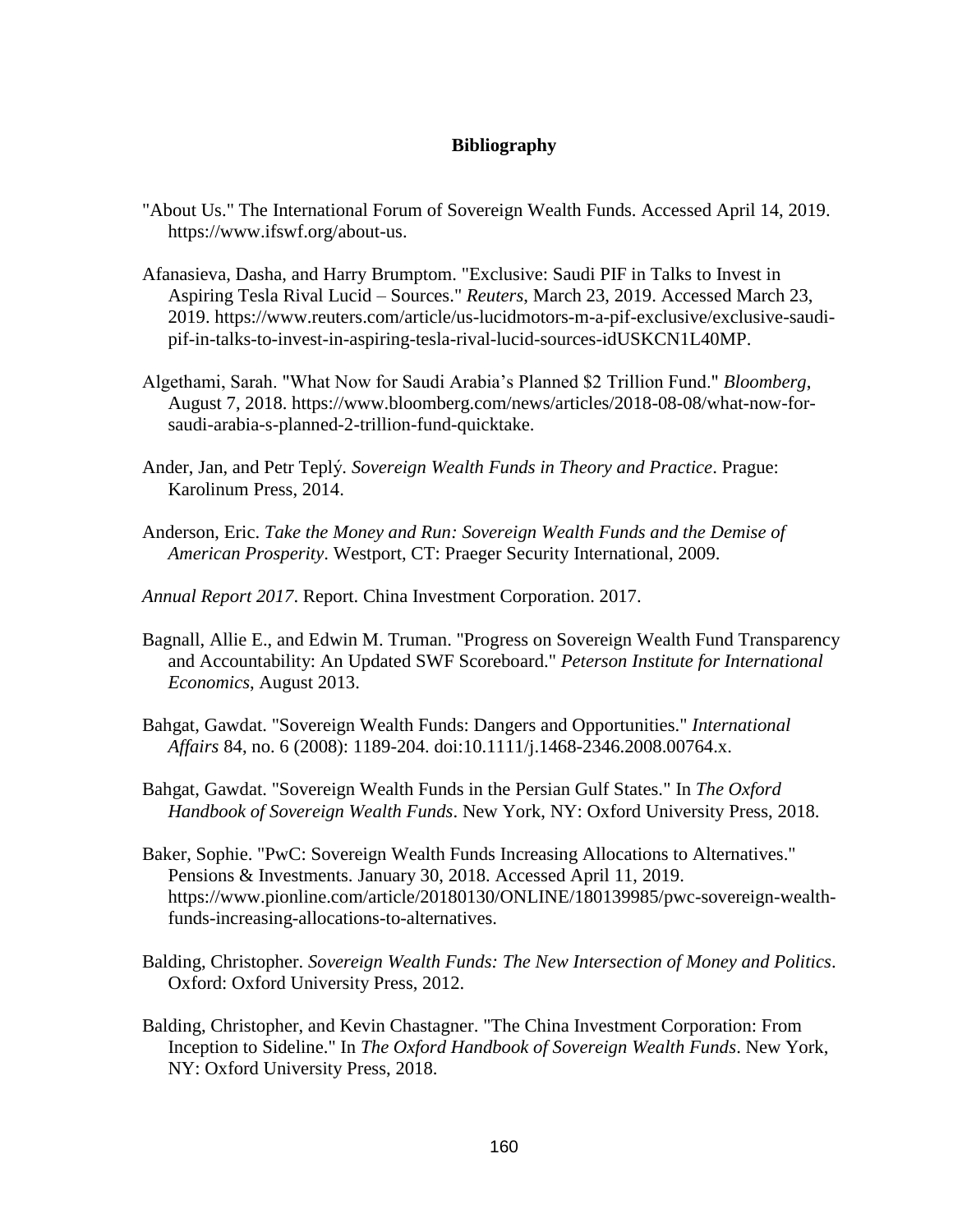- Banco, Erin. "Trump Envoy Erik Prince Met With CEO of Russia Direct Investment Fund in Seychelles." *The Intercept*, November 28, 2017. Accessed October 12, 2018. http://cs.brown.edu/people/jsavage/VotingProject/2017\_11\_28\_Intercept\_TrumpEnvoyEr ikPrinceMetWithCEORussianDirectInvestmentFundInSeychelles.pdf.
- Banco, Erin. "A Russian Sovereign Wealth Fund Is Trying to Make Elon Musk's Dream Come True." *The Daily Beast*, August 30, 2018. Accessed October 1, 2018. https://www.thedailybeast.com/a-russian-sovereign-wealth-fund-is-trying-to-make-elonmusks-dream-come-true.
- Barmin, Yury. "Russian Energy Policy in the Middle East." *Insight Turkey* 19, no. 4 (2017): 125-36.
- Bassan, Fabio. *Research Handbook on Sovereign Wealth Funds and International Investment Law*. Cheltenham, UK: Edward Elgar Publishing, 2015.
- Bazoobandi, Sara. *Political Economy of the Gulf Sovereign Wealth Funds: A Case Study of Iran, Kuwait, Saudi Arabia and the United Arab Emirates*. London: Routledge, 2017.
- Beck, Roland, and Michael Fidora. "The Impact of Sovereign Wealth Funds on Global Financial Markets." *Intereconomics*43, no. 6 (2008): 349-58. doi: 10.1007/s10272-008- 0268-5.
- Behrendt, Sven. "Sovereign Wealth Funds and the Santiago Principles: Where Do They Stand?" *Carnegie Middle East Center*, no. 22 (2010).
- *Belt and Road Initiative Brief*. Issue brief. World Bank. 2018.
- Bhagwati, Jagdish. *Statement of Jagdish Bhagwati*. Report. Prepared Testimony for the Senate Foreign Relations Committee. 2008.
- Blanchard, Jean-Marc F. "The China Investment Corporation: Power, Wealth or Something Else?" *China: An International Journal* 12, no. 3 (December 2014): 155-75.
- Bockman, Rich. "Blackstone Gave Saudi Sovereign Wealth Fund Discounts to Invest in Record \$40B Infrastructure Fund." *The Real Deal*, October 22, 2018. Accessed March 14, 2019. https://therealdeal.com/2018/10/22/blackstone-gave-saudi-sovereign-wealthfund-lucrative-discounts-to-invest-in-record-40b-infrastructure-fund/.
- Bogost, Ian. "Elon Musk's Fait Accompli." *The Atlantic*, September 29, 2018. Accessed March 21, 2019. https://www.theatlantic.com/technology/archive/2018/09/elon-muskand-tesla-reach-settlement-sec/571738.
- Boston, Claire, and Jeremy Hill. "Aramco's \$12 Billion Bond Deal Fizzles as Sell-Off Extends." *Bloomberg*, April 11, 2019. Accessed April 11, 2019.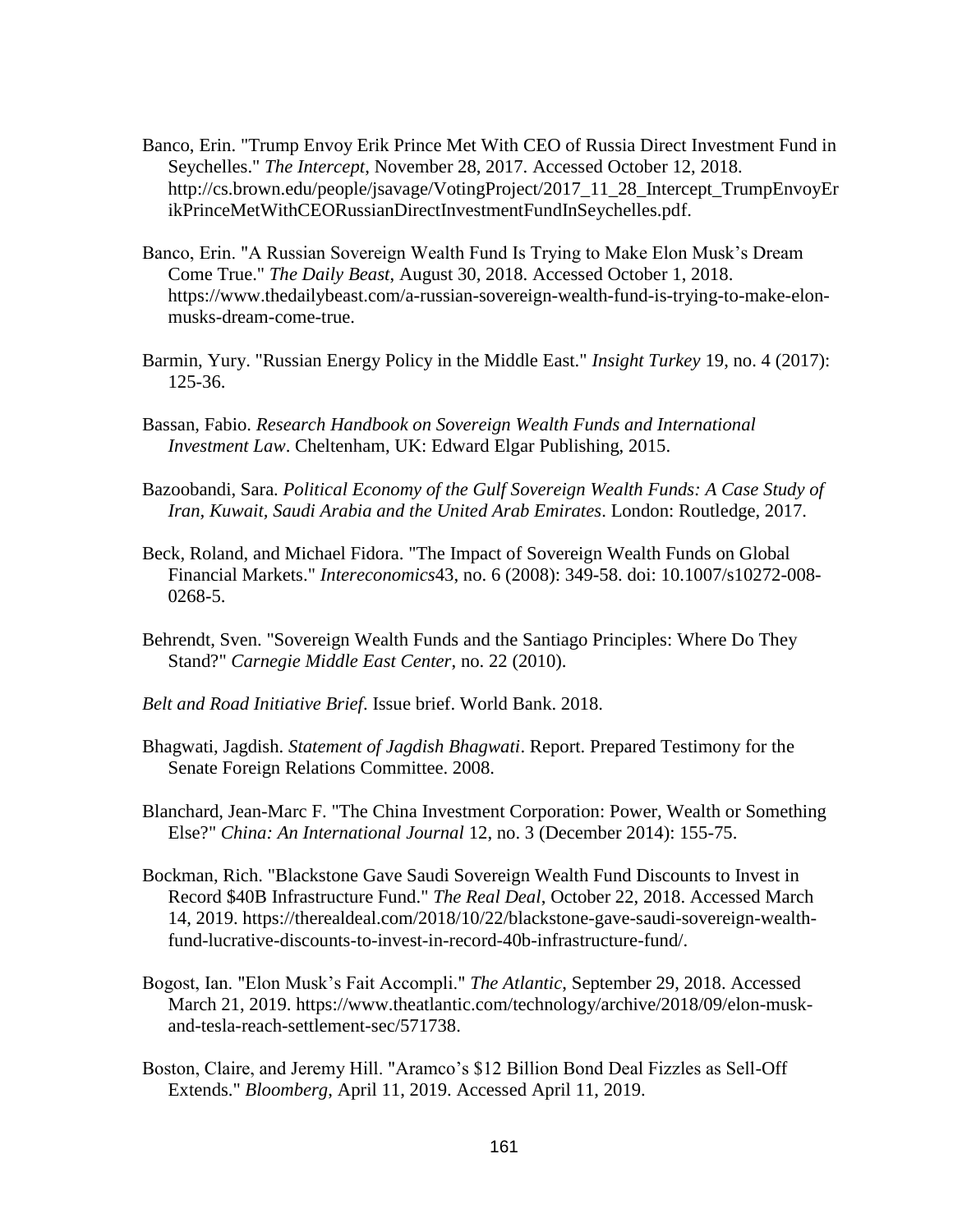https://www.bloomberg.com/news/articles/2019-04-11/aramco-s-12-billion-bond-dealfizzles-in-second-day-of-declines.

- Boyd, Raymond. "Russian Budget Gets \$65 Billion Boost From OPEC Oil Production Cut Deal." *RT*, July 2, 2018. Accessed April 14, 2019. https://www.rt.com/business/431466 russia-budget-oil-deal-opec/.
- Bruce-Clark, Peter, and Ashby H.B Monk. "Sovereign Development Funds." In *The Oxford Handbook of Sovereign Wealth Funds*, edited by Douglas J. Cumming, Geoffrey Wood, Igor Filatotchev, and Juliane Reinecke. Oxford University Press, 2018.
- Cai, Charlie, and Iain Clacher. "Chinese Investment Goes Global: The China Investment Corporation." *Journal of Financial Regulation and Compliance* 17, no. 1 (2009): 9-15. doi: 10.1108/13581980910934009.
- Calluzzo, Paul, G. N. Dong, and David Godsell. "Sovereign Wealth Fund Investments and the US Political Process." *Journal of International Business Studies* 48, no. 2 (2017): 222-43.
- Canapé, Javier, Ruth V. Aguilera, and Javier Santiso. "Spain and Sovereign Wealth Funds." In *The Oxford Handbook of Sovereign Wealth Funds*. New York, NY: Oxford University Press, 2018.
- Carr, Chris. "National Interest' Concerns and Uncertain Investment Regimes Are Impeding Important Investments by Sovereign Wealth Funds." *Harvard Business Law Review*, 2013.
- Carson, Thomas N., and William P. Litmann. *Sovereign Wealth Funds*. New York: Nova Science Publishers, 2009.
- Caselli, Francesco, and Andrea Tesei. "Resource Windfalls, Political Regimes, and Political Stability." *National Bureau of Economic Research* 17601 (2011). doi: 10.3386/w17601.
- Castelli, Massimiliano, and Fabio Scacciavillani. *The New Economics of Sovereign Wealth Funds*. Hoboken, NJ: Wiley, 2012.
- CFR.org Editors. *U.S.-Saudi Arabia Relations*. Issue brief. Council on Foreign Relations, 2018.
- Chatterjee, Sumeet, and Matthew Miller. "China Sovereign Fund Exits Blackstone Investment After 11 Years." *Reuters*, March 13, 2018. Accessed November 11, 2018. . https://www.reuters.com/article/us-blackstone-group-cic/china-sovereign-fund-exitsblackstone-investment-after-11-years-idUSKCN1GQ09T.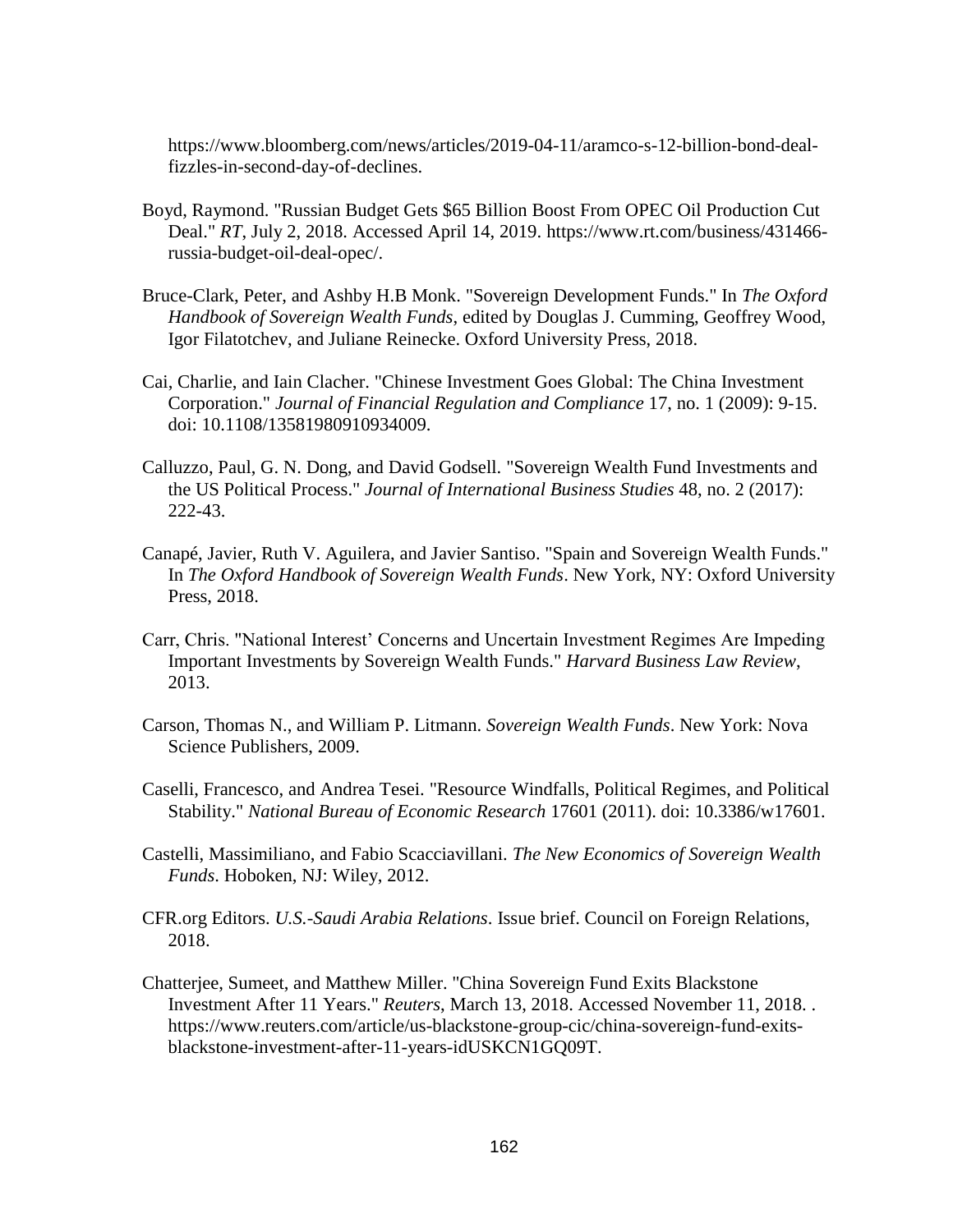- Chen, Jia. "Fund Mulled to Support Belt, Road Projects." *China Daily*, March 25, 2019. Accessed April 11, 2019. http://www.chinadaily.com.cn/a/201903/18/WS5c8eed9da3106c65c34ef146.html.
- Cheung, Gordon C. K. *China in the Global Political Economy: From Developmental to Entrepreneurial*. Cheltenham, UK: Edward Elgar Publishing, 2018.
- Chira, Susan. "Japan's Efforts to Soften U.S. Anger on Toshiba." *The New York Times*, July 18, 1987.
- Chwieroth, Jeffrey M. "Fashions and Fads in Finance: The Political Foundations of Sovereign Wealth Fund Creation." *International Studies Quarterly* 58, no. 4 (2014): 752- 63. doi:10.1111/isqu.12140.
- "CIC: Santiago Principle Self-Assessment." International Forum of Sovereign Wealth Funds. Accessed November 10, 2018. https://www.ifswf.org/assessment/cic.
- Cieślik, Ewa. "Investment Strategy of Sovereign Wealth Funds from Emerging Markets: The Case of China." *Bulletin of Geography. Socio-economic Series* 24, no. 24 (2014): 27-40. doi: 10.2478/bog-2014-0012.
- Clark, Gordon L., and Ashby H B Monk. "The Political Economy of US—China Trade and Investment: The Role of the China Investment Corporation." *Competition & Change* 15, no. 2 (2011): 97-115. doi: 10.1179/102452911x13025292603598.
- Clark, Gordon L., Adam D. Dixon, and Ashby H. B. Monk. *Sovereign Wealth Funds: Legitimacy, Governance, and Global Power*. Princeton, NJ: Princeton University Press, 2013.
- Clark, Gordon L., and Adam D. Dixon. "Sovereign Wealth Funds and the Global Political Economy." In *The Oxford Handbook of Sovereign Wealth Funds*, 145-58. New York, NY: Oxford University Press, 2018.
- Clark, Simon. "Saudi Wealth Fund May Be World's Least Transparent." *Financial Times*, November 1, 2016. Accessed March 19, 2019. https://www.wsj.com/articles/saudiwealth-fund-may-be-worlds-least-transparent-1477997912.
- Cohen, Benjamin J. "Sovereign Wealth Funds and National Security: The Great Tradeoff." *International Affairs* 85, no. 4 (2009): 713-31. doi: 10.1111/j.1468- 2346.2009.00824.x.
- Collier, Robert. "Backlash to Chinese Bid for UNOCAL/ Bush Urged to Block Takeover Because of Energy, Security Fears." *SF Gate*, June 24, 2005. Accessed November 11, 2018. https://www.sfgate.com/news/article/Backlash-to-Chinese-bid-for-Unocal-Bushurged-2626223.php.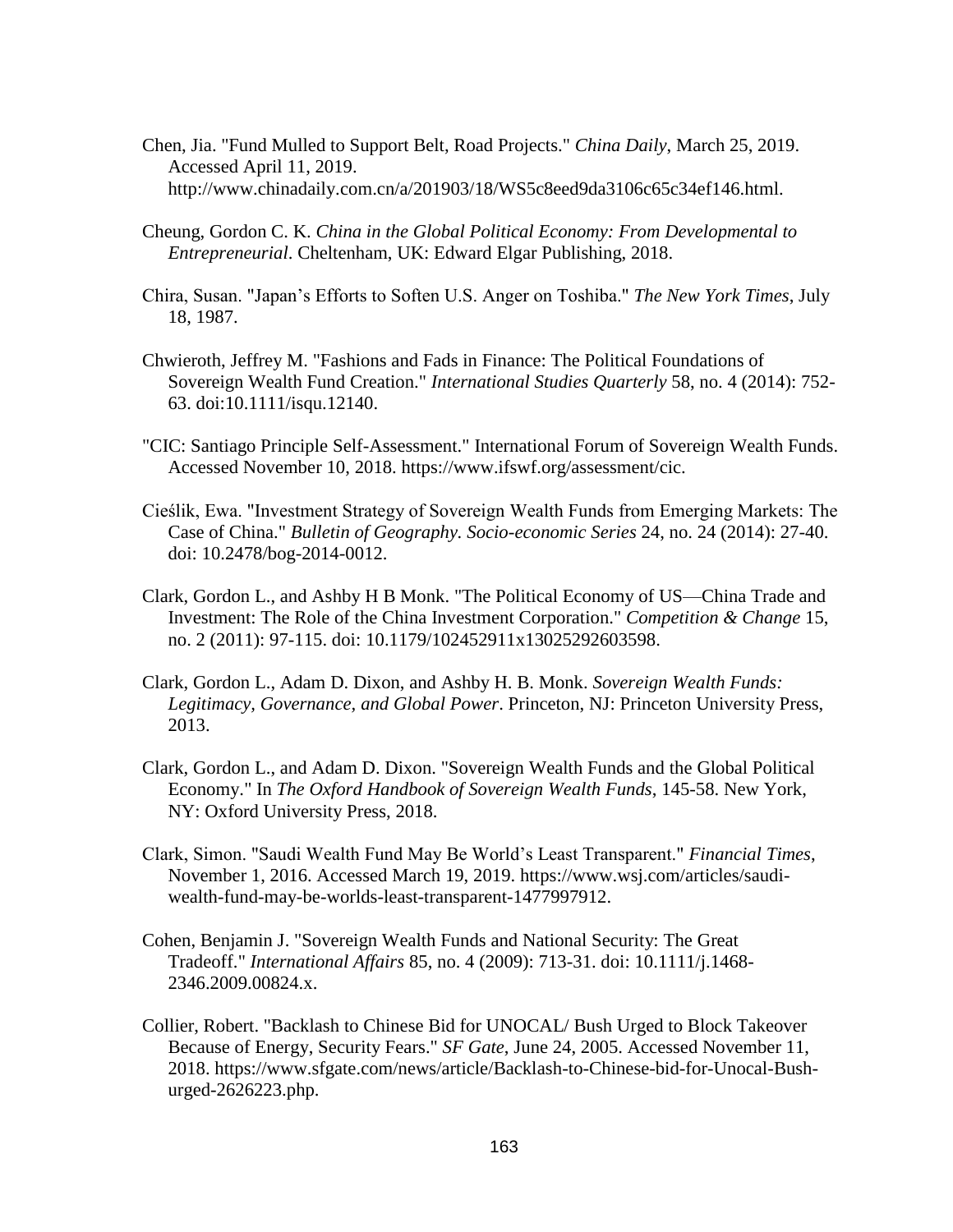- Cornell, Phillip. "The Saudi Public Investment Fund: The Emerging Financial Vehicle Behind Vision 2030." *The Atlantic Council*, March 30, 2018. Accessed March 19, 2019. https://www.atlanticcouncil.org/blogs/energysource/the-saudi-public-investment-fundthe-emerging-financial-vehicle-behind-vision-2030.
- Cox, Christopher. "The Rise of Sovereign Business." Speech, Speech Before the SEC, Washington D.C.
- Cummings, Douglas, Igor Filatotchev, Juliane Reinecke, and Geoffrey Wood. "Introducing Sovereign Wealth Funds." In *The Oxford Handbook of Sovereign Wealth Funds*. New York, NY: Oxford University Press, 2018.
- "Interview with Kirill Dmitriev." Interview by Geoff Cutmore. *CNBC*, May 24, 2018.
- Dabrowska, Ewa, and Joachim Zweynert. "Economic Ideas and Institutional Change: The Case of the Russian Stabilisation Fund." *New Political Economy*20, no. 4 (2014): 518-44. doi:10.1080/13563467.2014.923828.
- Das, Udaibir S., Udaibir S. Das, Han Van Der. Hoorn, and Adnan Mazarei, eds. *Economics of Sovereign Wealth Funds Issues for Policymakers*. Washington, D.C.: International Monetary Fund, 2010.
- De La Merced, Michael. "Sovereign Wealth Funds Embrace Their Growing Ambitions." *The New York Times*, October 8, 2018. Accessed March 16, 2019. https://www.nytimes.com/2018/10/08/business/dealbook/sovereign-wealth-fundsembrace-their-ambitions.html.
- Diwan, Kristin Smith. "Sovereign Dilemmas: Saudi Arabia and Sovereign Wealth Funds." *Geopolitics* 14, no. 2 (2009): 345-59. doi: 10.1080/14650040902827831.
- Dobroyshevsky, Sergei. *Russian Sovereign Wealth Funds, Sovereign Wealth Funds: Challenges for the Caspian Countries*. Revenue Watch Institute, 2011.
- Dorsey, James M. "Sovereign Wealth Funds: Investment Vehicles or Political Operators." *Huffington Post*, January 16, 2018. https://www.huffpost.com/entry/sovereign-wealth-funds-investment-vehicles-orpolitical\_b\_5a5cd8c3e4b0a233482e0d92https://www.huffpost.com/entry/sovereignwealth-funds-investment-vehicles-or-political\_b\_5a5cd8c3e4b0a233482e0d92.
- Doshi, Ruth, Judith G. Kelley, and Beth A. Simmons. "The Power of Ranking: The Ease of Doing Business Indicator and Global Regulatory Behavior." *Faculty Scholarship at Penn Law*2043 (2019).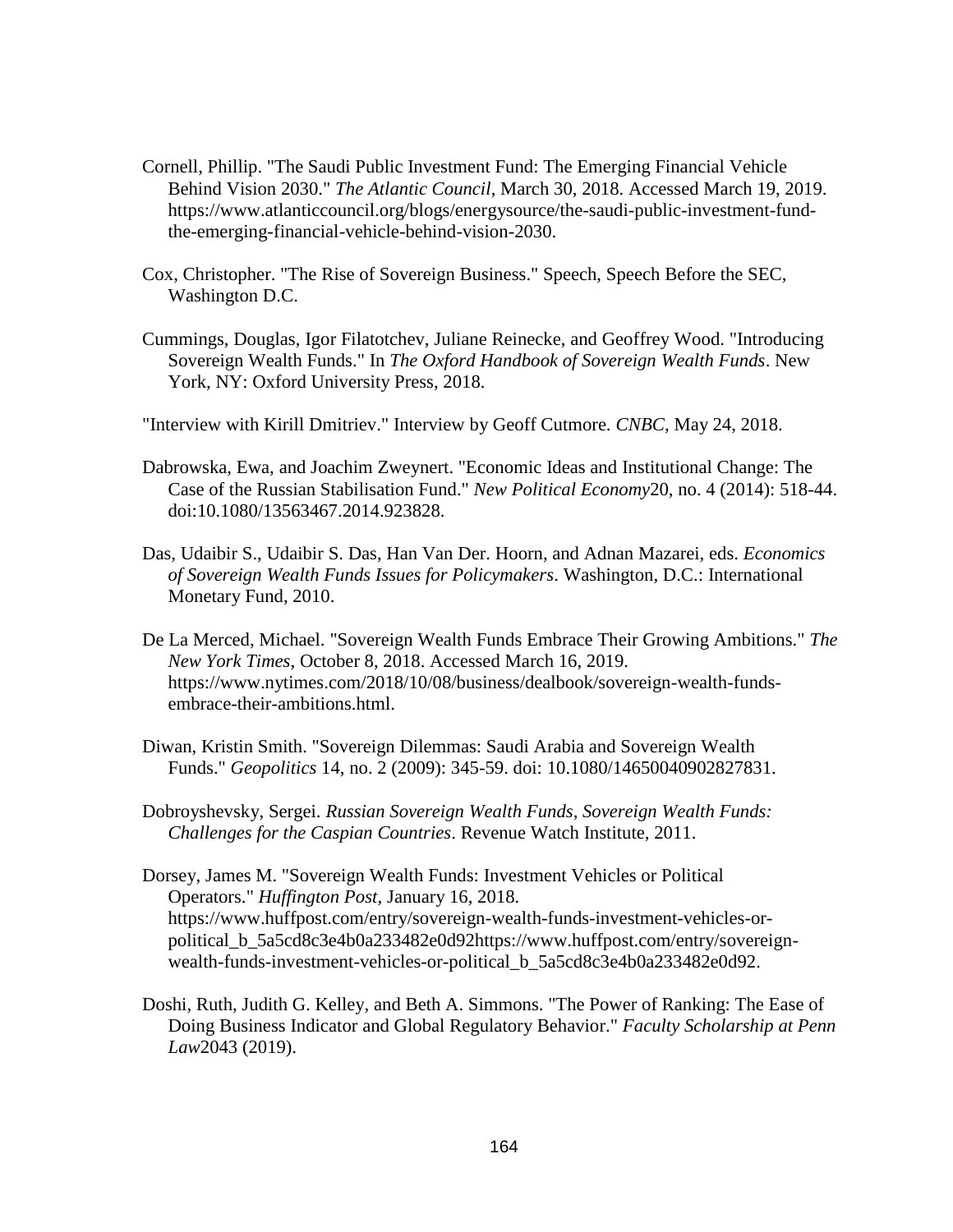- Doyle, Michael W. "Kant, Liberal Legacies, and Foreign Affairs." *Philosophy & Public Affairs* 12, no. 3 (1983): 203-35. doi: 10.4324/9781315252629-22.
- Drezner, Daniel W. *All Politics Is Global: Explaining International Regulatory Regimes*. Princeton, NJ: Princeton University Press, 2007.
- Drezner, Daniel W. *The Foreign Policy Implications of Sovereign Wealth Funds*. Issue brief. Prepared Testimony for the Senate Foreign Relations Committee. 2008.
- Eichengreen, Barry J. *Exorbitant Privilege: The Decline of the Dollar and the Future of the International Monetary System*. New York, NY: Oxford University Press, 2011.
- England, Andrew, and Simeon Kerr. ". Saudi Arabia: How the Khashoggi Killing Threatens the Prince's Project." *Financial Times*, October 21, 2018. Accessed March 21, 2019. https://www.ft.com/content/227c99dc-d2b5-11e8-a9f2-7574db66bcd5.
- England, Andrew. "Saudi Arabia Fund Hires PR Firm in the Wake of Khashoggi Murder." *Financial Times*, March 19, 2019. Accessed March 19, 2019. https://www.ft.com/content/f3dbfb18-4a5a-11e9-8b7f-d49067e0f50d.
- Epstein, Richard A., and Amanda M. Rose. "The Regulation of Sovereign Wealth Funds: The Virtues of Going Slow." *The University of Chicago Law Review* 76, no. 111 (2009): 111-34.
- Farrel, Diana, and Susan Lund. "The World's New Financial Brokers." *The McKinsey Quarterly*, December 2007.
- Fei, Yiwen, Xichi Xu, and Rong Ding. "Sovereign Wealth Fund and Financial Crisis a Shifting Paradigm." *China Finance Review International* 3, no. 1 (2013): 42-60. doi: 10.1108/20441391311290776.
- "FIRRMA Pilot Program Requires National Security Filings for Some Investments in U.S. Businesses Involving Critical Technologies." Insights | Sidley Austin LLP. 2018. Accessed April 13, 2019. https://www.sidley.com/en/insights/newsupdates/2018/10/firrma-pilot-program-expandscfius-jurisdiction.
- Fotak, Velijko, Xuechen Gao, and William J. Megginson. "A Financial Force to Be Reckoned With? An Overview of Sovereign Wealth Funds." In *The Oxford Handbook of Sovereign Wealth Funds*. New York, NY: Oxford University Press, 2018.
- "GCC Sovereign Wealth Fund Activity Picks up." Oxford Business Group. April 05, 2018. Accessed March 19, 2019. https://oxfordbusinessgroup.com/analysis/moneymanagement-activity-among-region's-sovereign-wealth-funds-picks-oil-prices-0.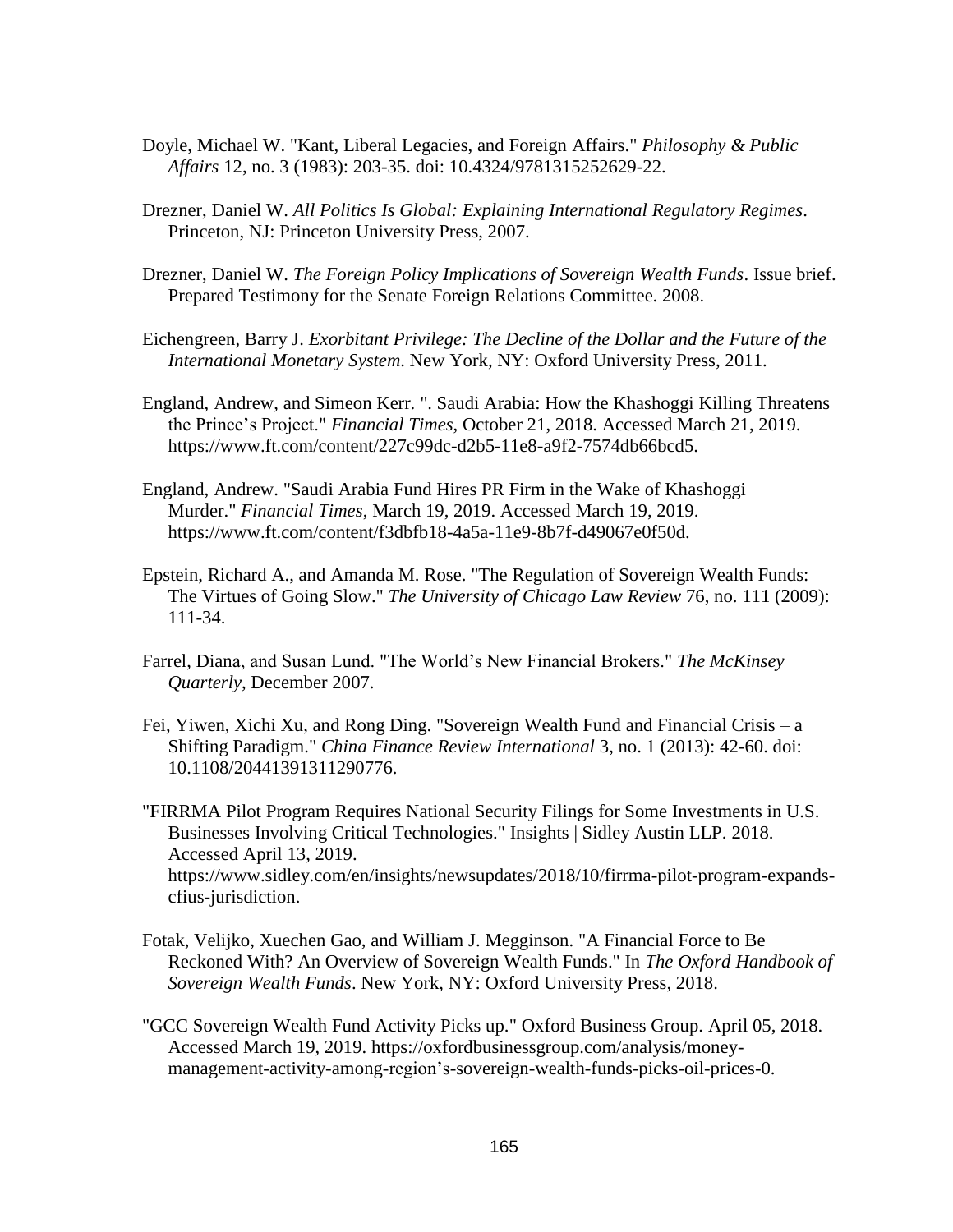Gel'man, Vladimir, and O. Marganiia. Resource Curse and Post-Soviet Eurasia: Oil, Gas, *and Modernization*. Lanham: Lexington Books, 2012.

Ghafar, Adel Abdel. "A New Kingdom of Saud?" *Bookings Institute*, February 14, 2018.

- Ghahramani, Salar. "Sovereign Wealth Funds and Shareholder Activism: Applying the Ryan‐Schneider Antecedents to Determine Policy Implications." *Corporate Governance: The International Journal of Business in Society* 13, no. 1 (2013): 58-69. doi: 10.1108/14720701311302413.
- Ghahramani, Salar. "Sovereign Wealth Funds and the Extraterritorial Manipulation." In *The Oxford Handbook of Sovereign Wealth Funds*, 208-27. New York, NY: Oxford University Press, 2018.
- Gilsinan, Kathy. "Why the U.S. Can't Quit Saudi Arabia." *The Atlantic*, October 16, 2018. Accessed March 22, 2019. https://www.theatlantic.com/international/archive/2018/10/jamal-khashoggi-americansaudi-counterterrorism-relationship/573148.
- "Global Pension Assets Study 2018." Willis Towers Watson. Accessed April 17, 2019. https://www.willistowerswatson.com/en-US/insights/2019/02/global-pension-assetsstudy-2019.
- Goldman Sachs. "Goldman Sachs and China Investment Corporation Establish \$5 Billion Fund to Invest in United States Companies." News release, November 9, 2017. Accessed February 2, 2019.
- Gopalam, Nisha. "China's \$1 Trillion Sovereign Wealth Fund Has Gone Quiet." *Washington Post*, April 8, 2019. Accessed April 14, 2019. https://www.washingtonpost.com/business/chinas-1-trillion-sovereign-wealth-fund-hasgone-quiet/2019/04/07/ade381c4-5989-11e9-98d4- 844088d135f2\_story.html?utm\_term=.6770fcdfdb7f.
- Greene, Samuel A. "The End of Ambiguity in Russia." *Current History* 114, no. 774 (October 1, 2014): 251-58.
- Guriev, Sergei. "Russia's Constrained Economy: How the Kremlin Can Spur Growth." *Foreign Affairs*, October 13, 2018.
- He, Laura, and William Zheng. "Who Is the New Boss of China's US\$941 Billion Sovereign Wealth Fund?" *South China Morning Post*, April 2, 2019. Accessed April 7, 2019. https://www.scmp.com/business/china-business/article/3004356/who-new-boss-chinasus941-billion-sovereign-wealth-fund.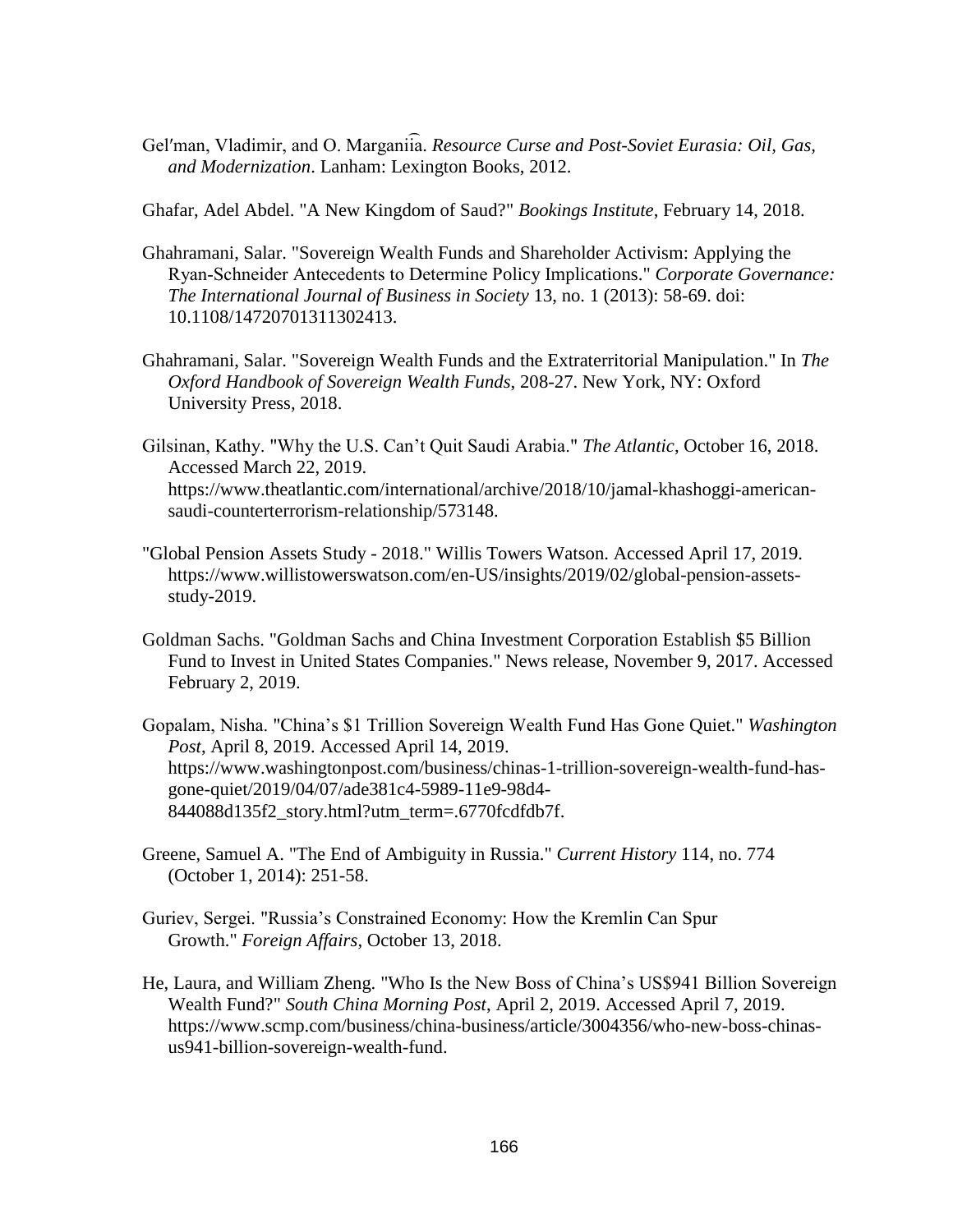- Hemphill, Thomas A. "Sovereign Wealth Funds: National Security Risks in a Global Free Trade Environment." *Thunderbird International Business Review* 51, no. 6 (2009): 551- 66. doi: 10.1002/tie.20299.
- "Hyperloop Attracts Backing of Joint Russian-China Investment Fund and Richard Branson." *Sovereign Wealth Fund Institute (SWFI)*, November 13, 2017. Accessed October 10, 2018. https://www.swfinstitute.org/swf-news/hyperloop-attracts-backing-ofjoint-russian-china-investment-fund-and-richard-branson/.
- "Hyperloop Explained." Hyperloop Transportation Technologies | HTT. Accessed April 14, 2019. https://www.hyperloop.global/how-it-works.
- IMF. "IMF Sovereign Wealth Funds Group Publishes 24-Point Voluntary Principles." News release, October 15, 2008. IMF. Accessed March 22, 2019. https://www.imf.org/en/News/Articles/2015/09/28/04/53/sonew101508b.
- IMF Statistics Department. *Twenty-First Meeting of the IMF Committee on Balance of Payment Statistics: The Statistical Work on Sovereign Wealth Funds*. Technical paper. Washington, D.C., 2008.
- Jackson, James K. U.S. *The Committee on Foreign Investment in the United States (CFIUS)*. Rept. Congressional Research Service, 2018.
- Jiang, Xueging. "Nonpublic Sect at the Forefront of BRI's Efforts." *China Daily*, December 17, 2018. Accessed April 10, 2019. http://www.chinadaily.com.cn/a/201811/17/WS5bef7d58a310eff30328944d.html.
- Jones, Rory. "Expats Flee Saudi Arabia, Bemoan Crown Prince Control." *The Wall Street Journal*, December 31, 2018. Accessed March 20, 2019. https://www.wsj.com/articles/expats-flee-saudi-fund-bemoan-crown-prince-control-11546257600.
- Jones, Rory, Summer Said, and Avantika Chilkoti. "Saudi Aramco Raises \$12 Billion in Debut Bond Sale." *The Wall Street Journal*, April 9, 2019. Accessed April 11, 2019. [https://www.wsj.com/articles/saudi-aramcos-debut-international-bond-gets-100-billion](https://www.wsj.com/articles/saudi-aramcos-debut-international-bond-gets-100-billion-orders-11554816634?ns=prod/accounts-wsj)[orders-11554816634?ns=prod/accounts-wsj.](https://www.wsj.com/articles/saudi-aramcos-debut-international-bond-gets-100-billion-orders-11554816634?ns=prod/accounts-wsj)
- Jones, Rory, Summer Said, and Maureen Farrell. "Saudi Arabia Goes High-Tech in Approach to Investing." *The Wall Street Journal*, August 15, 2018. Accessed April 14, 2019. https://www.wsj.com/articles/saudi-arabia-goes-high-tech-in-approach-toinvesting-1534325402.
- Katsomitros, Alex. "Sovereign Wealth Funds Continue to Grow in Power and Influence." *World Finance*, January 29, 2019. Accessed February 1, 2019.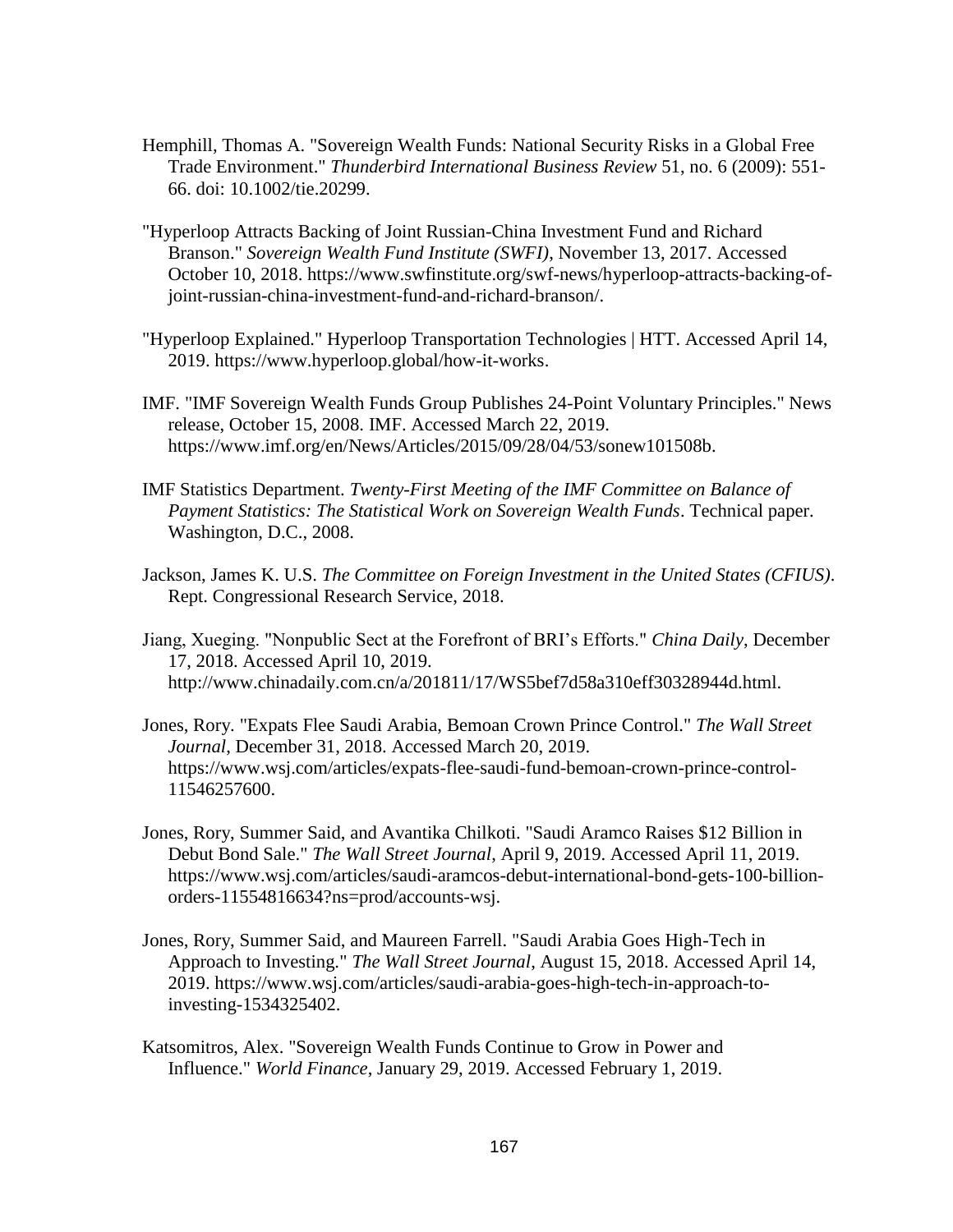https://www.worldfinance.com/markets/state-run-sovereign-wealth-funds-continue-togrow-in-power-and-influence.

- Kelly, Kate, Landon Thomas, Jr., and Andrew Ross Sorkin. "Powerful Executives Have Stepped Away From the Saudis." *The New York Times*, October 17, 2018. Accessed March 23, 2019. https://www.nytimes.com/2018/10/17/business/saudi-investmentconference-masayoshi-son.html.
- Kimmitt, Robert M. "Public Footprints in Private Markets; Sovereign Wealth Funds and the World Economy." *Foreign Affairs*, January 2008, 119-30.
- "Kirill Dmitriev Chief Executive Officer." Russian Direct Investment Fund. Accessed October 13, 2018. https://rdif.ru/Eng\_person\_dmitriev\_kirill/.
- Kleinman, Mark. "The \$2.5 Trillion Wave of Cash Heading Our Way." *The Telegraph*, July 15, 2007. Accessed February 18, 2019. https://www.telegraph.co.uk/finance/migrationtemp/2812150/The-2.5-trillion-wave-ofcash-heading-our-way.html.
- Knill, April M., Bong-Soo Lee, and Nathan Mauck. "Is Sovereign Wealth Fund Investment Destabilizing?" *SSRN Electronic Journal*, June 1, 2009. doi: 10.2139/ssrn.1328045.
- Kranish, Michael. "Trump's China Whisperer: How Billionaire Stephen Schwarzman Has Sought to Keep the President Close to Beijing." *The Washington Post*, March 12, 2019. Accessed December 12, 2018. https://www.washingtonpost.com/politics/trumps-chinawhisperer-how-billionaire-stephen-schwarzman-has-sought-to-keep-the-president-closeto-beijing/2018/03/11/67e369a8-0c2f-11e8-95a5 c396801049ef\_story.html?noredirect=on&utm\_term=.733c54b2743a.
- U.S. Congress. *Report to Congress of the U.S.-China Economic and Security Review Commission*. By Wortzel Larry. 110th Cong., 2d sess. Cong. Rept. 2008.
- "Law on Russian Direct Investment Fund." The Kremlin: President of Russia. June 2, 2016. Accessed October 12, 2018. http://en.kremlin.ru/acts/news/52085.
- Lawder, David, and Gleb Bryanski. "Putin No Sovereign Wealth Fund in Russia Yet." *Reuters*, June 20, 2008. Accessed October 12, 2018. https://www.reuters.com/article/russia-us-fund-idUSL3028241920080630.
- Lenihan, Ashley T. "Sovereign Wealth Funds and the Acquisition of Power." *New Political Power* 19, no. 2 (2014): 227-57. doi: 10.1080/13563467.2013.779650
- Li, Jing. "Investment Terms and Level of Control of China's Sovereign Wealth Fund in Its Portfolio Firms." In *The Oxford Handbook of Sovereign Wealth Funds*, 381-406. New York, NY: Oxford University Press, 2018.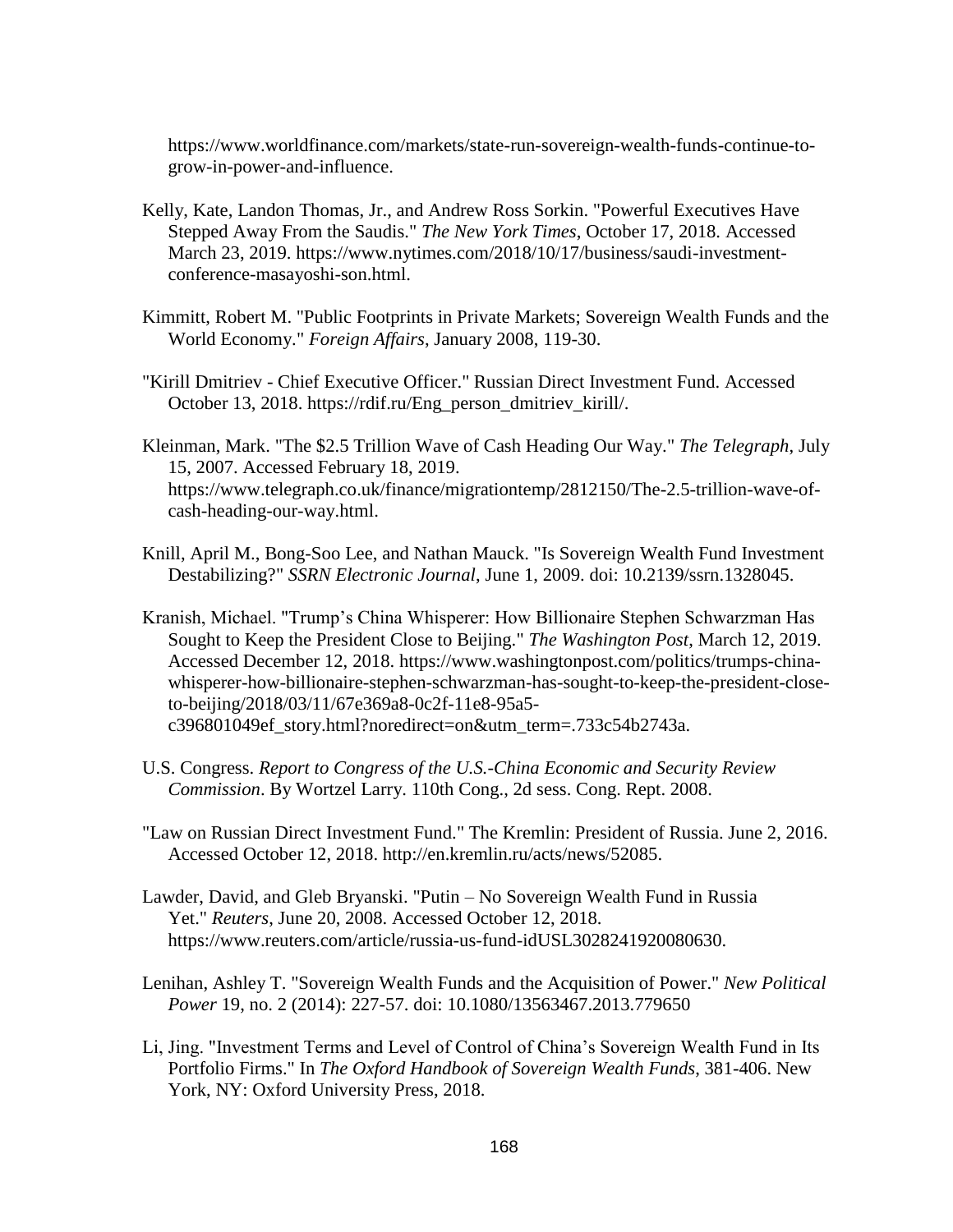- "Linaburg-Maduell Transparency Index (LMTI)." SWFI. Accessed April 13, 2019. https://www.swfinstitute.org/statistics-research/linaburg-maduell-transparency-index/.
- "Linaburg-Maduell Transparency Index (LMTI)." SWFI. 2018. Accessed October 13, 2018. https://www.swfinstitute.org/statistics-research/linaburg-maduell-transparency-index/.
- U.S. Congress. *Comparing Global Influence: Chinas and U.S. Diplomacy, Foreign Aid, Trade, and Investment in the Developing World*. By Thomas Lum. Cong. Congressional Research Service, 2008.
- Malmgren, Pippa. "Geopolitics for Investors." *CFA Institute Research Foundation*, March 3, 2015.
- Mammadov, Rauf, and Theodore Karasik. "Implications Of Gulf Sovereign Wealth Funds investing in Russian Oil Projects." Gulf State Analytics. January 11, 2019. Accessed April 14, 2019. https://gulfstateanalytics.com/implications-of-gulf-sovereignwealth-funds-investing-in-russian-oil-projects/.
- Martin, Matthew. "Saudi Wealth Fund Plans San Francisco Office." *Bloomberg*, February 13, 2019. Accessed March 14, 2019. https://www.bloomberg.com/news/articles/2019-02- 13/saudi-wealth-fund-plans-san-francisco-office-in-technology-push.
- U.S. Congress. *Chinas Sovereign Wealth Fund: Developments and Policy Implications*. By Michael F. Martin. Cong. Washington, DC: Congressional Research Service, Library of Congress, 2010.
- Mason, Jeff. "Obama Says Concerned About Sovereign Wealth Funds." *Reuters*, February 7, 2008. Accessed March 3, 2019. . https://www.reuters.com/article/us-usasovereignwealth-obama/obama-says-concerned-about-sovereign-wealth-fundsidUSN0742347120080208.
- Massoudi, Arash, Henry Sender, and Simeon Kerr. "Saudi Wealth Fund to Invest \$65bn with Foreign Asset Managers." *Financial Times*, May 21, 2017. Accessed March 19, 2019. https://www.ft.com/content/e4a02844-3d6f-11e7-82b6-896b95f30f58.
- McCreevy, Charlie. "The Credit Crisis and Its Aftermath." Speech, Society of Business Economists, London, February 6, 2008.
- McVea, Harry, and Nicholas Charalambu. "Game Theory and Sovereign Wealth Funds." *Journal of Financial Regulation and Compliance* 22, no. 1 (2014): 61-76. doi: 10.1108/JFRC-12-2012-0049.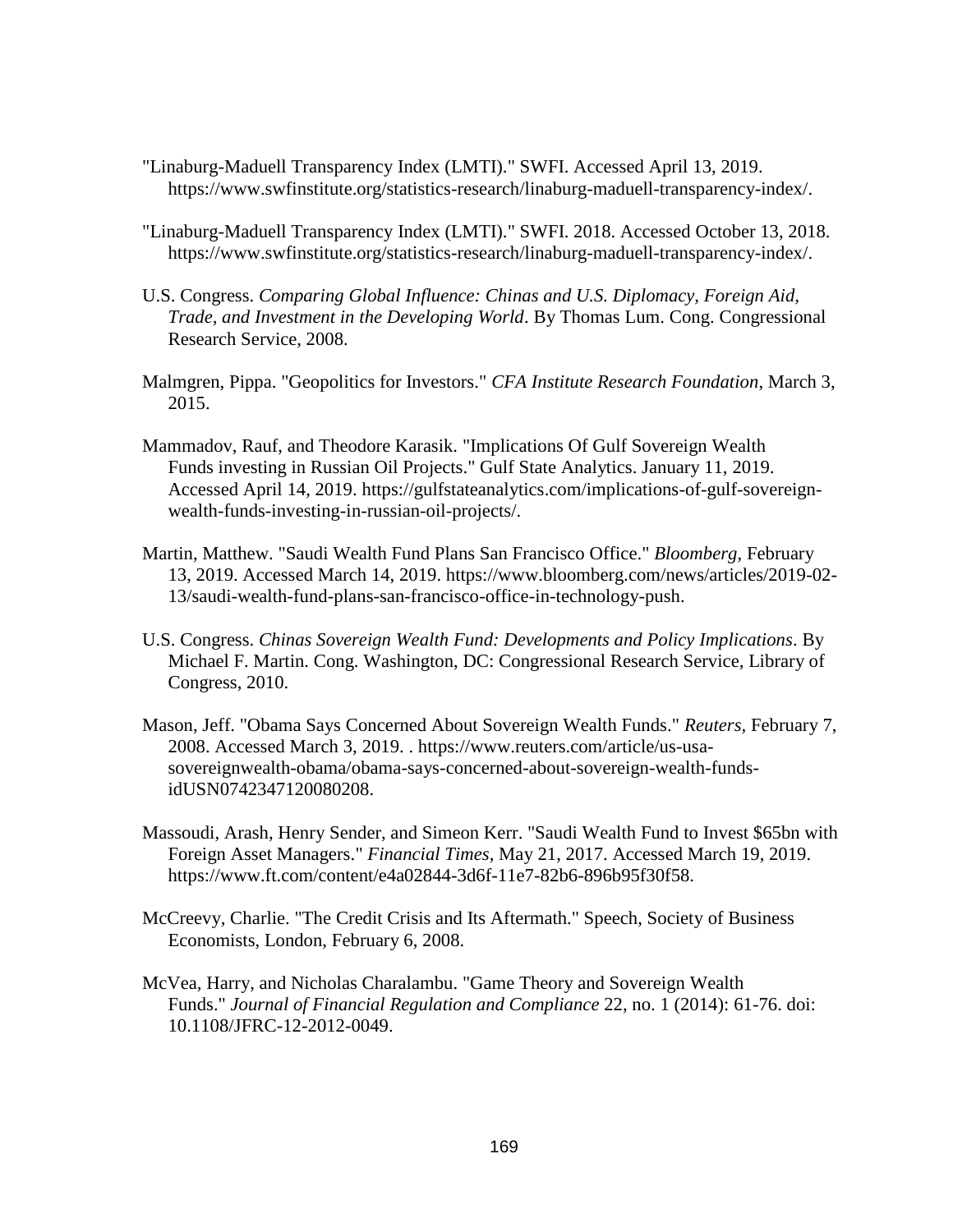- Metz, Rachel. "A Startup Is Betting More Than Half a Billion Dollars That It Will Dazzle You with Its Approach to Creating 3-D Imagery." *MIT Technology Review*, March/April 2015. Accessed March 22, 2019.
- Murshed, Syed Mansoob. *The Resource Curse*. Newcastle upon Tyne: Agenda Publishing Limited, 2018.
- Nereim, Vivan, Matthew Martin, and Glen Carey. "Rtiz-Carlton Crackdown Still Haunts the New Saudi Arabia." *Bloomberg*, June 14, 2018. Accessed March 21, 2019. https://www.bloomberg.com/news/articles/2018-06-15/ritz-carlton-crackdown-stillhaunts-the-new-saudi-arabia.
- "New CFIUS Law Increases Scrutiny On Private Equity And Sovereign Wealth Funds." FTI Strategic Communications. November 14, 2018. Accessed April 13, 2019. https://fticommunications.com/2018/08/new-cfius-law-increases-scrutiny-private-equitysovereign-wealth-funds/.
- Overbeek, Henk, and Bastiaan Van Apeldoorn. *Neoliberalism in Crisis*. Hampshire, UK: Palgrave Macmillan, 2014.
- Packard, George R. "The Coming U.S.-Japan Crisis." *Foreign Affairs* 66, no. 2 (1987). doi: 10.2307/20043377.
- Paul, Katie. "Eyeing \$400 Billion, Saudi Wealth Fund Aims to Nearly Double Size by 2020." *Reuters*, October 23, 2017. Accessed March 22, 2019. https://uk.reuters.com/article/uk-saudi-economy-funds/eyeing-400-billion-saudi-wealthfund-aims-to-nearly-double-size-by-2020-idUKKBN1CU13D.
- Paul, Katie, and Andrew Torchia. "Saudi Arabia Spends Money to Make Money In Foreign Investment Drive." *Reuters*, August 9, 2018. Accessed March 21, 2019. https://www.reuters.com/article/saudi-asia-investment/saudi-arabia-spends-money-tomake-money-in-foreign-investment-drive-idUSL5N1GX1BE.
- Pei, Minxin. "China in Xi's "New Era": A Play for Global Leadership." *Journal of Democracy*, no. 2 (2018): 37-51.
- Pozen, Robert C., and Pablo Egana Del Sol. "Beware of Government-Sponsored Funds Pursuing Political Instead of Financial Gain." *MarketWatch*, January 10, 2019. Accessed January 30, 2019. https://www.marketwatch.com/story/beware-of-governmentsponsored-funds-pursuing-political-instead-of-financial-gain-2019-01- 10?ns=prod/accounts-mw.
- Protess, Ben, Andrew E. Kramer, and Mike McIntire. "Bank at Center of U.S. Inquiry Projects Russian 'Soft Power'." *The New York Times*, June 4, 2017. Accessed October 5,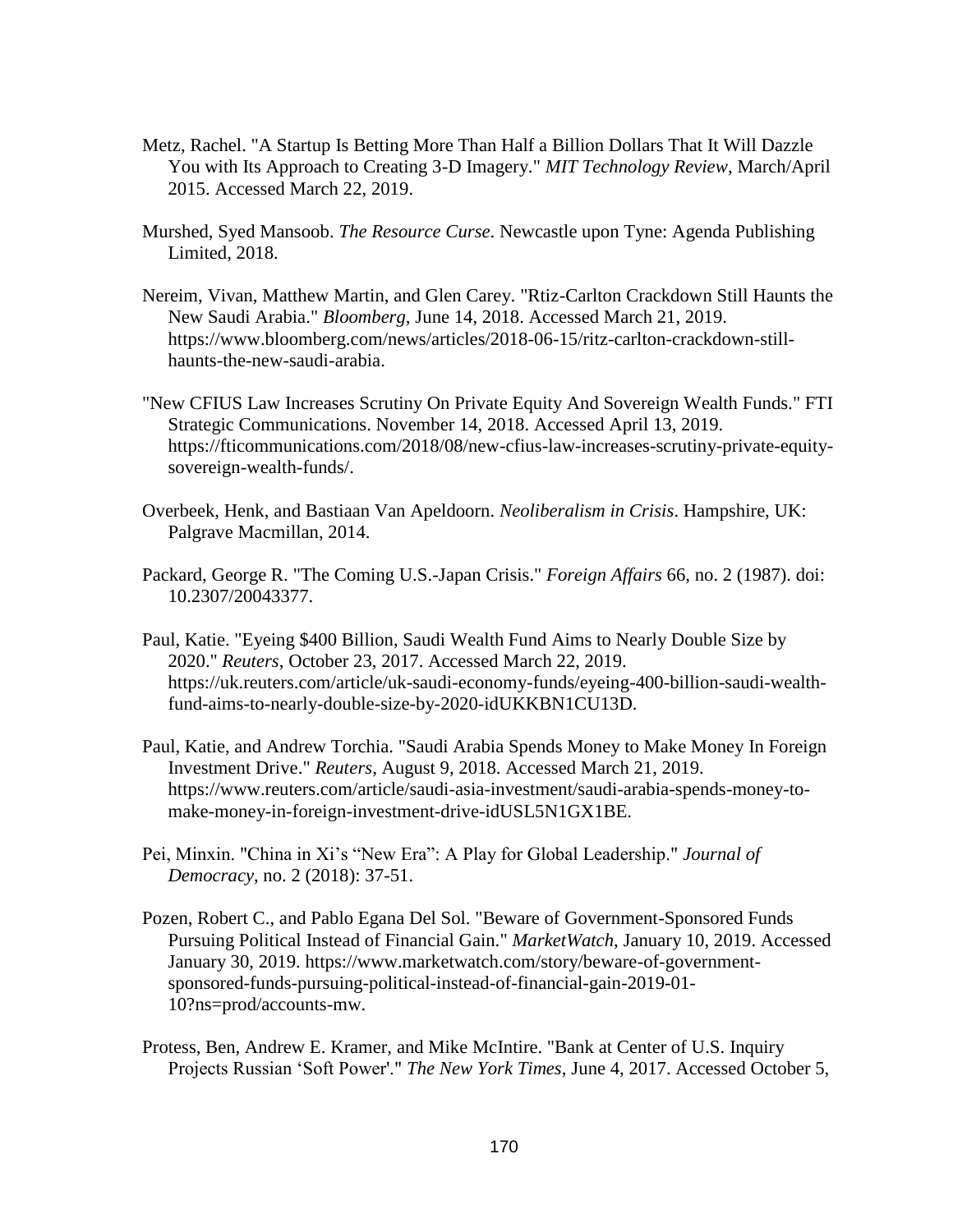2018. https://www.nytimes.com/2017/06/04/business/vnesheconombank-veb-bankrussia-trump-kushner.htm.

- Raval, Anili, Arash Massoudi, and Simeon Kerr. "Saudi Sovereign Wealth Fund Scrambles for Resources." *Financial Times*, August 9, 2018. Accessed March 11, 2019. https://www.ft.com/content/ca35d8fa-9bba-11e8-9702-5946bae86e6d.
- Russian Direct Investment Fund. "RDIF Announces Investment in Hyperloop One." News release, June 22, 2016. RDIF. Accessed October 10, 2018. https://rdif.ru/Eng\_fullNews/1708/.
- RDIF. "RDIF Attracts Saudi Partner To Expand the Russia-China Investment Fund." News release, October 25, 2018. RDIF. Accessed March 25, 2019. https://rdif.ru/Eng\_fullNews/3643/.
- Reuters. "Russian Sovereign Wealth Fund Attracts Saudi Partner to Its Fund With China." *The Moscow Times*, October 26, 2018. Accessed March 16, 2019. https://www.themoscowtimes.com/2018/10/26/russian-sovereign-wealth-fund-attractssaudi-partner-to-its-fund-with-china-a63307.
- United States. Bureau of Labor Statistics. *High-Tech Industries: An Analysis of Employment, Wages, and Output*. By Brian Roberts and Michael Wolf. 7th ed. Vol. 7. 2018.
- Rose, Paul. "Sovereign Wealth Fund Investment in the Shadow of Regulation and Politics." *Georgetown Journal of International Law* 40, no. 4 (2009): 1207-238.
- Rose, Paul. "Sovereign Wealth Funds and Domestic Political Risk." In *The Oxford Handbook of Sovereign Wealth Funds*. New York, NY: Oxford University Press, 2018.
- Sam, Choon-Yim. "Understanding the Relationship Between the Government and Sovereign Wealth Funds: The Case of Singapore." *New Zealand Journal of Asian Studies* 14, no. 2 (December 2012): 86-104.
- "Santiago Principles Self-Assessment: Russian Direct Investment Fund." International Forum of Sovereign Wealth Funds. Accessed October 10, 2018. http://www.ifswf.org/assessment/rdif.
- *Saudi Arabia: 2018 Article IV Consultation*. Report. IMF. IMF.org, 2018.
- Schena, Patrick, Juergen Braunstein, and Asim Ali. "Capitalizing Economic Development Through Sovereign Investment: A Paradox of Scarcity?" *Global Policy* 9, no. 3 (2018). doi: 10.2139/ssrn.2962509.
- Seznec, Jean-François, and Samer Mosis. *The Financial Markets of the Arab Gulf: Power, Politics and Money*. New York, NY: Routledge, 2019.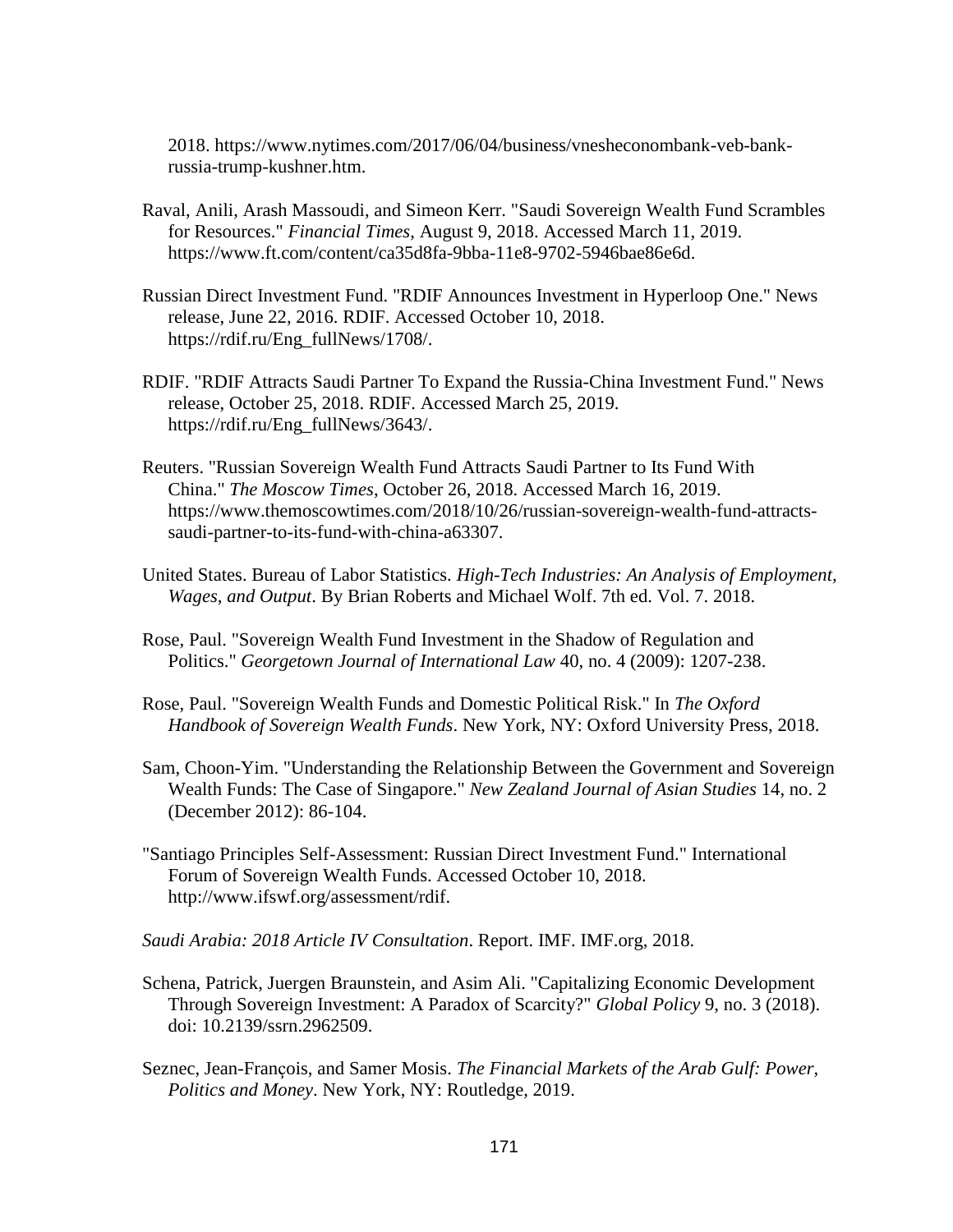- Sharma, Vibhuti, and Supantha Makherjee. "Saudi Arabia's PIF Slashes Exposure to Tesla: FT." *Reuters*, January 28, 2019. Accessed March 23, 2019. . https://www.reuters.com/article/us-tesla-saudi/saudi-arabias-pif-slashes-exposure-totesla-ft-idUSKCN1PM1ZV.
- Shemirani, Manda. "Austerity, Abundance, and the Investor States: The Political Economy of Sovereign Wealth Funds." PhD diss., Old Dominion University, 2010.
- Shemirani, Manda. *Sovereign Wealth Funds and International Political Economy*. London: Routledge, 2016.
- Shih-Ping, Fan. "Analysis of China's SWFs Development and Affected Politics and Economy." *The Journal of East Asian Affairs* 24, no. 1 (2010): 83-115.
- Shleifer, Andrei, and Robert W. Vishny. "The Politics of Market Socialism." *The Journal of Economic Perspectives* 8, no. 3 (1994): 165-76.
- U.S. Congress. Committee on Foreign Relations. *Sovereign Wealth Funds: Foreign Policy Consequences in an Era of New Money: Hearing before the Committee on Foreign Relations, United States Senate, One Hundred Tenth Congress, Second Session, June 11, 2008*. Cong. Washington: U.S. G.P.O., 2009.
- Stevenson, Alexandra. "China Sells Stake in Blackstone as Deal Scene Turns Sour." *The New York Times*, March 14, 2018. Accessed January 25, 2019. https://www.nytimes.com/2018/03/14/business/blackstone-cic-china.html.
- Stevenson, Tom. "Aramco Bond Sale: Investors Back Saudi Oil Over Saudi Government." *Middle East Eye*, April 10, 2019. Accessed April 11, 2019. https://www.middleeasteye.net/news/aramco-bond-sale-investors-back-saudi-oil-abovesaudi-government.
- Stone, Sarah E., and Edwin M. Truman. "Uneven Progress on Sovereign Wealth Fund Transparency and Accountability." *Peterson Institute for International Economics*, October 2016.
- Russia. Russian Direct Investment Fund. *Successful Investments with RDIF: Opening a New Russia*. Annual Review. 2016.
- Sun, Xiaolei, Jianping Li, Yongfeng Wang, and Woodrow W. Clark. "Chinas Sovereign Wealth Fund Investments in Overseas Energy: The Energy Security Perspective." *Energy Policy* 65 (February 2014): 654-61. doi:10.1016/j.enpol.2013.09.056.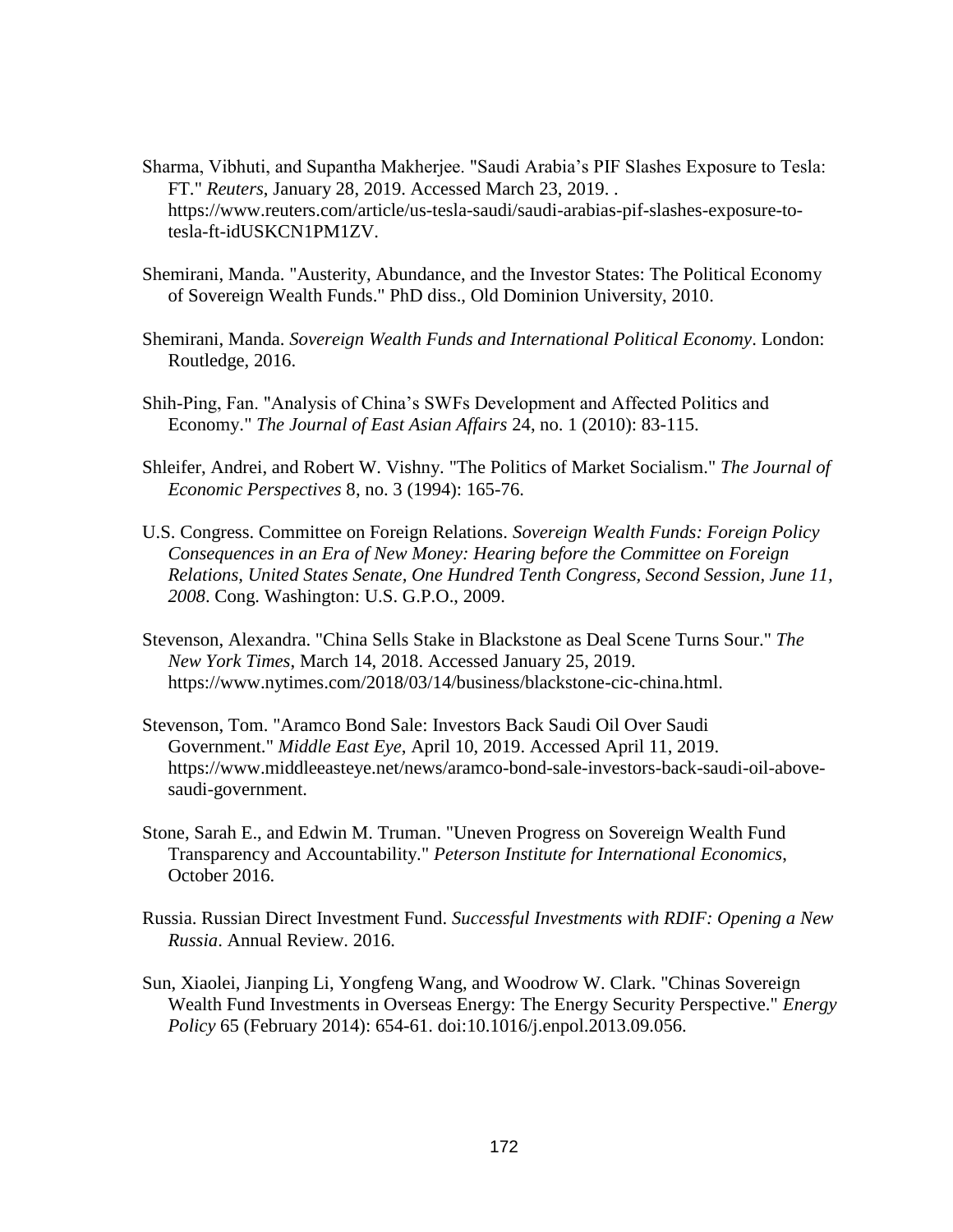- "Table of Results: Corruption Perceptions Index 2018." Transparency International The Global Anti-Corruption Coalition. Accessed April 14, 2019. https://www.transparency.org/cpi2015#results-table.
- Teslik, Lee Hudson. "Global Economy in Crisis: Sovereign Wealth Funds." *Council on Foreign Relatives*, January 28, 2009.
- Tharoor, Ishaan. "Trump Shields the Saudi Crown Prince." *The Washington Post*, February 13, 2018. Accessed March 22, 2019. https://www.washingtonpost.com/world/2019/02/13/trump-shields-saudi-crownprince/?utm\_term=.3fd4a0d26797.
- Thatcher, Mark. *National Policies Towards Sovereign Wealth Funds in Europe: A Comparison of France, Germany and Italy.* Report. Kuwait Programme on Development, Governance and Globalisation in the Gulf States, London School of Economics. 2013.
- *The Origin of Santiago Principles: Experiences from the Past; Guidance for the Future*. Publication. International Forum for Sovereign Wealth Funds (IFSWF), 2018.
- The Sovereign Wealth Fund Institute (SWFI). List of Sovereign Wealth Funds By Region. Raw data.
- The Sovereign Wealth Fund Institute (SWFI). Top 81 Largest Sovereign Wealth Fund Rankings by Total Assets. Raw data.
- The Sovereign Wealth Fund Institute (SWFI). Linaburg-Maduell Transparency Index (LMTI). Raw data.
- "Top 81 Largest Sovereign Wealth Fund Rankings by Total Assets." SWFI. Accessed April 14, 2019. https://www.swfinstitute.org/fund-rankings/sovereign-wealth-fund.
- "Top 81 Largest Sovereign Wealth Fund Rankings by Total Assets." SWFI. Accessed February 04, 2019. https://www.swfinstitute.org/sovereign-wealth-fund-rankings/.
- Torchia, Andrew. "Domestic Focus May Limit Clout of \$2 Trillion Saudi Fund." *Reuters*, May 16, 2016. Accessed March 22, 2019. https://www.reuters.com/article/us-saudi-planfundidUSKCN0Y71BC?feedType=RSS&feedName=businessNews&utm\_source=feedburner &utm\_medium=feed&utm\_campaign=Feed: reuters/businessNews (Business News).
- Truman, Edwin M. *Sovereign Wealth Fund Acquisitions and Other Foreign Government Investments in the United States: Assessing the Economic and National Security Implications*. Report. Testimony before the Senate Committee on Banking, Housing, and Urban Affairs. 2007.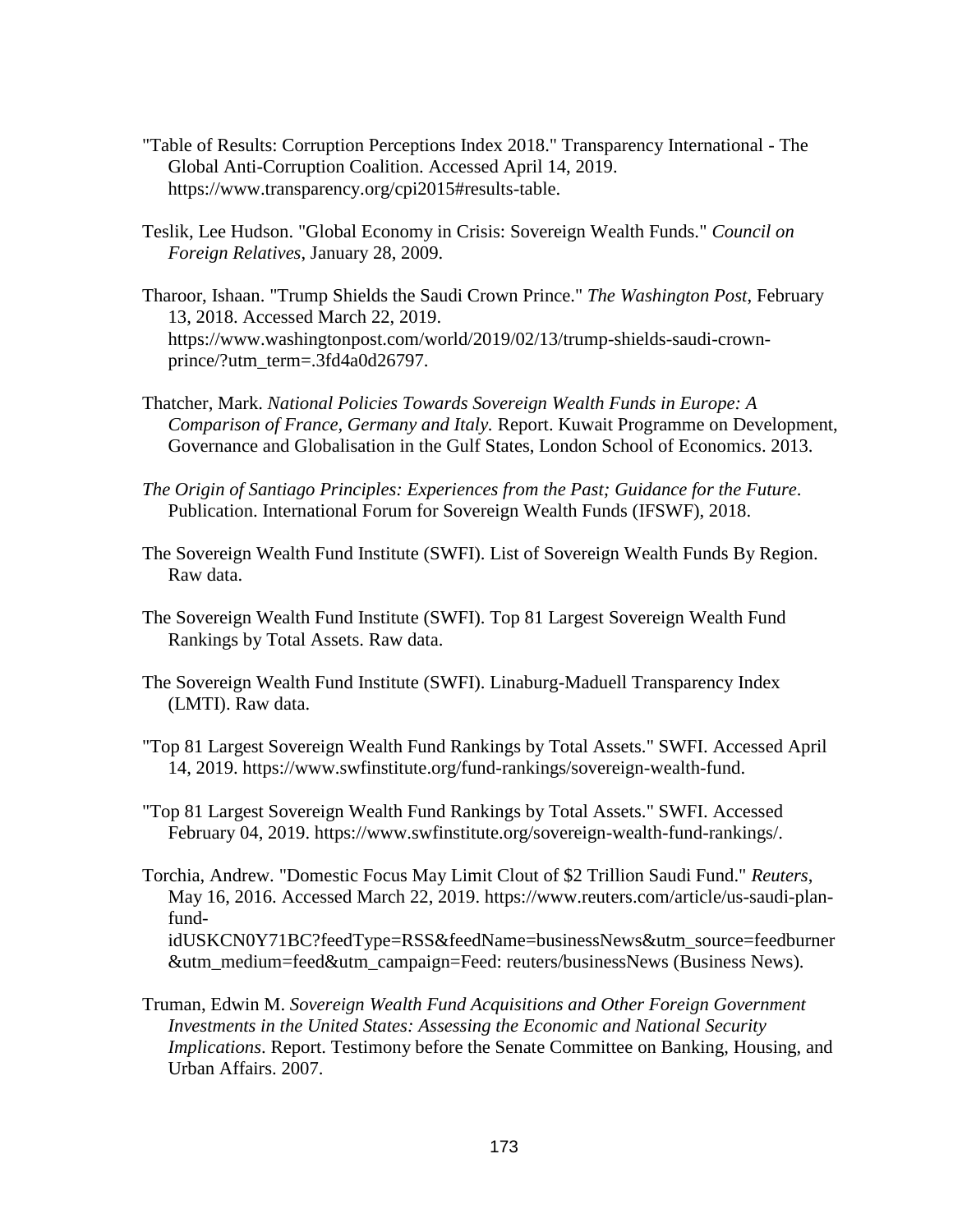- Truman, Edwin M. "Sovereign Wealth Funds: Threat or Salvation." *Peterson Institute for International Economics*, 2010.
- Tweed, David. "China's New Silk Road." *Bloomberg*, March 25, 2019. Accessed April 11, 2019. https://www.bloomberg.com/quicktake/china-s-silk-road.
- "Update 2-China Wants Profits, Influence from Investment-CIC." *Reuters*, November 11, 2011. Accessed December 12, 2018. https://www.reuters.com/article/cic-dbt/update-2 china-wants-profit-influence-from-investment-cic-idUSL3E7MF0CG20111115.
- Volz, Dustin, and Aruna Viswanatha. "FBI Says Chinese Espionage Poses 'Most Severe' Threat to American Security." *The Wall Street Journal*, December 12, 2018. Accessed April 12, 2019. https://www.wsj.com/articles/senate-sifts-evidence-of-chinesecyberespionage-11544635251?ns=prod/accounts-wsj.
- Waltz, Kenneth N. *Theory of International Politics*. Addison-Wesley Publishing Company, 1979.
- Wang, Di. "Strangers Are Not All Danger: Sovereign Wealth Fund Investment in the Energy Industry." In *The Oxford Handbook of Sovereign Wealth Funds*. New York, NY: Oxford University Press, 2018.
- Weiss, Barbara, and Jay Van Wyk. "Sovereign Wealth and the Crisis: Some Consequences for Western International Businesses." *Critical Perspectives on International Business* 9, no. 4 (2013): 444-66. doi: 10.1108/cpoib-06-2013-0023.
- White, Ben. "Chinese Drop Bid to Buy U.S. Oil Firm." *The Washington Post*, August 3, 2003. Accessed November 10, 2018. http://www.washingtonpost.com/wpdyn/content/article/2005/08/02/AR2005080200404.html?noredirect=o.
- Wisniewski, Piotr. "Sovereign Wealth Funds in Central and Eastern Europe." In *The Oxford Handbook of Sovereign Wealth Funds*. New York, NY: Oxford University Press, 2018.
- Wong, Dorcas, and Alexander Chipman Koty. *The US-China Trade War: A Timeline*. Issue brief. Dezan Shira & Associates, 2019.
- United States. Defense Intelligence Agency. *Worldwide Threat Assessment*. By Robert Ashley. Statement for the Record to the Armed Services Committee, United States Senate: Defense Intelligence Agency. 2018.
- Wright, Mike, and Kevin Amess. "Sovereign Wealth Funds and Private Equity." In *The Oxford Handbook of Sovereign Wealth Funds*, 231-46. New York, NY: Oxford University Press, 2018.